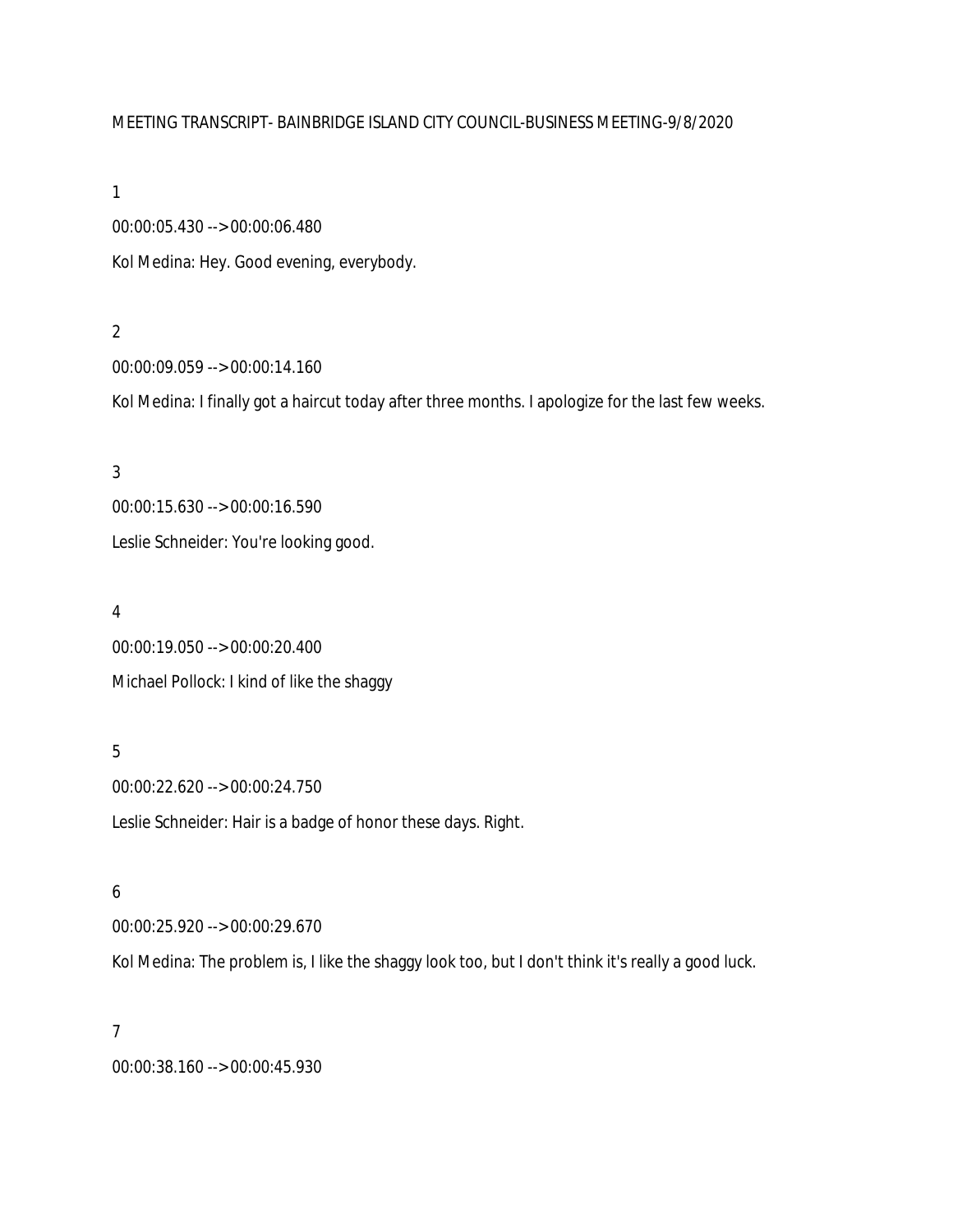Leslie Schneider: Alright, well, we are all here and we're about to turn over to six. So we have a few more seconds. And I'll get started.

8

00:01:01.740 --> 00:01:05.490

Leslie Schneider: COUNCILMEMBER Pollock just worked out. So I'm giving him a few more seconds to walk back in

9

00:01:19.230 --> 00:01:28.950

Leslie Schneider: Alright, I am going to call to order tonight's regular business meeting. It is Tuesday, September 8 2020 and

### 10

00:01:32.580 --> 00:01:34.680

Leslie Schneider: We are all here and accounted for.

#### 11

00:01:35.910 --> 00:01:45.840

Leslie Schneider: COUNCILMEMBER Pollock is just returning to see and we have the Deputy Mayor God and council member Hi topless.

# 12

00:01:47.490 --> 00:01:54.510

Leslie Schneider: Council member nisar and COUNCILMEMBER car and COUNCILMEMBER Medina. Would anyone like to do a quick check in this evening.

#### 13

00:01:57.870 --> 00:01:58.560

Leslie Schneider: Deputy Mayor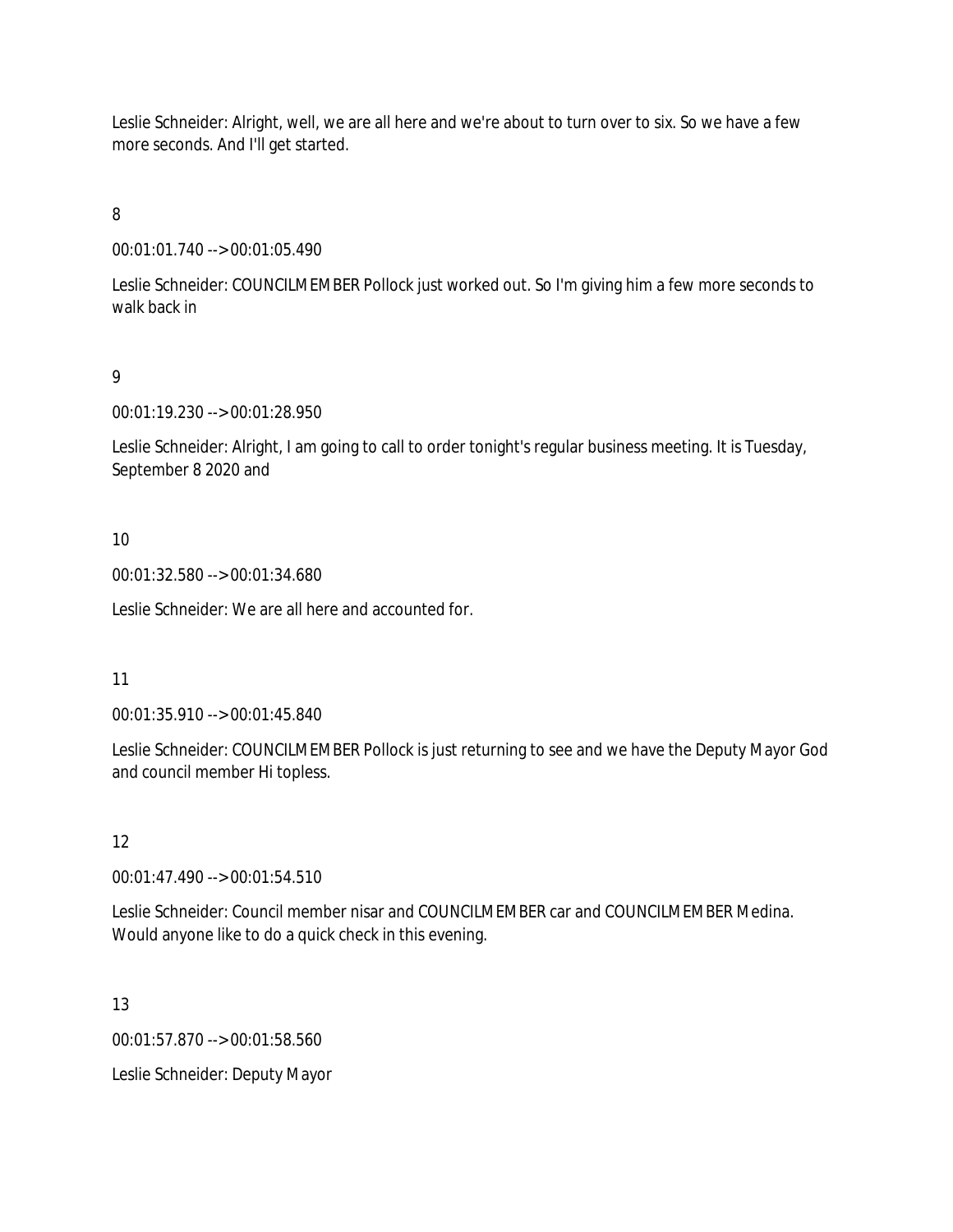00:02:01.410 --> 00:02:01.830

Joe Deets: Thank you.

15

00:02:02.970 --> 00:02:10.290

Joe Deets: Hello everybody, colleagues, members of the public. Yeah, I just wanted to check in that if anyone wants

16

00:02:11.430 --> 00:02:28.710

Joe Deets: Get some fresh fruit Johnson farm has a lot of trees apple trees, pear trees palm trees that are fruit is quite right. So if you don't want to pay the highest prices at the grocery store, you can just go to Johnson farm and picks up

17 00:02:32.250 --> 00:02:32.670 Joe Deets: That's what I

18 00:02:33.300 --> 00:02:33.780 Leslie Schneider: All right.

19

00:02:33.810 --> 00:02:34.860

Leslie Schneider: Thank you very much.

20 00:02:37.050 --> 00:02:41.760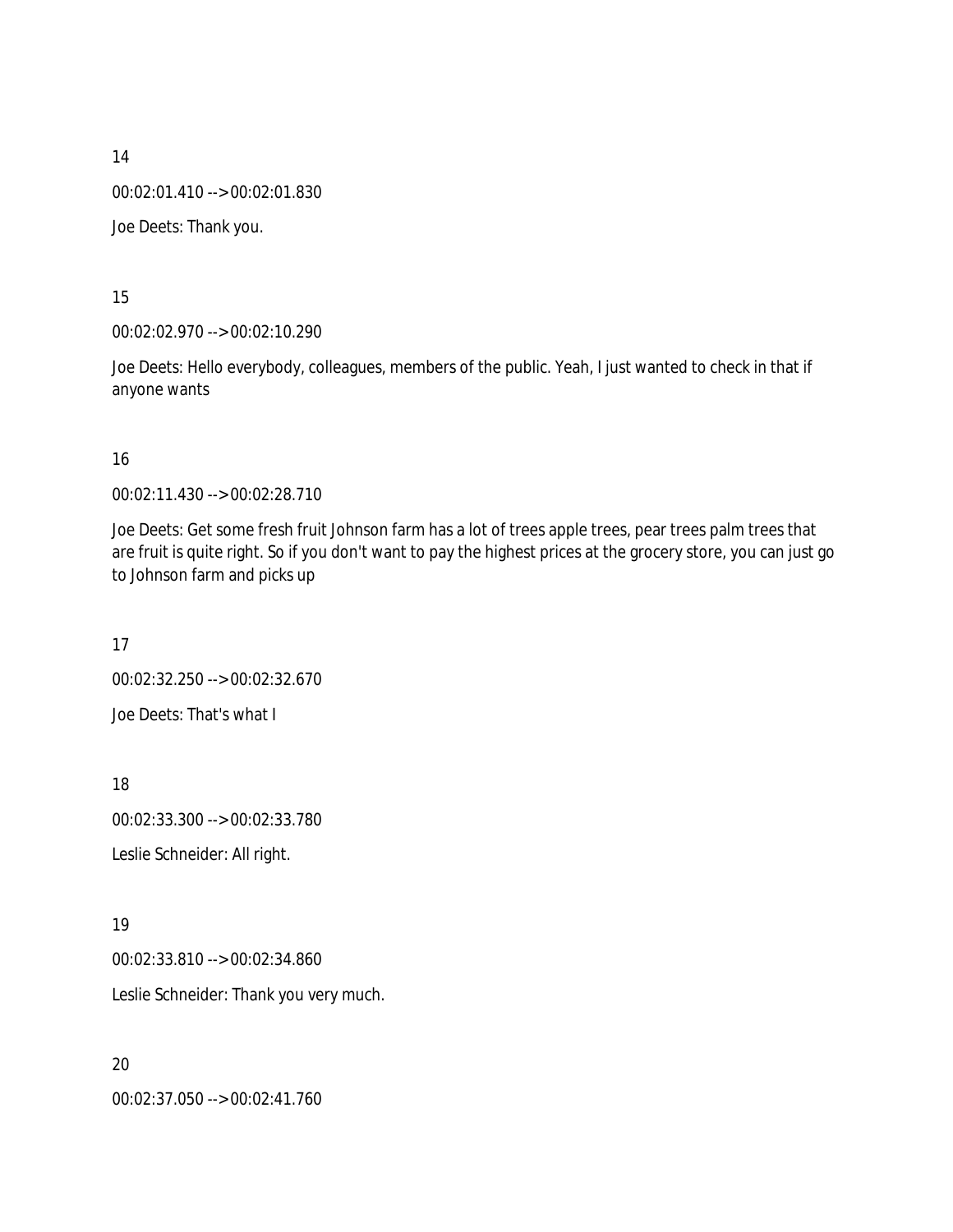Leslie Schneider: I don't see any other hand three so Kevin Pollak, would you like to chime in.

21

00:02:42.150 --> 00:02:43.590

Michael Pollock: No, no, no less.

# 22

00:02:44.730 --> 00:02:55.290

Michael Pollock: Yeah, I don't really check in, but it's been kind of a rough few weeks climate wise I think most of you know, I work on on watershed restoration and recovery of salmon and

# 23

00:02:57.000 --> 00:03:08.670

Michael Pollock: we've really gotten hammered by the drought and really climate change related drought and actually some of our restoration sites completely dried up and we lost literally thousands of

# 24

00:03:09.660 --> 00:03:24.420

Michael Pollock: PSA listed coho salmon. So it's really unfortunate and avoidable, in some ways, had we been able to act more quickly. But, but that and then and then

# 25

00:03:25.530 --> 00:03:30.780

Michael Pollock: I have a number of family and friends that are in the Santa Cruz area. And they were just devastated by the fires.

# 26

00:03:32.160 --> 00:03:40.650

Michael Pollock: And we're people I know friends and family have just lost their homes and flab fled the area with burning, burning vehicles.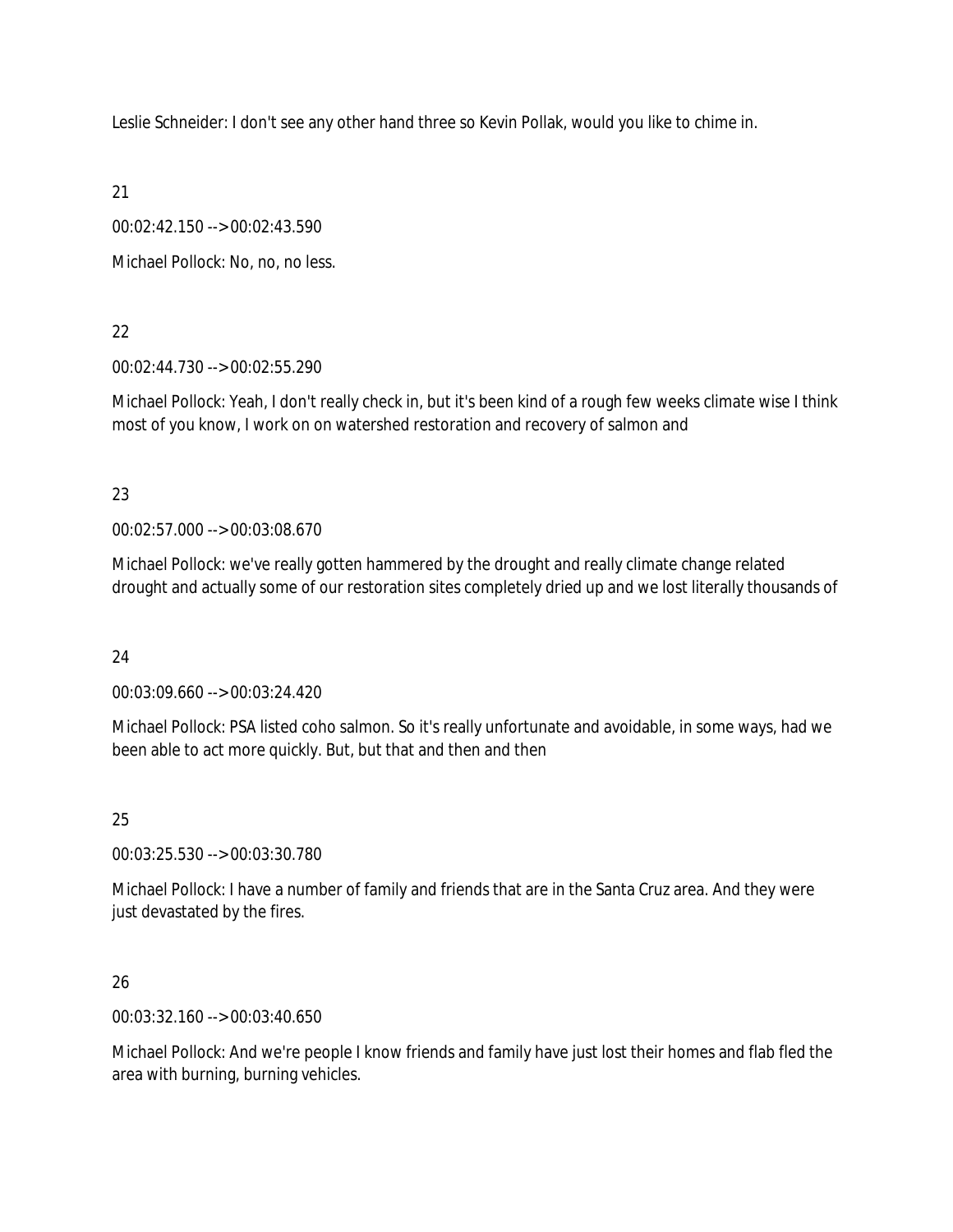00:03:41.280 --> 00:03:47.370

Michael Pollock: And Penny killing off the vehicle rubber melting and stuff. So there's, again, both of these to me, we're just

28

00:03:47.820 --> 00:03:56.520

Michael Pollock: Just reminders that climate change really as here are challenging very real impacts to our ecosystems into two people and

# 29

00:03:57.510 --> 00:04:15.240

Michael Pollock: That just reminder that we really do need to move faster than we're, we're, we're, we're moving on. So I just, I just wanted to share that and whatever the Council can do. And I know that all of us are really committed to doing what we can and

30

00:04:16.320 --> 00:04:23.970

Michael Pollock: It's just a reminder that whatever we are going to do if we do it sooner rather than later. The odds of success are higher. So that's all

31

00:04:24.390 --> 00:04:26.250

Leslie Schneider: Yep. I appreciate that. Thank you.

# 32

00:04:27.750 --> 00:04:42.210

Leslie Schneider: Alright, so we are going to move into our executive session at pursuant to our CW 42.3 0.1101 I to discuss with legal counsel.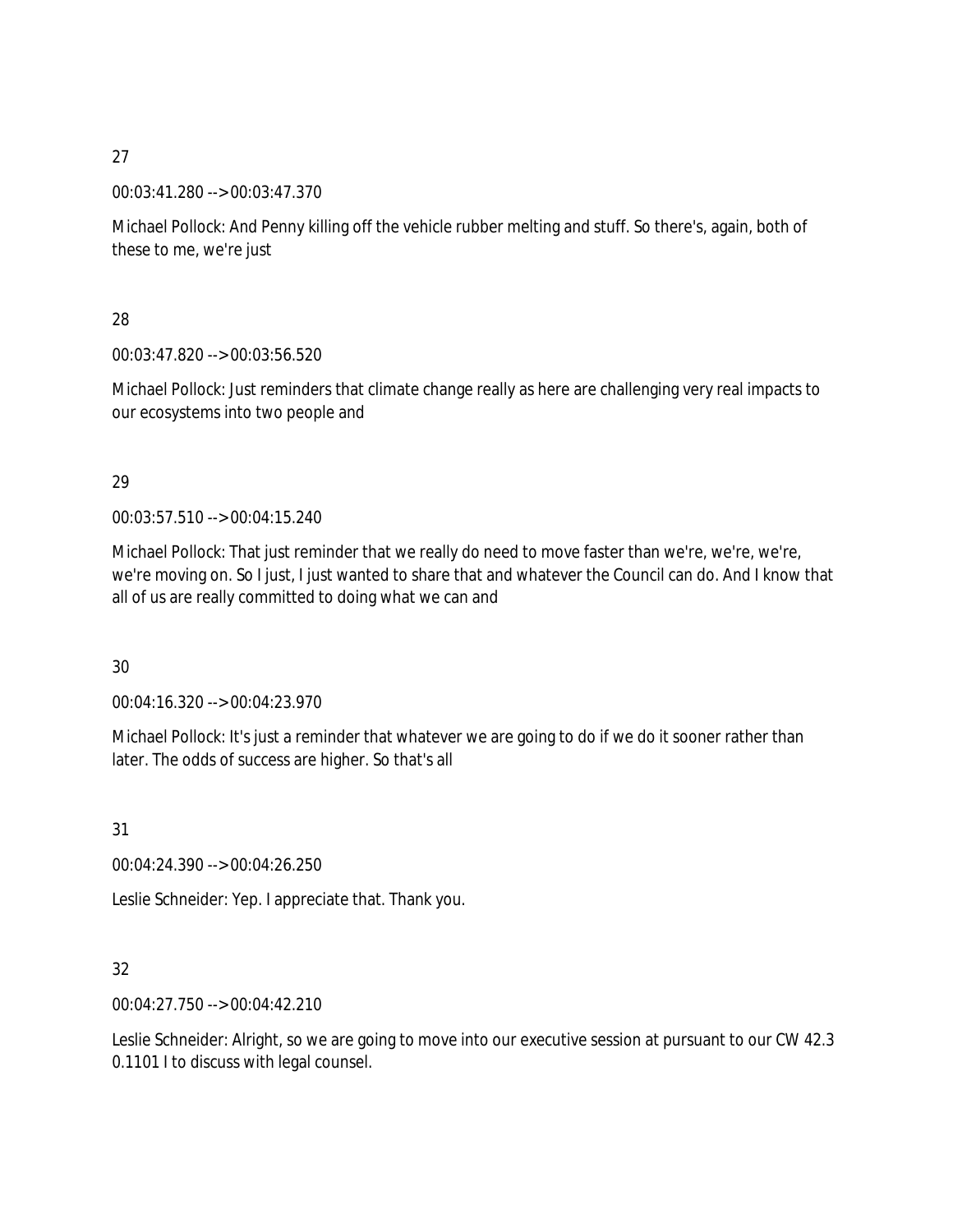00:04:42.600 --> 00:04:51.750

Leslie Schneider: Matters relating to litigation or potential litigation, to which the city, the governing body or a member acting in an official capacity is or is likely to become a party.

34

00:04:52.320 --> 00:04:58.770

Leslie Schneider: When public knowledge regarding the discussion is likely to result in an adverse legal or financial consequence to the agency.

35

00:04:59.310 --> 00:05:19.320

Leslie Schneider: And pursuant to our CW 42.3 0.1101 be to consider the selection of a site or acquisition and real estate by lease or purchase when public knowledge regarding such consideration would cause a likelihood of increased price we are likely going to be 20 minutes

36

00:05:22.050 --> 00:05:25.380

Leslie Schneider: City attorney. Is that a fair assessment and

37

00:05:27.240 --> 00:05:28.380

Joe Levan: Yes. So if we

38

00:05:29.670 --> 00:05:36.360

Joe Levan: Will do it through zoom again. So if we if you come back at say 625 is a time

39

00:05:37.440 --> 00:05:46.530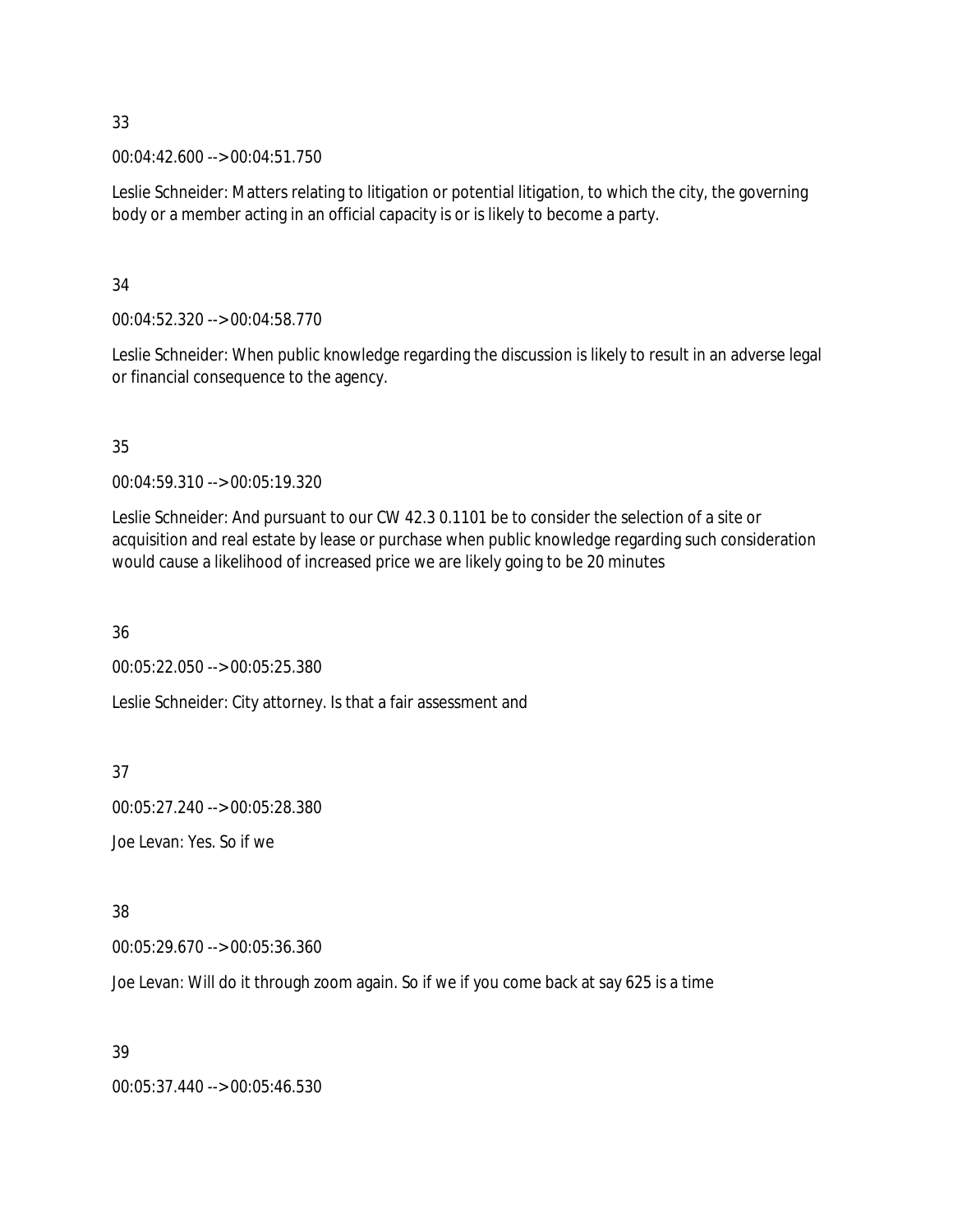Joe Levan: And you all leave this meeting. This is a meeting and you'll send you an invite as I did last week and you'll join that that zoom meeting through executive session.

40

00:05:46.980 --> 00:05:50.220

Leslie Schneider: Great. I appreciate that much. All right, thank you. We'll

### 41

00:05:51.300 --> 00:05:56.520

Leslie Schneider: Say goodbye for now and I'll see my colleagues in Executive Session.

### 42

00:06:01.980 --> 00:06:02.490

Kol Medina: Second,

# 43

00:06:04.020 --> 00:06:08.070

Leslie Schneider: COUNCILMEMBER Medina seconded. All those in favor please say

44

00:06:08.550 --> 00:06:08.940

Hi.

# 45

00:06:10.830 --> 00:06:23.070

Leslie Schneider: That's proved unanimously. Thank you. All right, we can move on now to the conflict of interest disclosure. So is there anyone who has a conflict of interest, you'd like to disclose for tonight's agenda.

46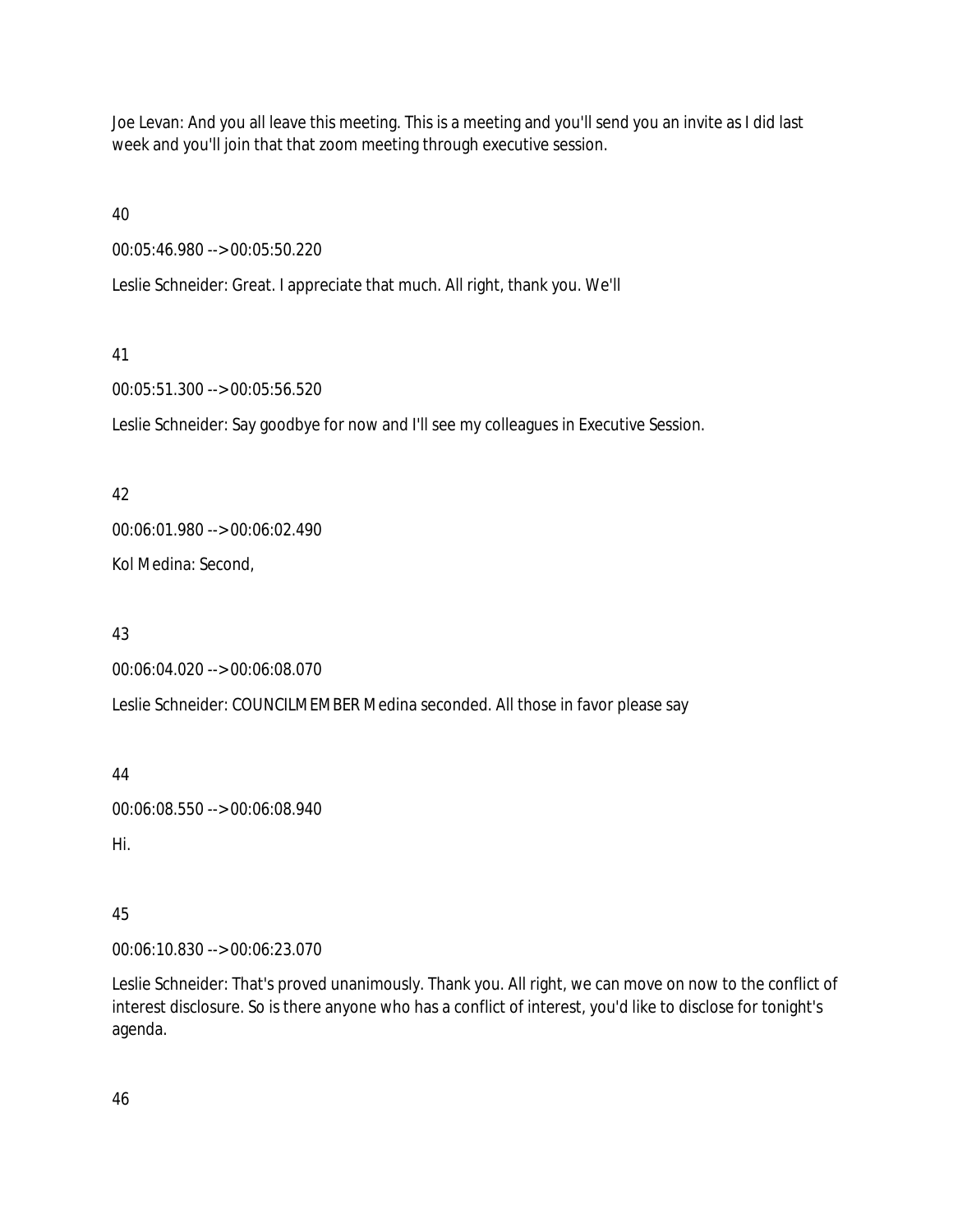00:06:26.430 --> 00:06:36.060

Leslie Schneider: Great. Seeing none, we can move on to public comment. So I'm going to switch over now to my attendees. I won't get to see the panelists.

### 47

00:06:37.440 --> 00:06:56.520

Leslie Schneider: Hands up for a little bit. And so we already have one person on the list, who has raised their hand. And so if you would like to make public comment just find your attendees or participants list down at the bottom of your screen. And then once that's up then there will be

48

00:06:58.140 --> 00:07:03.930

Leslie Schneider: buttons for you to raise your hand and I will just go in the order that I see them so

49

00:07:04.950 --> 00:07:06.300

Leslie Schneider: Ellen lockard

50

00:07:07.470 --> 00:07:09.660

Leslie Schneider: We have three minutes and

51

00:07:11.310 --> 00:07:23.400

Leslie Schneider: Deputy Mayor deets will help out here with some timekeeping so that you can get a bit of warning when you have about 30 seconds left to go and please state your name and the state you live on. Thank you very much.

52

00:07:23.880 --> 00:07:29.550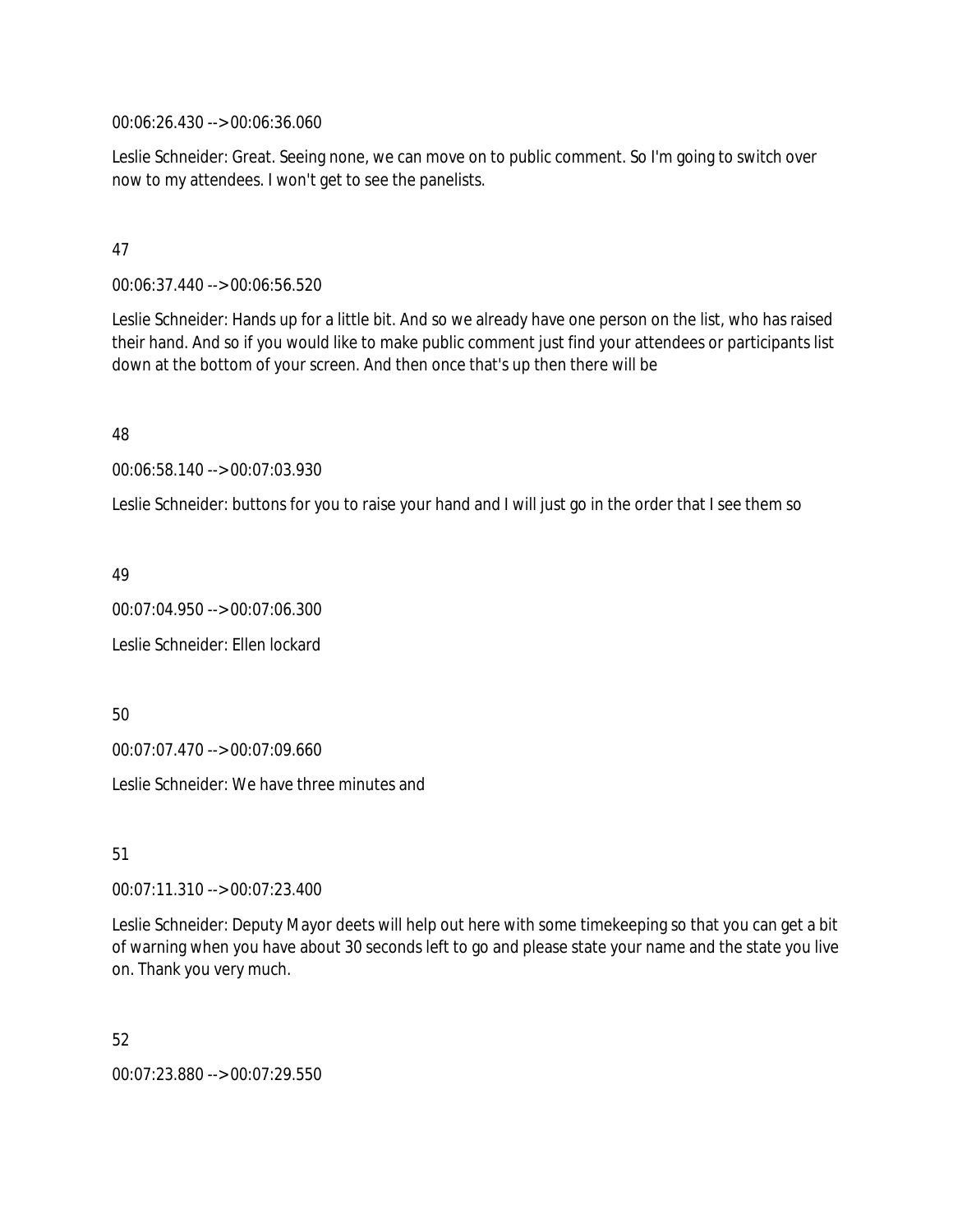Ellen Lockert: Hi I'm Ellen lockard and I'd like to thank you all again for your service. It's a hard job and I appreciate it.

53

00:07:30.690 --> 00:07:33.750

Ellen Lockert: I'd like to start by saying, Do you smell the smoke.

54

00:07:35.010 --> 00:07:41.700

Ellen Lockert: Our world is on fire smoke this week is from fires as far away as central California and as close as Eastern Washington.

55

00:07:42.060 --> 00:07:49.440

Ellen Lockert: Long term drought freakish high temperatures and insect infestation have left our force vulnerable to massive wildfires.

56

00:07:50.190 --> 00:07:58.980

Ellen Lockert: earlier this summer, we watched her freak windstorm flattened Iowa destroying up to 43% of the corn and soybean crop from farmers struggling to keep their farms alive.

57

00:07:59.370 --> 00:08:09.660

Ellen Lockert: This is followed soon thereafter by our were Category five hurricane that battered the covert ravaged Gulf States, the human and financial cost of this suffering is immense. As you all know,

58

00:08:10.590 --> 00:08:17.790

Ellen Lockert: These are some of the horrific faces of human caused climate change, we have known for decades that burning fossil fuels causes this disaster.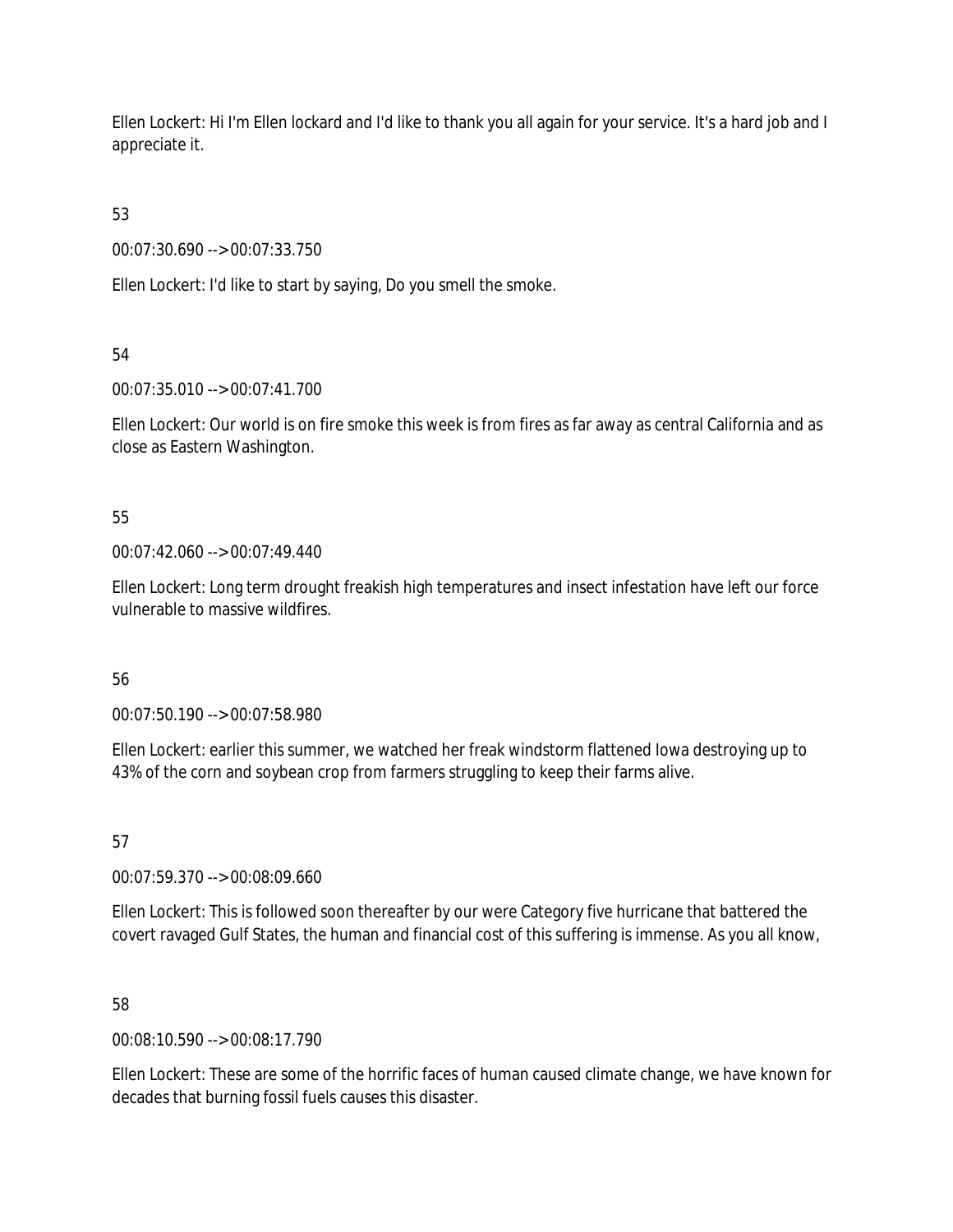00:08:18.240 --> 00:08:30.030

Ellen Lockert: PFC has certainly known because many Bainbridge residents have worked tirelessly to get them to divest from their filthy coal plants in Montana and accelerate their transition to clean, renewable fuels.

# 60

00:08:30.690 --> 00:08:41.850

Ellen Lockert: I began this conversation with PSE seven long years ago when as a retired entrepreneur I gathered signatures from 50 Bainbridge business owners requesting PSC divest from coal.

# 61

00:08:42.330 --> 00:08:50.280

Ellen Lockert: I testified at the October 2013 UTC meeting regarding PSC understatement of the real costs of maintaining coal production.

# 62

00:08:50.820 --> 00:09:01.530

Ellen Lockert: You think that are responsible utility knowing of the consequences and suffering caused by their full fuel choice would move aggressively to transition to renewable fuels not PSC

63

00:09:02.100 --> 00:09:14.520

Ellen Lockert: Instead, we have seen lives foot dragging and excuses and only nominal actions in fact PSC has fought clean energy attempts they sued over instantly in the Department of Ecology cleaner rule in 2016

64

00:09:15.240 --> 00:09:34.290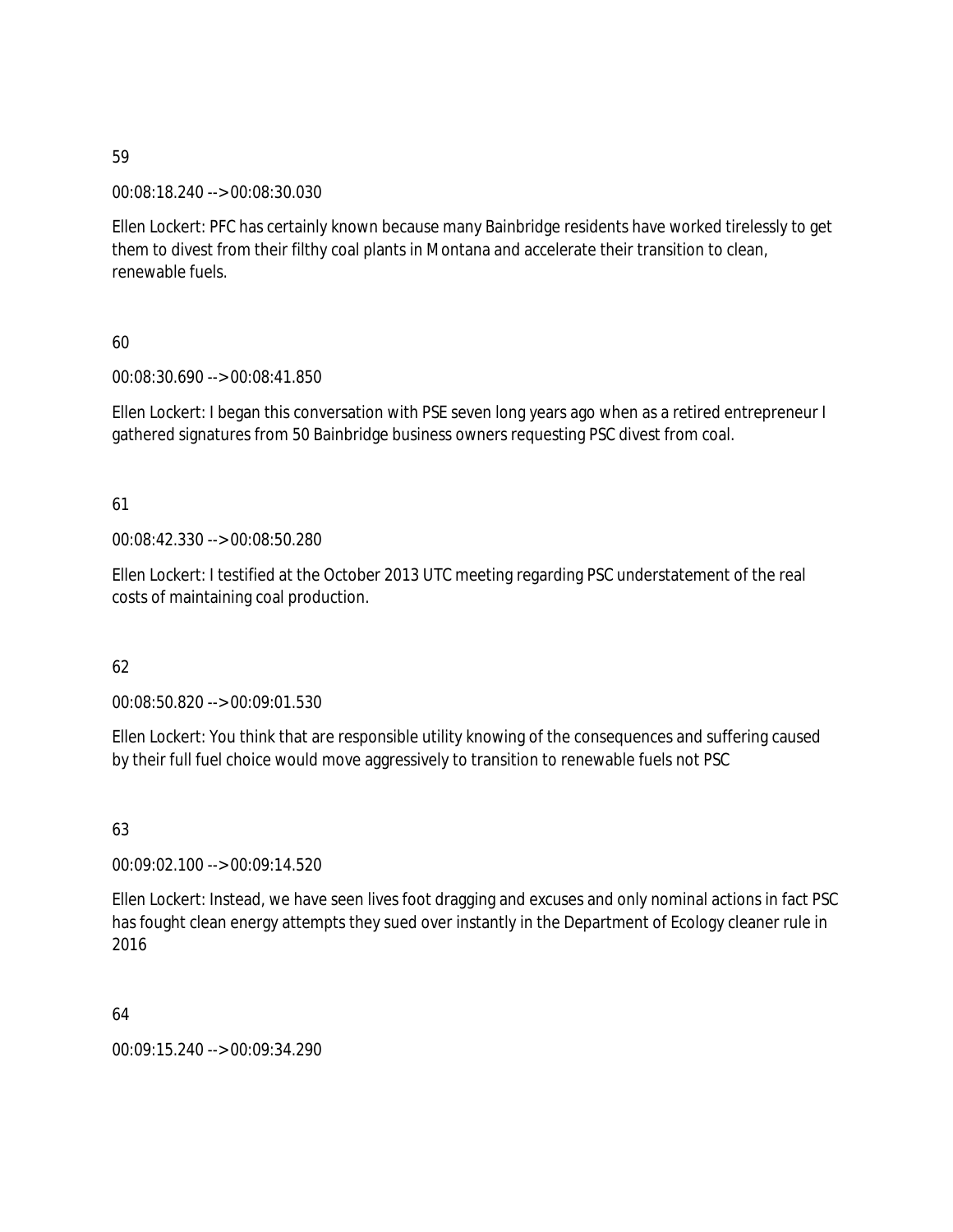Ellen Lockert: Despite thousands of repair request PSC refuse to shut down cool strip coal plants, one and two until a lawsuit from environmental organizations and then they took credit for the move PCP PFC has praised CTA while working to weaken it. They are still marketing gas as an energy so

65

00:09:35.850 --> 00:09:44.880

Ellen Lockert: They also promised to stop operating coal strip plants, three and four, but are in fact selling half their shared in northwest to energy which intends to run the plant until 2042

66

00:09:45.390 --> 00:09:50.970

Ellen Lockert: And they are now building a massive frack gas facility in Tacoma tied flats, despite lack of required from

# 67

00:09:51.900 --> 00:09:56.730

Ellen Lockert: Over my years in business. I learned to trust not what people said, but what they did.

#### 68

00:09:57.240 --> 00:10:06.450

Ellen Lockert: PSC has acted in bad faith for years, given the nightmare posts by climate change, we must seize every opportunity to transition to renewable energy.

# 69

00:10:06.870 --> 00:10:19.350

Ellen Lockert: Bainbridge is now in a position to negotiate real versus symbolic advances and clean energy for our community. Let's demand a greener future from PSC beginning today. Thank you for your time.

# 70

00:10:21.540 --> 00:10:23.100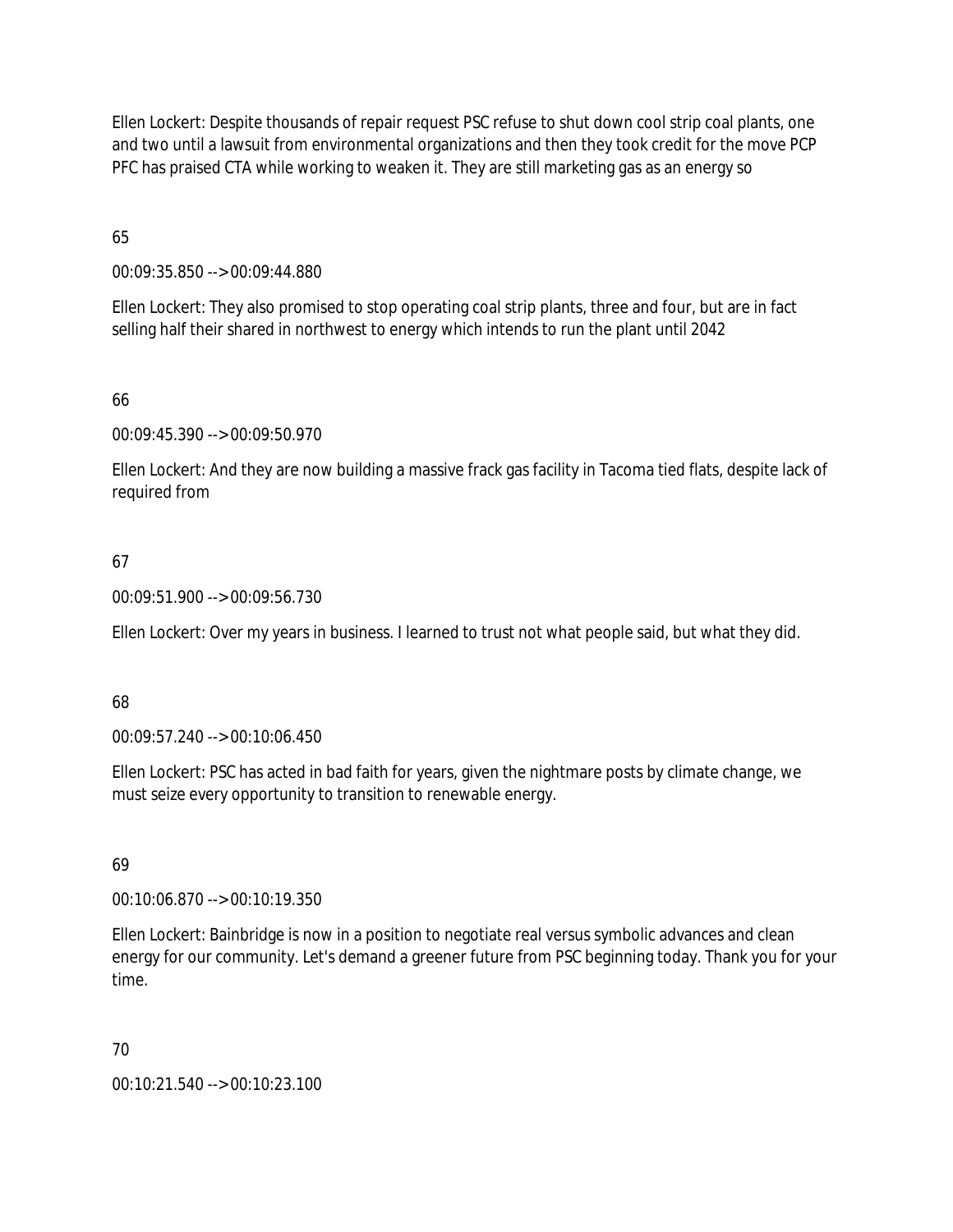Leslie Schneider: Thank you very much. Ellen.

71

00:10:24.360 --> 00:10:27.150

Leslie Schneider: Jane Lindley you are up next.

# 72

00:10:36.540 --> 00:10:38.730

Leslie Schneider: And I think you're muted. If you're

73

00:10:38.790 --> 00:10:39.540

Jane Lindley (her, hers, she): there right now.

# 74

00:10:39.630 --> 00:10:55.650

Jane Lindley (her, hers, she): I am also now. Hi, my name is Jean Lee I live on sunrise drive and sort of following up with Alan was saying I watched the 25th council meeting august 25 council meeting regarding PSC franchise agreement.

# 75

00:10:56.250 --> 00:11:06.690

Jane Lindley (her, hers, she): And while the Council didn't sound hopeful that PSE listen to them. I thought PhDs follow up letter from the green power meeting with CC AC.

# 76

00:11:07.230 --> 00:11:13.140

Jane Lindley (her, hers, she): On August 5 was just that hopeful. I understand the Council and or C.

77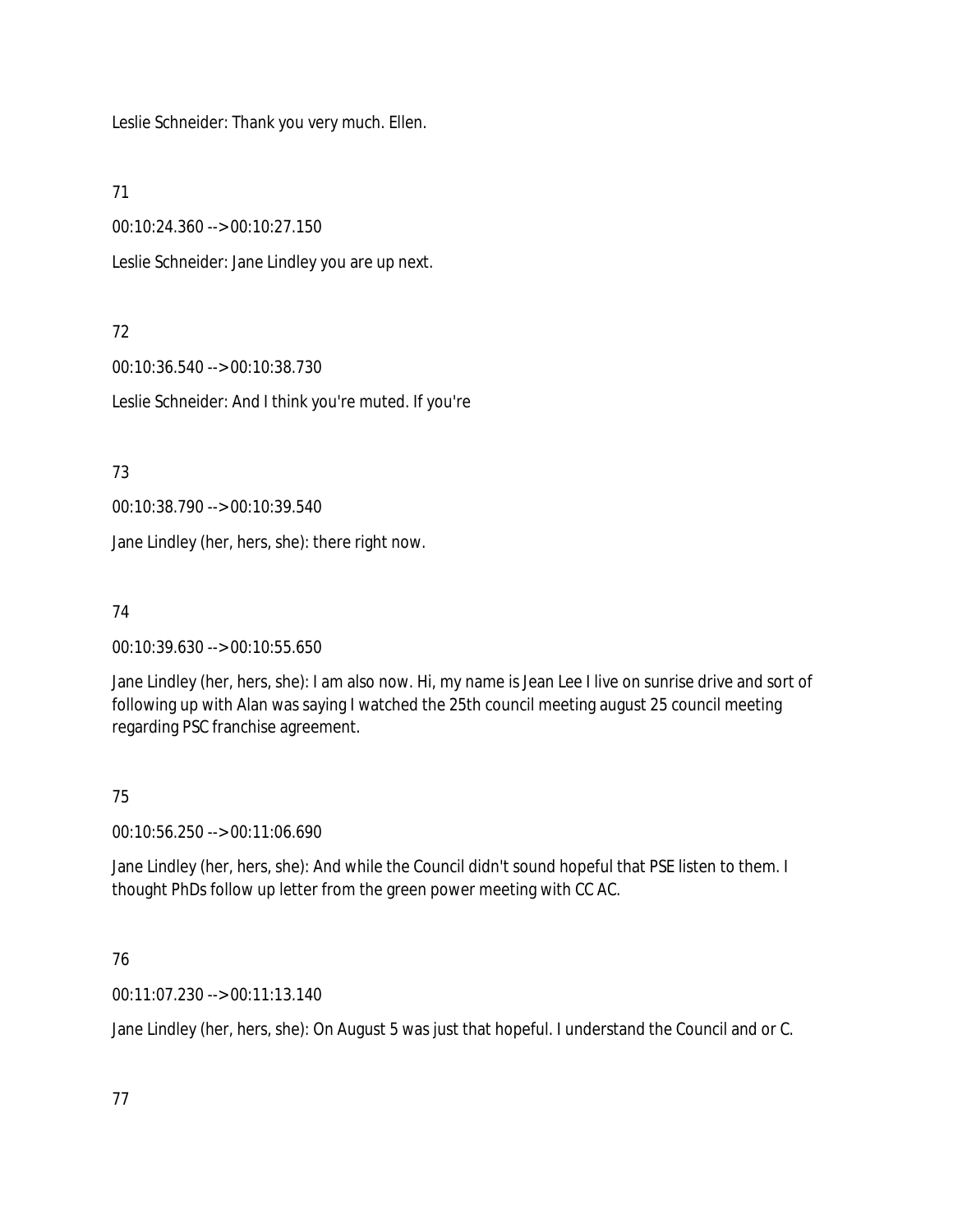00:11:13.650 --> 00:11:29.760

Jane Lindley (her, hers, she): Or C CAC has asked if PSC would divert money that Bainbridge Island is currently pay to the green power program that subsidizes renewable energy projects in PSE service area to be used for emission reduction projects on Bainbridge

## 78

00:11:30.570 --> 00:11:41.670

Jane Lindley (her, hers, she): PSC Public Policy Manager cures letter asked if the city attorney's could let them know if the city needs to establish authority to receive money that would be collected by PSE.

# 79

00:11:42.090 --> 00:11:53.730

Jane Lindley (her, hers, she): Such as through an ordinance, or if the attorneys could confirm and if the attorneys could confirm the contributions would not be considered a tax sounds like there might be a path forward there.

# 80

00:11:55.500 --> 00:12:10.410

Jane Lindley (her, hers, she): And while PSU green power slide deck was short. I was glad to see one side dedicated to the CTA to see to to the clean energy transformation act and all the Renewable Energy milestones, they will need

# 81

00:12:11.190 --> 00:12:26.190

Jane Lindley (her, hers, she): To be reached, they will need to reach. Interestingly, the slide mentioned one of the slide mentions the 80% renewable energy that they need to generate by 2030 but didn't mention the 20% they will need to offset.

#### 82

00:12:27.300 --> 00:12:35.820

Jane Lindley (her, hers, she): While 2030 is 10 years away. Keep in mind that utilities need to develop 20 year integrated resource plans and update them every four years.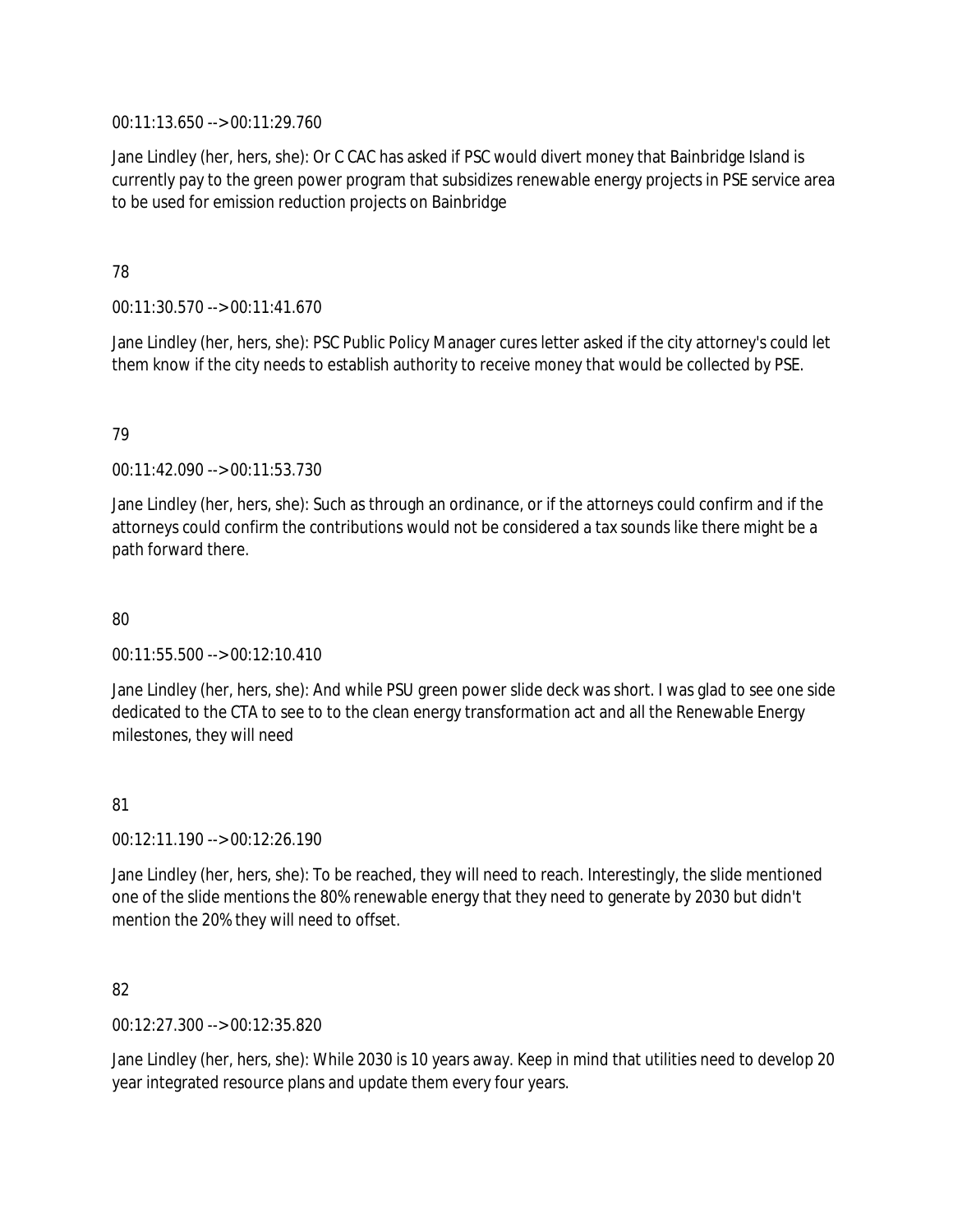00:12:36.210 --> 00:12:47.520

Jane Lindley (her, hers, she): That means they need to think about these offsets now. And since they are required by law, you might not need to push too hard to get what you want. Think solar batteries.

84

00:12:48.570 --> 00:13:00.690

Jane Lindley (her, hers, she): Electric Vehicle infrastructure that 20% can include energy transformation projects such as energy conservation programs support, support for electrification of transportation sector.

# 85

00:13:00.990 --> 00:13:14.070

Jane Lindley (her, hers, she): And for hydrogen as a transportation fuel investments in distributed energy resources such as small rooftop solar systems investments and projects to improve efficiency and demand response to name a few.

# 86

00:13:15.570 --> 00:13:28.080

Jane Lindley (her, hers, she): I know CC AC is working on a climate action plan and hopefully the Council can help them meet their goals by helping PSC meet their legally mandated RENEWABLE ENERGY GOALS a win win. Thank you so much for your time.

87

00:13:30.480 --> 00:13:34.380

Leslie Schneider: Thank you very much. King Cindy Anderson, you are next.

88

00:13:40.440 --> 00:13:42.120

cindy anderson: Okay. Am I unmuted now.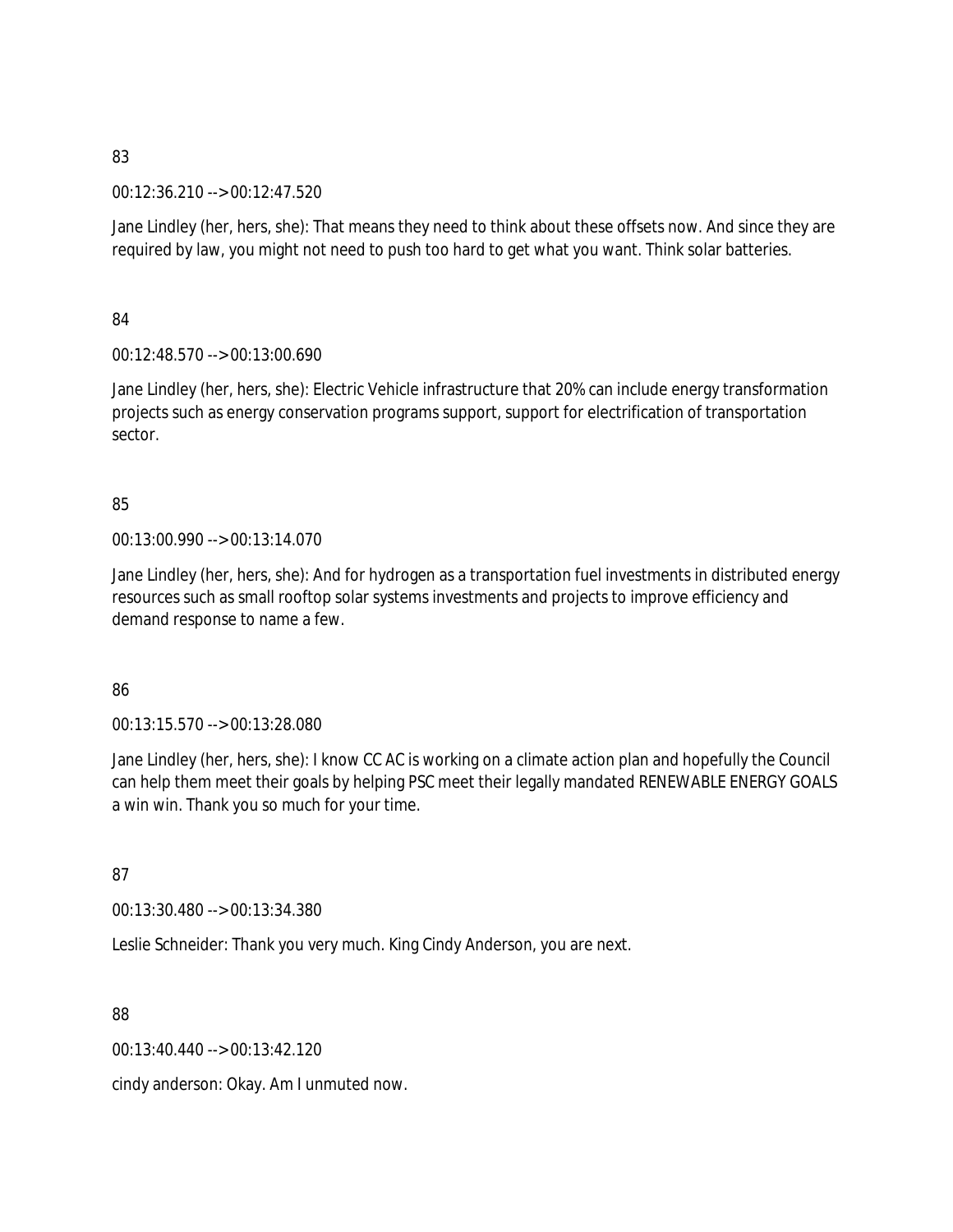00:13:42.330 --> 00:13:44.550

Leslie Schneider: You're great. We can hear you. Thank you. Um,

#### 90

00:13:44.640 --> 00:13:49.710

cindy anderson: Well, first of all, I'd like to say that I completely agree with what the last two speakers said

### 91

00:13:51.000 --> 00:14:04.770

cindy anderson: And I wanted to remind you guys to put the police chiefs town hall meeting on the September calendar. I didn't see it on the website, they, I think you guys decided on the last Tuesday of the month.

# 92

00:14:05.760 --> 00:14:14.760

cindy anderson: So anyway, just wanted to remind you, thank you very much for all you guys do. You're doing a great job. Thank you. Oh, I forgot to the mice will still stay where I live.

# 93

00:14:15.960 --> 00:14:17.430

Leslie Schneider: I'm sure. Yes, please.

# 94

00:14:17.640 --> 00:14:19.230

Leslie Schneider: Okay, you live on is fine.

95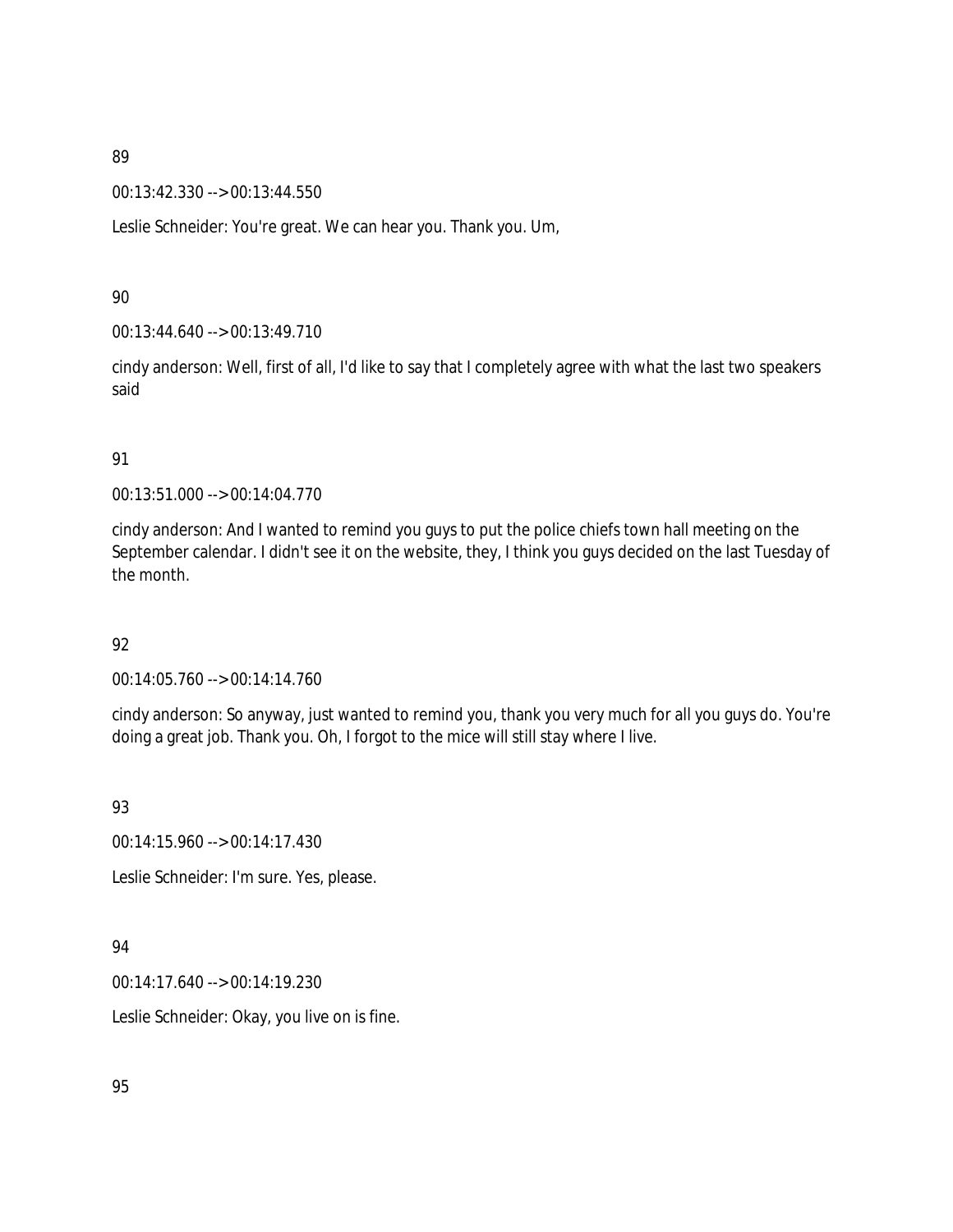00:14:19.290 --> 00:14:21.930

cindy anderson: All right, I live on the road on Bainbridge Island.

#### 96

00:14:22.860 --> 00:14:23.940

Leslie Schneider: Thank you very much, Cindy.

#### 97

00:14:25.740 --> 00:14:27.990 Leslie Schneider: Eric Erica Shriner you are up next.

### 98

00:14:38.700 --> 00:14:39.660

Leslie Schneider: So somehow

#### 99

00:14:41.280 --> 00:14:43.440 Leslie Schneider: Sell jump to the top of the list.

#### 100

00:14:43.530 --> 00:14:46.290 Salvatore DeRosalia: And I can, I can talk now or talk where you tell me

# 101 00:14:47.190 --> 00:14:48.420 Leslie Schneider: Please go ahead. So

102 00:14:48.840 --> 00:14:57.660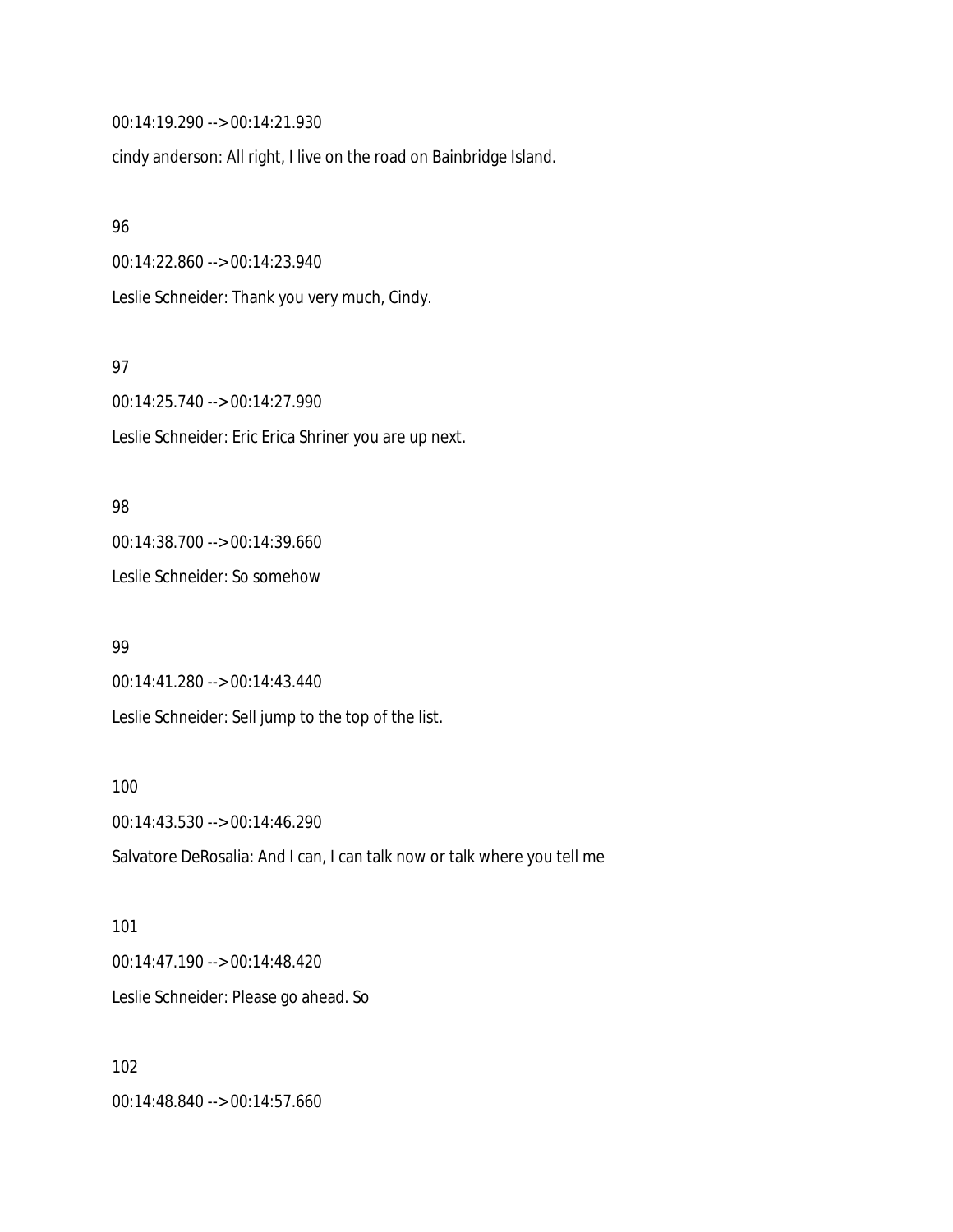Salvatore DeRosalia: For sure. My name is Sal Rosalia and I live off of Madison Avenue on Bainbridge Island, I would like to talk to you guys about two things tonight.

103

00:14:57.990 --> 00:15:02.940

Salvatore DeRosalia: First is, I just sent you guys an email and I sent that email. Last week, I would just

104

00:15:03.420 --> 00:15:14.190

Salvatore DeRosalia: Like, simply put, I would like the word master removed from the shoreline master plan. I would also like the word master removed from any documentation that is currently being used inside of the city of Bainbridge Island.

105

00:15:14.670 --> 00:15:24.450

Salvatore DeRosalia: It's a racist oppressive term. And there's no reason it needs to be in there, it can be. There's other words like primary or management plan or program that you can use.

106

00:15:24.780 --> 00:15:34.530

Salvatore DeRosalia: There is no legal standing as to why the word masters is in there. And so I would like when you guys start your amendment process right now in regards to the SNP

107

00:15:34.890 --> 00:15:39.720

Salvatore DeRosalia: I would like you guys to add the amendment to to change the name and remove the word master so

108

00:15:40.230 --> 00:15:48.480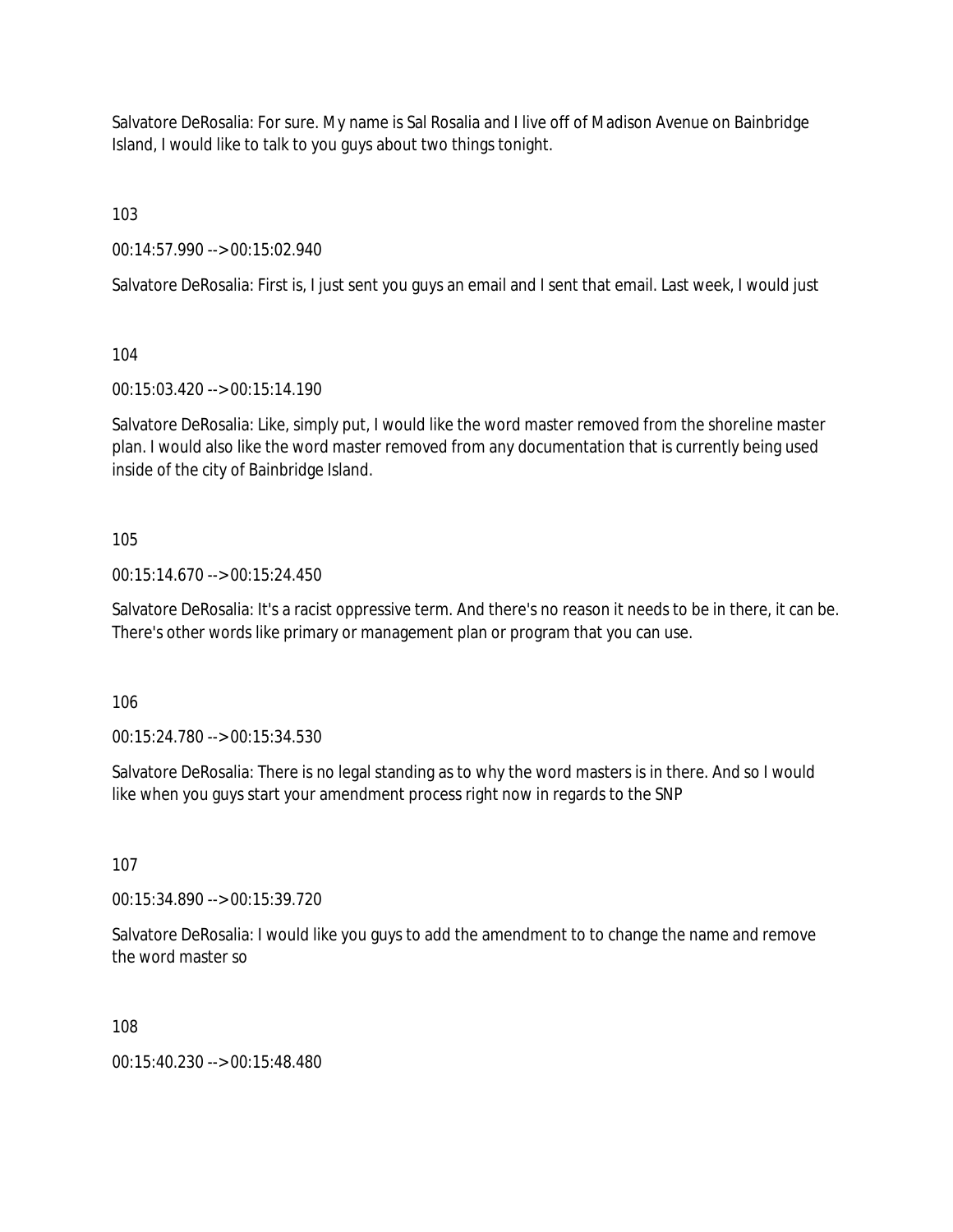Salvatore DeRosalia: That is my first piece of business that I would like to have you guys pay attention to tonight, and I hope you guys do. And the second is, is similar but

109

00:15:48.930 --> 00:15:55.860

Salvatore DeRosalia: Just as important. So I would like to talk about Michael Pollux behavior. And the one thing I want to do is I had given public comment.

110

00:15:56.430 --> 00:16:02.220

Salvatore DeRosalia: At the race equity Task Force meeting the other night, which he was for some reason allowed to sit in and contribute in like

#### 111

00:16:03.060 --> 00:16:10.260

Salvatore DeRosalia: Like he gives advice and all types of things. So one is, I would love for people to turn their attention to his commentary during the meeting.

#### 112

00:16:10.920 --> 00:16:19.830

Salvatore DeRosalia: On the Council so that you guys can ask yourselves. Is this appropriate behavior for a council member who is filling in for a liaison inside of a task force.

113

00:16:20.220 --> 00:16:27.810

Salvatore DeRosalia: I think that he gave misinformation and I think that he did things to confuse people on purpose and and I just think that that

114

00:16:28.200 --> 00:16:33.780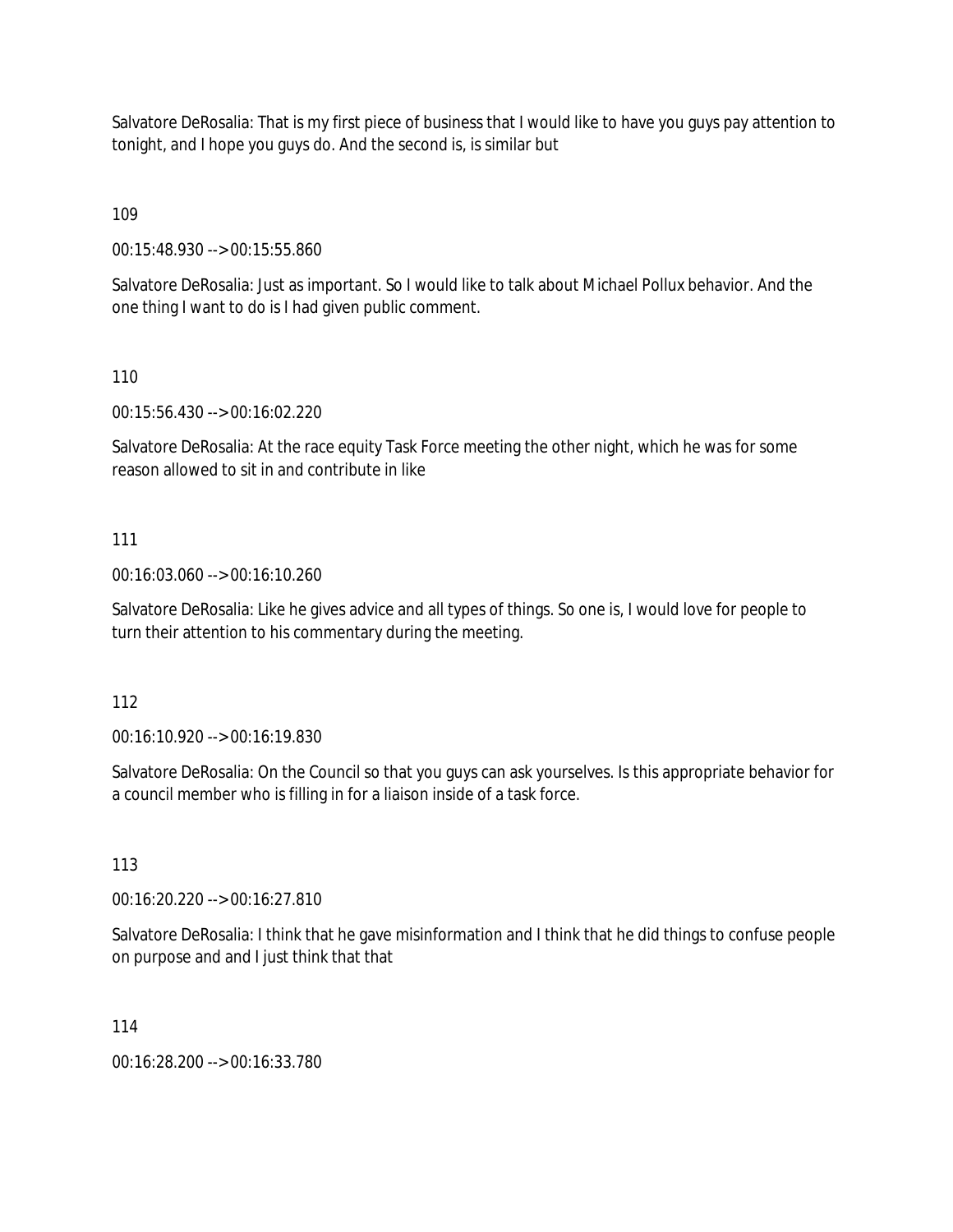Salvatore DeRosalia: I would love to see him removed from from most committees and task force, so he can't cause any more damage or collateral damage.

115

00:16:34.260 --> 00:16:42.840

Salvatore DeRosalia: But certainly, the one that I've been working for for three years. I think he does the entire city and the task force a disservice by

116

00:16:43.320 --> 00:16:48.930

Salvatore DeRosalia: By communicating the kind of stuff. He does so, so you guys can can look for yourselves or here for yourselves what he does.

#### 117

00:16:49.170 --> 00:16:54.840

Salvatore DeRosalia: With my last minute and 15 seconds, I would like to read a letter that was written by David Nelson from the kids F sudden

118

00:16:55.230 --> 00:17:03.390

Salvatore DeRosalia: It goes like this, a column, published in the July 24 edition of the Bainbridge Island are included an opinion column that introduced several errors in fact

119

00:17:03.690 --> 00:17:10.710

Salvatore DeRosalia: During a criticism of a city planning commission appointment and the legend systematic racism within the city government and elected official

120

00:17:11.100 --> 00:17:17.430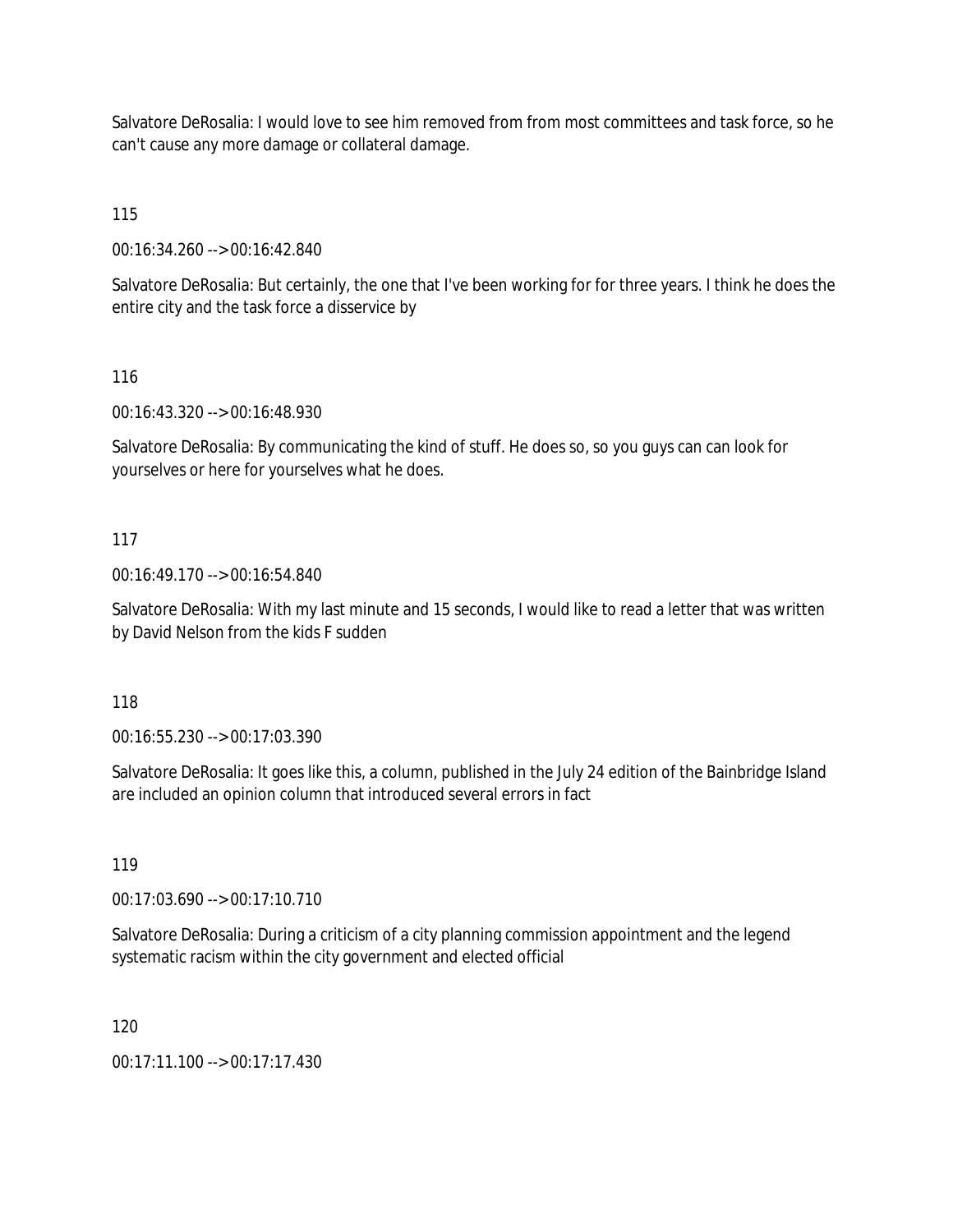Salvatore DeRosalia: The column, written by Bainbridge Island City council member Michael Pollack alleged that a black candidate had filed the application process.

121

00:17:17.760 --> 00:17:22.800

Salvatore DeRosalia: And was unfairly overlooked in favor of a white candidate who was ultimately appointed to the planning commission

# 122

00:17:23.340 --> 00:17:26.970

Salvatore DeRosalia: The allegation did not accurately reflect the application process. However,

# 123

00:17:27.360 --> 00:17:33.390

Salvatore DeRosalia: The candidate who is openly selected by Council Sarah blossom had followed the application process prior to the interview.

# 124

00:17:33.720 --> 00:17:40.020

Salvatore DeRosalia: And vote for selection as had the other candidates for the seat, including the one who was selected second available position.

# 125

00:17:40.590 --> 00:17:47.760

Salvatore DeRosalia: The candidate brought up in Mr Pollux column Ashley Matthews had not file the formal application prior to the selection process.

# 126

00:17:48.120 --> 00:17:55.230

Salvatore DeRosalia: Or interest in the position was expressed verbally to the Council, the same night as a selection was scheduled for a vote, the Council voted.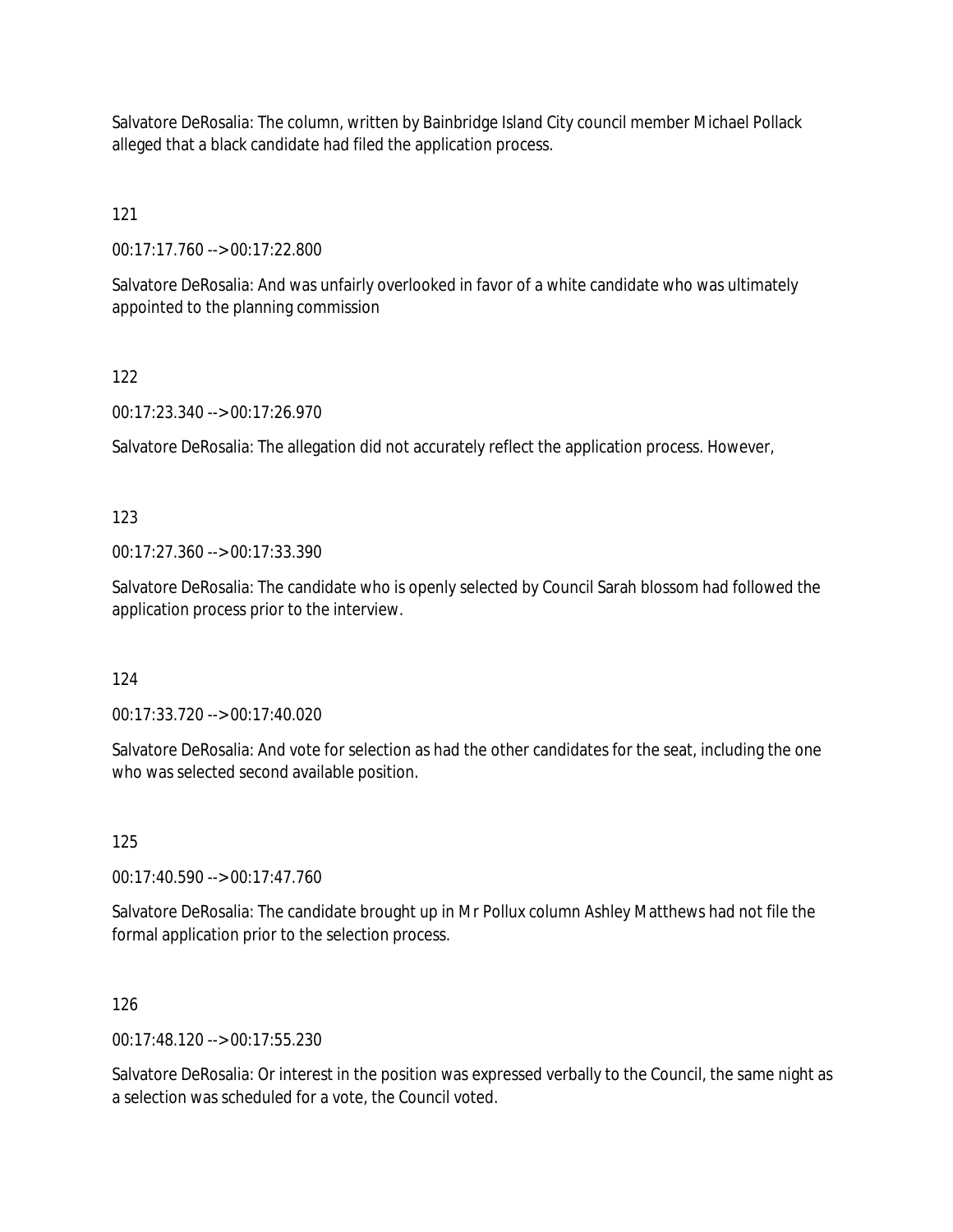00:17:55.680 --> 00:18:01.890

Salvatore DeRosalia: To approve two candidates that night and ultimately voted a second time for two, three to approve blossoms appointment in the following week

128

00:18:02.310 --> 00:18:16.560

Salvatore DeRosalia: In addition, a reference made by Mr Pollock to a zoom bombing that was consistent of racist language and imagery was not an incident that occurred during any subsequent city meeting that mentioned in the column may have been interpreted as such. Thank you very much. Have a good night.

#### 129

00:18:18.390 --> 00:18:29.340

Leslie Schneider: Thank you very much. So, so I'm Erica Schrader is available now, I believe. And if you're ready, please go ahead and

130

00:18:30.600 --> 00:18:31.590

Leslie Schneider: Please go ahead.

131

00:18:33.030 --> 00:18:43.980

Erika Shriner: Yeah, Erica Shriner gamble course, those of us who listened to your discussion, two weeks ago about the PSC negotiations were surprised, to put it mildly.

132

00:18:44.430 --> 00:18:46.590

Leslie Schneider: I'm sorry. Can I interrupt for just a second.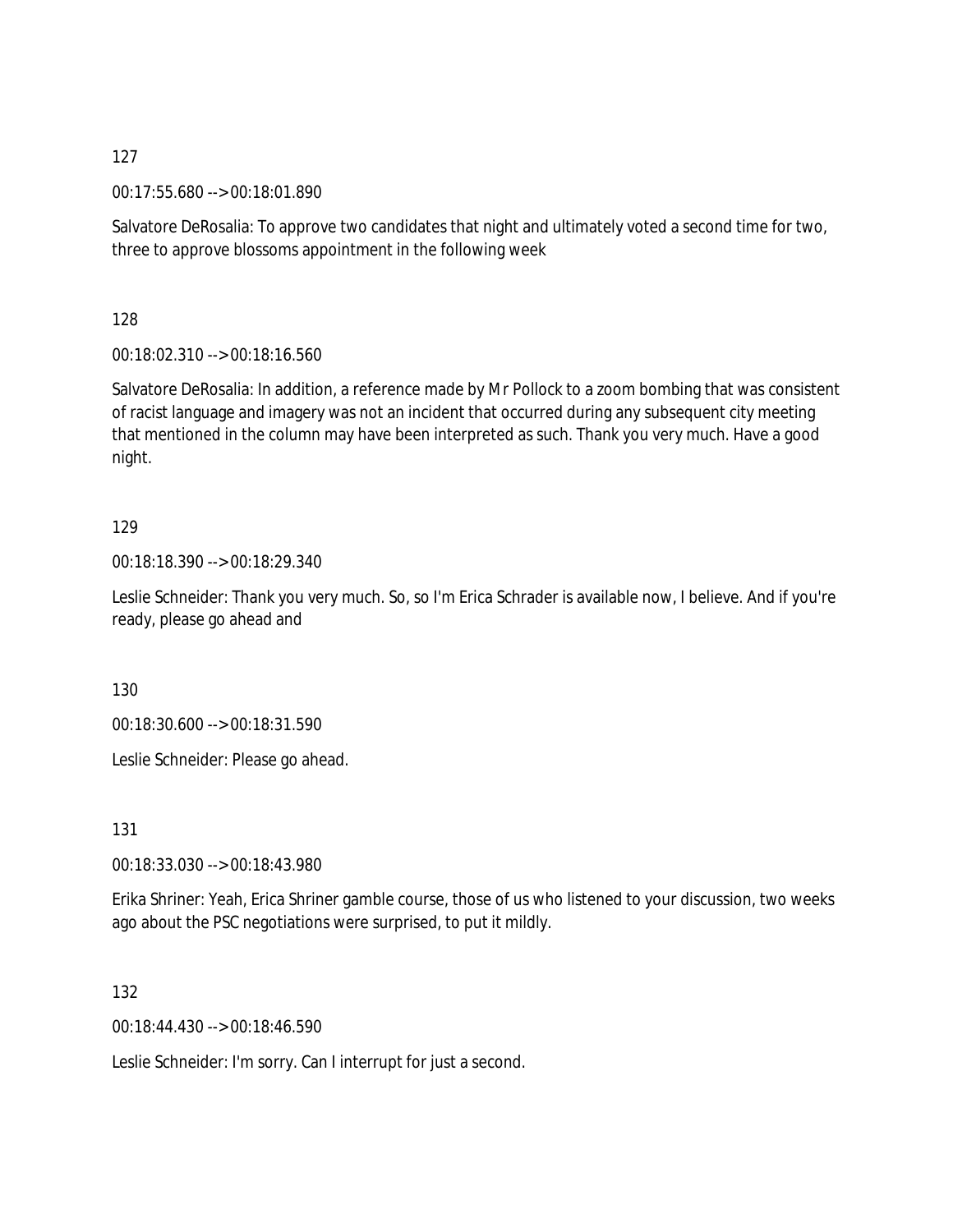00:18:46.860 --> 00:18:58.350

Leslie Schneider: Yeah, so you're actually being brought on as a panelist. And we're having a hard time hearing you. So I'm wondering if Christine, would you be able to

134

00:18:59.460 --> 00:19:04.110

Leslie Schneider: Change it so that she doesn't need to be on video, and if there's any way that we can

135

00:19:05.730 --> 00:19:06.810

Leslie Schneider: A PR volume.

136

00:19:07.950 --> 00:19:20.640

Christine Brown: Hi this is Christine. Unfortunately, the message was that she's using an older version of zoom and we were not able to bring her in audio only I have to promote her two panelists to allow her to speak.

#### 137

00:19:21.090 --> 00:19:27.270

Leslie Schneider: Thank you very much for that. I appreciate it. Okay, so, Erica, if you could just sort of speak up, that would be great.

138

00:19:27.510 --> 00:19:29.430

Erika Shriner: Okay, how's that

139

00:19:30.930 --> 00:19:33.240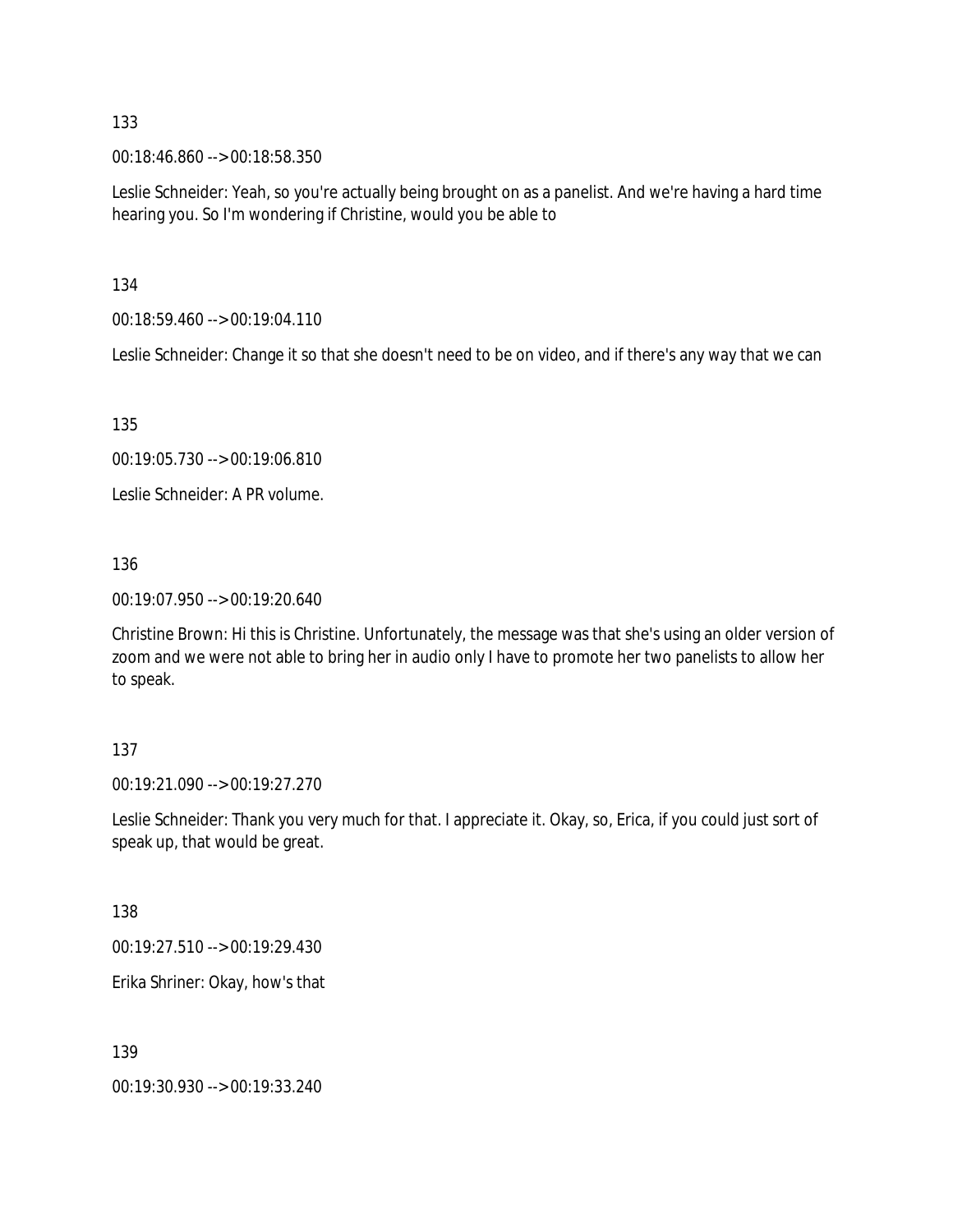Leslie Schneider: It could be louder. But we can probably hear you fine.

140

00:19:33.240 --> 00:19:35.190

Erika Shriner: Okay, oh shadow

141

00:19:36.330 --> 00:19:49.350

Erika Shriner: Erica Shriner dappled court, those of us who listen to your discussion, two weeks ago about the PSC negotiations were surprised, to put it mildly, to hear to console members.

142

00:19:49.800 --> 00:20:03.480

Erika Shriner: Support sidestepping the committee's most knowledgeable on this complicated subject the CCC and the USC are comprised of experts and infrastructure, climate change and energy.

143

00:20:04.170 --> 00:20:12.540

Erika Shriner: These committees should be examining what other localities have done and their relevance to our island in discussion with PSC

144

00:20:13.110 --> 00:20:18.600

Erika Shriner: They should be actively involved in all facets of the upcoming contract negotiations.

145

00:20:19.320 --> 00:20:31.650

Erika Shriner: Turning everything over to lawyers might be business as usual, but this is hardly the time for what we've done in the past from new building requirements to the implementation of our climate plan.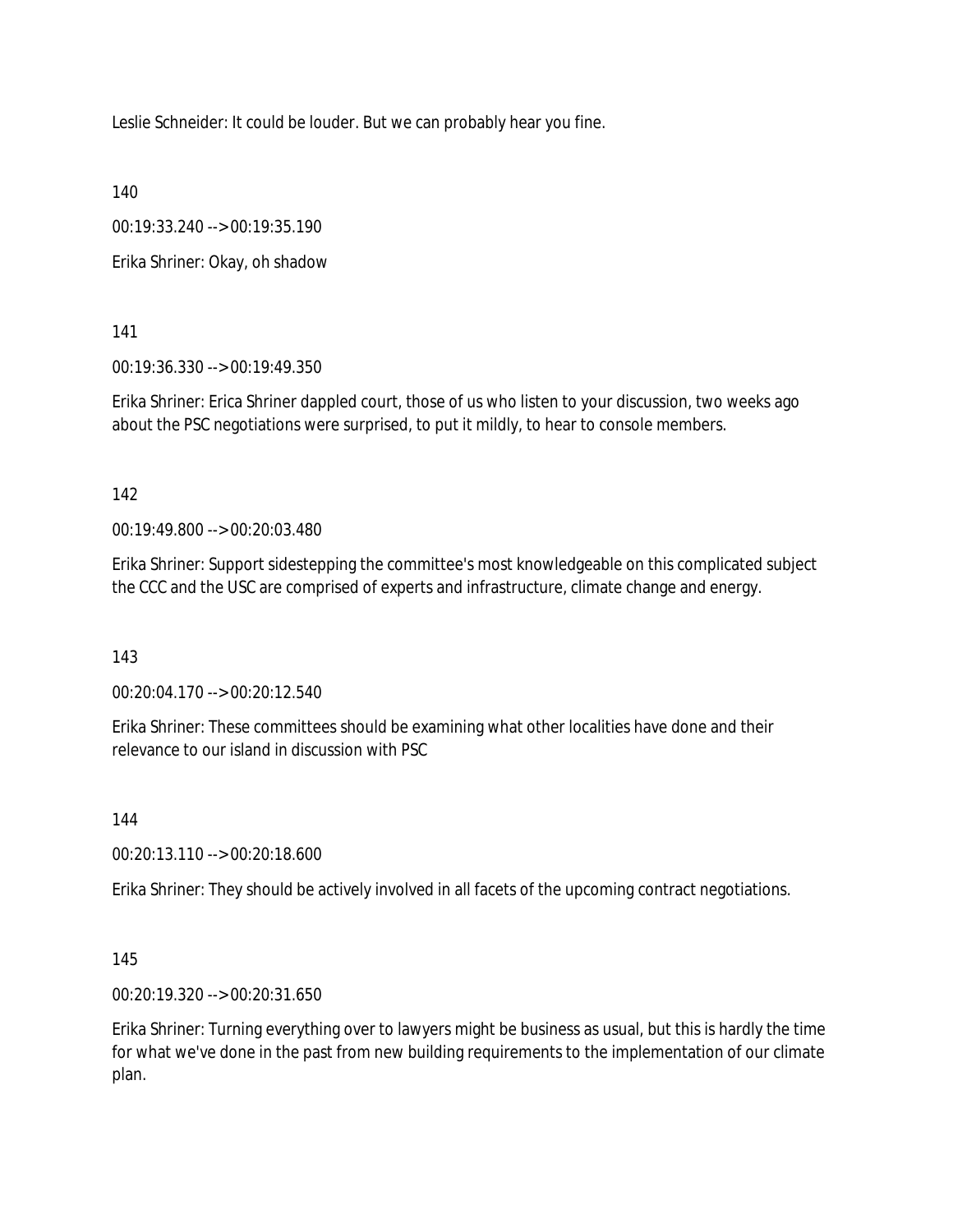00:20:32.040 --> 00:20:44.910

Erika Shriner: Looking for exceptions and ways to water down proposed requirements have no place when faced with the unprecedented challenges of a climate already bending toward chaos.

147

00:20:45.510 --> 00:20:52.050

Erika Shriner: This is a time for big. Really big innovative actions to reduce our emissions.

148

00:20:52.560 --> 00:21:03.270

Erika Shriner: Actions that would have seemed extreme 10 years ago, but today at a time like no other in human history are simply requirements for an educated and moral community.

149

00:21:04.140 --> 00:21:16.650

Erika Shriner: Our local utility PSC, which is responsible for the major portion of our admissions has actively thought every attempt by our state to fight climate change, let's not be naive.

150

00:21:17.070 --> 00:21:23.100

Erika Shriner: And pretend that they're well crafted greenwashing is anything more than a great marketing.

151

00:21:23.820 --> 00:21:33.750

Erika Shriner: Listen to our experts, let them know the console is serious and then make real demands, regardless of the supposed confines of the contract.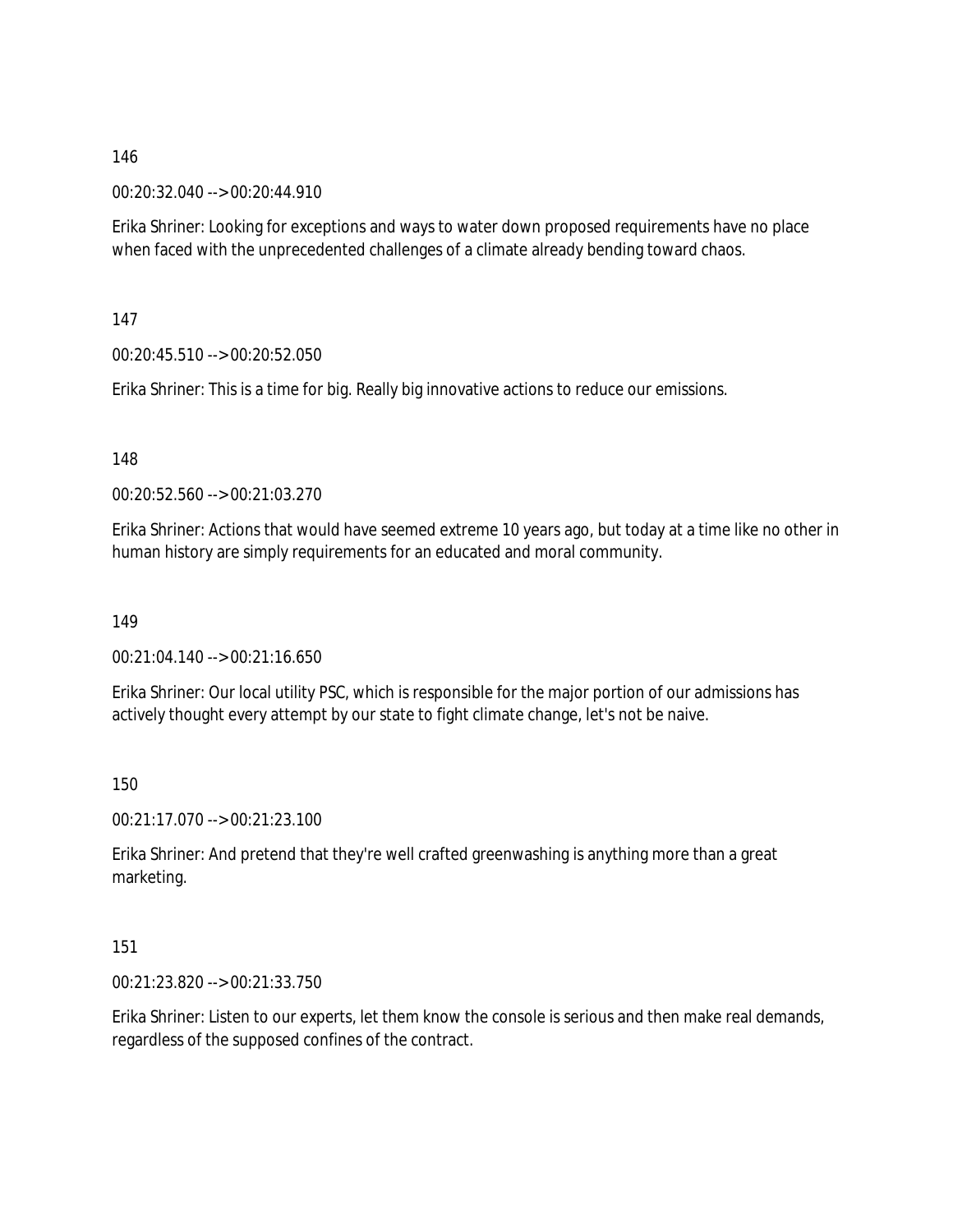00:21:34.530 --> 00:21:45.330

Erika Shriner: Let's be as tough on them as they have been on our environment. It has been suggested that when making significant decisions in our new reality.

153

00:21:45.750 --> 00:21:57.810

Erika Shriner: Whether we are elected official staff or individuals to imagine that it is 10 years from now, and we are looking back, how we feel. Then about the decisions we made today.

154

00:21:58.740 --> 00:22:09.420

Erika Shriner: Will we feel we were courageous bold enough and then make decisions today that will be good 10 years from now for those console members who have demonstrated

155

00:22:10.800 --> 00:22:23.700

Erika Shriner: That in more than words. They actually understand the urgency and are prepared to take bold action to reduce emissions. Thank you. Keep at it, we're depending on you.

156

00:22:33.300 --> 00:22:49.590

Leslie Schneider: I hope everyone was able to kind of lean in a little bit in here that there was some. Thank you very much. Erica for your comments. All right. I don't see any other hands up on the attendees. So we are going to move on to the mayor's report.

157

00:22:55.260 --> 00:23:05.070

Leslie Schneider: So I just read today that the first international day of clean air for blue skies was yesterday. September 7 2020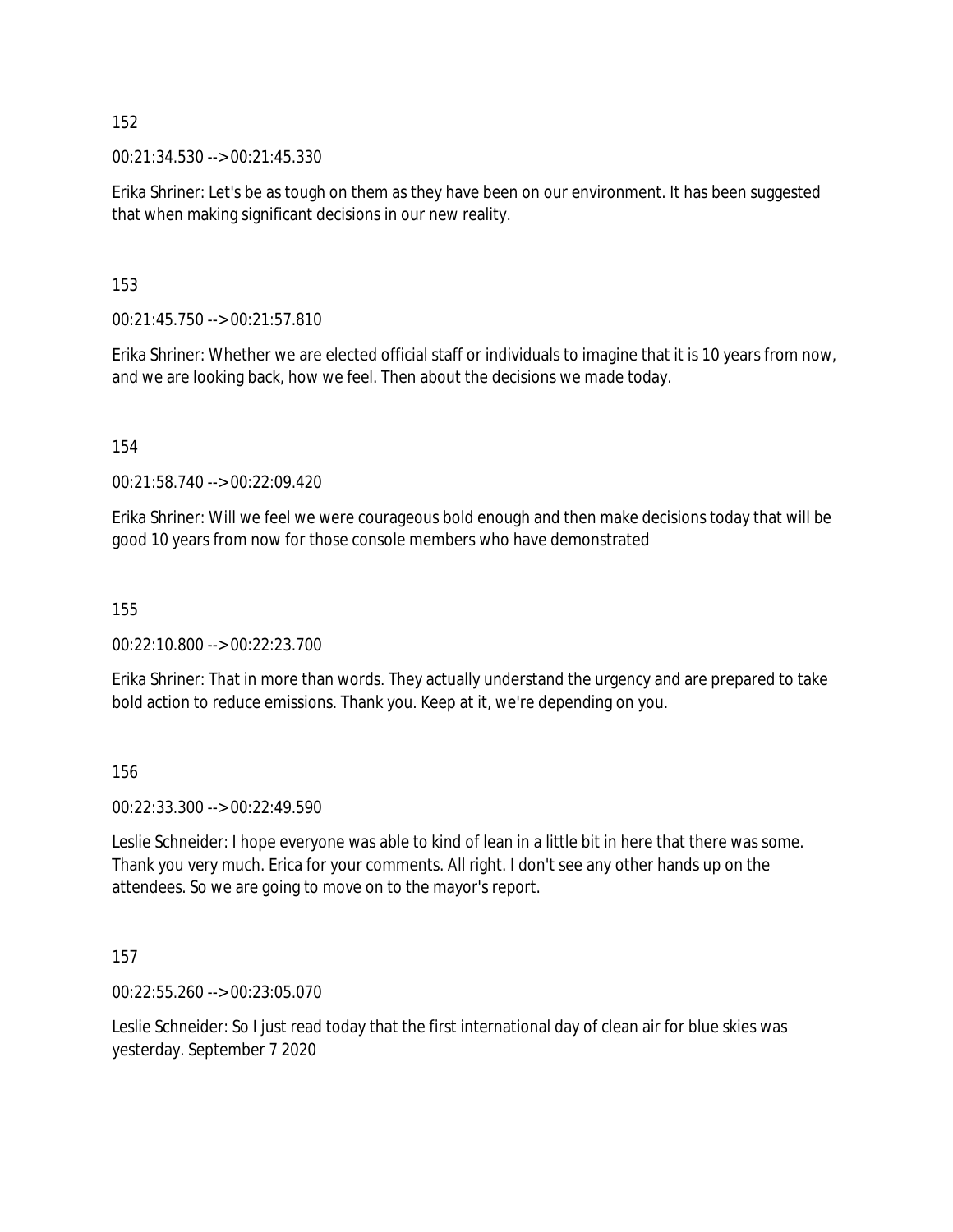00:23:05.610 --> 00:23:12.780

Leslie Schneider: Are chronically our air quality shot up into the dangerous red zone late last night due to wildfires from Eastern Washington.

159

00:23:13.560 --> 00:23:28.380

Leslie Schneider: Locally, we now have a burn ban on all outdoor fires with the climate heating up even our island is vulnerable to add a control while wildfires, and we need to be diligent in protecting our natural resources and of course our lives.

160

00:23:29.250 --> 00:23:40.860

Leslie Schneider: Meanwhile I have faith that this council and most if not all residents are profoundly concerned by the existential threat of greenhouse gases and their effects on our climate, we had

161

00:23:41.970 --> 00:23:45.660

Leslie Schneider: We had COUNCILMEMBER Pollock comment on it in his opening

162

00:23:46.980 --> 00:24:00.090

Leslie Schneider: Remarks and we've had a number of public comments on it right now. We're taking many steps Council is this year to measure reduce our impact, but we're just still in the beginning phases. There is so much work to be done.

163

00:24:02.040 --> 00:24:16.950

Leslie Schneider: Changing gears on tonight's agenda, the Council is reviewing the Capital Improvement Plan, often referred to as this tip. I'd like to take a moment to share my understanding of this tip and how it relates to the budget, which is the most important task in front of us in the next few weeks.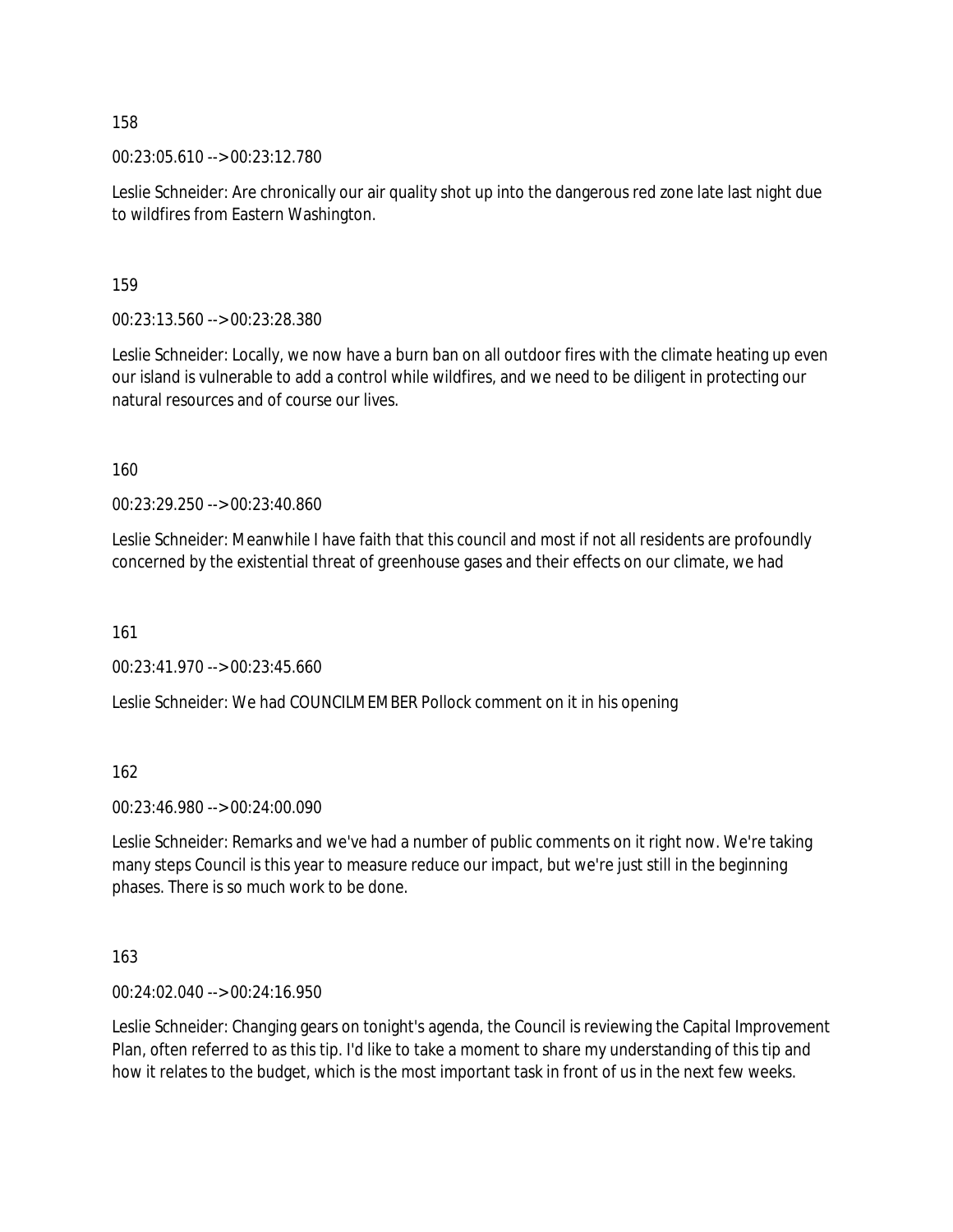00:24:18.390 --> 00:24:33.180

Leslie Schneider: So to start out, if you are part of a condo community, your condo dues pay for recurring expenses like insurance and utilities. Then you also likely contribute to a reserves fun to pay for big ticket items like a new roof or new citing

165

00:24:34.350 --> 00:24:47.580

Leslie Schneider: The city's budget is mostly about taking a fresh look at the recurring expenses and whether we can afford to take on additional recurring expenses such as new employees to improve our level of service, for instance, to the public.

166

00:24:48.600 --> 00:24:54.960

Leslie Schneider: But then we also have to plan for the big one time projects that build or improve our infrastructure.

167

00:24:55.950 --> 00:25:01.950

Leslie Schneider: So the projects on the Capital Improvement Plan represent what we're planning for in the next five to six years.

168

00:25:02.490 --> 00:25:16.320

Leslie Schneider: Yes, we plan to get grants to help fund. Many of these projects. But if we don't have our own financial commitment secured than the budget, a few years from now can get compromised when that grant comes through and we don't have our share ready to go.

169

00:25:17.490 --> 00:25:24.570

Leslie Schneider: So let me leave you with this is a difficult year like no other. With so much uncertainty in our future.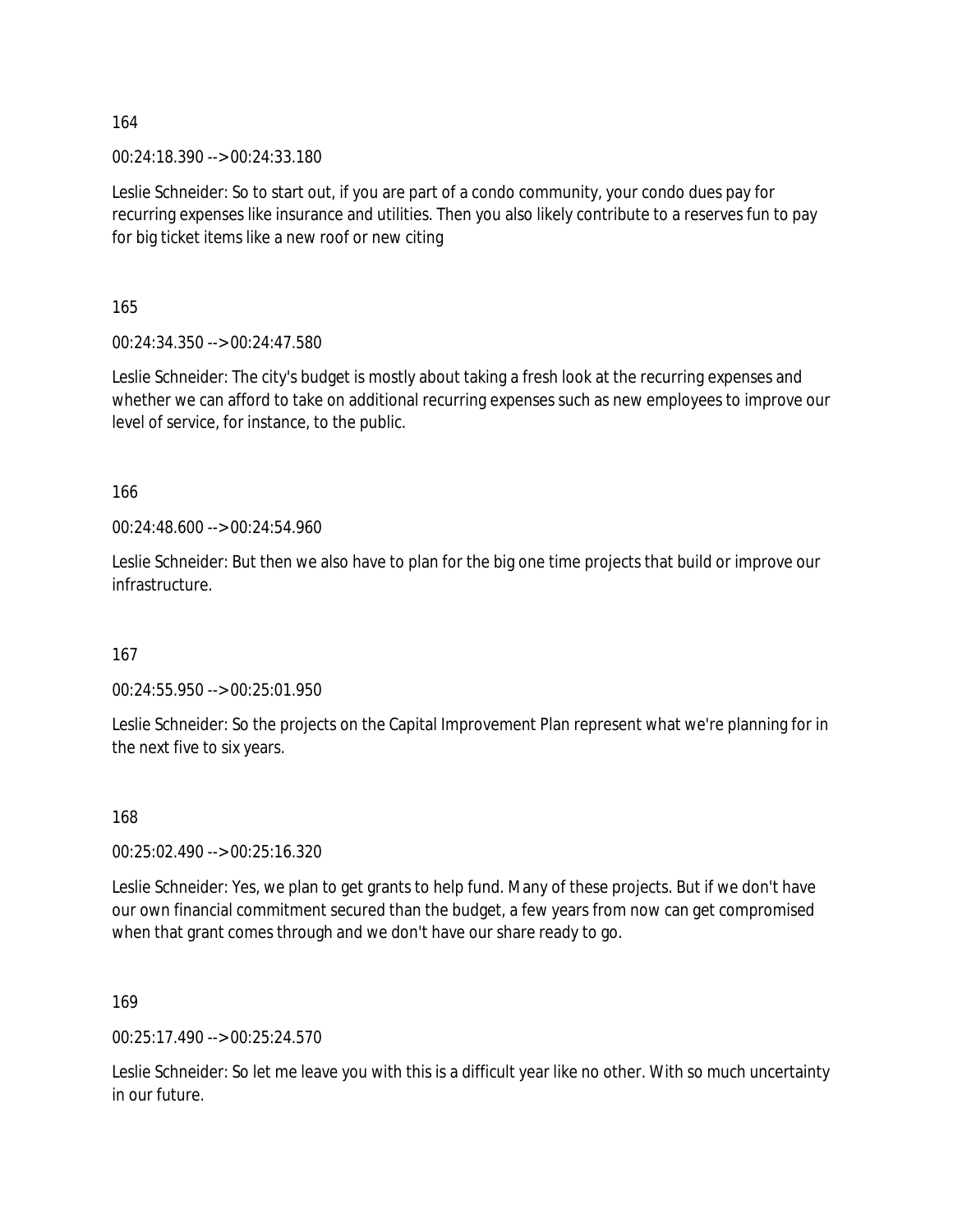00:25:24.930 --> 00:25:33.180

Leslie Schneider: We have really hard choices to make. We have responsibilities that we can't ignore we have hopes for the future that may need to wait until we know more

171

00:25:33.840 --> 00:25:36.900

Leslie Schneider: We're not making final decisions tonight, but we will be soon.

172

00:25:37.410 --> 00:25:55.080

Leslie Schneider: And just because we make a budget decision does not mean that our decisions are frozen in time for two or more years. It just means that we make decisions that result in the best balance of revenues and expenditures that we can at this time. And now for item six, the city managers report.

173

00:25:59.280 --> 00:26:05.190

Morgan Smith: Thank you, Mayor for warming us up for budget season which will begin in earnest in a couple of weeks.

174

00:26:06.300 --> 00:26:16.020

Morgan Smith: I wanted to call everyone's attention to four items quickly. And so one, you mentioned is to make sure everyone is aware

175

00:26:16.290 --> 00:26:26.700

Morgan Smith: That the kids that County Fire Marshal has expanded the burn ban today to prohibit all outdoor fires that's effective immediately and it's driven by our weather, but also the fact that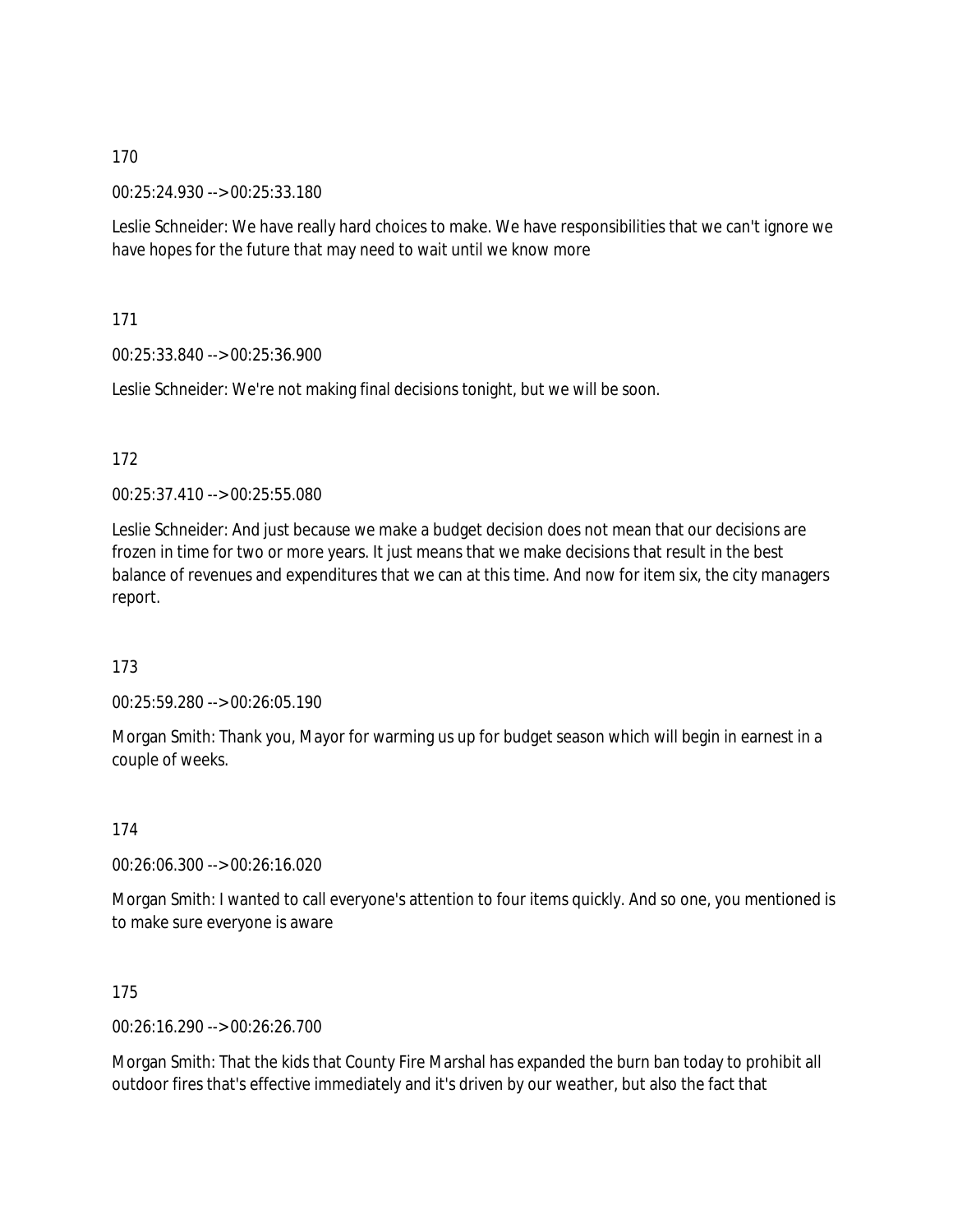00:26:27.660 --> 00:26:40.230

Morgan Smith: With emerging fires to the east side of the state. Our firefighting resources locally become stretched pretty thin so we're, we, to have a need here closer to home.

177

00:26:40.650 --> 00:26:48.390

Morgan Smith: We would need to move quickly to respond. And so with that in mind, I want to make sure that everyone is clear that there's no open burning allowed

178

00:26:48.930 --> 00:26:56.610

Morgan Smith: Recreational fighters of all types of prohibited. And if you can please also differ mowing until we have a little bit less dry conditions.

179

00:26:57.270 --> 00:27:07.950

Morgan Smith: Sometimes a way that fires are sparked the city's the iOS. He has gone to stand by status at the request of the fire department and we will just monitor conditions and do our best to be ready.

180

00:27:09.240 --> 00:27:17.970

Morgan Smith: The second item is to make sure everyone understands that last week, the city was officially notified that the state has released an additional round of funding for cities and counties.

181

00:27:18.510 --> 00:27:29.460

Morgan Smith: The city of Bainbridge islands share is an increase of almost \$400,000 we have been allocated and additional 360 \$7,800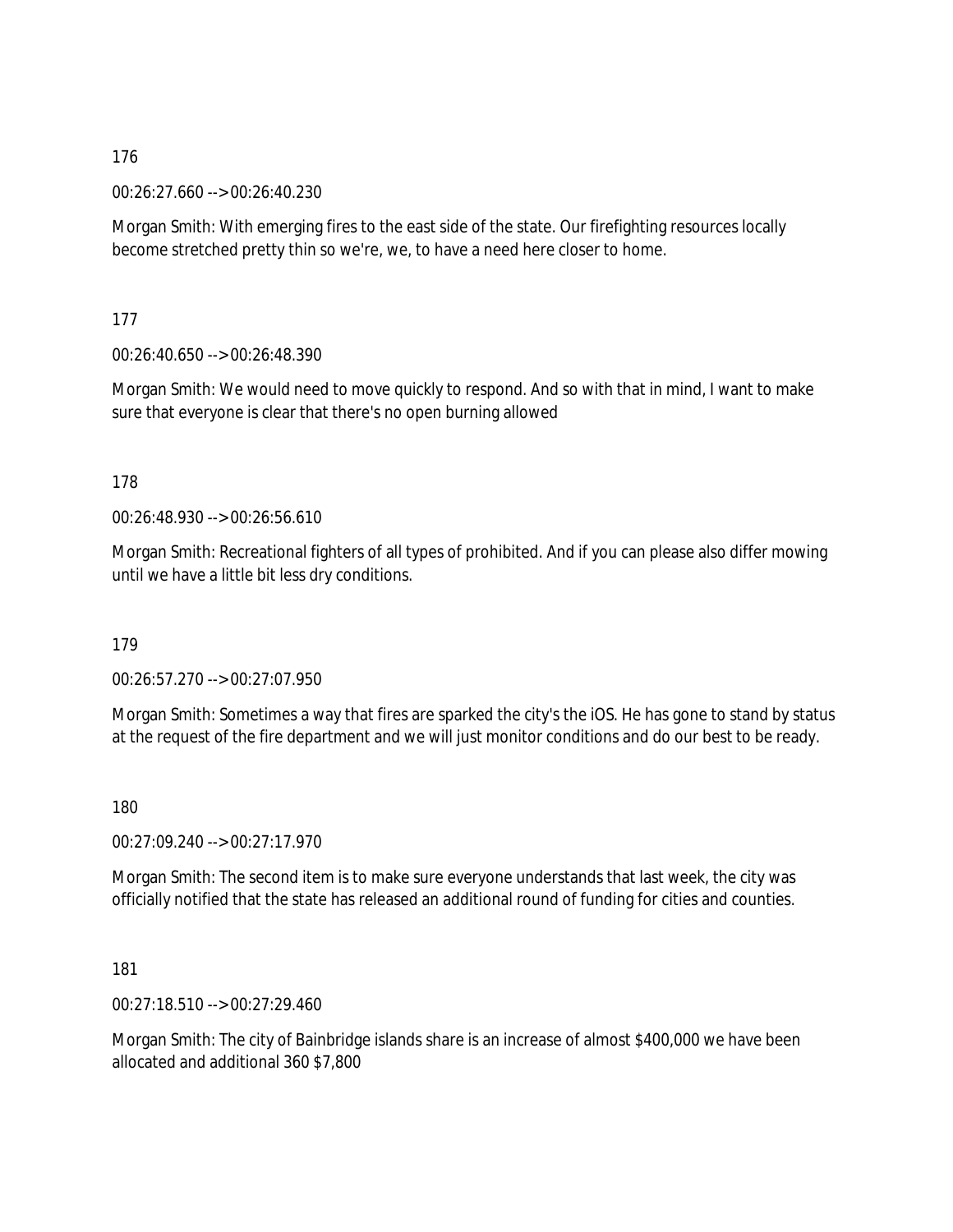00:27:29.760 --> 00:27:32.730

Morgan Smith: Which brings our total allocation we previously received

183

00:27:33.030 --> 00:27:43.290

Morgan Smith: An allocation of 730 \$5,000 so our total allocation is now just a bit over 1.1 million in cares funding. So the original source of those funds are federal dollars.

184

00:27:43.560 --> 00:27:52.080

Morgan Smith: That were granted to the state of Washington, the state of Washington, then a portion that money for different uses. And they have released a significant amount

185

00:27:52.620 --> 00:28:04.080

Morgan Smith: To the support of cities and counties. They also have with this additional round of funding extended the deadline for all of our cares money to November 30 so that's helpful as well.

186

00:28:04.800 --> 00:28:09.660

Morgan Smith: Council is going to continue to have discussions about the use of those funds in particular, your next

187

00:28:10.200 --> 00:28:15.510

Morgan Smith: Timing for that is next week on the 15th to hear from the economic recovery ad hoc committee.

188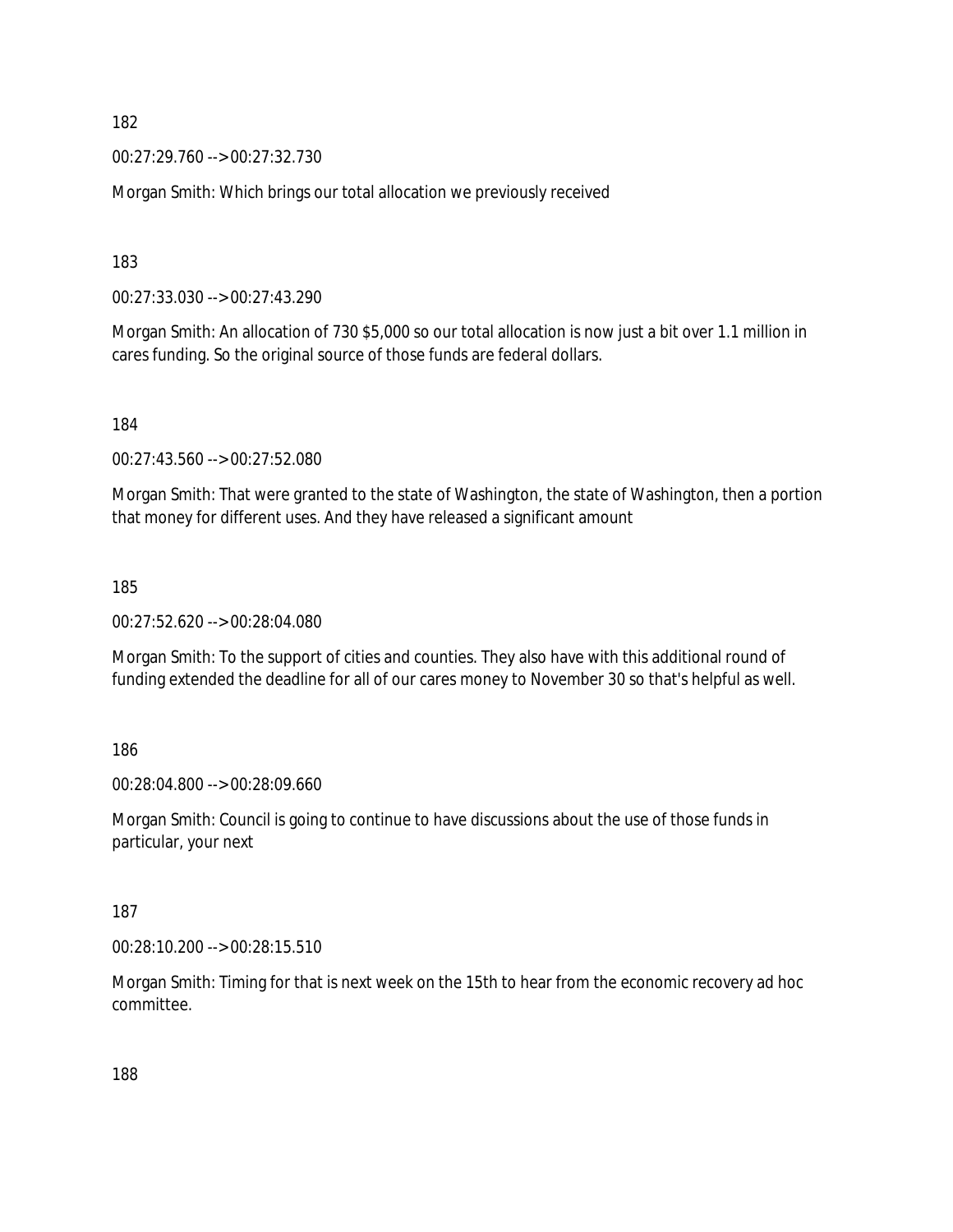00:28:15.780 --> 00:28:23.190

Morgan Smith: And I can talk to you more than about what it means that we have this additional money for the time being, please. Just know that our finance department believes that

#### 189

00:28:23.580 --> 00:28:37.200

Morgan Smith: In any event, we expect to have eligible expenses we can submit by November 30 so we don't need to worry about whether we'll be able to draw down those funds. So then we can have the latitude to work with you on how you prefer to spend the additional allocations.

190

00:28:39.270 --> 00:28:49.860

Morgan Smith: third item is just to make sure that Council is aware that we have completed on the staff side the work needed to update our excuse me documents related to the planning commission vacancy.

191

00:28:50.460 --> 00:28:55.830

Morgan Smith: Council asked for some changes that required us to spend a little bit of time updating our forums and changing

#### 192

00:28:56.400 --> 00:29:06.960

Morgan Smith: Some of our advertising materials and the application that work has happened. And so we expect to begin advertising and announcing that position by this coming Friday, which will be September 11

#### 193

00:29:07.410 --> 00:29:15.690

Morgan Smith: And the deadline to apply will be our usual four weeks, which will put us at October night. So look for that information to be rolling out starting at the end of this week.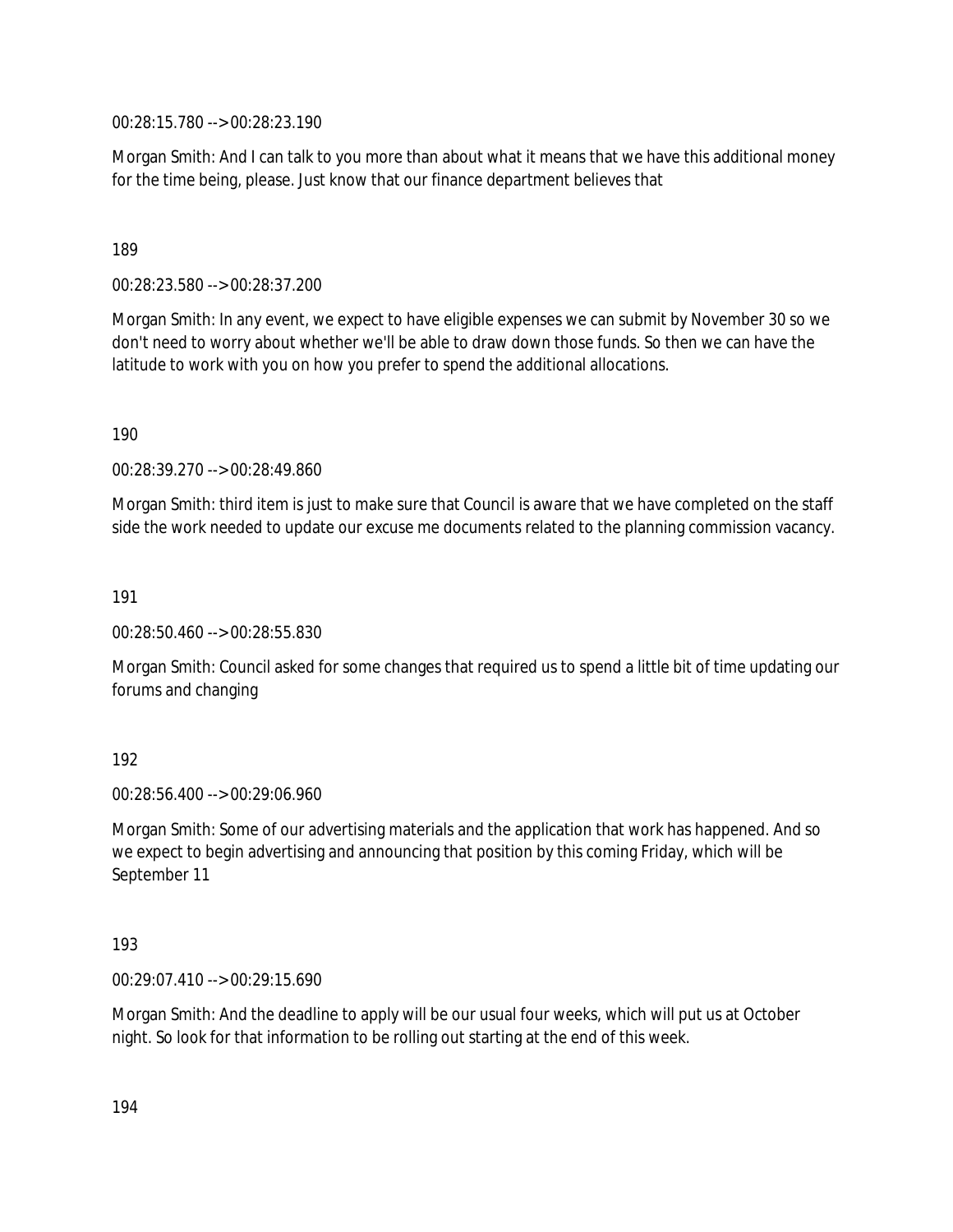00:29:16.020 --> 00:29:22.950

Morgan Smith: And we're looking forward to getting as many great candidates as we can. And I hope that would be a great deal of interest in this next vacancy.

195

00:29:24.570 --> 00:29:32.670

Morgan Smith: And lastly, I wanted to share the results of our latest audit from the State Auditor's Office last week they completed an issue to clean audit report for the

196

00:29:33.540 --> 00:29:38.220

Morgan Smith: Financial statement, including grant compliance in our accountability audit.

#### 197

00:29:38.850 --> 00:29:45.450

Morgan Smith: It's great news for us as an organization, because with the leadership of the Council and a lot of hard work from city staff.

198

00:29:45.780 --> 00:29:51.810

Morgan Smith: We're very pleased to say this is the sixth year in a row that the city has received an audit report with no findings.

199

00:29:52.320 --> 00:30:03.120

Morgan Smith: We did have one exit item, which is what you call an item, where the auditor's office notes and area for change in the future. And in this case, our one exit item was related to procurement.

200

00:30:03.960 --> 00:30:11.940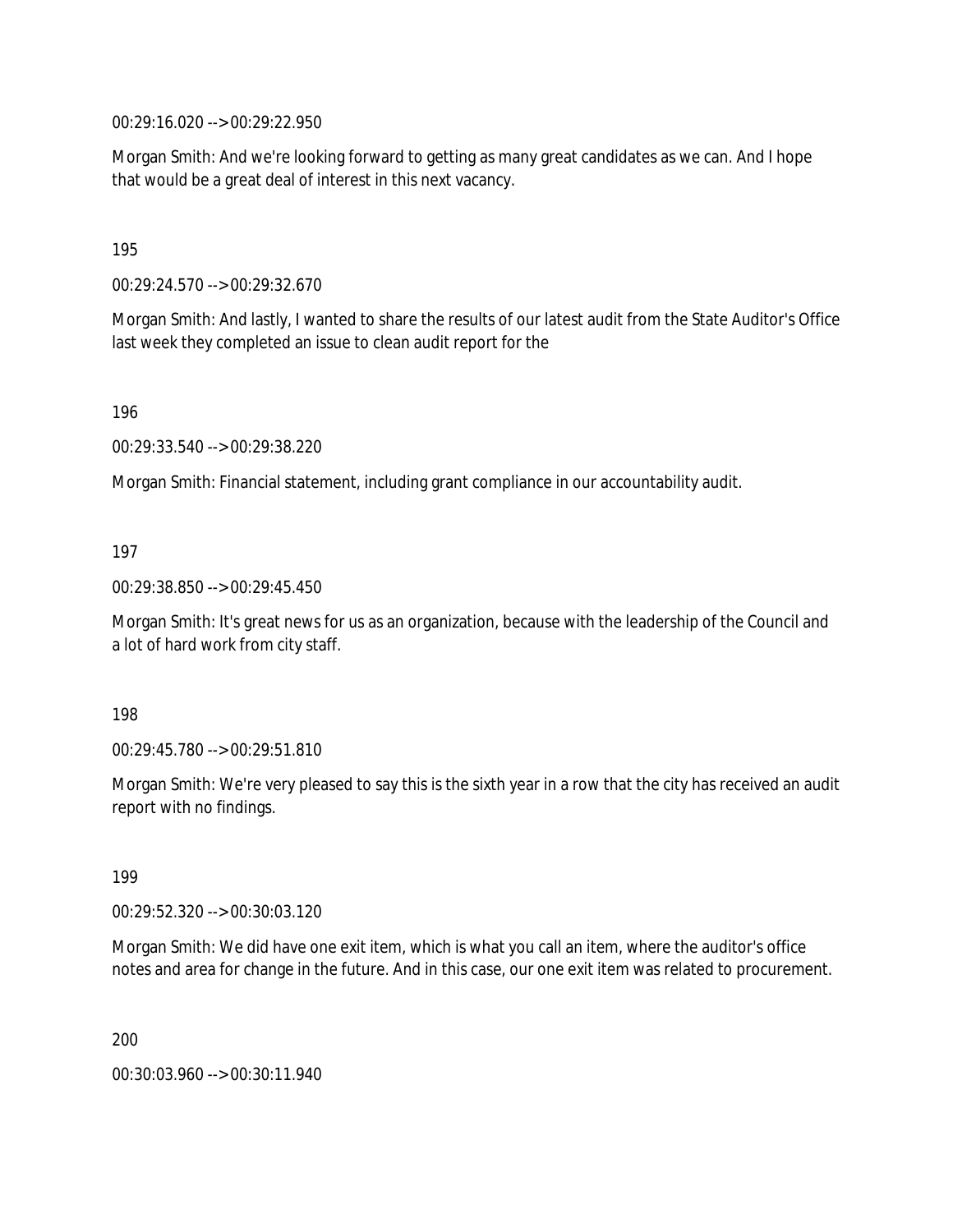Morgan Smith: Exit items are the least serious of any of the findings that Sal can mention in terms of flagging something for follow up or attention.

201

00:30:12.780 --> 00:30:19.860

Morgan Smith: This year's areas of focus on the accountability audit included payroll general disbursements and overall financial condition.

202

00:30:20.340 --> 00:30:33.180

Morgan Smith: They found no errors or unsupported transaction in those areas so very pleased to congratulate the finance team. In particular, it takes a lot of work and both are folks in the auditor's. We're learning how to do an audit.

203

00:30:34.260 --> 00:30:45.540

Morgan Smith: With very different logistics what they're used to. But they expect that in some ways their work will change permanently going forward in terms of where they choose to be physically present and what they can do remotely but

204

00:30:45.870 --> 00:30:54.270

Morgan Smith: Again, great news for the organization and thanks to the Council and to the staff for the leadership and partnership that makes that good results.

205

00:30:55.980 --> 00:30:57.510

Morgan Smith: Outcome that we've had now for six years.

206

00:30:58.980 --> 00:31:00.030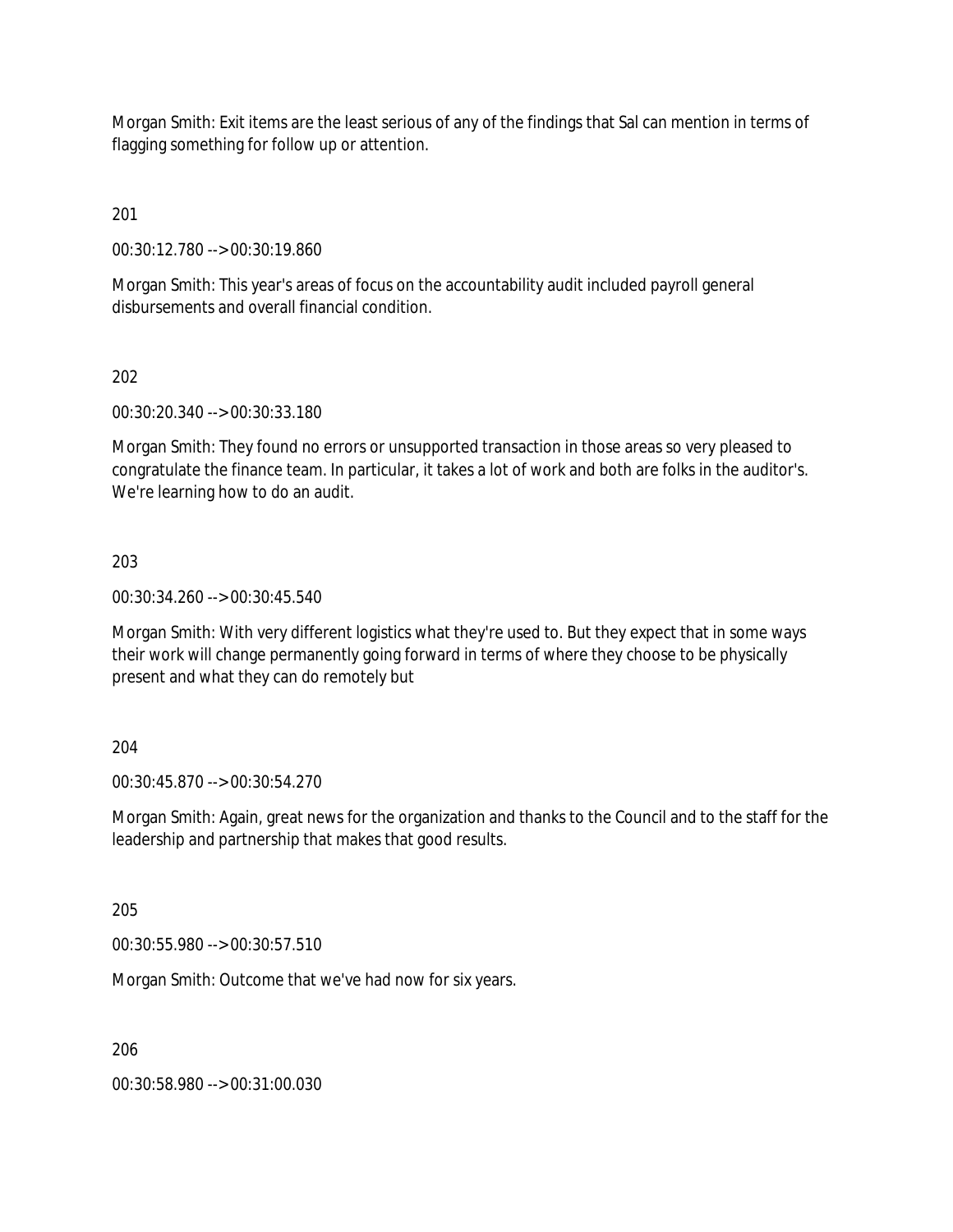Morgan Smith: And that's it. Thank you.

207

00:31:04.020 --> 00:31:09.150

Leslie Schneider: Thank you, city manager and I think you're up again for future Council agendas.

208

00:31:10.140 --> 00:31:18.150

Morgan Smith: Okay, in the pack of this week we included the next two meetings to close out September and also the first study session in October.

209

00:31:18.660 --> 00:31:25.830

Morgan Smith: In part because I want to counsel to be aware of some really significant topics we're holding time for at the beginning of October so

210

00:31:26.160 --> 00:31:32.190

Morgan Smith: Especially with a break. We have a fifth week in between. I want to make sure we're working together to plan.

211

00:31:32.490 --> 00:31:40.320

Morgan Smith: What is necessary to keep managing the work that you have teed up right now, which includes really two or three really significant projects.

212

00:31:40.740 --> 00:31:46.500

Morgan Smith: So next week, the 15th on the study session will have a Executive Session, but the primary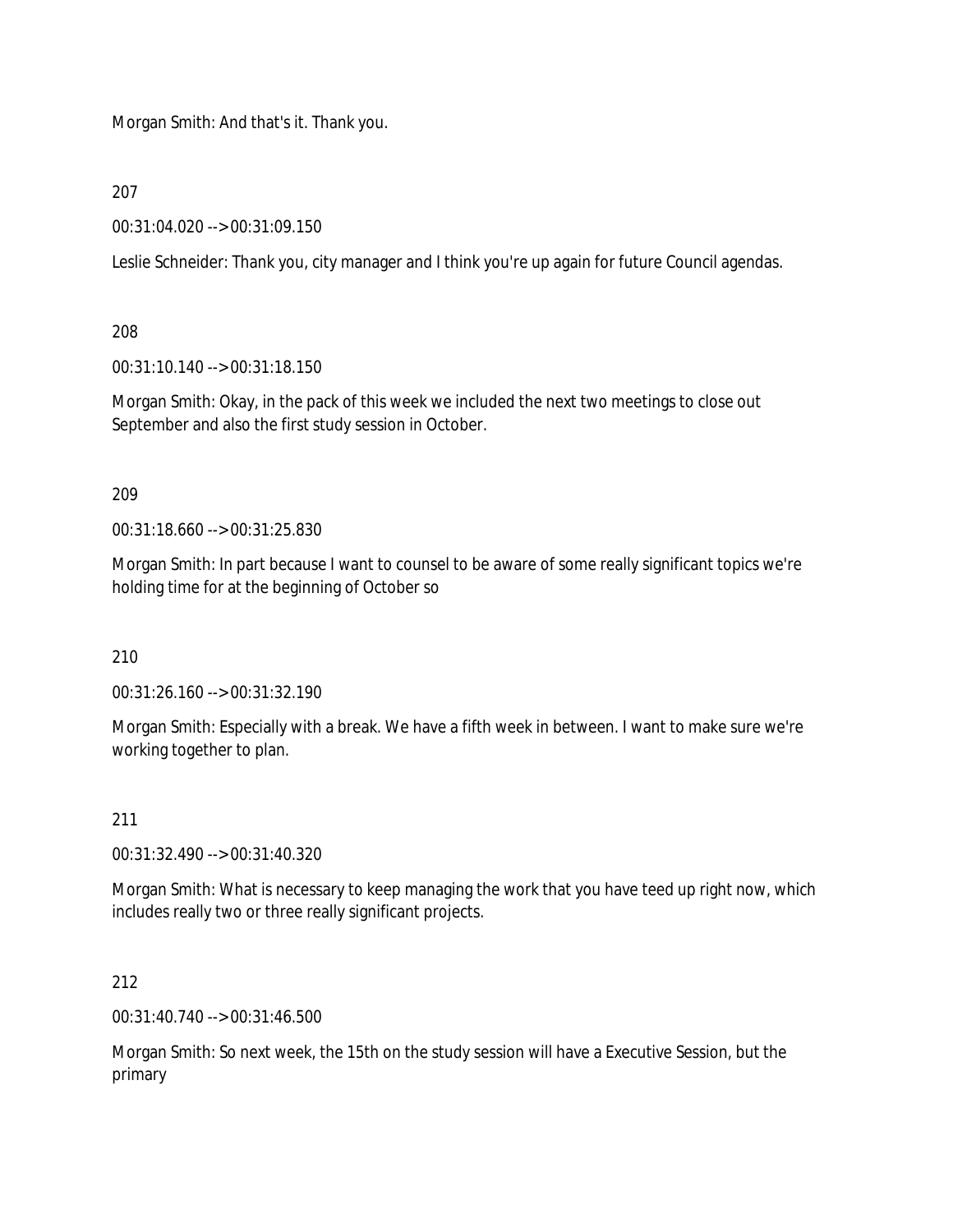00:31:47.010 --> 00:31:57.030

Morgan Smith: Topics for that evening are a larger update on sustainable transportation, including some work with you to prepare for the level of service workshop that will be coming up in October.

214

00:31:57.870 --> 00:32:10.440

Morgan Smith: Will also have time held for the Council to receive the planning Commission's recommendation on floor area ratio options. So, the Council can understand that. Before we move to the next step of drafting an ordinance.

215

00:32:11.310 --> 00:32:14.430

Morgan Smith: You have a standing item for an update from the joint subcommittee.

216

00:32:15.270 --> 00:32:23.010

Morgan Smith: We have planned 30 minutes of follow up on the interim green building proposal that you received last week, just to make sure that city staff.

217

00:32:23.490 --> 00:32:30.660

Morgan Smith: Can work with you to fill in any gaps that are needed before they complete the drafting of the ordinance that you directed to move forward with

218

00:32:31.470 --> 00:32:43.920

Morgan Smith: And then seven he has a significant amount of time. We're holding for the Council's ad hoc committee on on economic recovery to return to some of the topics that were earlier presented to you for additional discussion and follow up.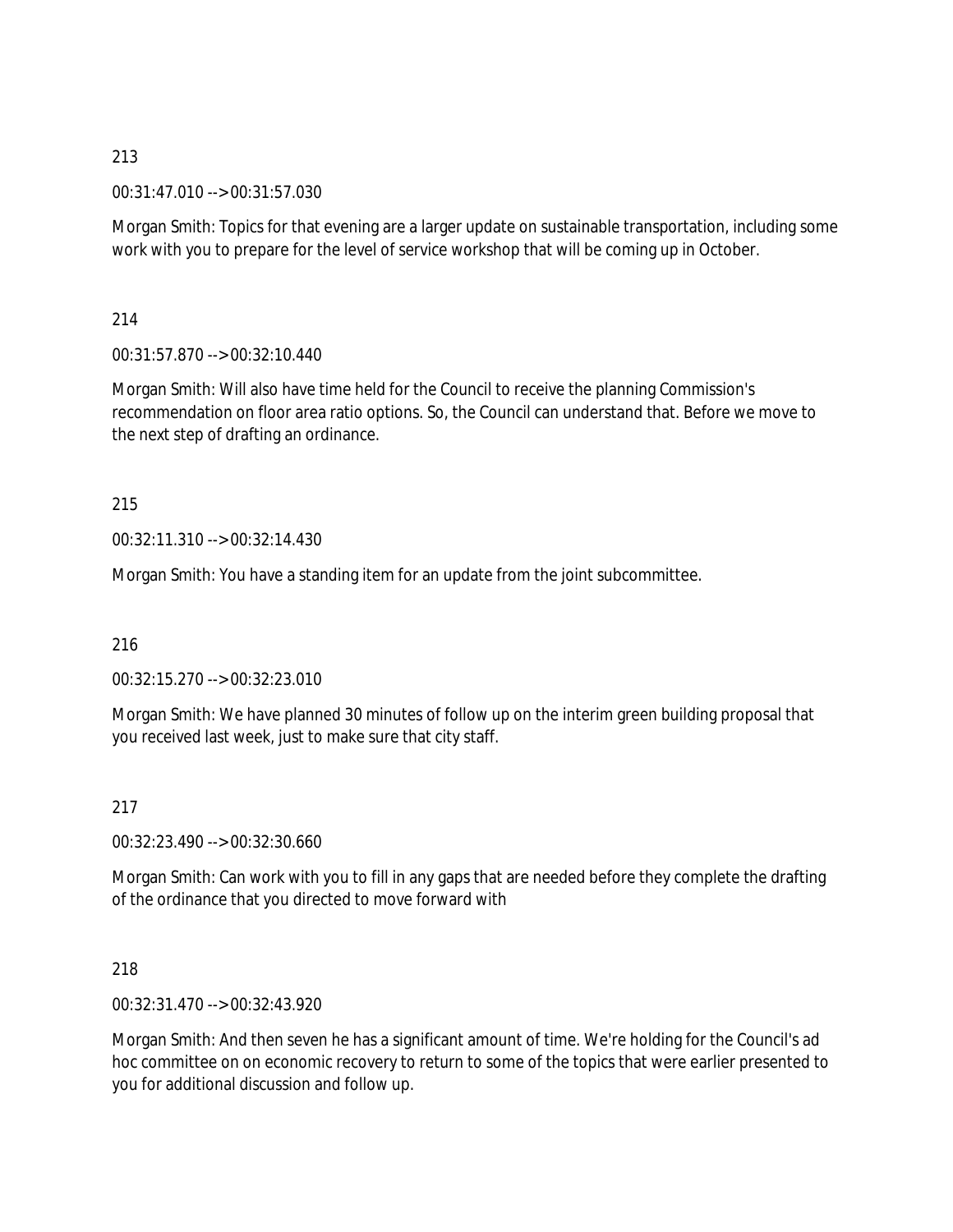00:32:44.970 --> 00:33:04.800

Morgan Smith: Then smaller items seven F and seven g our request previously from the Council to place time at a future meeting. The first one is to tie out any logistics related to moving forward with the planning commission vacancy review and selection and really the the

220

00:33:06.240 --> 00:33:09.000

Morgan Smith: Exercise. They are which I'll, I'll help kind of

#### 221

00:33:09.480 --> 00:33:16.290

Morgan Smith: describe what's missing are the steps that were outlined for having an additional number of folks on the review panel.

#### 222

00:33:16.530 --> 00:33:23.670

Morgan Smith: And also sent extending some invitations to the race equity task force. So we'll just make sure that we're on the same page for how those things should happen.

#### 223

00:33:24.090 --> 00:33:32.130

Morgan Smith: And you would also ask for time to continue a recent discussion related to expectations for city council liaisons so that's next week, then the 20

#### 224

00:33:33.300 --> 00:33:38.520

Leslie Schneider: Sorry, we can't remember how topless has a question or as a comment.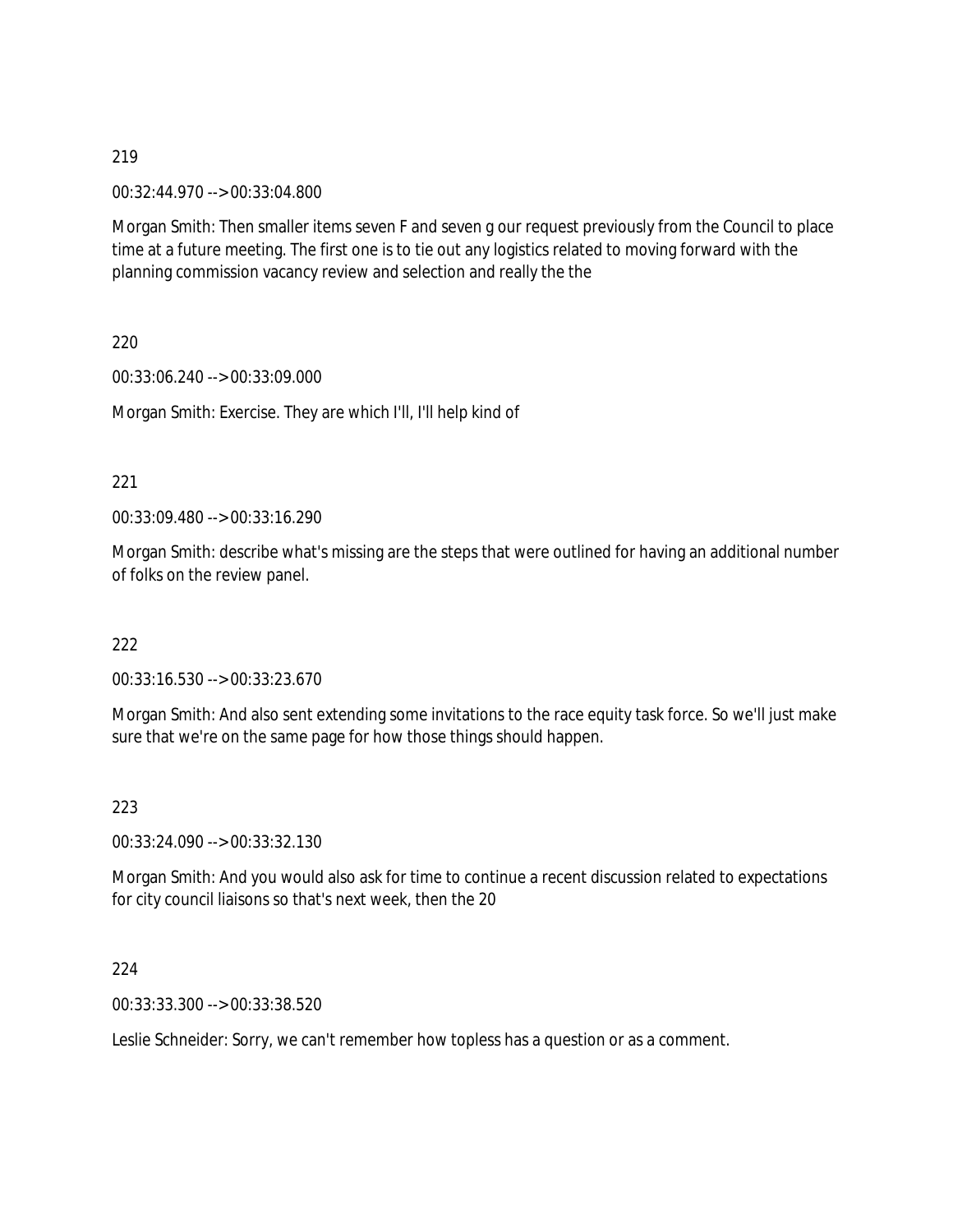00:33:43.890 --> 00:33:56.310

Kirsten Hytopoulos: Yeah, so, um, is it is it typical for us to be checking in right now at this stage on the so on the planning commission coming forward to us at this stage before they

226

00:33:56.790 --> 00:34:05.310

Kirsten Hytopoulos: You know they develop they've got their recommendations and they were moving forward with preparing the ordinance. Is it typical for them to come forward to us at this stage.

227

00:34:06.270 --> 00:34:06.780

Morgan Smith: No, it's not.

228

00:34:07.590 --> 00:34:15.660

Morgan Smith: As I talked to the mayor and the Deputy Mayor and i think i also emailed with you as the liaison, though in this is the recommendation.

229

00:34:16.350 --> 00:34:21.810

Morgan Smith: The direction from council was to develop a recommendation that recommendation at has some

230

00:34:22.650 --> 00:34:26.130

Morgan Smith: Complex complex and legally significant components to it.

231

00:34:26.490 --> 00:34:35.580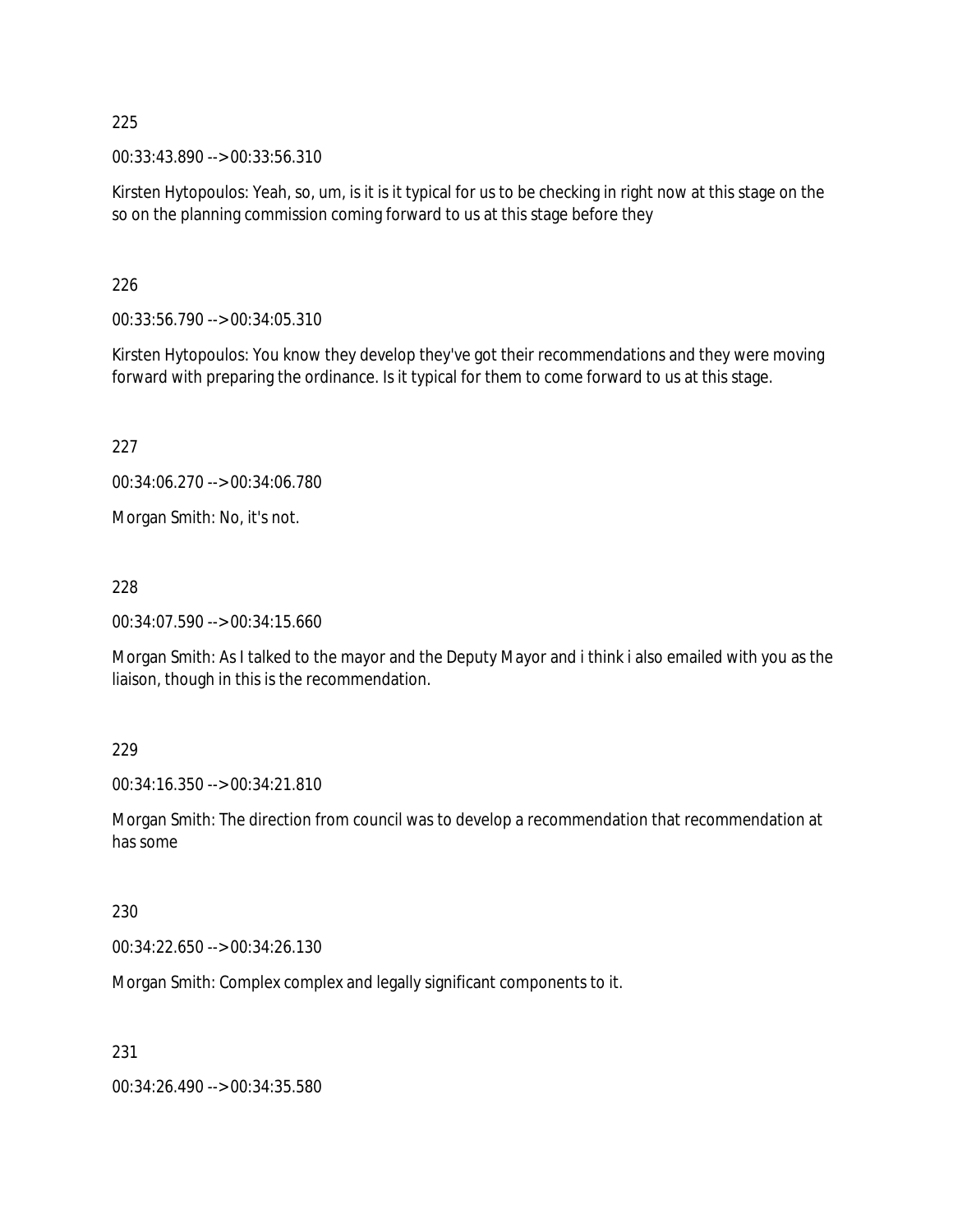Morgan Smith: And rather than having staff simply write those up into an ordinance. I think it would be more expedient for Council to receive from the planning commission, we intend to planning Commissioners here to represent their

232

00:34:36.120 --> 00:34:46.470

Morgan Smith: Their thinking and and answer any questions, but rather than just simply papering that up and developing it into an ordinance and holding a public hearing of planning commission

233

00:34:46.710 --> 00:34:56.730

Morgan Smith: I think it would be more meaningful and useful for Council to receive the recommendation understand it and make sure that you're comfortable moving forward with an ordinance that reflects that recommendation.

# 234

00:34:57.120 --> 00:35:05.910

Morgan Smith: So it's not typical in the sense that if you look back even two years ago, we did almost nothing to communicate to help communication between the Planning Commission and Council.

# 235

00:35:06.180 --> 00:35:11.250

Morgan Smith: This is part of the work that we're trying to do to make sure that Council and the Planning Commission understand one another.

236

00:35:11.580 --> 00:35:25.020

Morgan Smith: And are working in conjunction, rather than having an ordinance arrive at Council that has components that are contradictory to what you wish for. Or that you don't understand or or what have you. So it's really an attempt to be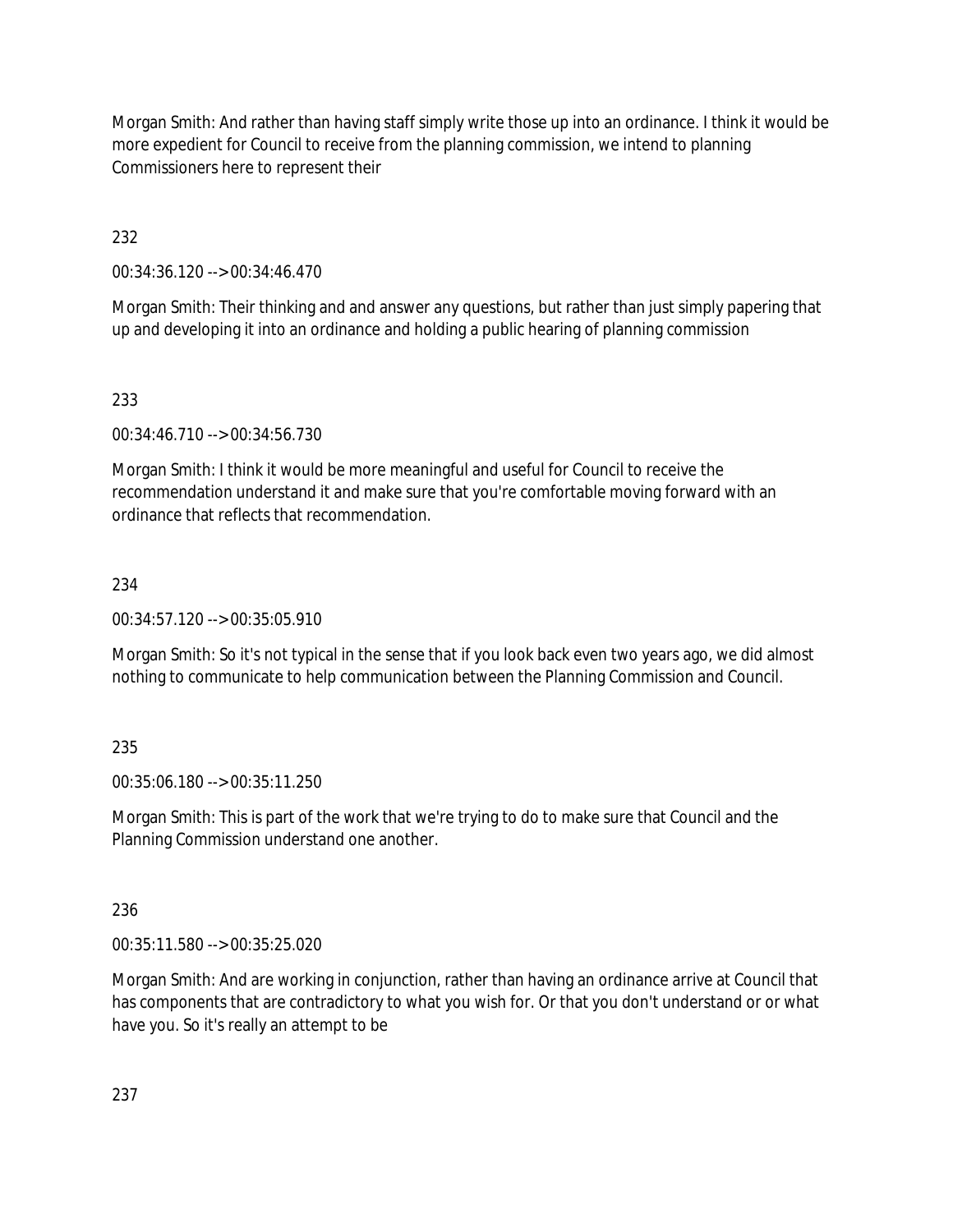00:35:27.120 --> 00:35:37.170

Morgan Smith: More efficient in what the work that we're doing, rather than, for example, some of the components of the recommendation. I'm not sure that I would guess that many, if not all council members may not be aware of.

238

00:35:37.620 --> 00:35:44.850

Morgan Smith: And we're, we, to try to write those up a capture them. I think the legal team would be at a loss as to how to do that without direction from Council.

239

00:35:45.180 --> 00:35:54.090

Morgan Smith: So before we go to the next phase. I think it really would be more helpful for the Council to hear what the recommendation is and for us to work together to understand what you want to do next.

240

00:35:56.490 --> 00:35:59.520

Kirsten Hytopoulos: Um okay so

241

00:36:00.270 --> 00:36:00.600

Okay.

242

00:36:03.210 --> 00:36:17.040

Kirsten Hytopoulos: I'm just, I feel like there may be a bit of a disconnect going on between what's going on, to be frank with what's going on right now at the communication wise to the Commission and what and then this so this may just may not be the place to talk about that.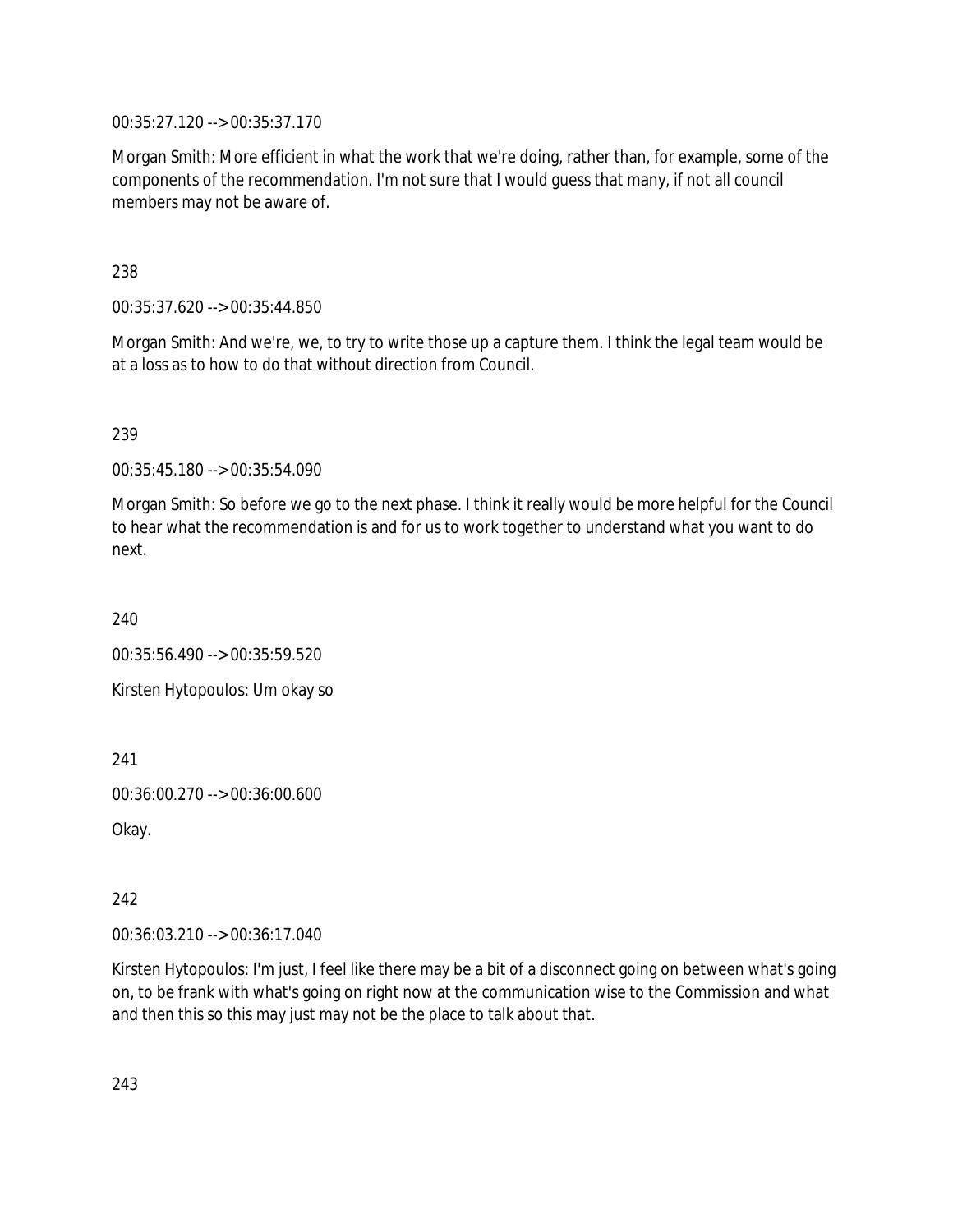00:36:18.240 --> 00:36:18.900

Kirsten Hytopoulos: But

244

00:36:21.990 --> 00:36:34.560

Morgan Smith: One way to respond to that is, this is out of trying to respond to previous councils request to work on that communication gap and have and have there be more complete understanding between what Planning Commission is doing and why

245

00:36:35.340 --> 00:36:38.370

Morgan Smith: Rather than having their be kind of silence in the space between

246

00:36:38.400 --> 00:36:47.550

Kirsten Hytopoulos: But then the problem is that there also needs to be communication to the Commission and you sent me that commission as understand how that's how that how they fit into that as well. So

### 247

00:36:49.740 --> 00:36:55.380

Kirsten Hytopoulos: It may need to be addressed on Thursday for them to understand exactly what's how this is happening so

248

00:36:55.800 --> 00:37:06.960

Morgan Smith: My understanding is that director right spoke with the Commission, two weeks ago, around the time that I was talking with the mayor and the Deputy Mayor and emailing with you about it. So if that hasn't happened that that would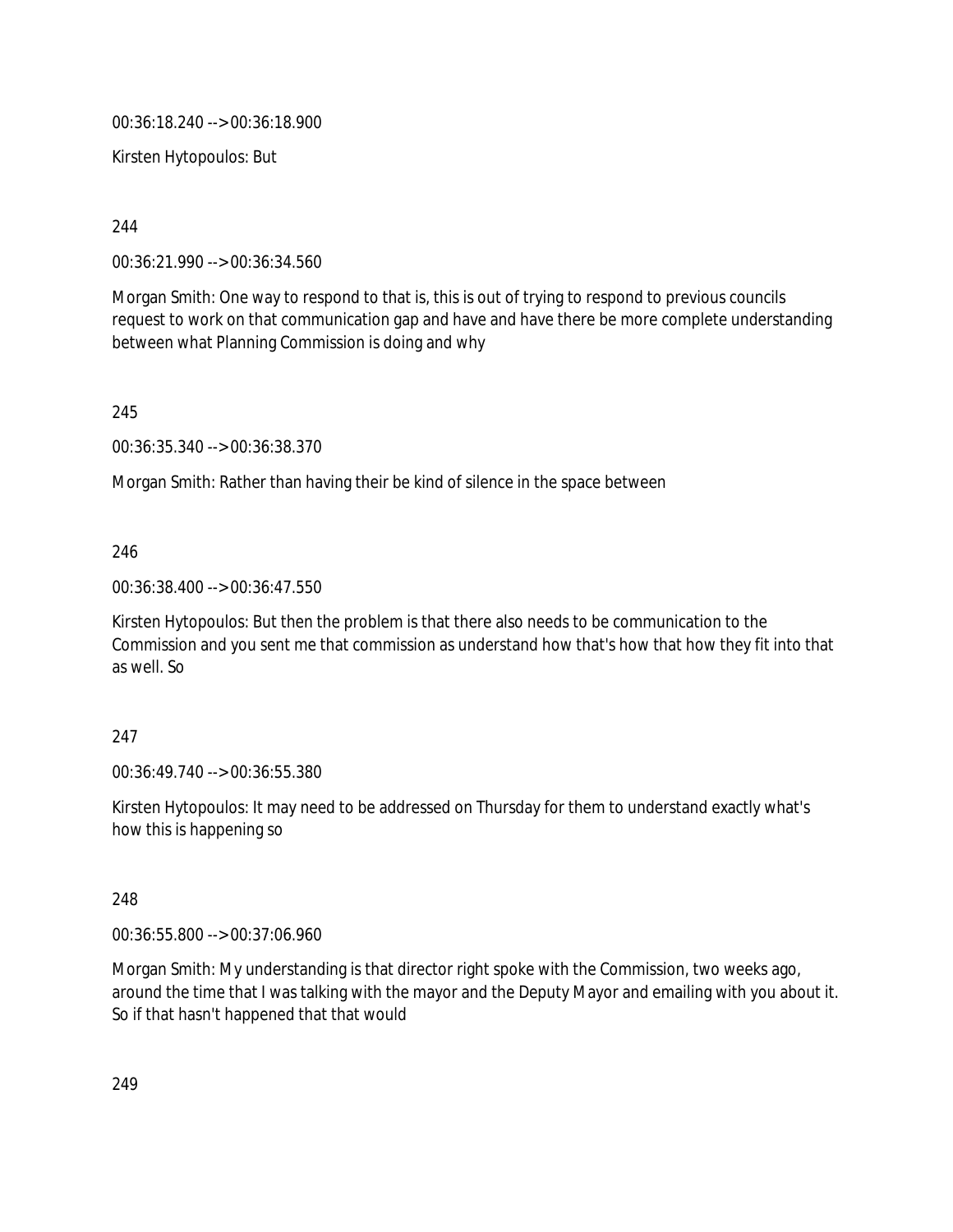00:37:07.560 --> 00:37:15.090

Morgan Smith: Obviously be problematic. I hope it did happen. And I'm sure she's happy to continue the conversation and answer any questions this week as well.

250

00:37:16.920 --> 00:37:19.230

Kirsten Hytopoulos: Okay, I'm okay.

251

00:37:20.790 --> 00:37:31.980

Kirsten Hytopoulos: I mean, okay. Well, I mean, I'm going to just quickly, that'd be transparent, that I talked to COUNCILMEMBER carb earlier today about some concerns about just kind of this flow. And I mean, just ask.

# 252

00:37:32.610 --> 00:37:38.610

Kirsten Hytopoulos: Christy if she has anything she was too. And she may not and that's fine. We can just address this later, but otherwise, that's fine.

253

00:37:40.290 --> 00:37:41.010

Leslie Schneider: COUNCILMEMBER car.

254

00:37:42.150 --> 00:37:50.880

Christy Carr: Thank you. Yeah. My understanding from talking with some planning commission members is actually their recommendation isn't complete yet so I just feel that the

255

00:37:51.450 --> 00:38:06.480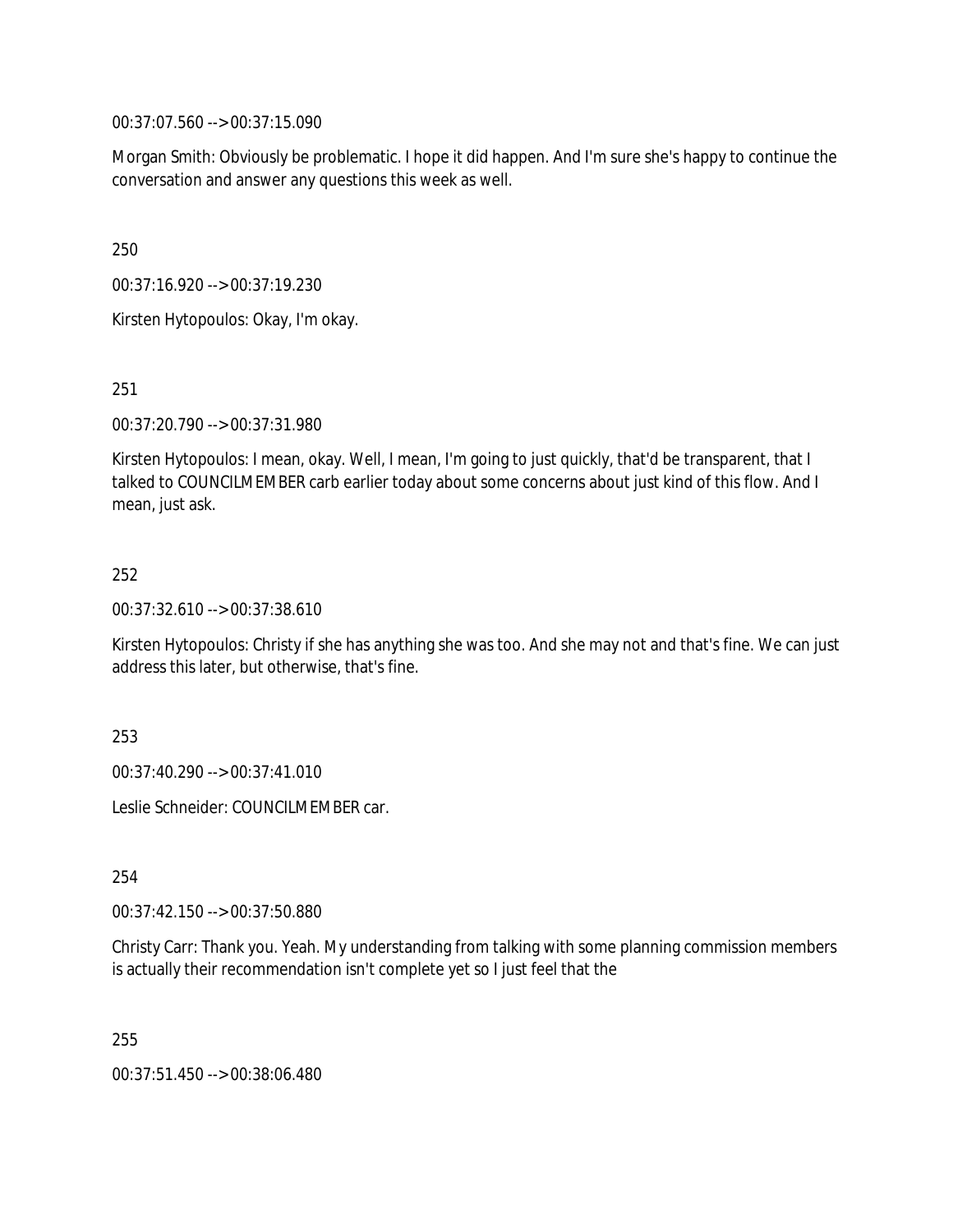Christy Carr: The. Well, I appreciate the opportunity to check in with counsel on their recommendation because it is complex. I get that. But I don't know that their recommendation will be fully baked in time for an agenda packet

256

00:38:06.900 --> 00:38:15.960

Morgan Smith: Then that's a different story. I understood from an earlier meeting, I think it was an August that COUNCILMEMBER a topless said that their, their recommendation was complete, and that

257

00:38:16.140 --> 00:38:21.270

Morgan Smith: And that now was the time to do this if they're not ready, then this is not the right time to have this discussion.

258

00:38:22.650 --> 00:38:25.680

Christy Carr: Well, yeah, I'm getting my understanding is that they had a

259

00:38:26.430 --> 00:38:35.760

Christy Carr: They had a recommendation complete in July and they asked for an ordinance to come back and that didn't come back and when it came back to them what the 27th meeting they weren't discussing

260

00:38:36.240 --> 00:38:44.310

Christy Carr: The recommendation in the form of an ordinance. And so I think if they're meeting on Thursday, they will be discussing the ordinance, as well as a rationale for their

261

00:38:44.640 --> 00:38:56.220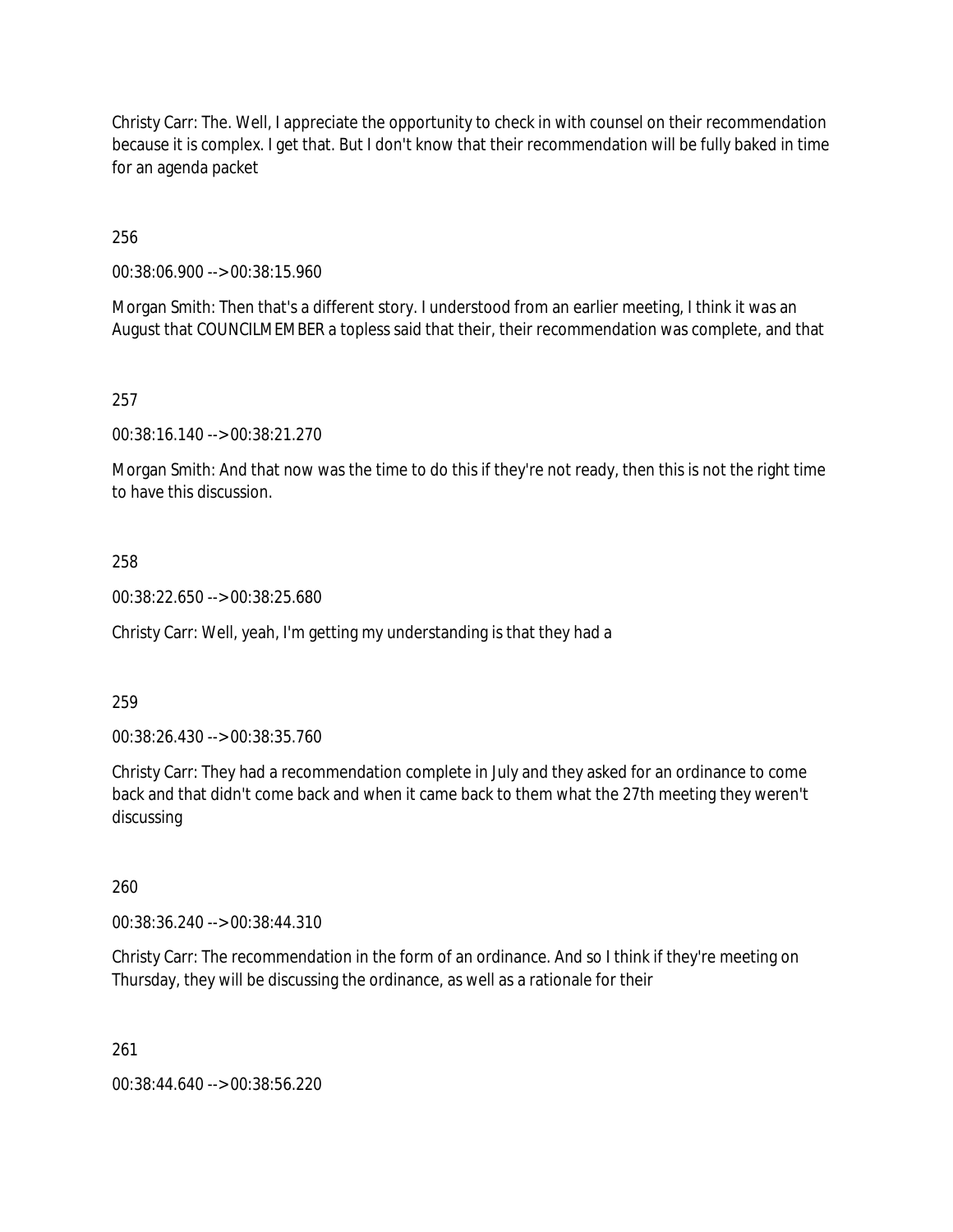Christy Carr: Recommendation that they may need another meetings worth of time to discuss. So I think that in order for the Council to have a full understanding of the planning Commission's recommendation.

262

00:38:57.360 --> 00:39:00.270

Christy Carr: I think that the 15th is just probably premature.

263

00:39:00.810 --> 00:39:06.840

Morgan Smith: That's totally fine. I again I communicated this with the mayor of the Deputy Mayor and council member had topless so

# 264

00:39:07.440 --> 00:39:21.360

Morgan Smith: If there's a timing issue that's fine. It's also the case that of Council doesn't doesn't agree that this is a useful flow to borrow your word that we can do it some other way. This was a suggestion, you know, that seemed to be workable, but

265

00:39:22.800 --> 00:39:34.530

Kirsten Hytopoulos: To be clear, I, be they I mean they have they had a they had a written recommendation, ready to go, requesting an ordinance back in July, if that is, if that is what they can bring forward.

266

00:39:35.100 --> 00:39:43.950

Kirsten Hytopoulos: Again, if we're changing the flow. So, before they were ready to go to ordinance if what we're saying is you want to pause before the ordinance and have them come forward that I'm guessing that they can come forward on the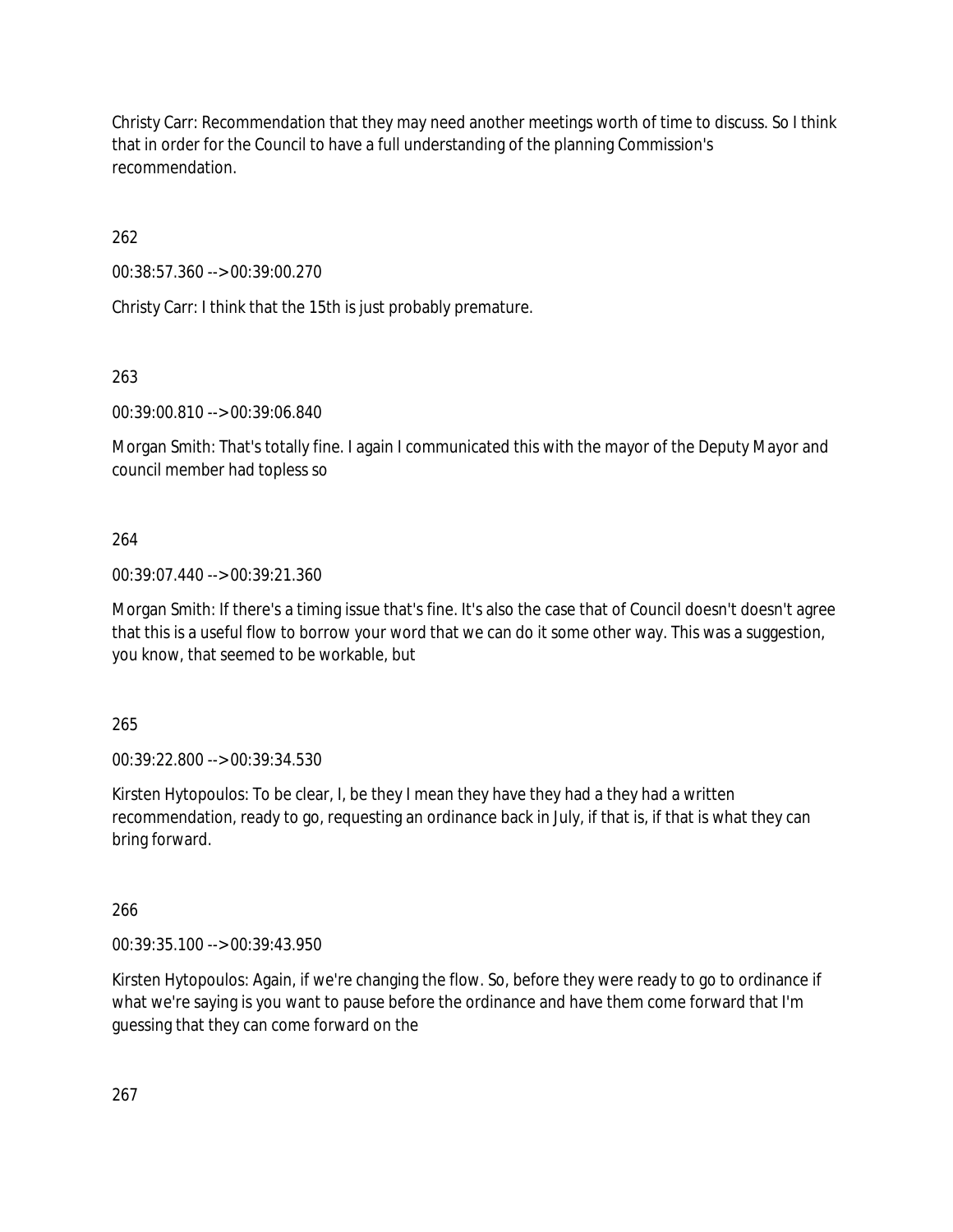00:39:43.950 --> 00:39:46.290

Kirsten Hytopoulos: 15th and make that recommendation.

268

00:39:46.710 --> 00:39:53.070

Kirsten Hytopoulos: There, what's happening right now at the planning commission is staff has raised concerns regarding that that are new concerns.

269

00:39:53.640 --> 00:39:57.600

Kirsten Hytopoulos: So as long as what they're bringing forward is to counsel their original

270

00:39:58.140 --> 00:40:06.390

Kirsten Hytopoulos: Their original recommendation, then they can probably do that. So I think what needs to happen is Heather needs to talk to them on Thursday. This stay on the agenda.

271

00:40:06.750 --> 00:40:16.050

Kirsten Hytopoulos: Heather needs to talk to him on Thursday and everyone just needs to be clear what they're bringing forward and it just seems to be the potential to pull the item. If for some reason, everyone's on the same page.

272

00:40:16.410 --> 00:40:24.630

Kirsten Hytopoulos: But as of earlier today and talking to the planning, Commissioner, that would be bringing this would be the advocate for this would be the representative. I don't think there was clarity.

273

00:40:25.260 --> 00:40:28.560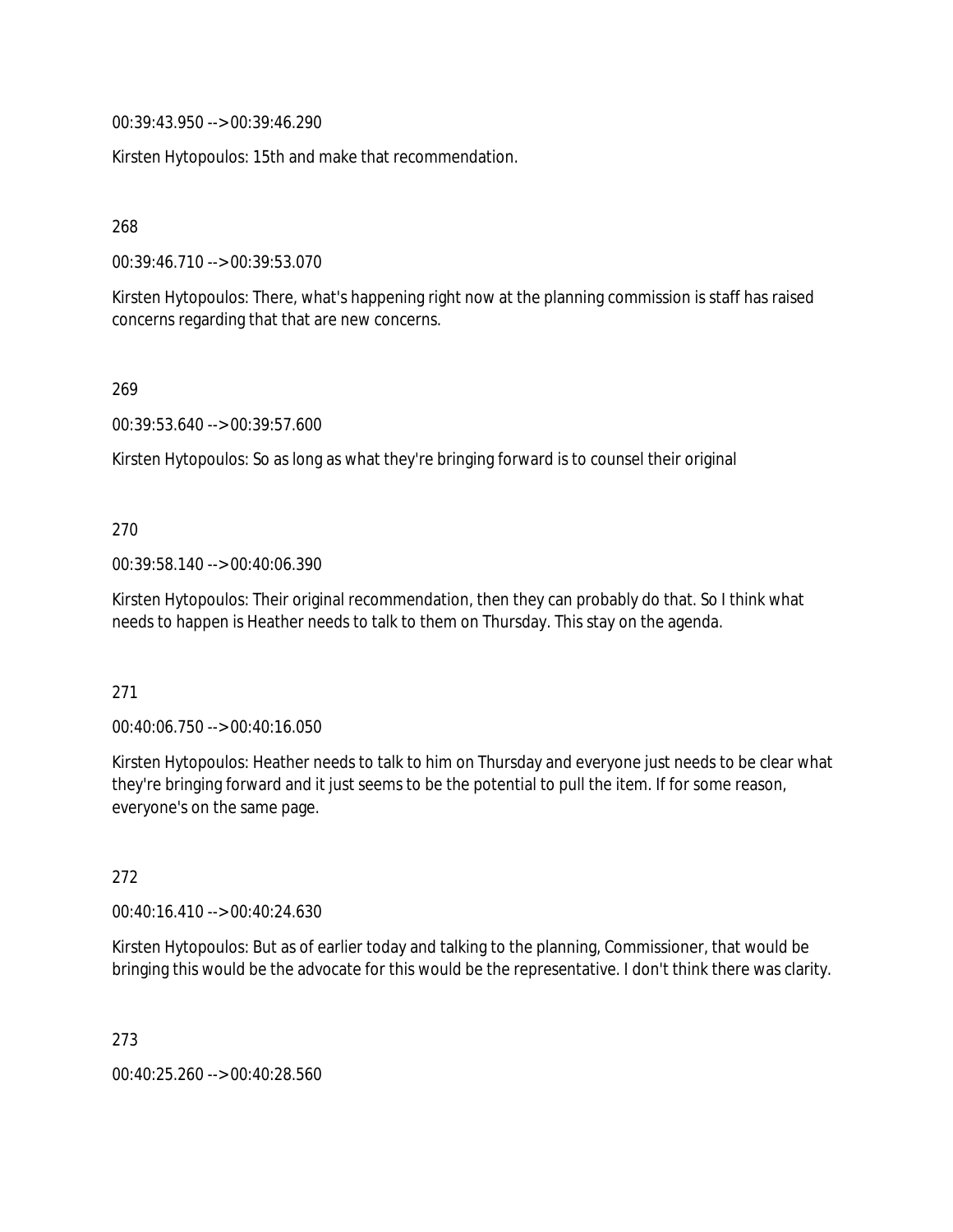Kirsten Hytopoulos: Okay, we just have have Heather, talk to them on.

274

00:40:28.620 --> 00:40:29.790

Morgan Smith: The Thursday meeting just make

# 275

00:40:29.850 --> 00:40:31.110

Kirsten Hytopoulos: sure everyone's on the same page.

276

00:40:31.380 --> 00:40:32.850

Morgan Smith: Absolutely. So

277

00:40:33.930 --> 00:40:44.430

Morgan Smith: And then I'm not trying to cover every eventuality. But assuming that that was the case that that recommendation as it stood the conceptual sort of descriptive version.

### 278

00:40:44.760 --> 00:40:53.970

Morgan Smith: If it were to be ready is Council comfortable then with the approach that's plan, which is for you to hear about it when it's in discussion format, essentially.

# 279

00:40:54.300 --> 00:41:01.350

Morgan Smith: And then give us feedback before we go through the exercise of drafting an ordinance, because that is the intent of of what this process lays out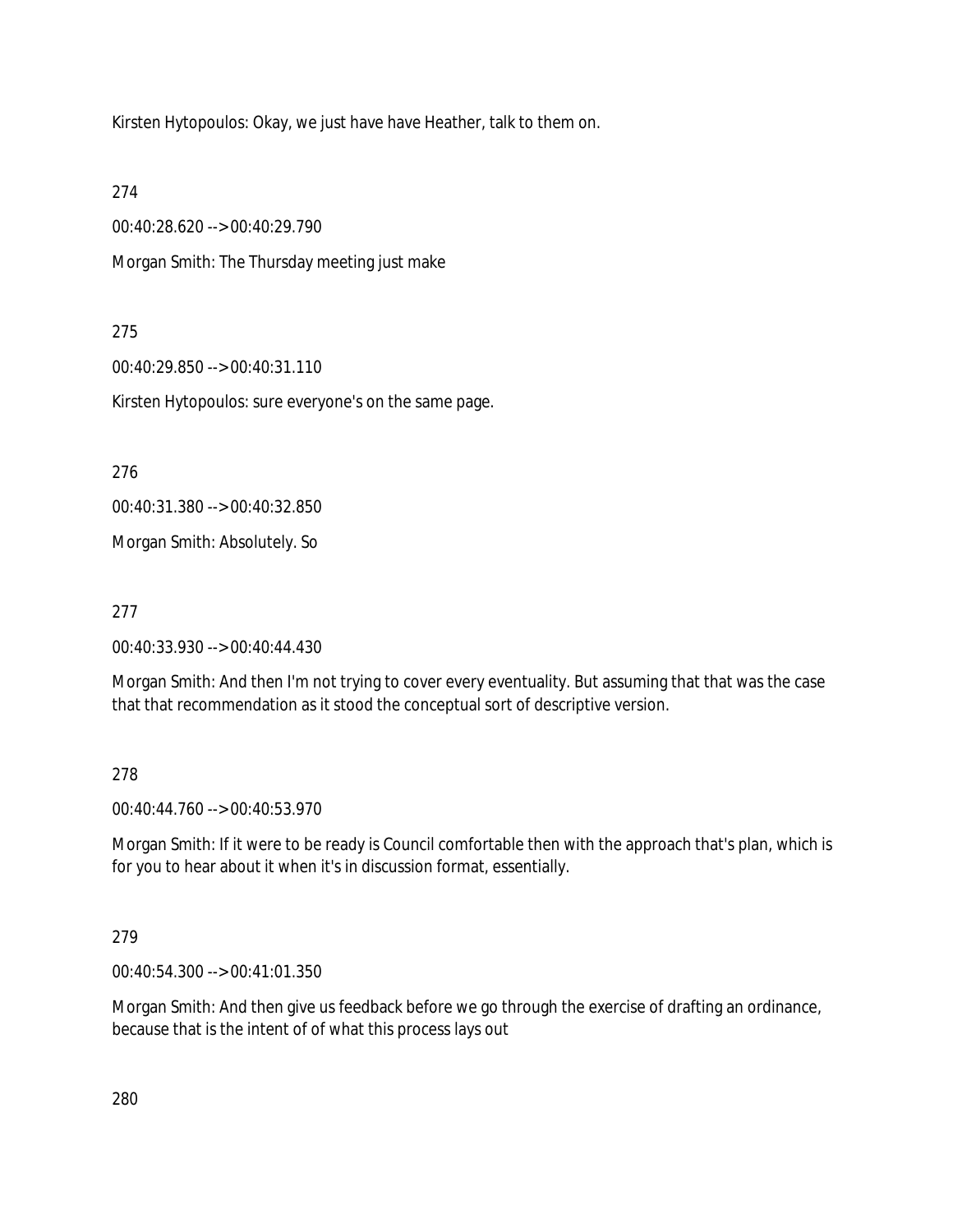00:41:04.740 --> 00:41:12.960

Morgan Smith: Okay. Okay, well thanks for pointing out what we need to do to make sure everyone's on the same page, and that the time was productive. So we'll, we'll go forward from there.

### 281

00:41:15.030 --> 00:41:22.770

Morgan Smith: Okay. Um, I confess I might have lost track of where we're at. So that was closing out next week, the 15th. Is that right, okay.

#### 282

00:41:23.670 --> 00:41:33.330

Morgan Smith: The 22nd is a important meeting, we will kick off our budget season with the presentation of the proposed budget and

#### 283

00:41:33.900 --> 00:41:44.490

Morgan Smith: Then we expect to be holding public hearings that night on both the shoreline master program Amendment and the consideration of extending more time on development.

#### 284

00:41:45.240 --> 00:41:52.980

Morgan Smith: Based on councils conversation last week, we also will be potentially ready to schedule the public hearing for the interim green building program ordinance.

#### 285

00:41:53.340 --> 00:41:59.640

Morgan Smith: And will be tying out with you the last update on 2020 revenue because from that point forward will be working in the context of budget development.

286

00:42:00.120 --> 00:42:06.180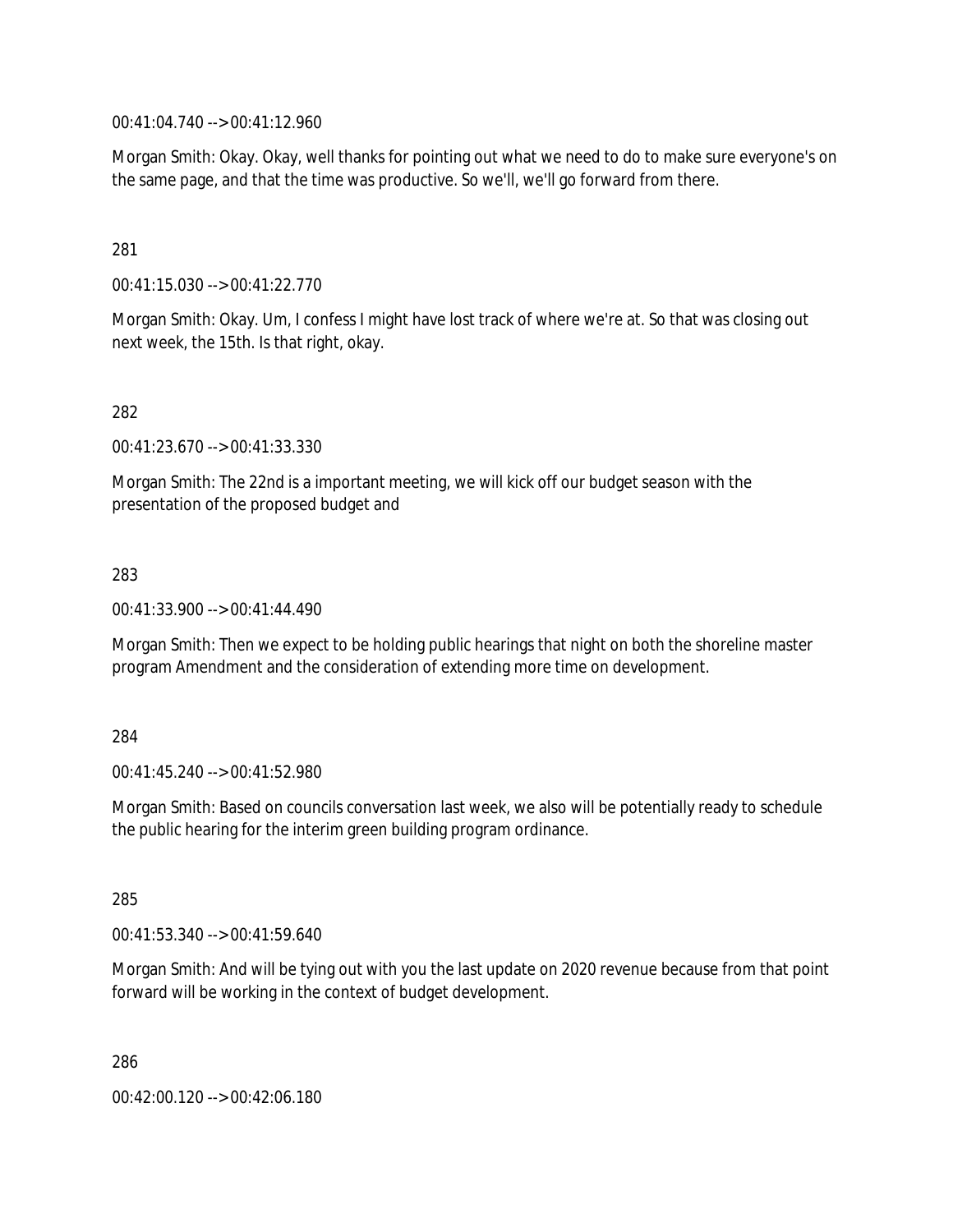Morgan Smith: We've scheduled a follow up from arts and humanities on the public art program and their annual funding.

287

00:42:06.660 --> 00:42:25.050

Morgan Smith: And also scheduled time for the topic Council recently requested related to a new week so and potentially likely harbor. My understanding is that 11 see will be put off at a later time, given the planning Commission's ongoing work on. So this muscle wireless

288

00:42:26.160 --> 00:42:37.110

Morgan Smith: So that's the 22nd. And then if you don't mind, I just like to briefly highlight that on the sixth our expectation at this point is to reserve an hour for budget discussions beginning that week.

289

00:42:37.860 --> 00:42:44.580

Morgan Smith: To also hold time with the expectation that the climate action plan will be ready for the committee to deliver to counsel.

290

00:42:45.420 --> 00:42:56.220

Morgan Smith: And we expect to be ready for you to have a discussion about an ordinance that would implement your decision to create a standing raise equity advisory committee.

291

00:42:56.730 --> 00:43:03.120

Morgan Smith: And we have the standing monthly update the staff shorter update on the sustainable transportation plan.

292

00:43:03.750 --> 00:43:11.790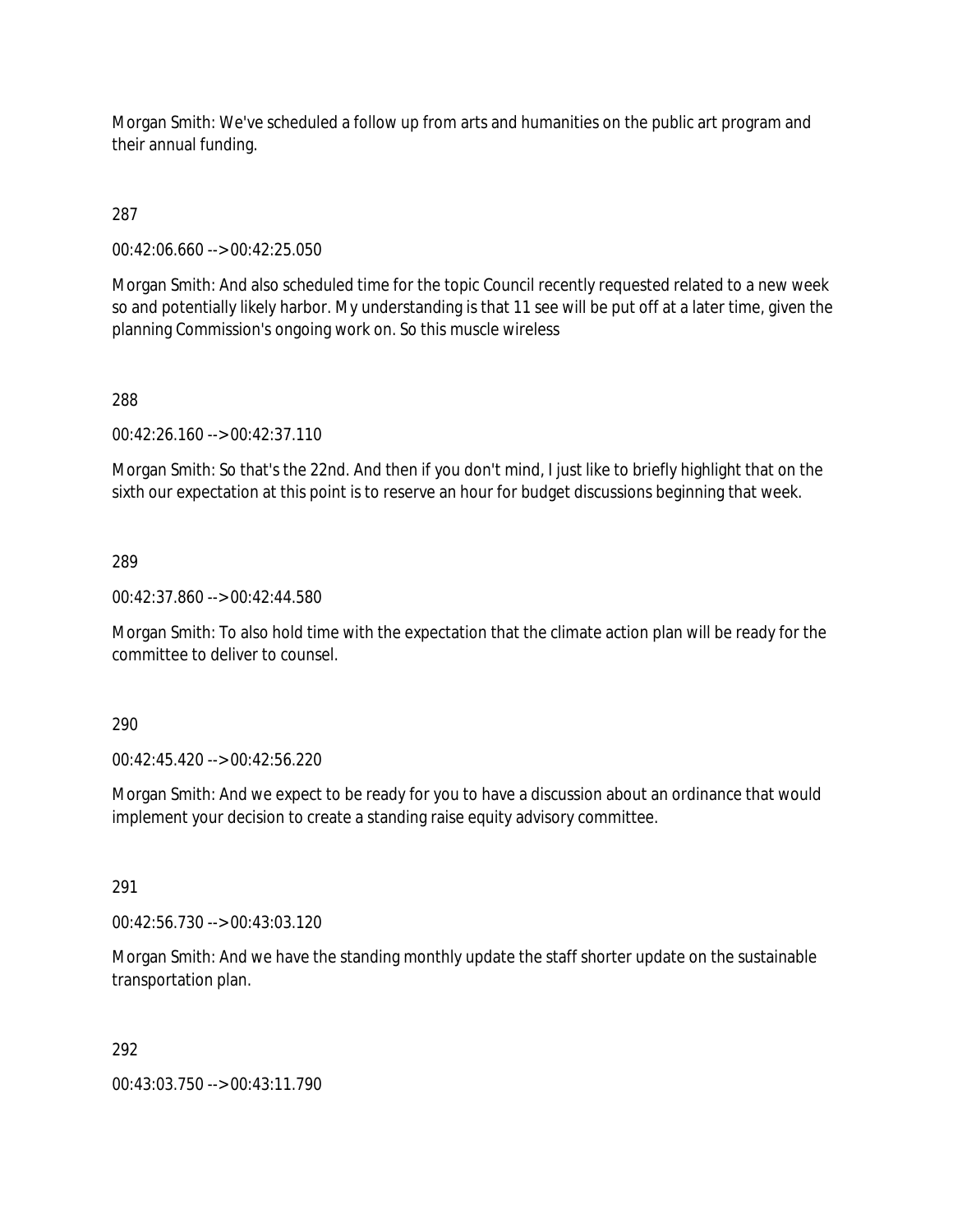Morgan Smith: And then lastly, seven A is an item that has been rescheduled a couple of times due to capacity, but it's related to a potential text amendment.

293

00:43:12.390 --> 00:43:27.000

Morgan Smith: That would affect the ability to loop to adjust a setback that relates to certain properties in certain zones and in this case it is related to a potential project at the property, known as the triangle property.

# 294

00:43:27.720 --> 00:43:31.830

Morgan Smith: So the sixth is a pretty full meeting and I wanted to start highlighting that now.

# 295

00:43:32.100 --> 00:43:39.840

Morgan Smith: In the event that we do. Skip the fifth week of the month. And so there wouldn't be a council meeting between the 22nd of September and the sixth of October.

296

00:43:40.110 --> 00:43:49.260

Morgan Smith: When we get a little further along, we may want to consider whether there are any topics that you'd like to schedule a special meeting for. But at this point, we don't have that on the calendar.

### 297

00:43:50.880 --> 00:44:00.840

Leslie Schneider: And city manager, isn't it true that we're right now holding that date that to that fifth Tuesday for the the policing town hall.

298

00:44:01.500 --> 00:44:06.270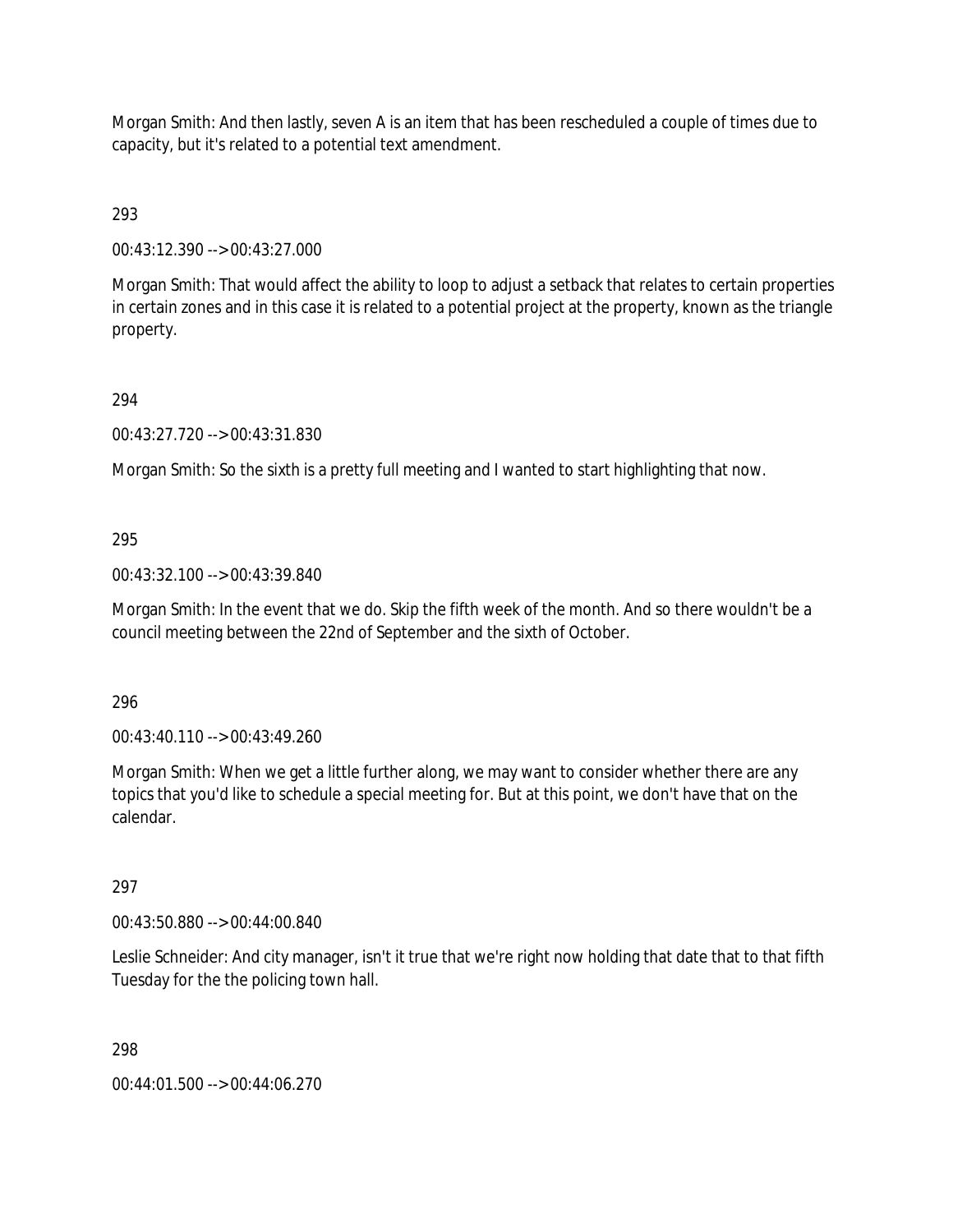Morgan Smith: No pleasing town hall is scheduled for Wednesday, September 30 it's a Wednesday night.

# 299

00:44:08.670 --> 00:44:14.850

Leslie Schneider: Okay, so maybe there maybe that last Tuesday was earmarked for something that's not going to happen now. All right. I apologize.

# 300

00:44:14.910 --> 00:44:22.350

Morgan Smith: I don't think I think we had a fifth Tuesday earlier in the summer that we had tentatively scheduled for some things, but I don't think we've had a discussion about this fifth Tuesday. Yep.

301

00:44:22.920 --> 00:44:23.340

Okay.

302

00:44:24.690 --> 00:44:26.580

Leslie Schneider: All right, councilman COUNCILMEMBER nisar

303

00:44:27.930 --> 00:44:39.690

Rasham Nassar: Yes. So a few things. First, the relates to the September 30 police workshop city manager, when can we expect that to be scheduled and show on the city's calendar.

304

00:44:40.230 --> 00:44:50.220

Morgan Smith: Well, it's scheduled per the discussion from the police chief and I will be following up with him to make sure it gets on the calendar. So I appreciate the public comment highlighting that hadn't happened yet.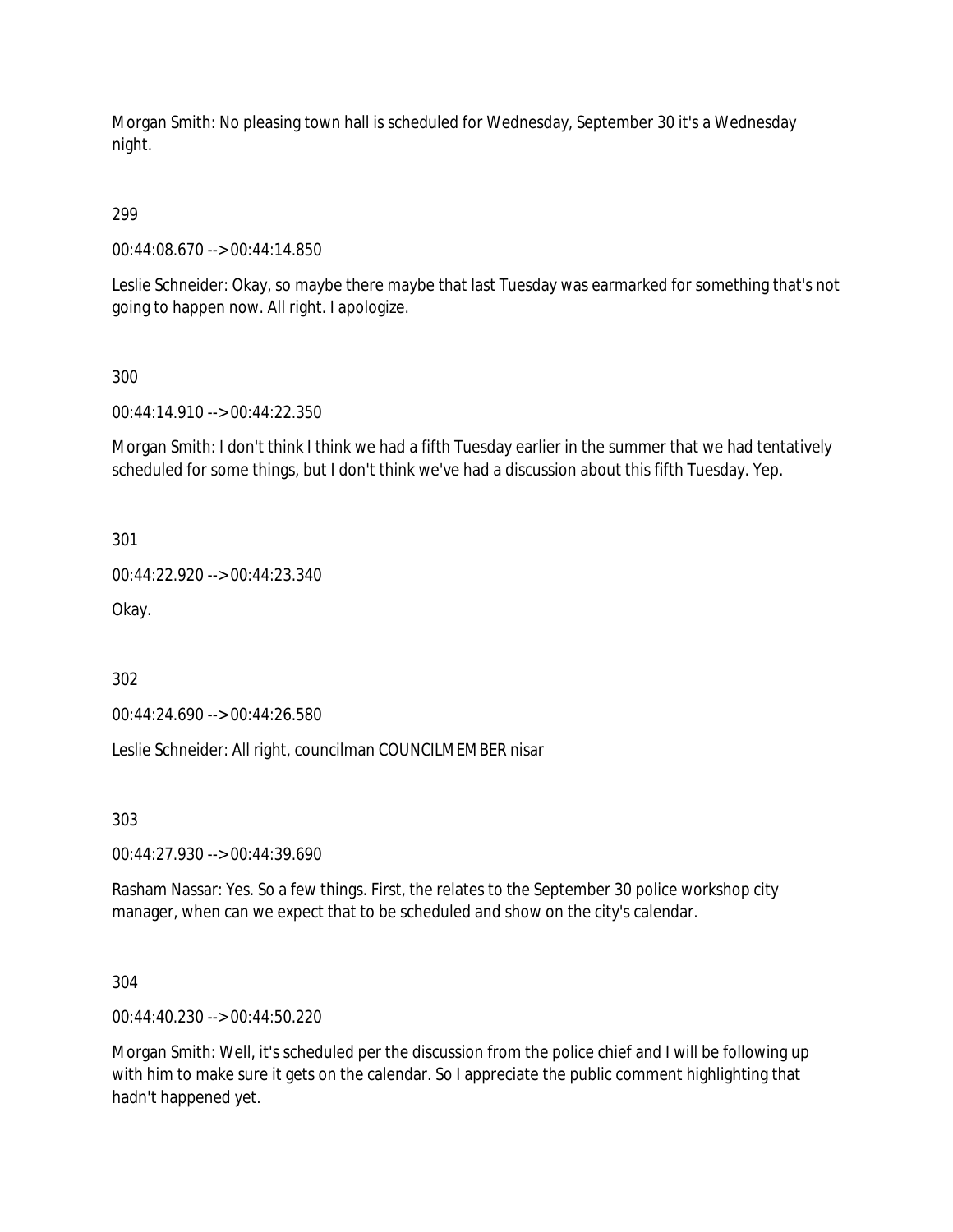00:44:52.950 --> 00:44:55.800

Rasham Nassar: And will that also go out in the city managers report just

306

00:44:57.330 --> 00:45:01.680

Morgan Smith: A major feature of the things we're trying to highlight and draw people's attention to in the coming weeks.

#### 307

00:45:02.220 --> 00:45:08.190

Rasham Nassar: Okay. That's excellent. Thank you. And then, and then about that vacant that currently vacant fifth Tuesday.

308

00:45:09.090 --> 00:45:15.780

Rasham Nassar: I want to put out there that I would be absolutely happy to schedule a Council meeting on that date, specifically to workshop, the budget.

309

00:45:16.410 --> 00:45:27.180

Rasham Nassar: Or the tip. I know that we're kind of working on gridlock on a tight deadline through November. And I recall that in 2018 we did Schedule A, an isolated Council meeting.

310

00:45:27.750 --> 00:45:44.370

Rasham Nassar: That was specifically focused on workshopping the budget and kind of informal study session format. And I just want to put out there that's potential possibility for us if council members were interested in being engaged in that manner in the budget. I certainly would support that.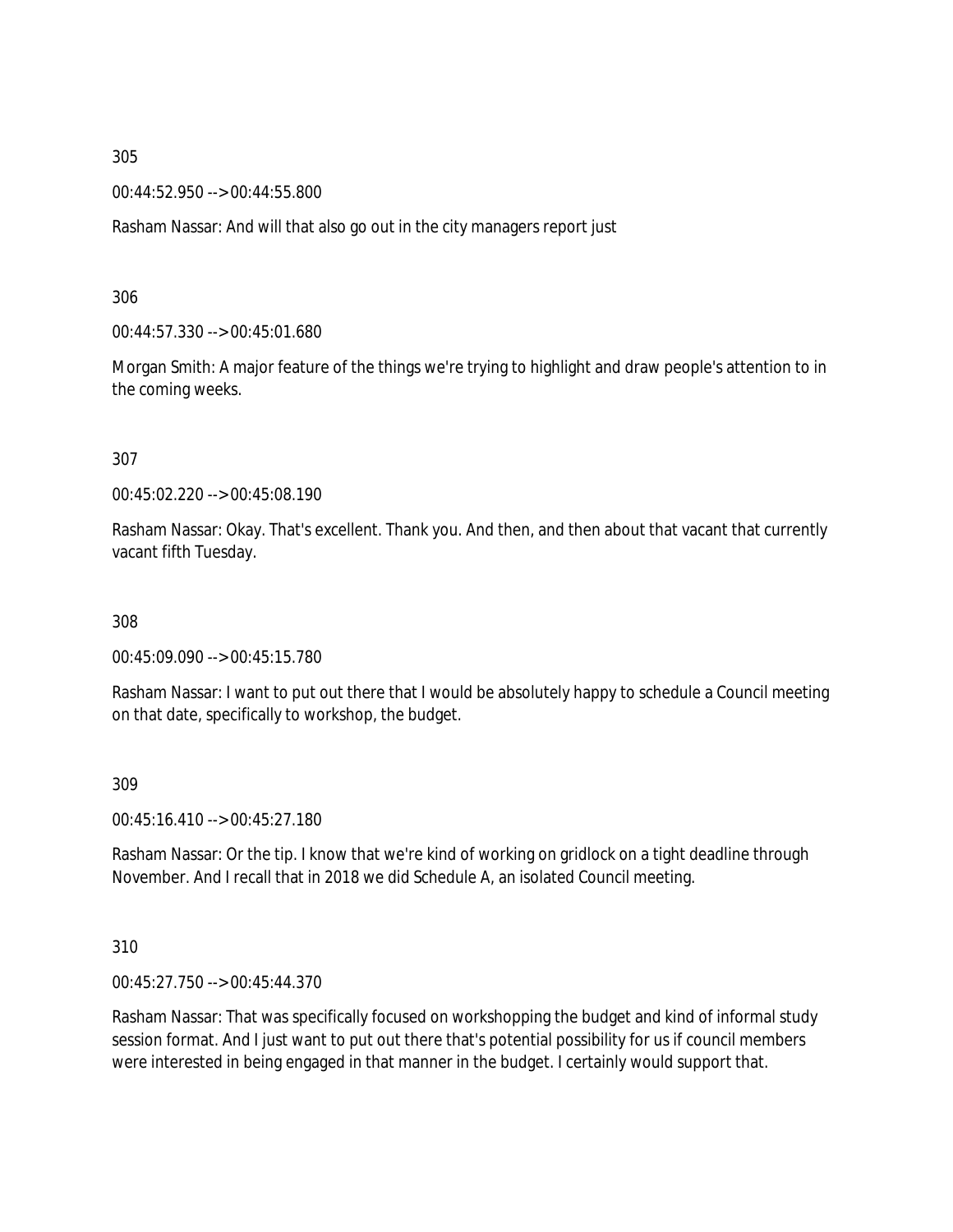00:45:45.630 --> 00:45:54.300

Rasham Nassar: And then my last item relates to some of the public comment that we heard tonight as well city manager with regard to the PSC contract.

312

00:45:54.840 --> 00:46:00.060

Rasham Nassar: And I know that Council just recently talked about that and we sent deputy city attorney away.

# 313

00:46:00.870 --> 00:46:09.600

Rasham Nassar: With the expectation that he would come back. That was my understanding, and I'm just wondering if you could give us a quick update as to when you might expect our next discussion on that topic to be

314

00:46:10.920 --> 00:46:19.710

Morgan Smith: Well, I wish I could give you more precise answer, but in the time since that discussion we've had some unexpected news which is that the

### 315

00:46:20.220 --> 00:46:32.160

Morgan Smith: Legal resource that we were relying on has decided to step away from their work for some time. And so maybe city attorney can fill you in. But they are looking to identify

### 316

00:46:33.480 --> 00:46:36.780

Morgan Smith: A set of options given that we received that news last week.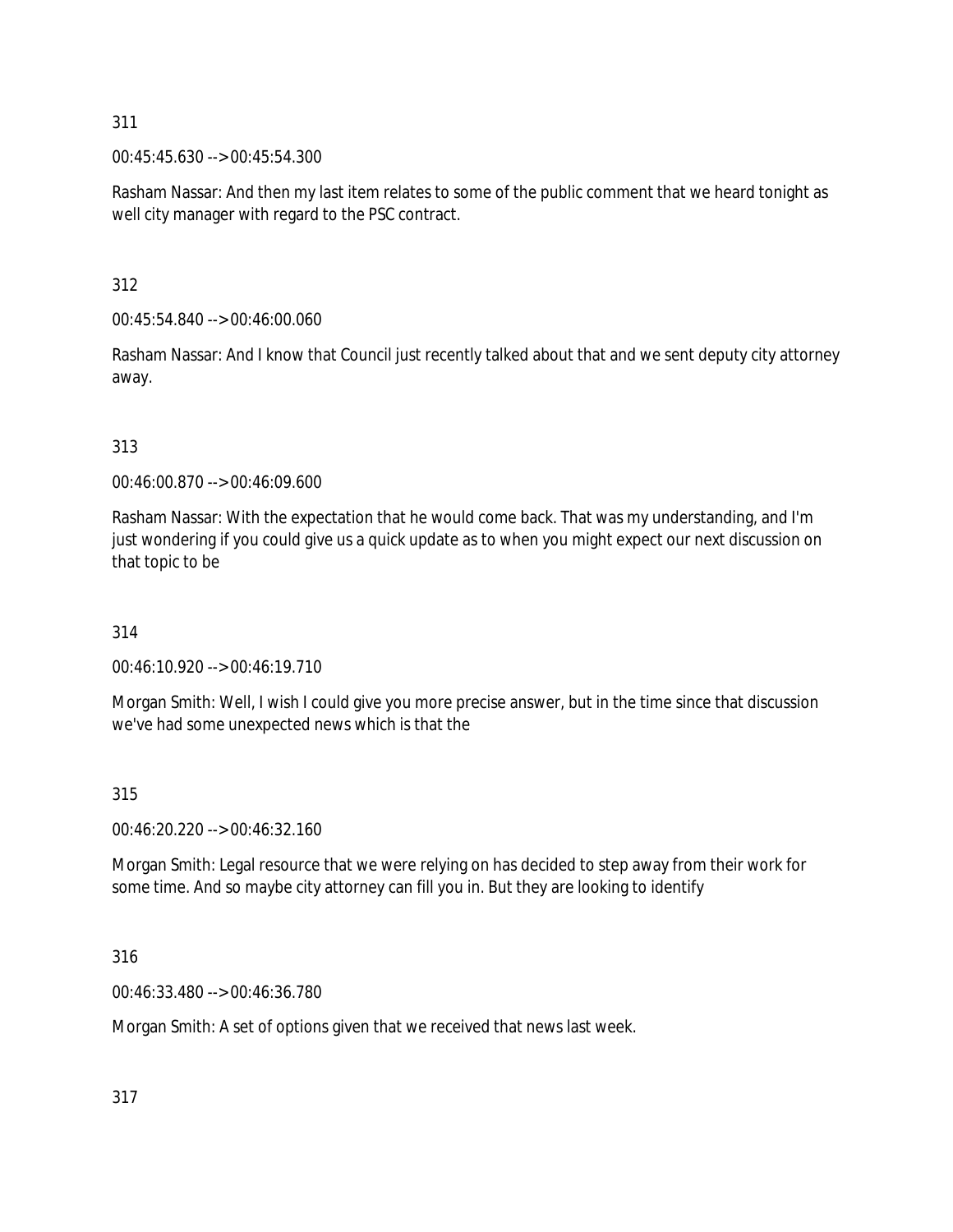00:46:41.070 --> 00:46:47.340

Joe Levan: That that's right we're looking at different options to address the situation based on that change and attorneys.

318

00:46:50.490 --> 00:46:51.090

Leslie Schneider: Okay.

319

00:46:54.180 --> 00:46:58.890

Leslie Schneider: City Manager, did you get through the ones that you needed to get through.

320

00:46:59.190 --> 00:46:59.940

Morgan Smith: I did. Thank you.

321

00:47:00.600 --> 00:47:11.100

Leslie Schneider: Great, thank you. So I just wanted to make one quick comment. So we had public comment earlier today. And then we also received comments in email from some other folks.

322

00:47:11.640 --> 00:47:30.930

Leslie Schneider: About COUNCILMEMBER Pollock's substituting liaison for the race equity task force. So I just want to note that we will revisit that in our items seven g for next week expectations for city council liaison. I just wanted to make that clear.

323

00:47:32.580 --> 00:47:53.940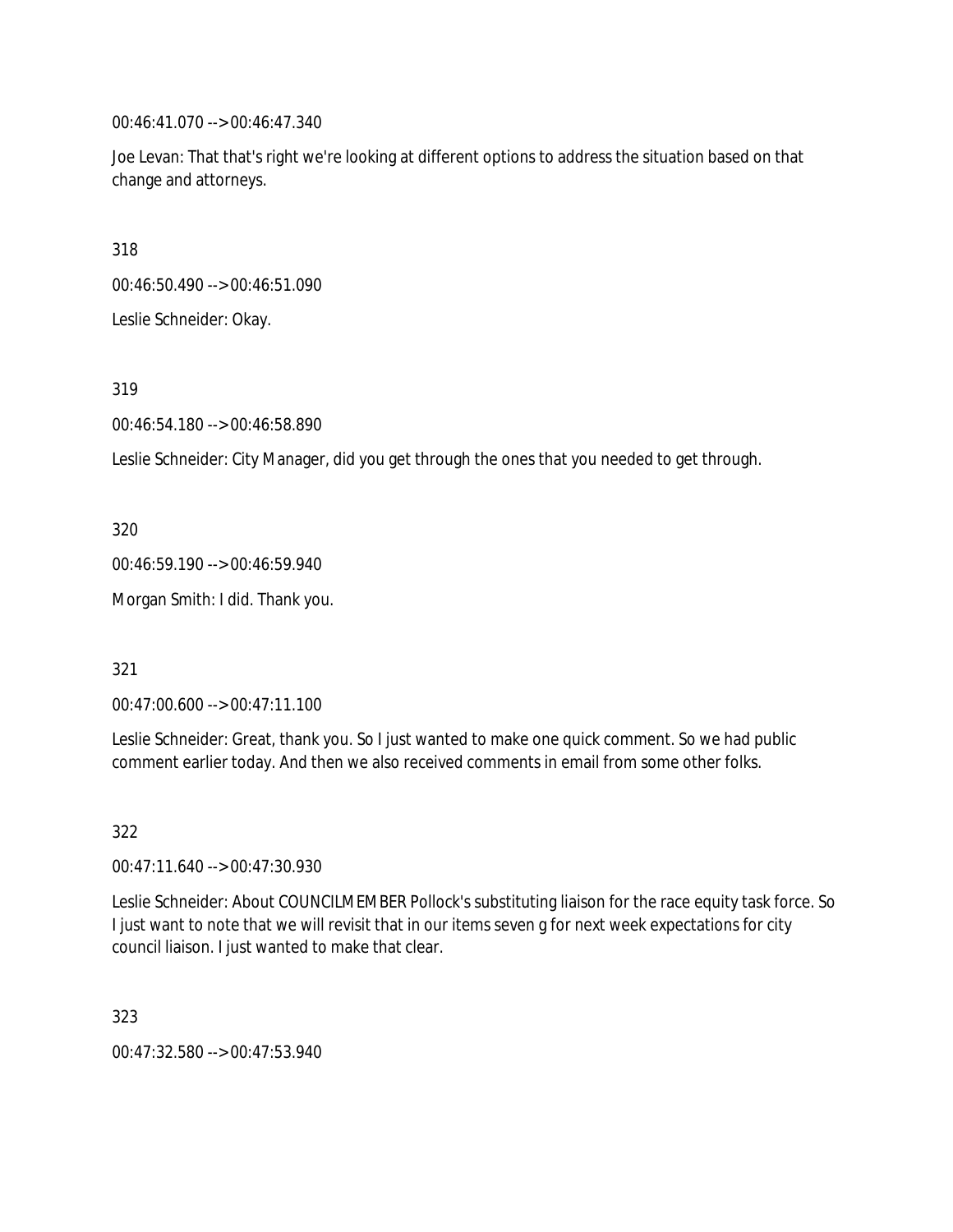Leslie Schneider: Alright, so we can now move on to our presentations, and I would like to ask. Councilmember car if you would be willing to read the Day of Remembrance Day of Service and remembrance. This is a proclamation declaring September 11 2020 as a day of service and remembrance

324

00:47:55.230 --> 00:47:57.630

Christy Carr: Thank you Mary Yes, I'd be happy to.

325

00:48:02.220 --> 00:48:12.810

Christy Carr: So proclamation, whereas on September 11 2001 the American people endured with courage and heroism, the worst terrorist attack on US soil and the nation's history.

326

00:48:13.470 --> 00:48:25.080

Christy Carr: And whereas in response to this tragedy Americans across the country came together in a remarkable spirit of patriotism and unity and carried out countless acts of kindness, generosity and compassion.

### 327

00:48:25.800 --> 00:48:33.240

Christy Carr: And whereas community organizations and family members of 911 victims began observing the anniversary of September 11

### 328

00:48:33.510 --> 00:48:42.150

Christy Carr: As a charitable service day to honor the memory of those who were lost and those who united in response to the tragedy, including first responders and volunteers.

329

00:48:42.720 --> 00:48:51.000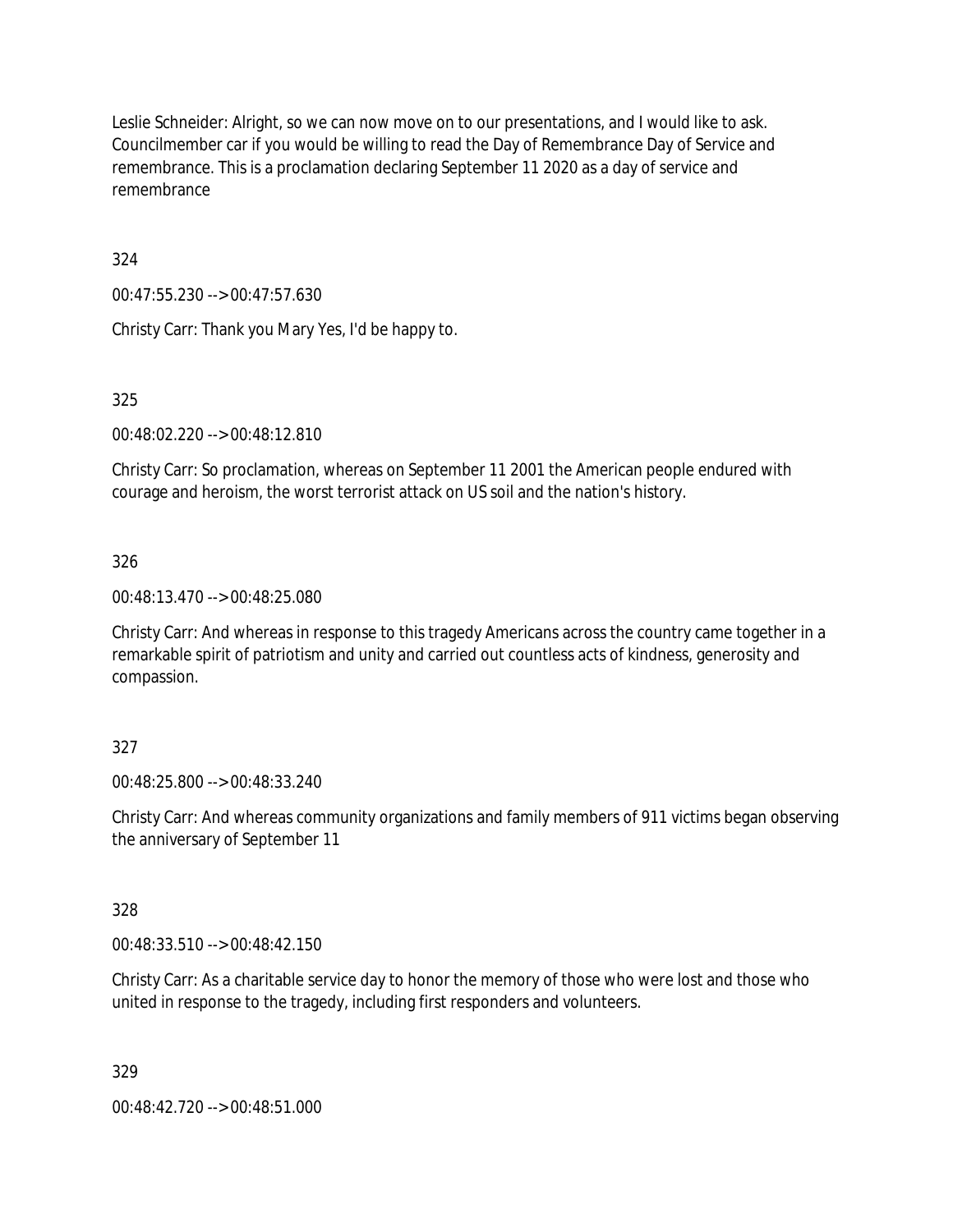Christy Carr: And whereas the Edward M. Kennedy. Serve America Act approved by Congress and enacted into law on April 21 2009

330

00:48:51.420 --> 00:49:04.380

Christy Carr: Directed September 11 to be observed and recognized as an annual National Day of Service and remembrance and charge the Corporation for National and Community Service with leading this niche nationwide effort.

# 331

00:49:05.130 --> 00:49:14.340

Christy Carr: And whereas participating in service and remembrance activities on sep tember 11th is a positive and respectful way to remember the lives of those last

# 332

00:49:14.640 --> 00:49:24.870

Christy Carr: Pay tribute to those who Rosen service and honor those who continue to serve our country today including veterans soldiers military families and first responders.

# 333

00:49:25.470 --> 00:49:40.470

Christy Carr: And whereas on sep tember 11th 2011 and on the days leading up to and following this day citizens of Bainbridge Island have an opportunity to participate in activities that honor 911 victims and heroes by joining together in service.

# 334

00:49:40.950 --> 00:49:57.300

Christy Carr: Projects to meet Community needs and whereas the Bainbridge Island American Legion colon hide post 172 will observe this day with a ceremony, beginning at 7pm on sep tember 11th 2020 at the Legion Hall on Buckland Hill Road.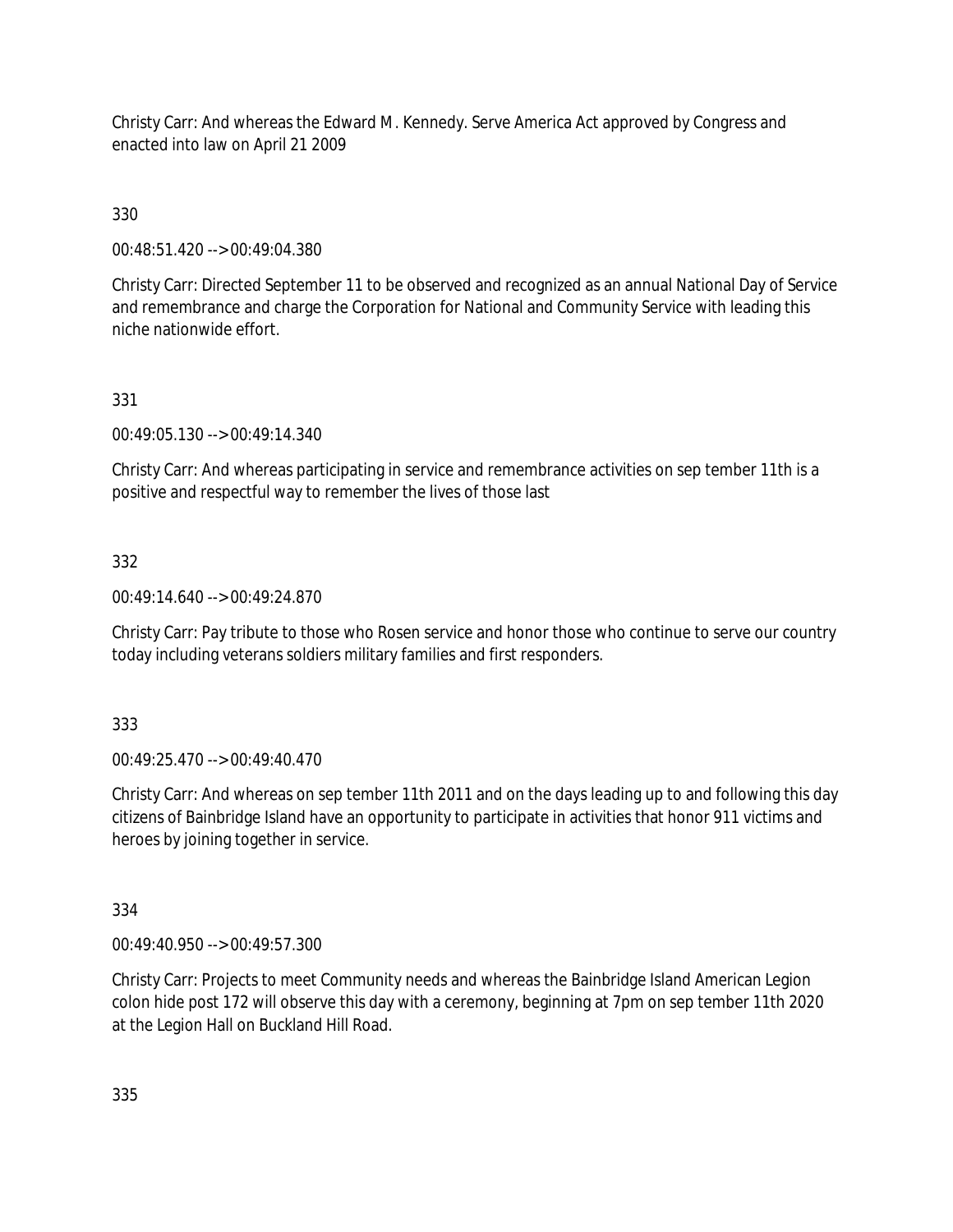00:49:58.290 --> 00:50:09.720

Leslie Schneider: Now, therefore I Leslie Schneider Mayor of the City of Bainbridge Island, on behalf of the city council do hereby proclaim September 11 2020 as a day of service and remembrance

# 336

00:50:10.170 --> 00:50:24.480

Leslie Schneider: In the city of Bainbridge Island and call upon the people of Bainbridge Island to honor the lives and memories of those lost through through participation and community service and remembering ceremonies on this day and throughout the year. Thank you.

### 337

00:50:27.300 --> 00:50:43.410

Leslie Schneider: And we're going to move on to item eight b, which is also a proclamation declaring September 2020 as community Preparedness Month and our deputy mayor has been very participating over the years in this preparedness. These activities.

338

00:50:47.010 --> 00:50:47.580

Leslie Schneider: So,

### 339

00:50:49.590 --> 00:50:53.250

Leslie Schneider: Alice age were you going to participate in that one.

340

00:50:55.110 --> 00:50:57.360

Leslie Schneider: Or are you coming up next, I'm sorry.

341

00:50:57.660 --> 00:51:00.030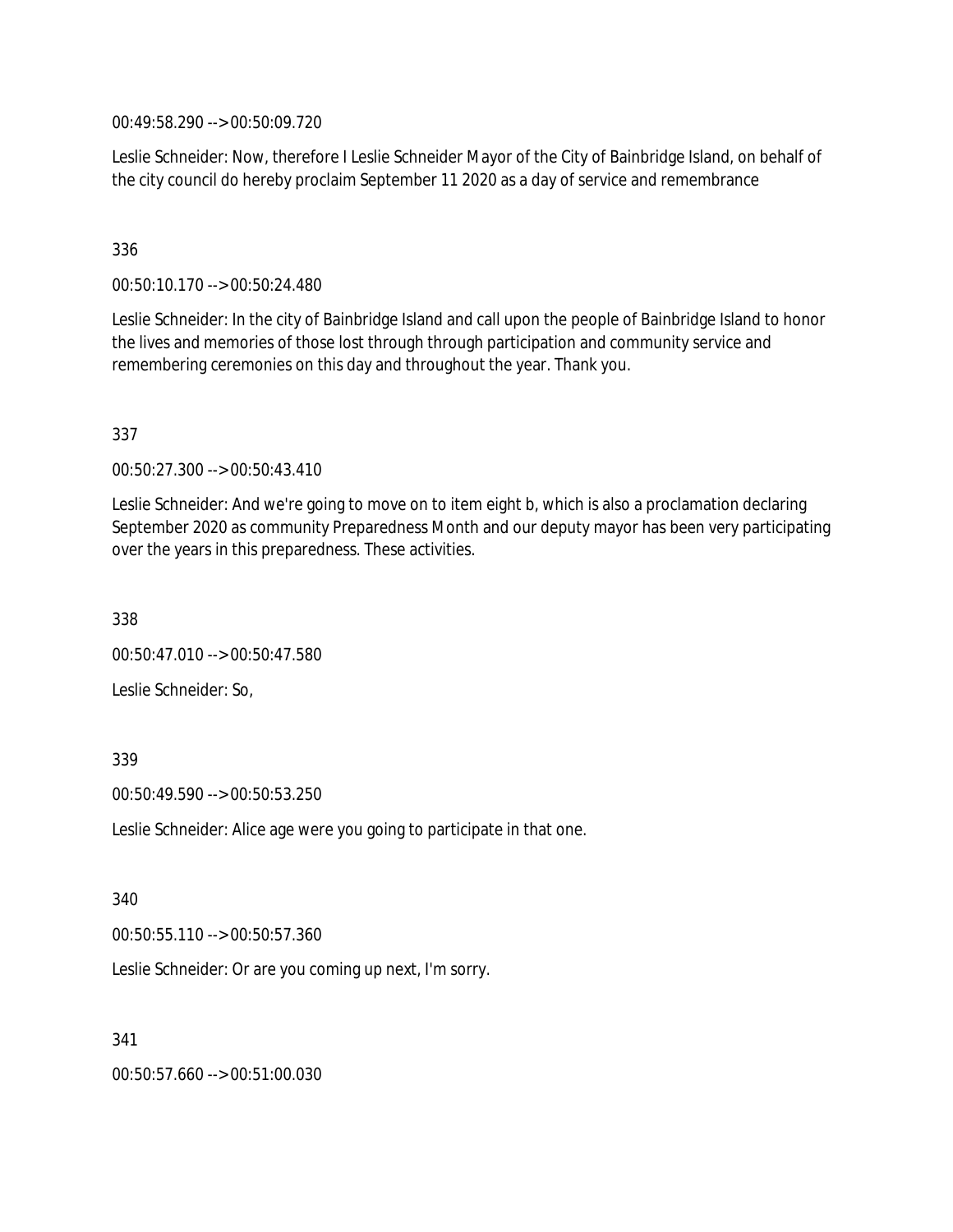Anne LeSage: I'm a part of this, but also coming up next, but

342

00:51:00.030 --> 00:51:08.100

Leslie Schneider: Okay, I just wanted to. I saw you there, and was wondering. Alright, so, Deputy Mayor. If you would like to read this, if

343

00:51:08.760 --> 00:51:09.120

Leslie Schneider: You are

344

00:51:10.500 --> 00:51:13.500

Joe Deets: Lost unless and wants to read it that off, I'll go ahead

345

00:51:14.940 --> 00:51:25.230

Joe Deets: Proclamation proclamation by the mayor of the city of Bainbridge Island Washington declaring September 2020 as the month recognize the importance of Community preparedness.

346

00:51:25.740 --> 00:51:39.330

Joe Deets: Whereas Bainbridge Island success susceptibility to a wide range of hazards both natural and man made demonstrate the ongoing need for the city to prepare for a broad range emergencies and disasters and

347

00:51:39.810 --> 00:51:45.660

Joe Deets: Whereas the city has the responsibility to minimize the loss of life and property and protect the environment.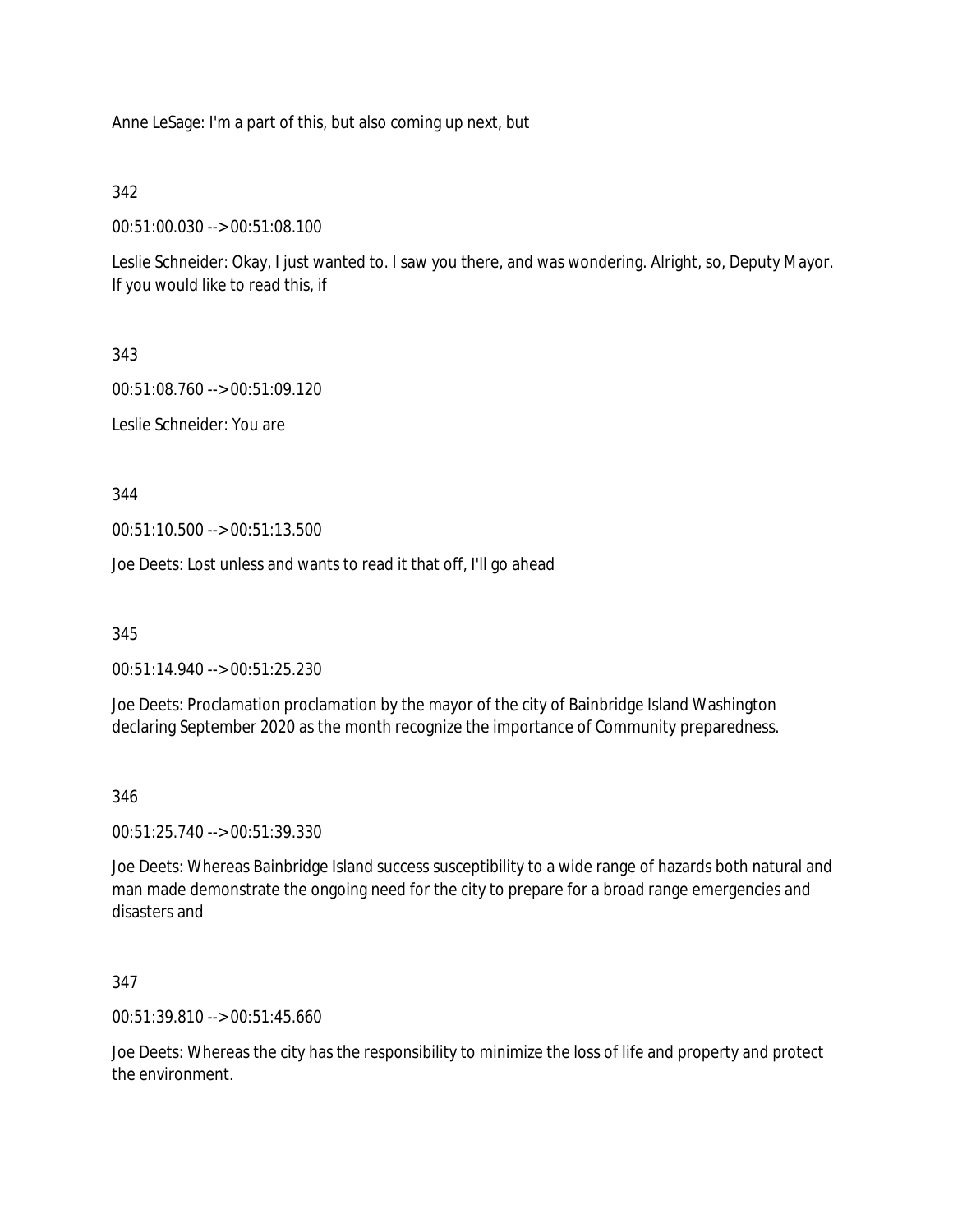00:51:46.020 --> 00:51:54.690

Joe Deets: By preparing for responding to recovering from such events and whereas preparedness is the cornerstone of community resilience

349

00:51:55.140 --> 00:52:00.630

Joe Deets: And is responsibility of every citizen business owner and organizational leader on Bainbridge Island.

350

00:52:01.440 --> 00:52:18.780

Joe Deets: And whereas the city in partnership with numerous island agencies organizations and community members is working towards becoming a recognized leader in preparedness in Washington and whereas the month of September is recognized nationally as Preparedness Month.

351

00:52:19.560 --> 00:52:25.140

Leslie Schneider: Now, therefore I Leslie Schneider Mayor of the City of Bainbridge Island, on behalf of the City Council.

352

00:52:25.500 --> 00:52:32.400

Leslie Schneider: do hereby proclaim the month of September 2020 as community Preparedness Month in the city of Bainbridge Island.

353

00:52:32.730 --> 00:52:45.750

Leslie Schneider: I urge all residents businesses and organizations to actively participate in community Preparedness Month by making a commitment to increase our level of preparedness to collectively withstand any crisis.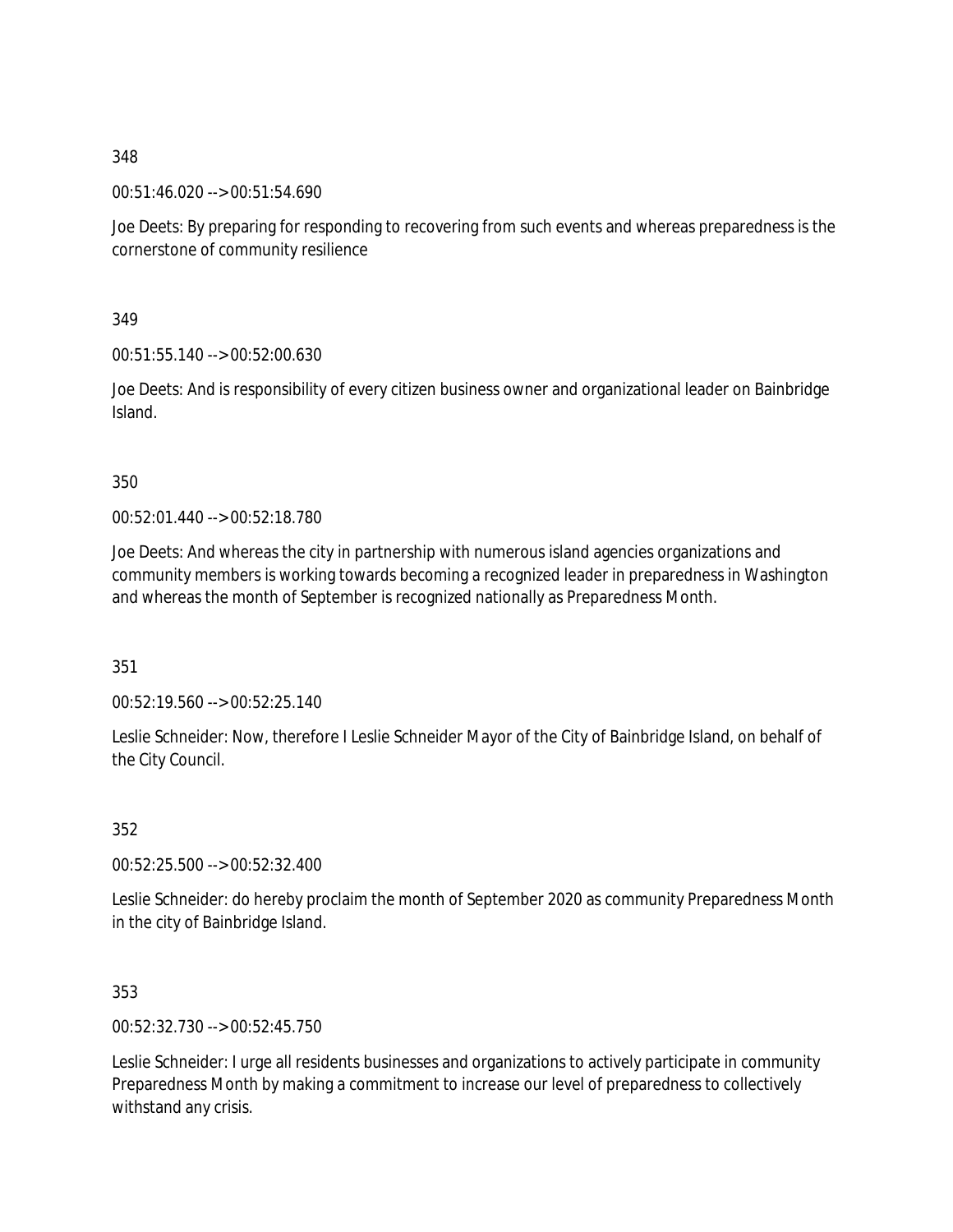00:52:48.240 --> 00:52:50.520

Leslie Schneider: Alright, thank you very much.

#### 355

00:52:52.710 --> 00:53:03.450

Leslie Schneider: We can now move on to item eight, see, and this is the 2020 emergency management annual briefing and we have analysts age our emergency

356

00:53:03.480 --> 00:53:05.100

Leslie Schneider: Management coordinator here.

357

00:53:05.460 --> 00:53:10.440

Kol Medina: What a quick but order. There's emotion in the packet for that last proclamation. Do we need to approve that

358

00:53:11.460 --> 00:53:12.240

Leslie Schneider: I'm sorry.

359

00:53:20.370 --> 00:53:24.780

Leslie Schneider: I would like to have anyone offer emotion here.

360

00:53:27.300 --> 00:53:27.750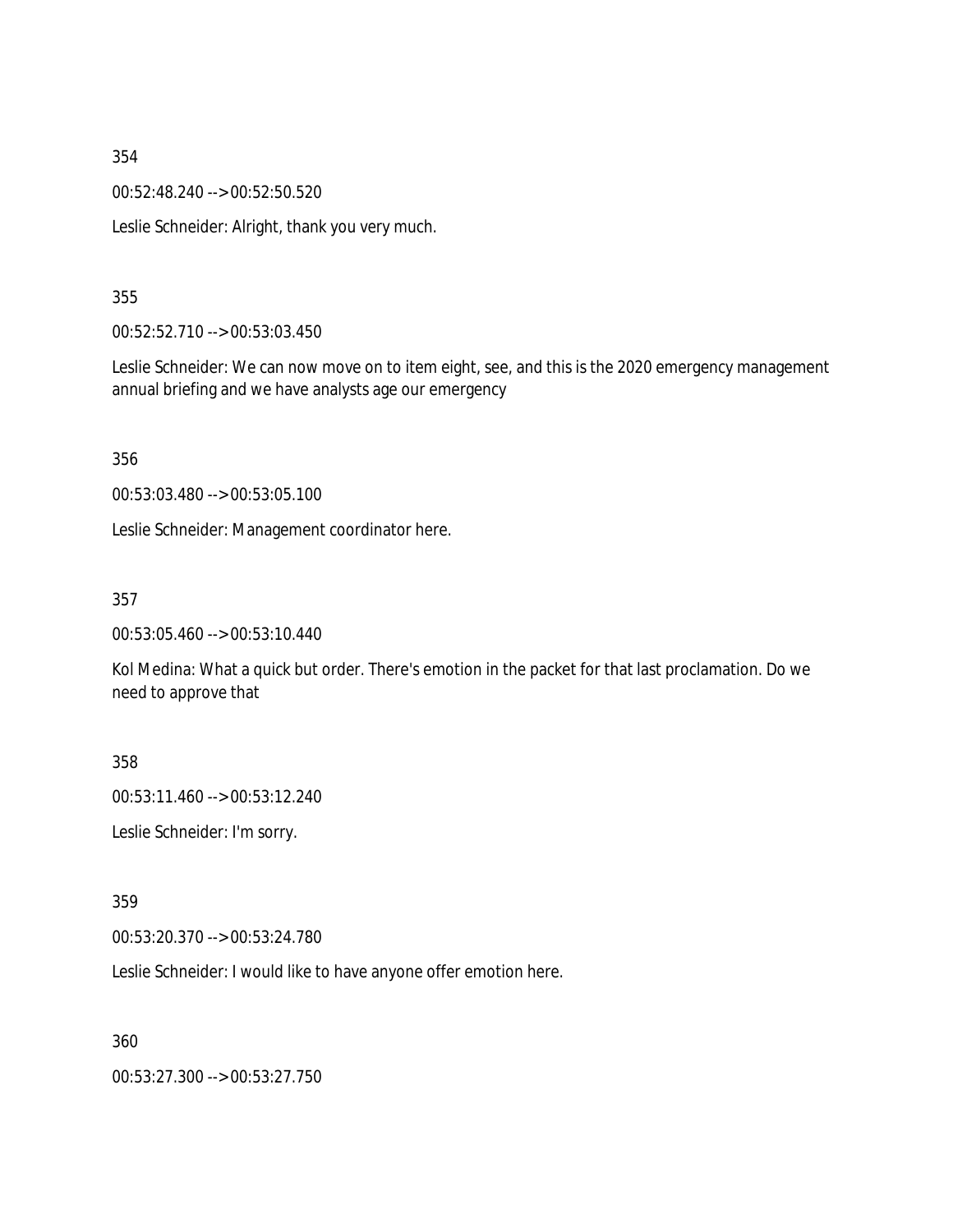Leslie Schneider: For the

361

00:53:28.080 --> 00:53:29.370

Leslie Schneider: Community Preparedness Month.

# 362

00:53:30.210 --> 00:53:34.020

Kol Medina: I mean, if we if we need to. Maybe you had some inside knowledge and we don't need to. But

# 363

00:53:34.350 --> 00:53:45.210

Morgan Smith: We, we do. This is a proclamation. That's not on the list to be authorized automatically. And I think that's part of the motion is to make that change. So we do need a motion. Thank you for noticing that

364

00:53:46.710 --> 00:53:48.030

Kol Medina: I'll just go ahead if that's okay.

365

00:53:49.860 --> 00:54:01.770

Kol Medina: I moved to authorize the mayor to sign the proclamation declared September is community Preparedness Month and to add this proclamation to the list of annual proclamations that may be signed by the mayor without further Council action.

366

00:54:03.450 --> 00:54:05.100

Leslie Schneider: Deputy Mayor seconds that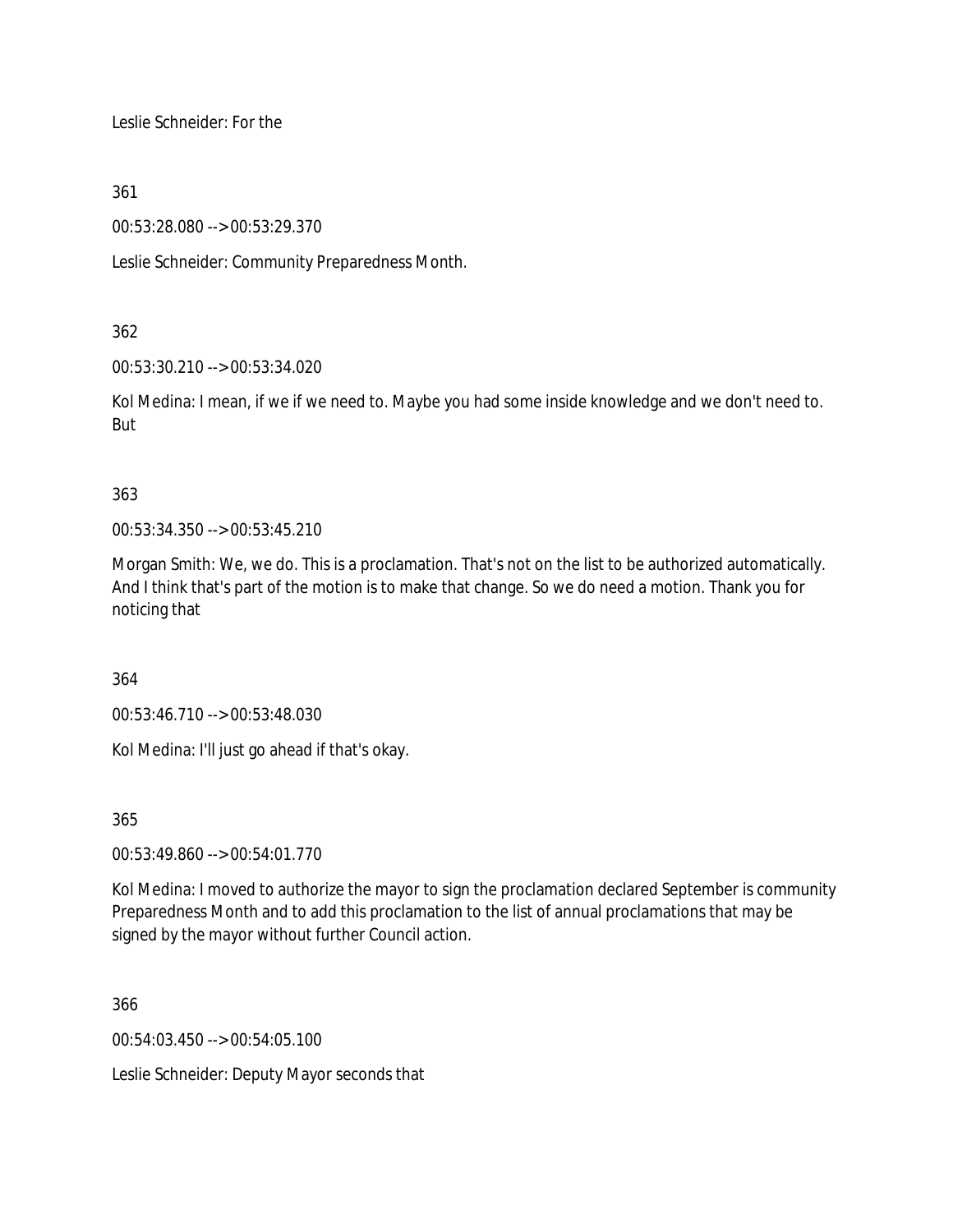00:54:08.070 --> 00:54:10.440

Leslie Schneider: Any, any further discussion.

368

00:54:11.730 --> 00:54:12.210

Kol Medina: Yeah.

369

00:54:13.230 --> 00:54:16.020

Kol Medina: I always see my hand says, I'll go. That's okay.

370

00:54:17.790 --> 00:54:26.010

Kol Medina: I just not about this proclamation, and I struck me as odd when I was sitting in the mayor seat that these things were written as a proclamation of the mayor.

### 371

00:54:26.970 --> 00:54:35.520

Kol Medina: And I never thought of this at the time, but it just occurred to me. Do they have to be a proclamation of the mayor or could these be proclamations of the city council.

372

00:54:36.180 --> 00:54:50.310

Kol Medina: And the city council at the bottom. Now, therefore we the city council of Bainbridge Island proclaim God. God, it just my flow a little better. I just raised that as a question. Is there any reason why it has to be from the mayor, not the whole city council.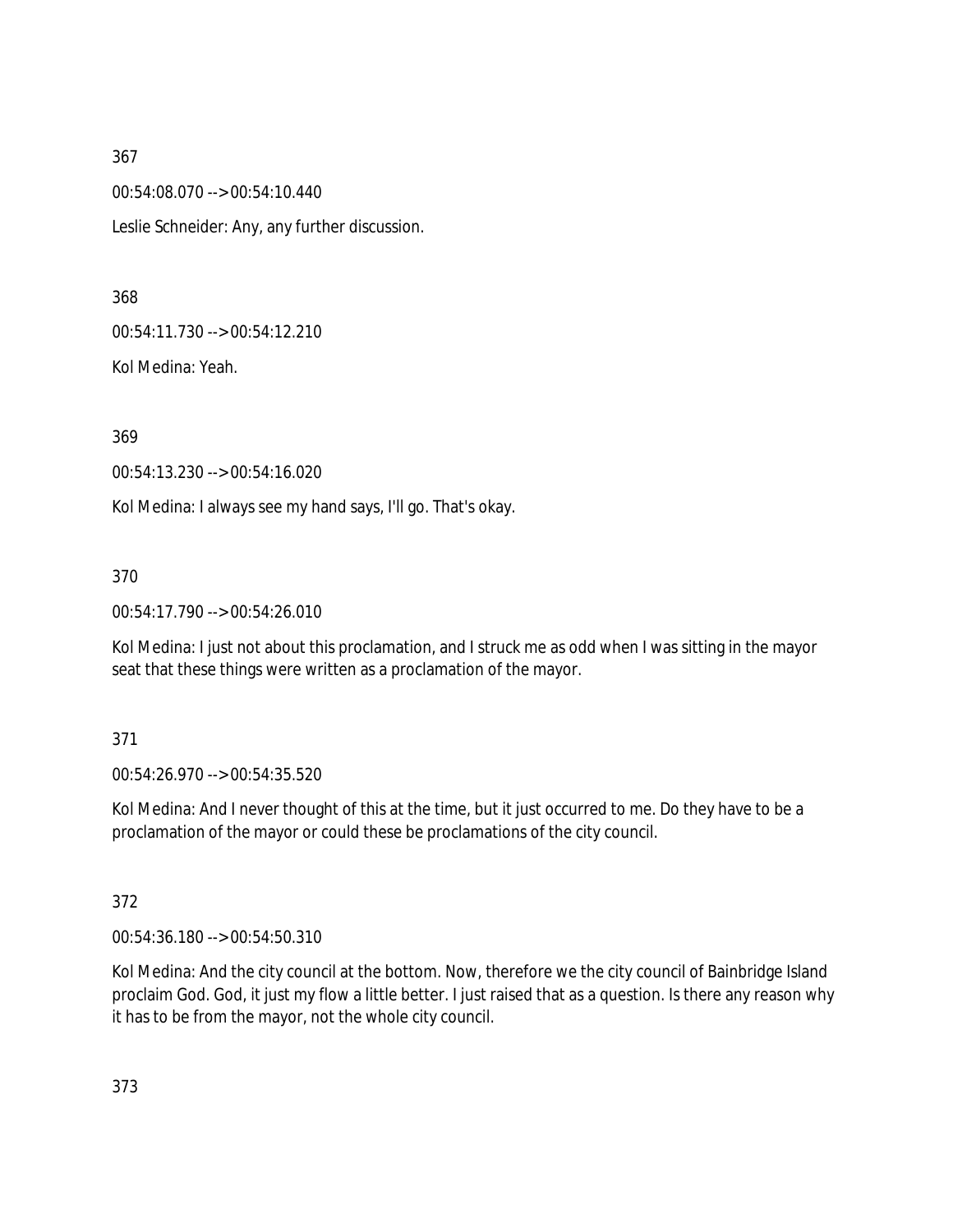00:54:53.310 --> 00:54:56.970

Leslie Schneider: City attorney. Do you have a quick thought on that or is that something

374

00:54:58.020 --> 00:54:59.910

Leslie Schneider: We could talk about that another time.

375

00:55:01.380 --> 00:55:11.130

Joe Levan: The short answer is the IT WOULDN'T BE, IT WOULDN'T HAVE TO COME FROM THE MAYOR unless there's some kind of specific requirement for some particular

376

00:55:12.240 --> 00:55:26.640

Joe Levan: Situation that would request directly from the mayor but but that's probably a vestige of of the past. So we can change that going forward. And just to keep our eyes out for some certain requirement for a particular proclamation it come from the mayor.

377

00:55:31.890 --> 00:55:37.830

Leslie Schneider: Right. Great, thank you. So, we have a motion and a second. Any further discussion. All those in favor please say aye.

378

00:55:39.780 --> 00:55:43.020

Leslie Schneider: Any opposed, that passes unanimously. Thank you.

379

00:55:44.760 --> 00:55:45.270

Leslie Schneider: Alright.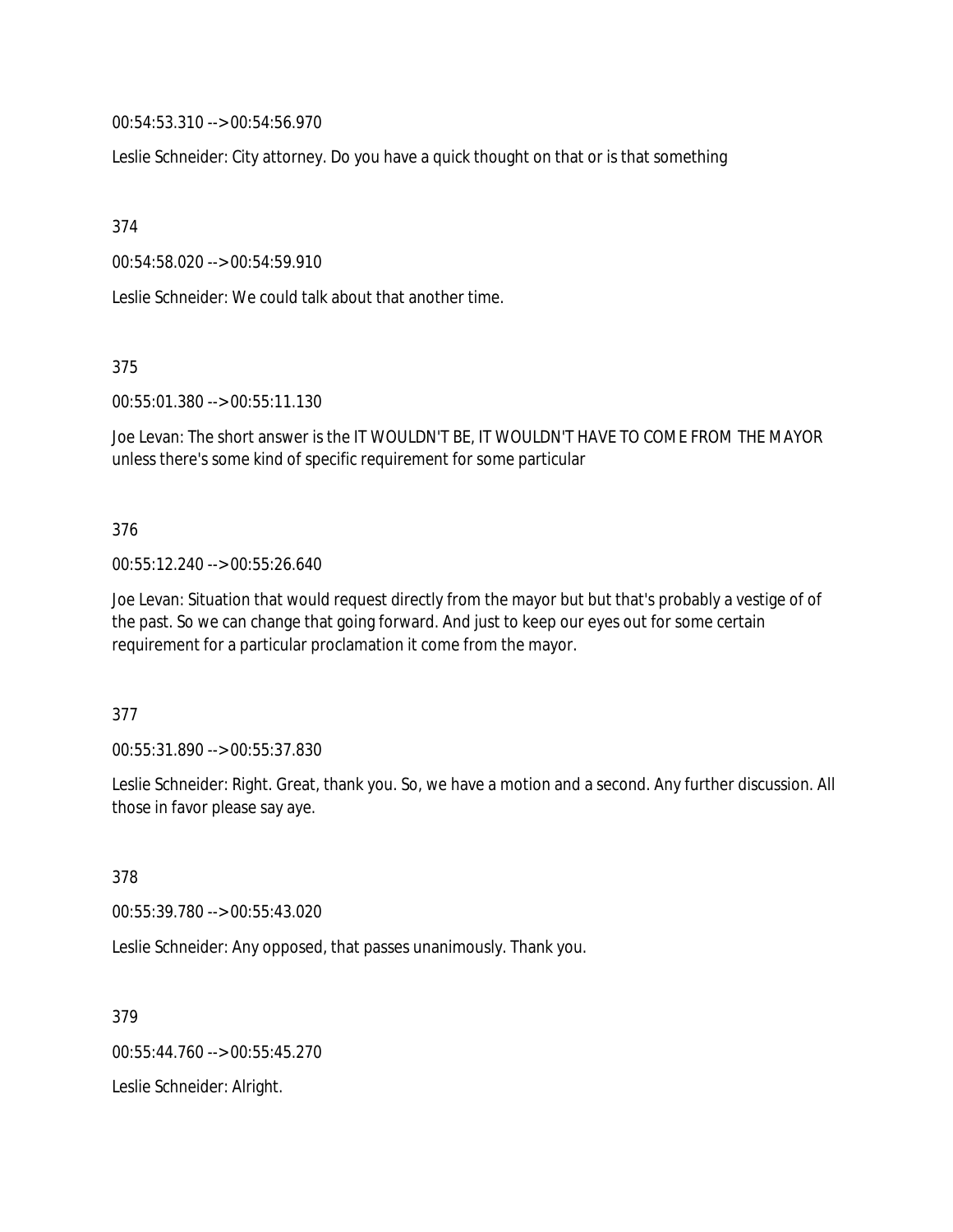00:55:46.830 --> 00:55:54.210

Leslie Schneider: So we are now on to item eight, see the 2020 EMERGENCY MANAGEMENT AND YOU WILL briefing and less ah

381

00:55:54.450 --> 00:56:02.880

Anne LeSage: Alright, good evening council and let's say emergency management coordinator for the city of Bainbridge Island. I'm going to share my screen with you.

382

00:56:03.990 --> 00:56:05.220

Anne LeSage: All right. Can everyone see

383

00:56:07.200 --> 00:56:14.640

Anne LeSage: All right, so first, just thank you for the recognition of sep tember being community prepared this month.

384

00:56:15.180 --> 00:56:20.970

Anne LeSage: As we've already heard a little bit. This evening we are in the middle of some unprecedented

385

00:56:21.540 --> 00:56:35.040

Anne LeSage: wildfire season, combined with David and some other really major incidents happening across our country and so taking some time as a Council as a city.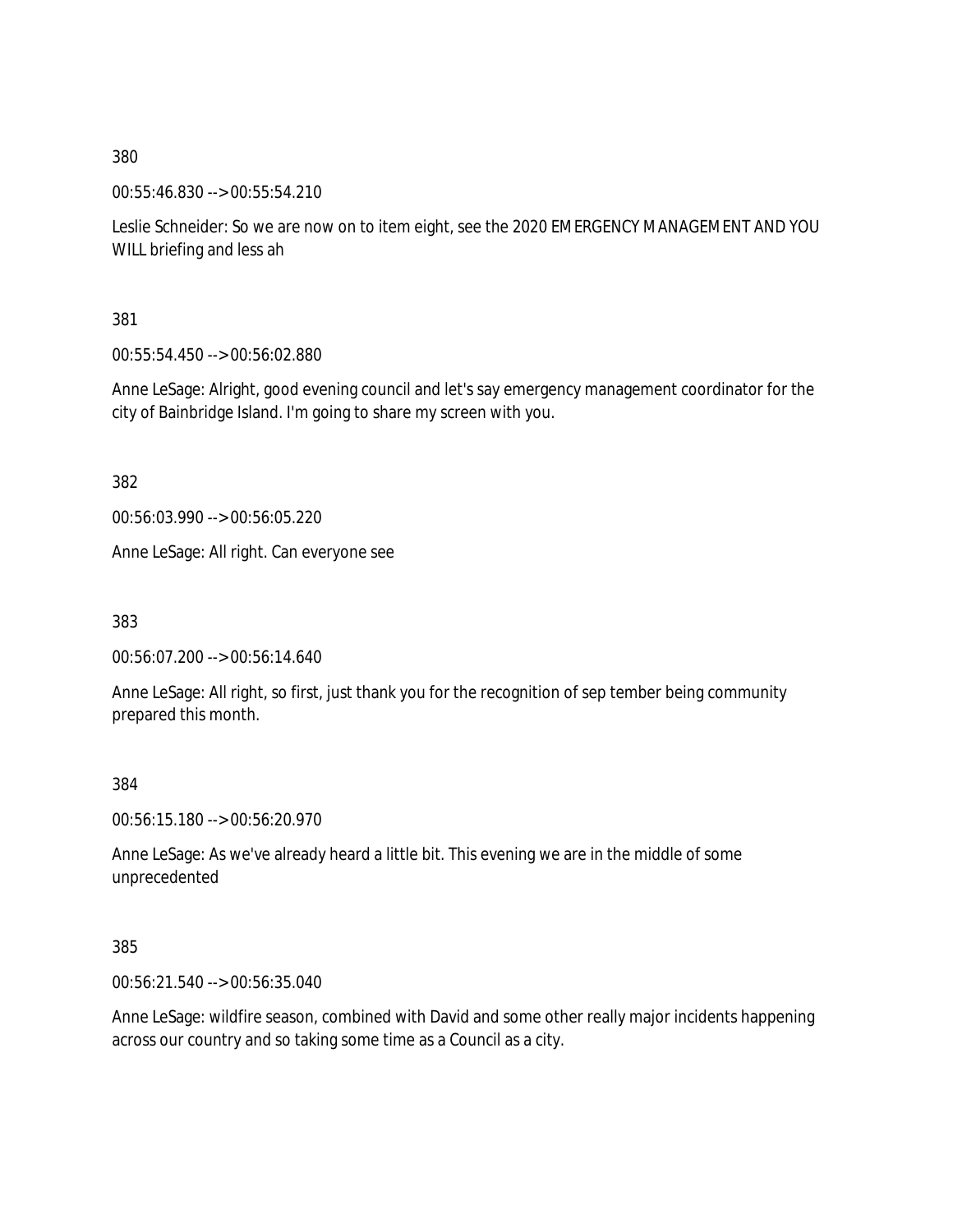00:56:35.640 --> 00:56:40.620

Anne LeSage: And really recognizing why emergency preparedness is important is certainly

387

00:56:41.280 --> 00:56:56.040

Anne LeSage: really valuable. And I appreciate all the support that this program has been given over the years. So tonight I'm going to share with you some updates specifically around how we have been improving our program, we'll talk a little bit about

388

00:56:57.240 --> 00:57:08.370

Anne LeSage: Our goals for the next three years. You can't believe it's already September 2020 so we're already almost a year into the three year strategic plan that we wrote talk a little bit about

389

00:57:10.110 --> 00:57:14.070

Anne LeSage: Response specifically and then I'll end with community engagement.

390

00:57:15.300 --> 00:57:26.040

Anne LeSage: So if you remember back a few years ago there were some key decisions that really led to the development of the program that we have today in

391

00:57:27.750 --> 00:57:35.250

Anne LeSage: City Council set forth the approximate proclamation that Bainbridge Island will be a recognized leader in preparedness in Washington State.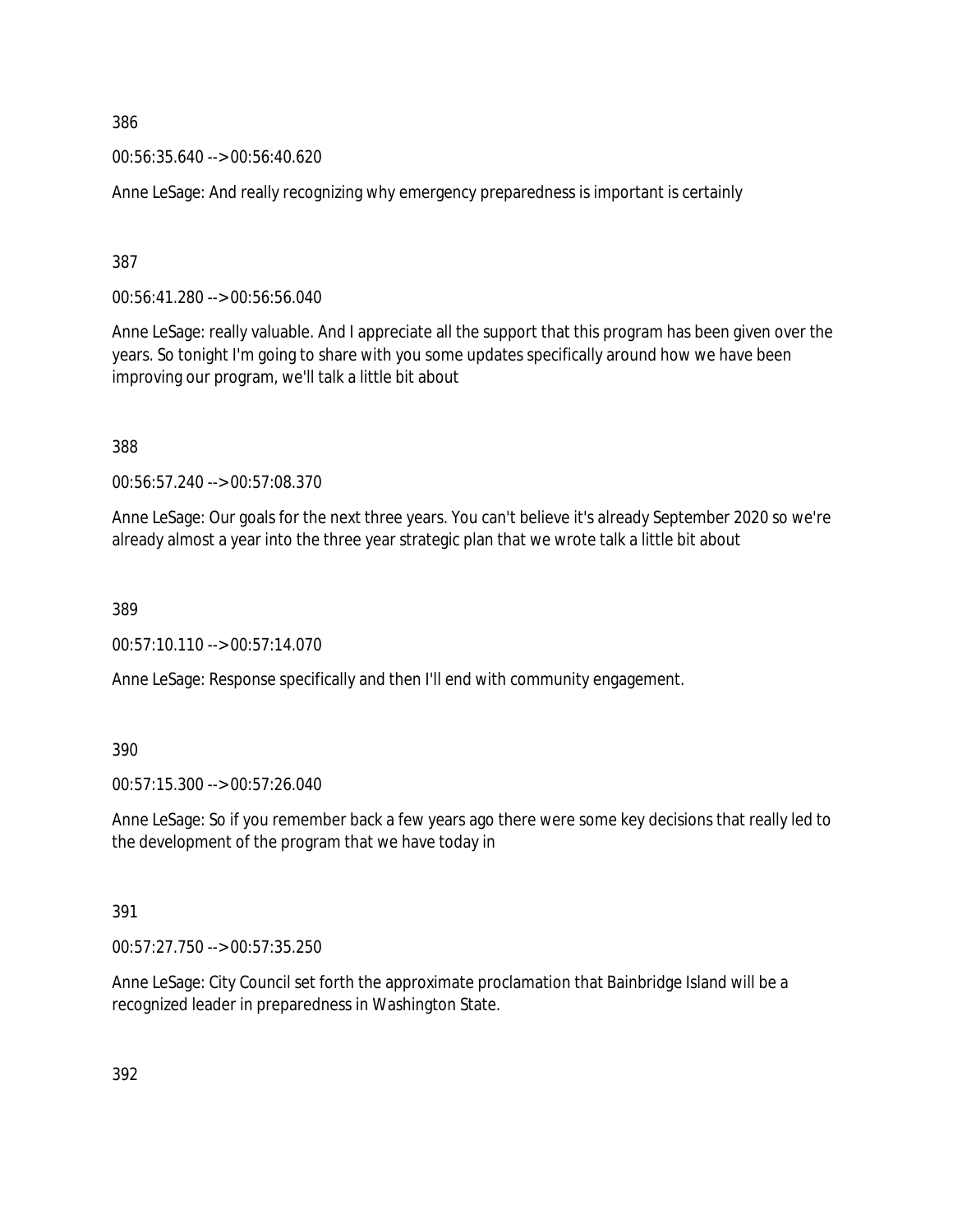00:57:35.610 --> 00:57:47.310

Anne LeSage: So with that, there were some additional follow up decisions. One was to create this position that I'm serving in as a full time position.

# 393

00:57:47.910 --> 00:58:08.160

Anne LeSage: There are a number of cities have in similar size that may have a part time person if anyone really working on emergency management. So I do think it's really important to recognize the commitment that the city has shown to emergency management into preparing this community in

### 394

00:58:09.870 --> 00:58:21.870

Anne LeSage: We reduce the level of service for emergency management through our inner local agreement with the county and what that allowed us to do is establish our own emergency management program.

395

00:58:22.530 --> 00:58:35.460

Anne LeSage: While we still have a partnership with the County we coordinate with them and communicate. We are also recognized by the state as our own emergency management program and then in 2019 and

396

00:58:36.810 --> 00:58:41.370

Anne LeSage: I've been here full time and we have funded the program accordingly.

#### 397

00:58:43.020 --> 00:58:53.370

Anne LeSage: One thing I want to point out is that by doing this, we've really been able to leverage partnerships we coordinate all the time with the fire department.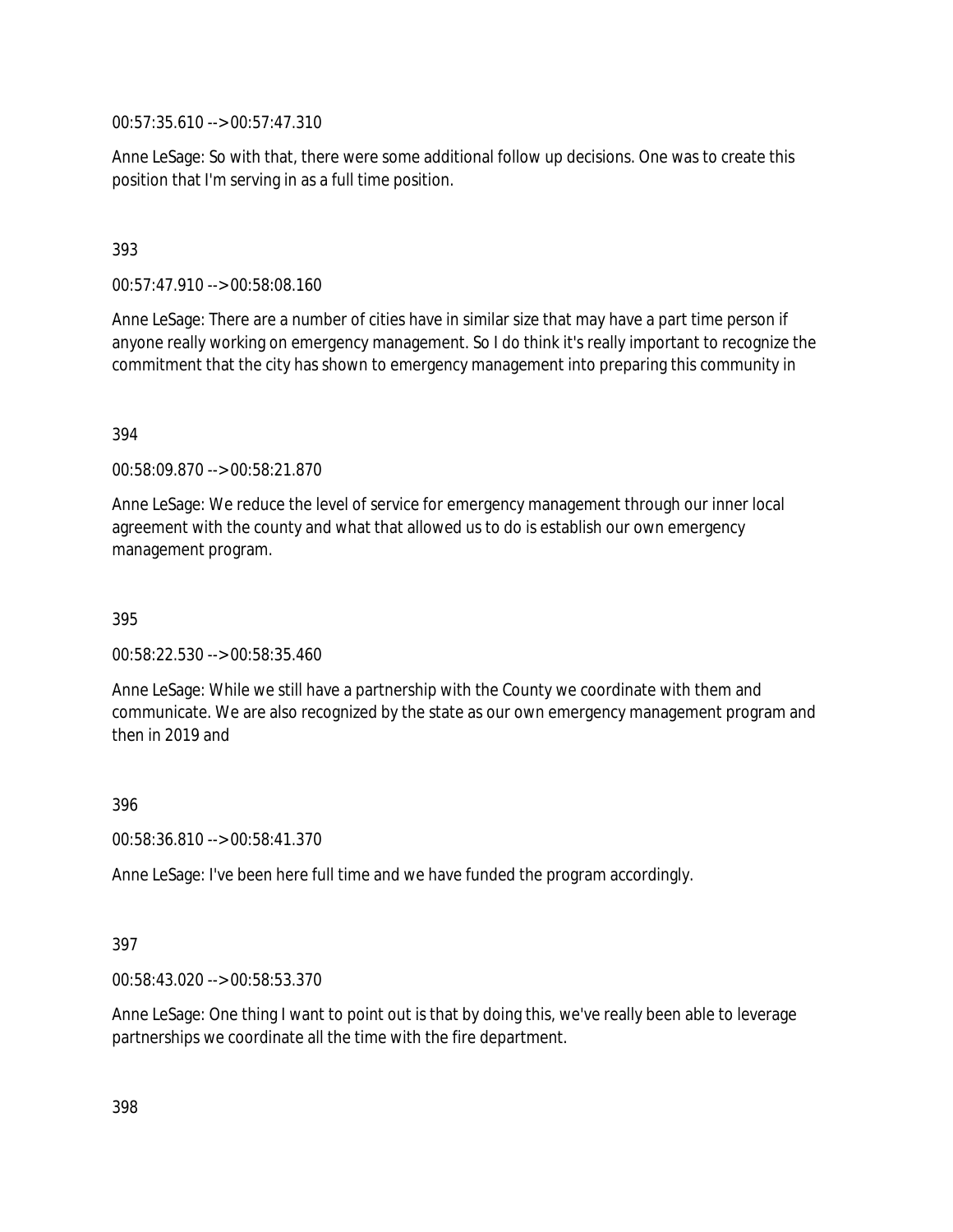00:58:53.760 --> 00:59:01.860

Anne LeSage: I know a city manager already mentioned tonight that we have put our EEOC on standby. You know, it's a phone call from the fire chief directly to me.

### 399

00:59:02.190 --> 00:59:19.470

Anne LeSage: Saying, this is what we are seeing. We know that we increase the burn ban is the county where it's still in some severe wildfire potential and having that partnership is absolutely critical to our ability to quickly respond and start

400

00:59:20.550 --> 00:59:31.470

Anne LeSage: Ordering resources and getting messages out to our community. So if we do have a small brush fire that turns into something bigger. We have our plan in place, we have those relationships developed

401

00:59:32.520 --> 00:59:39.900

Anne LeSage: We've also been especially throughout coven talking with our partners at the school district and the parks district.

402

00:59:40.200 --> 00:59:51.630

Anne LeSage: Bainbridge prepares the library, the rotary, you know, really, all of our community nonprofits that are engaged in emergency preparedness and beyond. We have developed a

403

00:59:52.110 --> 01:00:07.350

Anne LeSage: Series of standing meetings and we're able to use that to really leverage that communication build up our volunteer base and just serve as a force multiplier for all of the great work and all of the resources that exist in our community.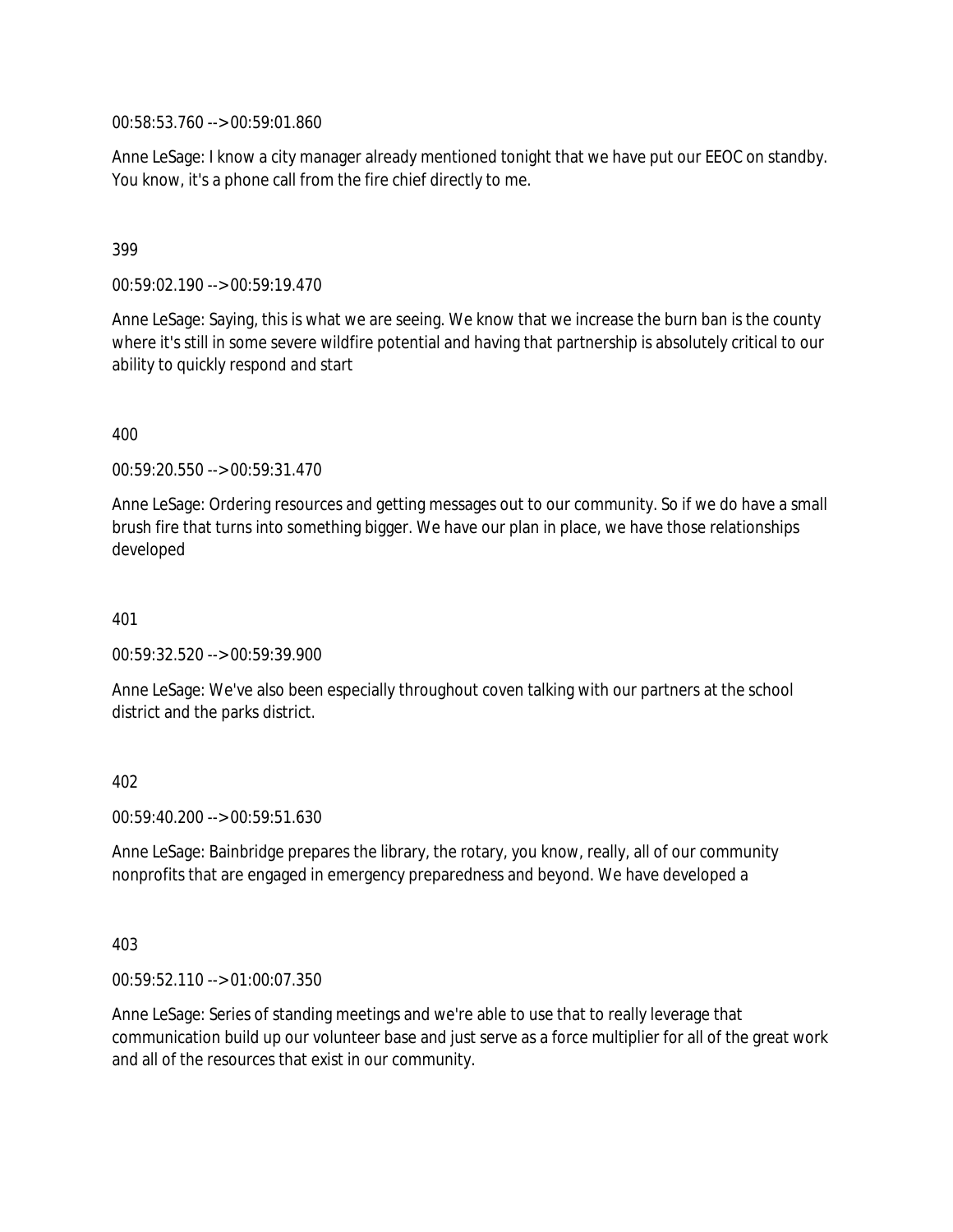01:00:09.330 --> 01:00:20.760

Anne LeSage: So here are some key events and milestones in preparedness over the last year and a half, so I came on board in November 2018

405

01:00:21.600 --> 01:00:30.060

Anne LeSage: And Morgan likes to quickly blame me for the series of emergencies that have since come, I promise. I didn't bring them with me but

406

01:00:30.810 --> 01:00:43.110

Anne LeSage: The very next month, we had a high wind event and pretty significant power outages on the island and then in February. We had our February freeze snowstorm and power outages.

407

01:00:43.830 --> 01:00:51.420

Anne LeSage: In November of 2019 we submitted our first comprehensive EMERGENCY MANAGEMENT PLAN TO THE STATE.

408

01:00:51.810 --> 01:01:01.650

Anne LeSage: And that's one of those key requirements that really solidifies us as our own emergency management program. It was reviewed by the state and approved by the city manager.

409

01:01:02.610 --> 01:01:15.210

Anne LeSage: Then bringing us to this year we had another snowstorm power outage in January we activated. Our severe weather shelter. That was one of the items that we had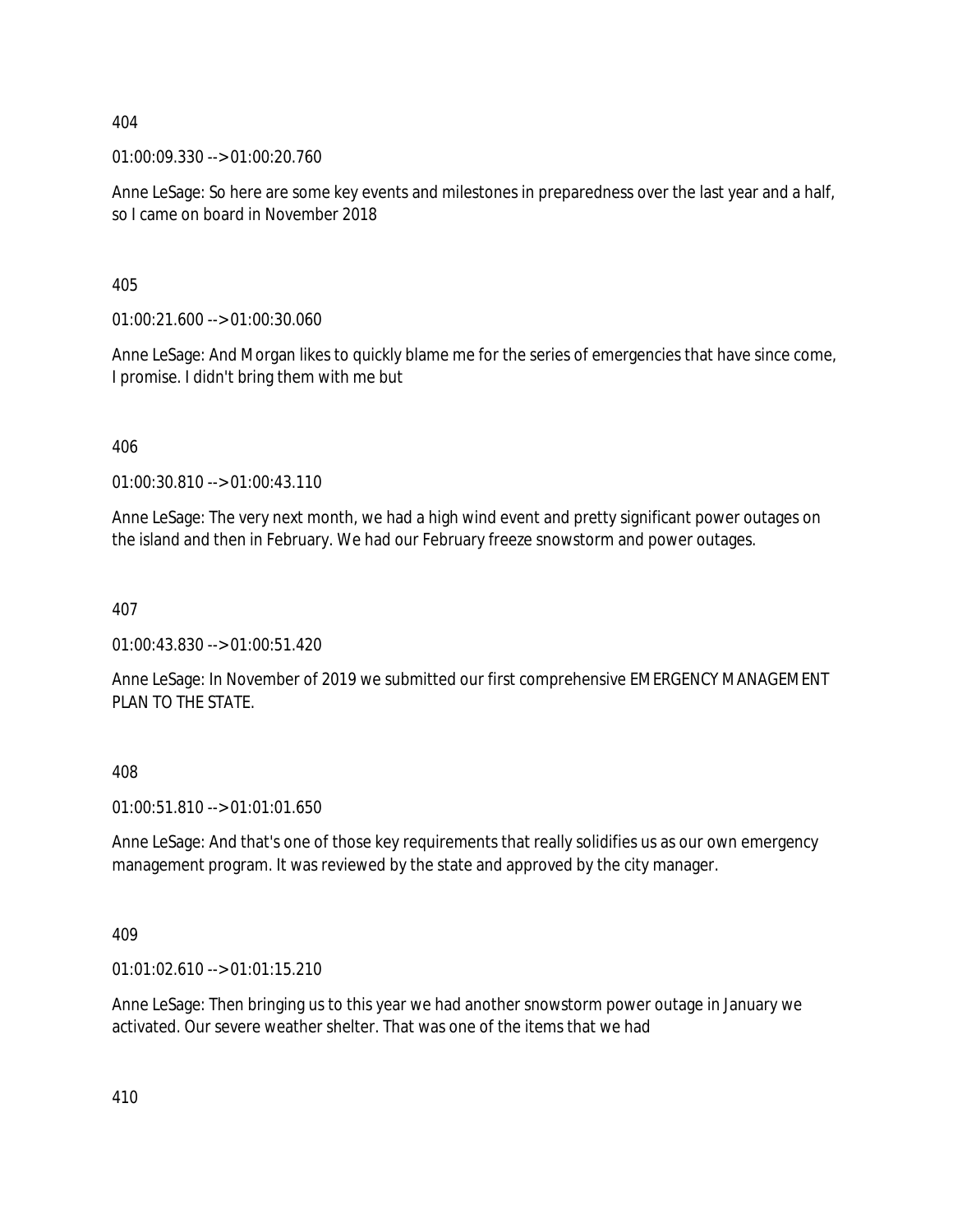01:01:15.570 --> 01:01:24.270

Anne LeSage: Narrowed in on pretty early upon my arrival that we knew we needed some capacity around a severe weather shelter and so we partnered with

### 411

01:01:24.750 --> 01:01:32.400

Anne LeSage: Four different locations on the island, this time in particular we activated at the senior center. And of course, we're already thinking about

# 412

01:01:32.940 --> 01:01:40.170

Anne LeSage: Winter Weather prep and our severe weather shelter prep with coven pandemic procedures in place as well.

### 413

01:01:40.590 --> 01:01:56.520

Anne LeSage: And then March came and here we have our pandemic response. So we activated our emergency operations center, March, April, May and June we were fully activated. We went to a partial EEOC activation for July and August.

### 414

 $01:01:57.180 \rightarrow 01:02:04.590$ 

Anne LeSage: And then as of sep tember first we went back to that standby mode so standby mode means that I'm monitoring the situation.

### 415

01:02:04.890 --> 01:02:23.040

Anne LeSage: Staying in coordination with the city manager with the fire chief with the police chief and with our communications coordinator our public information officer, so that if things change. We can ramp back up and either have a partial or full activation, depending on how the situation changes.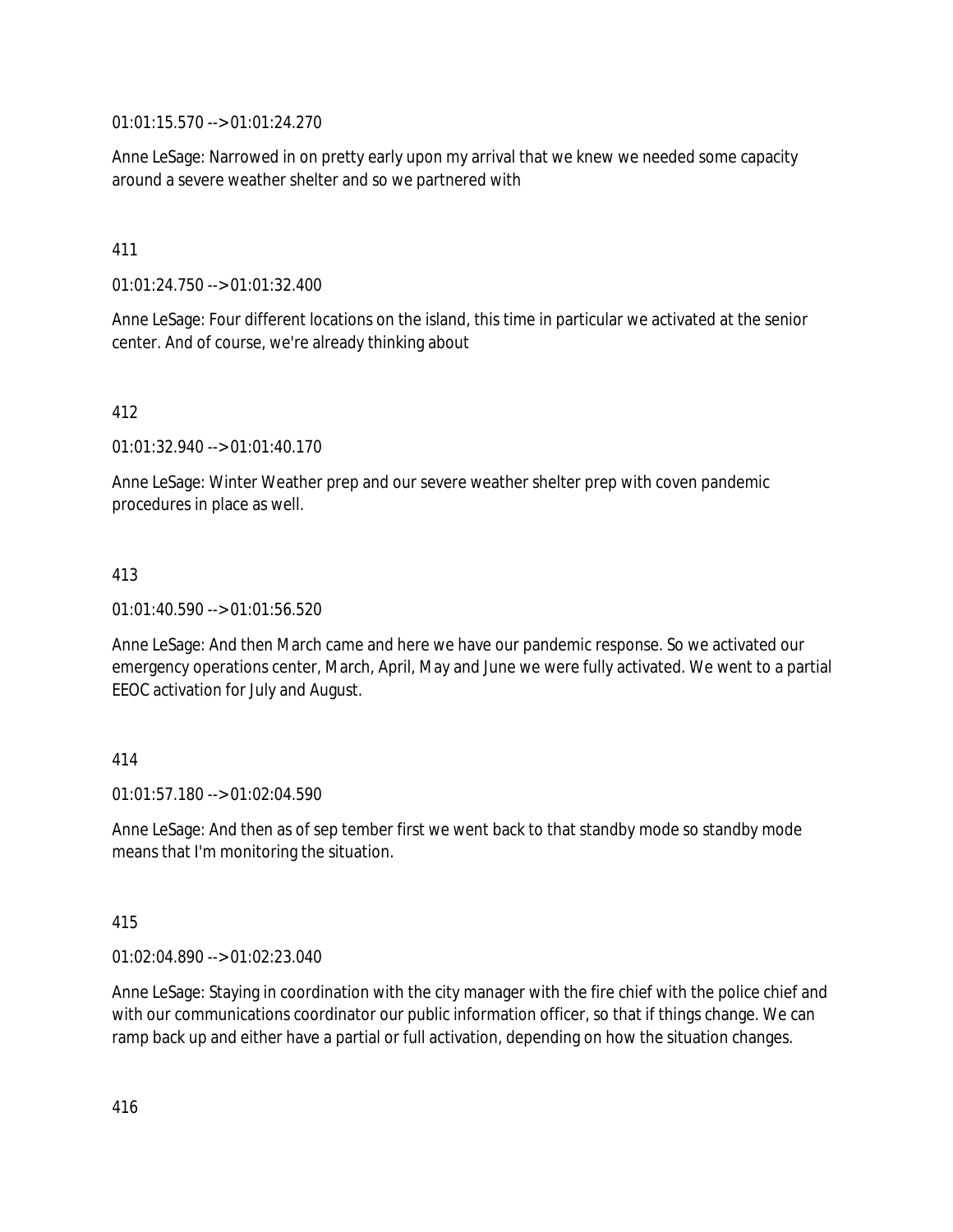01:02:25.440 --> 01:02:36.510

Anne LeSage: So I want to highlight some of the program growth that we've had over the last two years. When I first started we had around 138 volunteers that were

# 417

01:02:36.810 --> 01:02:48.450

Anne LeSage: A part of our community emergency response team and our Bainbridge Island emergency medical responders team. So that's still a really great start and in the time since

418

01:02:48.780 --> 01:02:56.070

Anne LeSage: We have registered and credentialed a total of 346 volunteers. So we've really grown that program.

#### 419

01:02:56.550 --> 01:03:08.310

Anne LeSage: I'll talk a little bit later about how we have actually activated those teams to support efforts at the county. They have requested a couple of our teams over the last six months.

### 420

01:03:08.880 --> 01:03:26.670

Anne LeSage: Our nixle alert subscribers has jumped from 9000 to about 10,500 I would love to see that number continue to go up essentially anyone with a cell phone, who lives or works on the island should be signed up for our next alerts.

### 421

01:03:27.870 --> 01:03:37.110

Anne LeSage: And then map your neighborhood. I know a number of you have heard me talk about how map your neighborhood is the cornerstone of preparedness. If you are prepared at home.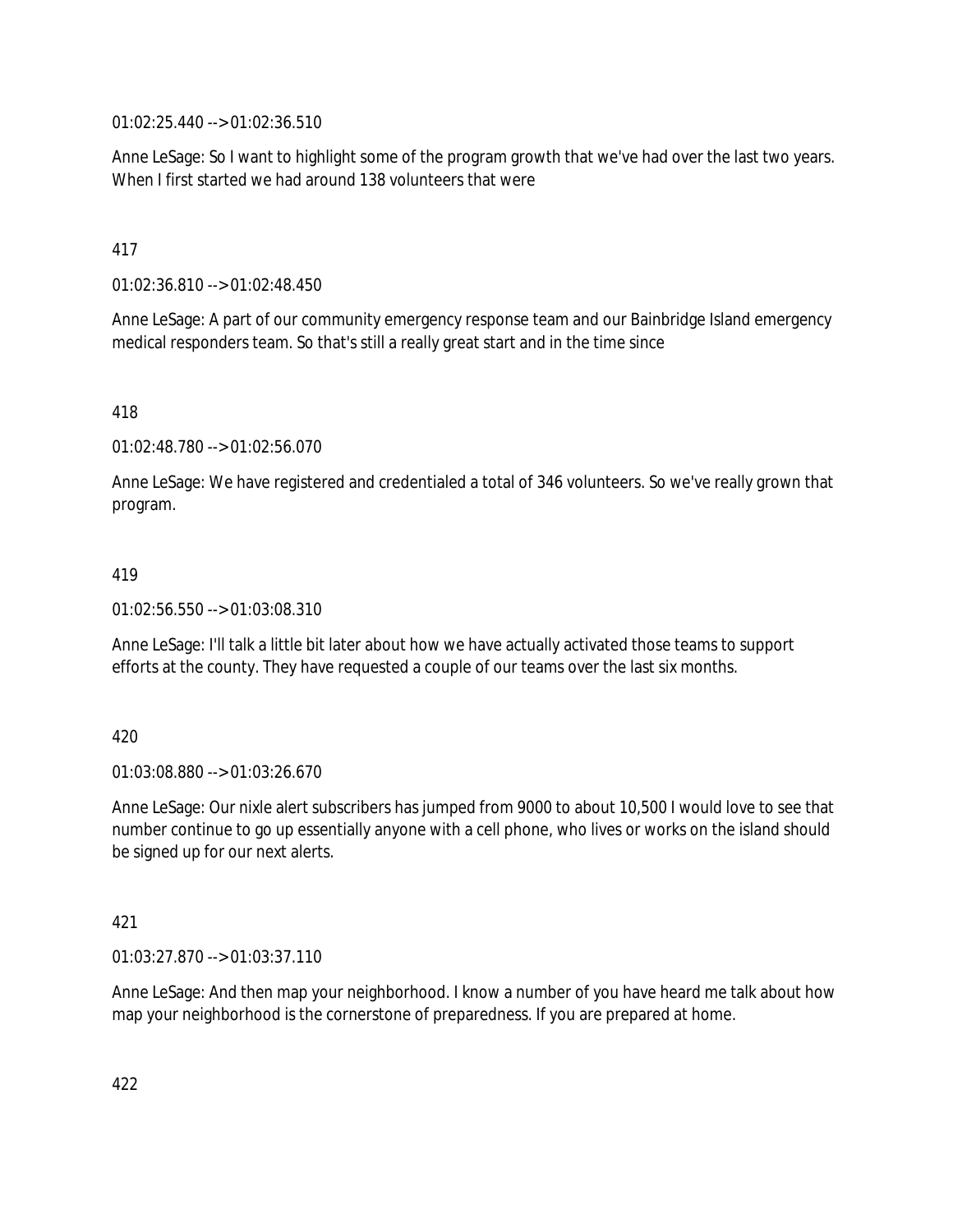01:03:37.440 --> 01:03:45.960

Anne LeSage: And you are prepared on your street and in your neighborhood where you are that much more resilient when something happens. And so we have increased

# 423

01:03:46.380 --> 01:04:01.200

Anne LeSage: Our numbers from 110 neighborhoods to 140 neighborhoods, which represents around 30% of the island of course our, our goal is to get every single household every single neighborhood. And that's one of the

### 424

01:04:02.310 --> 01:04:16.260

Anne LeSage: working groups that has really transitioned during coven where we now offer those trainings via zoom and have been very successful in being able to offer that remotely versus the in person trainings, we used to do.

### 425

01:04:18.000 --> 01:04:30.150

Anne LeSage: This very busy organizational chart I have in here just to serve as a reminder of the depth and breadth of our programming. So this represents the partnership between the city.

### 426

01:04:30.750 --> 01:04:39.570

Anne LeSage: The fire department and our community nonprofit Bainbridge prepares so all of these teams, all of the volunteers that are a part of this.

#### 427

01:04:39.930 --> 01:04:47.310

Anne LeSage: Represent the numbers on the you know the previous slide those 346 volunteers are a part of these different teams.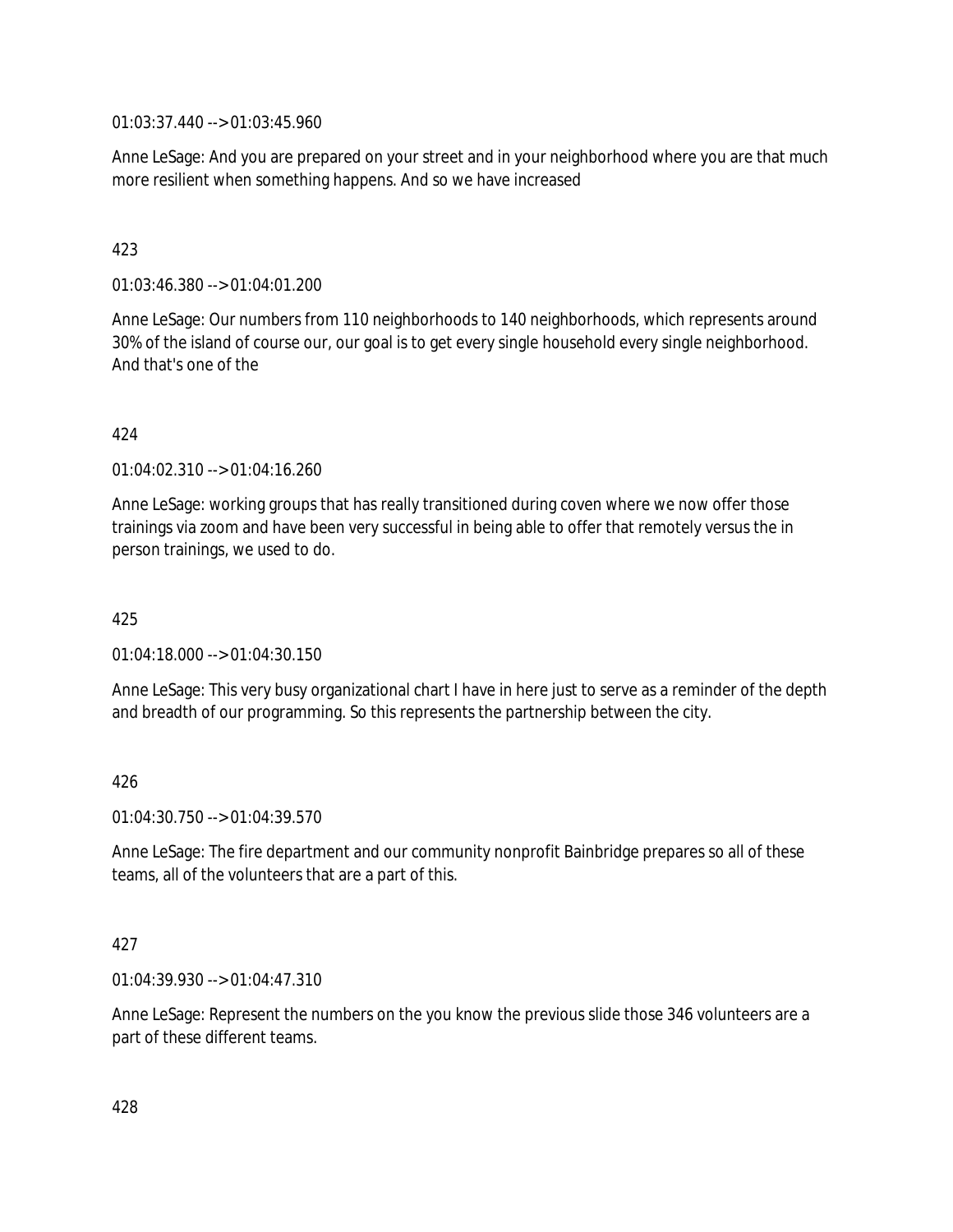01:04:48.120 --> 01:04:58.050

Anne LeSage: And really our goal is to make sure that we are addressing all of the needs of our community. So the whole community every

### 429

01:04:58.380 --> 01:05:09.840

Anne LeSage: You know young child every team every school every faith based organization and nonprofit. We do a lot of outreach throughout the year to make sure that we are capturing

### 430

01:05:10.200 --> 01:05:19.860

Anne LeSage: The, the questions and concerns of the community. If we have individuals with access and functional needs. We are working with them to make sure that their

### 431

01:05:20.280 --> 01:05:33.720

Anne LeSage: Needs are considered in disaster response and so on. I'm not going to go into any more detail on this, but I think that this really shows the, the way that the program has grown and how far reaching. It is in our community.

### 432

01:05:36.030 --> 01:05:45.360

Anne LeSage: So end of last year pre coven we spent some time with our partners, thinking about developing a strategic plan.

### 433

01:05:46.080 --> 01:05:58.260

Anne LeSage: And in that plan. We came up with five pillars community resilience written emergency response plans messaging. So social media are nixle text messages.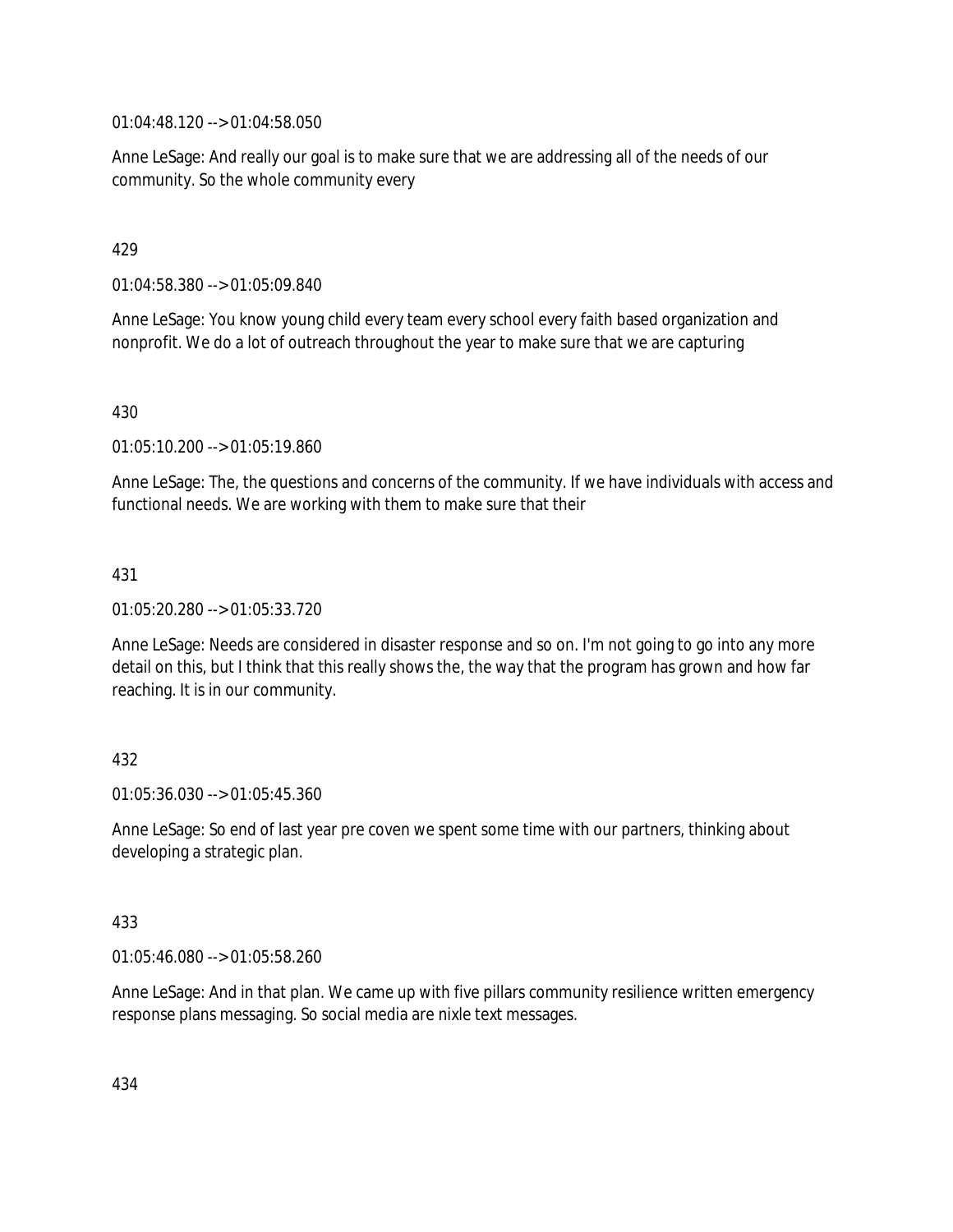01:05:58.830 --> 01:06:08.670

Anne LeSage: Partnerships and exercises and evaluation. And so with that, if anyone wants to see the full strategic plan. I'm happy to share

### 435

01:06:08.970 --> 01:06:24.540

Anne LeSage: But there are a number of items that are on our strategic plan for the next three years. So, of course, we've seen some disruption with the pandemic, but we're actually still on track to meet a number of the goals that we had set forth for 2020

### 436

01:06:26.640 --> 01:06:33.630

Anne LeSage: So speaking of 2020 work plan. Here is a list of the city focused activities that were on our list.

### 437

01:06:34.140 --> 01:06:44.490

Anne LeSage: So one of our goals was section training for the emergency operations center, while we didn't do that. We were actually activated for many months.

### 438

01:06:44.880 --> 01:06:59.820

Anne LeSage: And so that was one of the, you know, curveballs that the pandemic through. So instead of doing tabletop exercises him some of the behind the scenes training. We actually activated and responded and are continuing to respond to a real disaster.

#### 439

01:07:00.990 --> 01:07:09.840

Anne LeSage: Volunteer registration and credentialing while I continue to register and credential our volunteers. As I mentioned earlier, we have activated.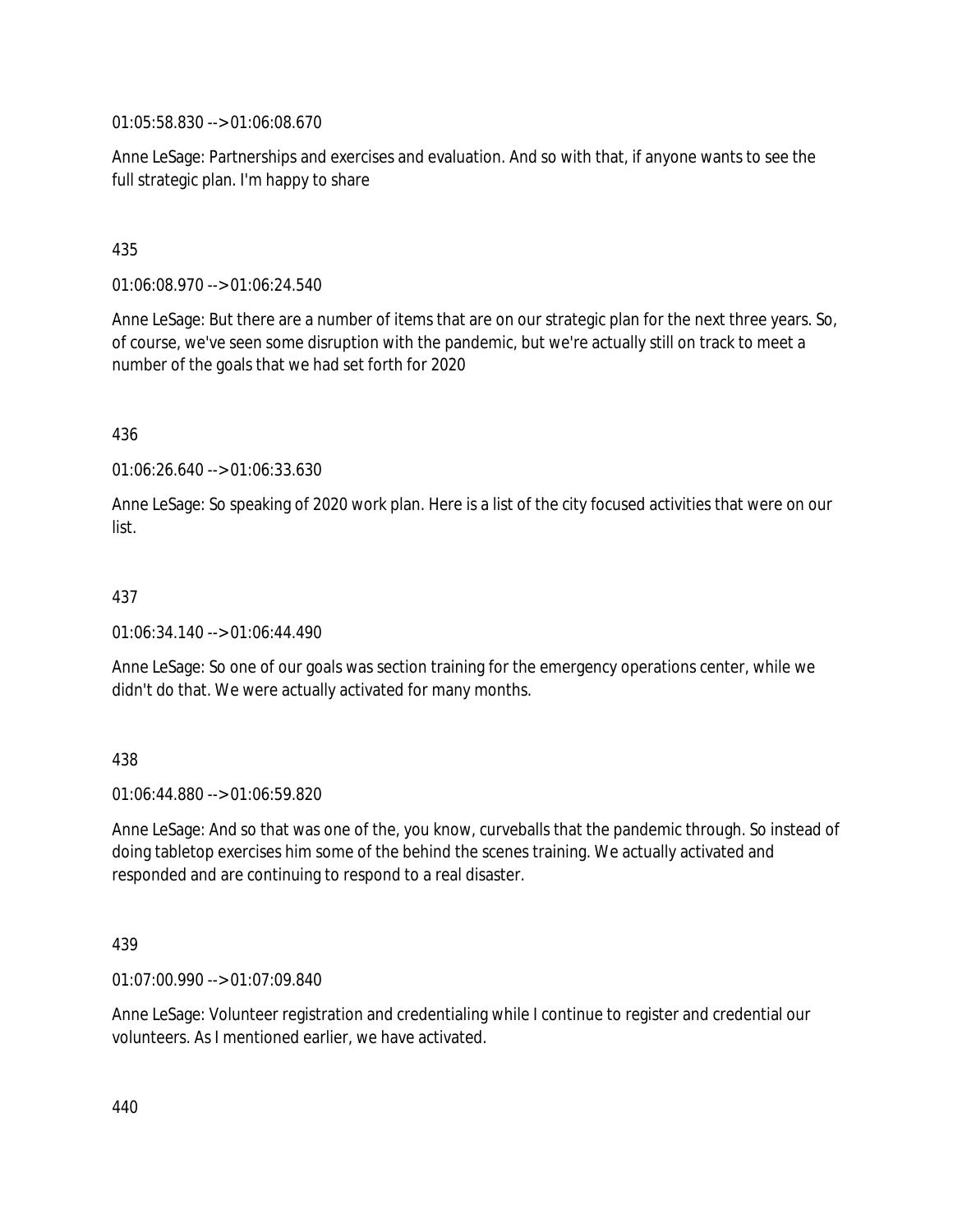01:07:10.230 --> 01:07:21.480

Anne LeSage: Our, our teams. So we've activated our community emergency response team. They were activated early on to help receive donations of personal protective equipment from the community.

# 441

01:07:21.870 --> 01:07:31.230

Anne LeSage: We also received a request over the weekend to activate our cert team to help the county with the isolation and quarantine site and Pilgrim furs.

# 442

01:07:31.560 --> 01:07:41.370

Anne LeSage: They were running low on their volunteers and they needed some additional assistance and we've also activated our medical Reserve Corps, a couple times one to

# 443

01:07:41.940 --> 01:07:54.210

Anne LeSage: Help with the community based testing site that kits that county put on early on and then they also helped with the code testing that occurred at St. Michael's during the outbreak. A couple of weeks ago.

### 444

 $01:07:55.560 \rightarrow 01:08:11.160$ 

Anne LeSage: We were planning to purchase a bunch of emergency supplies and instead. We've had to use our emergency supply stockpile. So we've been focused on resupplying the personal protective equipment really monitoring our supplies of

### 445

01:08:11.760 --> 01:08:22.530

Anne LeSage: Masks and 95 which are still very difficult to get we hold on to those as best as we can. Gloves hand sanitizer all of the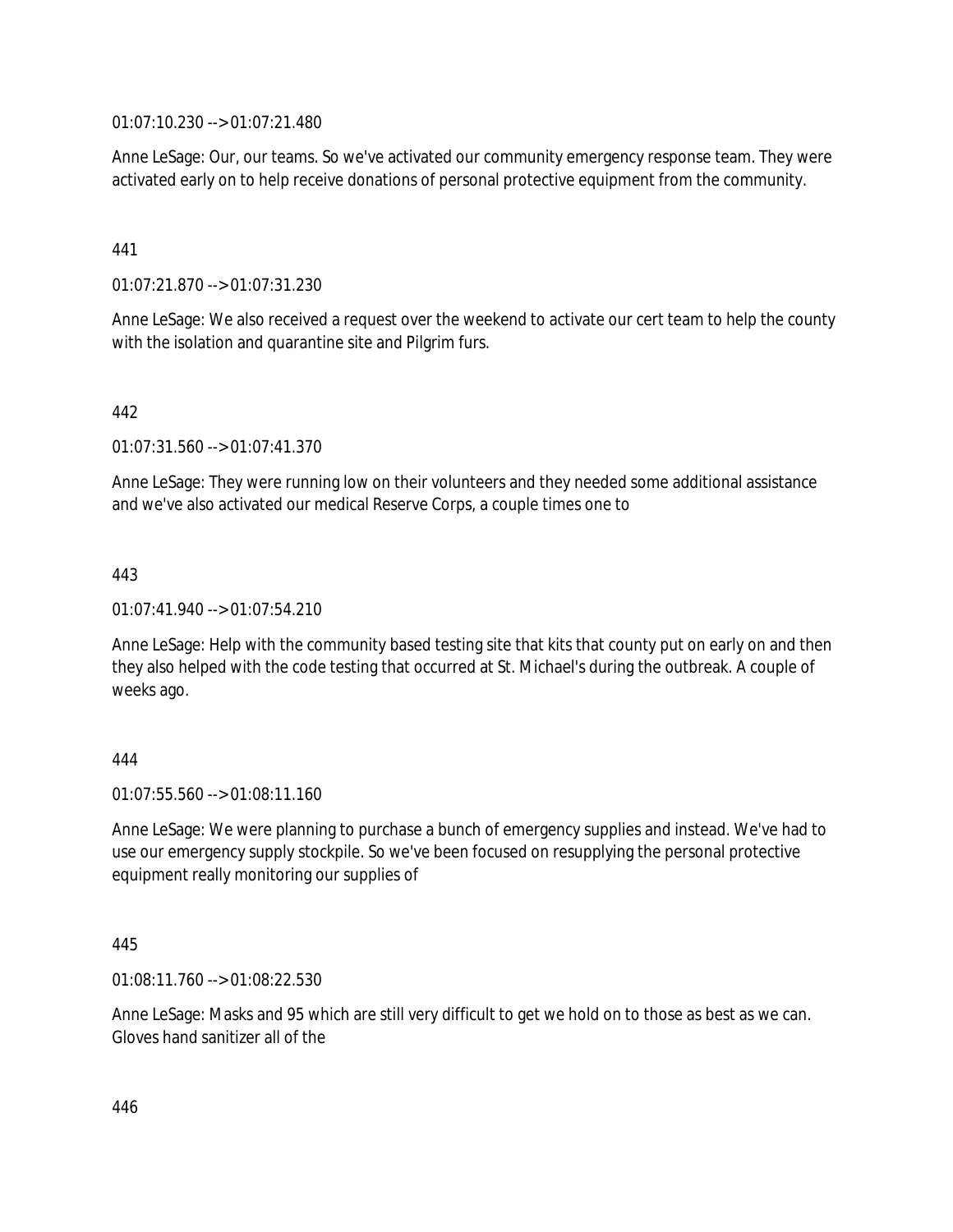01:08:23.040 --> 01:08:27.420

Anne LeSage: The usual supplies that we've been talking about over the last couple months.

#### 447

01:08:28.410 --> 01:08:41.490

Anne LeSage: We have established our emergency management advisory council, typically we meet twice a year in lieu of that during the pandemic. We had weekly and then shifted to bi weekly partnership meetings between

#### 448

01:08:41.940 --> 01:08:59.460

Anne LeSage: Fire Department parks to district school district police department and the city. So we were always on the same page with what are we implementing you know procedure and policy wise in our workspaces. What's our messaging to the community, making sure that we were all working together.

449

01:09:00.480 --> 01:09:09.030

Anne LeSage: And then last, our emergency management program grant we receive a small pot of money from the state through the FEMA

#### 450

01:09:09.390 --> 01:09:28.290

Anne LeSage: mpg program and we were able to successfully complete our purchases for ham radio equipment and then a supplemental grant for additional P P for our medical Reserve Corps and then of course we added just a high level of community outreach throughout the entire

#### 451

01:09:29.910 --> 01:09:42.150

Anne LeSage: Response and as this continues, we make sure that our website is updated. We're making sure social medias updated. We've used nixle alerts as necessary, and so on.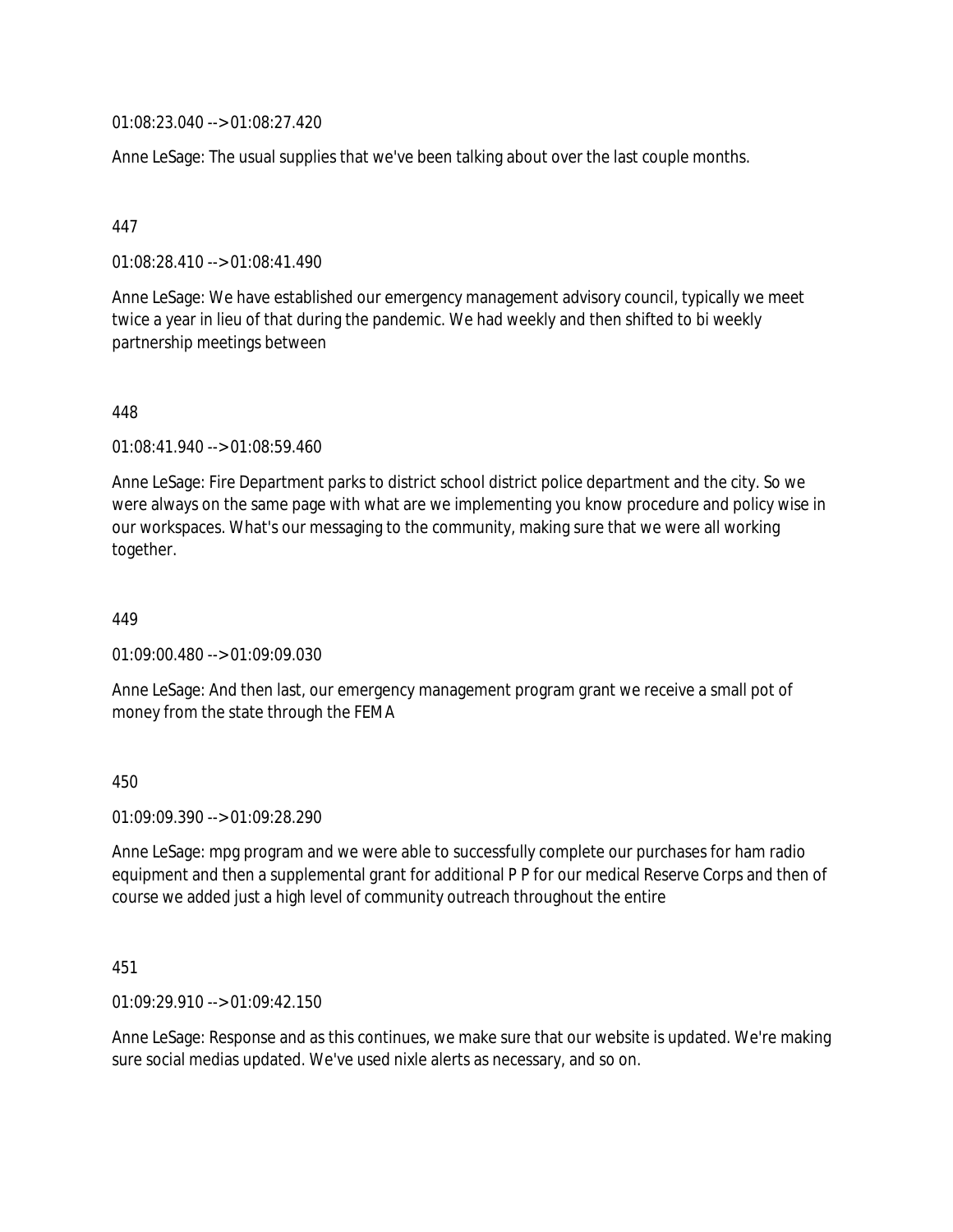01:09:43.680 --> 01:09:56.010

Anne LeSage: And then our partnership focused activities we were focusing on memorandums of understanding for our disaster hubs. Those are temporarily on hold, but will continue to pick that up next year.

453

01:09:56.460 --> 01:10:07.110

Anne LeSage: updating our SEVERE WEATHER CENTER AND overnight shelter plan. I'm working on updating that plan right now to implement coven standards so that we have check in procedures.

454

01:10:07.380 --> 01:10:14.970

Anne LeSage: Isolation procedures if someone shows up at the shelter and is presenting with symptoms, what do you know, how do we handle that.

455

01:10:15.810 --> 01:10:20.400

Anne LeSage: We established our medical Reserve Corps and have activated. As I mentioned earlier,

456

01:10:21.300 --> 01:10:39.960

Anne LeSage: We were planning to host a wilderness first responder training that we actually started in March. It was cut short. And then we were able to complete it virtually through zoom in July. So we have 20 new members of the beaver team that have their wilderness first responder certification.

457

01:10:41.100 --> 01:10:55.560

Anne LeSage: We were hoping to facilitate community emergency response team training that is on hold. That is another very challenging hands on training that at this point would be very difficult to hold virtually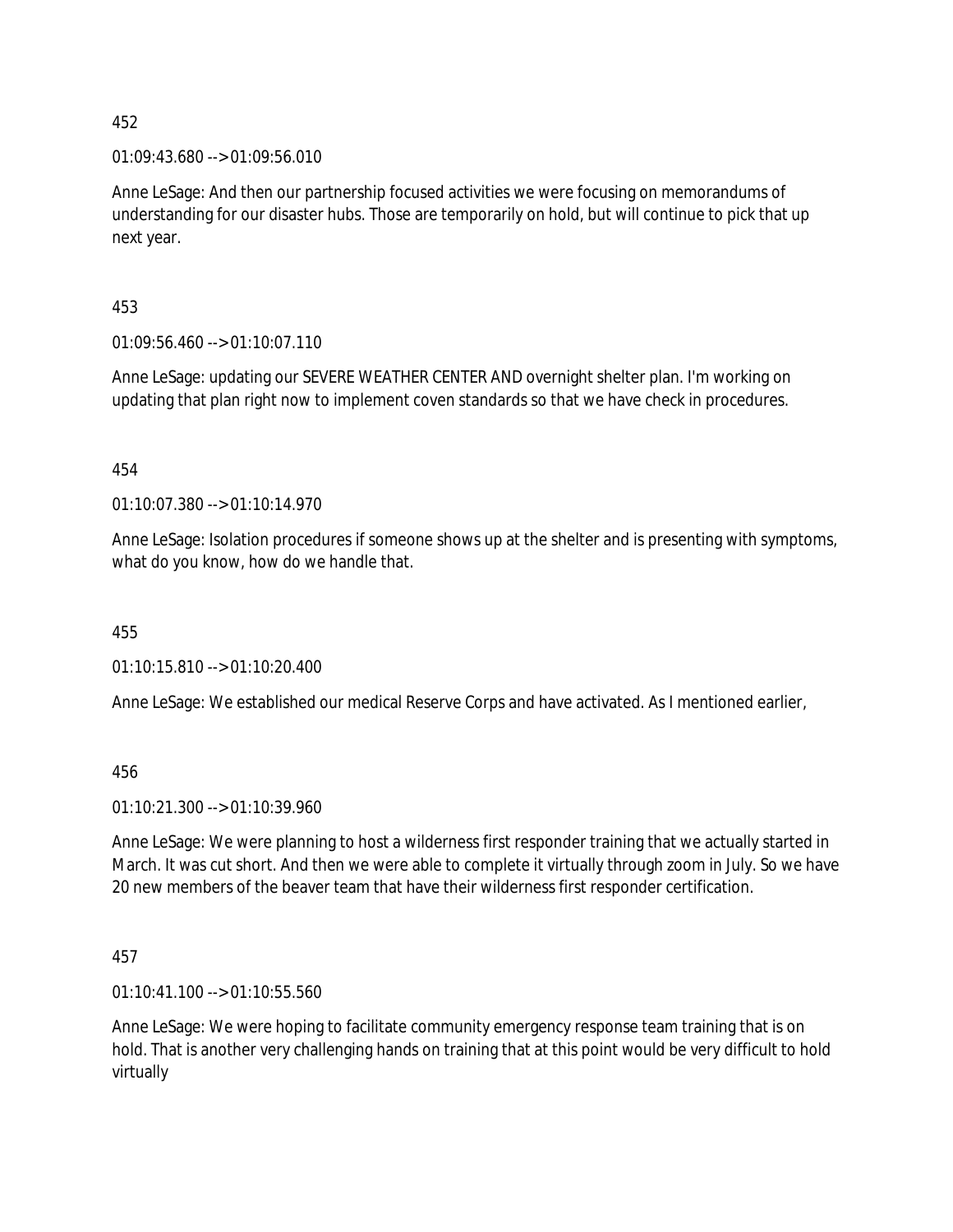01:10:57.240 --> 01:10:58.050

Anne LeSage: To your neighbor.

459

01:11:00.060 --> 01:11:08.280

Anne LeSage: As yourself fully to zoom over the last couple months we have been able to train and get eight new neighborhoods on board.

460

01:11:11.400 --> 01:11:22.110

Anne LeSage: Here is a list of our current volunteers and our teams. I'm not going to spend a lot of time on this, but it just highlights the diversity of our teams we have

461

01:11:22.530 --> 01:11:36.210

Anne LeSage: Individuals that are trained in a number of different areas, whether it's cert wilderness first responder training ham radio certification doctors and nurses that are part of our medical Reserve Corps.

### 462

01:11:37.320 --> 01:11:45.450

Anne LeSage: You know, nutritionists, people who are experts in yoga and meditation and chiropractic care that are a part of our wellness team.

463

01:11:45.840 --> 01:11:56.580

Anne LeSage: We have a place for everyone. So if anyone is out there watching and you're interested in joining and becoming a volunteer reach out to me and we will find a spot for you.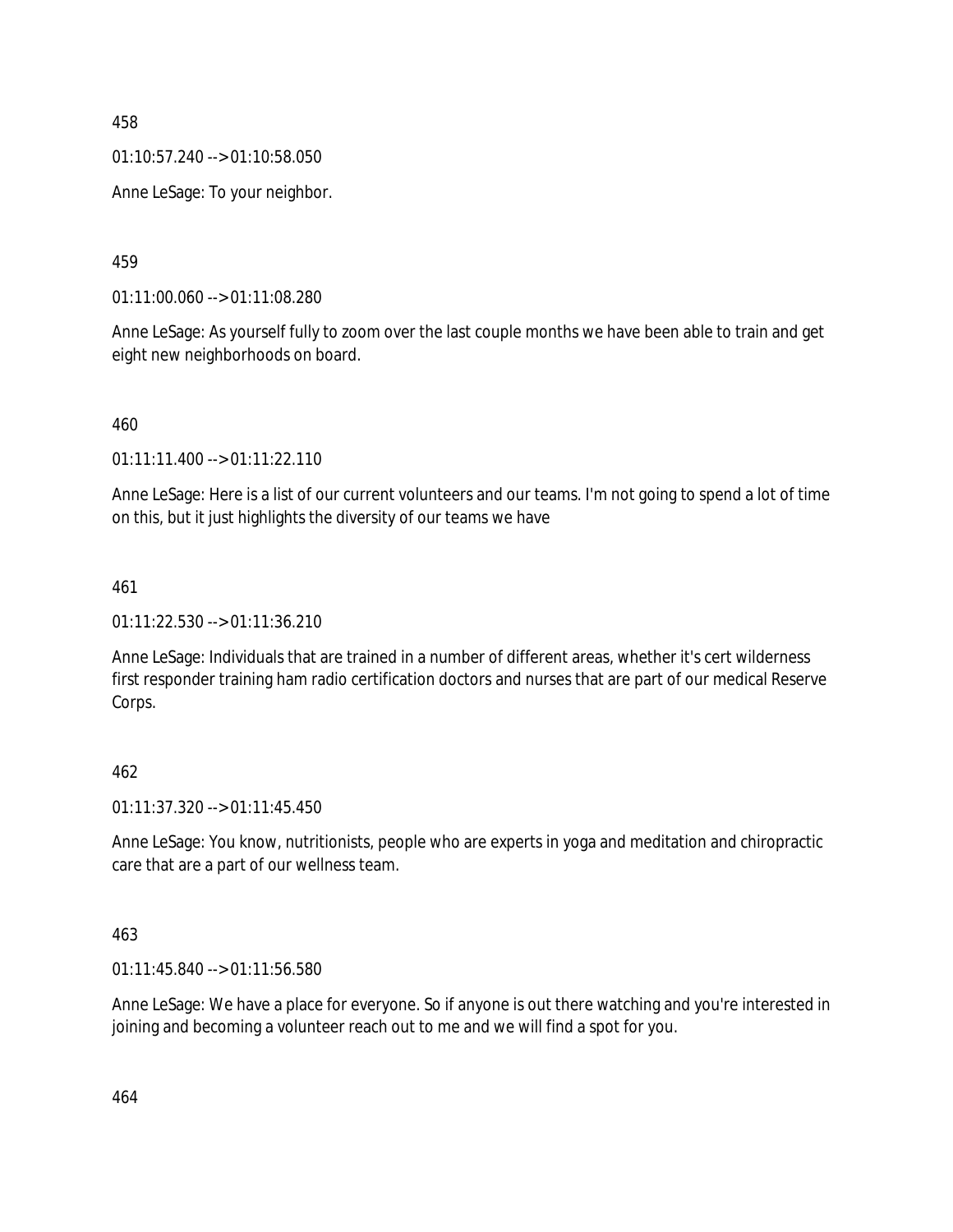01:11:58.500 --> 01:12:01.560

Anne LeSage: All right, I'm going to move on to our coven 19 update

465

01:12:03.600 --> 01:12:13.980

Anne LeSage: These dates shouldn't be a surprise to anyone. This is kind of a look back at where we started back in March so march 23 we moved into our stay home. Stay healthy order.

466

01:12:14.910 --> 01:12:28.200

Anne LeSage: And then those were extended through May 31 on May 4 we began our safe start plan and to reopen Washington phase one went into place may 5

### 467

01:12:28.770 --> 01:12:38.070

Anne LeSage: And we moved to phase two and kids have county back on May 28 there was a timeline in place. I think we all thought we might have made it to Phase four by now.

### 468

01:12:38.730 --> 01:12:55.350

Anne LeSage: And instead, what we are seeing is a pretty significant pause. Our belief is that we will remain in phase two for quite some time. There's just no new indication on what that new timeline might look like. I think that

#### 469

01:12:55.950 --> 01:13:12.930

Anne LeSage: Especially coming out of Labor Day weekend and kids going back to school. I believe that we're just going to wait and see what the next couple months look like and then we will hopefully hear more from the governor's office on when those phased applications might assume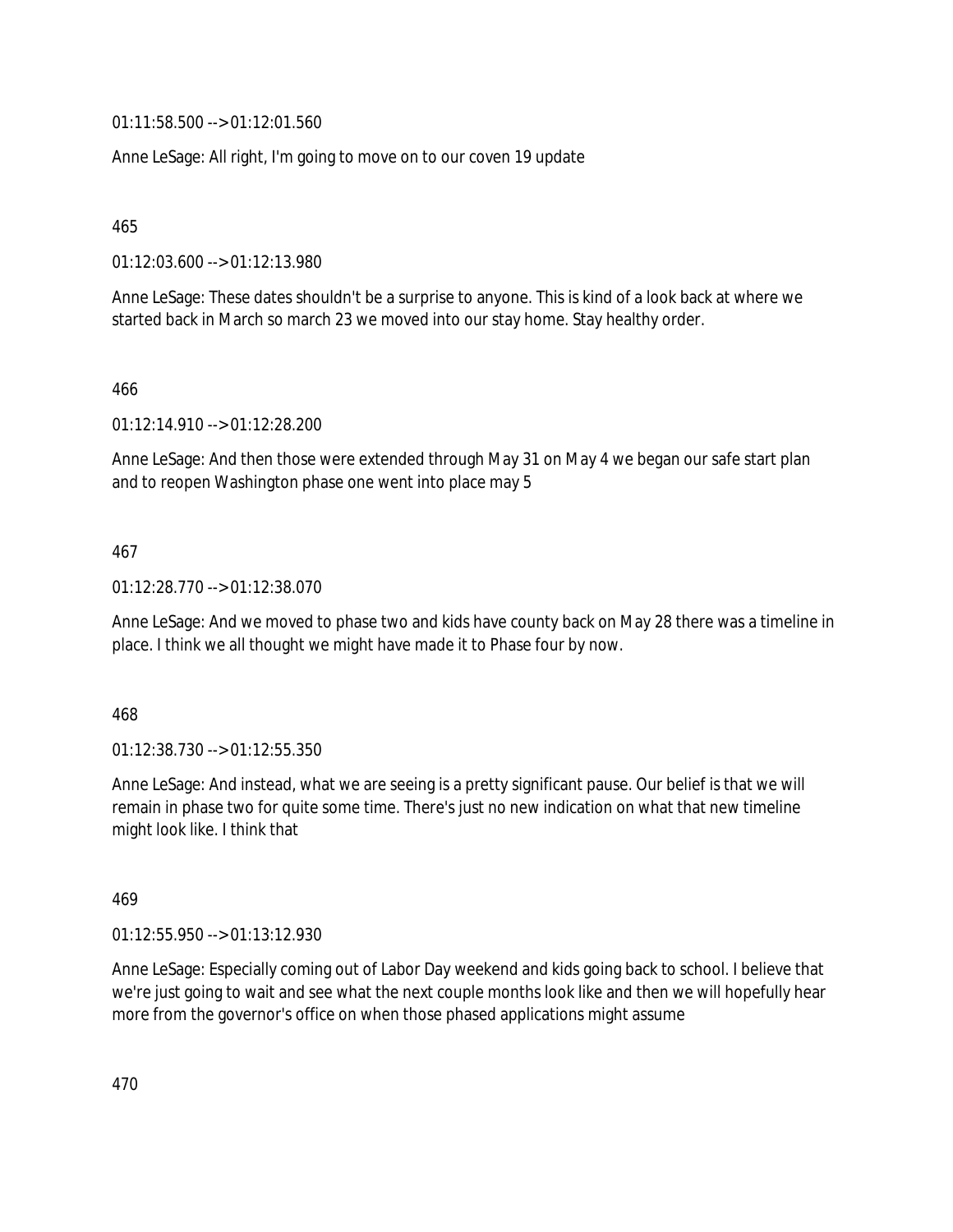01:13:14.460 --> 01:13:24.960

Anne LeSage: This was the current public health status update as of August 30 if you looked at the numbers today. I believe Bainbridge Island is up to 33 cases that county is up to.

## 471

01:13:25.380 --> 01:13:38.310

Anne LeSage: 10,000 or 1060 cases. So we continue to see an uptick I watched the governor's PRESS CONFERENCE EARLIER TODAY, primarily, he was speaking about wildfires, but there was a brief note about

#### 472

01:13:39.090 --> 01:14:00.480

Anne LeSage: How we're doing as a state. We are 42nd in the nation, which is a good place to be in terms of the number of new cases per hundred thousand over the last seven days. So we are seeing a decrease, we are seeing a positive trend in terms of how our State is doing as a whole.

### 473

 $01:14:02.550 \rightarrow 01:14:16.680$ 

Anne LeSage: So our response priorities throughout the entire pandemic, thus far have really remained the same to reduce the rate of transmission to provide you know support for essential community services.

#### 474

01:14:17.190 --> 01:14:27.600

Anne LeSage: We purchased personal protective equipment and distributed it to our businesses and retailers supporting economic mitigation for local businesses and nonprofits.

### 475

01:14:28.410 --> 01:14:43.710

Anne LeSage: manage and track the fiscal impact to city services and budgets and to implement a number of physical changes around city facilities to support staff and then the eventual return of the community back into our city facilities.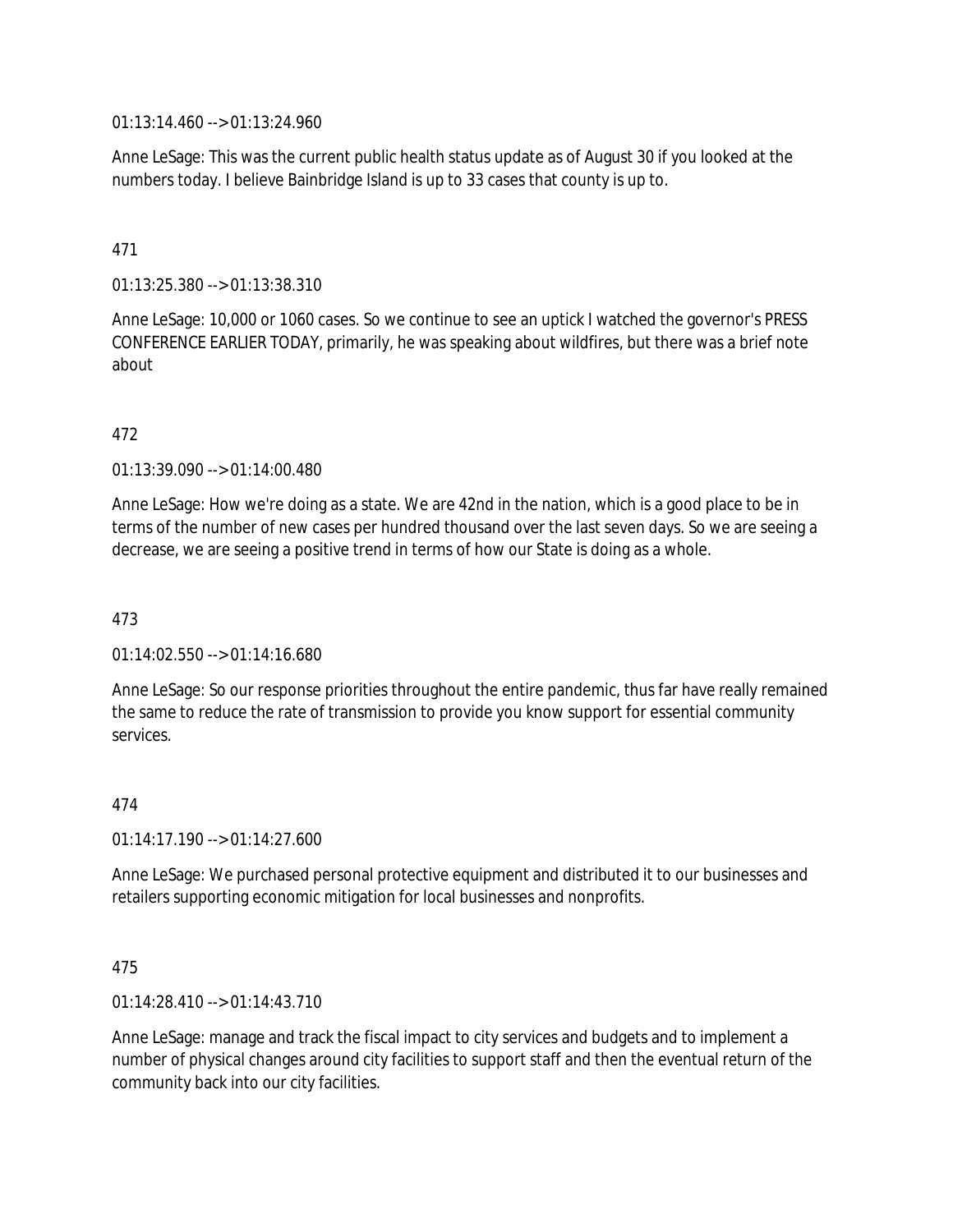### 01:14:44.640 --> 01:14:51.390

Leslie Schneider: And if I could interrupt just quickly. We have a question or comment from Deputy Mayor deets.

#### 477

01:14:51.480 --> 01:14:55.560

Joe Deets: Yeah. Oh, I'm sorry. I can add to this after it's done.

478

01:14:56.250 --> 01:14:57.810

Anne LeSage: Okay, okay.

479

01:14:59.310 --> 01:15:00.810

Anne LeSage: All right, and

#### 480

01:15:00.990 --> 01:15:04.260

Morgan Smith: And I'll just say we're running a little long on time so you may need to speed it up.

481 01:15:04.440 --> 01:15:05.580 Anne LeSage: Okay. Almost done.

# 482

01:15:07.110 --> 01:15:18.960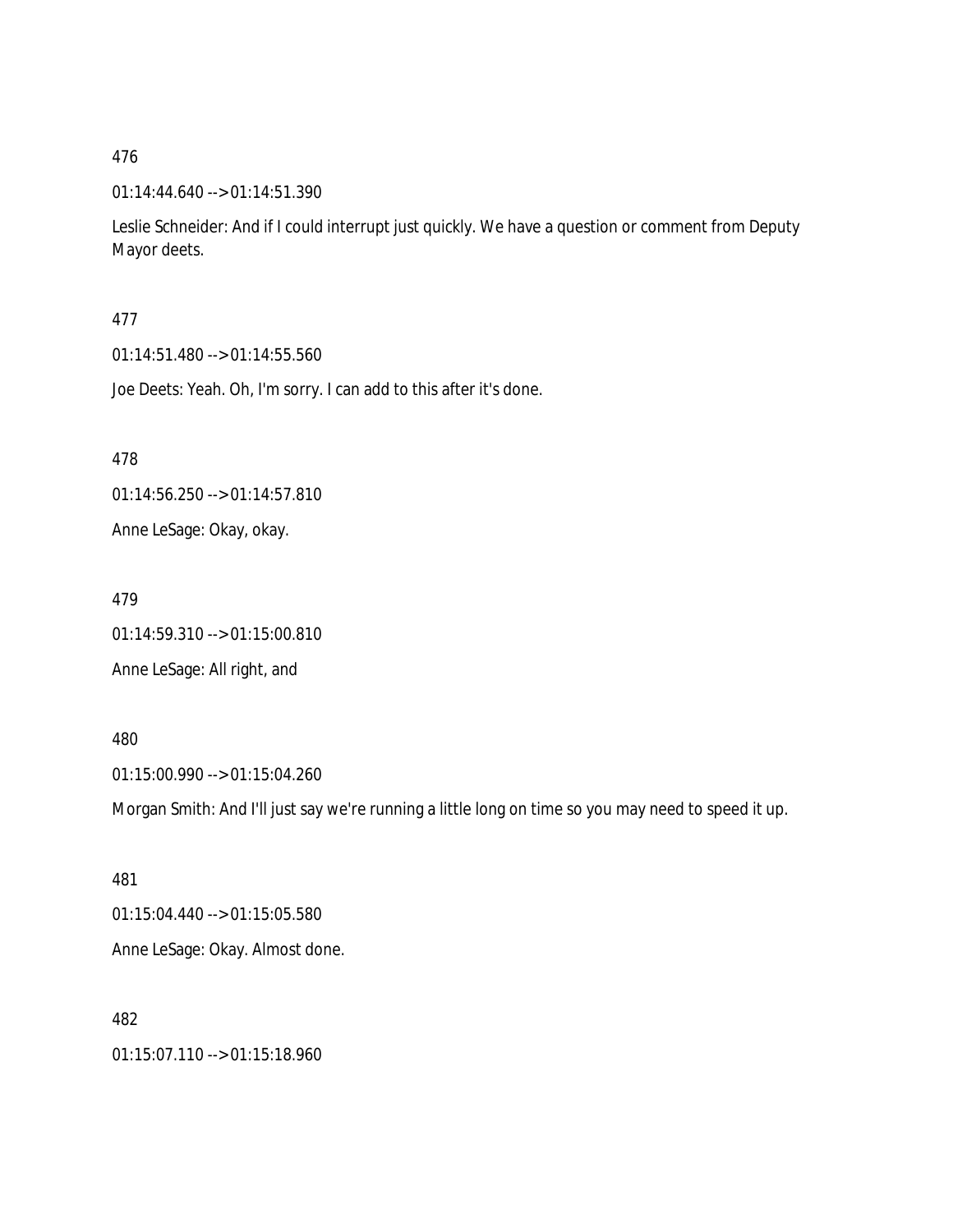Anne LeSage: The this slide I show I had shown earlier back in May we received a numerous amount of support from our community. When we put a call out early on for P P donations

483

01:15:19.980 --> 01:15:34.260

Anne LeSage: And we have fulfilled a number of resource requests we purchased face coverings that we've been distributing to local businesses through the chamber, and I mentioned some of our other activations with our response teams.

484

01:15:35.250 --> 01:15:42.510

Anne LeSage: So the last part is the fun part. We've already talked a little bit about community Preparedness Month.

485

01:15:42.780 --> 01:15:52.830

Anne LeSage: So essentially what I want to highlight is the call to action. So what can every resident and business owner on the island do to take part in community Preparedness Month.

486

01:15:53.190 --> 01:16:02.850

Anne LeSage: We have a ru Bainbridge prepared household assessment. It was linked in last week city managers report. It's also on our website.

487

01:16:03.330 --> 01:16:11.580

Anne LeSage: So you can take this assessment and really gauge how prepared your household is for disaster. We've talked about map your neighborhood.

488

01:16:12.000 --> 01:16:19.800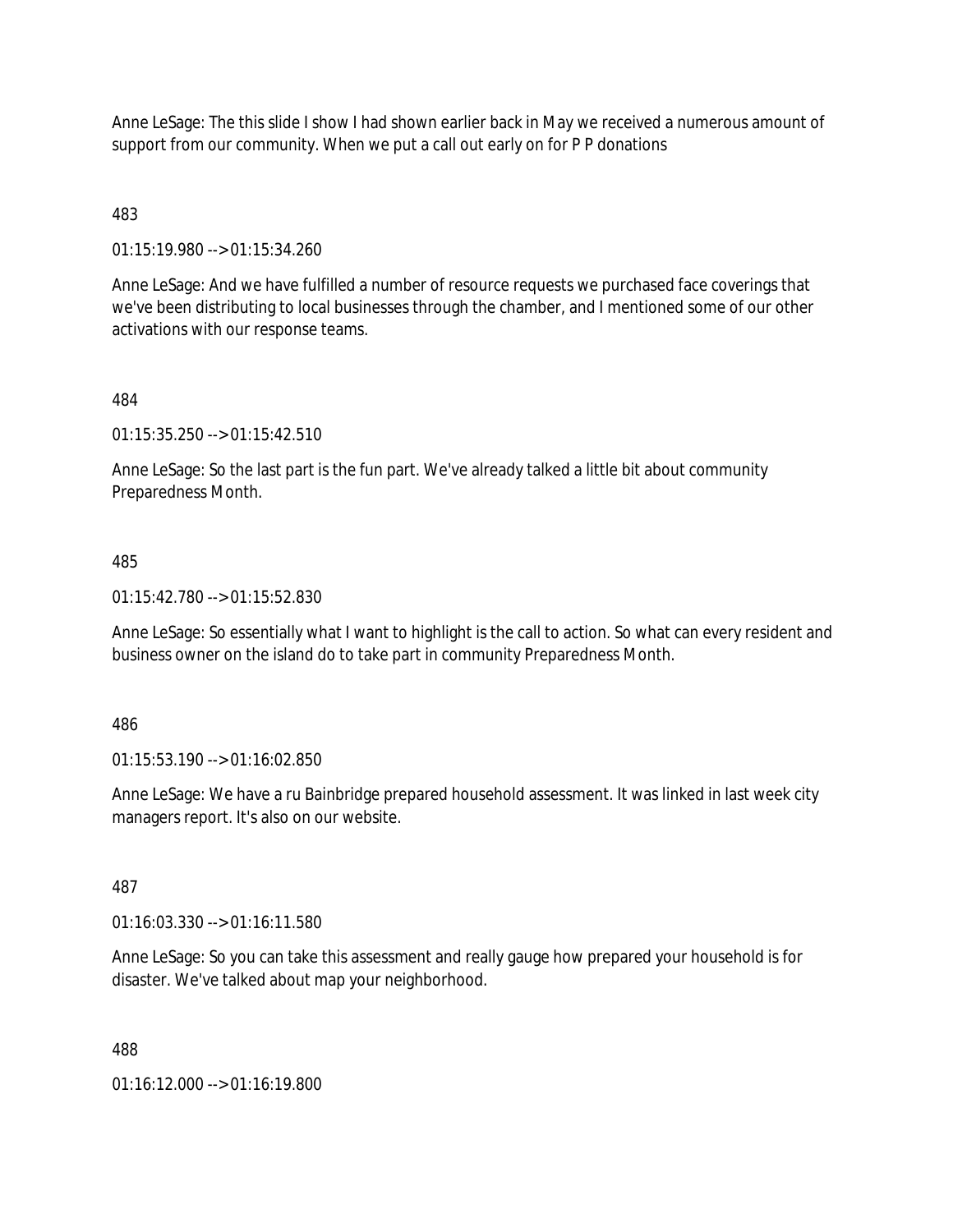Anne LeSage: A number of the trainings that we offer are temporarily on hold, but we will be continuing to shift to offer those virtually

489

01:16:20.160 --> 01:16:37.590

Anne LeSage: And of course, thinking about upcoming winter, as well as wildfire preparedness. We have a number of response plans that are posted on our website, including our wildfire evacuation and response plan which every resident every business should take a look at that.

### 490

01:16:38.760 --> 01:16:50.820

Anne LeSage: And I mentioned, you can join one of our team. So if any of these seem interesting or you have a skill set that would fit all the information is on Bainbridge prepares.org

### 491

 $01:16:52.440 \rightarrow 01:17:01.470$ 

Anne LeSage: And then two more updates September 26 is our virtual day of preparedness instead of our typical three days of preparedness event.

### 492

01:17:01.800 --> 01:17:10.050

Anne LeSage: We are hosting a virtual day of preparedness all online through zoom, there will be a number of presentations. The, the keynote are to

# 493

01:17:10.320 --> 01:17:21.150

Anne LeSage: Earthquake researchers from the US Geological Survey that are doing research on Bainbridge Island. So I'm really looking forward to that. And then the Great ShakeOut October 15 at

### 494

01:17:22.410 --> 01:17:28.860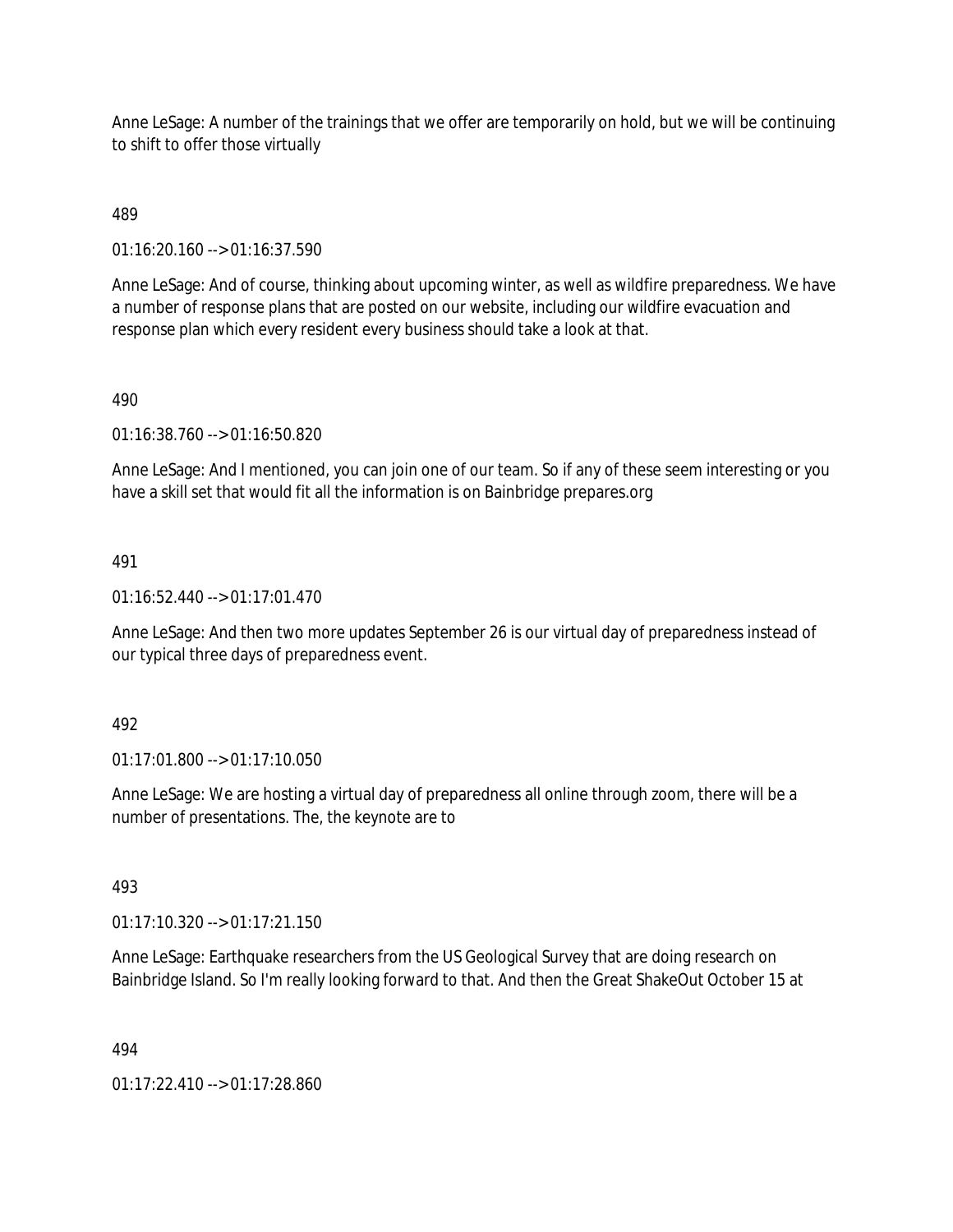Anne LeSage: Will send out a nixle alert asked you to drop, cover. Hold on. Wherever you're at and practice good earthquake safety.

495

01:17:30.600 --> 01:17:32.940

Anne LeSage: That is my presentation. Thank you.

## 496

01:17:34.590 --> 01:17:39.870

Leslie Schneider: Thank you very much. And it's just amazing to me how just in time you were

497

01:17:41.580 --> 01:17:42.120

Leslie Schneider: All right.

498

01:17:43.380 --> 01:17:46.380

Leslie Schneider: Deputy Mayor, you have a question or a comment.

499

01:17:47.130 --> 01:18:04.230

Joe Deets: Just a couple things for discussion for Great, thank you. And well first I I have the privilege of being a beaker Bainbridge Island emergency medical responder because I took the wilderness first responder class last fall, which was very, very

500

01:18:05.280 --> 01:18:21.840

Joe Deets: REWARDING HARD kind of intense at times, but very rewarding. And so what I, what does that mean in the age of Calvin. What have I been doing and other years have been doing in particular is we've been helping out in mass fitting and mass fitting is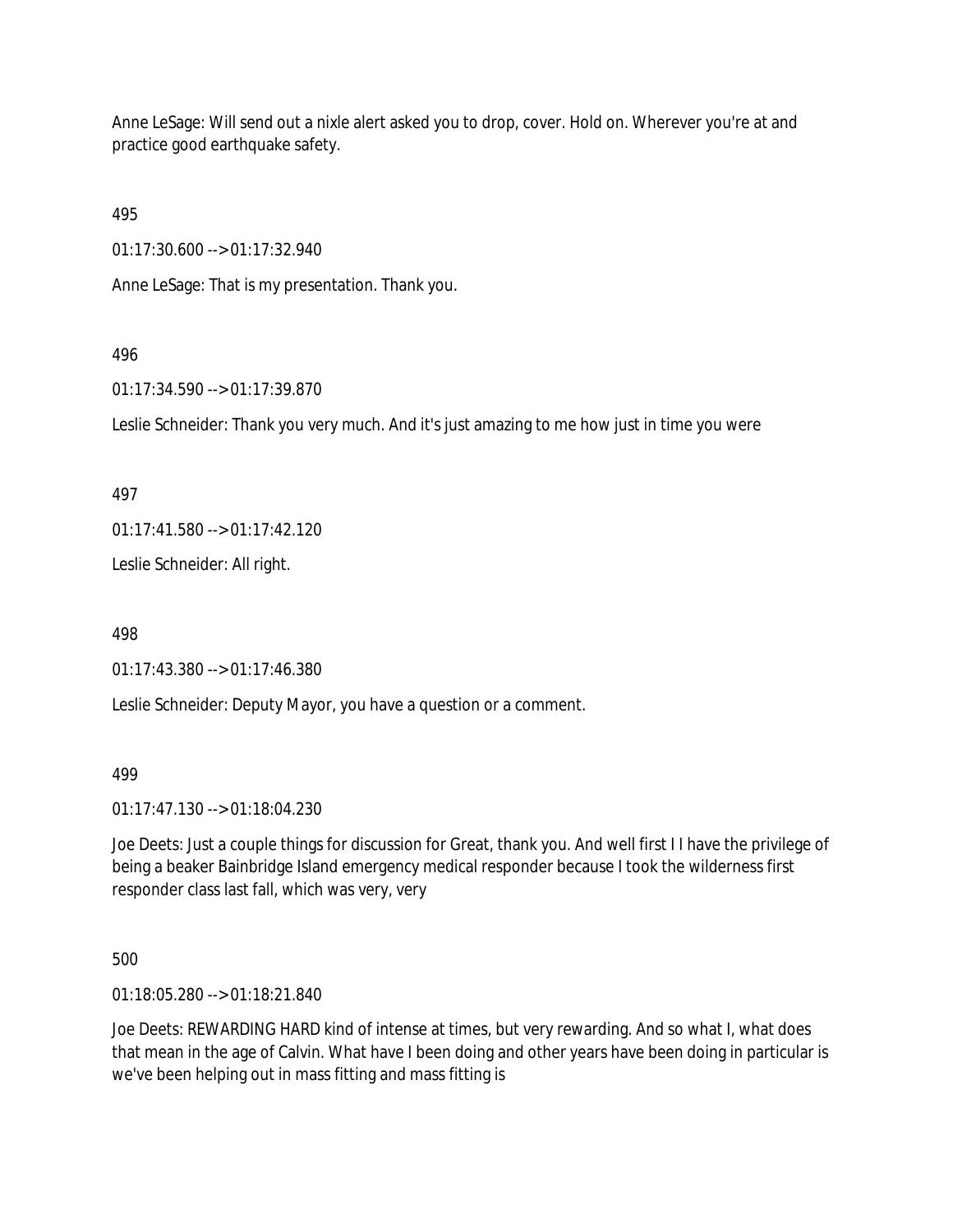01:18:23.040 --> 01:18:27.180

Joe Deets: Ensuring that the mass that people who really rely on that for their

502

01:18:28.830 --> 01:18:36.540

Joe Deets: In their work to that the mass work because most time you can automatically go down Winslow, it's frankly not that big a deal.

503

01:18:37.020 --> 01:18:45.180

Joe Deets: But if you're like a dental hygienist or if your emergency responder or you're a nurse, etc. That's an entirely different issue. So I've been

504

01:18:46.110 --> 01:18:55.320

Joe Deets: Volunteering Lauren bass, the executive director of Bainbridge prepares has been for the last several months been doing mass fitting. So just want to hold that out.

505

01:18:55.920 --> 01:19:09.150

Joe Deets: Any business or any person who feels that they're particularly at risk to and I'll just say contact Lauren bass guy named prepares for a mask fitting mask fitting test.

506

01:19:10.080 --> 01:19:27.690

Joe Deets: So highly worthwhile. The second issue is, is kind of going back to kind of the proclamation, we just made. And of course as presentation is to the city's responsibility to ensuring people's safety and there has been an outbreak at St. Michael's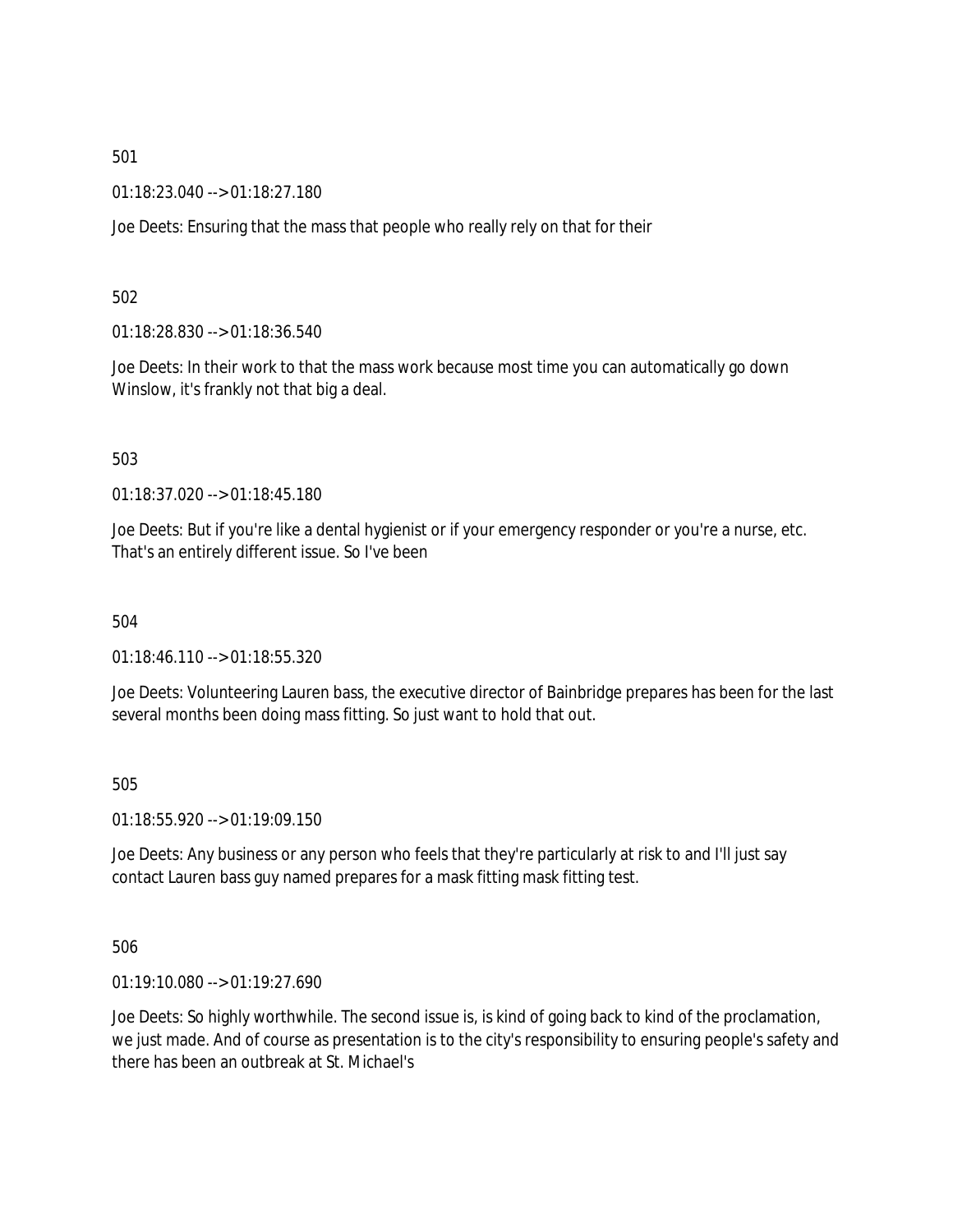01:19:28.770 --> 01:19:34.890

Joe Deets: productively amongst staff. And so I just, I wanted to highlight that in some issues as seemed to be

508

01:19:35.460 --> 01:19:42.840

Joe Deets: Maybe a shorter to pee pee ease and I do not know what the issue is relating. Why is there for GPs, but I

509

01:19:43.410 --> 01:19:55.110

Joe Deets: We were asked us, some of us. I don't know if the full Council was to support a letter from staff from St. Michael's and I'll just very quickly read this just the main

510

01:19:55.890 --> 01:20:09.930

Joe Deets: Ass of staff from St. Michael's but are they asking for that we sign a letter supporting this five things rapid testing of all workers notification of workers will potential exposure within eight hours.

511

01:20:11.070 --> 01:20:19.740

Joe Deets: Number three, paid administrative leave for staff undergoing testing until results are received. Regardless, regardless of whether the staff is Sam is symptomatic.

512

01:20:20.130 --> 01:20:31.110

Joe Deets: Number for Safe Staffing levels and patient ratios and number five hazard pay. So maybe this is a discussion, we can present a draft letter to colleagues.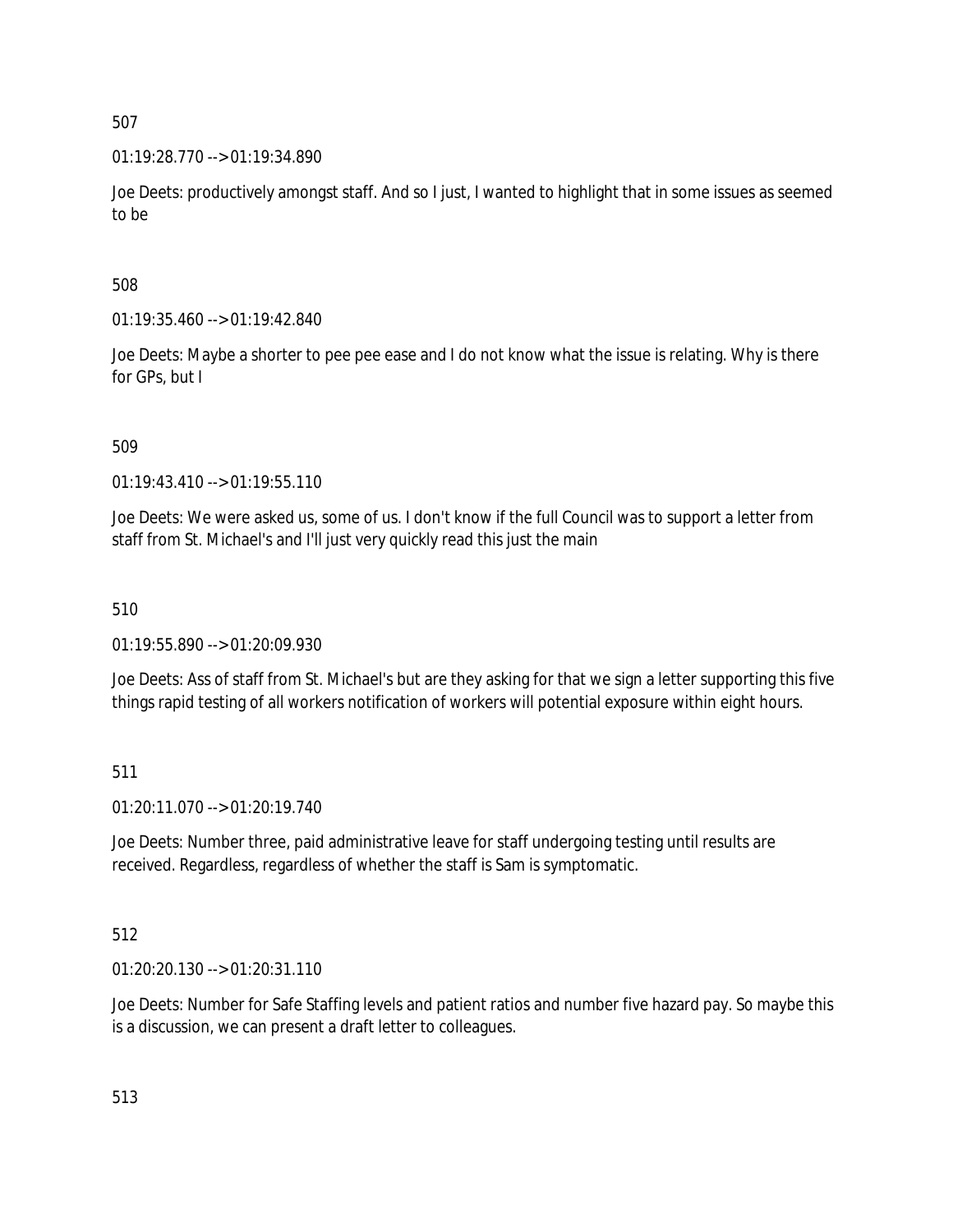01:20:32.490 --> 01:20:36.600

Joe Deets: Consider signing. So I just want to throw that out. Thank you much,

514

01:20:38.610 --> 01:20:42.030

Leslie Schneider: Thank you to the mayor and thanks for your volunteering as a beemer

515

01:20:44.490 --> 01:20:47.970

Leslie Schneider: Alright, so if COUNCILMEMBER nisar

### 516

01:20:48.600 --> 01:20:55.410

Rasham Nassar: Yes, thank you. And thank you for your presentation really enjoy it. As always, I just want to acknowledge your work and effort.

517

01:20:56.040 --> 01:21:04.110

Rasham Nassar: And it hasn't been easy and things don't appear to be getting any better. So I'm really proud of the city's response. And I just wanted to state that

518

01:21:04.590 --> 01:21:18.180

Rasham Nassar: Publicly i'm also COUNCILMEMBER deets. I'm really glad that you raise that I know that there's been a lot of discussion in the community with regard to St. Michael's and the coven outbreak that happened and

519

01:21:19.200 --> 01:21:28.890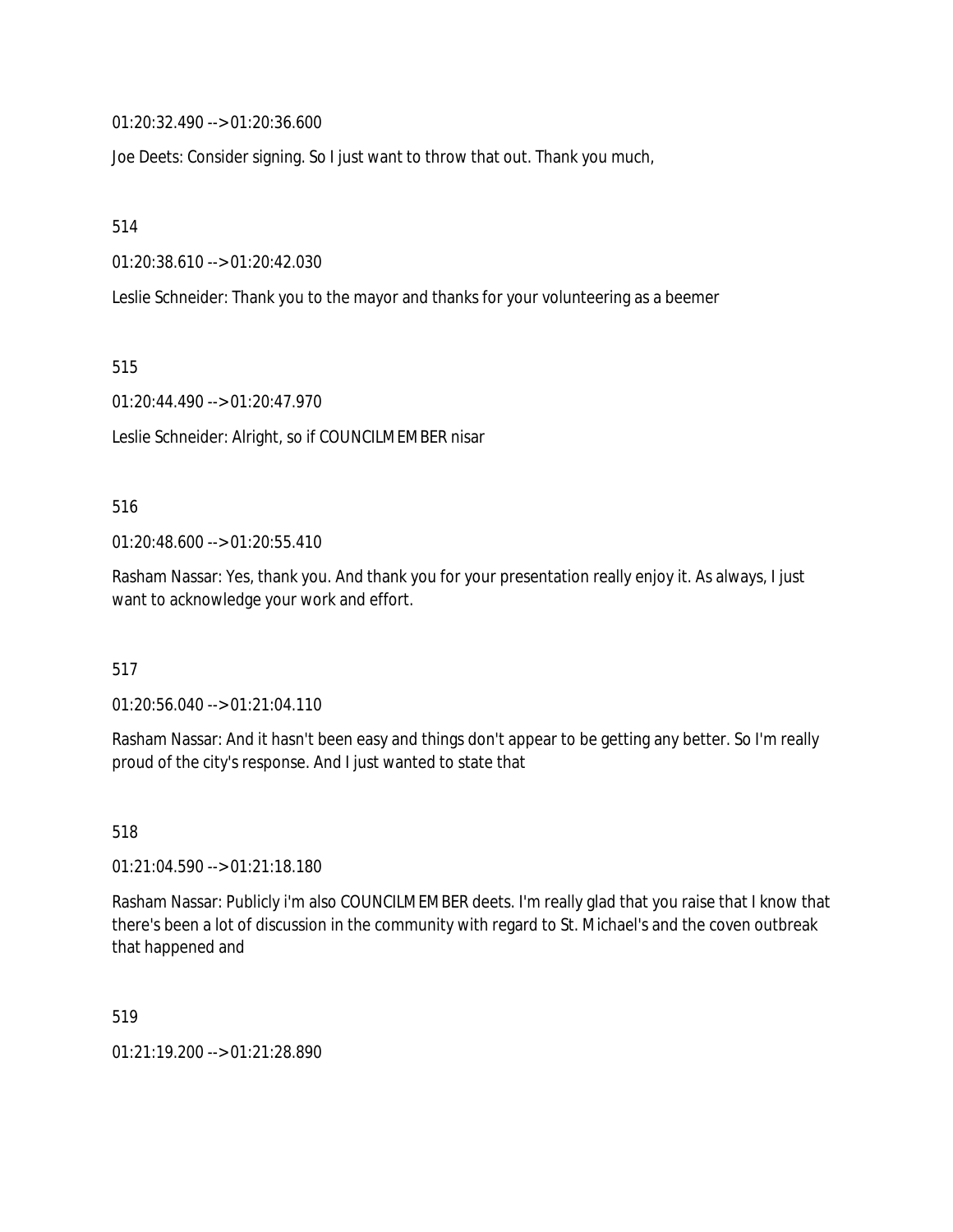Rasham Nassar: I would be very happy to support a letter from the Council, anything that the Council can do to help remedy or rectify that situation. I am entirely

520

01:21:29.250 --> 01:21:42.420

Rasham Nassar: On board with so it as follow up. Is this something that you're taking the lead on council member deeds. Do you need council member support is and taking the initiative here or what, what can we do to support that effort is my question.

521

01:21:44.730 --> 01:21:45.720

Leslie Schneider: Great, thank you.

522

01:21:46.920 --> 01:21:48.090

Leslie Schneider: COUNCILMEMBER I topless.

523

01:21:51.810 --> 01:22:01.590

Kirsten Hytopoulos: Yeah, and thank you, and I don't want us to like completely. Thank you. Before we pivot to this and I do want to support that what Joe's brought up and we do have. I don't know if we've all seen

524

01:22:02.070 --> 01:22:13.170

Kirsten Hytopoulos: The letter that was forwarded to at least some of us, and maybe hopefully all of us from Sue will not as shop steward and and more she's other union positions. But, on behalf of the Union.

525

01:22:14.250 --> 01:22:22.080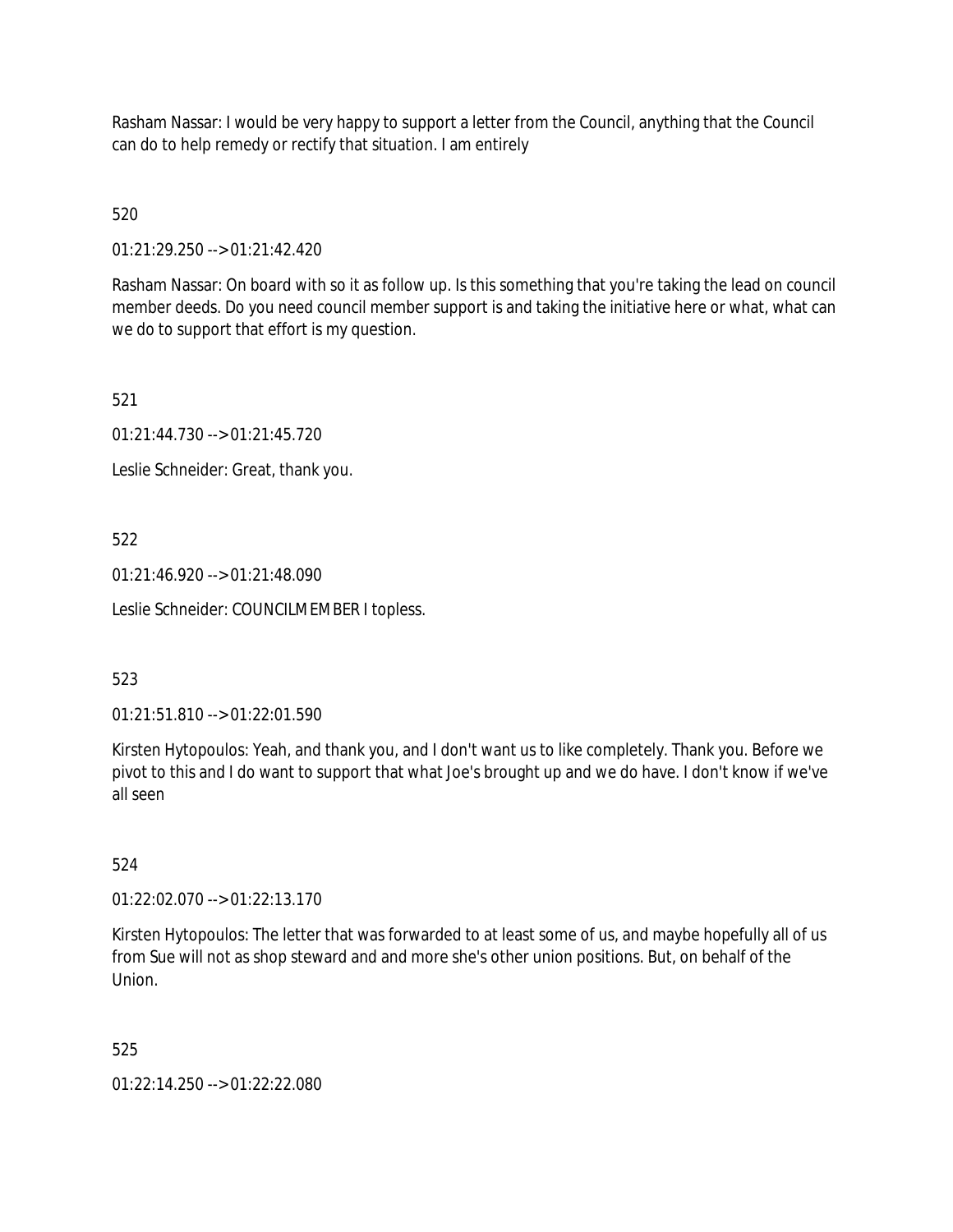Kirsten Hytopoulos: Asking us to sign a letter as, as the Council, so I don't know if we could agree to sign that we've actually provided a letter.

526

01:22:22.590 --> 01:22:31.080

Kirsten Hytopoulos: Written on behalf of the Council, but maybe at least bring it forward next meeting. So we can consider that meeting. I don't know if you would bring that forward.

# 527

01:22:31.500 --> 01:22:42.600

Kirsten Hytopoulos: So we could look at it with those points it, it's pretty basic. It's it really just makes those requests it just supports them and making those requests, I would like to sit to sign it. So,

# 528

01:22:45.780 --> 01:22:48.990

Leslie Schneider: I'm Deputy Mayor, did you want to respond.

# 529

01:22:49.350 --> 01:22:56.670

Joe Deets: I, I said Christie comes from him or her name, but I'll just say I'll circulate this to everybody and we can discuss it next week, next week.

530

01:22:57.120 --> 01:22:58.950

Leslie Schneider: Okay. Councilmember car.

# 531

01:23:02.730 --> 01:23:12.720

Christy Carr: Thank you. I actually, I think your presentation. Very informative and I had a question. We're going to be about economic free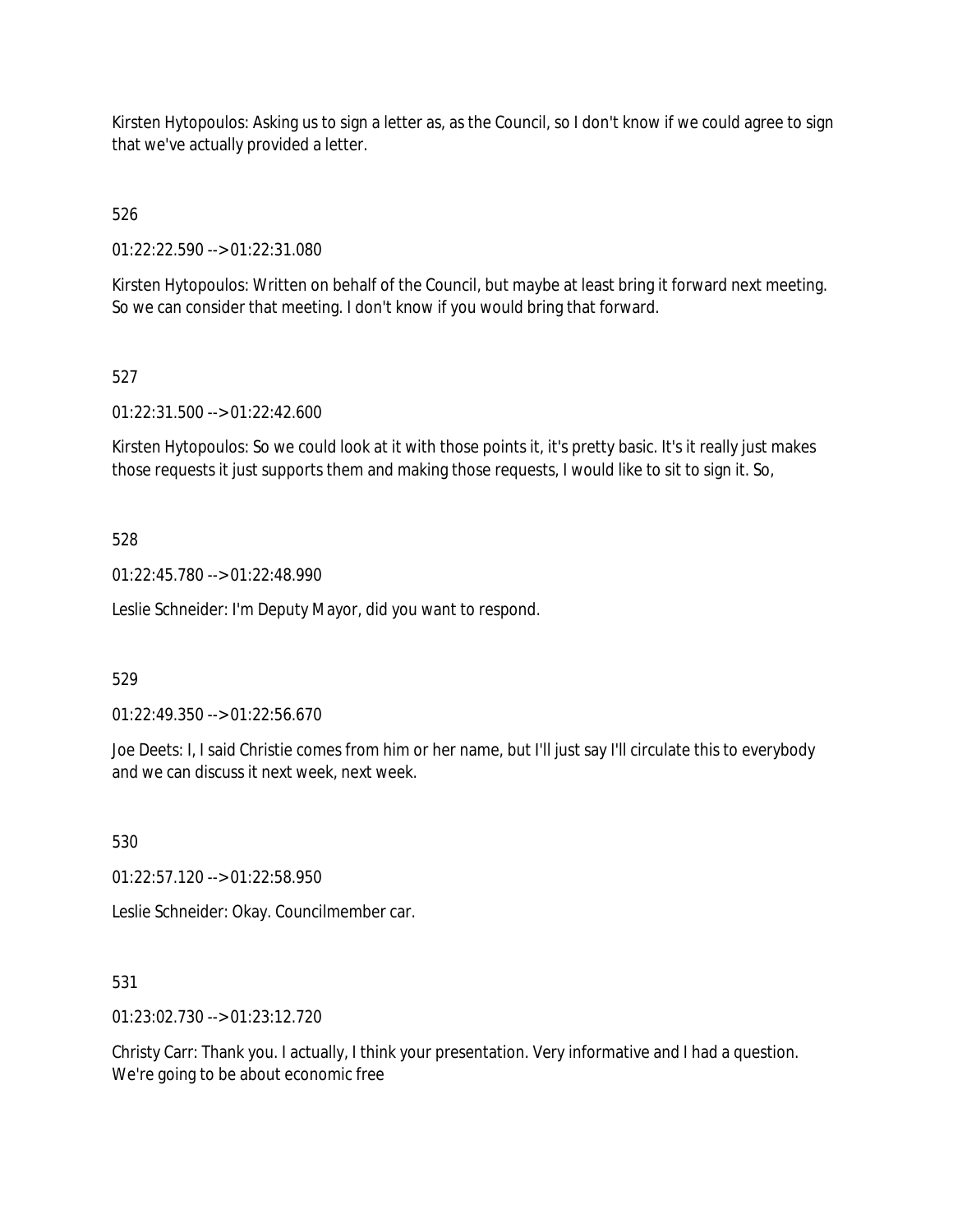01:23:13.710 --> 01:23:27.480

Christy Carr: Response from our ad hoc committee on that topic next week. And so I just wanted to ask for clarification or the difference between what you what this program your program has provided

533

01:23:28.920 --> 01:23:46.650

Christy Carr: You mentioned, or had on your slides economic mitigation for local businesses and 70 resource requests filled for businesses and nonprofits. And so, just so I have clarification in advance of next week's conversation. And could you elaborate on what those were our continue to be

534

01:23:46.980 --> 01:23:52.950

Anne LeSage: Yeah, so the the bullet point about economic mitigation is the work of counsel.

535

01:23:53.250 --> 01:24:02.520

Anne LeSage: So I don't want there to be the idea that there's something else going on. So, it is the work that has been going on and the some of the cares funding in terms of the resource requests.

536

01:24:02.790 --> 01:24:16.650

Anne LeSage: Those 70 resource requests are for a number of different businesses, schools, nonprofits, and that started early in March. So at the very beginning, it were. It was for things like hand sanitizer so

537

01:24:16.980 --> 01:24:25.530

Anne LeSage: Cleaning products all of the p p type items. And so that's the items that we have been tracking at our emergency operation center.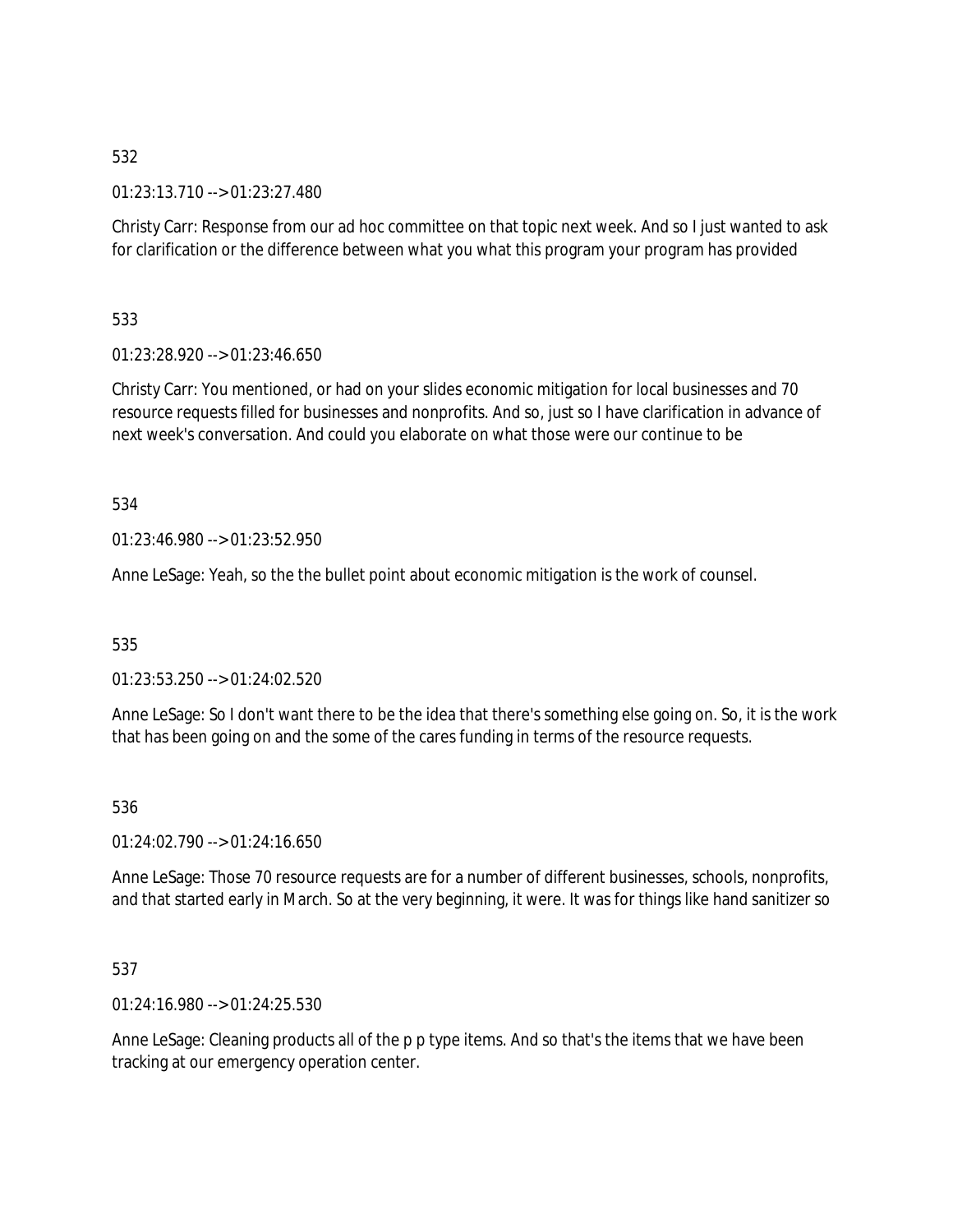01:24:25.860 --> 01:24:44.400

Anne LeSage: That are a part of those 70 resource requests and then separately. We handed off the \$10,000 worth of face coverings to the chamber and they have been that was sort of one resource request, if you will. And then they have been monitoring the distribution of that to other local businesses.

539

01:24:46.950 --> 01:24:48.570

Christy Carr: Thank you for that clarification.

540

01:24:51.960 --> 01:24:52.440

Leslie Schneider: All right.

541

01:24:53.640 --> 01:25:02.070

Leslie Schneider: I don't see any other hands up. So, and I just want to say how grateful I am, and I'm sure we are for

542

01:25:03.120 --> 01:25:17.460

Leslie Schneider: Your leadership in this crazy year but you know it hasn't just been coated. Right. I mean, you've seen an awful lot of what our island condition out and we're really grateful, you're here. Thank

543

01:25:17.580 --> 01:25:19.170

Leslie Schneider: You. Thank you so much.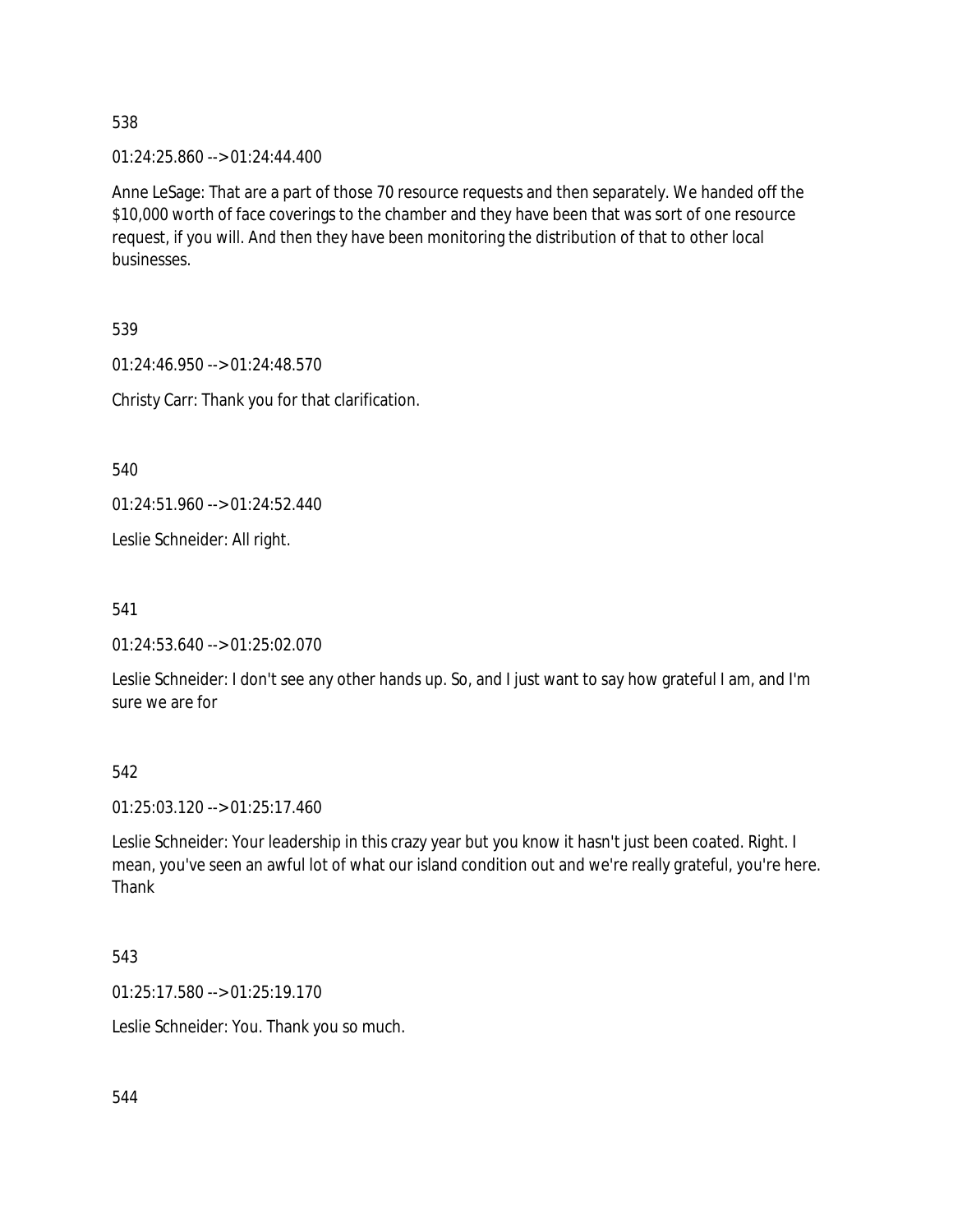01:25:20.760 --> 01:25:30.600

Leslie Schneider: Okay, we are going to move on now to item nine, a, it's a closed record proceeding. And this is a fairly formal

## 545

01:25:31.650 --> 01:25:44.400

Leslie Schneider: Offer operation that we haven't seen in a couple of years it's I think 2018 was the last time we did this. So this is for resolution number 2020 dash oh three, the Madison place final subdivision and

### 546

01:25:45.030 --> 01:25:53.910

Leslie Schneider: It says planning here. But I was so I can turn it over to you, Kelly. And then I think that the city attorney will also be

#### 547

01:25:55.320 --> 01:25:57.240

Leslie Schneider: Participating at some point on this item.

### 548

01:25:58.650 --> 01:26:00.780

Joe Levan: Madam, they are I think it'd be best if I start out with

### 549

01:26:02.400 --> 01:26:12.540

Joe Levan: So Kelly. I'll do the quiz. I did the show statement first and then you can kick in with your part of it. So, so this relates to the Madison place.

550

01:26:13.140 --> 01:26:20.370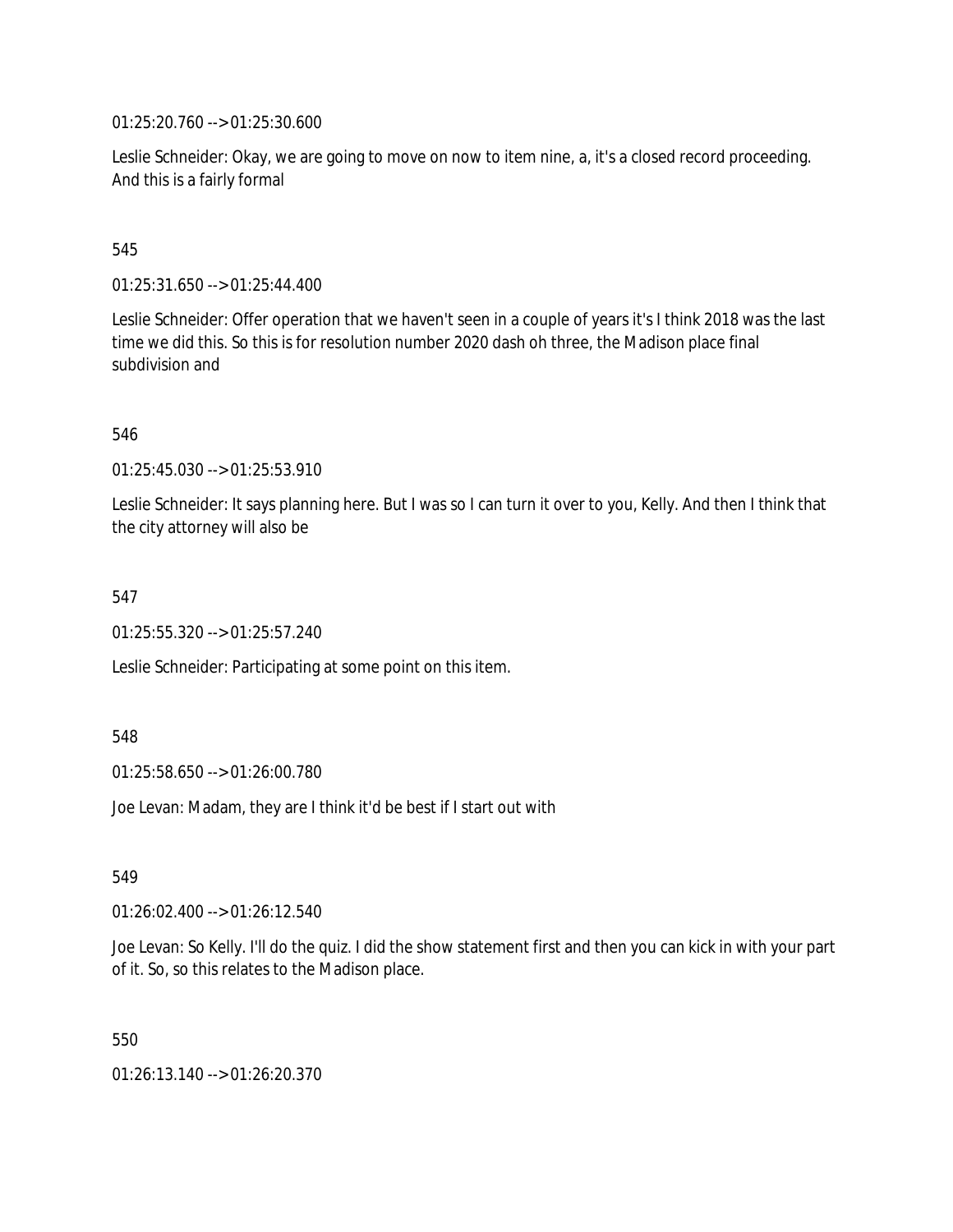Joe Levan: Final subdivision. It's a closed record proceeding. So as a closed record proceeding. It's a quayside judicial matter.

551

01:26:20.730 --> 01:26:27.060

Joe Levan: So there's a there's a certain amount of information that I need to provide to you as part of that kind of a proceeding.

## 552

01:26:27.390 --> 01:26:37.440

Joe Levan: Which I provided all of these proceedings, so I'll go through that right now. So council, please listen carefully. This is a closed circuit proceeding regarding review the final subdivision.

## 553

01:26:38.640 --> 01:26:52.200

Joe Levan: Under of the major I misspoke code sections to 16 130 and 261 60. This is a question judicial decision of the Council, as such, the State law parents of fairness doctrine applies.

554

01:26:52.890 --> 01:27:01.920

Joe Levan: That doctrine is intended to ensure the Council decisions involving individual property rights are made without bias or prejudice or improper influence

555

01:27:02.730 --> 01:27:18.900

Joe Levan: The doctrine can be stated as follows. What a fair minded person in attendance at this proceeding, be able to conclude, one that everyone was heard, who should have been heard. And to that the decision maker was impartial and free from outside influences

556

01:27:19.920 --> 01:27:38.370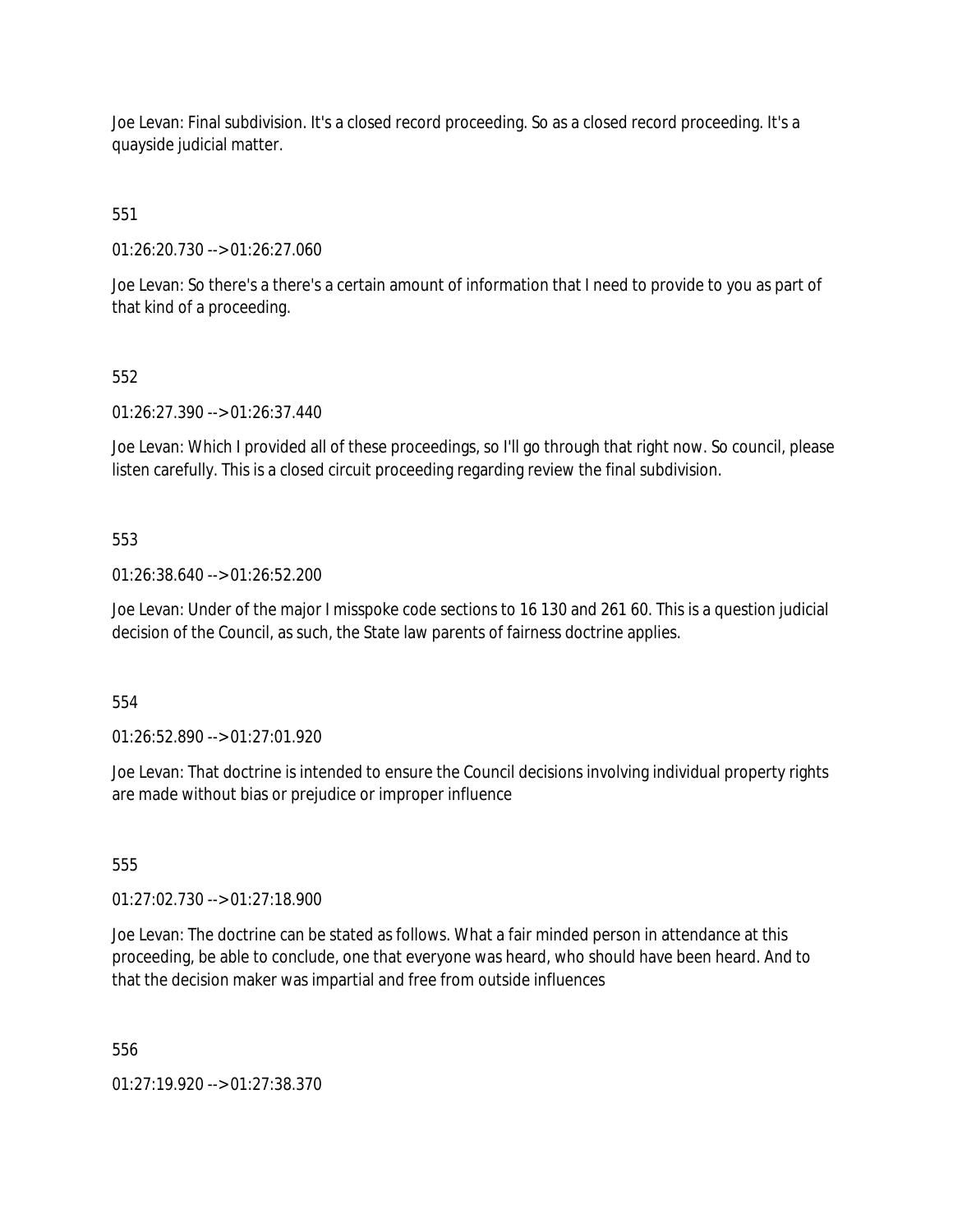Joe Levan: This final subdivision must be approved or denied by the Council solely on the basis of the formal close record compiled by the hearing examiner, the Council must not take Additional testimony exhibits or other evidence into the record pursuant to an invisible code. So provision to

557

01:27:39.840 --> 01:27:49.830

Joe Levan: Support H City Council shall approve the final long subdivision if it determines that the conditions and pose through the preliminary subdivision haven't met

558

01:27:50.400 --> 01:27:57.930

Joe Levan: And bonds and other assurance devices, if any, by the essential terms assure completion of all plot improvements.

559

01:27:58.740 --> 01:28:11.910

Joe Levan: And finally, the requirements of State law, the baby john municipal code the comprehensive plan and any other applicable ordinances and effect at the time of preliminary plan approval have been satisfied by the sub divide

560

01:28:13.650 --> 01:28:20.100

Joe Levan: In terms of the appearance of fairness doctrine as described in the city's governance manual council members need to disclose.

561

01:28:20.550 --> 01:28:27.960

Joe Levan: Any interest that may appear to constitute a conflict of interest appearance, the fairness doctrine, does not require establishment.

562

01:28:28.380 --> 01:28:34.770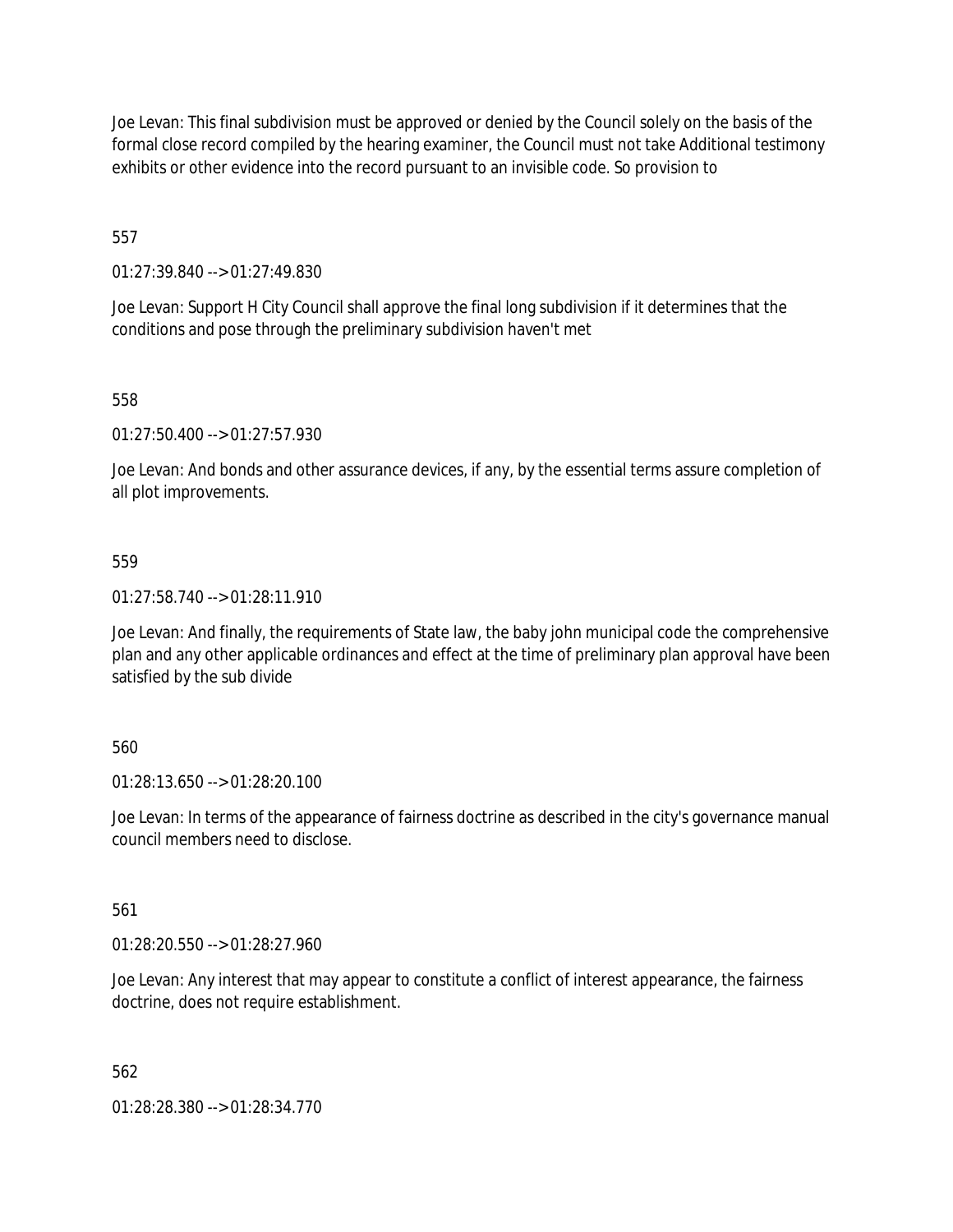Joe Levan: Of a conflict of interest, but rather, whether there is an appearance of a conflict of interest to the fair minded person.

563

01:28:35.490 --> 01:28:46.830

Joe Levan: Additionally, ex parte communications must be disclosed those ex parte communications our communications with one party to the quayside additional matter without notice to argument from the other party.

564

01:28:47.460 --> 01:28:57.450

Joe Levan: If you ever received any communications outside of the record, you may be able to cure the situation by formally disclosing the substance of the communication and allowing the parties to address it on the record.

565

01:28:58.050 --> 01:29:04.740

Joe Levan: Is also described in the governance manual. If anyone is seeking to disqualify a council member from participating in this decision.

566

01:29:05.130 --> 01:29:11.460

Joe Levan: On the basis of a violation of the appearance of fairness doctrine, they must raise the challenge as part of this proceeding.

567

01:29:12.210 --> 01:29:18.780

Joe Levan: A party seeking to disqualify the council member shall state with specificity, the basis for the ledge disqualification

568

01:29:19.350 --> 01:29:30.030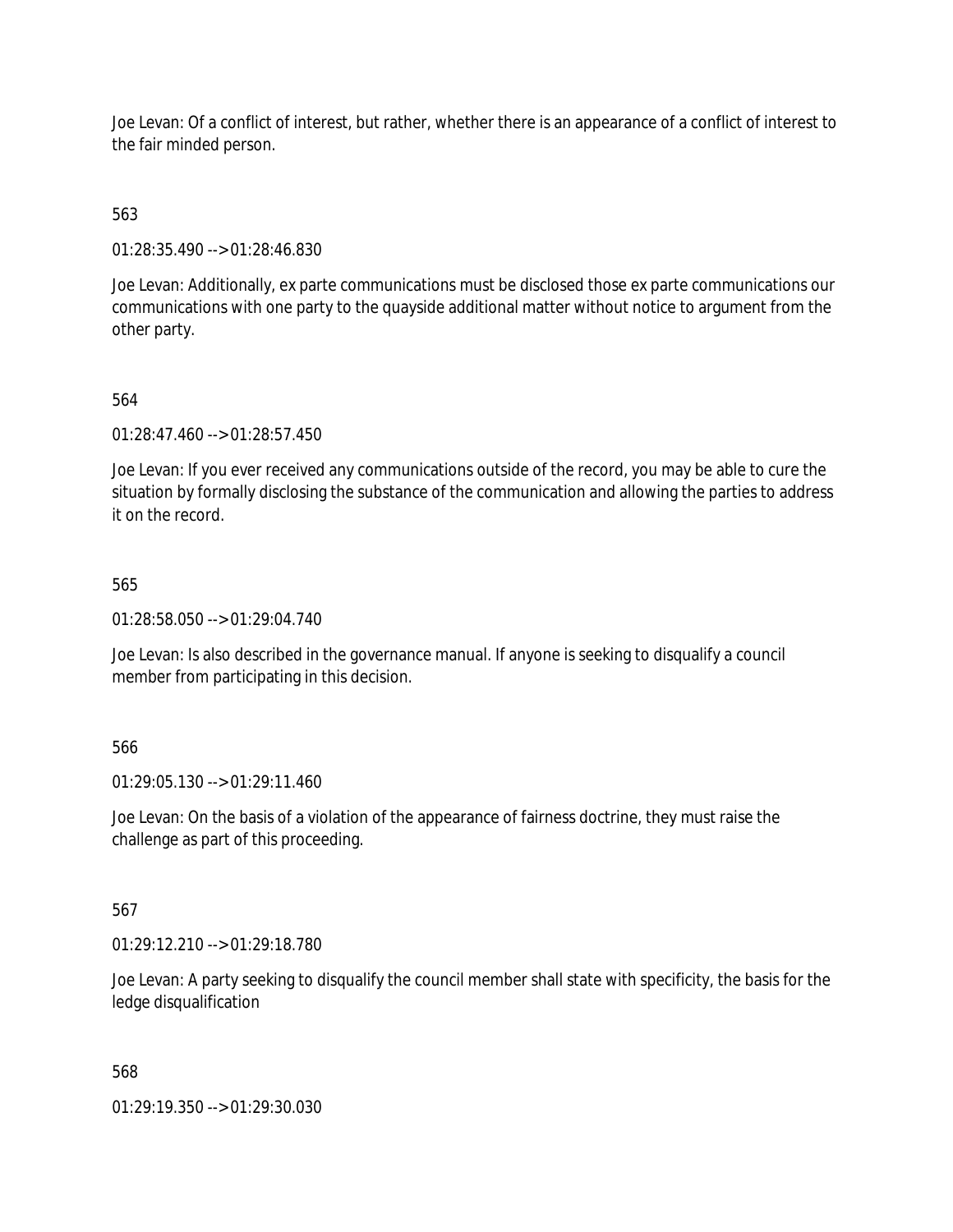Joe Levan: The presiding officer, the mirror so have authority to request of council member to excuse him or herself on the basis of an appearance fairness violation also

569

01:29:30.450 --> 01:29:39.030

Joe Levan: If two council members believe that parents fairness of violation exists such individuals may move to request accounts member to excuse him or herself.

## 570

01:29:39.690 --> 01:29:51.600

Joe Levan: On the basis of an appearance fairness violation and arriving at this decision, the presiding officer or other council members shall give due regard to the opinion of the city attorney. And that's all part of the governance manual so

## 571

01:29:52.770 --> 01:29:54.030

Joe Levan: Last, last page here.

572

01:29:55.530 --> 01:29:58.560

Joe Levan: I have three questions for the Council's consideration.

### 573

01:29:59.580 --> 01:30:07.080

Joe Levan: If your answer is yes to any of these questions you need to disclose that as part of this proceeding. And I'll just, I'll ask all three questions.

### 574

01:30:07.650 --> 01:30:14.250

Joe Levan: And you'll and consider them and I'll ask you a final question related to that.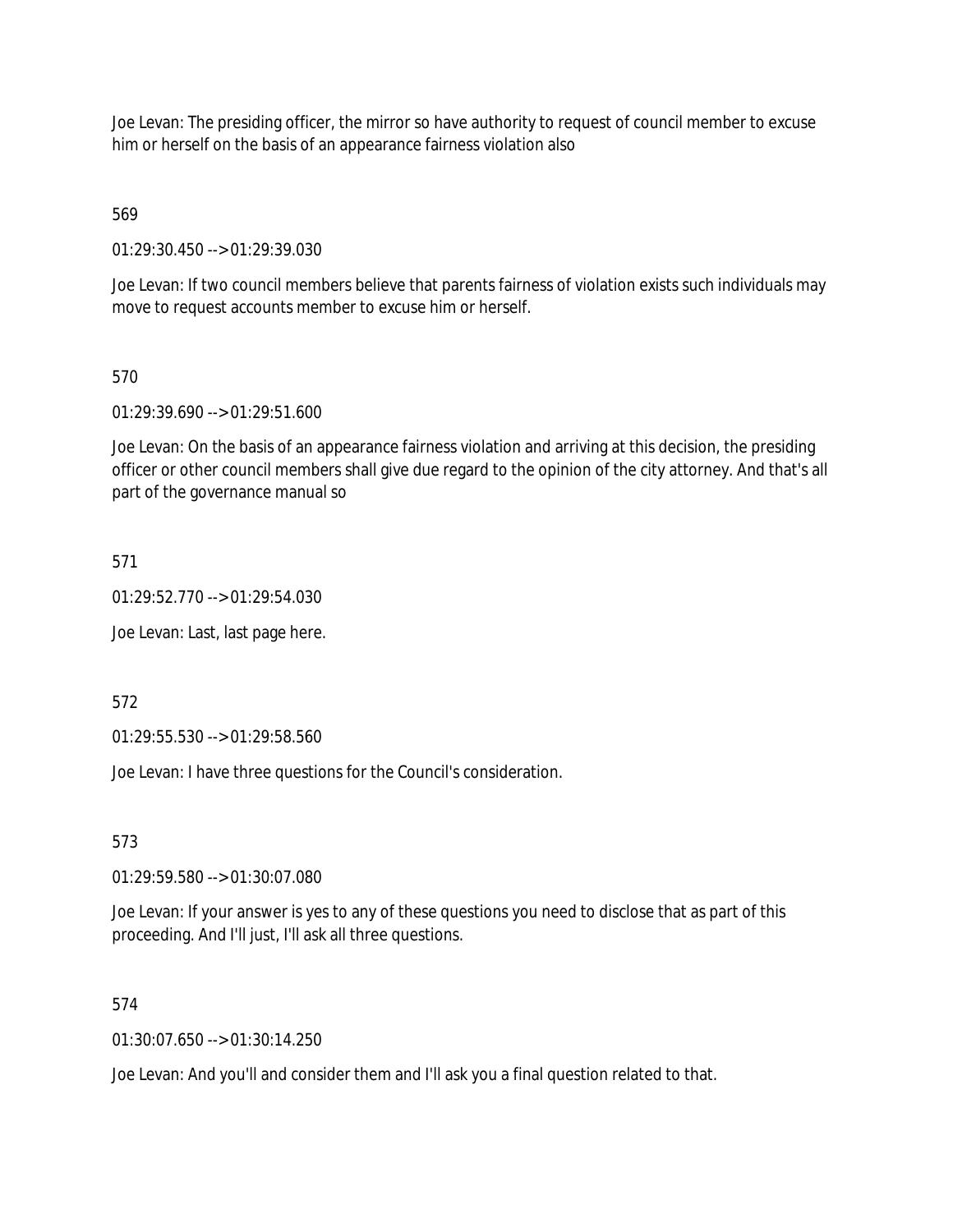01:30:14.820 --> 01:30:22.410

Joe Levan: One, do you have a family member Do you or a family member have any personal or financial interests that would limit your ability to be fair.

576

01:30:22.920 --> 01:30:35.850

Joe Levan: To have you made up your mind about the application before hearing it three, you have a communication to disclose do any council members have such a disclosure that you need to make

577

01:30:39.540 --> 01:30:39.960

Joe Levan: Okay.

578

01:30:40.740 --> 01:30:42.840

Joe Levan: No. Okay. Henry none.

### 579

01:30:44.040 --> 01:30:56.190

Joe Levan: Finally, now, more generally, if there is anyone present, who has an appearance fairness challenge to raise that challenge must be raised. Now, are there any such challenges.

### 580

01:30:57.450 --> 01:31:00.600

Joe Levan: To look to see if anyone has raised their hand on this.

581

01:31:06.960 --> 01:31:18.240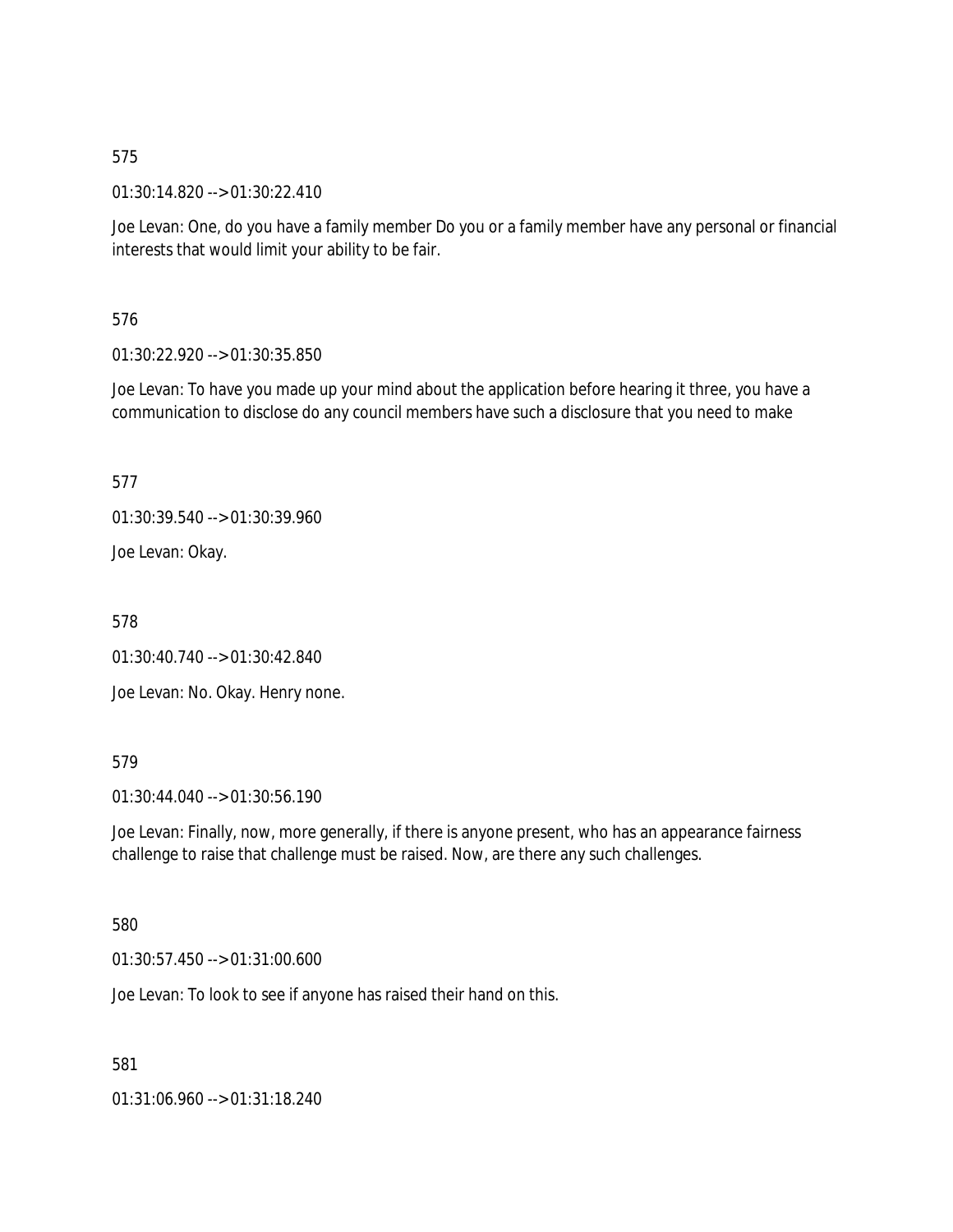Joe Levan: Right, I don't see Hearing none, I don't see any anyone have raised their hands. Hearing none, alternate over the proceeding to the planning department for the presentation and Kelly will lead that presentation. Thank you, counsel.

582

01:31:20.310 --> 01:31:20.820

Kelly Tayara: Thank you.

583

01:31:21.090 --> 01:31:23.970

Leslie Schneider: Penny Kelly, feel free to

584

01:31:25.530 --> 01:31:26.430

Leslie Schneider: Take us through this

585

01:31:26.940 --> 01:31:27.570

Kelly Tayara: Thank you.

586

01:31:28.710 --> 01:31:46.860

Kelly Tayara: David Smith is on behalf of the Madison place LLC is the applicant for Madison place which is a final in 18 lot final subdivision the hearing examiner held an open record public hearing to consider the preliminary planning application.

587

01:31:48.600 --> 01:32:01.560

Kelly Tayara: The preliminary plan was approved as a housing design demonstration project a tier one project by the hearing examiner on July 25 2018 subject to some 12 conditions.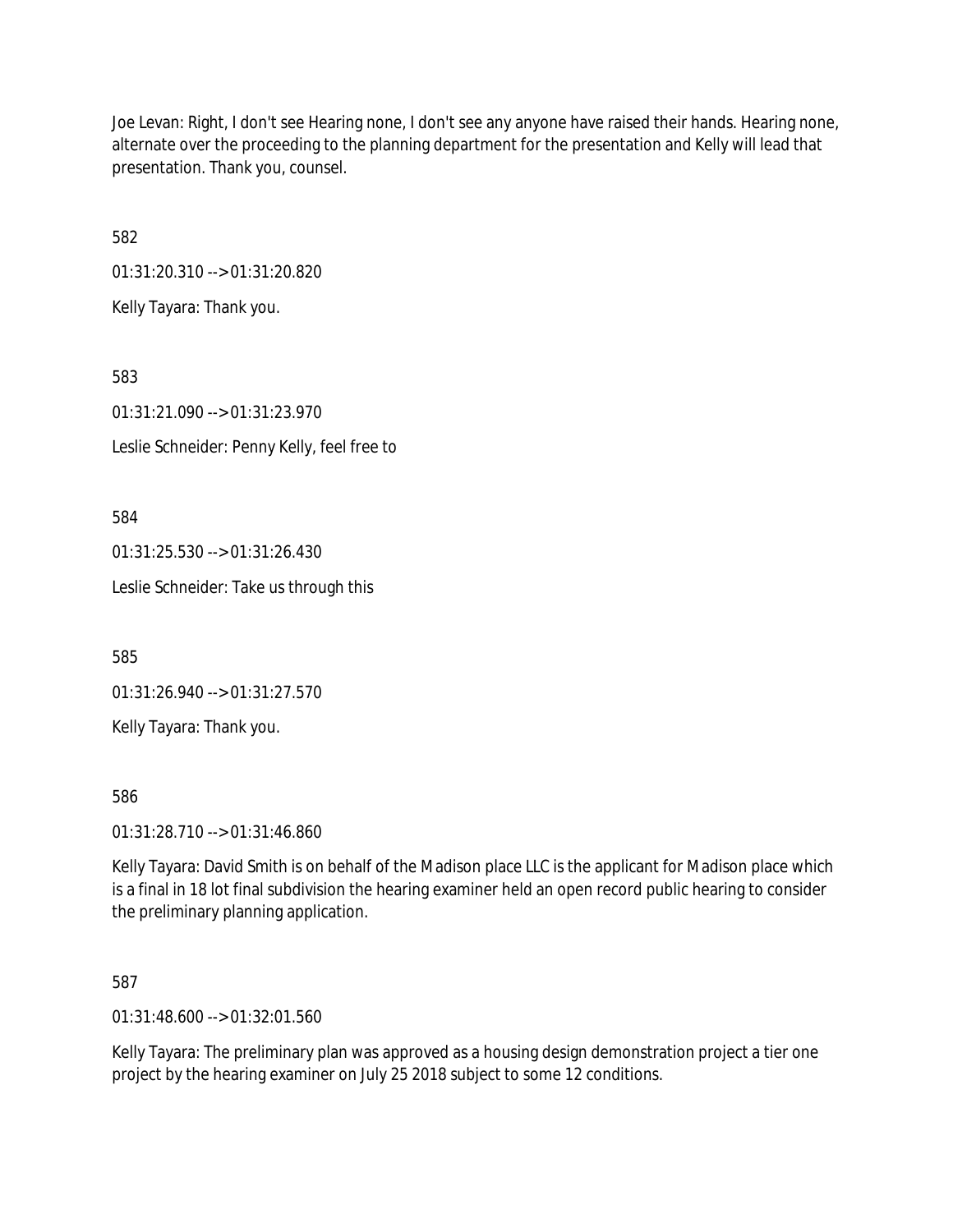01:32:02.460 --> 01:32:12.360

Kelly Tayara: City staff and outside agencies have reviewed the final plat application to ensure compliance with state law, the municipal code and the comprehensive plan.

589

01:32:13.680 --> 01:32:30.300

Kelly Tayara: The conditions imposed through preliminary subdivision are met and the applicant has financially assured completion of class improvements. The final plan is properly before the city council for decision and I'm here to answer any questions you may have. Thank you.

590

01:32:33.030 --> 01:32:40.740

Leslie Schneider: Thank you very much. Kelly So colleagues, there is a recommended motion in the packet

591

01:32:40.950 --> 01:32:41.400 Kelly Tayara: And

592

01:32:42.300 --> 01:32:45.570

Leslie Schneider: We can take any, any discussion or questions that you might have.

593

01:32:51.330 --> 01:32:52.230

Leslie Schneider: COUNCILMEMBER No, sir.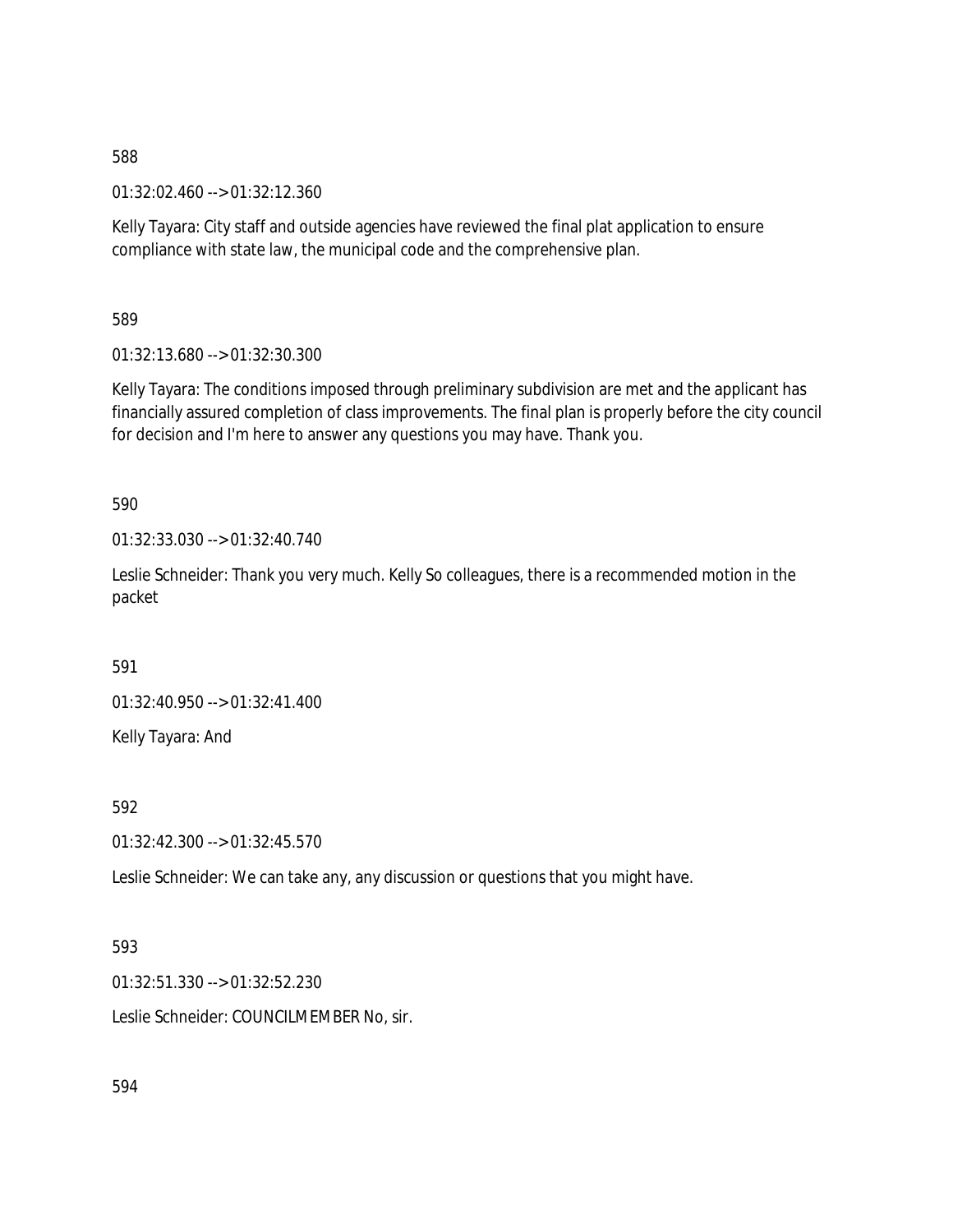01:32:54.000 --> 01:32:56.250

Rasham Nassar: Yes, hello. Kelly. Nice to see you.

595

01:32:56.670 --> 01:33:05.370

Rasham Nassar: Again introduction. I just have a quick question, and it relates to page three of the

596

01:33:07.020 --> 01:33:13.920

Rasham Nassar: Hearing examiner summary of record was included in our agenda materials under findings item to

#### 597

#### 01:33:15.450 --> 01:33:26.280

Rasham Nassar: It states that city planner Pelletier testified that the city of determining application was complete testified that census data city has adopted a landmark tree ordinance.

598

01:33:27.000 --> 01:33:35.400

Rasham Nassar: And so I'm just curious if if that's there for a reason. And the only reason I ask is, is just in terms of explicate community expectations when

599

01:33:35.850 --> 01:33:49.890

Rasham Nassar: Development happen when a tree removal is underway. It's just nice for Council to know, you know what, what to expect in the event that we likely hear some feedback or criticism related to tree removal

600

01:33:54.900 --> 01:34:05.400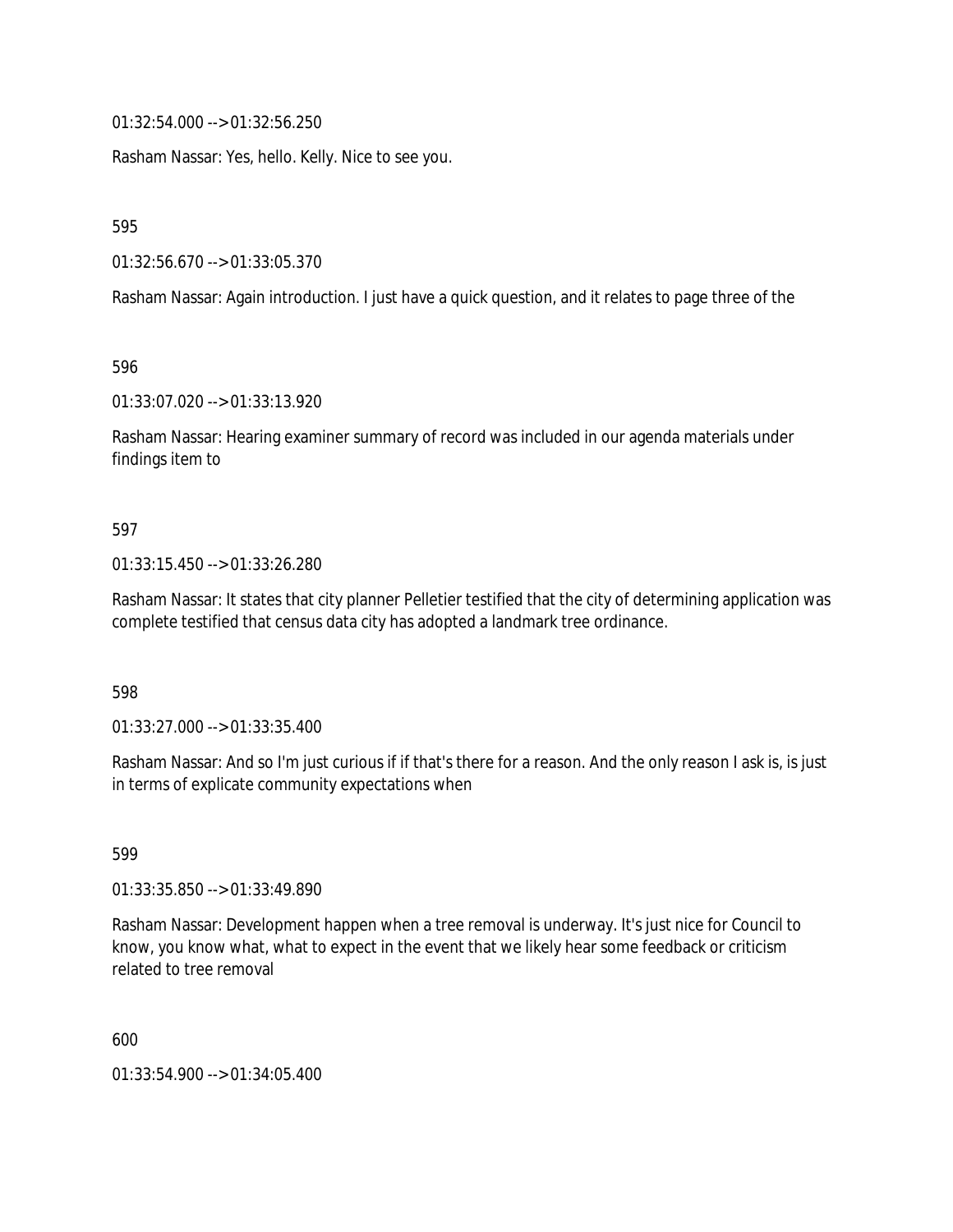Kelly Tayara: See for her. So the tree removal any tree removal that would have occurred was through the plant utilities permit and so

601

01:34:06.360 --> 01:34:25.620

Kelly Tayara: They have approximately 10% of the lot is set aside to vote for open space tree removal may occur in that area. If there are hazardous trees, for example, so there would be replacement requirements generally those replacement requirements are 321

602

01:34:26.850 --> 01:34:33.750

Kelly Tayara: And are calculated using tree units. So based on the the diameter at breasts tight of a tree.

603

01:34:36.180 --> 01:34:41.010

Rasham Nassar: And that's reflective of the older version of the code, not the changes that

604

01:34:43.080 --> 01:34:46.410

Rasham Nassar: That that the Council, as it has updated since this product is

605

01:34:47.280 --> 01:34:49.020

Kelly Tayara: A replacement requirement.

### 606

01:34:49.080 --> 01:34:58.380

Kelly Tayara: Yeah, that is, is essentially the same. There's always been a replacement requirement in the event of a removal of a hazardous tree.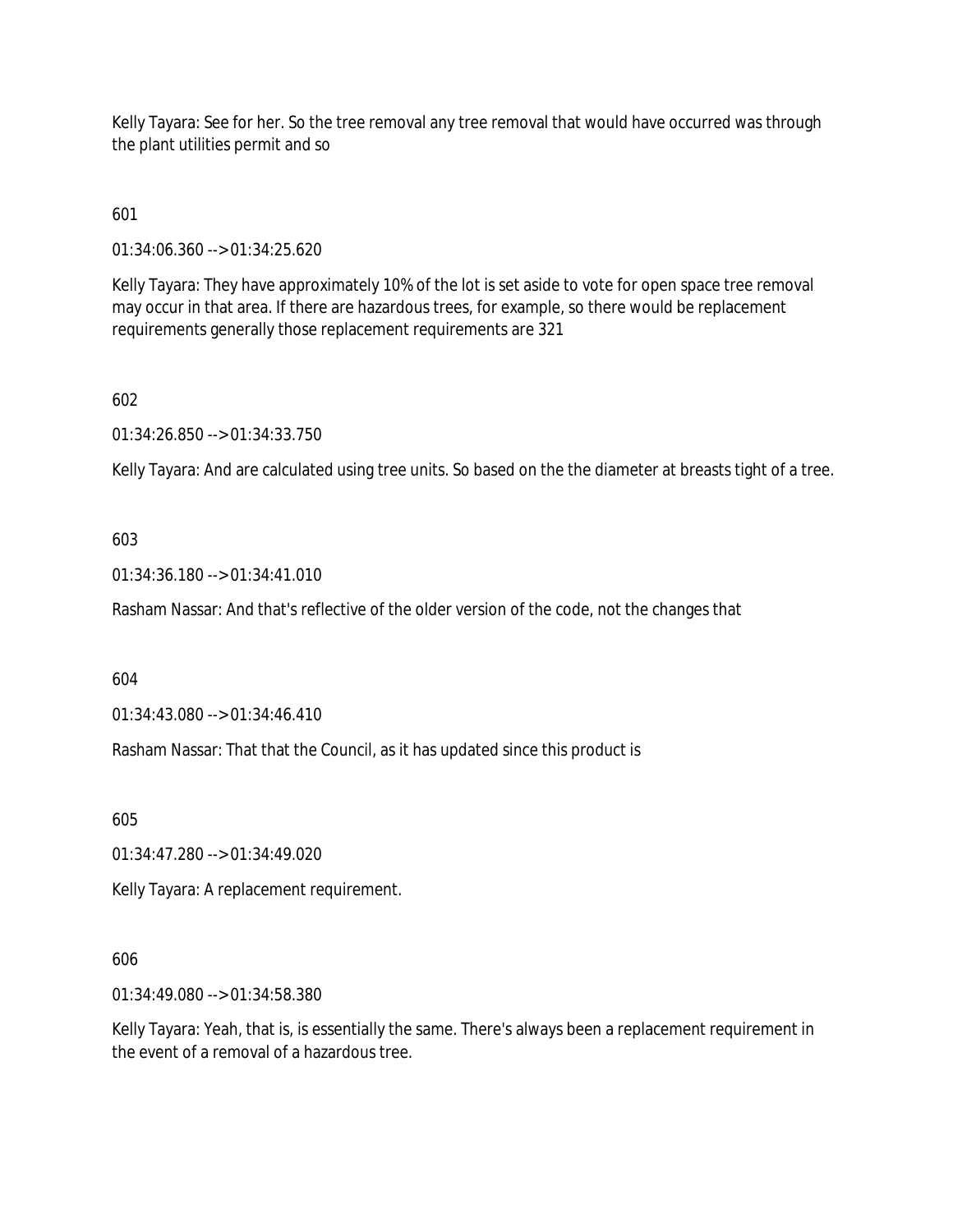01:35:01.470 --> 01:35:05.460

Joe Levan: And Kelsey I'm sorry I think also just looking at the hearings average decision.

608

01:35:06.300 --> 01:35:16.260

Joe Levan: I think the the reason that's in there as well as because it's to make clear that there are certain changes happen is regulation that Kurt after

609

01:35:16.740 --> 01:35:29.640

Joe Levan: Maria plot approval occurred. So they the the project was destined to the regulations that were in place at the time of preliminary plan approval. So that's I think that's part of what why that's in there from the here and examiner

610

01:35:32.880 --> 01:35:37.380

Leslie Schneider: Okay, great question councilman, it's our Deputy Mayor deets.

#### 611

01:35:40.530 --> 01:35:51.630

Joe Deets: Yeah. Thank you, Mayor, Leslie. Yeah, I'm just kind of want to bring up just a standard question. You know, we just passed last year, a new subdivision ordinance, which was

#### 612

01:35:52.620 --> 01:36:04.260

Joe Deets: Very proud of. But this particular project. Kelly, just to confirm is not applicable to that ordinance because it was prior to the passage of that ordinance so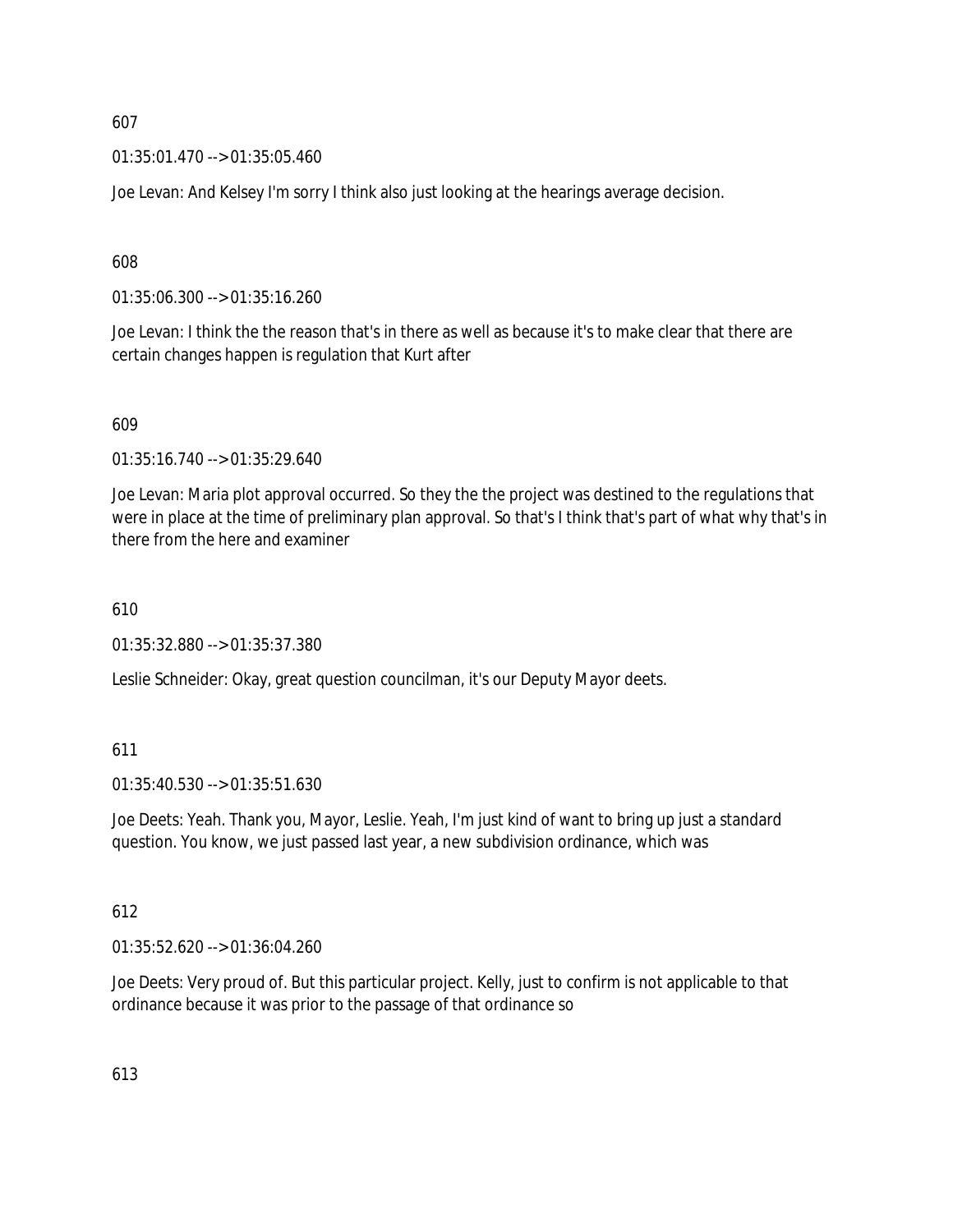01:36:04.770 --> 01:36:14.250

Kelly Tayara: That's that's corrected that that time. So, this this preliminary plan was vested the time of complete application. And that was prior to

614

01:36:15.360 --> 01:36:22.260

Kelly Tayara: To the, to the date that the ordinance to set the new subdivision ordinance was enacted.

615

01:36:23.760 --> 01:36:25.200

Joe Deets: Thank you. Yeah, just confirming that

#### 616

01:36:28.050 --> 01:36:35.490

Leslie Schneider: Great, thank you for those questions. I'm sure that it helps the public a lot to hear some of that comfortable, some of those questions answered.

#### 617

01:36:35.970 --> 01:36:42.960

Joe Levan: And not a mayor. Just, just to clarify what Kelly just said is a really good point to clarify what I said as well so that every the public knows

### 618

01:36:43.500 --> 01:36:50.790

Joe Levan: The way that's describing the earnings hammers decision. So as Kelly. The syndicated, the best thing occurs a complete application.

#### 619

01:36:51.750 --> 01:37:02.010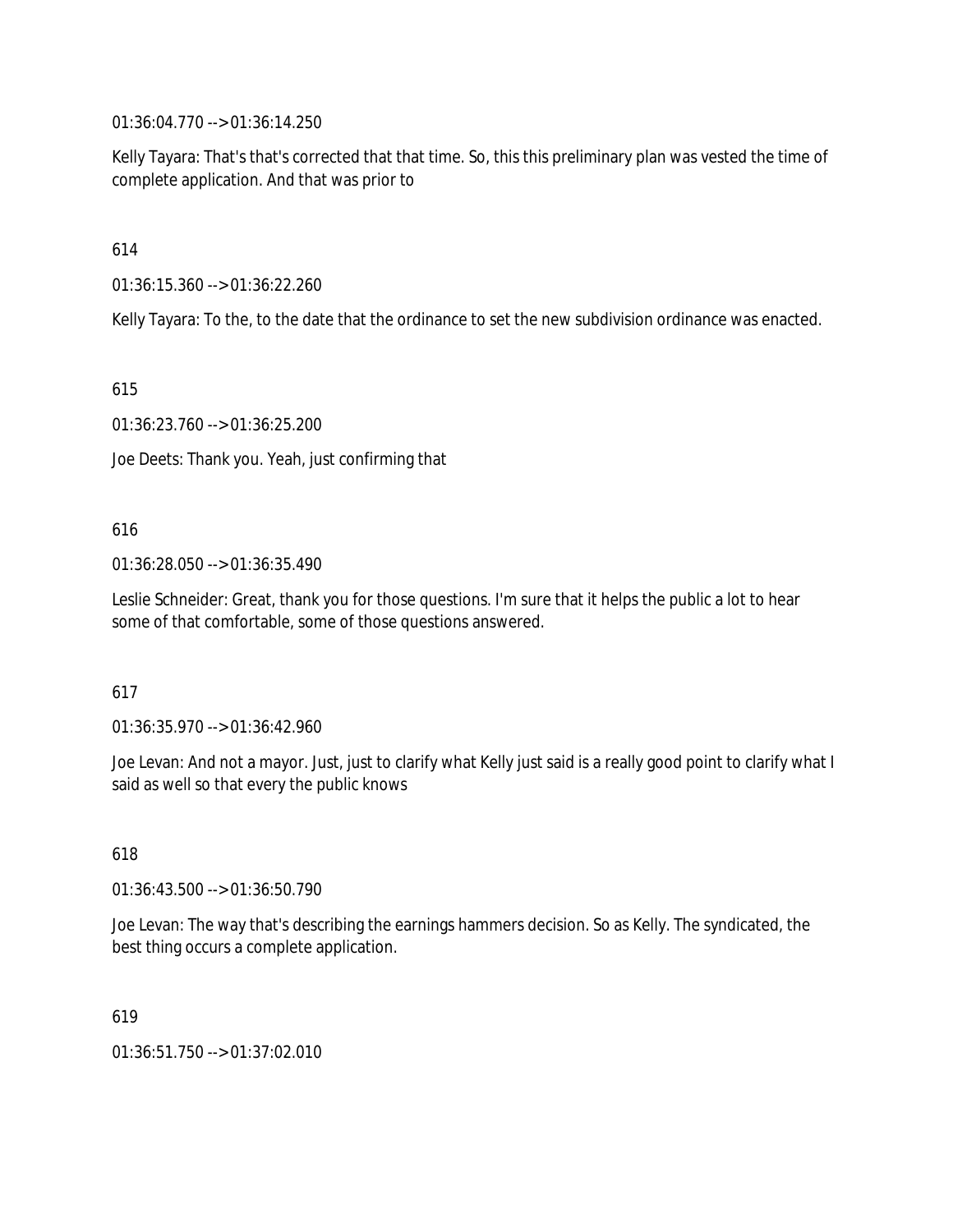Joe Levan: So I refer to the decision, which is an important point, but the the actual vesting goes back to the complete application. So even further back than the decision on the pulmonary plan.

620

01:37:03.270 --> 01:37:04.320

Leslie Schneider: Great, thank you.

# 621

01:37:06.000 --> 01:37:10.620

Leslie Schneider: Okay, I don't see any more hands raised for questions with someone like to

## 622

01:37:11.280 --> 01:37:12.360

Leslie Schneider: Make a motion.

623

01:37:14.850 --> 01:37:15.870

Joe Deets: Sure, up to that.

### 624

01:37:18.270 --> 01:37:27.510

Joe Deets: Sure, I got the right thing. Okay, I moved to prove resolution number 2020 dash oh three approving the Madison place final long subdivision.

# 625

01:37:28.620 --> 01:37:30.390

Leslie Schneider: Thank you. Any further discussion.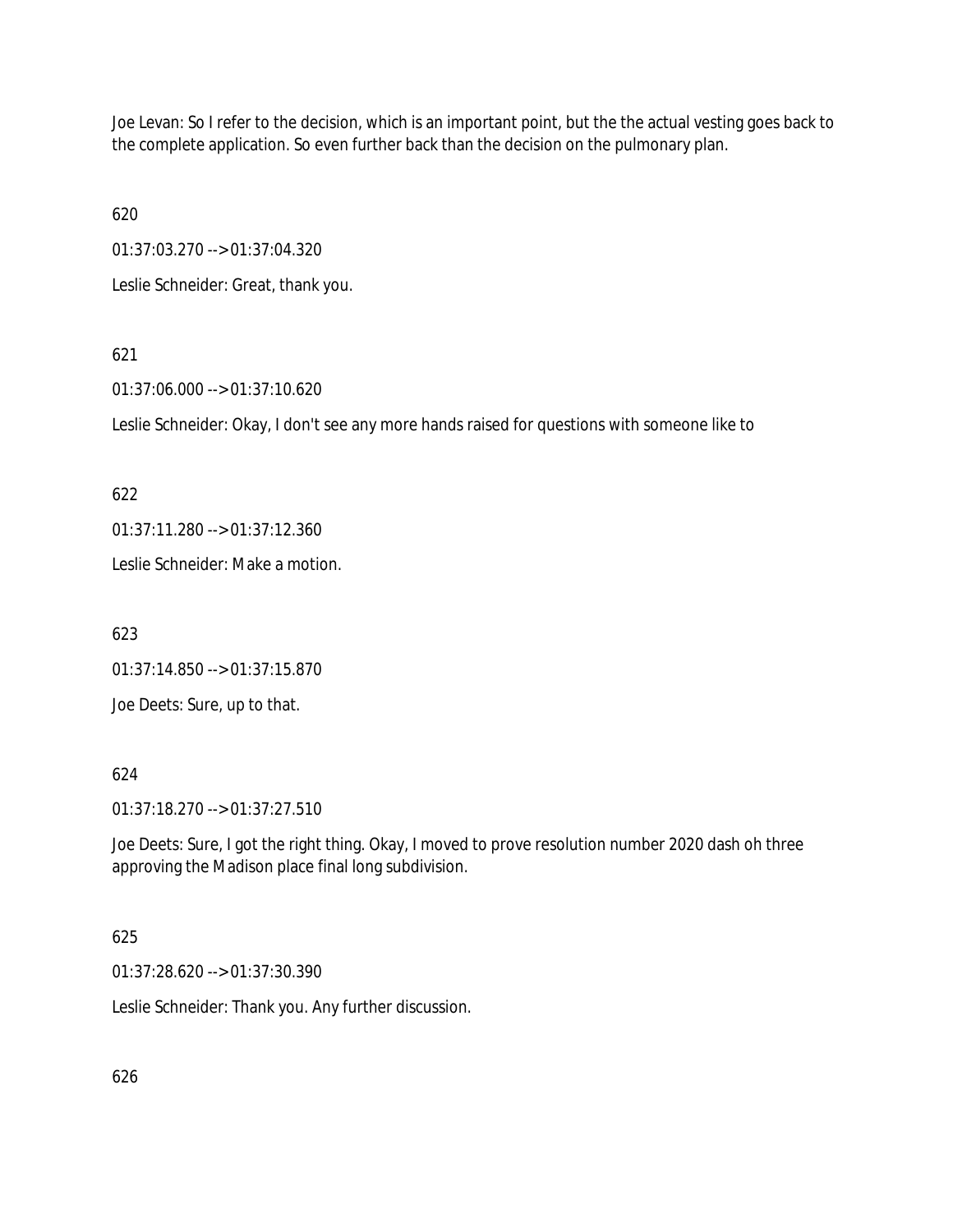01:37:31.200 --> 01:37:33.540

Leslie Schneider: That goes into in favor please say

627 01:37:34.020 --> 01:37:34.320 Aye.

628 01:37:36.180 --> 01:37:37.170 Leslie Schneider: Any opposed.

629 01:37:38.310 --> 01:37:39.570

Leslie Schneider: That passes unanimously.

630

01:37:40.890 --> 01:37:43.440

Leslie Schneider: Thank you very much. Kelly attorney.

631

01:37:47.220 --> 01:37:47.820

Leslie Schneider: All right.

## 632

01:37:49.980 --> 01:38:02.580

Leslie Schneider: We are now moving on to our item 10 unfinished business and 10 a is that position profile for the city manager search and see manager.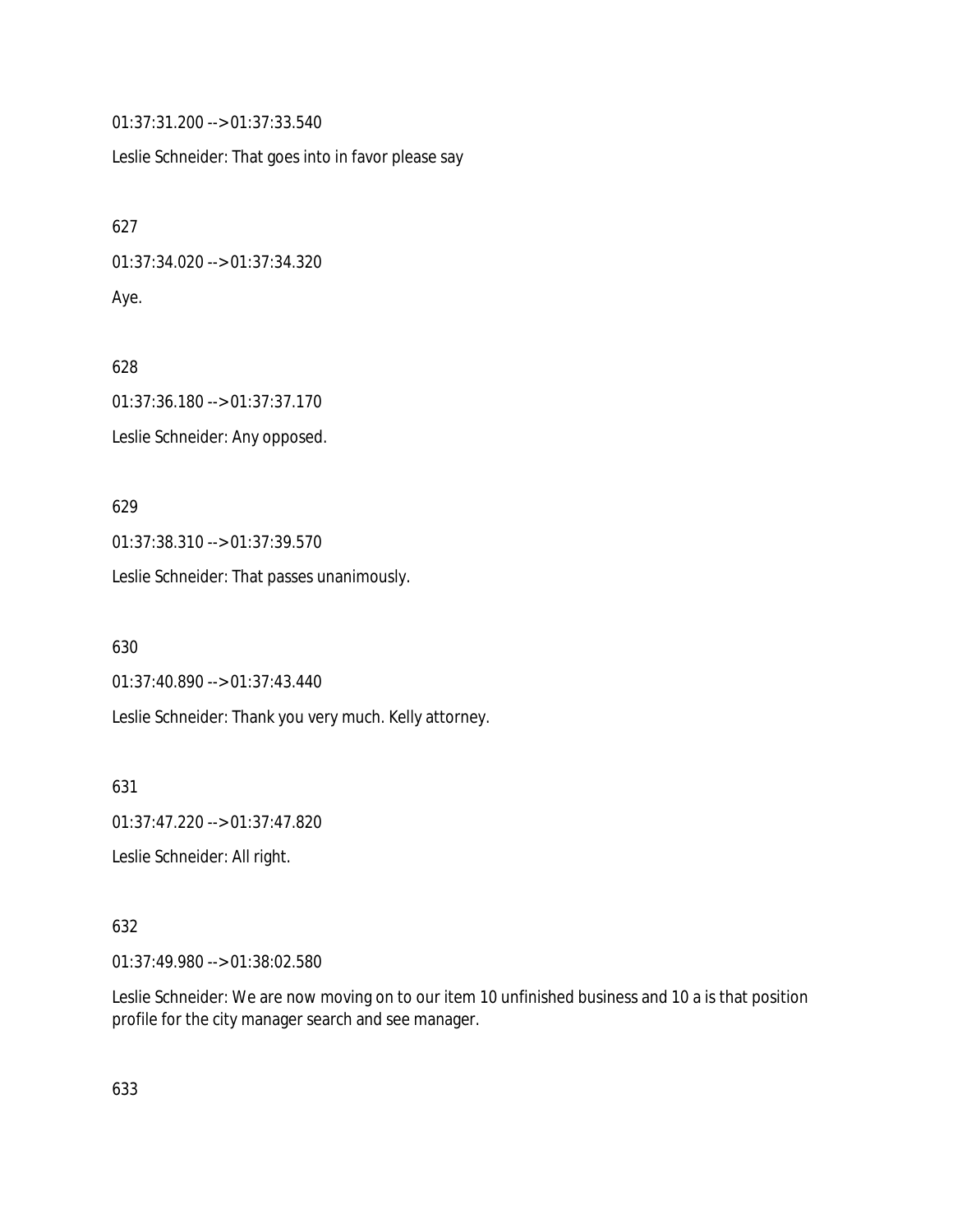01:38:06.390 --> 01:38:10.680

Morgan Smith: Thank you, council, I believe, on Holyfield is here to support your discussion on the side.

634

01:38:10.680 --> 01:38:12.690

Leslie Schneider: There we go. I was looking for you, Ron.

635

01:38:15.540 --> 01:38:16.950

Ron: I've been sitting quietly.

636

01:38:18.060 --> 01:38:24.960

Leslie Schneider: Thank you very much for being patient. I know you're in a very different time zone. And this is a lot later for you than it is for us. I appreciate it a lot.

637

01:38:25.050 --> 01:38:28.260

Ron: If I face plan. I'll come back to the little ball.

638

01:38:28.350 --> 01:38:28.890

All right.

639

01:38:31.440 --> 01:38:33.360

Leslie Schneider: Um okay so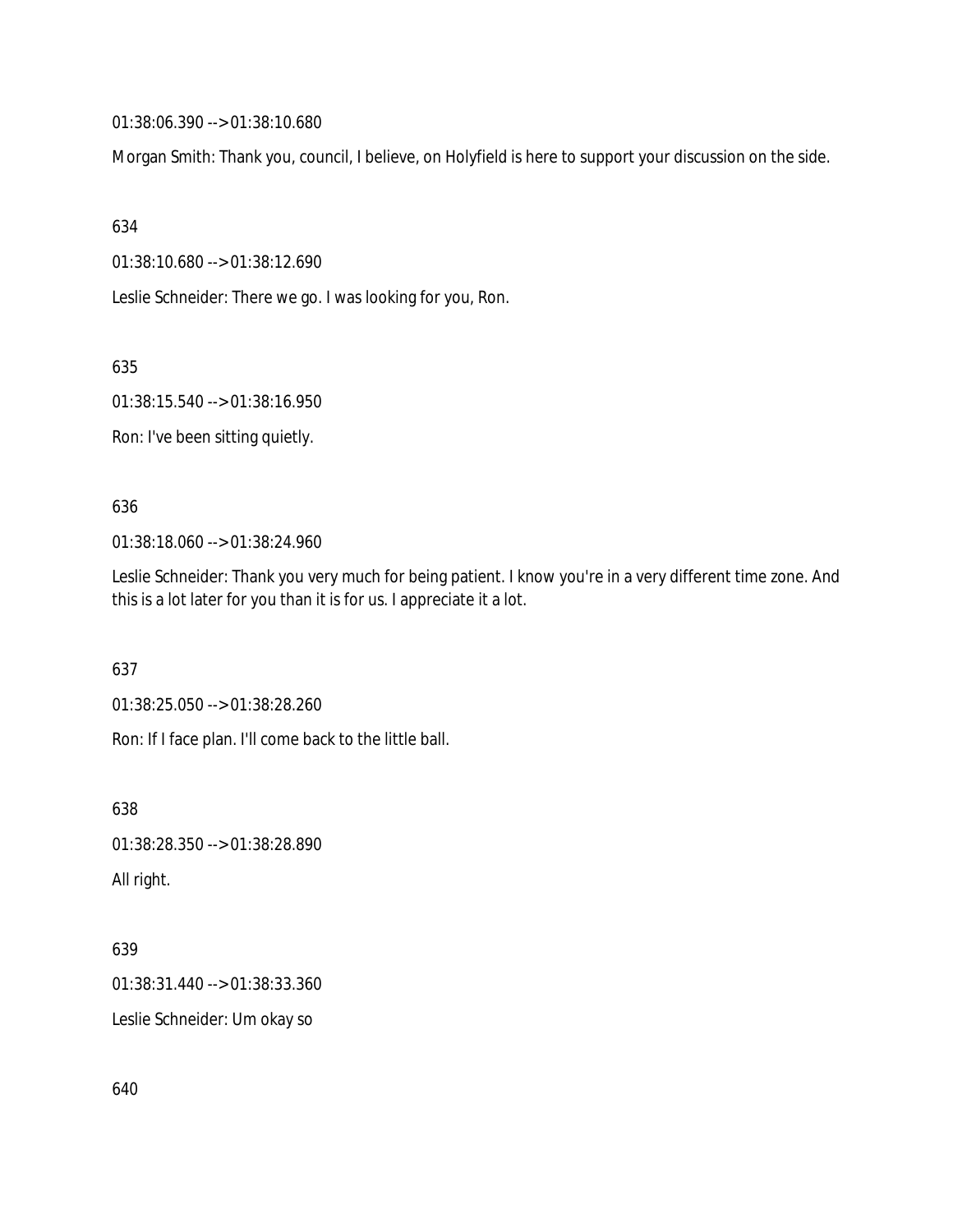01:38:34.470 --> 01:38:38.790

Leslie Schneider: Ron, are you mostly here to answer questions. Do you have anything that you'd like to start us off with

641

01:38:39.450 --> 01:38:49.950

Ron: The only thing I would say just in case anybody else caught it is on page two of the new draft down at the bottom there is a typo.

642

01:38:50.490 --> 01:39:05.010

Ron: We turn this around very, very quickly, but it says the island. The, the almond enjoys a rural fee. Don't want to start rumors of any new charges anywhere. That's a rural feel so just want to let you know that

643

01:39:05.940 --> 01:39:09.210

Ron: We did catch that. But we didn't send out a revised version.

644

01:39:09.780 --> 01:39:14.850

Ron: Felt like it would just confuse things but other than that. Yes, ma'am. I'm available to answer questions.

645

01:39:15.150 --> 01:39:28.560

Ron: We went back through all of the citizen. Comments, feedback that was provided as well as all of the Council comments and tried to craft something that addressed all of those things as well as possible.

646

01:39:29.850 --> 01:39:36.060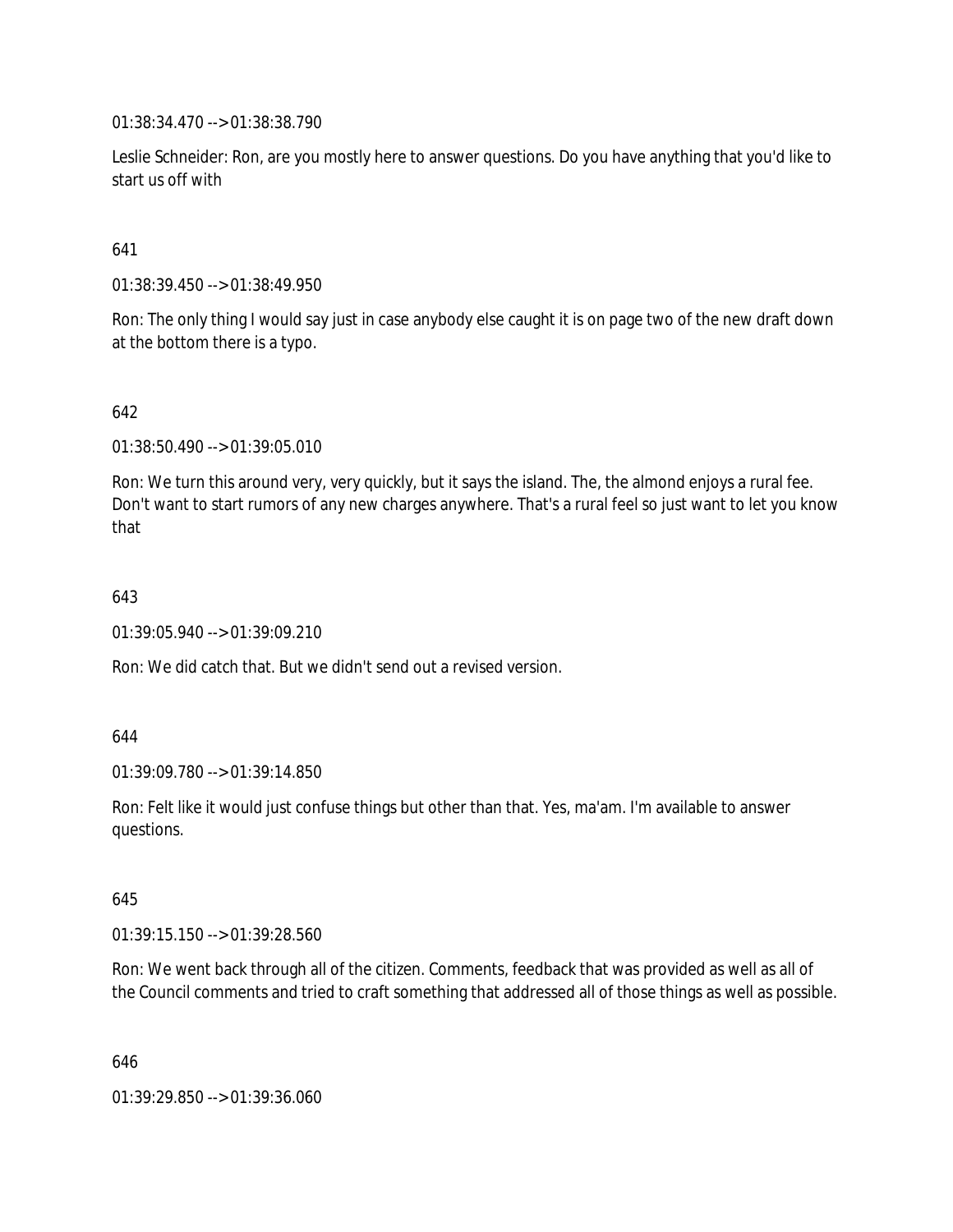Leslie Schneider: Well, thank you very much for for all that diligence. There's a there were a lot of comments to go through

647

01:39:37.980 --> 01:39:40.200

Leslie Schneider: Alright so COUNCILMEMBER nisar

648

01:39:45.840 --> 01:39:46.470

Rasham Nassar: Thank you.

649

01:39:47.670 --> 01:39:49.050

Rasham Nassar: Hi, Ron. Nice to see you.

650

01:39:49.350 --> 01:39:50.460

Ron: Good to see you.

651

01:39:51.270 --> 01:39:52.230

Rasham Nassar: So I

652

01:39:53.550 --> 01:40:01.050

Rasham Nassar: I have a few questions I and I hope that my colleagues will bear with me because I I really want to understand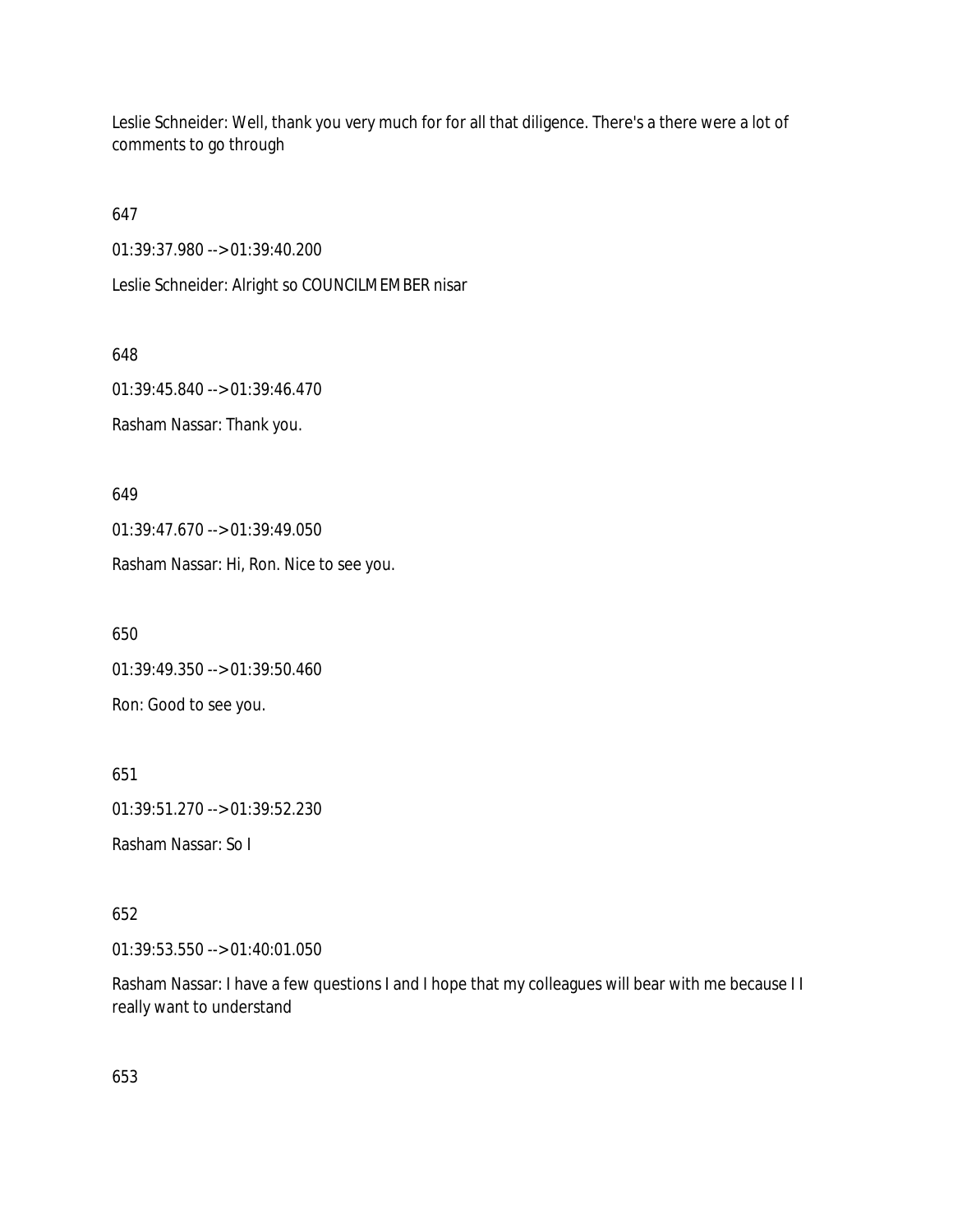01:40:01.770 --> 01:40:09.810

Rasham Nassar: Your intent in putting with especially related to some of the photographic images that appear in this version of the brochure.

## 654

01:40:10.740 --> 01:40:25.110

Rasham Nassar: Questions behind what it is they are meant they are meant to express in terms of how they relate to the sea of the Council's in the cities values and we can I just can I start with specifics as I have

655

01:40:25.140 --> 01:40:35.700

Rasham Nassar: Actually. Well, the first thing that caught my attention and I can't recall this wasn't the first draft, but on the challenges and opportunities page, there's a picture of hairs of Harrison medical

656

01:40:37.140 --> 01:40:40.230

Rasham Nassar: Facility of the Harrison medical facility.

657

01:40:40.380 --> 01:40:41.610

Ron: Oh, gotcha. Okay.

658

01:40:42.930 --> 01:40:53.340

Rasham Nassar: So that's a question. I'm just wondering what I mean I could just be missing the point. But I'm it I'm not quite certain why that's relevant to the city manager brochure.

659

01:40:54.120 --> 01:41:14.220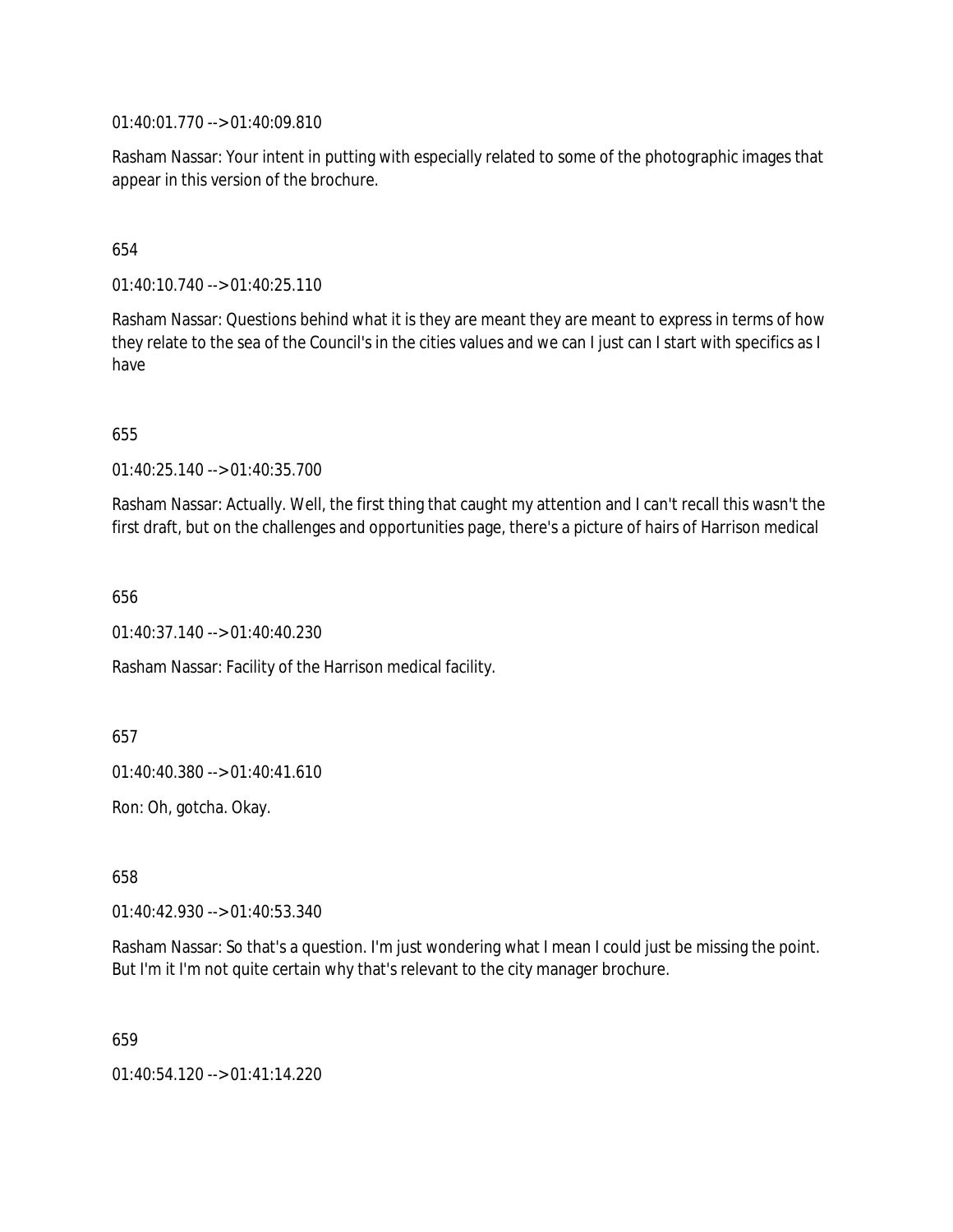Ron: Um, don't over interpret the significance of any photo the photos in general are meant to convey a sense of this is a wonderful place to be. And you ought to check out the opportunity so that it's not nothing any deeper than that on on any of them.

660

01:41:15.300 --> 01:41:27.570

Rasham Nassar: Okay and i and i and i hear you. I would disagree, and I would be very happy to see that image removed. And I could tell you why in briefly.

661

01:41:28.680 --> 01:41:33.150

Rasham Nassar: Knowing that the city's purchase that as a side of the new police court facility aside.

#### 662

01:41:34.170 --> 01:41:43.830

Rasham Nassar: It, it does contain the logo of Harrison medical and in fact we just counsel just talked about an issue that pertains to Harrison medical it's

663

01:41:44.970 --> 01:41:55.710

Rasham Nassar: In my mind, in my opinion, and in some public's opinion as well. It, it tends to lead one to believe that Bainbridge Island is conservative or has conservative values.

664

01:41:56.940 --> 01:42:07.260

Rasham Nassar: Especially with regard to women's reproductive health, and I don't want to go into more on the record. But I think it's problematic to portray to include this in a brochure.

665

01:42:07.890 --> 01:42:25.020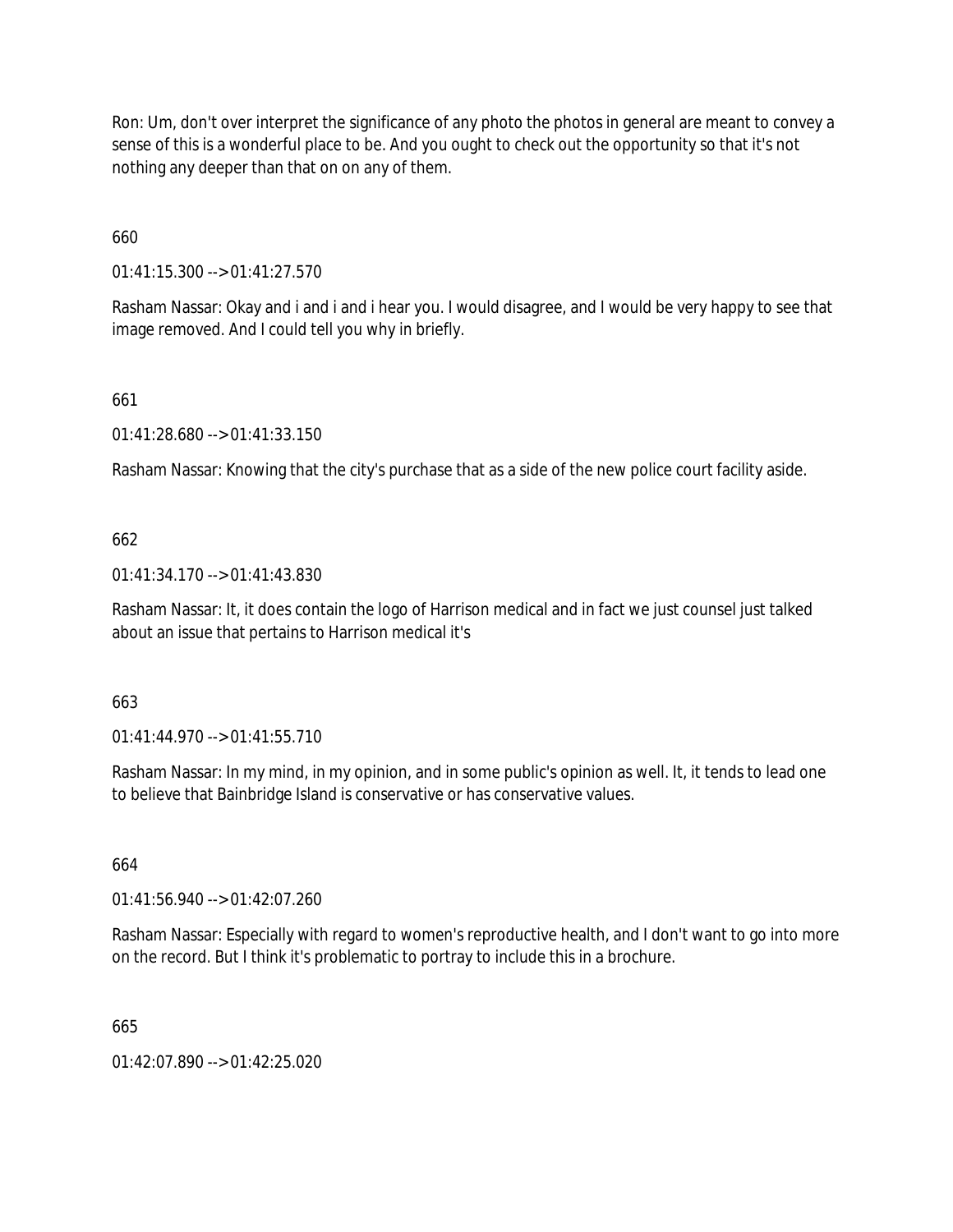Ron: Well, let me, let me just say this. Number one, it's not a big deal to pull a photo out. What happens is our graphic designer looks a lot of photos and tries to create a visually attractive thing. So it's no big deal to pull that out and change it out with something different.

666

01:42:25.620 --> 01:42:42.390

Rasham Nassar: Okay, and then that and and I don't know if this if we should be this nitpicky or maybe maybe my general question should be why, why was, why was the imagery that was in the draft that was produced by members of our task force. Why did not not carry over into this draft.

667

01:42:43.740 --> 01:42:44.880

Ron: Which image.

668

01:42:45.030 --> 01:42:57.240

Rasham Nassar: Well, the, the previous last was it last week. Just last week the brochure. The that was submitted to you that had been worked on by members of the public and two members of the race equity task force.

### 669

01:42:57.630 --> 01:43:08.160

Rasham Nassar: Contained what I thought were were really great representative photographs of the island. I certainly would have felt comfortable

### 670

01:43:08.910 --> 01:43:15.960

Rasham Nassar: Including in the brochure and some of those images again to replace. For example, the five, the Harris picture of the Harrison building

### 671

01:43:16.440 --> 01:43:36.330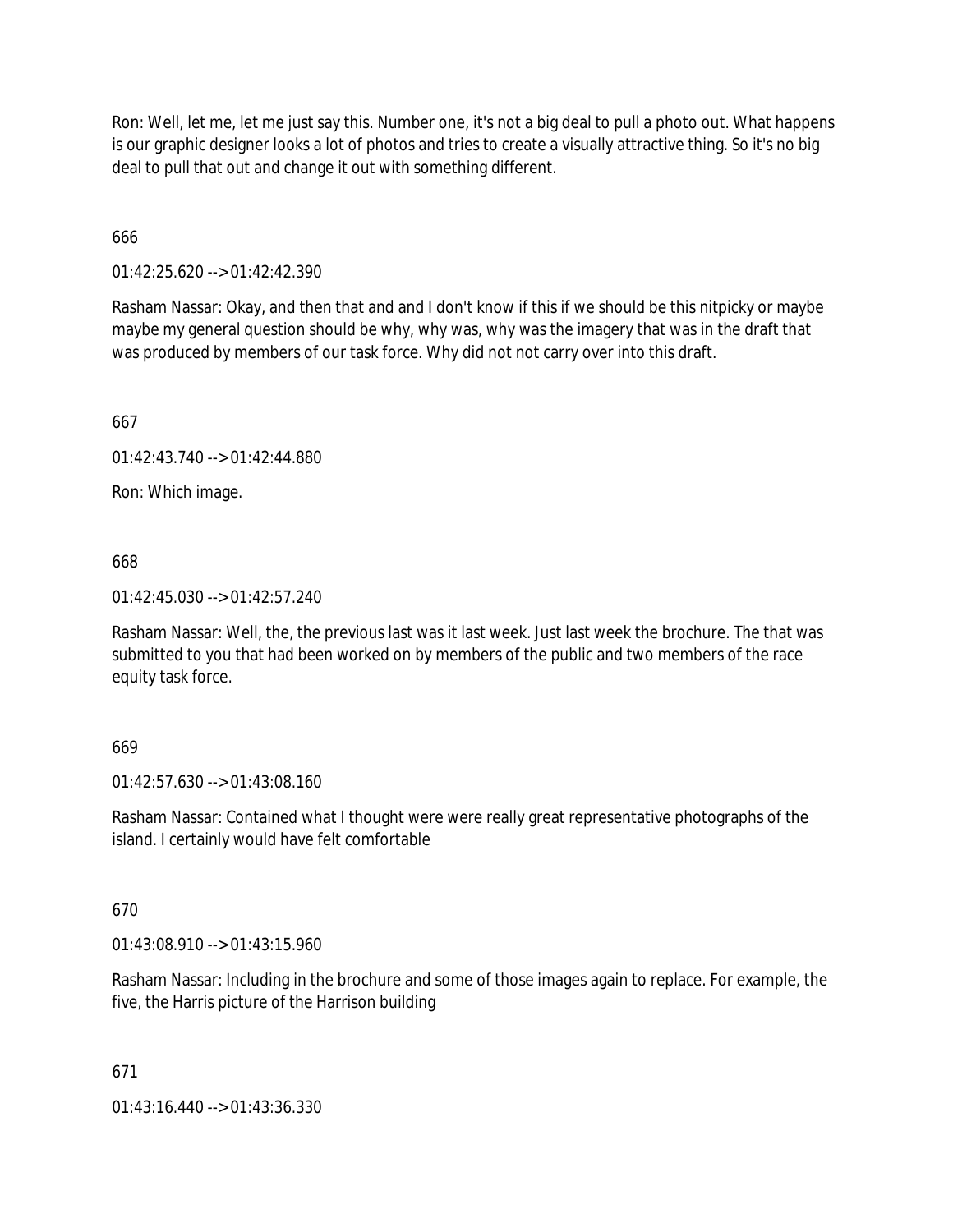Rasham Nassar: And then a picture of the knee on the ideal candidate page. And there's a picture of what looks to be some sort of Native American ceremony. And my question. There was to ask if that was specific people to Squamish tribe or some other stock photograph of Native American tribe.

# 672

01:43:37.560 --> 01:43:49.710

Rasham Nassar: So there's two questions and they're really, I'm not sure if if we're getting this nitpicky and one question would be just why was the photograph. Why were the photographs that were included in the previous straps submitted by the task force members not carried over well.

# 673

 $01:43:50.760 \rightarrow 01:44:05.640$ 

Ron: Let me, let me address on in terms of which tribe. This is, I do not know. I don't know whether the graphics designer poll, where they pulled that from I honestly don't know. But in terms of why we didn't use all of those is because the

# 674

01:44:06.840 --> 01:44:14.400

Ron: The document that was put together was was significantly influenced by one particular group.

# 675

01:44:14.820 --> 01:44:23.040

Ron: And this has to be a document that is reaching out very, very broadly and you've got to remember that part of what this is trying to do.

# 676

01:44:23.280 --> 01:44:43.080

Ron: Is pitch this as a place that people look at and say this is where I want my home today. I'm willing to pick up and uproot my kids and my spouse and they may have to start a career over, etc. So the intent of this is a marketing brochure, more than any other single factor.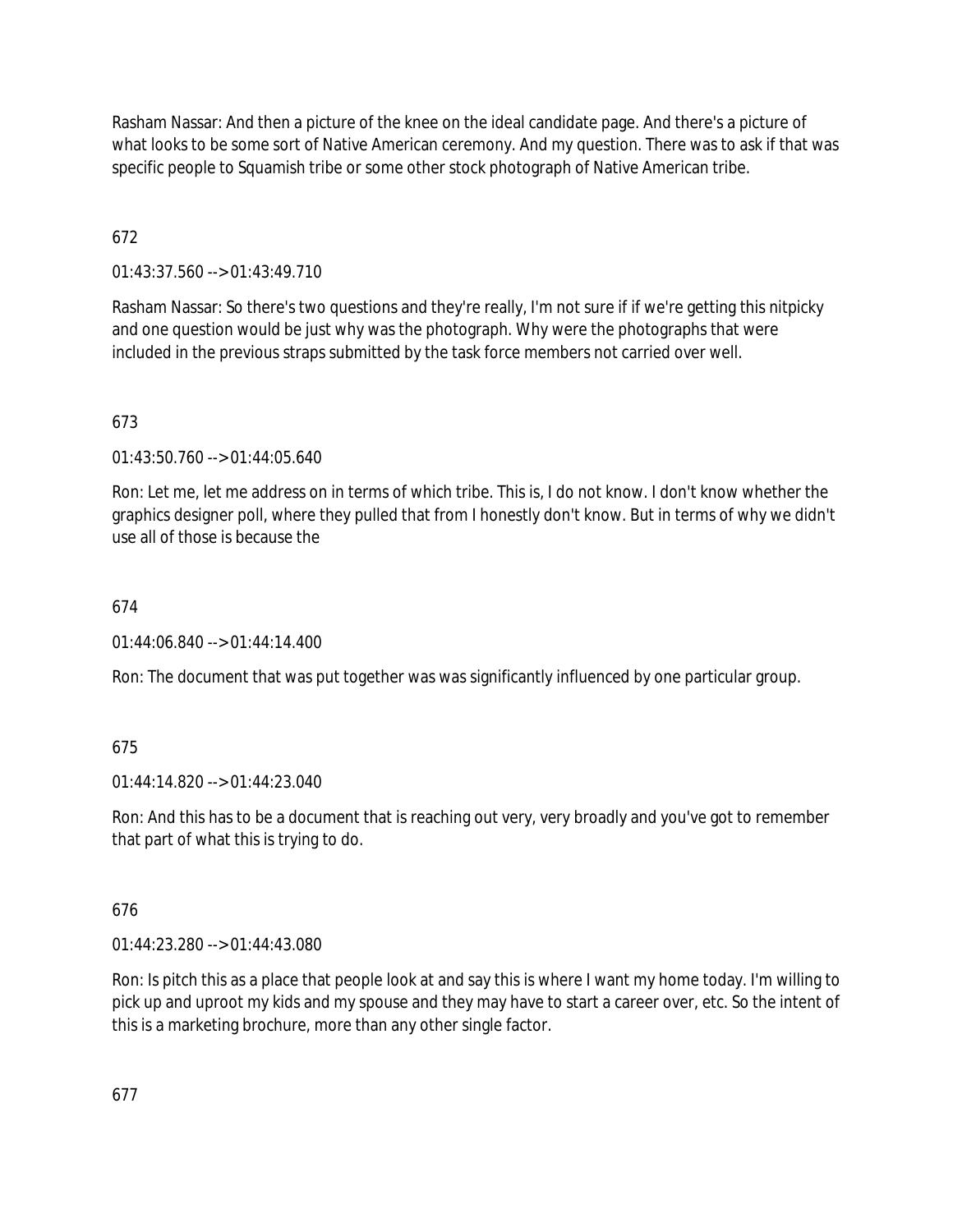01:44:43.710 --> 01:44:53.700

Rasham Nassar: Right. Right. Which is why I'm interested in being honest and transparent and our reflection of the island, especially if we haven't verified that the tribe, the tribal image.

### 678

01:44:54.000 --> 01:44:57.810

Rasham Nassar: That appears in this brochure is not an image of a tribe. That's local to Bainbridge Island.

#### 679

01:44:58.440 --> 01:45:05.790

Rasham Nassar: And I did take the opportunity to run this draft of the brochure by some people of color in our community. And I want to quickly read some of the comments I received

#### 680

01:45:06.540 --> 01:45:20.580

Rasham Nassar: Into the into the record, I didn't see myself in this depiction of Bainbridge, it feels very whitewashed Bainbridge Island seems to be a place to go to get away from people like me this brochure makes Bainbridge Island seem like a white people's Haven.

#### 681

01:45:23.700 --> 01:45:37.680

Rasham Nassar: And so I'll leave my comments at that I don't mean to put you on the spot, Ron, I don't, but I'm just disappointed to see that the draft that was produced by the race equity Task Force members was so dramatically changed between the week that they delivered it and the draft.

682

01:45:38.400 --> 01:45:43.050

Ron: For clarification, it is not their task to put this together.

683

01:45:43.530 --> 01:45:54.720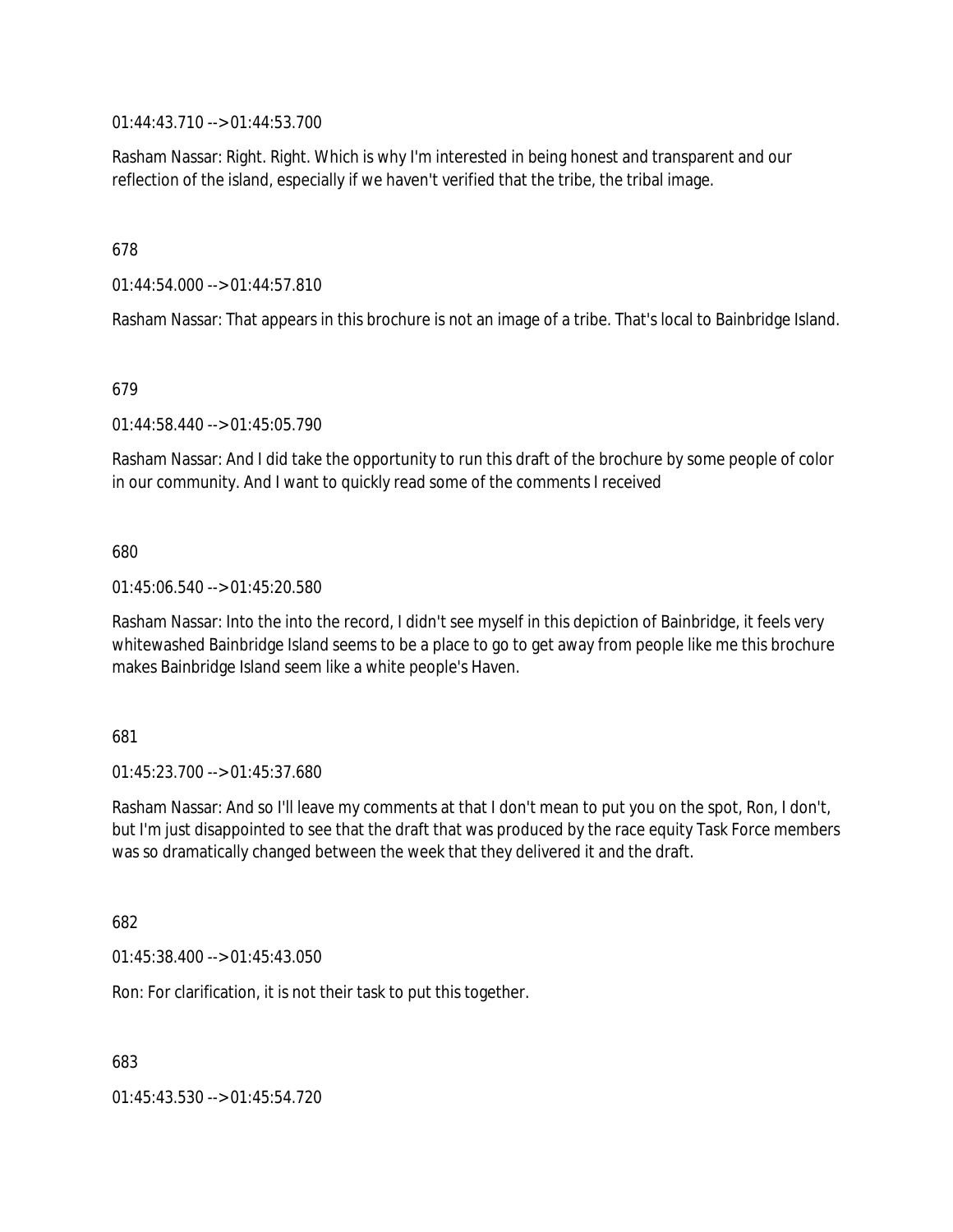Ron: They, they were providing input and At no time did you or the rest of the Council say we want a single committee who has put together their vision.

684

01:45:55.050 --> 01:46:08.040

Ron: To be what you use. So what we've been trying to do is to design something that will best accomplish the overall goals of the Council of bringing in home run city manager.

685

01:46:08.520 --> 01:46:18.690

Ron: Now, if, if the Council wants to go back to that brochure absolutely will be happy to do that. But I am I am telling you that

686

01:46:19.530 --> 01:46:35.040

Ron: It has to be designed from a marketing perspective and I would respectfully submit. When you look at the language changes we addressed really significantly the racial equity issues. The other thing we had heard

687

01:46:35.760 --> 01:46:54.690

Ron: Was on climate change that was incorporated on the quality of life we attempted to go back and address all of those things, but it is absolutely the Council's document and will make any changes that the Council wants us to make without question without hesitation.

688

01:46:56.940 --> 01:46:59.910

Leslie Schneider: Thank you, Ron. Councilmember hi topless.

689

01:47:02.790 --> 01:47:10.530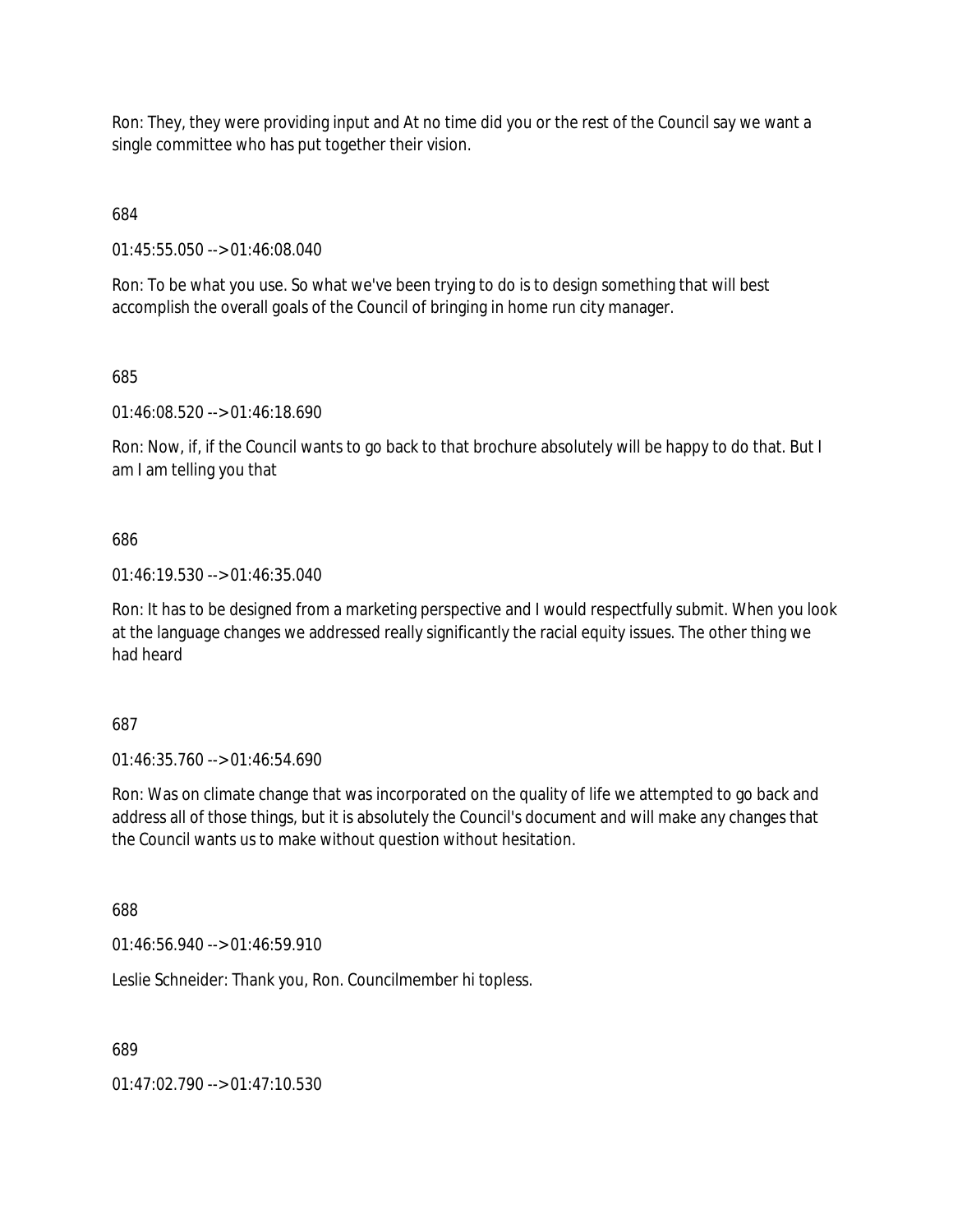Kirsten Hytopoulos: Yeah, I see a much improved draft and I see the influence actually of the race equity Task Force members.

690

01:47:11.850 --> 01:47:14.940

Kirsten Hytopoulos: Input here and I really appreciate that.

691

01:47:16.080 --> 01:47:20.550

Kirsten Hytopoulos: I actually share a couple of champs concerns. So I just want to hit those on the photographs

# 692

01:47:21.690 --> 01:47:34.860

Kirsten Hytopoulos: So I do also want to know what tribes. Those are and I want to be sure I like the inclusion of photos of native peoples, but they need to be our tribe, so

693

01:47:35.070 --> 01:47:40.740

Ron: I think that totally on target and made a note to confirm that, and I apologize, just

694

01:47:40.920 --> 01:47:43.650

Kirsten Hytopoulos: Yeah, sure. So please do that homework.

# 695

01:47:44.790 --> 01:47:55.920

Kirsten Hytopoulos: We agree with her sham on the Harrison building for a couple of reasons. I imagine that your person may have liked the architecture and thought they were sharing. Well, look at this cool Pacific Northwest architecture.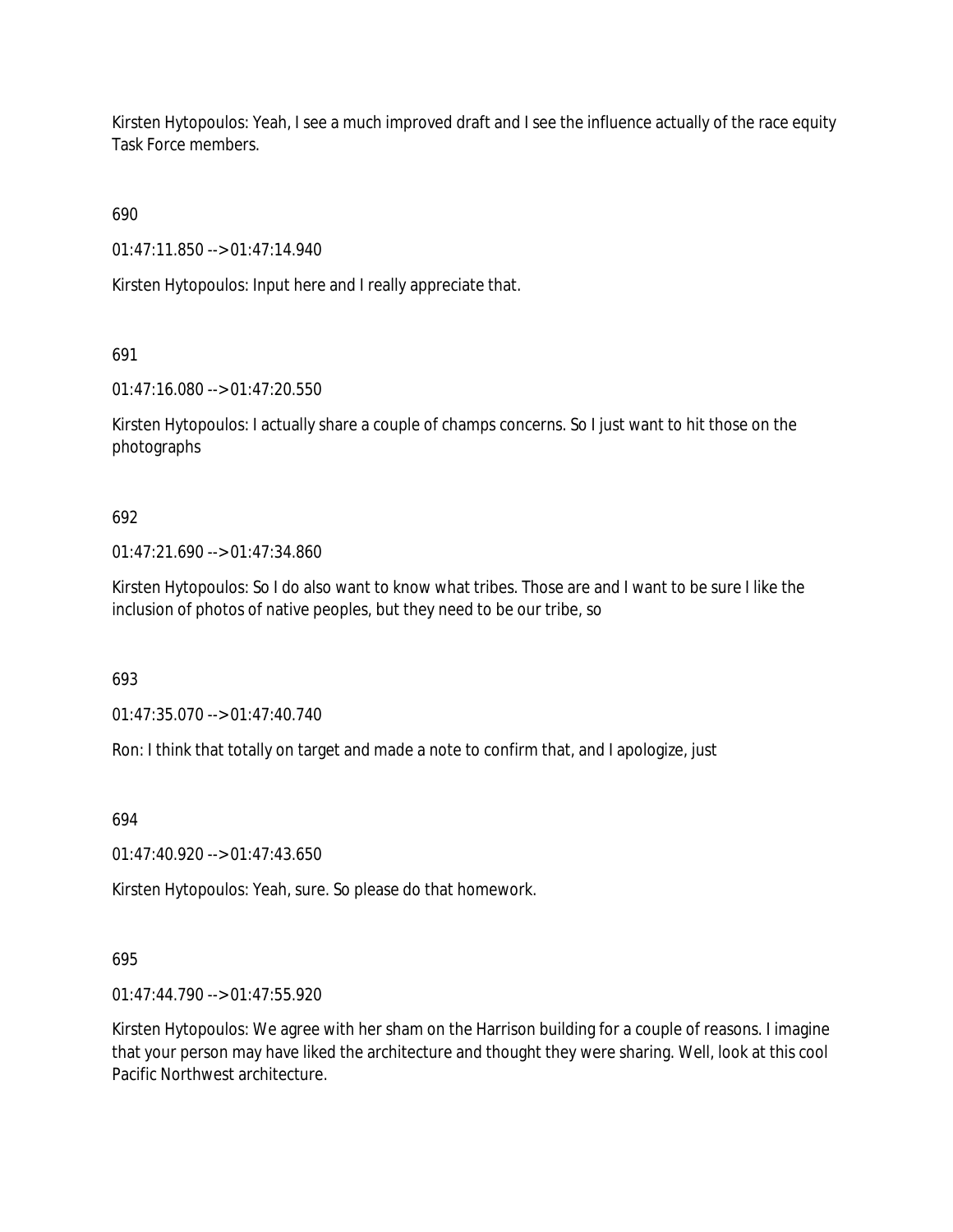01:47:56.460 --> 01:48:05.340

Kirsten Hytopoulos: But we have some current recent and even longer reasons there's multiple reasons why unfortunately that buildings, not the re building. So one thing to point to

## 697

01:48:06.330 --> 01:48:16.530

Kirsten Hytopoulos: It might be our local museum bheema would have some interesting cool architecture and be so you might replace that with bima you get cool architecture and art museum.

## 698

01:48:18.180 --> 01:48:26.070

Kirsten Hytopoulos: I would love to request that the photograph that the race actually Task Force brought forward is their main photograph be put in place of one of these smaller photographs

### 699

01:48:26.790 --> 01:48:33.870

Kirsten Hytopoulos: I already took a look at, I think, even though it's an aspect ratio I have, you know, have a vertical. It could be a horizontal and still be

### 700

01:48:34.740 --> 01:48:45.900

Kirsten Hytopoulos: Lovely. And I just thought, I mean, personally, and I think we get all way in this is a little micromanaging but it was a cool dynamic photograph and I think it would be great. And I think it'd be much more

## 701

01:48:46.440 --> 01:48:58.380

Kirsten Hytopoulos: interesting and compelling than then you know the the snow covered kayaks, or maybe the the farm. You know, one there. So I would actually directly like to ask to integrate that one.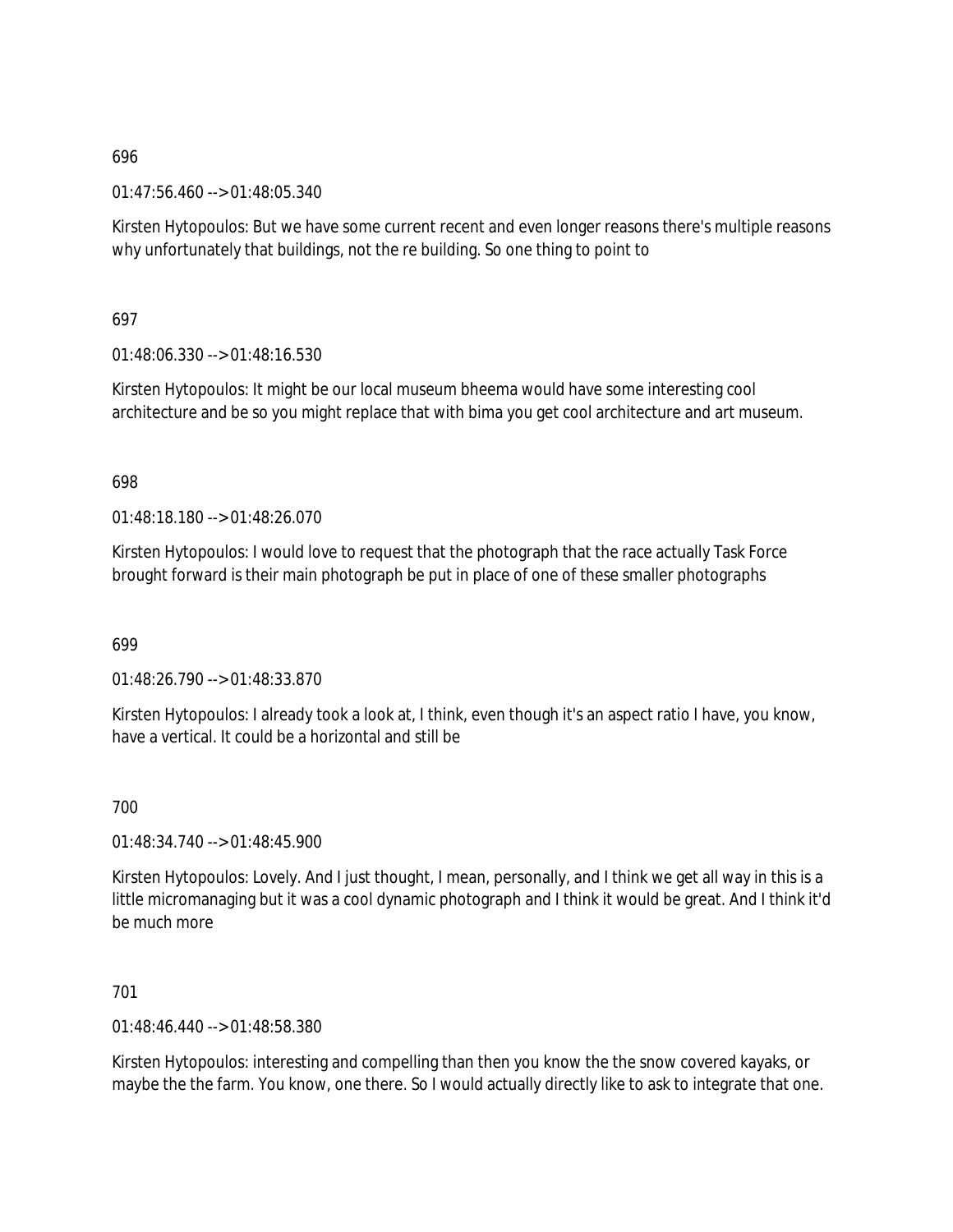01:48:58.800 --> 01:49:07.710

Kirsten Hytopoulos: But otherwise, I think you really did take it from a bit too dry, not us. You did bring in racial equity. You did bring climate change.

703

01:49:08.970 --> 01:49:12.270

Kirsten Hytopoulos: And managing growth and I like this much better. Thank you.

704

01:49:13.830 --> 01:49:17.700

Leslie Schneider: Absolutely. Great, thank you. Councilmember pilot

705

01:49:19.830 --> 01:49:24.360

Michael Pollock: Yeah, Ron. Thanks. I'm sure it's it's a challenge to do this.

706

01:49:25.590 --> 01:49:32.730

Michael Pollock: And I, and I appreciate your efforts. I'm having said that, I, I really do want to echo the comments are both the

707

01:49:33.330 --> 01:49:48.240

Michael Pollock: Other previous council members, I thought that the race equity Task Force and the other members of the public that helped out really created something that was very powerful and told a story told a story about who we

708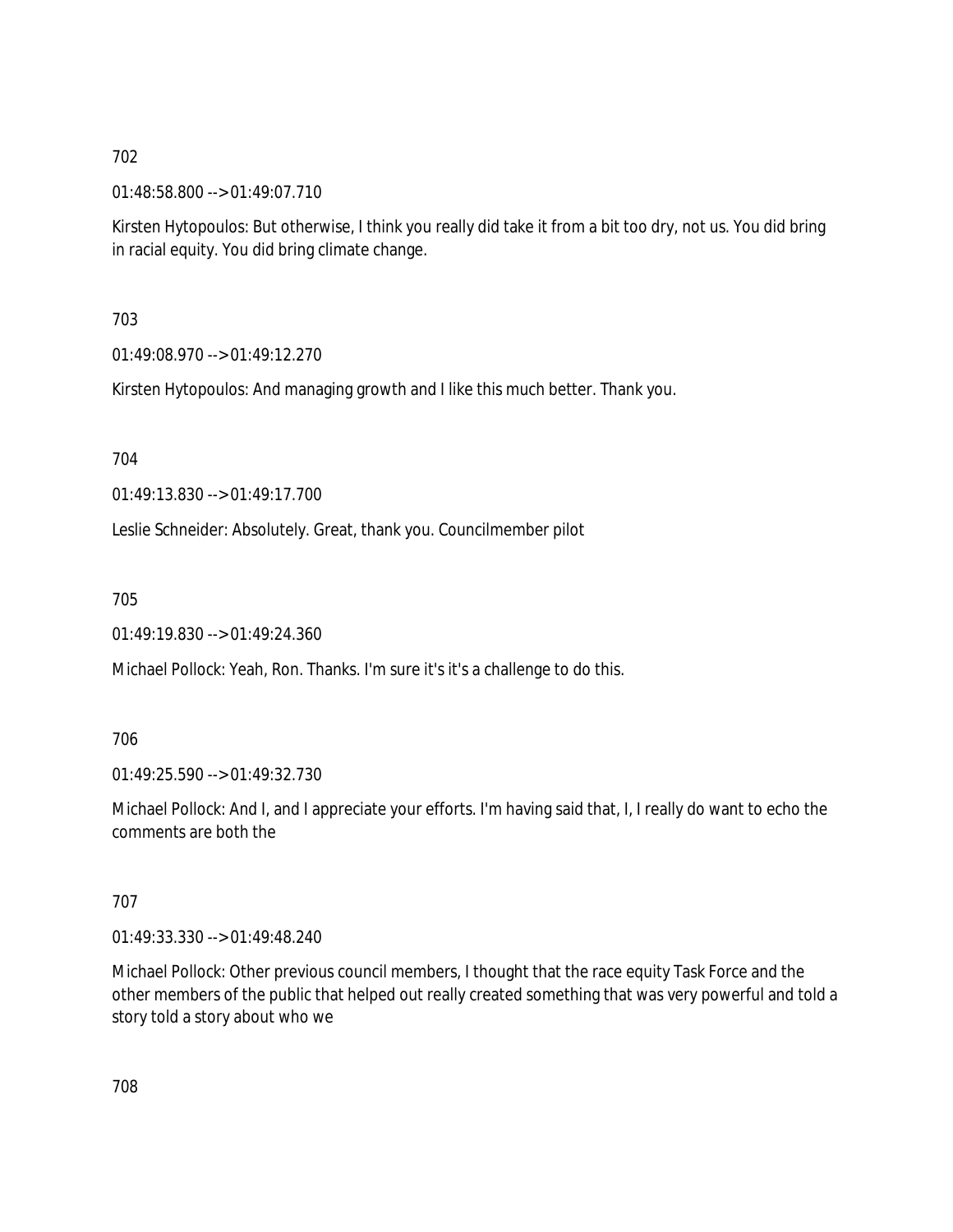01:49:48.810 --> 01:49:54.990

Michael Pollock: Are who we who we have been and what our aspirations are and and to me.

709

01:49:55.710 --> 01:50:14.850

Michael Pollock: The pictures should really do that they should tell that story and and you know what the story. I see what the pictures is that this is a great place to come. Sail kayak and pick Tompkins, you know, and so I guess I looked at it. I mean, there's, there's

710

01:50:16.050 --> 01:50:23.670

Michael Pollock: Six pictures of water, you know, waterfront sailboats and kayaks and all that stuff. And I, I really

#### 711

01:50:24.960 --> 01:50:39.240

Michael Pollock: I would really like to see this be about the community who we are as a people and what our aspirations are to me. To me, that's the, that's the city manager I want and a big component of

#### 712

01:50:39.630 --> 01:50:50.910

Michael Pollock: Who we are and aspirations are is an inclusive community that seeks racial equity that seeks diversity that seeks to become something

713

01:50:51.360 --> 01:50:57.090

Michael Pollock: That's more integrated in that in the general flow of the of the cultural diversification of this world.

714

01:50:57.840 --> 01:51:08.850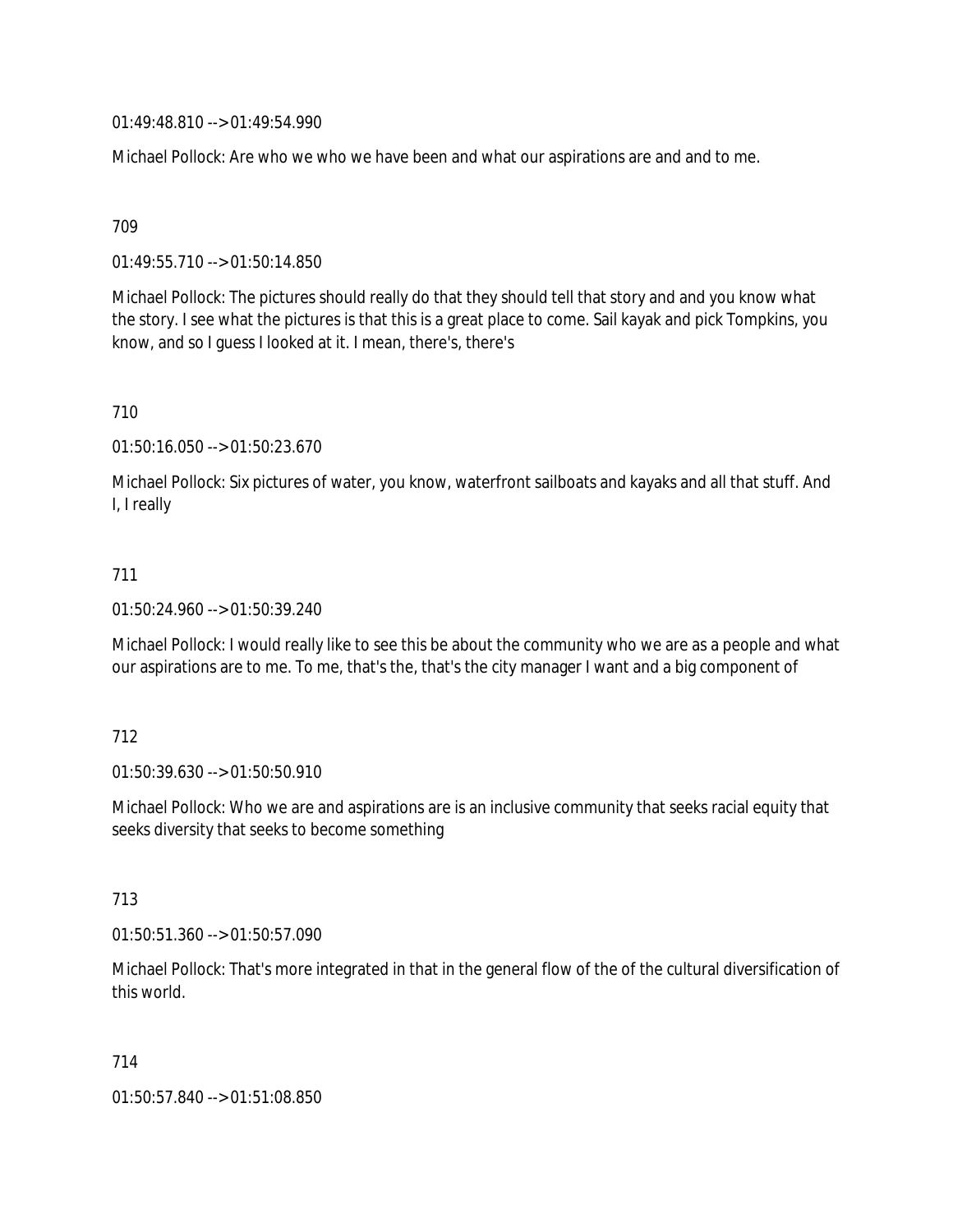Michael Pollock: So, you know, we can we can look at the one of my comments was was to look at the city comprehensive plan that speaks to our aspirations.

715

01:51:09.270 --> 01:51:17.460

Michael Pollock: I think that the writing is greatly improved, but I do. I'm really struck by and I can't remember who commented

# 716

01:51:18.450 --> 01:51:34.020

Michael Pollock: But they said, This doesn't look like a place that's welcoming to me a person of color and that was mentioned, and it it you know it looks like a place for very wealthy people come to, and it doesn't look inclusive and um so

## 717

01:51:35.190 --> 01:51:41.280

Michael Pollock: You know those are my thoughts and comments and and I hope you don't mind me being straightforward and

718

01:51:41.310 --> 01:51:43.470

Ron: No, not at all. I appreciate that.

### 719

01:51:43.590 --> 01:51:54.090

Michael Pollock: Bob this I'm, um, so I guess I would really like that narrative to come forward and for the both the words and and and then the photos of again.

720

01:51:54.690 --> 01:52:03.900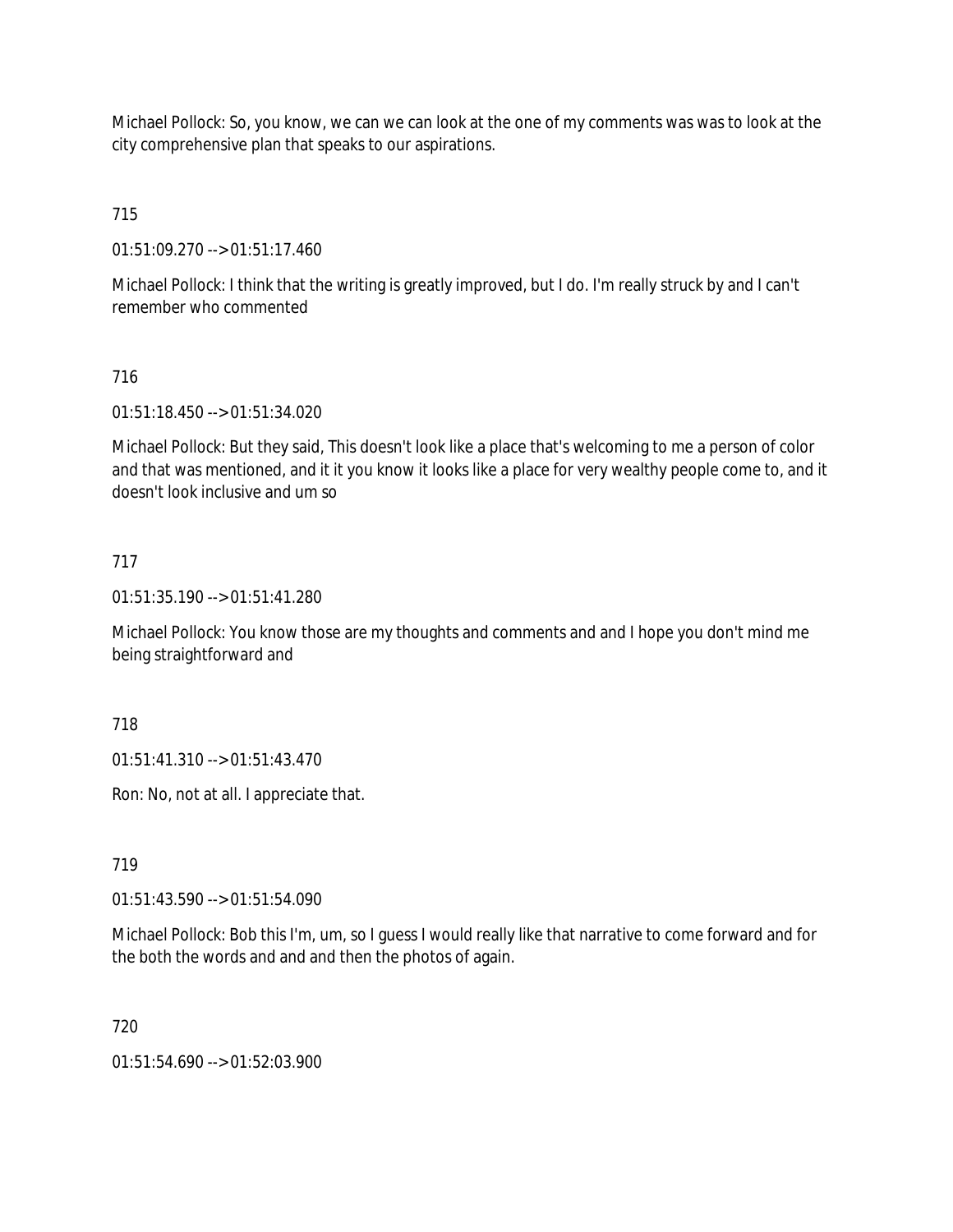Michael Pollock: Who we are and what we aspire to. So, so you, you have my thoughts on and I don't know if the rest of the Council agrees. I think they do. I think that's what I've been hearing and

721

01:52:05.070 --> 01:52:10.410

Michael Pollock: So again, it's been improved and I just, I just want to keep going that direction.

722 01:52:12.630 --> 01:52:13.680 Michael Pollock: To go ahead, I'm sorry.

723

01:52:16.320 --> 01:52:19.650

Leslie Schneider: Thank you. Councilmember Pollock helps member Medina.

724 01:52:20.550 --> 01:52:22.200 Kol Medina: Thanks even Ron

725 01:52:22.860 --> 01:52:23.580 Ron: Good evening.

726 01:52:24.210 --> 01:52:25.830 Kol Medina: What time is it there like 10

727 01:52:26.430 --> 01:52:27.120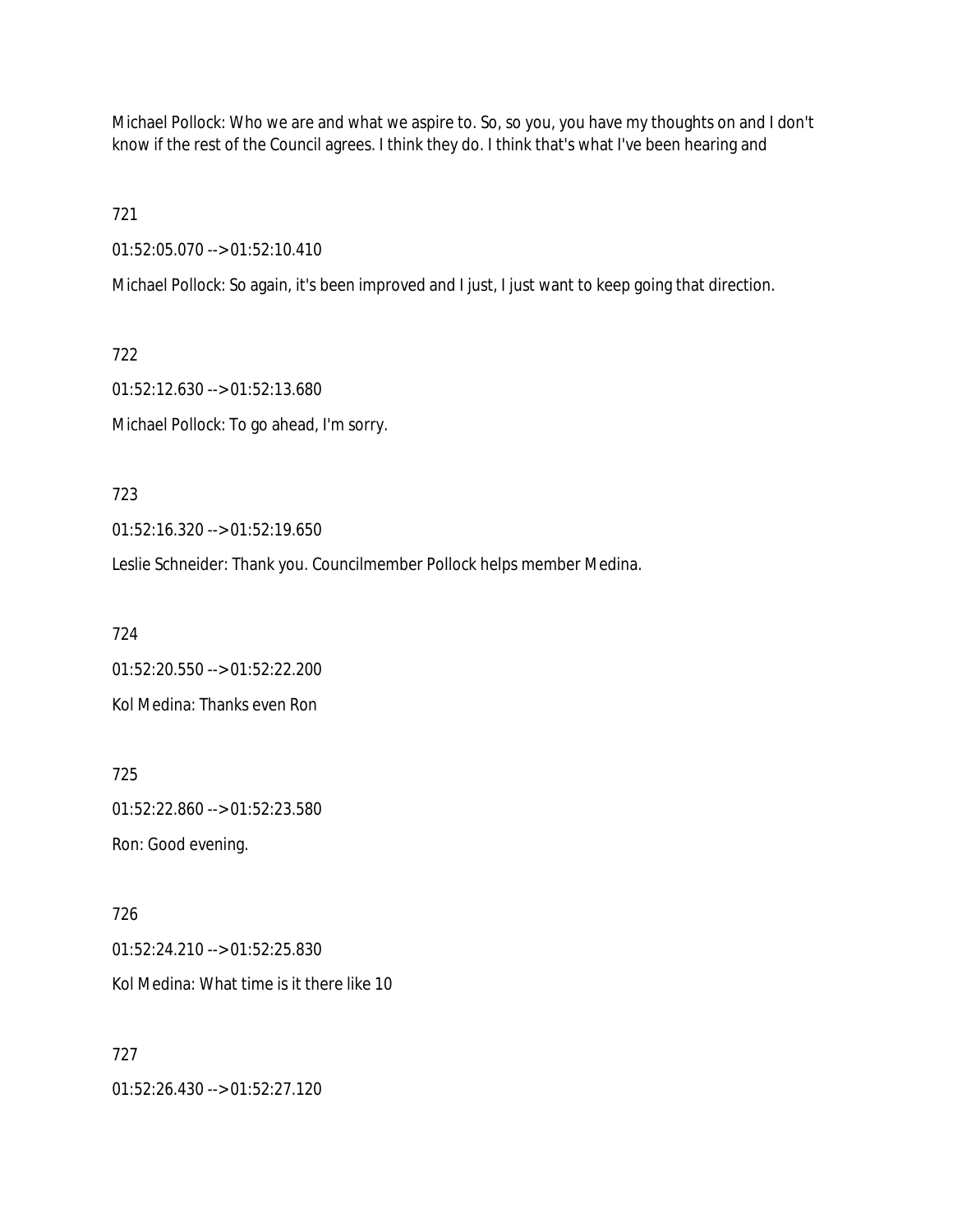Ron: Yes, sir.

## 728

01:52:30.030 --> 01:52:38.490

Kol Medina: Thanks for your work on this. I, I think it's greatly improved I pretty much agree exactly with counselor high topless his comments on this.

## 729

01:52:39.840 --> 01:52:55.200

Kol Medina: I think that it would be great if so, I noticed as a marketing brochure. Like, I get that. And you want it to look pretty and it is pretty mean the fact is, a lot of people move here move here because it's pretty good. I mean, it is an important part of the island.

## 730

01:52:56.220 --> 01:53:07.500

Kol Medina: But maybe they're too many glamour shots of the water and boats and stuff and maybe a couple of those can be changed out with a couple of photos from other a secular Task Force version.

### 731

01:53:08.910 --> 01:53:14.250

Kol Medina: I think that might strike a better balance between marketing brochure and and

# 732

01:53:15.300 --> 01:53:21.660

Kol Medina: Surfacing this issue that's becoming really important on the island, but I think it's pretty good. And thank you for your work on it.

### 733

 $01:53:24.660 \rightarrow 01:53:39.990$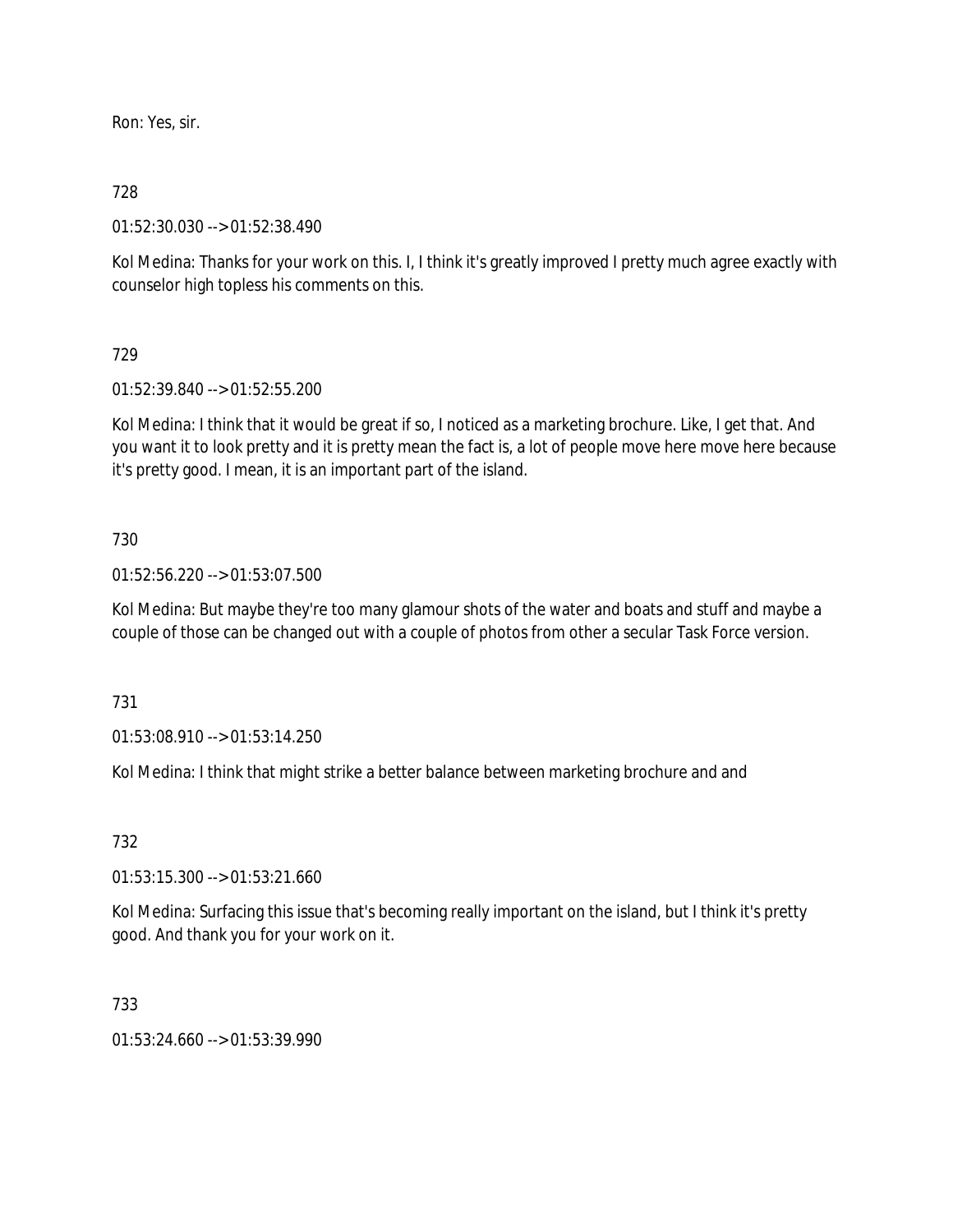Leslie Schneider: Thank you very much. Councilmember high topless and just remember, folks, we are getting significantly over over time here but I know this is important. So just try to not be redundant, if possible customer right topless.

734

01:53:41.520 --> 01:53:53.430

Kirsten Hytopoulos: Don't think Joe's gone. I just wanted to follow up and just simply say that I want to be clear that I absolutely agree with Ron. This is a balance so I do not want to undermine the glamorous part, whatever you want to call it.

735

01:53:53.760 --> 01:54:03.930

Kirsten Hytopoulos: We're also attracting the whole person and people of all all strata and and races of everybody who also wants to live in a beautiful place to

736

 $01:54:04.260 \rightarrow 01:54:16.080$ 

Kirsten Hytopoulos: So this is also about the beautiful place that we live. So when I'm talking talking about em. I think coolest things to I want to bring in the picture of the race equity March I want to keep in the pictures of native peoples.

### 737

01:54:16.500 --> 01:54:23.820

Kirsten Hytopoulos: But I also want to have the beautiful island, because that's also what we want to protect and what we live in cherish. Okay, so be clear. It is a marketing piece.

738

01:54:24.210 --> 01:54:27.840

Kirsten Hytopoulos: on all levels, the emotional cultural and the natural beauty. Okay.

739

01:54:27.930 --> 01:54:28.470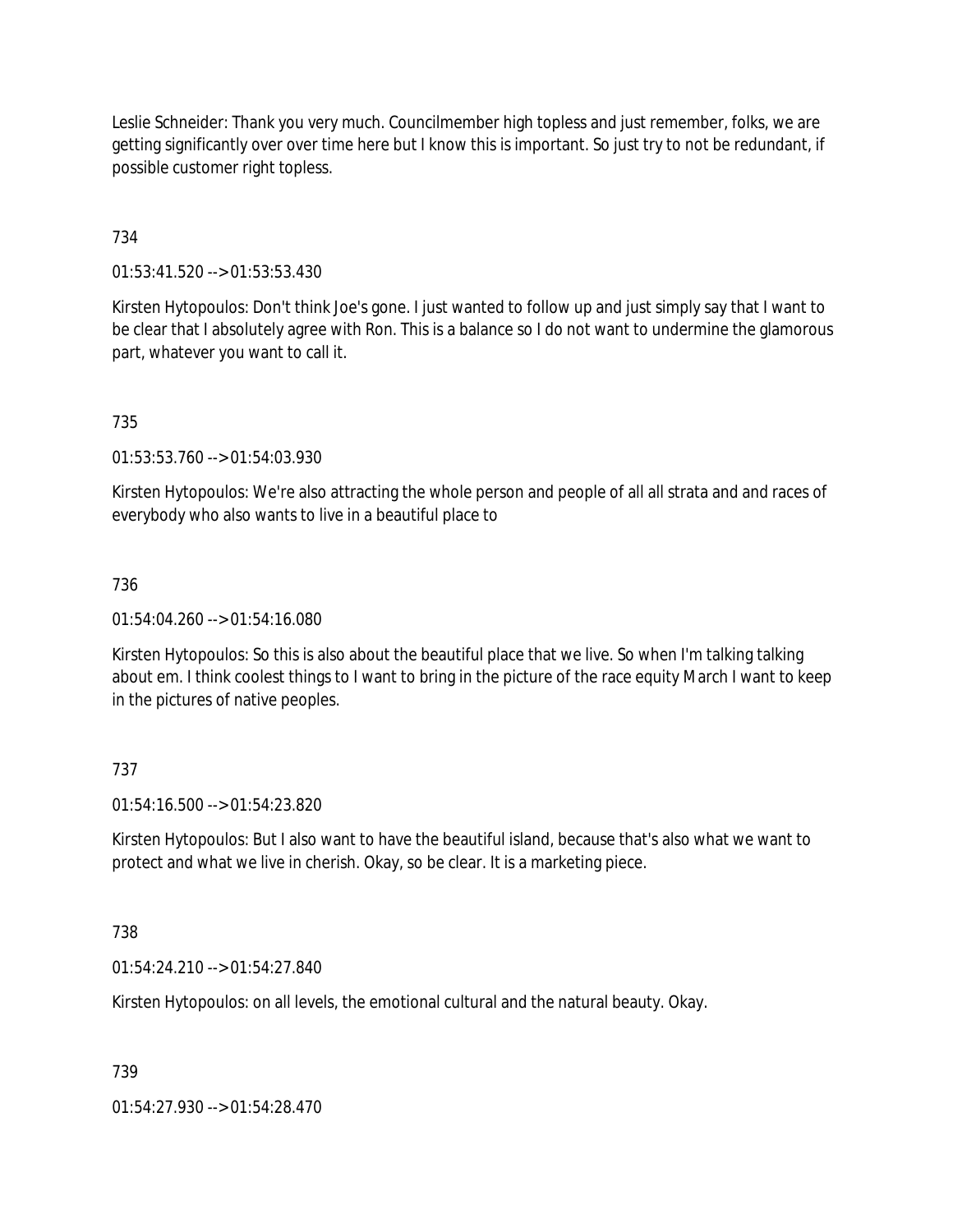Kirsten Hytopoulos: Now shut up.

740

01:54:30.750 --> 01:54:31.470

Leslie Schneider: If you married

741

01:54:32.670 --> 01:54:34.650

Joe Deets: In the interest of time, I'll be very brief. Hi, Ron.

## 742

01:54:36.510 --> 01:54:51.960

Joe Deets: I'll just echo what everyone's saying let's just the tax, although sleep fee in there, what the heck. No, just kidding. Um, no I let's change out those pictures that were mentioned and and we're good. We gotta move on but change the pictures and we're good.

743

01:54:53.460 --> 01:54:54.000

Joe Deets: We'll

744

01:54:54.030 --> 01:55:06.420

Ron: We'll let let me, let me see clarity there. What I'm hearing. I think everybody's saying is basically that same thing. There's a photos issue, but you're good with the content. Is that a fair description.

### 745

01:55:06.900 --> 01:55:17.550

Ron: I want to make sure when I go back and tweak that I'm on the right page. Okay, so we will get that turned around immediately for you to take a look at one more version of it.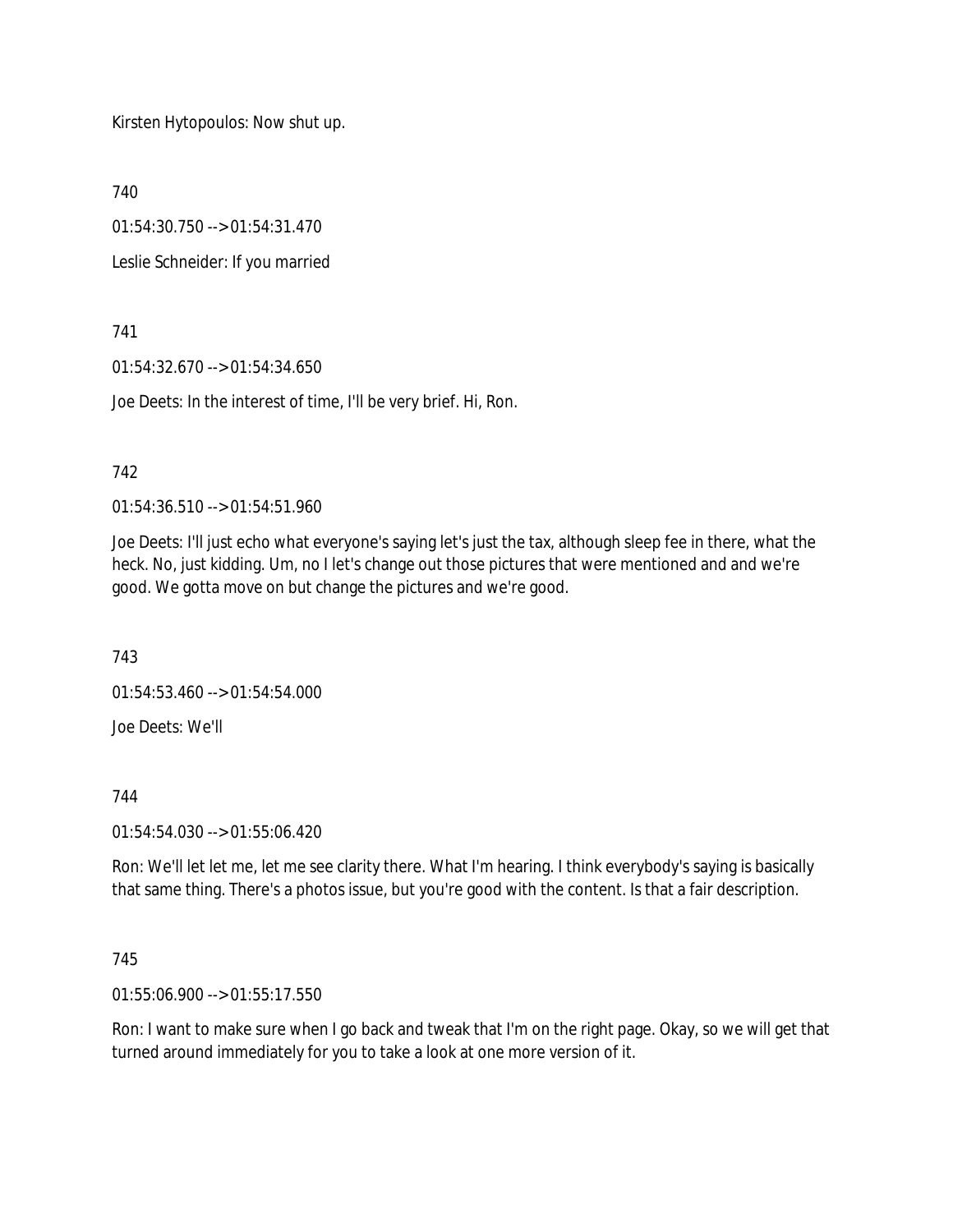01:55:20.460 --> 01:55:20.880

Ron: Awesome.

747

01:55:20.910 --> 01:55:21.120 Hey,

748

01:55:22.470 --> 01:55:24.180

Leslie Schneider: I'm COUNCILMEMBER nisar

## 749

01:55:24.810 --> 01:55:34.890

Rasham Nassar: It just real quick follow up for the next touch, will that come to us again at a business meeting city manager and then will approve the brochure. Would that be the plan.

750

01:55:35.340 --> 01:55:43.800

Morgan Smith: It's up to you. It could come back next week, which is a study session and you can approve it. Then, or it could come on the 22nd that's councils discretion.

751

01:55:49.980 --> 01:55:50.700

Leslie Schneider: Council never making it

752

01:55:53.430 --> 01:55:55.110

Kol Medina: I'll just offer that I don't need to see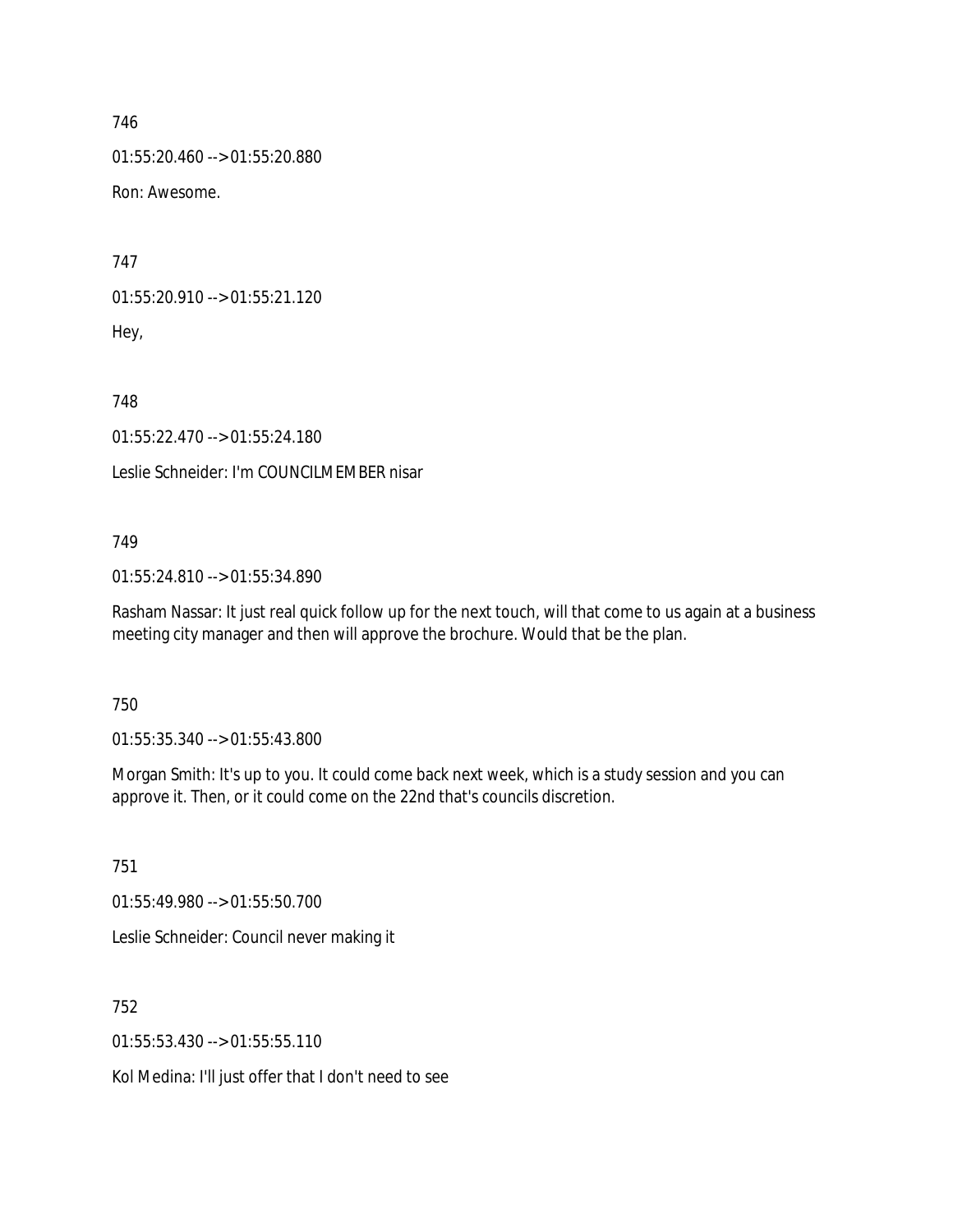01:55:57.510 --> 01:56:10.440

Kol Medina: And I trust that Ron has her feedback and will change out a couple of photos and first Santo need to see it again. I'm guessing the majority council. Want to see it again but majority Council didn't want to see it again. That would be fine with me.

754

01:56:14.370 --> 01:56:24.600

Leslie Schneider: Since we are talking about pictures and not word smithing. Is there a process whereby we could see another draft and we could send personal feedback.

## 755

01:56:25.980 --> 01:56:33.810

Leslie Schneider: And if basically everybody had a thumbs up on it, it wouldn't actually have to come back to to counsel. Is that an option.

### 756

01:56:35.790 --> 01:56:43.320

Kol Medina: Well, just as a point of order, we can't, we can't really do that. Right. I mean, that'd be more than a form of US commented on something outside of a meeting.

757

01:56:43.620 --> 01:56:51.480

Leslie Schneider: Now, I wasn't suggesting that we would comment to each other. I was just going to think sending the comments directly back to Ron and then he would

### 758

01:56:51.630 --> 01:57:00.030

Leslie Schneider: He would be able to tell us that if there were if there was anything other than thumbs up on the new version.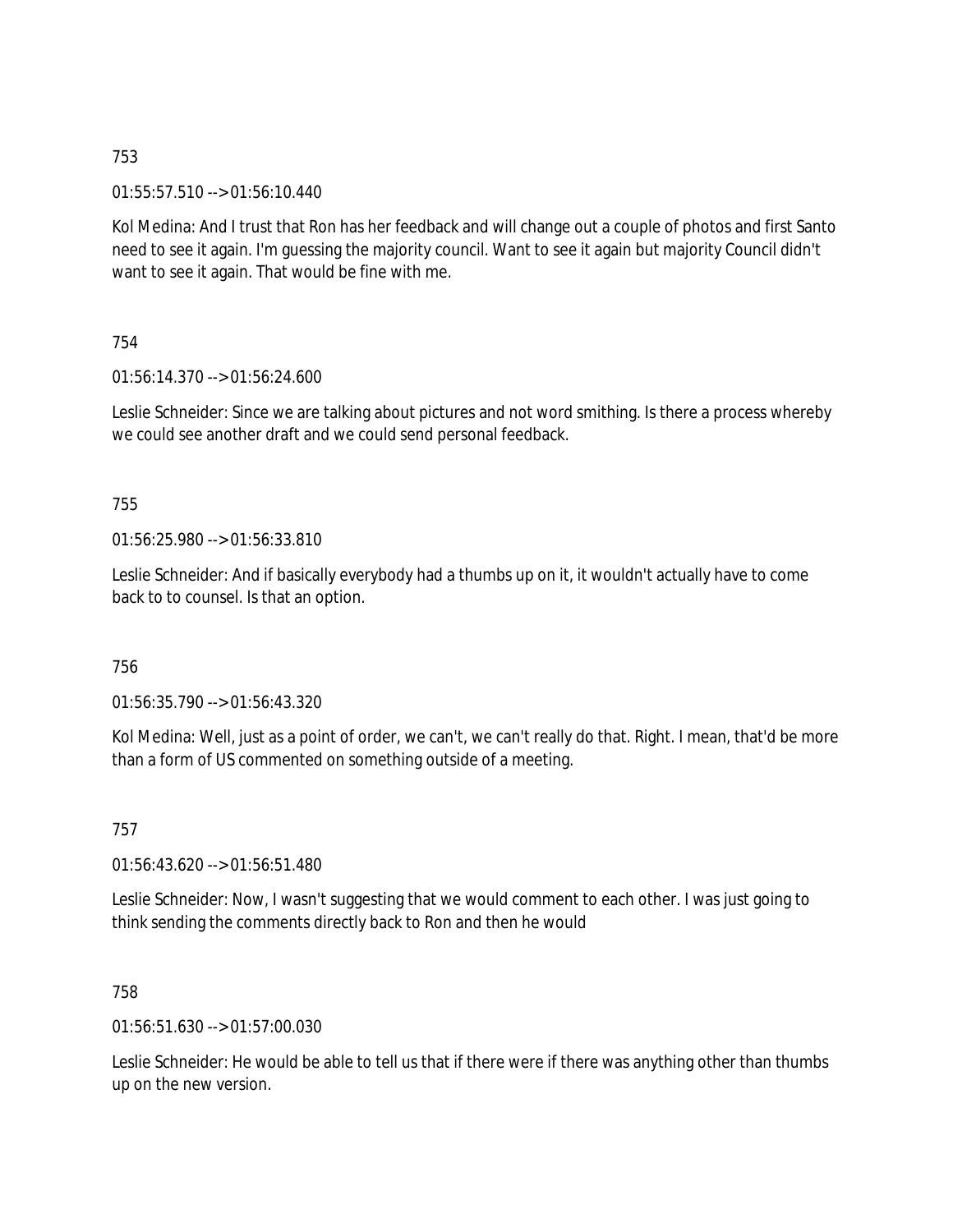01:57:01.440 --> 01:57:11.340

Leslie Schneider: Maybe it's a terrible idea. We can bring it back. I just wanted to throw it out there. I did see some the head nodding and and all city manager. Do you have any, any thoughts.

760

01:57:13.260 --> 01:57:14.790

Morgan Smith: I think it's whatever you guys prefer

761

01:57:17.700 --> 01:57:27.720

Ron: Later, that's, that's very easy to do that. Basically, I can go through very quickly, even two or three iterations, as I'm getting feedback from you.

762

01:57:28.170 --> 01:57:35.700

Ron: And then whatever the deadline is for your next meeting. If no, you know, if everybody's comfortable with what I've come up with

763

01:57:36.180 --> 01:57:48.900

Ron: I can march. If anybody is going, No, I want it to come back to the Council, because, you know, we don't have consensus somewhere, then I can add it, you know, requested more dramatic for your discussion.

764

01:57:50.130 --> 01:58:03.240

Leslie Schneider: So what this would require us Council is just making sure that we're paying attention to these you know drafts coming from Ron and just understand that you do need to get back to him if if you expect to get your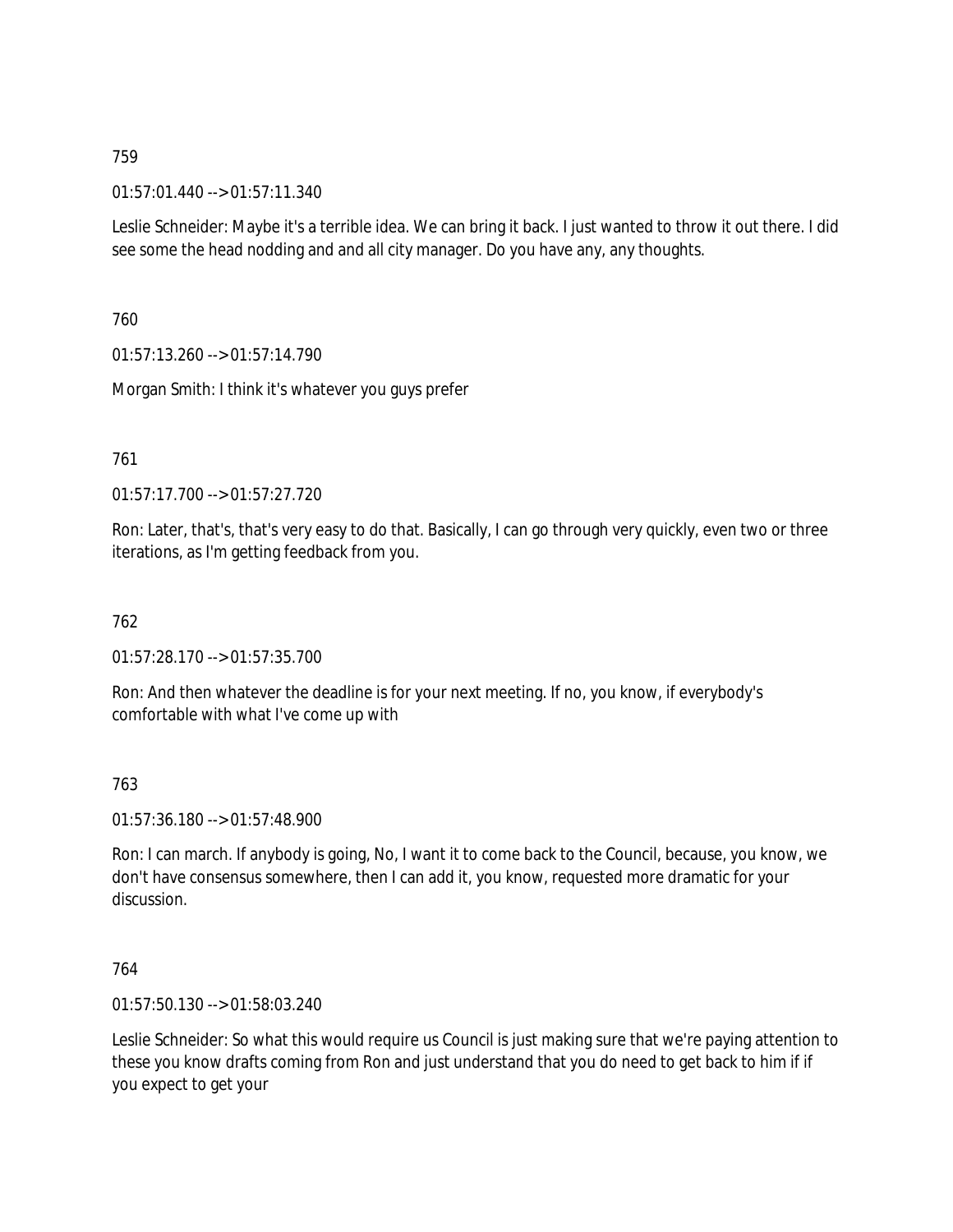01:58:04.530 --> 01:58:07.140

Leslie Schneider: Thoughts taken in city manager.

### 766

01:58:07.710 --> 01:58:14.940

Morgan Smith: I think the other thing you're creating with that approach. You can certainly do it that way. But then you're putting Ron in the position of essentially

### 767

01:58:15.420 --> 01:58:25.560

Morgan Smith: He's going to have a one on one conversation with each of you potentially in which if one council member makes a suggestion. It's really kind of incumbent on him.

### 768

01:58:26.070 --> 01:58:42.090

Morgan Smith: To go ahead and accept that suggestion. And the rest of you won't have insight into that happening. And so that may not be a big deal. But I just want to point that out that that approach does not provide much transparency for you to see other people's feedback.

### 769

01:58:45.060 --> 01:58:48.720

Leslie Schneider: Okay, so I'm council member who topless.

### 770

01:58:51.750 --> 01:58:59.100

Kirsten Hytopoulos: Shouldn't we just have run and bring it back. The final version that we should only object to if there's something outrageously wrong with it.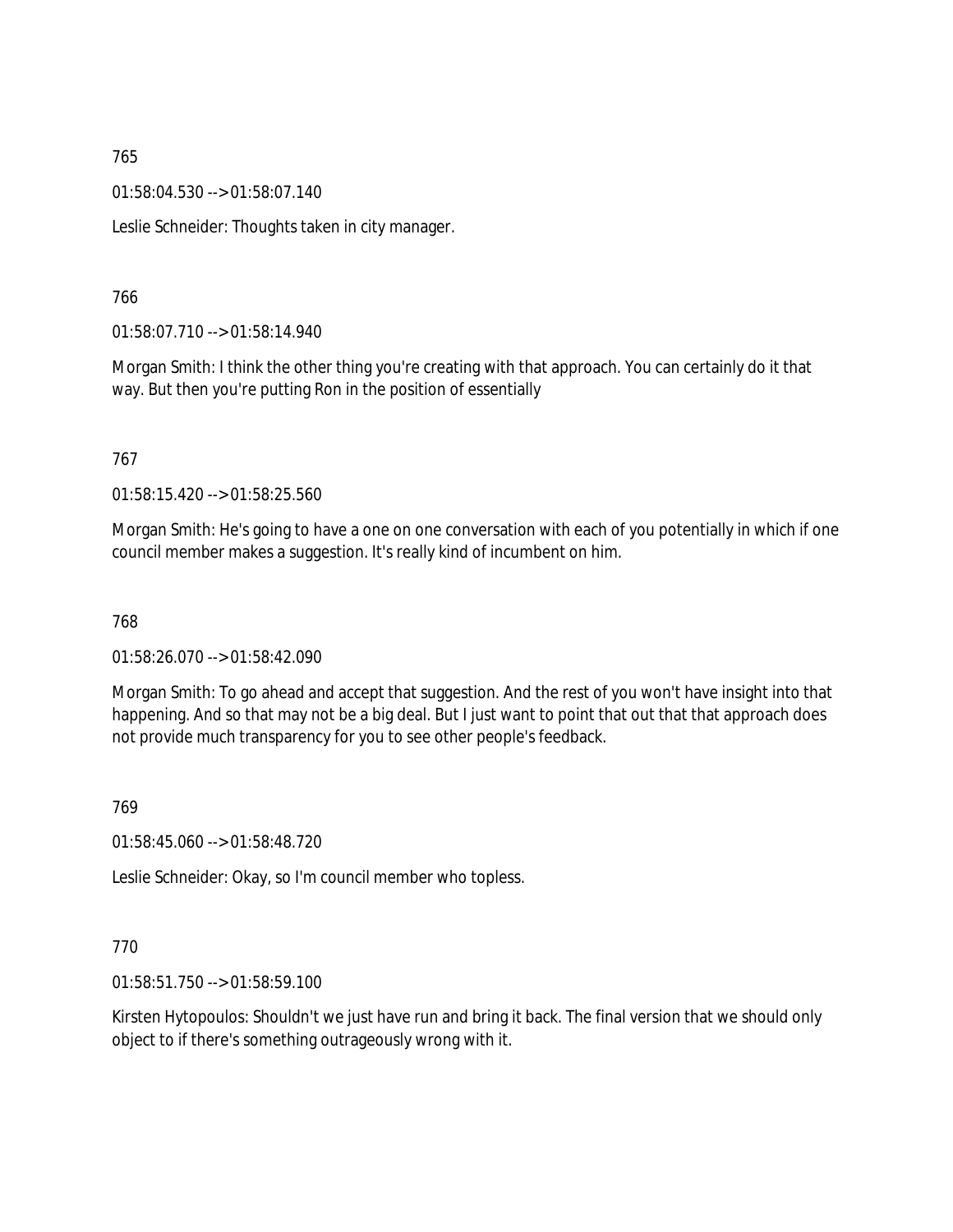01:59:03.180 --> 01:59:07.230

Leslie Schneider: Um, I mean, I think that's a good suggestion. Councilmember Pollock.

# 772

01:59:08.220 --> 01:59:14.970

Michael Pollock: Yeah, I just feels like we're just inventing a process and we're kind of spending more time. Time to come up with a process on a fine point we just

# 773

01:59:15.630 --> 01:59:27.390

Michael Pollock: Do what we're doing. It's working and having bring it back and you can take a look at it just seems like we have a process. And it's that he takes our information incorporates that and brings back the drought. So

# 774

01:59:28.860 --> 01:59:30.960

Michael Pollock: The only reason you know something

# 775

01:59:32.490 --> 01:59:48.660

Leslie Schneider: So city manager at the next at the study session or do we have time for a short version of this, and if it doesn't end up being short, then we just need to sort of push it off to some future agenda where we have a little more time. Is that right,

# 776

01:59:49.020 --> 01:59:55.650

Morgan Smith: No, I think next week. You do have time. And I think based on the, you know, Council sounds tonight as if you're very close to consensus.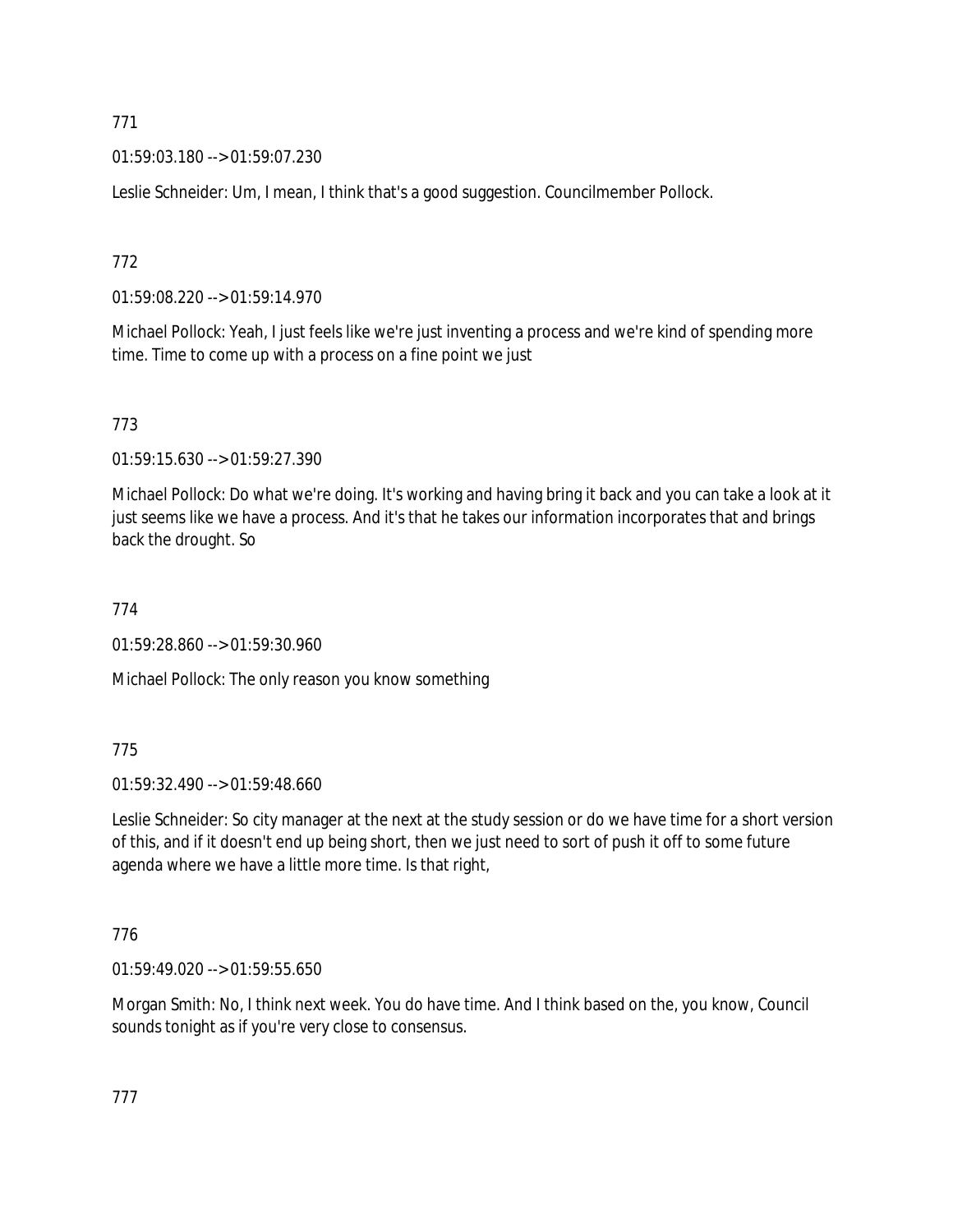01:59:56.130 --> 02:00:07.740

Morgan Smith: It. I think it's worthwhile to give it a few more days have one last look and then be come be prepared to be ready to approve or at least make a motion next week and then you'll be there. So, okay.

778

02:00:08.970 --> 02:00:09.750

Leslie Schneider: Sounds good.

779

02:00:10.890 --> 02:00:20.310

Leslie Schneider: Alright, we're I think we're done. Ron, thank you very, very much for your feedback and your willingness to take in the

780

02:00:22.470 --> 02:00:31.350

Leslie Schneider: Taking the micromanaging of the photos because I think there were some really specific things that you would not have had a chance to know. So I appreciate your willingness

781

02:00:31.380 --> 02:00:34.740

Ron: No problem at all. And we'll get to work on it first thing in the morning.

782

02:00:35.100 --> 02:00:38.400

Ron: All right on y'all have a great rest of your evening.

783

02:00:38.520 --> 02:00:41.940

Leslie Schneider: Bye bye you as well. Thank you very much. Run.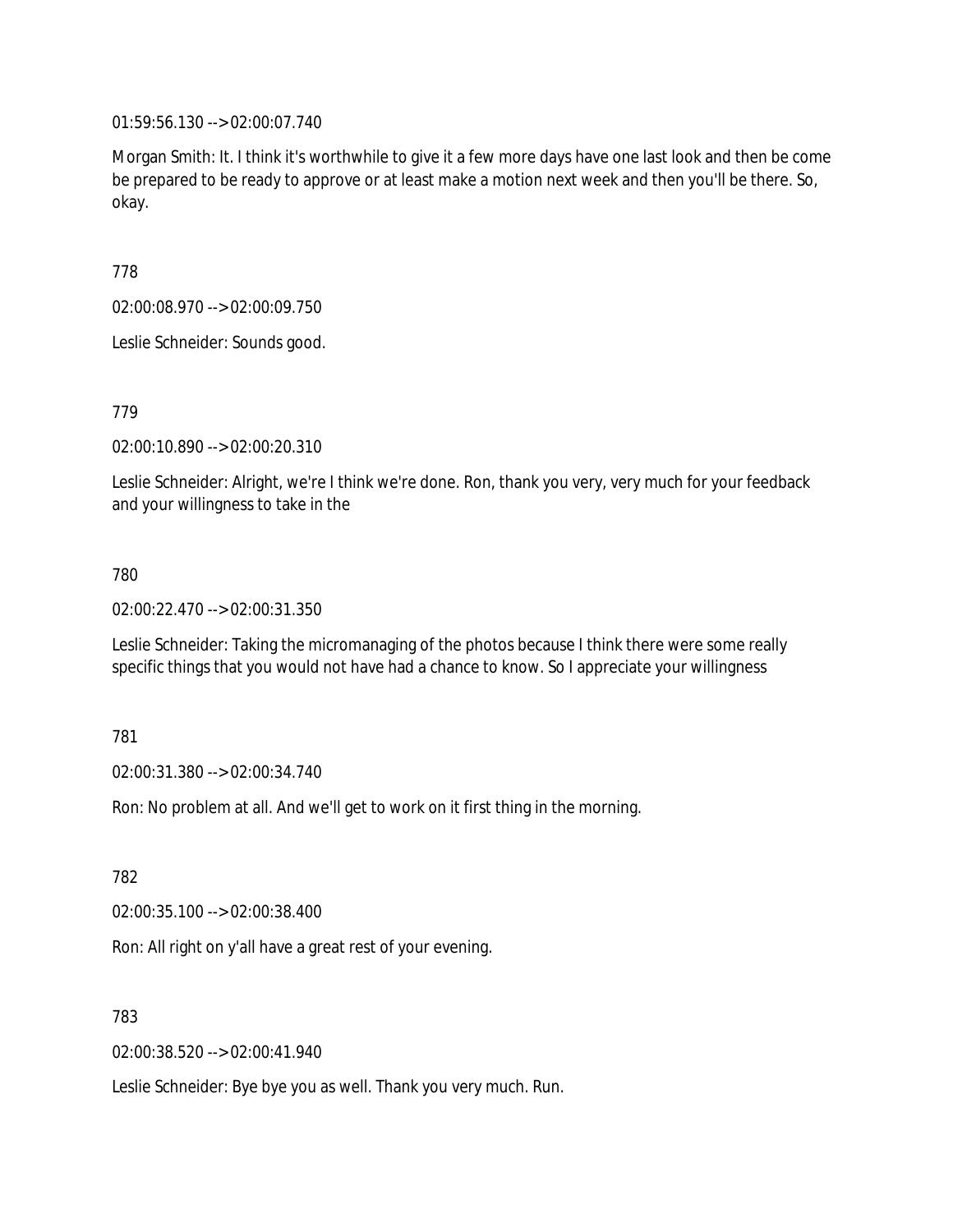02:00:43.500 --> 02:00:53.520

Leslie Schneider: Okay, we are now let's see. We're now on item 10 be ordinance number 2020 dash 25 adopting the

785

02:00:55.320 --> 02:01:05.100

Leslie Schneider: update of the city's Capital Improvement Plan and we have our director Chris. Where's Vicki with us, Director of Public Works. Thank you for Chris

786

02:01:05.910 --> 02:01:08.970

Chris Wierzbicki: Good evening Council can see all of you, you'll hear me okay

787

02:01:09.840 --> 02:01:10.650

Chris Wierzbicki: Yes, excellent.

788

02:01:11.670 --> 02:01:21.960

Chris Wierzbicki: Okay, this evening, you are going to hold that first reading of the Civ ordinance and I have a brief presentation to share with you that I know you're a little behind schedule so

789

02:01:22.590 --> 02:01:30.510

Chris Wierzbicki: I'll do my best to kind of flip through this and give you an opportunity to answer some questions to ask some questions at the end. So I'm going to share my screen with you.

790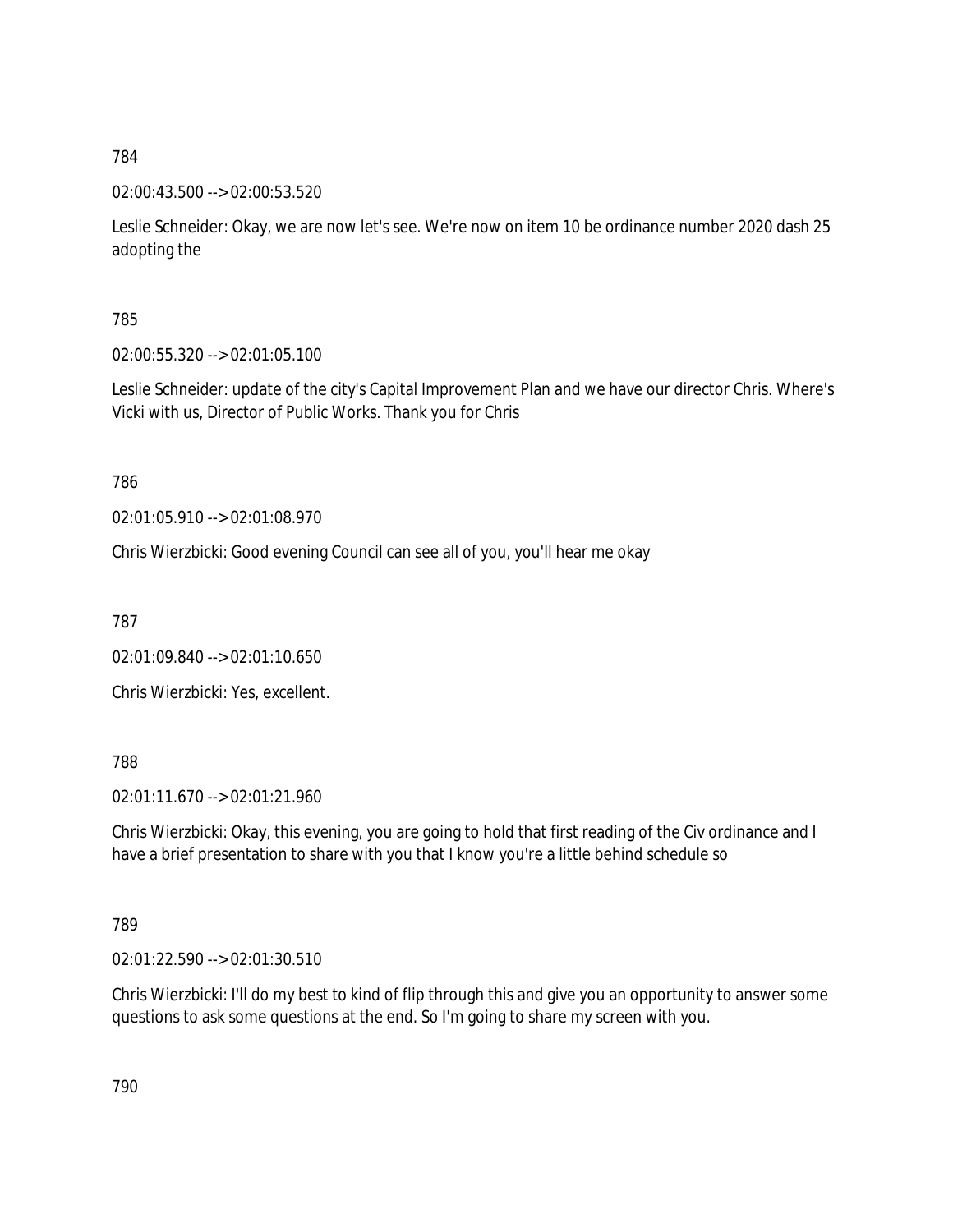02:01:32.220 --> 02:01:35.220

Chris Wierzbicki: I can find what I'm looking for. All right. Can you all see that

791

02:01:38.760 --> 02:01:39.060

Chris Wierzbicki: Okay.

792

02:01:41.520 --> 02:01:46.380

Chris Wierzbicki: So I'm just going to give you a kind of brief run through of the capital facilities plan.

793 02:01:48.000 --> 02:01:48.480

Chris Wierzbicki: We

794

02:01:49.920 --> 02:02:02.370

Chris Wierzbicki: Have talked about this earlier this year. So just a little recap of where we've been with this. So we solicited ideas from the community earlier this year and submitted them to you and had a discussion back in May.

795

02:02:03.000 --> 02:02:13.380

Chris Wierzbicki: We had a follow up discussion with you again in June, about the project list and then we held a public hearing in front of the planning commission on August 13 and they

796

02:02:14.190 --> 02:02:20.400

Chris Wierzbicki: Have a recommendation that they are going to forward on to you, along with the budget process that I'll talk about a little bit later in the presentation.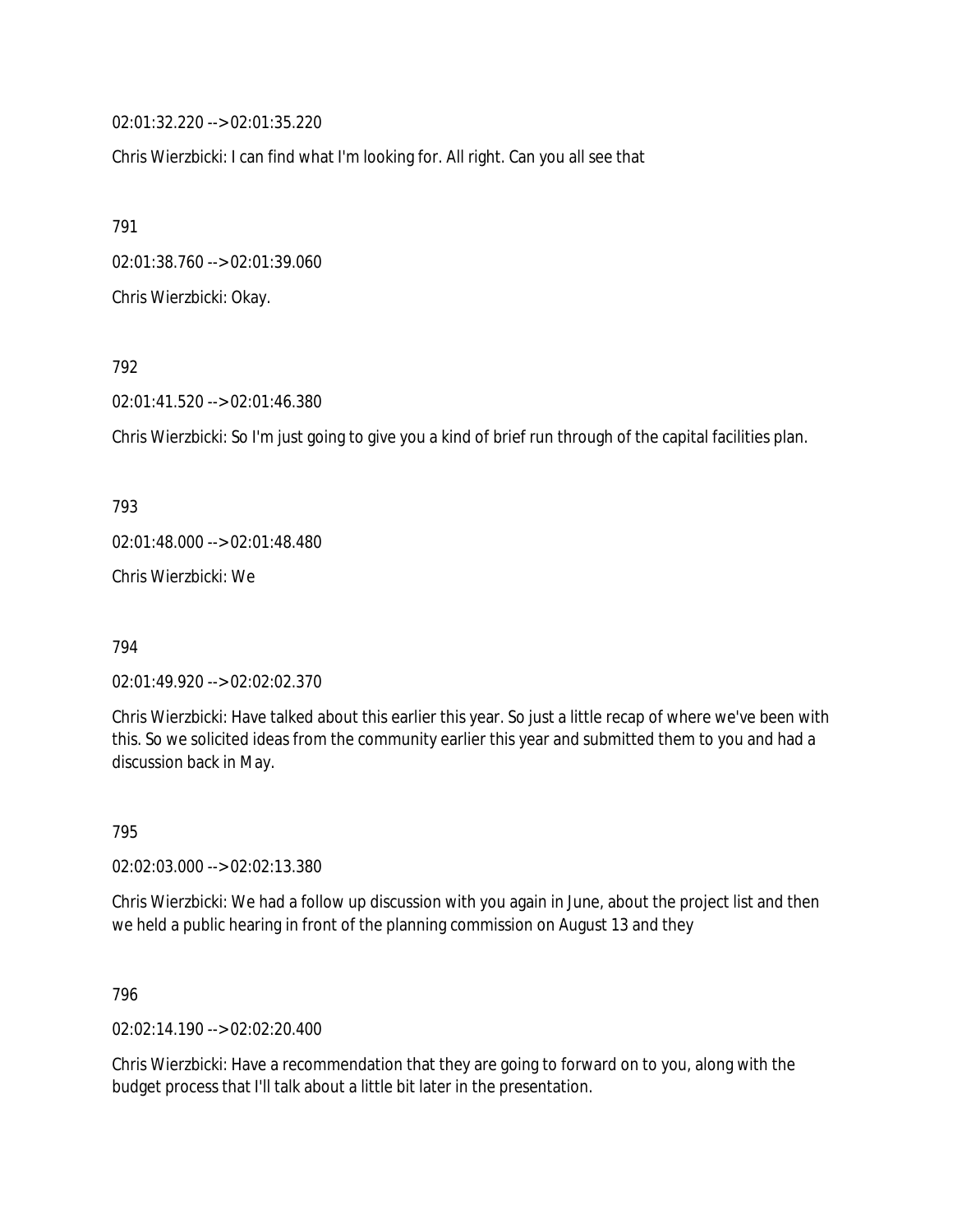02:02:21.840 --> 02:02:31.050

Chris Wierzbicki: And if you remember the goal that we were setting for the six years tip this year was to kind of match as best we can. The number of projects and

798

02:02:31.320 --> 02:02:45.660

Chris Wierzbicki: The overall cost with the last by in him, as you know, we're in a period of financial contraction and we are doing our best to not add a whole lot of projects that we either can't afford or can't deliver for you to this plan. So that was part of our goal.

799

02:02:48.000 --> 02:02:53.640

Chris Wierzbicki: Just to understand where what's happening next after this. So this is really just mostly an informational session.

800

02:02:54.420 --> 02:02:59.040

Chris Wierzbicki: The first reading, you'll have a budget presentation on September 22 city managers budget.

801

02:02:59.700 --> 02:03:12.660

Chris Wierzbicki: And this tip will be part of this tip that you will see tonight as a part of that budget, it kind of sets the foundation of spending for that budget and then you'll have some budget deliberations through October and November.

802

02:03:13.710 --> 02:03:22.890

Chris Wierzbicki: And at that point, you'll have the opportunity to really kind of dig into these projects and make any decisions that you want to make about projects being in or out or or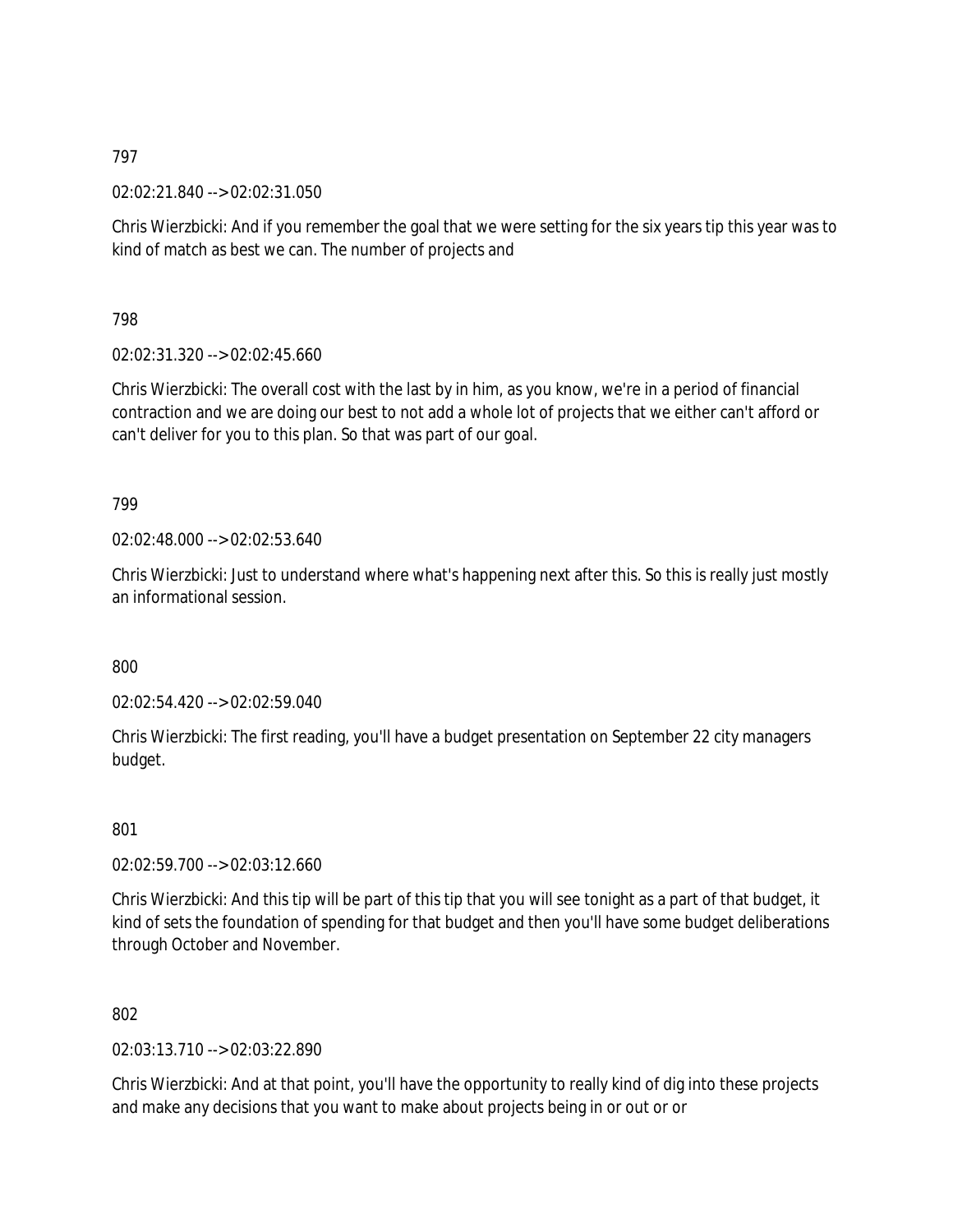02:03:23.820 --> 02:03:29.610

Chris Wierzbicki: Or any other decisions, you want to make related to capital improvements as part of that process. So today is really about

804

02:03:30.060 --> 02:03:40.740

Chris Wierzbicki: Kind of questions and answers. And then you'll have more chances to deliberate later in the process will do a second reading of the CFP ordinance either in October or November when you get through the rest of the remainder of the budget.

805

02:03:42.180 --> 02:03:45.930

Chris Wierzbicki: So that's where we're at now give you a kind of a brief overview of the plan.

806

02:03:47.400 --> 02:03:55.380

Chris Wierzbicki: There's a lot too many numbers here to really talk about effectively sell just in a slice and dice the numbers for you a couple different ways so you can understand

807

02:03:56.280 --> 02:04:06.420

Chris Wierzbicki: A little bit of how this plan works. So as you know, there are a series of different project categories and we're going to go run through those quickly and I'll give you some just some highlights from some of those

808

02:04:06.960 --> 02:04:16.950

Chris Wierzbicki: And then we lay out the spending across the six, six years of the plan, beginning in 2021 and as you can see over in the right hand side here that kind of the first slice of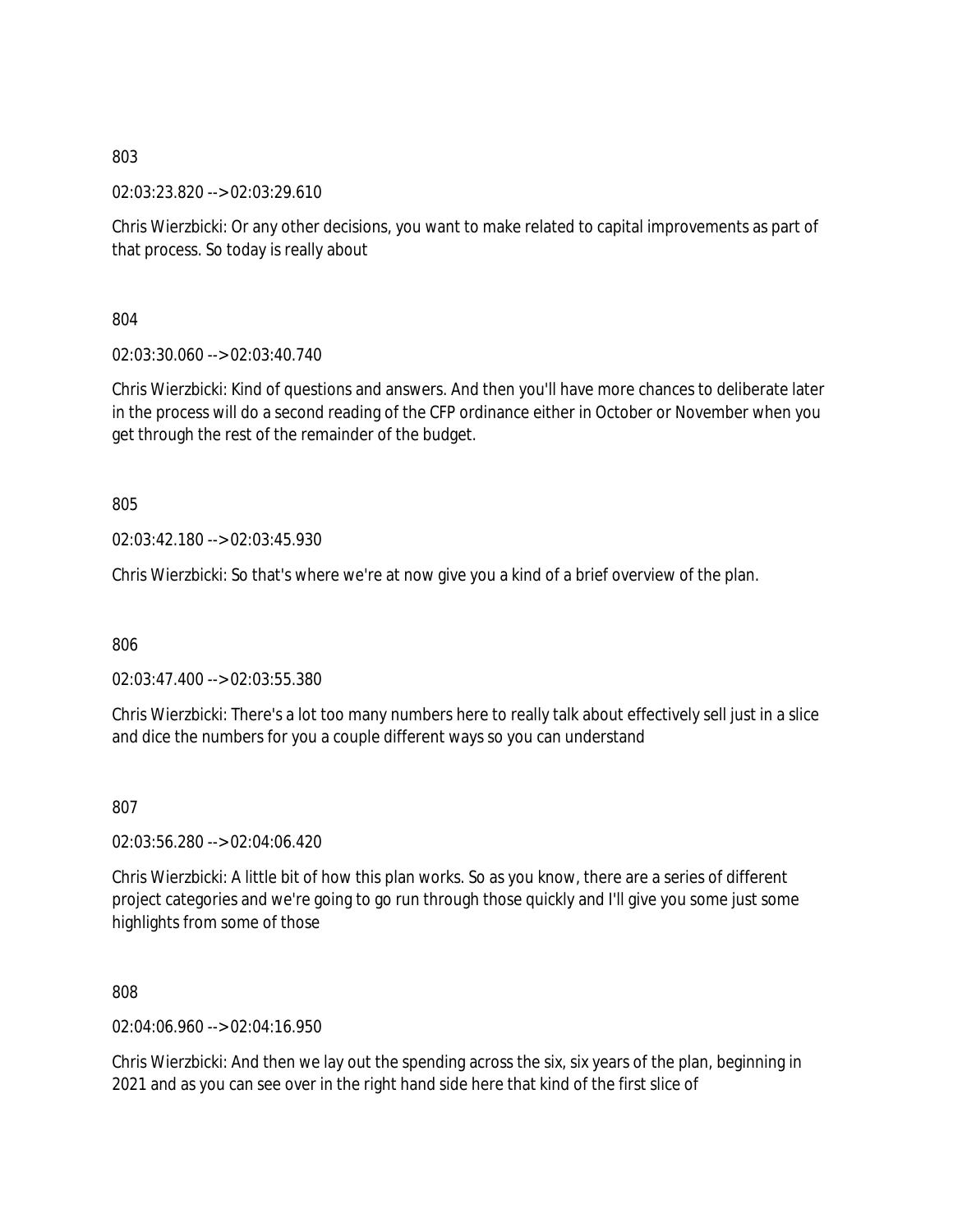02:04:17.610 --> 02:04:26.850

Chris Wierzbicki: Evaluating the plan, you can see that the biennium spending is about 41 million and the out years which is years 23 to 26 right now is planned to be about 30 million

810

02:04:27.750 --> 02:04:33.840

Chris Wierzbicki: It looks a little off balance to have two years with more money in it, but keep in mind that a big chunk of that 20 million of it.

## 811

02:04:34.470 --> 02:04:47.670

Chris Wierzbicki: Is still the money that is being kind of passed through for the police and court facility. So really, there's a there's a big project that's embedded in those first two years that ties kind of making it look a little off balance.

812

02:04:48.690 --> 02:04:55.800

Chris Wierzbicki: So we're going to look at just like I said just a couple of different ways to view the plan. So here you can see kind of the

813

02:04:56.520 --> 02:05:05.700

Chris Wierzbicki: The amounts of each different project category that we, that are included in the plan. The purple bars are the utilities so storm water. Water and Sewer

814

02:05:06.060 --> 02:05:16.230

Chris Wierzbicki: And the green are the mostly general funded items. We do have some utility purchases in Fleet as well because we use some fleet to support utilities as well. But that's not listed here.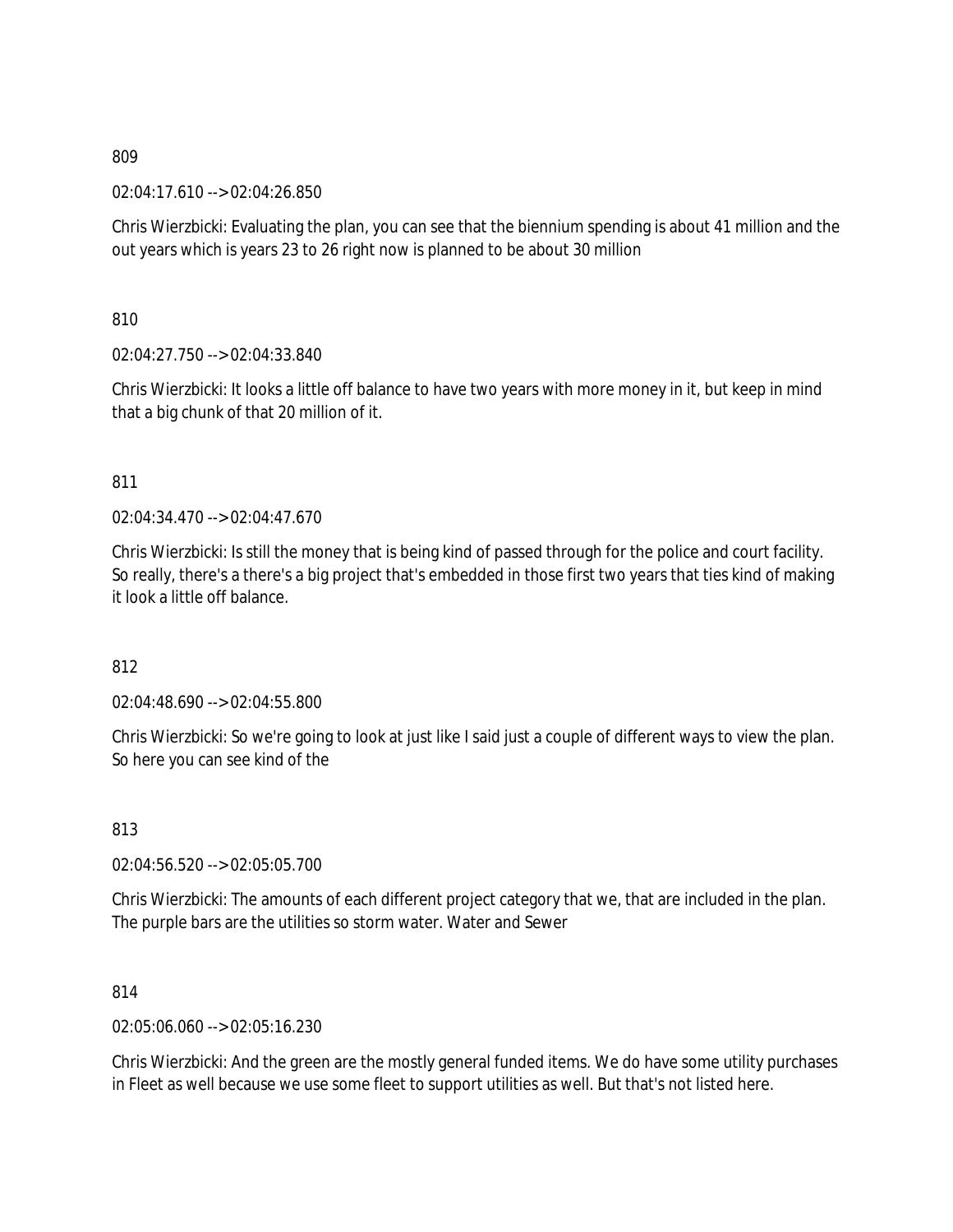02:05:17.640 --> 02:05:22.230

Chris Wierzbicki: Again, you can see the total 72.9 million is the current total for the plan.

816

02:05:23.520 --> 02:05:34.110

Chris Wierzbicki: There's a different way of looking at it. If you're looking at parts of the whole right so the purple is the utilities and green is general funds. So you can see it's a slightly more general fund and utility

## 817

02:05:35.370 --> 02:05:40.770

Chris Wierzbicki: The biggest chunks of dollars there that we're spending is in the facilities. Again, that's because of the police court facility.

818

02:05:41.700 --> 02:05:53.130

Chris Wierzbicki: We've got a big project and water. The water replacement of the Winslow water tank and a large project and sewer as well that we talked about, just a couple weeks ago the replacement of the beach means down at level Avenue.

819

02:05:55.590 --> 02:06:00.540

Chris Wierzbicki: Here's another way to slice it. So the here's the different types of funds in the plan. So you can see that there's

820

02:06:01.050 --> 02:06:12.780

Chris Wierzbicki: A majority of the funds are general fund and utility almost 5050 and we have about \$8 million worth of grants and those are primarily in transportation non motorized and I'll talk briefly about those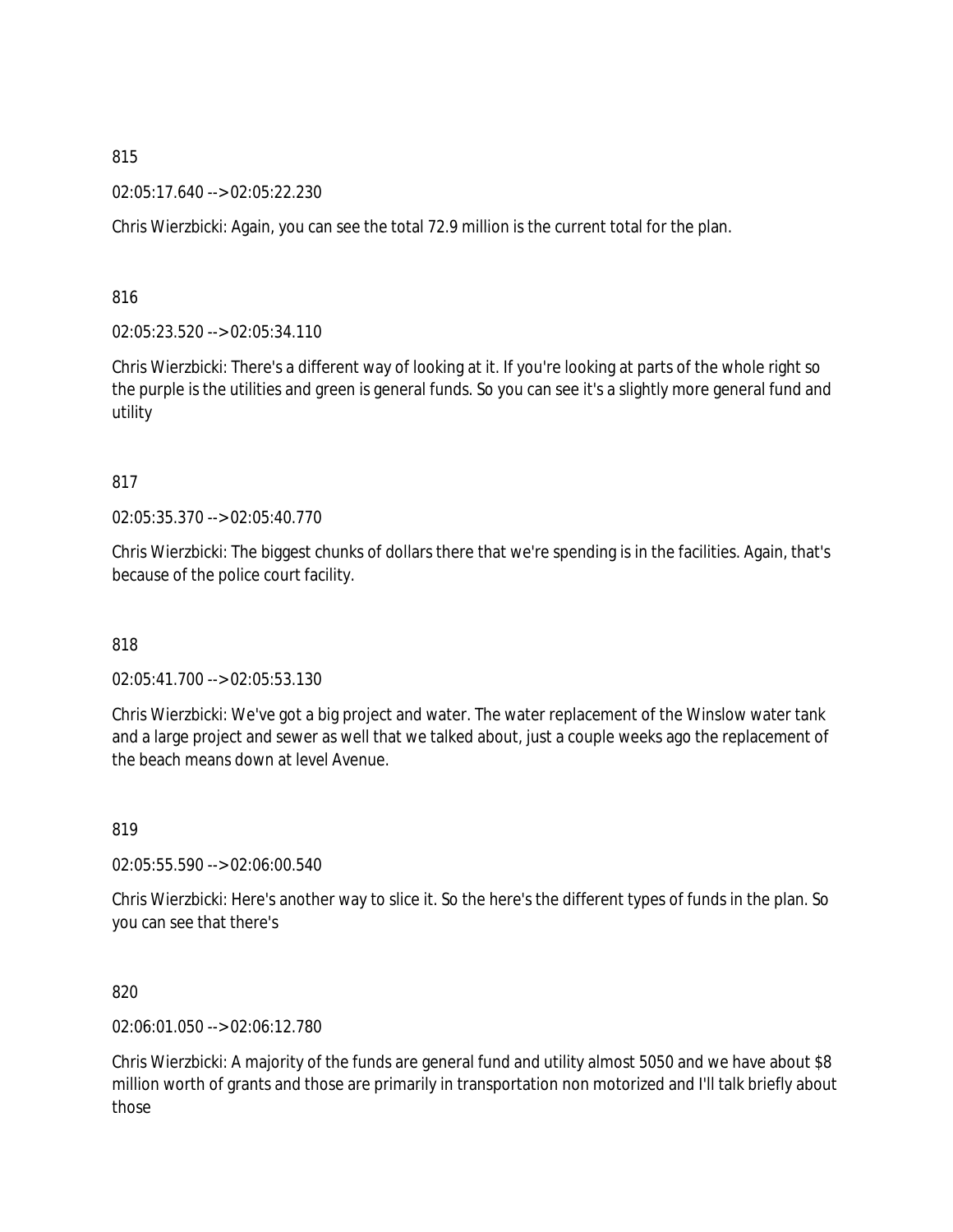02:06:13.350 --> 02:06:22.740

Chris Wierzbicki: All the grants that are included in this plan. We have either received or we have applied for and have yet to hear back. So we have not put any projects in the

822

02:06:23.880 --> 02:06:30.450

Chris Wierzbicki: Plan that have grant money that hasn't either hasn't been identified. So all the projects in here have real money associated with them.

823

02:06:32.100 --> 02:06:40.170

Chris Wierzbicki: Lastly, the slice. I'll share with you is for the first time in the city's history. We are including labor in all of our capital projects. So you will see

824

02:06:41.850 --> 02:06:50.970

Chris Wierzbicki: In the materials that were in the packet that there was a slice of each of those projects that was a labor costs for the city to deliver those projects.

825

02:06:51.450 --> 02:07:04.230

Chris Wierzbicki: Right now that cost is at about 3% which is pretty low. But again, remember there's 2020 there's a \$20 million project they only has one project manager in there too. So it's probably a little bit artificially low

826

02:07:05.250 --> 02:07:12.630

Chris Wierzbicki: But this is the first time we're doing this so you will probably see some corrections, from us over the course of the year, as we kind of work through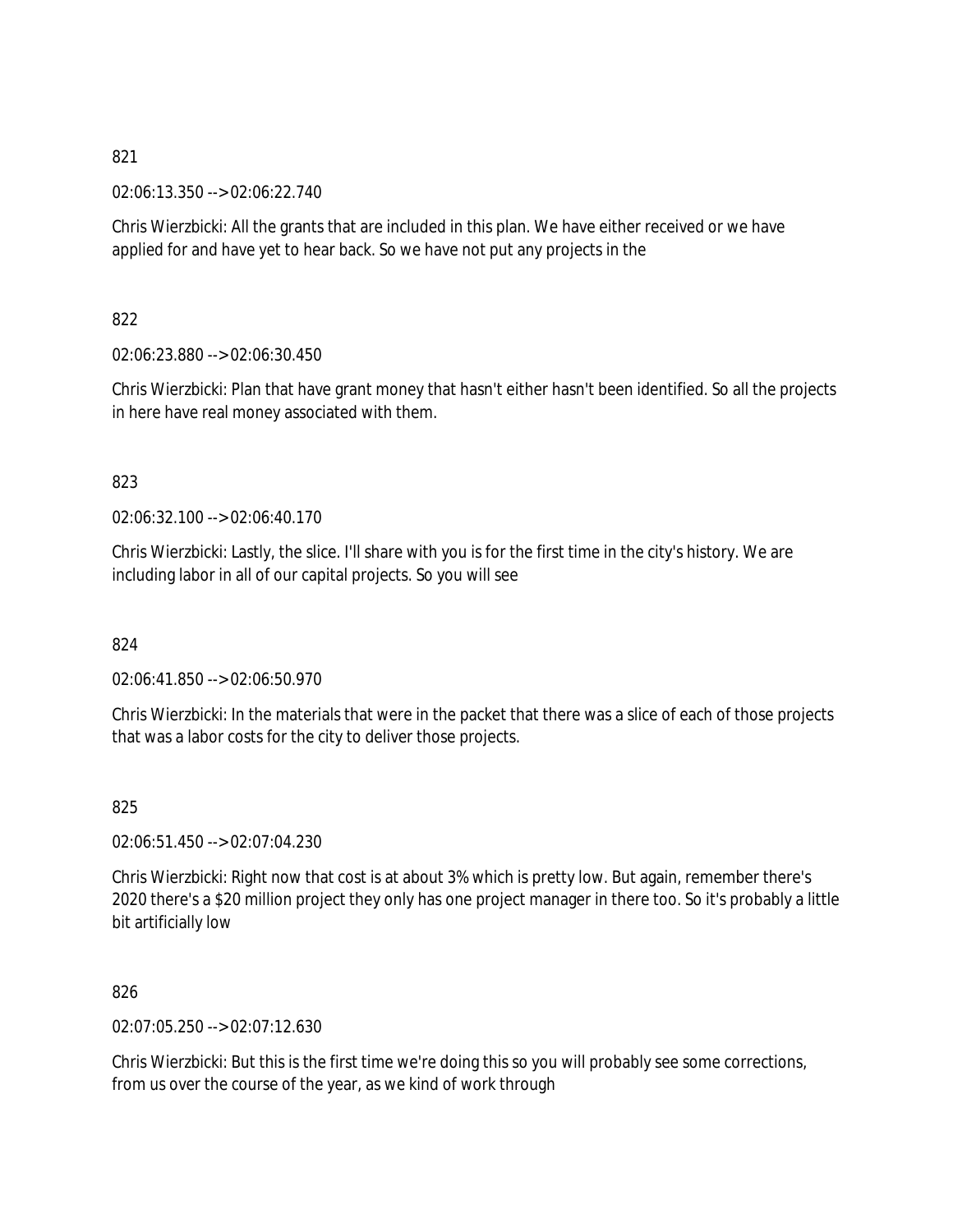02:07:13.470 --> 02:07:19.860

Chris Wierzbicki: How the labor works in each of these projects and balancing that out, since this is the first time are really associating projects and people together.

828

02:07:21.570 --> 02:07:24.150

Chris Wierzbicki: Okay, so that's the overview. I'll quickly go through

829

02:07:25.170 --> 02:07:31.620

Chris Wierzbicki: Some of the project types. And I'll just give you the highlights here anything that's listed in green, or yellow or projects that are in the biennium.

830

02:07:32.430 --> 02:07:39.510

Chris Wierzbicki: The green ones are projects that are slated to go to construction in the biennium and yellow or projects that are really only planning and design.

831

02:07:40.740 --> 02:07:54.090

Chris Wierzbicki: In transportation, we have the couple things I'll highlight are obviously the Wyatt way project is primarily a 2020 project that's underway right now that project is intended to be mostly wrapped up before the end of the year.

832

02:07:55.530 --> 02:07:59.670

Chris Wierzbicki: But it is obviously still included in the plan because it will not be completed next year.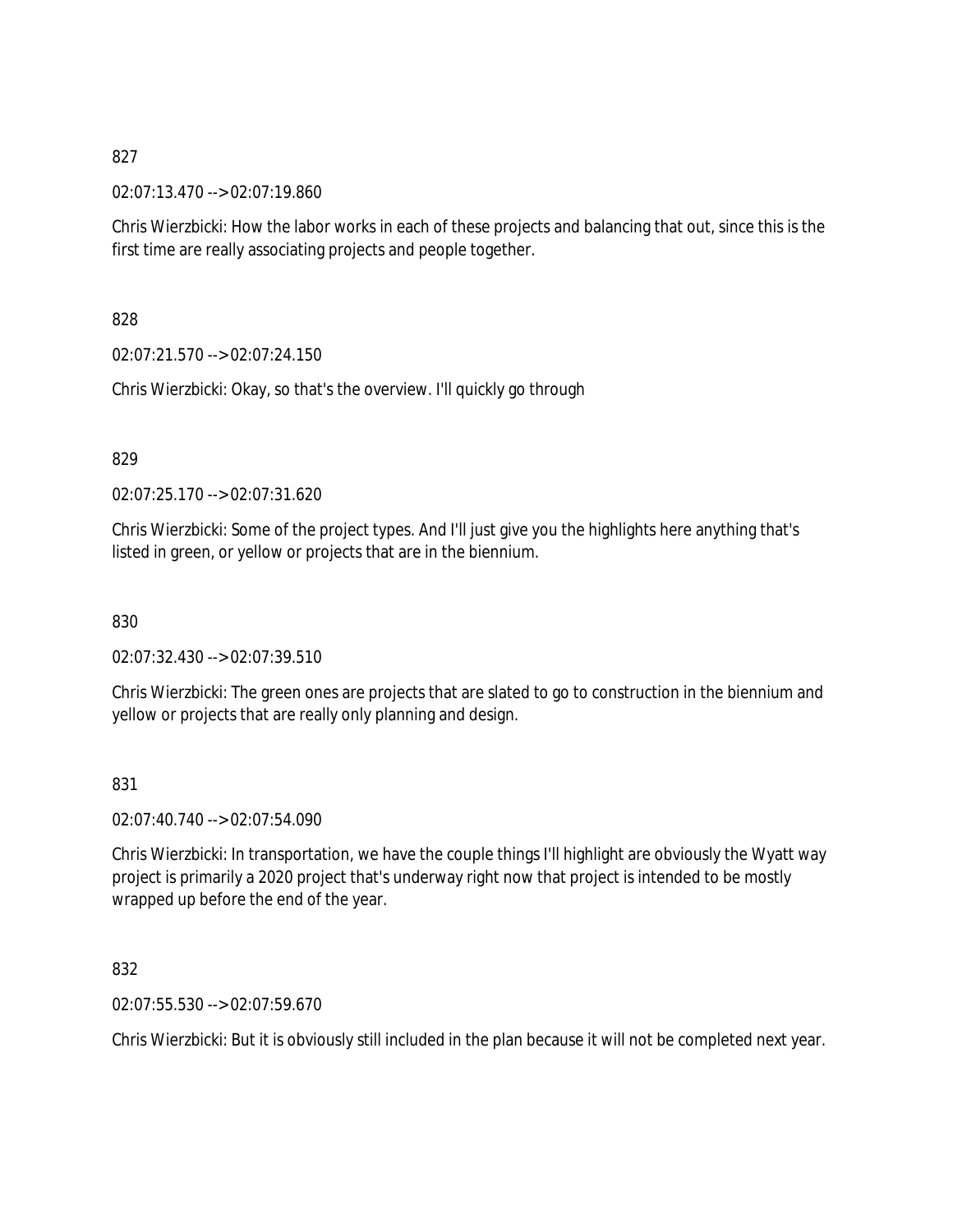02:08:01.470 --> 02:08:02.610

Chris Wierzbicki: Will not be completed this year.

834

02:08:03.930 --> 02:08:12.210

Chris Wierzbicki: Finch road improvements is in there. This is a grant dependent project we have applied for those funds, but we will not hear back from the granting agency until

835

02:08:13.530 --> 02:08:24.300

Chris Wierzbicki: Later this year. So without that without those grant funds. It's possible that project may not go forward. These are non motorized an intersection improvements on Finch, all the way up through sportsman.

836

02:08:25.230 --> 02:08:33.120

Chris Wierzbicki: And then lastly, on the list. Madison reconstruction. This is reconstruction Madison from the ice from high school round about all the way up to new Brooklyn.

837

02:08:33.570 --> 02:08:45.510

Chris Wierzbicki: This is another project that is a grant funded we've applied for those funds, we will not here until near the end of the year, whether we receive those funds or not. And at that point will have to decide whether we want the project to move ahead or not.

838

02:08:46.740 --> 02:08:57.270

Chris Wierzbicki: So that's transportation. Here's non motorized I'll just highlight one in this list for you right now, which is the grant funded project. Again, these are funds that we have applied for and haven't heard back yet on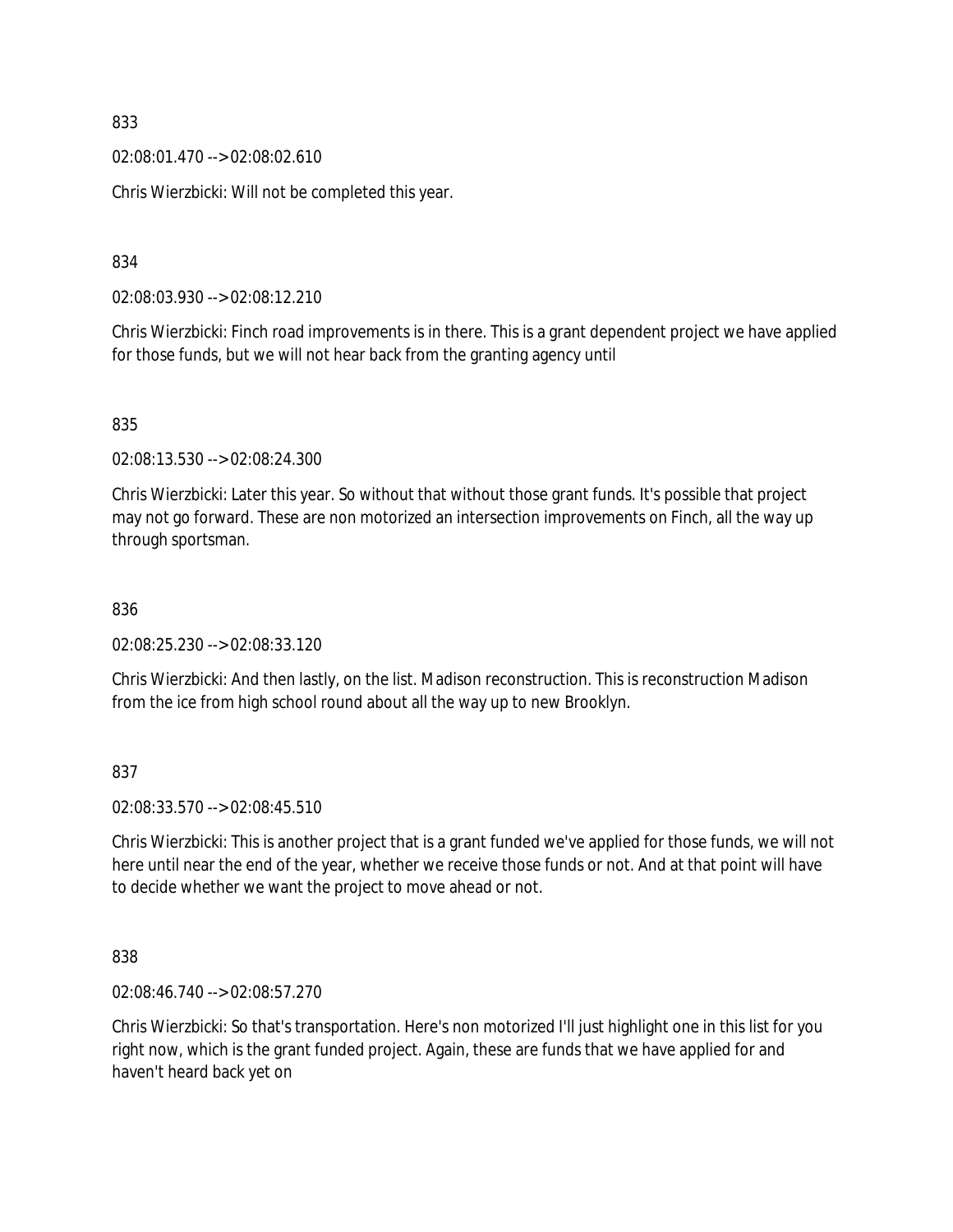02:08:58.410 --> 02:09:14.250

Chris Wierzbicki: The project in here that is grant funded is the high school road bicycle crossing. So this is a project that was mentioned in a previous previous discussions and was actually in the slate for the tip. Two years ago, but was not included. We have applied for funding for that project.

840

02:09:15.480 --> 02:09:19.500

Chris Wierzbicki: But again, we have to decide if we want to move with it move ahead with it if we don't receive the grant bonds.

841

02:09:20.370 --> 02:09:29.250

Chris Wierzbicki: Just a highlight at the bottom right of this of this slide is that the budget for the non motorized projects this year is very for the six years is very similar to

842

02:09:29.790 --> 02:09:40.590

Chris Wierzbicki: The last six year plan. It's almost exactly the same. I think it's last year was six point little over 6.7 so very similar amount of investment in non motorized projects in this six year plan.

843

02:09:43.080 --> 02:09:53.850

Chris Wierzbicki: Next we have fleet. We talked a little bit about some of the background changes, we were making in terms of Fleet moving to more towards electric vehicles and 2023 reducing our police

844

02:09:54.960 --> 02:10:02.460

Chris Wierzbicki: Car replacement cycle and also reducing a replacement cycle on some of our vehicles, increasing the mileage before we replace them.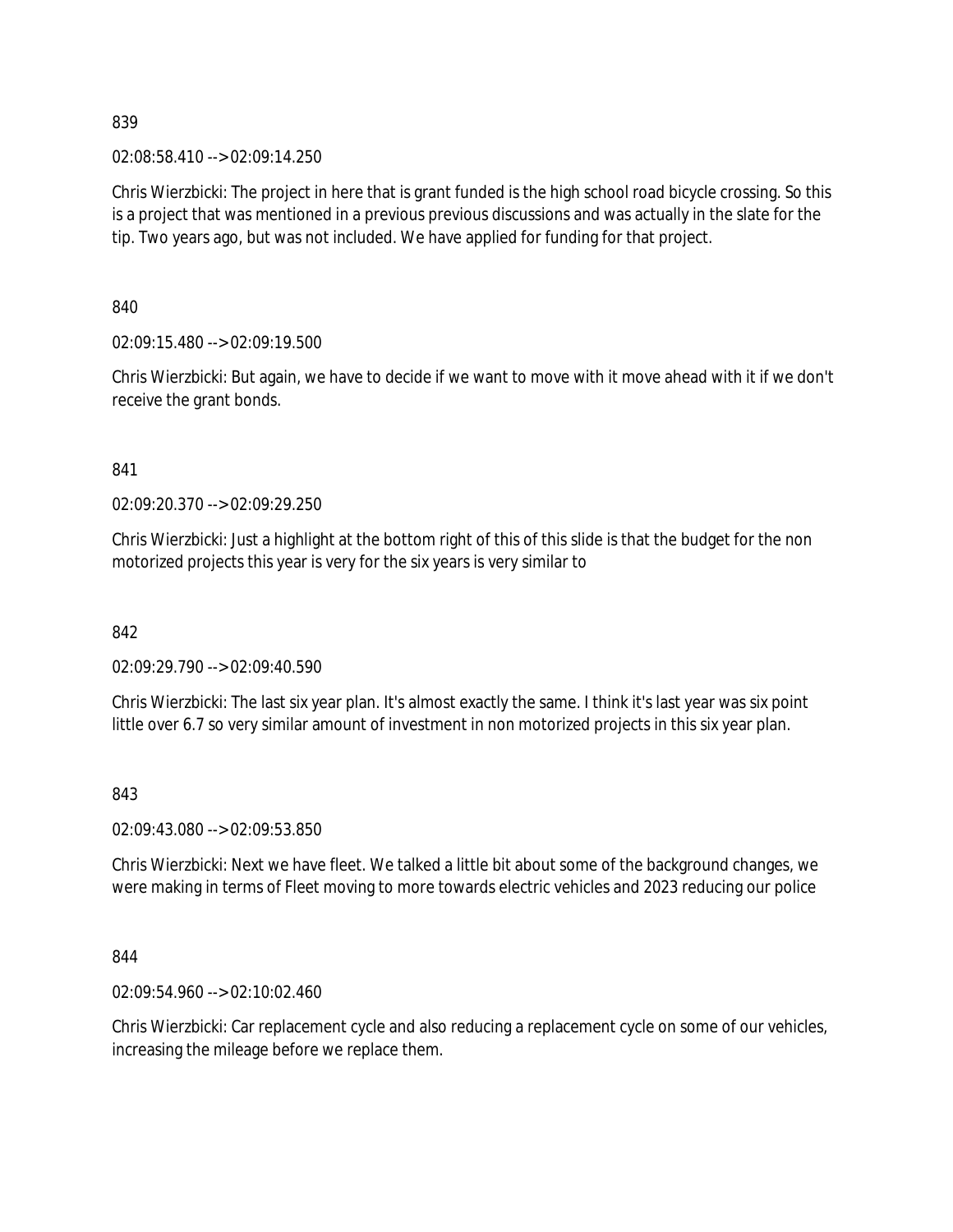02:10:02.790 --> 02:10:17.100

Chris Wierzbicki: That all those three of those decisions combined has saved us about a million dollars in Fleet over this six years and that is primarily general fund. So that was a other I think some some good steps forward on our fleet replacements.

846

02:10:19.560 --> 02:10:20.400

Chris Wierzbicki: Facilities.

847

02:10:21.780 --> 02:10:22.590

Chris Wierzbicki: I'll call out

848

02:10:23.640 --> 02:10:31.620

Chris Wierzbicki: One project here for you, which is the City Hall parking lot retrofit is the lower City Hall, which is current parking lot, which is currently gravel.

#### 849

02:10:32.250 --> 02:10:44.370

Chris Wierzbicki: Has some storm water issues down there. Both, both from just a drainage perspective and from a water quality perspective, this is one of the projects that the Planning Commission made a recommendation to the Council and the staff that

850

02:10:45.390 --> 02:10:53.460

Chris Wierzbicki: This project, which was originally paving of that lot instead be reconfigured to be low impact stormwater development project.

851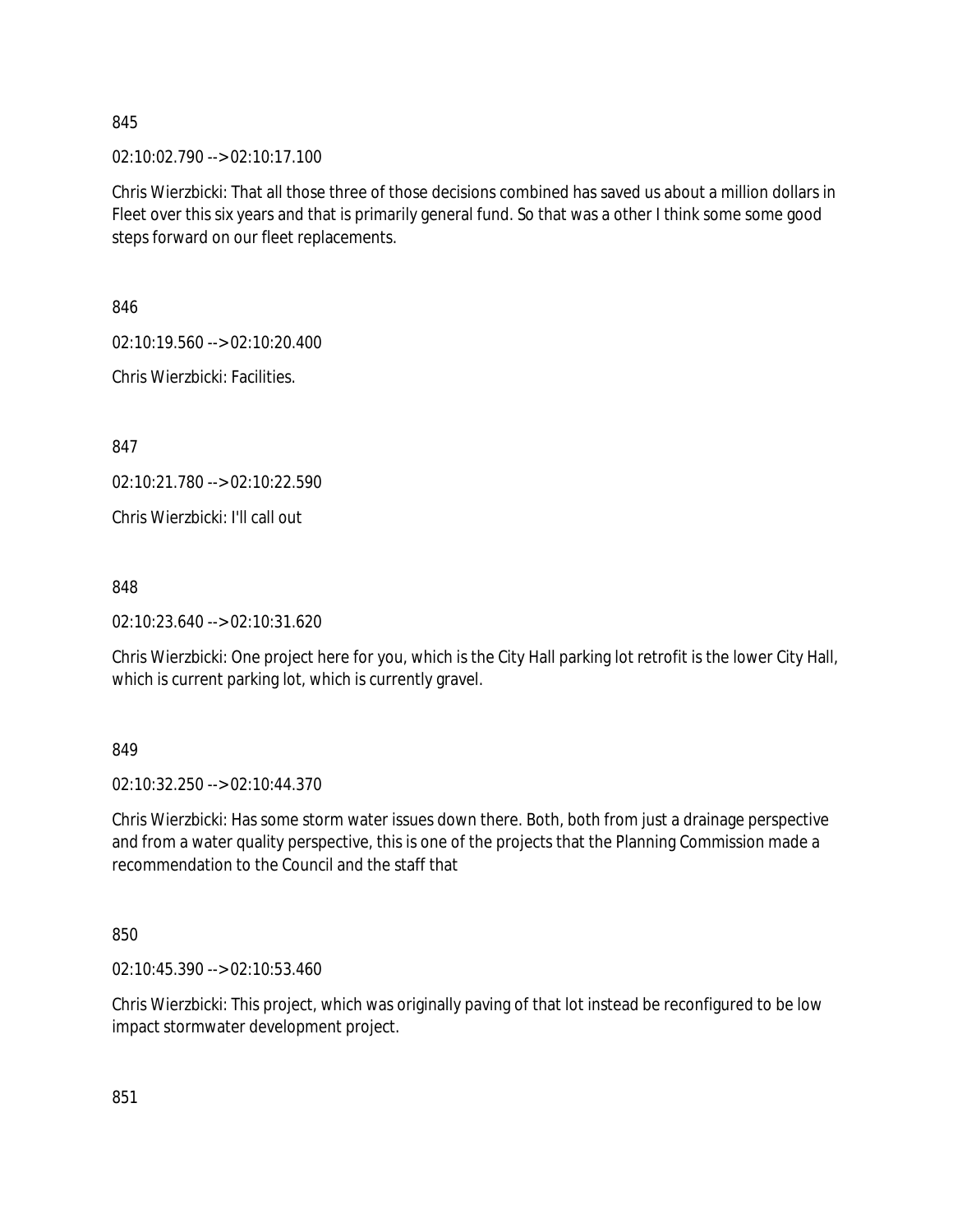02:10:53.970 --> 02:11:05.400

Chris Wierzbicki: To essentially keep the project gravel, but to build a rain garden and some other facilities that would help solve the storm water problems. We think we can do that for about a similar cost that we had associated with the paving so we made that change.

852

02:11:08.670 --> 02:11:09.090

Chris Wierzbicki: Let's see.

853

02:11:10.260 --> 02:11:16.470

Chris Wierzbicki: Now we're on to utilities. So we've got a number of water projects going construction in the next two years.

### 854

02:11:17.190 --> 02:11:23.580

Chris Wierzbicki: There's a we had a very good discussion with utility Advisory Committee last week about the replacement of the ones a little water tank.

### 855

02:11:24.330 --> 02:11:31.260

Chris Wierzbicki: This is a very expensive water project, probably one of the biggest projects in water, that the city has undertaken.

856

02:11:32.220 --> 02:11:49.590

Chris Wierzbicki: The costs have gone up significantly since the last time we report in the back to you. We have a pre Development Report that will be sending to the Department of Health for their feedback and looking at ways to to fund and finance that project or the next three years.

857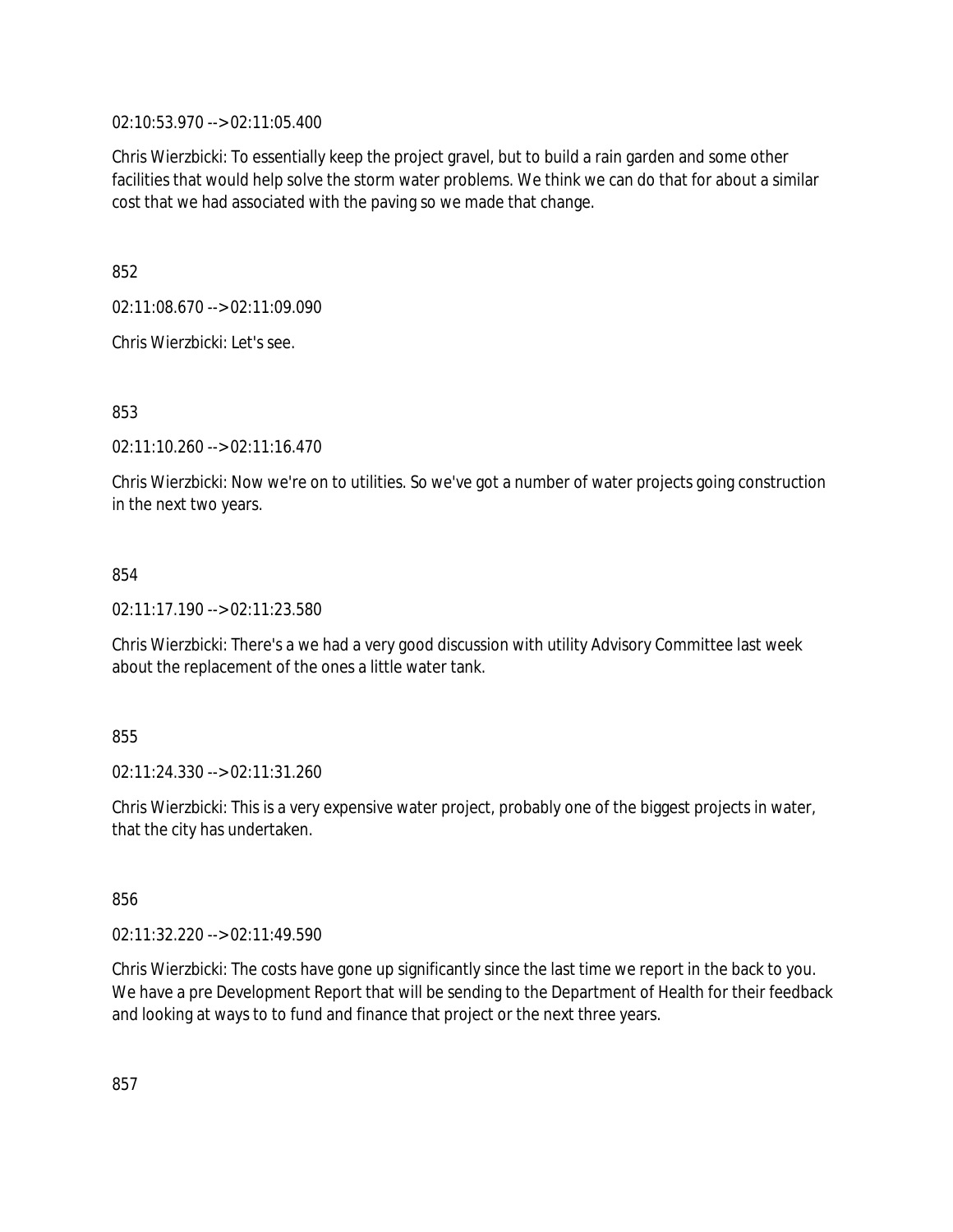02:11:52.500 --> 02:11:58.320

Chris Wierzbicki: On sewer, there's a long list of sewer projects here. I won't highlight them all. Mostly what I'll say is that

858

02:11:58.770 --> 02:12:03.780

Chris Wierzbicki: When it comes to sewer projects. We have a real significant backlog of system needs when it comes to sewer.

859

02:12:04.650 --> 02:12:11.010

Chris Wierzbicki: We made some big investments in our water, wastewater treatment plant about 10 years ago, which was a great investment for

860

02:12:11.490 --> 02:12:24.600

Chris Wierzbicki: The sewer system and we have, but now we have a lot of smaller things that we need to repair, as well as kind of the, the larger project the beach main project that we talked about a couple weeks ago, which is a significant investment for improvements.

861

02:12:26.370 --> 02:12:31.740

Chris Wierzbicki: Lastly, is the storm water or swim storm and surface water utility

862

02:12:33.210 --> 02:12:41.010

Chris Wierzbicki: I'll highlight the first project here, which is the we have a very expensive deep covert replacement and eagle harbor Dr near McDonald Avenue.

863

02:12:41.610 --> 02:12:45.570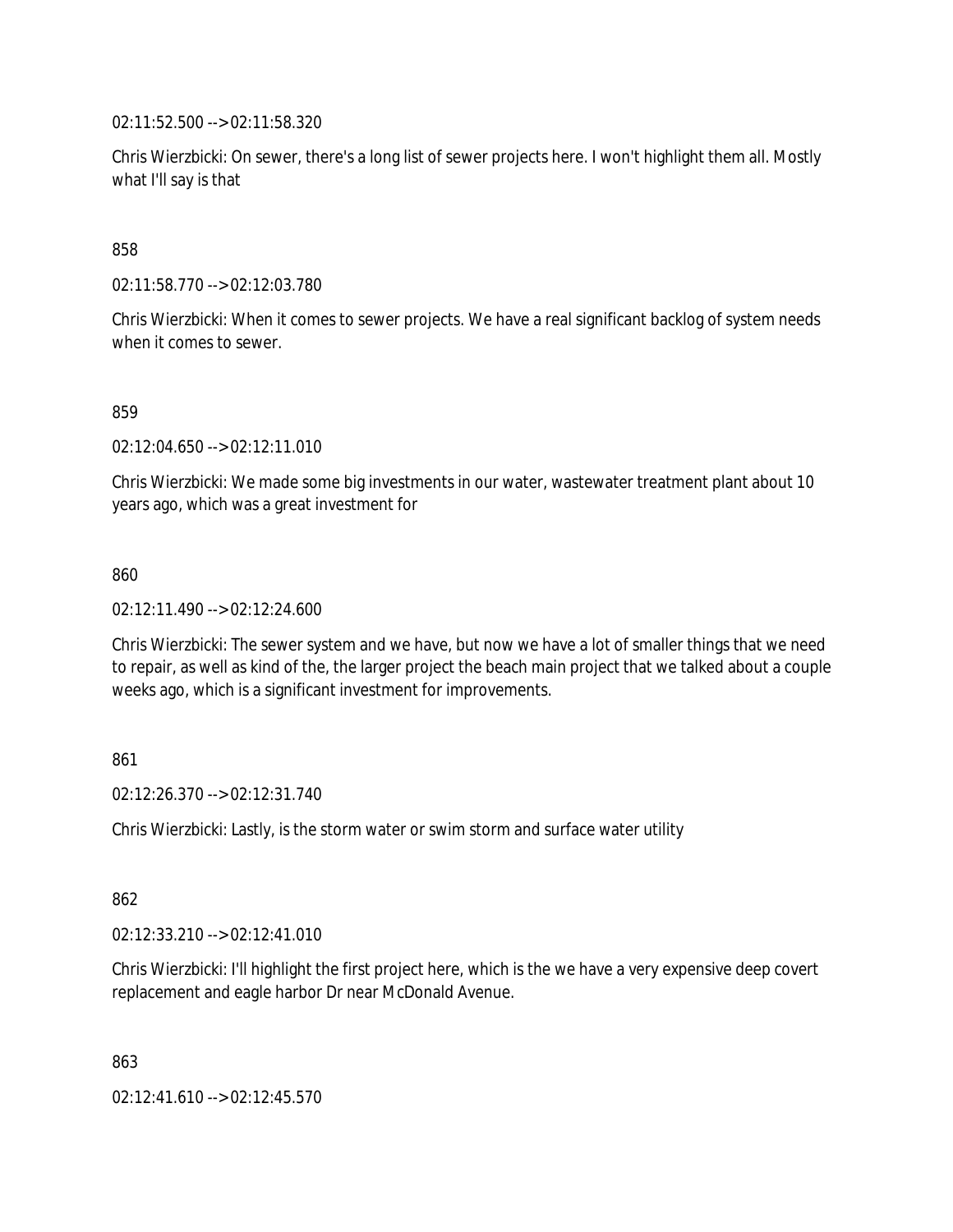Chris Wierzbicki: This project had a million dollars in it, but it's really been hung up in permitting

# 864

02:12:46.140 --> 02:12:53.670

Chris Wierzbicki: So we deprogram that money out of that project temporarily while we work through those permit issues and we have plugged the money in

# 865

02:12:54.330 --> 02:13:08.250

Chris Wierzbicki: To a project lower on the list here. That is an outer years so it's not highlighted, but it's the Springbok Creek restoration and cover complex replacement. This is a to culverts that cross the road at the intersection of high school and Fletcher Bay.

# 866

02:13:09.510 --> 02:13:17.940

Chris Wierzbicki: Believe you received an email earlier this evening from the land trust who highlighted this project is something they were very interested in continuing to support

# 867

02:13:18.780 --> 02:13:25.680

Chris Wierzbicki: There's another project that they are also interested in supporting and that the Planning Commission made a recommendation to you all to include in this tip.

# 868

02:13:26.640 --> 02:13:36.180

Chris Wierzbicki: That product is not included, you'll see that information in the budget when it's presented to you on the 22nd that project is also spring Bear Creek, but it is the placement of a covert and

# 869

02:13:37.020 --> 02:13:44.370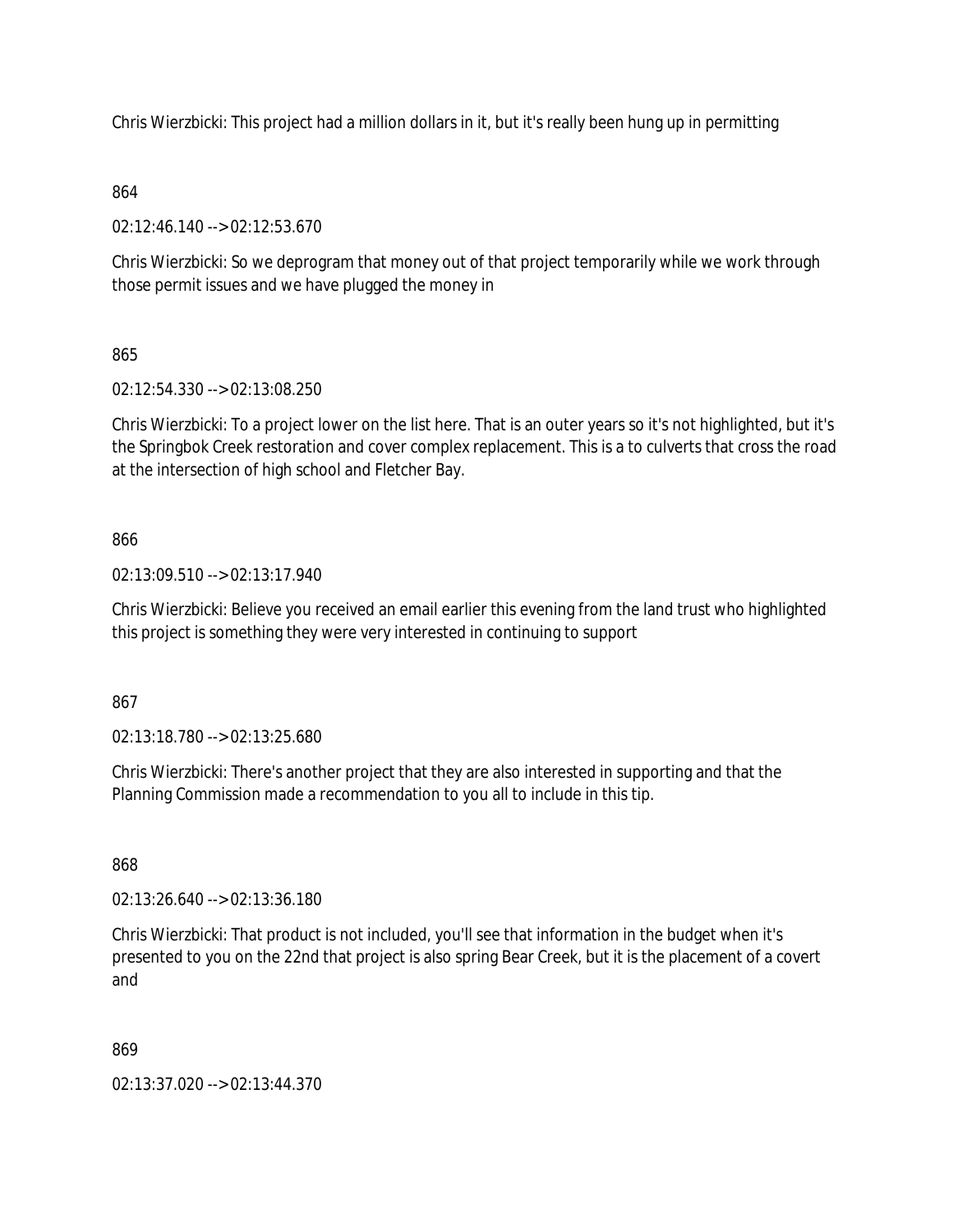Chris Wierzbicki: Fish. We're at the near the intersection of new Brooklyn Avenue, where the gas station is and the Fletcher Bay neighborhood.

870

02:13:46.080 --> 02:13:52.410

Chris Wierzbicki: The reason at the staff level we have not included that project and the plan is really twofold. One is because

### 871

02:13:53.040 --> 02:14:02.070

Chris Wierzbicki: I know the city manager is doing her best to present you with a balanced budget for the general fund, which in this period of contraction is no easy task.

#### 872

02:14:02.520 --> 02:14:10.650

Chris Wierzbicki: And that project is about half and half general fund and swim funded project. It's about a close to a million or over a million dollar project.

#### 873

02:14:11.370 --> 02:14:22.020

Chris Wierzbicki: So it has a significant general fund component. And secondly, as I mentioned earlier, we've really tried hard to only include projects in this list that have I clearly identified sources of funding that

#### 874

02:14:22.740 --> 02:14:29.340

Chris Wierzbicki: City has either applied for or received or has a plan for as part of our part of our utilities or general fund.

#### 875

02:14:29.820 --> 02:14:39.840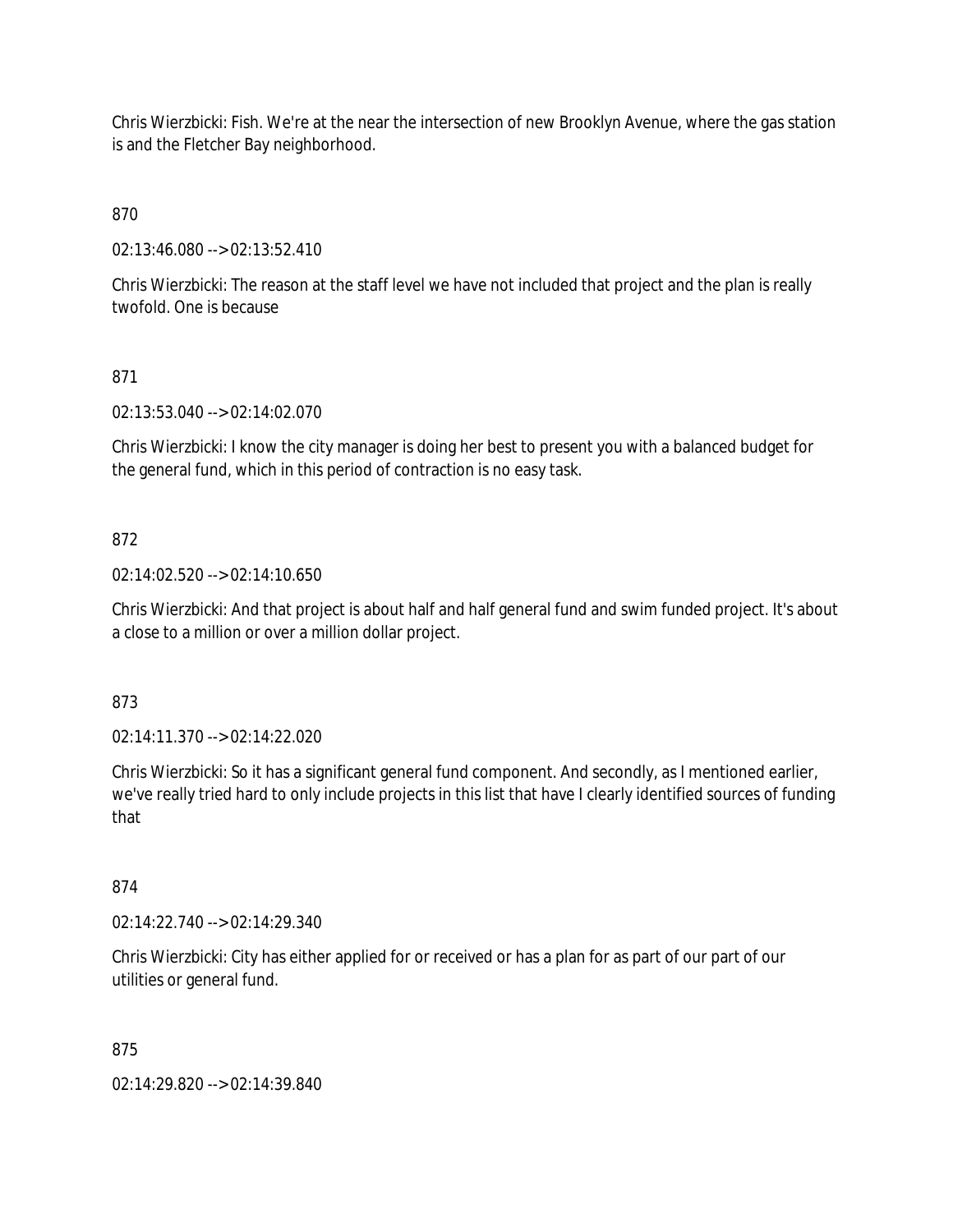Chris Wierzbicki: So because of those two reasons we we have chosen not to include that in the plan. Although, you'll have an opportunity to discuss a plan for that project as you go into the budget deliberations.

876

02:14:40.410 --> 02:14:48.480

Chris Wierzbicki: And lastly, on that before and open up to questions as we also on that project discussed a couple months back, I think it was in June.

## 877

02:14:49.530 --> 02:15:00.240

Chris Wierzbicki: That one strategy to pursue their if you're interested in trying to fund that project might be to wait and see how the grant plays out for this last project on the list here, which is the

### 878

02:15:00.960 --> 02:15:11.490

Chris Wierzbicki: fish passage under Eagle harbor drive and you're the head of the bay, the green light garage, that's part of a non motorized project and we have a grant that we are feeling pretty good about for 600,000

### 879

02:15:12.960 --> 02:15:24.780

Chris Wierzbicki: We will find out about that money but halfway through next year around late spring, summer, and if we free up to \$100,000 worth of swim funds there that might be a good opportunity to look at

### 880

02:15:25.410 --> 02:15:32.700

Chris Wierzbicki: The other springbrook fish. We're project and determine if we may want to move some of those funds into that project or another fish passage project.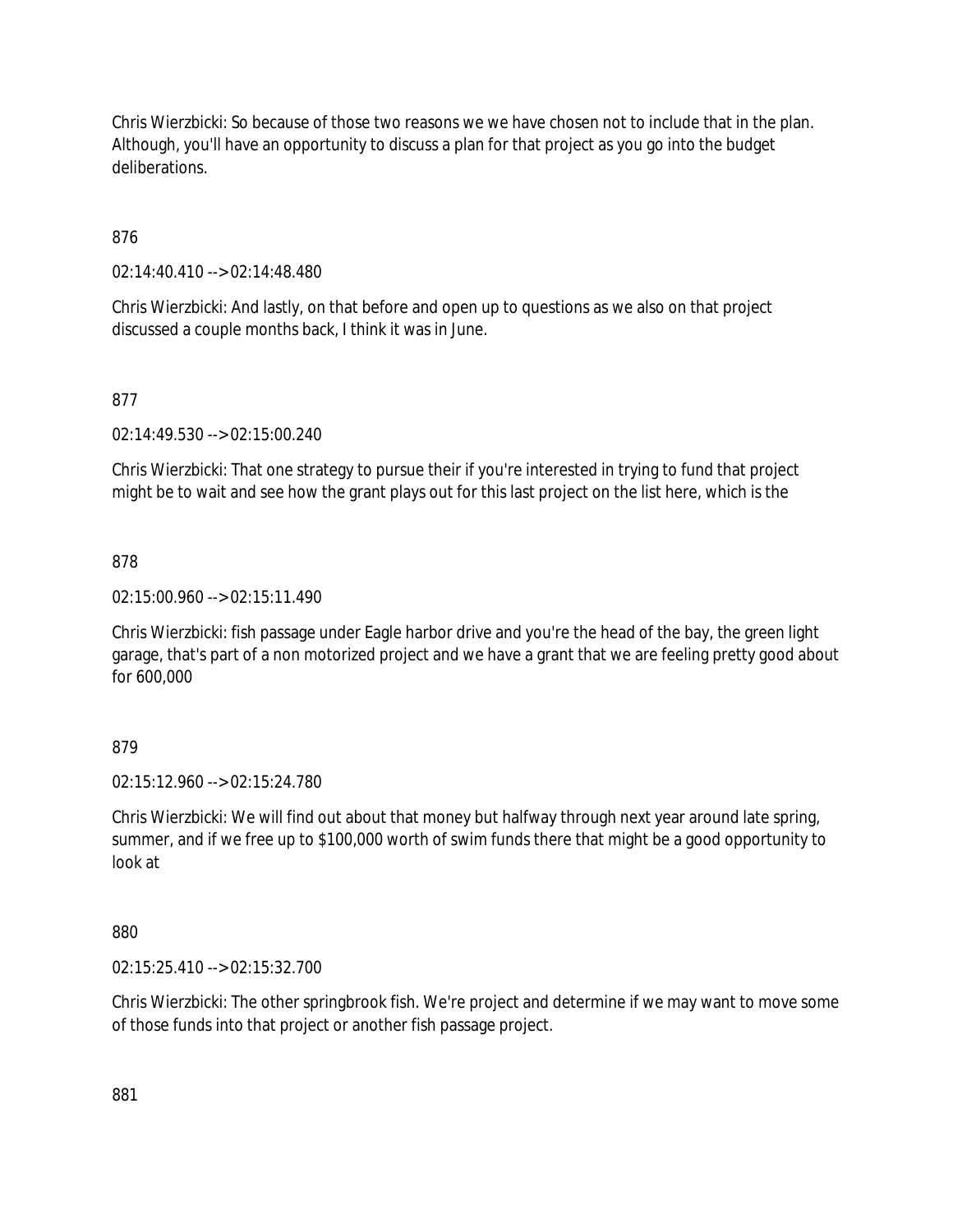02:15:34.110 --> 02:15:37.980

Chris Wierzbicki: So don't want to leave that project totally hanging. I think there's some opportunities in the future to

882

02:15:39.660 --> 02:15:42.600

Chris Wierzbicki: Look at strategies for funding it but just wanted to highlight that for him.

883

02:15:43.680 --> 02:15:50.250

Chris Wierzbicki: And then I think that's all I've got. There's obviously this is a dense document. There's a lot of projects and information here.

#### 884

02:15:51.390 --> 02:15:58.980

Chris Wierzbicki: And we're happy to answer questions tonight, as well as, you know, over the course of the next few weeks as you get into this, so I'll leave with that for now.

885

02:16:01.320 --> 02:16:11.460

Leslie Schneider: Thank you very much, Chris. Um, so I know we're going to have some questions here. We've got a couple of hands up. Let's see. Maybe. Do you want to stop sharing and then

886

02:16:13.200 --> 02:16:13.890 Leslie Schneider: So,

887

02:16:14.910 --> 02:16:16.980

Leslie Schneider: Deputy Mayor deets here.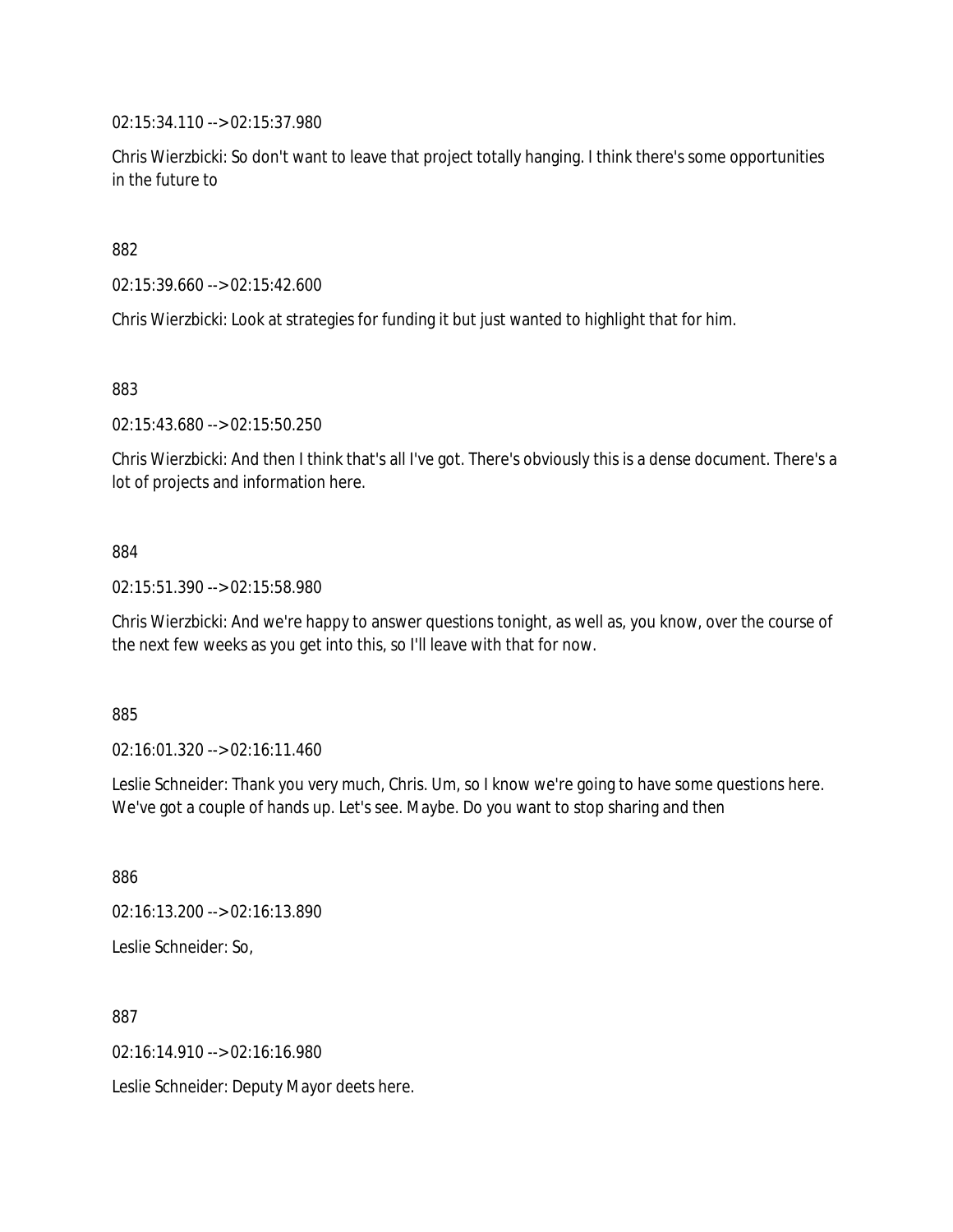02:16:18.600 --> 02:16:33.540

Joe Deets: Yeah. Great, thank you Mary Leslie and Hey Chris, good to see you. Appreciate the presentation, very quickly. The, the senior center was the renovations was on the tip and it was taken off.

889

02:16:35.160 --> 02:16:48.300

Joe Deets: I am maybe some colleagues got a query from reprice. You know, I think he's levy over the senior center that if there's any way we can have that senior center renovation and we could put it far out in the future.

890

02:16:49.440 --> 02:16:59.100

Joe Deets: For them, the reason being, they can put them in an advantageous position of raising money on the route. So if there's any way we could do that.

891

02:17:00.690 --> 02:17:08.460

Chris Wierzbicki: Yeah, I'll just say that there are a number of projects. There were a couple of different projects that we talked to the Council about over the course of the last few months.

892

02:17:09.180 --> 02:17:15.570

Chris Wierzbicki: That we did not include because we figured, there'd be an opportunity for you to bring up those projects as part of that budget process and figure out

893

02:17:16.500 --> 02:17:27.060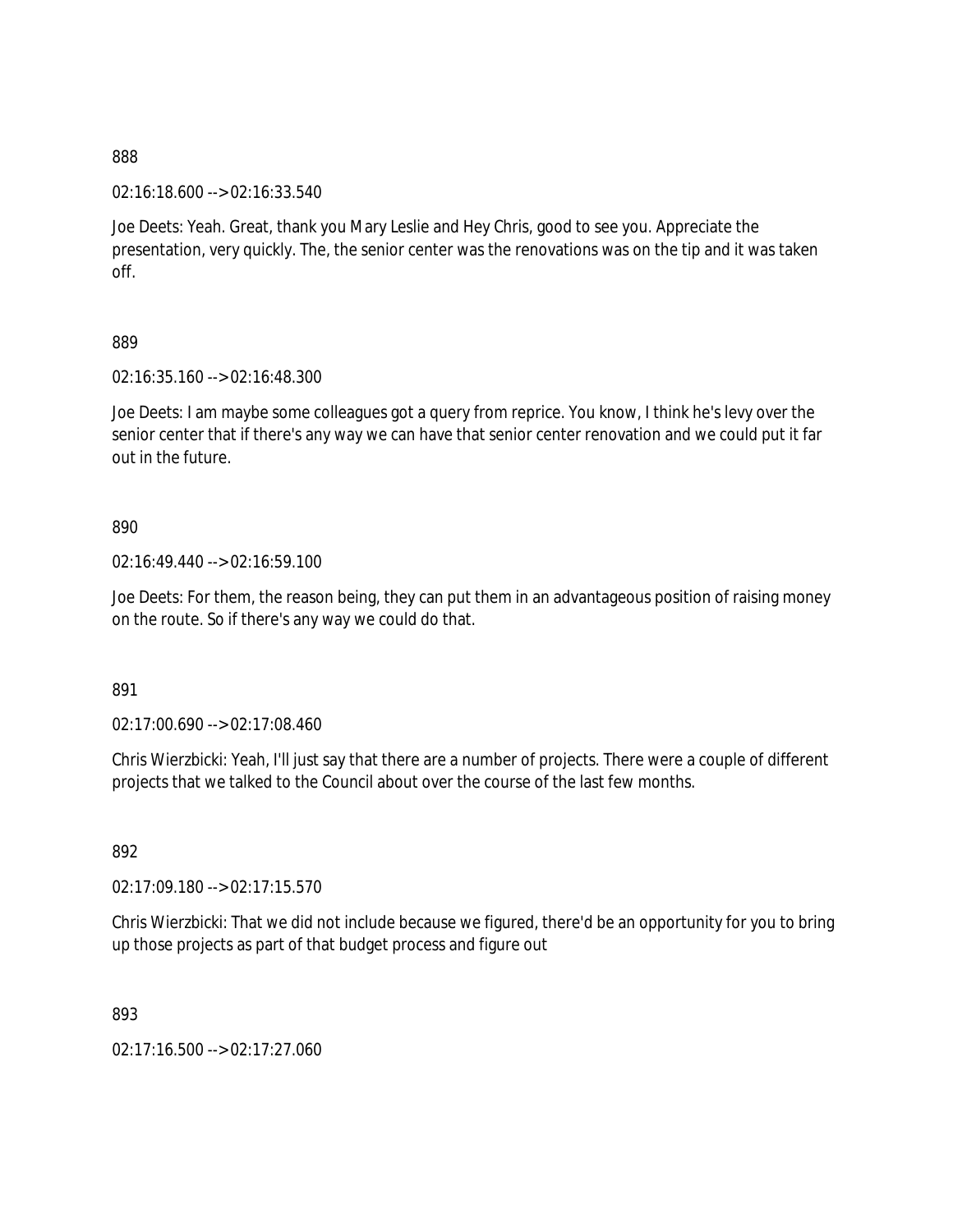Chris Wierzbicki: Which ones were important to you and how to make them fit in. So I think that's a great comment for our food for thought for these next couple of weeks as you get into those deliberations.

894

02:17:30.000 --> 02:17:31.530

Leslie Schneider: And COUNCILMEMBER Douglas

895

02:17:33.060 --> 02:17:39.210

Kirsten Hytopoulos: So as we get specific. I'm going to want to talk about the senior center. And I'm also going to talk about a CMO to building

# 896

02:17:41.910 --> 02:17:45.360

Kirsten Hytopoulos: Not renovation, but just maintenance, you know, for

897

02:17:46.380 --> 02:17:50.070

Kirsten Hytopoulos: Historic Preservation Commission has brought forward some concerns at least about minimal

898

02:17:51.960 --> 02:17:53.370

Kirsten Hytopoulos: Structural concerns, but

899

02:17:53.730 --> 02:18:05.610

Kirsten Hytopoulos: But before that, I think it's important, and I think you'd agree that it's that we are that we're on the same page with regards to philosophy behind the budgets, so that hopefully we're doing that, within this shared philosophy. And so I do have some more.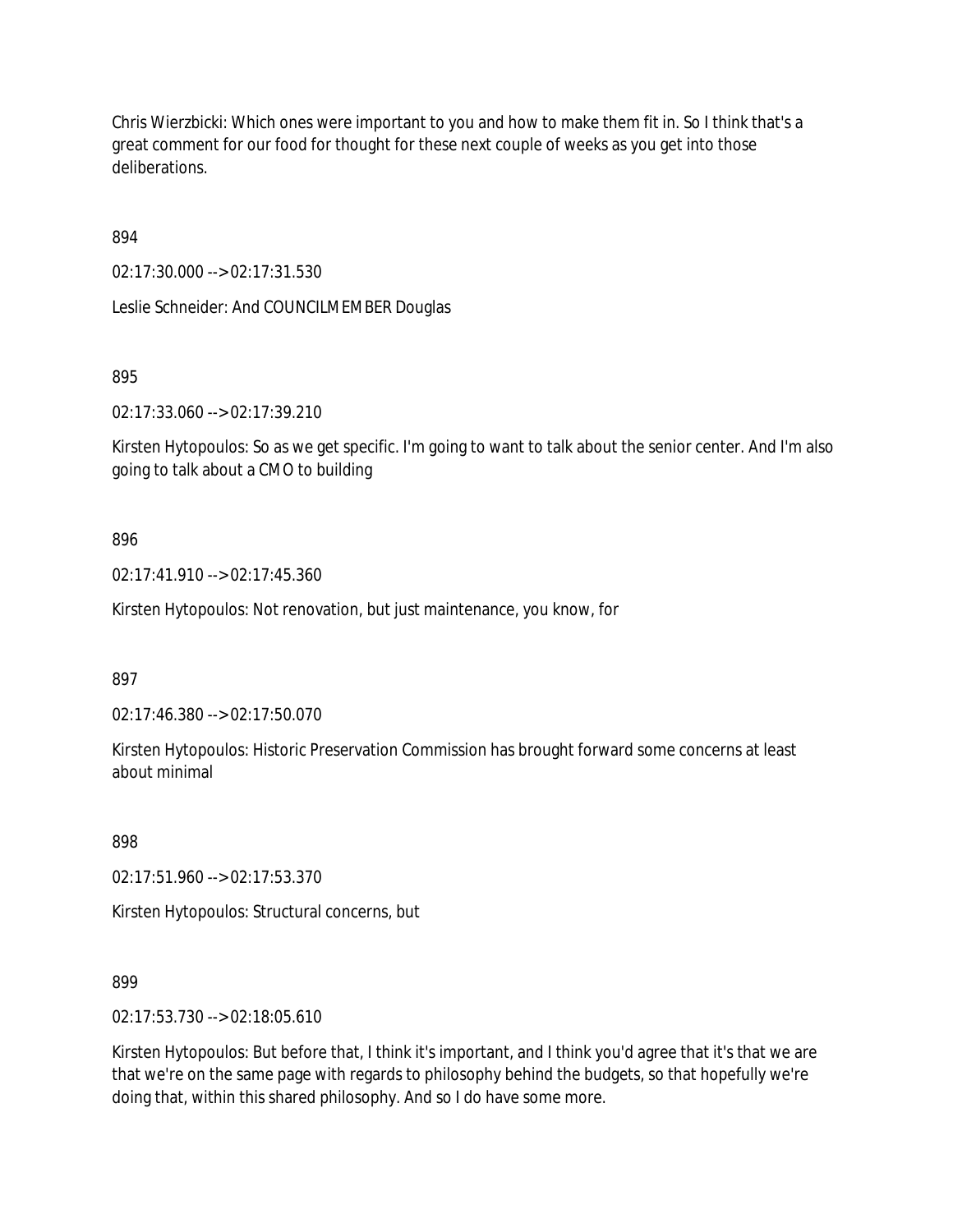02:18:05.790 --> 02:18:13.500

Kirsten Hytopoulos: Some philosophical questions. So going to this, this idea of matching the projects. The last biennium just to understand

901

02:18:15.150 --> 02:18:23.580

Kirsten Hytopoulos: I but I've understood a budget, the CI P to not really be a budget. I understand. We're trying to avoid it being a wish list.

# 902

02:18:23.880 --> 02:18:36.270

Kirsten Hytopoulos: But I've understood to be something in between a budget and a wish list and hearing it having to be to match the last biennium hearing it having to be tied to grants that we've received or we've applied to

903

02:18:37.050 --> 02:18:41.070

Kirsten Hytopoulos: Having to conform within these type parameters is starting to feel to me like a budget.

904

02:18:41.640 --> 02:18:48.750

Kirsten Hytopoulos: And and I'm getting I'm feeling a little anxious about the lack of flexibility there and the lack of ability to be able to

905

02:18:49.200 --> 02:19:03.060

Kirsten Hytopoulos: To apply for grants sort of it with the senior center is from some from a semi external position expressing concern about being able to look to the point to the credibility of being in our tip and and and use that, you know, to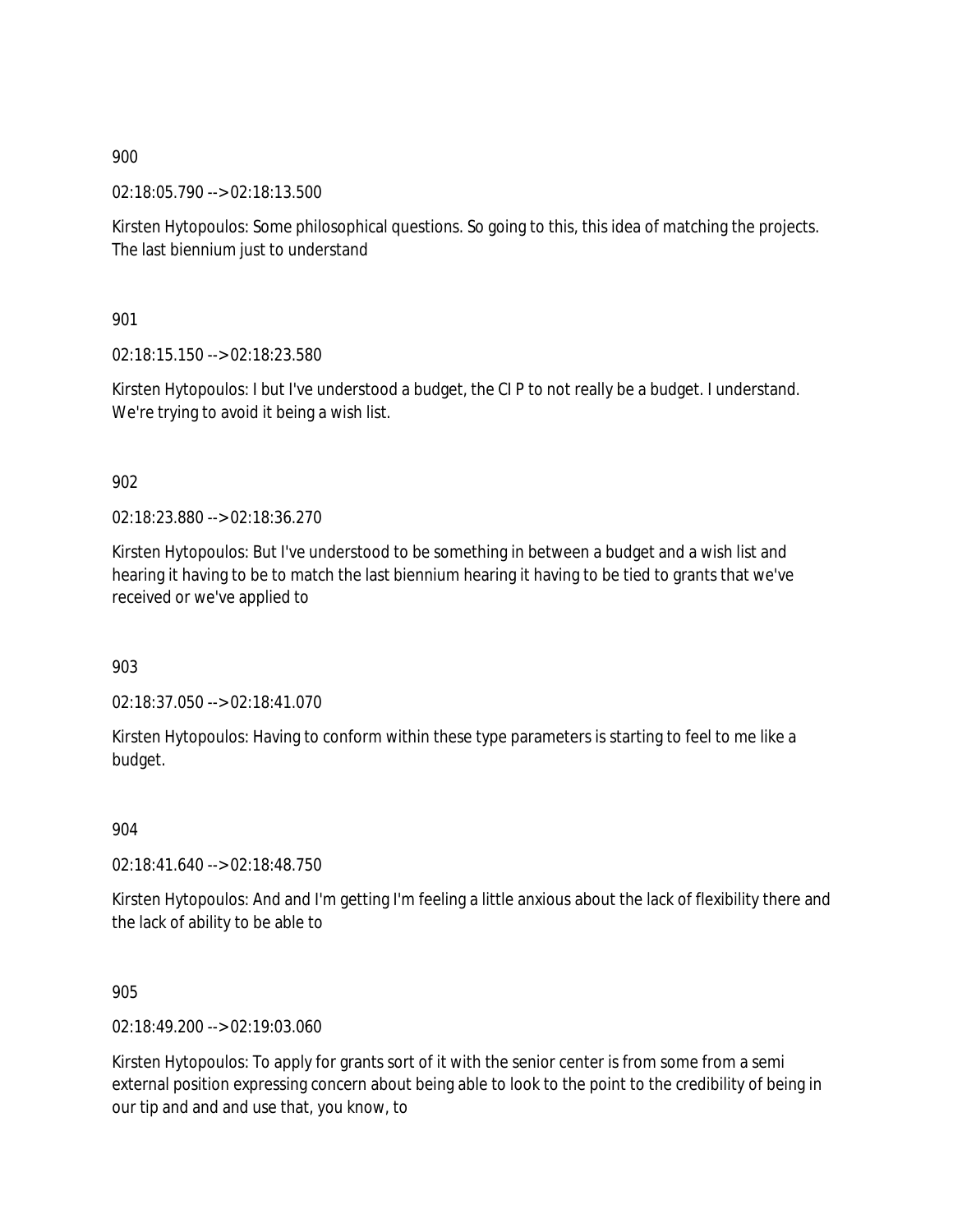02:19:04.500 --> 02:19:09.690

Kirsten Hytopoulos: 2.2 and seeking external funding is what they've been pointing to us is their argument.

907

02:19:10.500 --> 02:19:18.720

Kirsten Hytopoulos: So a couple questions about that. Am I understanding that what you're saying is we're looking to what we're basing that there are

908

02:19:19.380 --> 02:19:34.410

Kirsten Hytopoulos: You know whether or not the projects fit within we're, we're, we're trying to squeeze within an amount, based on what we spent in the last biennium. And then placing that over the next six years into your cycles. Is that what you mean by the last biennium.

909

02:19:34.980 --> 02:19:40.050

Chris Wierzbicki: Here and I can expand on that. So really what we tried to do. And in the last two conversations was to

910

02:19:42.180 --> 02:19:48.720

Chris Wierzbicki: Set some expectations about what the, what the project what the overall plan would look like in terms of scope and scale.

911

02:19:49.050 --> 02:19:56.460

Chris Wierzbicki: We're not really saying that every category of projects has to the number has to look the same, or the number of projects has to look the same from different type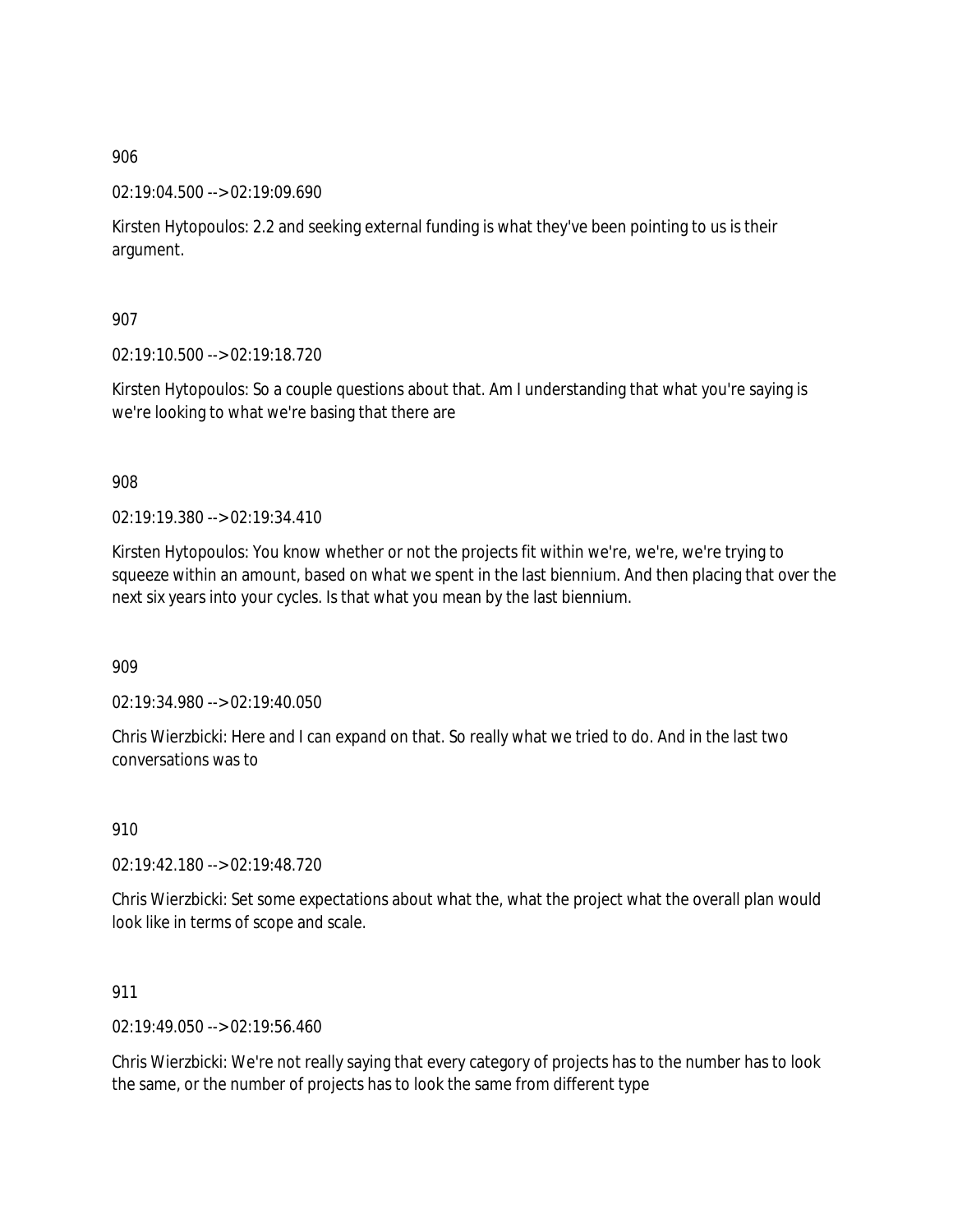02:19:56.820 --> 02:20:01.050

Chris Wierzbicki: But we tried to kind of set a benchmark for you and say last year's plan look like this.

913

02:20:01.800 --> 02:20:10.140

Chris Wierzbicki: We, we don't think we can deliver a plan that looks a whole lot different from it, we can deliver a smaller one, but we probably can't deliver one that's significantly larger

914

02:20:10.440 --> 02:20:24.270

Chris Wierzbicki: We certainly can't afford on. We don't think that's significantly larger than what we presented so so that's really what I was trying to talk what I was talking about when I was talking about the last year's plan or last six year plan in terms of your comment about

915

02:20:26.520 --> 02:20:37.260

Chris Wierzbicki: Grants, you know, and how they fit into this. So the majority, almost all, I think, actually, all of our grants are for for transportation related projects. We have not

916

02:20:37.860 --> 02:20:45.870

Chris Wierzbicki: At least in the recent past. We'd love to see some in the future, but we in the recent past. We haven't had any grants for any utility related projects. It's all been mostly transportation

917

02:20:47.460 --> 02:21:02.910

Chris Wierzbicki: And so we have. We know two things about that. One is that we're not going to get some of the grant money that we've set aside in this pride in this plan because we there's quite a few projects where we've applied for funds, like I said, we don't know if we're going to get them.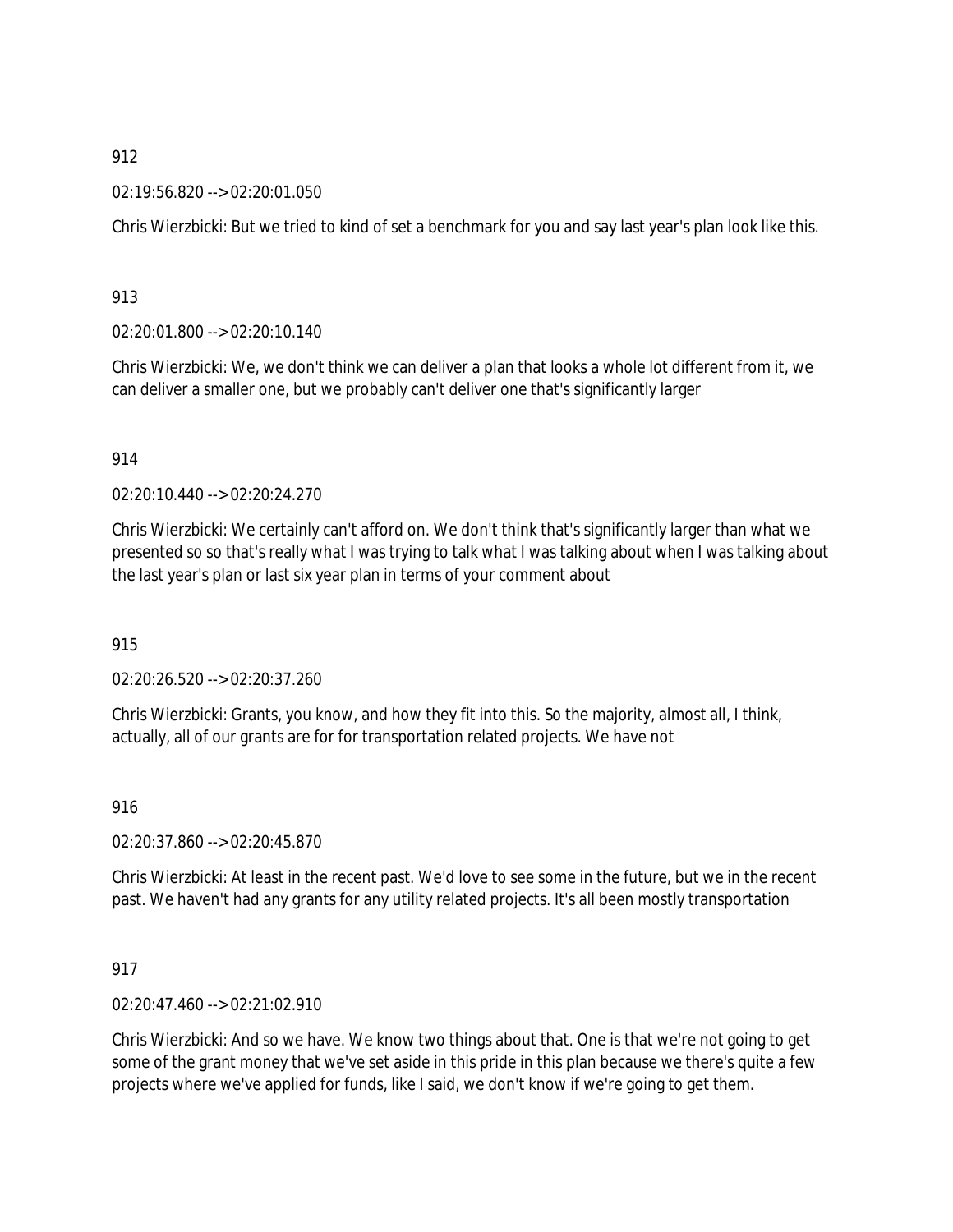02:21:04.020 --> 02:21:10.920

Chris Wierzbicki: And so we were trying to trying to balance that with the fact that you're going to wrap up a sustainable transportation plan.

919

02:21:11.400 --> 02:21:17.670

Chris Wierzbicki: In the next 16 months and we know that there's going to be a lot of good projects and ideas that come out of that project list and so

# 920

02:21:17.970 --> 02:21:27.240

Chris Wierzbicki: We didn't spend a lot of time, honestly, adding a lot of or soliciting a lot of not non motorized and transportation projects for this list because we're waiting for that to happen.

921

02:21:27.840 --> 02:21:35.160

Chris Wierzbicki: And we know that when we get there, some of the projects that are off on the list. Currently, we probably won't have gotten funded. So we'll

# 922

02:21:35.550 --> 02:21:44.730

Chris Wierzbicki: Hopefully, have you know maybe gotten one or two and find it and also freed up some additional general fund money to put towards some of the projects that are going to come out of sustainable transportation

# 923

02:21:45.690 --> 02:21:51.480

Chris Wierzbicki: So we normally I think we might have. That's the place where we kind of have a little bit more wish list.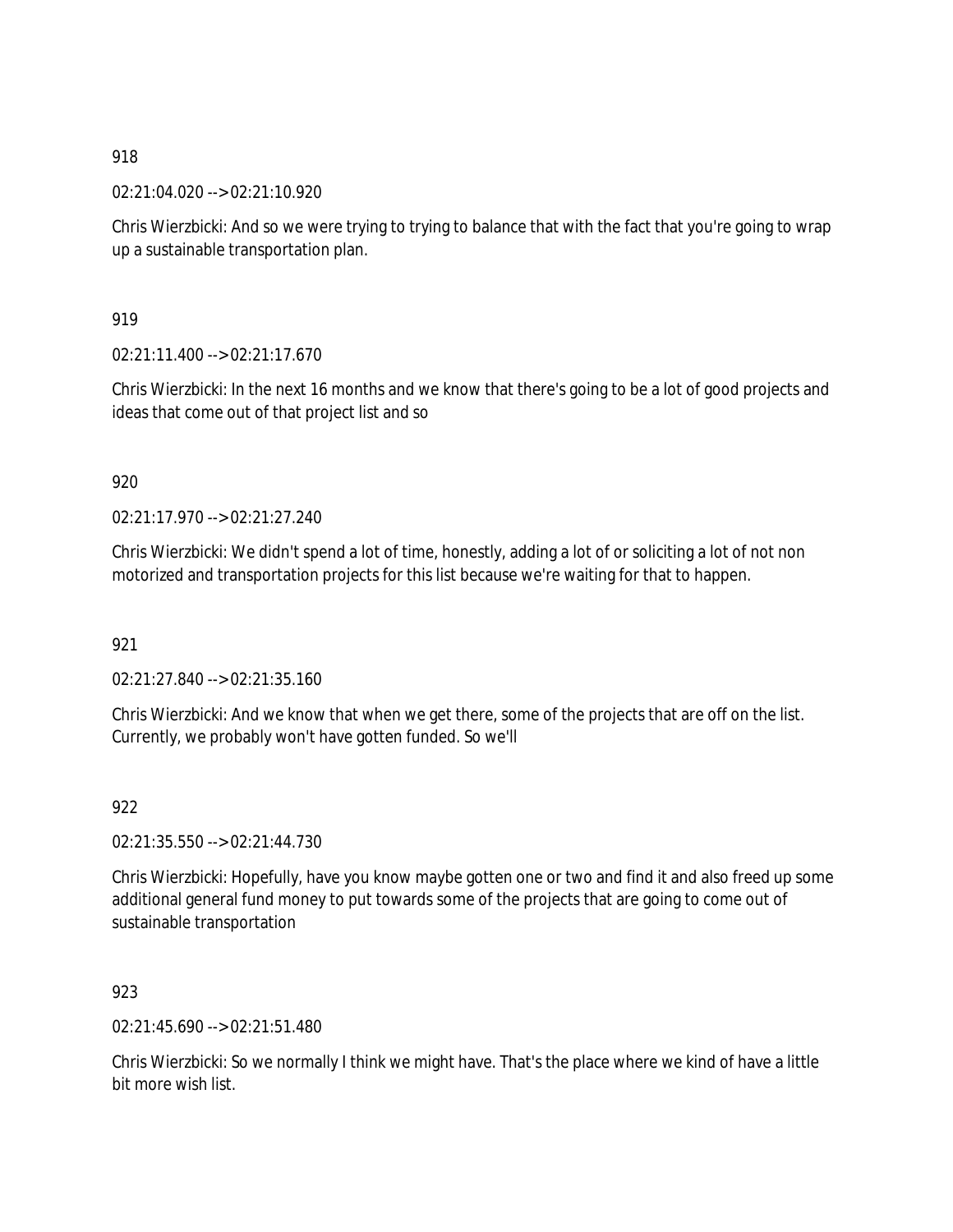02:21:52.050 --> 02:22:02.850

Chris Wierzbicki: In terms of what we would like you know types of projects. It's mostly non motorized and that's why we've been a little bit more reserved there because we're waiting for that that milestone to happen. Okay.

# 925

02:22:03.810 --> 02:22:16.470

Kirsten Hytopoulos: And another question I had. If it's okay with my colleagues, if I ask a couple more questions. Is that okay um how how common is it for cities to to include their labor costs.

# 926

02:22:17.580 --> 02:22:22.650

Chris Wierzbicki: And about, you know, I think it's I think it's fairly common. And what we're hoping to get out of it.

927

02:22:22.740 --> 02:22:25.050

Chris Wierzbicki: Is really a sense of

# 928

02:22:26.070 --> 02:22:31.650

Chris Wierzbicki: You know how much or be able to communicate to you what it takes to deliver a project.

# 929

02:22:32.790 --> 02:22:39.810

Chris Wierzbicki: As you can tell from some of our previous plans we we don't we aren't always able to deliver all the things that are included in the plan that we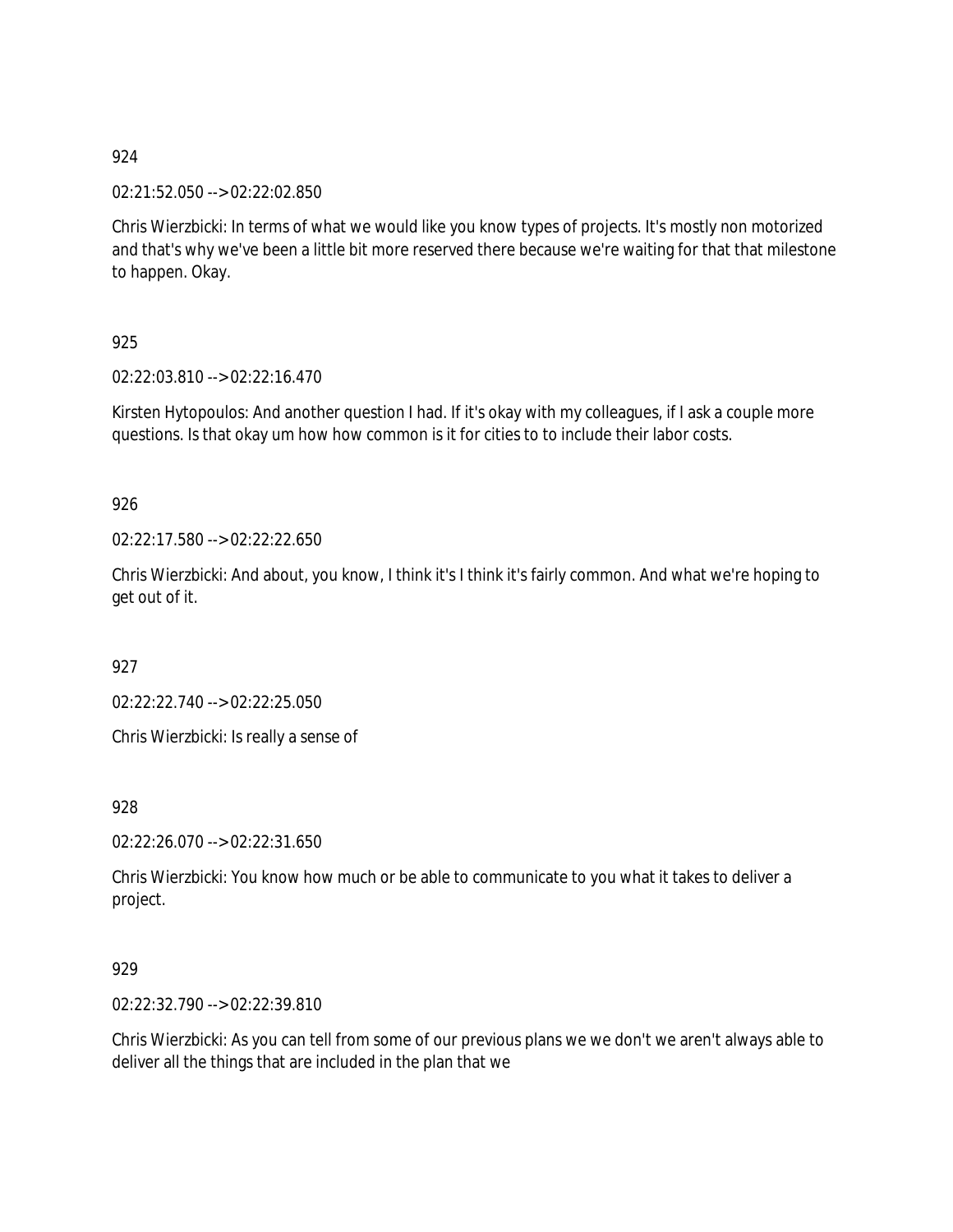02:22:40.080 --> 02:22:44.700

Chris Wierzbicki: Even you know when we put it together. We think we're able to, and hopefully that's not the again the case.

931

02:22:45.360 --> 02:22:52.530

Chris Wierzbicki: Right now, we don't have a real clear way to take and tie. How much people's ours will translate into projects delivered

932

02:22:53.070 --> 02:23:01.170

Chris Wierzbicki: We have the time they spend over in this bucket and we have the project money or in this bucket. But we don't have a real way to kind of relate the two

933

02:23:01.860 --> 02:23:12.060

Chris Wierzbicki: You know staff capacity. Plus, what does that equal in terms of delivery. So that's what we're trying to get out of doing this is to be able to after probably take a year or two to kind of

934

02:23:12.420 --> 02:23:18.480

Chris Wierzbicki: Really sort out all of the, the bugs with getting the labor dollars. Correct. But to be able to tell you

935

02:23:18.870 --> 02:23:25.050

Chris Wierzbicki: That if you want to include more projects in the plan or if you want to achieve the projects that we've been that we've had on the list.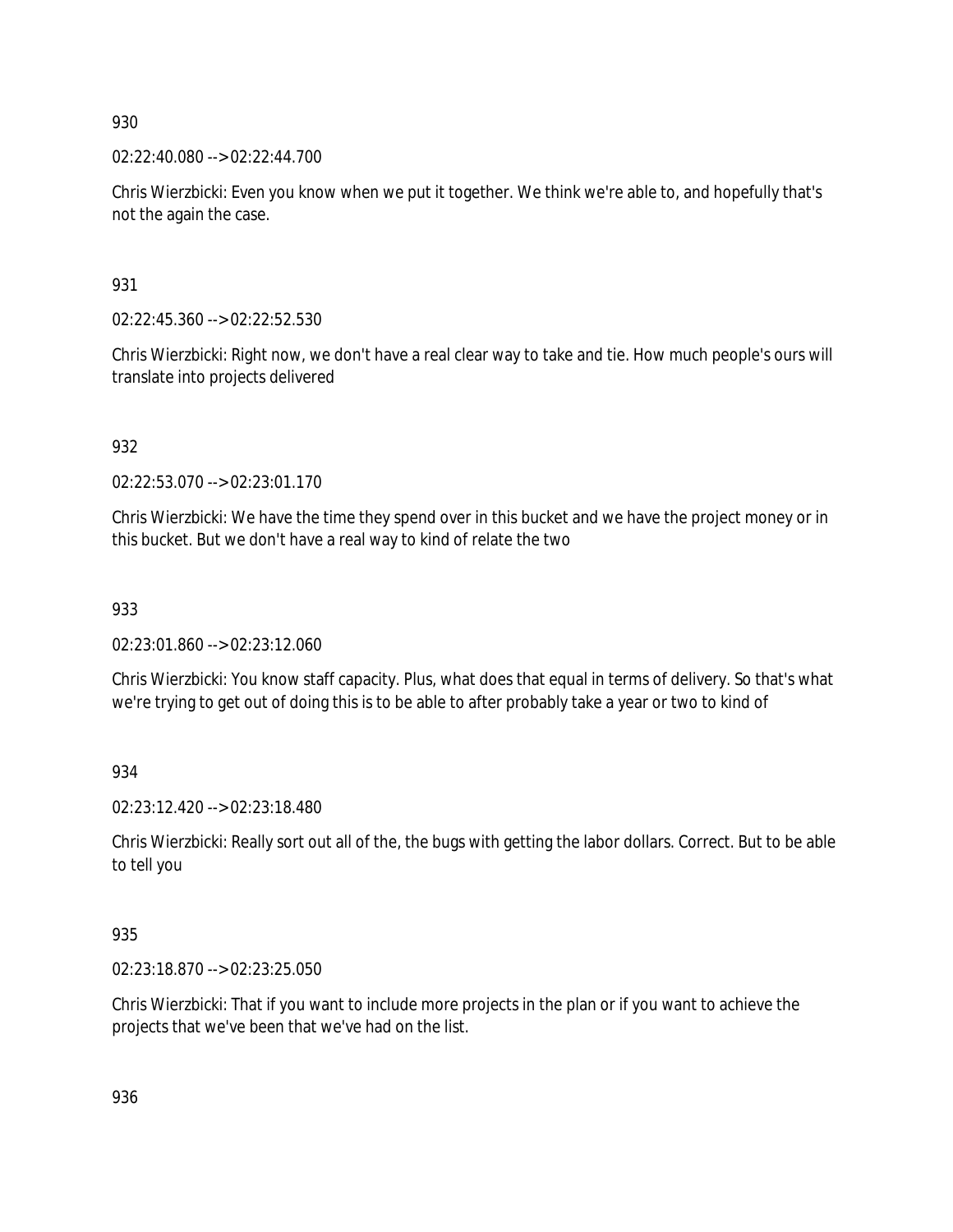02:23:25.530 --> 02:23:37.500

Chris Wierzbicki: We need a couple more people in order to do that because historically we just haven't been able to deliver them with with the staff we have. And so we were trying to formulate that story. And we think that including the labor in the projects will help us do that.

937

02:23:40.050 --> 02:23:40.740

All right. Thank you.

938

02:23:42.840 --> 02:23:43.860 Leslie Schneider: COUNCILMEMBER Medina.

939

02:23:47.880 --> 02:23:49.710 Kol Medina: Hello public works director

940

02:23:51.030 --> 02:23:51.540

Chris Wierzbicki: Maybe

941

02:23:52.410 --> 02:23:57.780

Kol Medina: I have a handful of a how I hope very quick questions here that people will bear with me getting through.

942

02:23:58.920 --> 02:24:05.610

Kol Medina: The first two or maybe Civ questions quite the main people let me get away with it so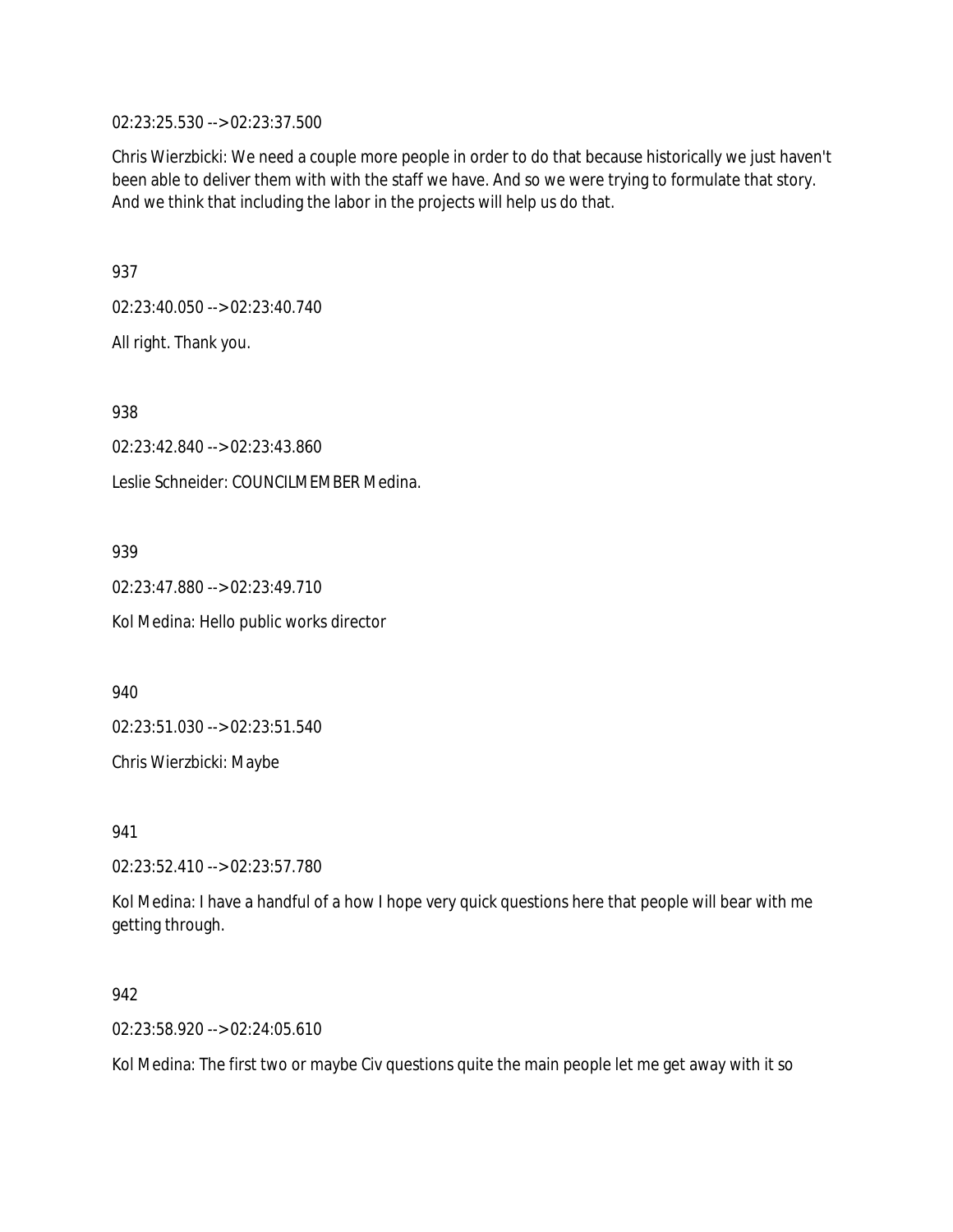02:24:06.720 --> 02:24:17.400

Kol Medina: I got a question about the word well right of way research I've been hearing about this research for years is that is that happening is, I don't know. Anybody's work plan.

944

02:24:18.060 --> 02:24:21.420

Chris Wierzbicki: Are we talking about the, the word Rail Trail.

945

02:24:21.750 --> 02:24:29.760

Chris Wierzbicki: Yeah, yeah. So we are going to explore that with you when we bring back the trails in our local agreement with parks, which we are working on currently

# 946

02:24:30.300 --> 02:24:39.090

Chris Wierzbicki: And we hope to bring to you before the end of the year, you'll see that pop up again, there is a right way there that we can turn into a trail. The goal is to work with parks to have them build it.

# 947

02:24:40.020 --> 02:24:41.700

Chris Wierzbicki: Not a capital project them at this point.

# 948

02:24:42.030 --> 02:24:50.730

Kol Medina: Okay, thank you. What about that sekai Woodward trail that we approved as a council and last year. What happened to that just the coven take that away.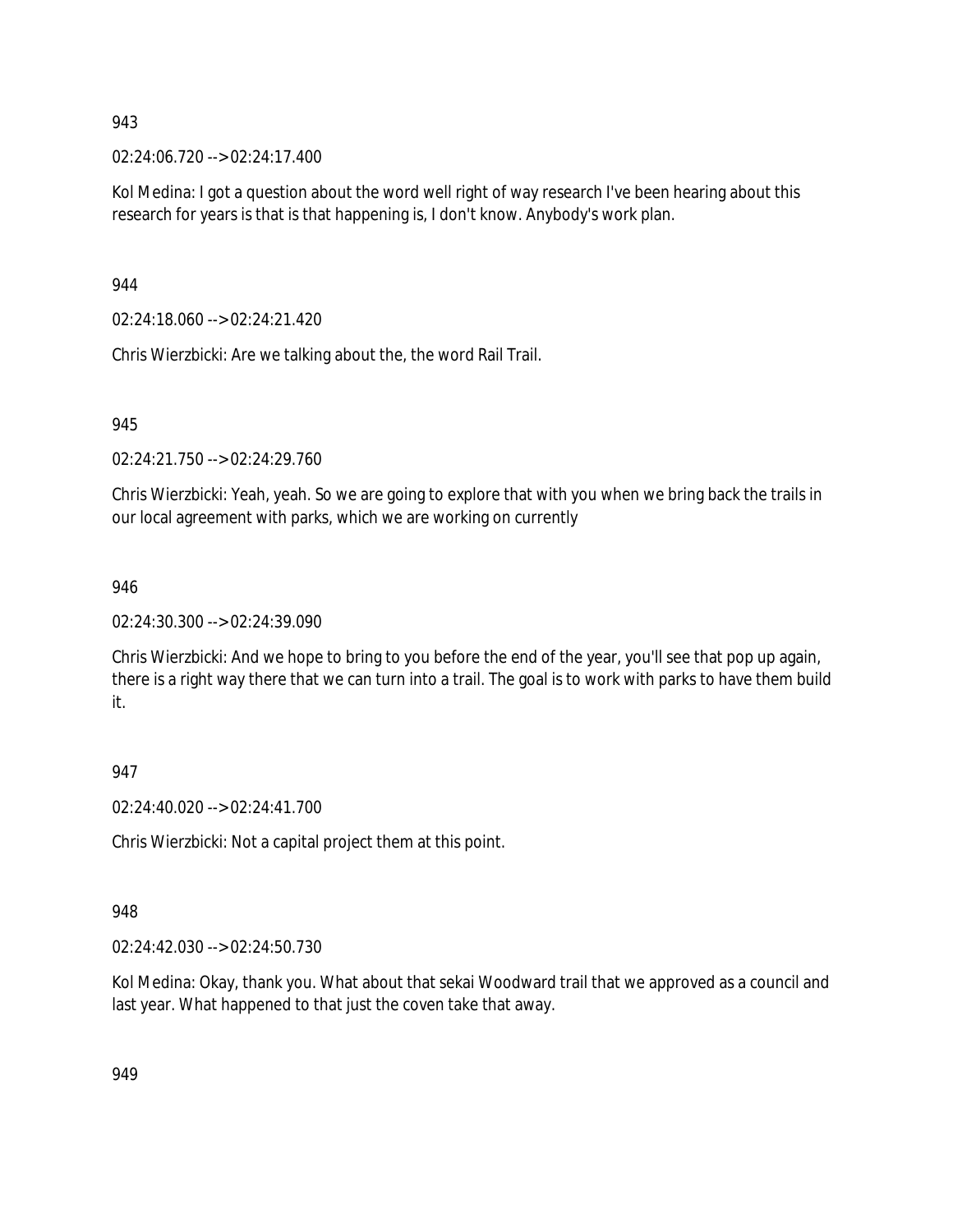02:24:51.870 --> 02:24:57.270

Chris Wierzbicki: That one I can't quite put my finger on sekai would retails at the one to the west of the schools.

950

02:24:57.570 --> 02:25:04.680

Kol Medina: It kind of goes through the high school that trailer go through the high school grounds. I think it's over sitting at

951

02:25:05.520 --> 02:25:07.320

Leslie Schneider: gayness that Dana's trail.

952

02:25:07.380 --> 02:25:07.650

You just

953

02:25:08.730 --> 02:25:18.360

Chris Wierzbicki: What we've run into a bit of a roadblock on that one, given that majority that trails on the school property. Well, we had a conversation with the school district and number of months ago about

954

02:25:20.040 --> 02:25:24.120

Chris Wierzbicki: You know formalizing public access on school property for that trail.

955

02:25:24.600 --> 02:25:33.480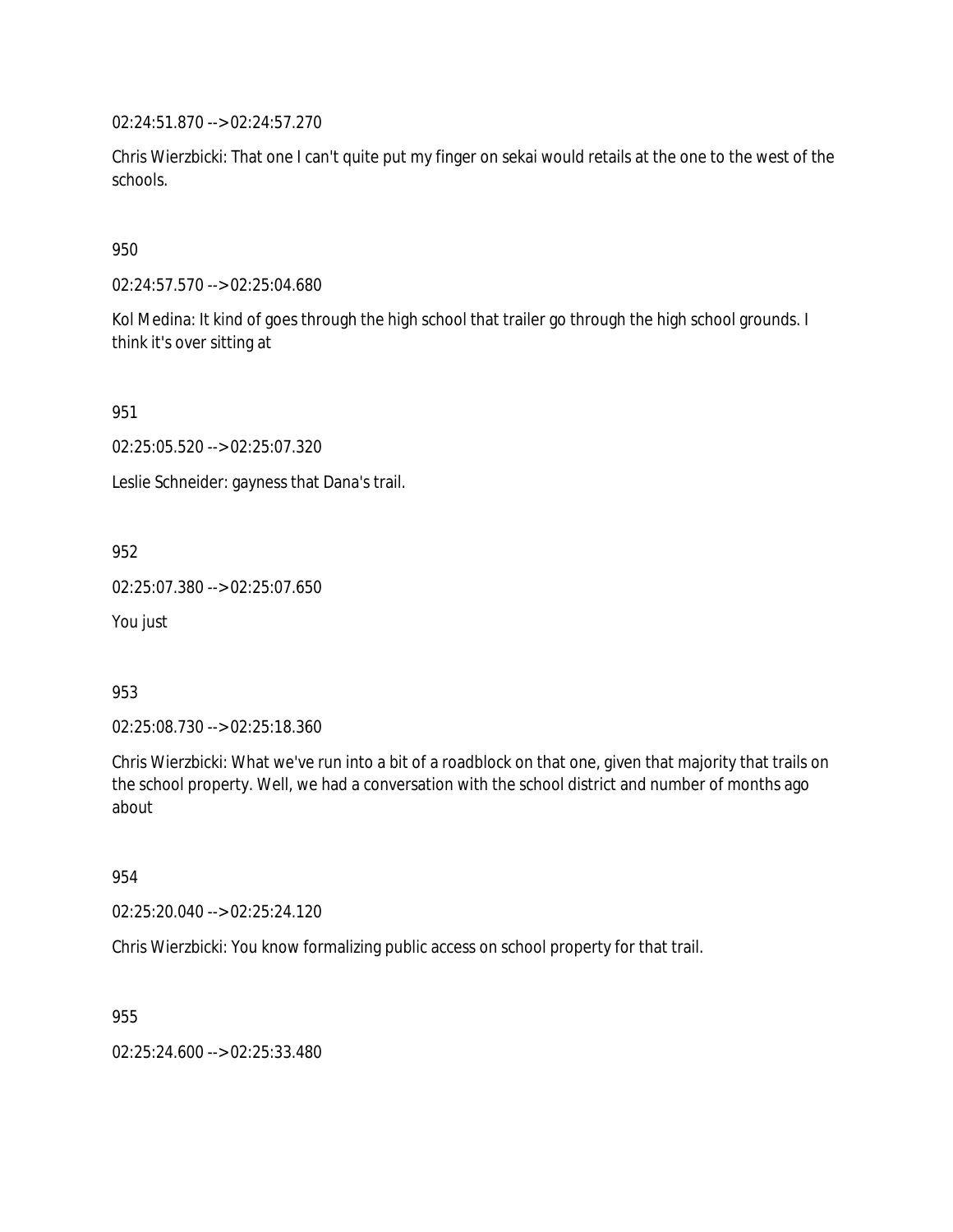Chris Wierzbicki: And we're expecting to hear back from them right when coven hit and they've been pretty busy. I think I actually just reached out to them at the mayor's request a couple of weeks. Our about a week or so ago.

956

02:25:34.050 --> 02:25:38.370

Chris Wierzbicki: For follow up on and I have yet to hear back from them. So that's the that's we're waiting for

957

02:25:38.760 --> 02:25:43.650

Kol Medina: Okay, thank you. I absolutely agree with us. Remember dates about

#### 958

02:25:44.790 --> 02:25:55.710

Kol Medina: The senior center, I noticed that some of these tables, maybe not all of them, but at least some of them have this this kind of 2027 to 2040 column.

959

02:25:57.300 --> 02:25:59.490

Kol Medina: Want to have a wish list anywhere.

960

02:25:59.640 --> 02:26:01.140

Kol Medina: Could we stick it in there.

961

02:26:02.490 --> 02:26:03.780

Kol Medina: So it's just on there.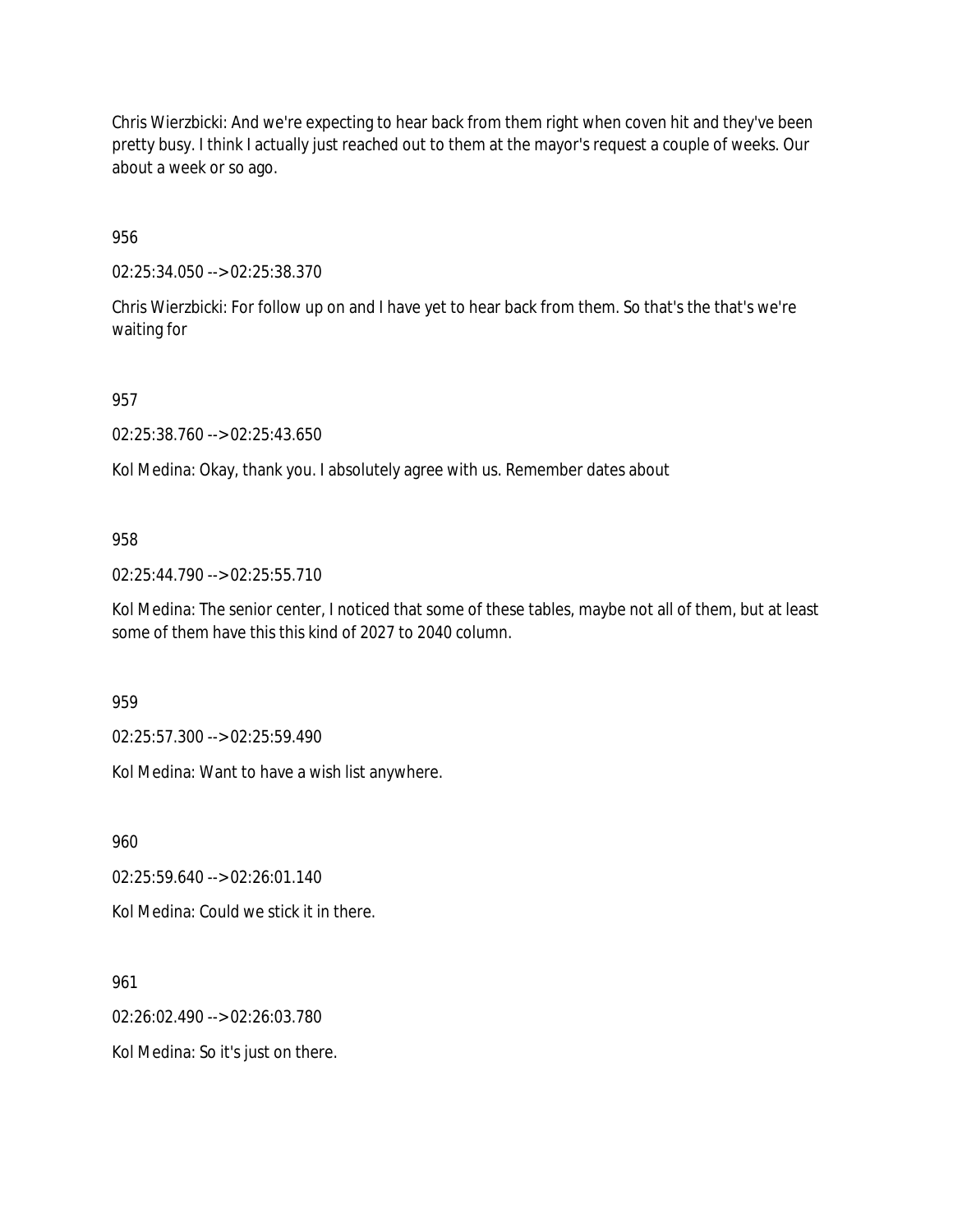02:26:06.210 --> 02:26:11.940

Chris Wierzbicki: What's supposed to go on there. I kind of wish we didn't have that column, I think, I think I requested that we not have that column.

963

02:26:13.680 --> 02:26:14.790

Chris Wierzbicki: Around any currently

964

02:26:15.210 --> 02:26:24.150

Kol Medina: I'm sort of nod to the world that the city is serious or thanks right now that it will be serious. At some point in the future about helping to renovate the senior center.

965

02:26:25.980 --> 02:26:32.340

Chris Wierzbicki: The thing. I'll tell you about the senior center as I know this is this is I think a good project. And I think the senior center is

966

02:26:34.260 --> 02:26:41.640

Chris Wierzbicki: You know, has a good strategy, they and they some they've probably expressed this to you at some point. Recently, which is that they would like some

967

02:26:41.910 --> 02:26:53.940

Chris Wierzbicki: commitment from the city in order for them to fundraise because they are expecting to deliver, you know, hopefully, up to 50% of the cost of that project, which is about, about half a million dollar so 250 on there and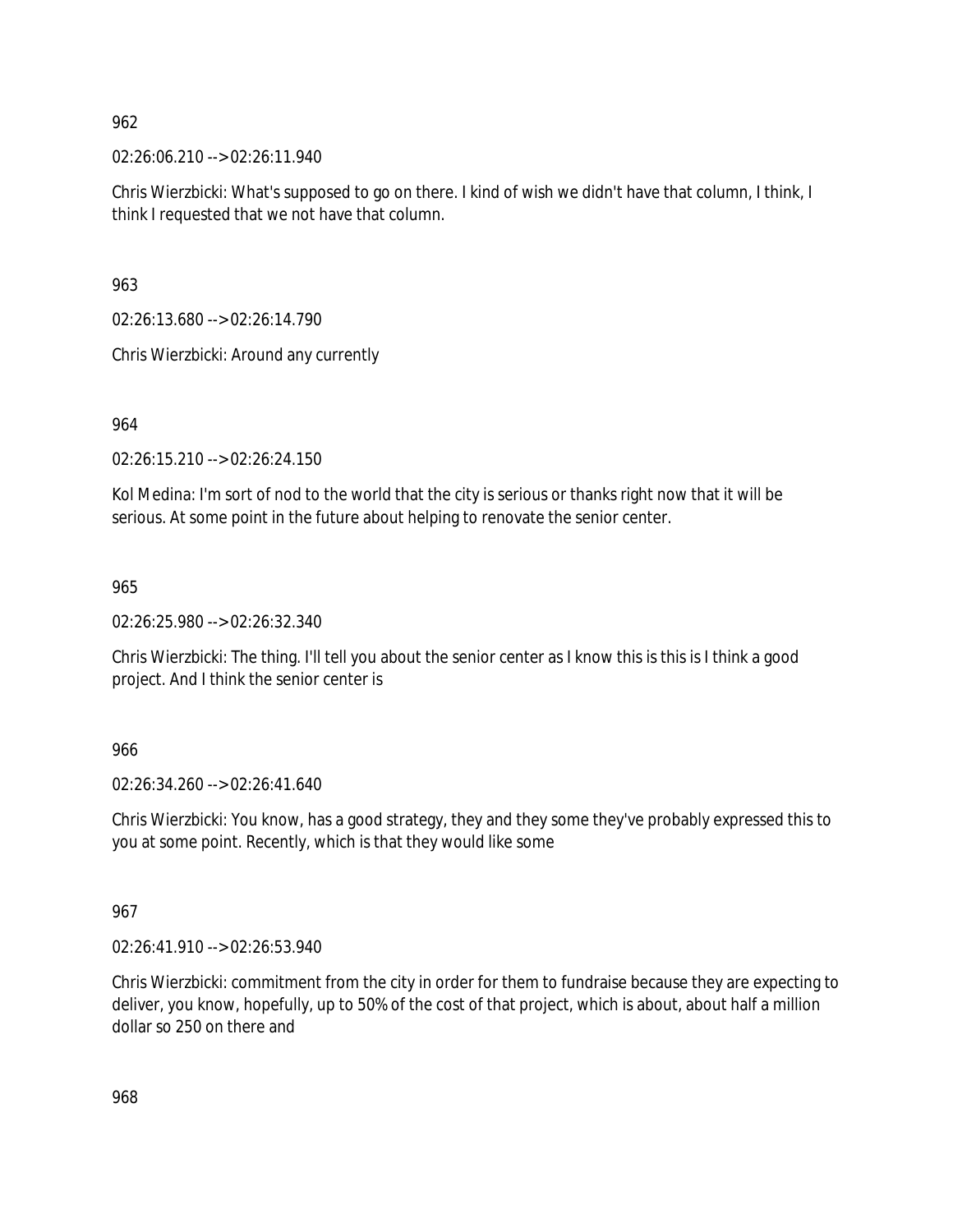02:26:55.080 --> 02:27:01.410

Chris Wierzbicki: So you know if the city is interested in as a council is interested in doing that. I mean, I think that that's a good reason to to

# 969

02:27:01.860 --> 02:27:10.890

Chris Wierzbicki: To do it is to give them that kind of certainty about fundraising. But I do think it's a question that you should discuss as part of your budget deliberations, because it's general fund money.

970

02:27:11.430 --> 02:27:21.840

Chris Wierzbicki: And it's, you know, it will need to be balanced against other things that you'll want to be spending money on. So that's why we've left it out at this point for you to have a conversation about in the coming weeks.

971

02:27:24.000 --> 02:27:26.580

Kol Medina: This is the CFP budget conversation, isn't it.

972

02:27:28.920 --> 02:27:33.990

Leslie Schneider: I i think what Chris is trying to say is that if we want to

973

02:27:34.830 --> 02:27:45.870

Leslie Schneider: Put other items into the budget generally that would come out of the general fund. Then we have less surplus in the general fund that could be allocated to this tip. So it's basically coming from the same place.

974

02:27:46.380 --> 02:27:57.840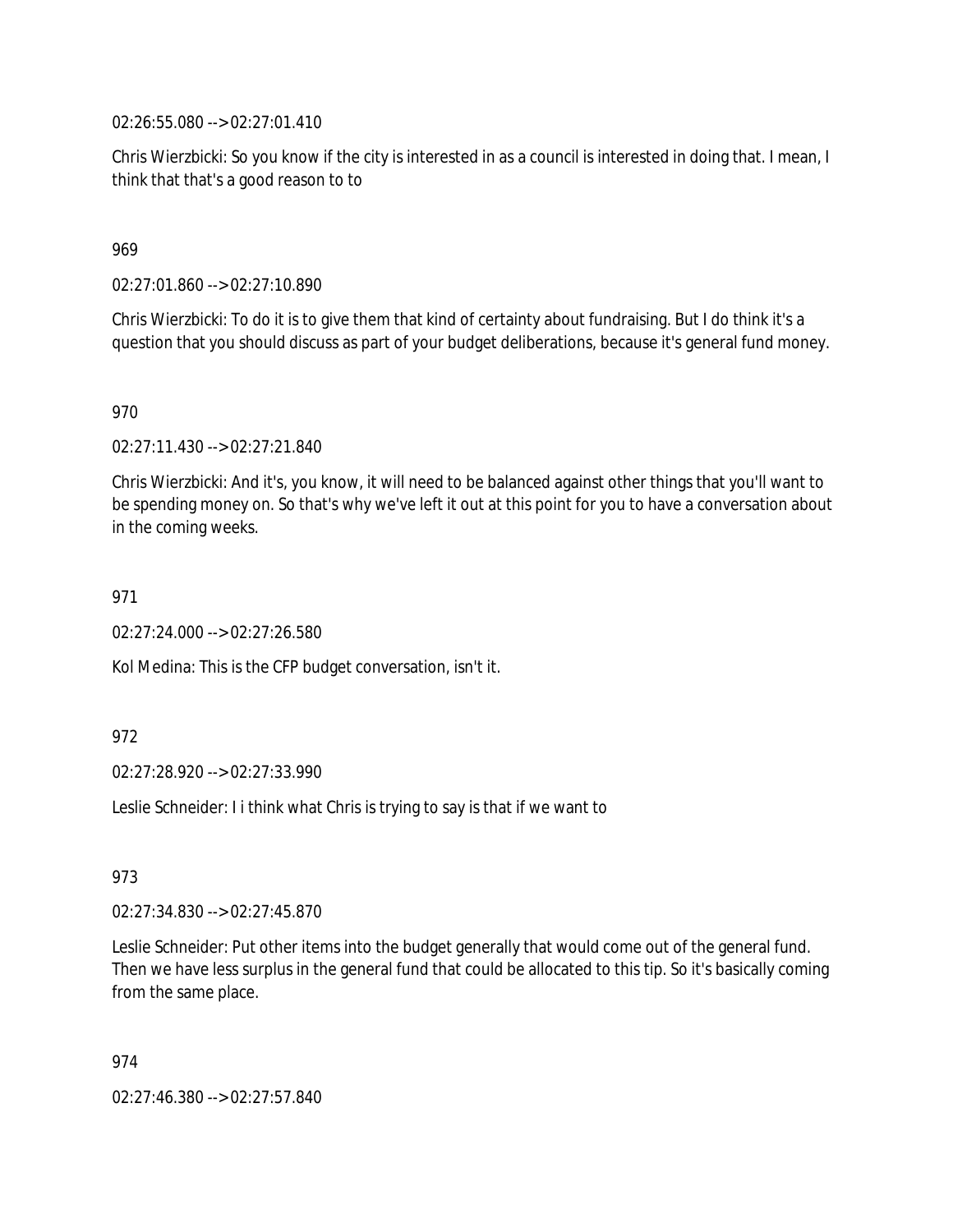Leslie Schneider: And so, you know, we could have a conversation about adding the senior center back into the tip, assuming that we don't use that general fund money for other priorities in the budget.

975

02:28:00.600 --> 02:28:03.570

Kol Medina: I'm happy to stop talking looks like city manager really wants to say some

976

02:28:04.680 --> 02:28:05.370

Leslie Schneider: Say manager.

977

02:28:06.000 --> 02:28:09.360

Morgan Smith: Yeah, I'd encourage Council not to think of tonight's

978

02:28:09.960 --> 02:28:19.020

Morgan Smith: Version of this tip as the as the ending point. It's also not the starting point, because we've discussed all of this with you a couple of times. Earlier in the year to try and

979

02:28:19.260 --> 02:28:25.980

Morgan Smith: Make sure that you are familiar with and informed about the universe of options that we have in front of you.

980

02:28:26.820 --> 02:28:38.640

Morgan Smith: One thing that COUNCILMEMBER had topless said that I think is really important is that it feels like a budget, but it is a budget. And one of the reasons we bring you this piece of information ahead of time is that we have to pick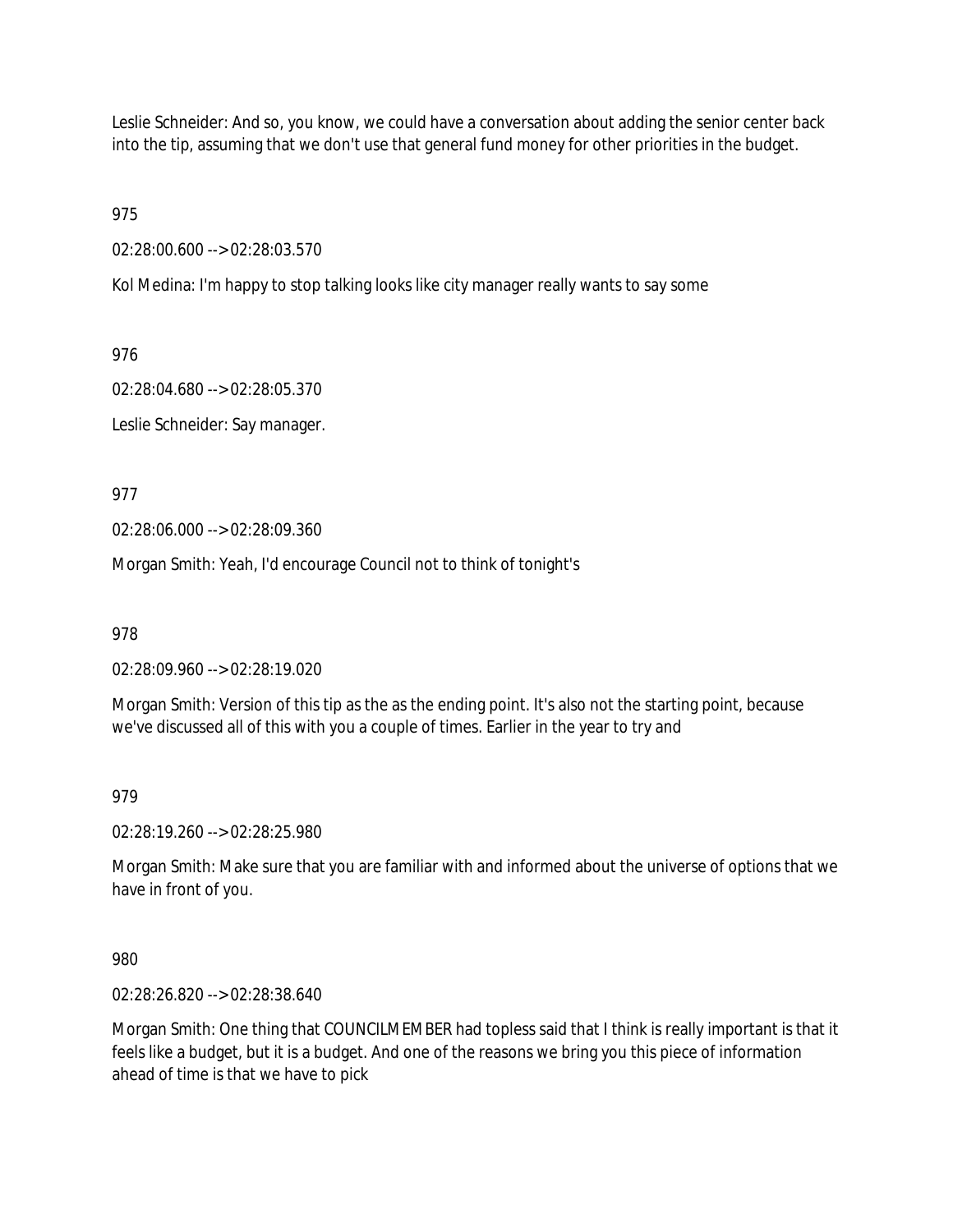02:28:39.150 --> 02:28:49.260

Morgan Smith: A set of decisions around this tip to hold fixed in order to develop the proposed budget that comes to you. So that's what this is and then from here.

982

02:28:49.620 --> 02:28:54.930

Morgan Smith: You all will travel forward in time and make adjustments to both the tip and to the budget.

983

02:28:55.380 --> 02:29:00.330

Morgan Smith: So what we wanted to do tonight. And again, we didn't plan for a lot of time because

984

02:29:00.630 --> 02:29:13.110

Morgan Smith: There isn't a lot in here that's new. But we wanted to preview with you where we expect to hold fixed these decisions for development of the proposed budget and then you can go forward from there.

985

02:29:13.920 --> 02:29:19.260

Morgan Smith: And if that involves putting money in the current budget for some projects that are currently represented

986

02:29:19.530 --> 02:29:30.660

Morgan Smith: Will work together to figure out how to make that happen. It involves putting money in out years for those projects. We can talk about that. That's obviously easier to do but still has implications for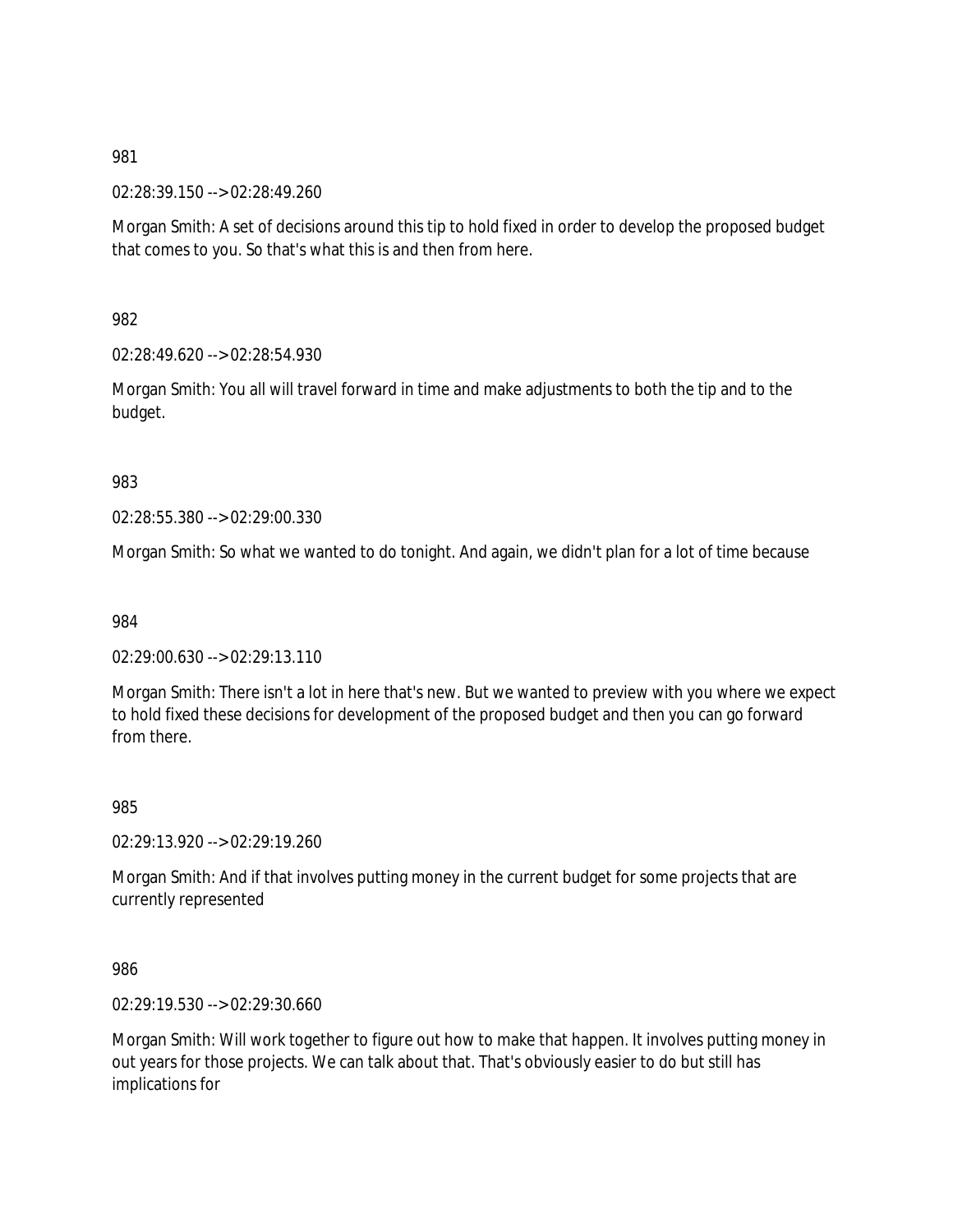02:29:32.190 --> 02:29:38.910

Morgan Smith: How we can balance our funds and the reality is that capital spending its general fund is paid for by fund balance.

988

02:29:39.330 --> 02:29:53.430

Morgan Smith: Fund balances generated only when we have more revenue that we have expenses and that's not the posture that we're in right now. So we want to be really mindful about how we spend our remaining fund balance because we don't expect to generate new fund balance anytime soon.

989

02:29:54.480 --> 02:29:55.050

Morgan Smith: So,

990

02:29:56.280 --> 02:30:07.230

Morgan Smith: I think the feedback. You're offering tonight is useful when we had the senior center conversation. I think that was an important time to see how hard. Some of these choices are going to be. It doesn't mean this is where we're going to land.

991

02:30:08.250 --> 02:30:18.000

Morgan Smith: But it is there it is a requirement for me to make all the parts fit to bring you a balanced budget on the 22nd where we go from there we can work on together.

992

02:30:19.980 --> 02:30:22.860

Leslie Schneider: Thank you. CITY MANAGER. Councilmember No, sir.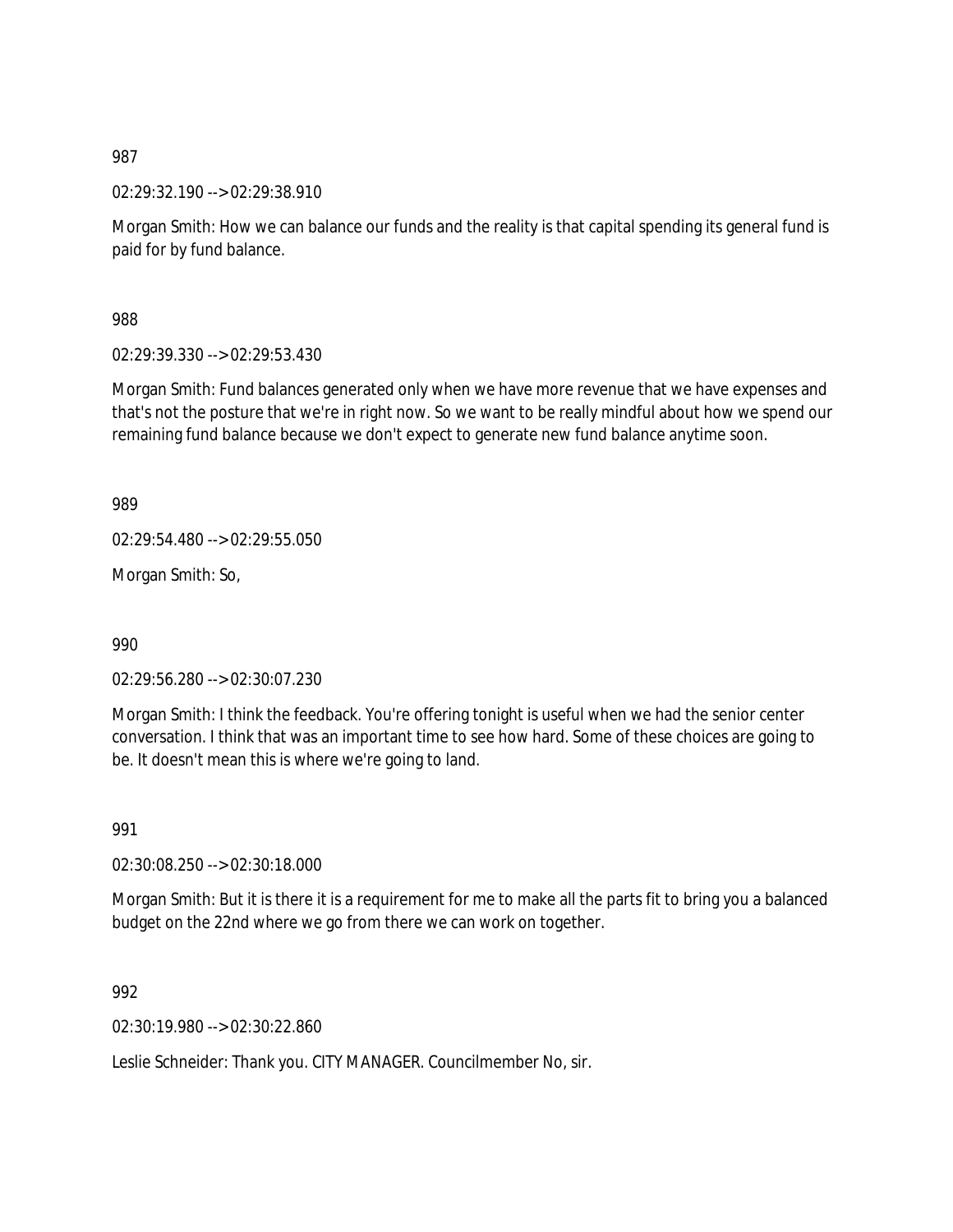02:30:27.480 --> 02:30:35.580

Rasham Nassar: Yeah. So in light of everything. The city manager just said, I'm just, I'm looking at the emotion that's in the packet and the motion is to

994

02:30:37.980 --> 02:30:38.700

Rasham Nassar: Forward.

995

02:30:40.230 --> 02:30:57.120

Rasham Nassar: To unfinished business. On October 13. So I think that's when the implication that this draft is not a flexible draft is coming from. That's at least how it appeared to me when I first read it and but that's not what I'm hearing now from the city managers, so

996

02:30:57.750 --> 02:31:09.420

Morgan Smith: So I'm is intended to convey is that your next business meeting after you receive the proposed budget is the 13th, you can certainly talk about this tip on a six. If you want as well.

997

02:31:10.140 --> 02:31:18.150

Morgan Smith: But the point was to convey that it's unfinished business it's it's open work that is by no means finalized. We're not forwarding it to a final reading, then

998

02:31:18.390 --> 02:31:25.590

Morgan Smith: Our anticipation is the won't be ready to finish this tip probably until late October, early November, that there will be adjustments that you want to make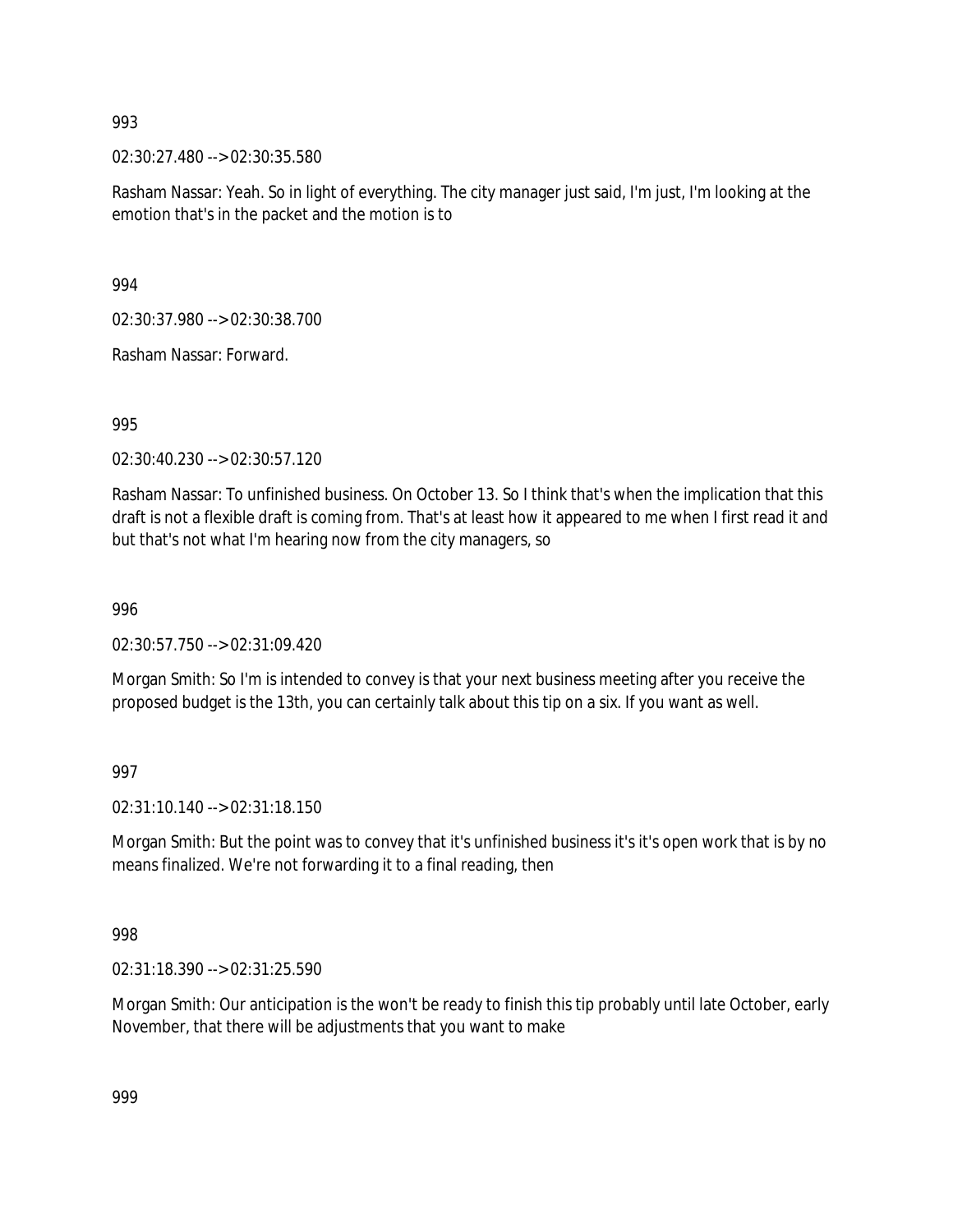02:31:27.690 --> 02:31:35.310

Rasham Nassar: Okay so tonight is just a preliminary review and then we'll have the opportunity to

1000

02:31:37.200 --> 02:31:46.380

Rasham Nassar: With compared to the, the general fund balance and the reserve that you just mentioned city manager, similar to the process that we undertook in 2018

1001

02:31:47.070 --> 02:31:57.270

Rasham Nassar: Where we as a council work together. We removed some items in favor of adding additional items that discussion is ahead and tonight is just to attach

1002

02:31:57.720 --> 02:32:07.620

Rasham Nassar: Absolutely. Okay. So I do have a question. I won't go into that aspect of it, although I agree with council member had topless and deeds, with regard to the think it was deeds.

1003

02:32:08.670 --> 02:32:17.640

Rasham Nassar: Senior Center, as well as the public farmland. I also like COUNCILMEMBER Nina would like to see some sort of container. Just that adds gives the public some impression

1004

02:32:18.150 --> 02:32:33.720

Rasham Nassar: That it's on our radar and that we will be considering it. But I guess we can get to that the next time we talk about it. Um, okay. I bought my drafting in the, I think it was on the, sorry, let me just scroll down here.

1005

02:32:35.400 --> 02:32:37.320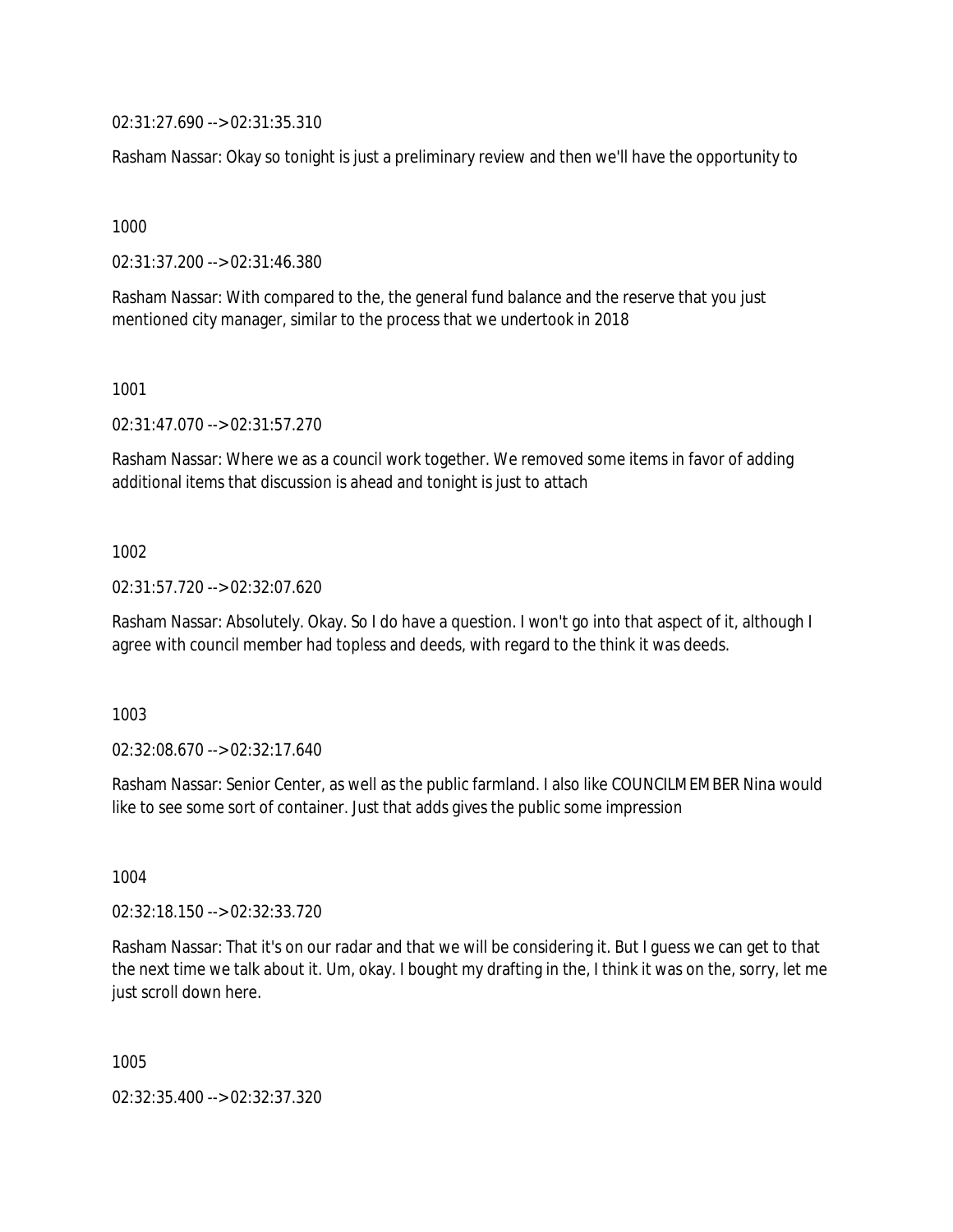Rasham Nassar: It's a in the I'm referring to your

1006

02:32:38.520 --> 02:32:39.510

Rasham Nassar: Presentation.

1007

02:32:41.490 --> 02:32:51.180

Rasham Nassar: public works director with Becky fleet and equipment six year tip the the top several items are highlighted in green. What does that mean,

1008

02:32:52.410 --> 02:32:53.610

Rasham Nassar: That they're highlighted in green.

1009

02:32:54.000 --> 02:32:58.950

Chris Wierzbicki: Those are the fleet purchases that will be making in the biennium and 21 and 22

1010

02:32:58.950 --> 02:33:04.440

Rasham Nassar: And fleet meaning police fleet or just please public works.

1011

02:33:05.250 --> 02:33:14.520

Chris Wierzbicki: Police plus public works. So in those two years will be replacing to police vehicle. We're, we're essentially replacing to police vehicles, a year at this point.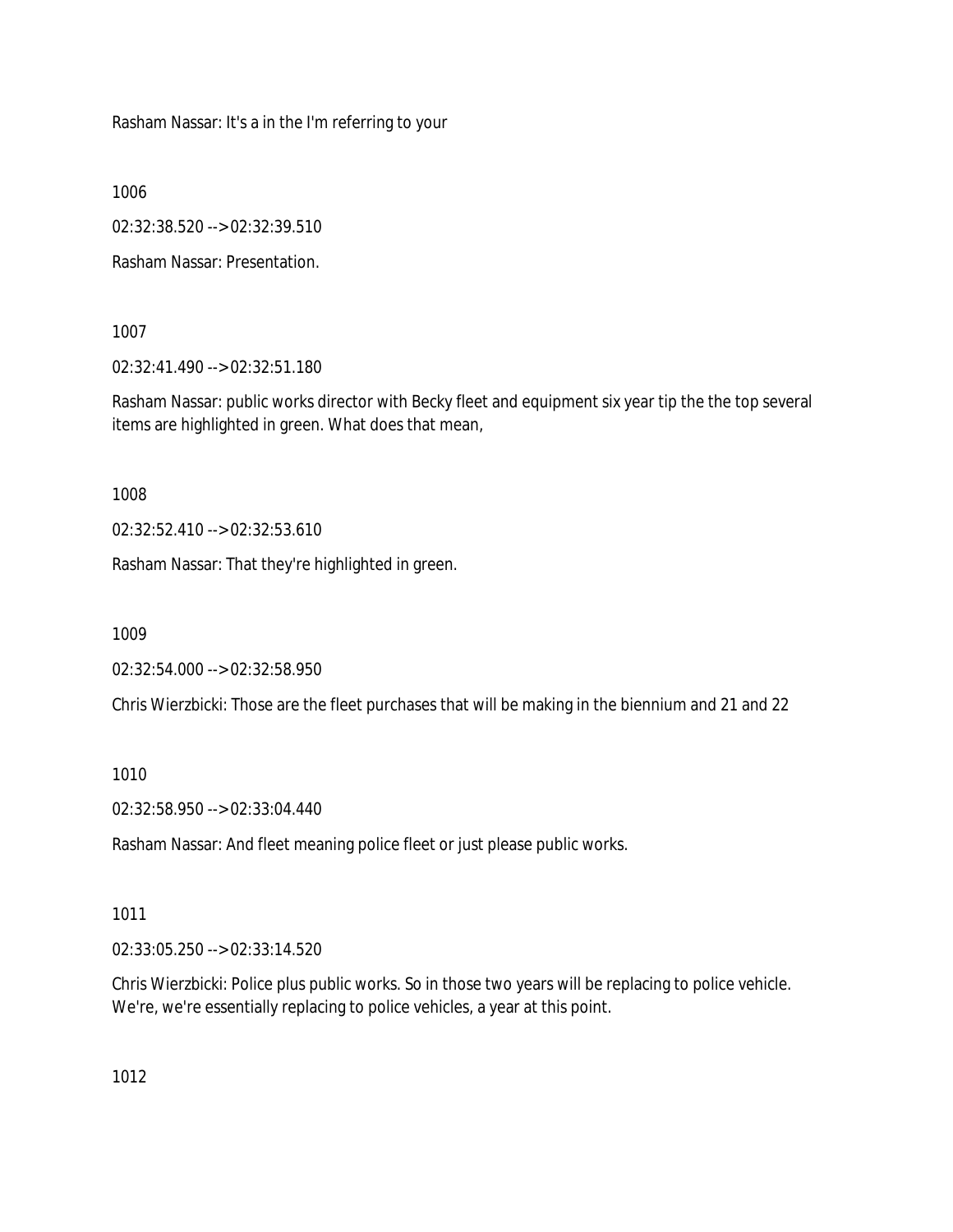02:33:14.940 --> 02:33:17.070

Chris Wierzbicki: Up to this point we've been replacing three

1013

02:33:17.520 --> 02:33:24.990

Chris Wierzbicki: And the fleet has gotten to the point where we can start reducing how many vehicles, we need to replace because it overall the fleet is newer than it has been

1014

02:33:25.290 --> 02:33:33.120

Chris Wierzbicki: Because we've been doing so much replacement. So we're replacing to me, each year in the biennium plus purchasing a number of different public works related a quick

### 1015

02:33:35.580 --> 02:33:47.790

Rasham Nassar: Okay, and then I have I'll hold everything until, until our next discussion, but I do have a question related to budget policies in general and

#### 1016

02:33:48.180 --> 02:33:58.110

Rasham Nassar: City Manager. I'm happy to talk with you about this offline, but I, I think it would be important, at least from my perspective, and I'm bringing that raising this to the city council.

1017

02:33:58.560 --> 02:34:09.150

Rasham Nassar: That if we would the next time that we have our discussion, our budget discussion tip discussion if Council could also have access to our city's budget policies.

1018

02:34:10.380 --> 02:34:18.030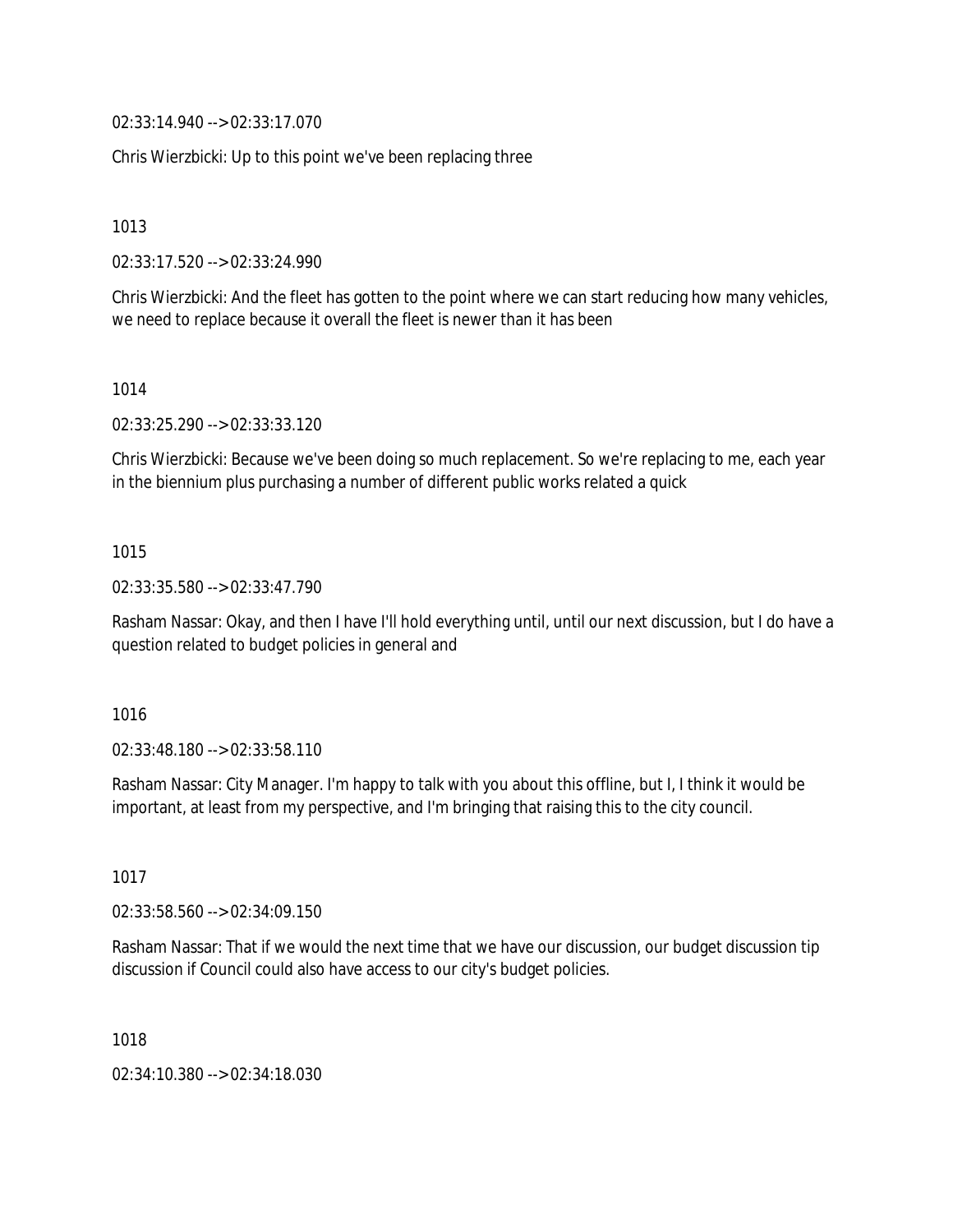Rasham Nassar: You know that they've been referenced with regard to things like our police vehicle replacement policy and such. My understanding from previous

1019

02:34:19.200 --> 02:34:32.970

Rasham Nassar: Experience with regard to budget discussions on the Council is that our budget policies live in them HR Division I wasn't able to locate them on my own. So I just wanted to put a note out there that would be very interested in reviewing that prior to

1020

02:34:34.080 --> 02:34:35.250

Rasham Nassar: Our discussions on budget.

1021

02:34:36.360 --> 02:34:38.610

Morgan Smith: Do you mean the city's financial policies.

1022

02:34:40.620 --> 02:34:47.850

Rasham Nassar: No, I, they could be called by some other name. Um, I

1023

02:34:49.530 --> 02:34:52.080

Rasham Nassar: I can recall your attention to a specific

# 1024

02:34:54.960 --> 02:35:03.480

Rasham Nassar: Thing that happens where I'm at a loss for words. It's getting late in my world. And the last time the budget, the Council discuss the budget carrying over to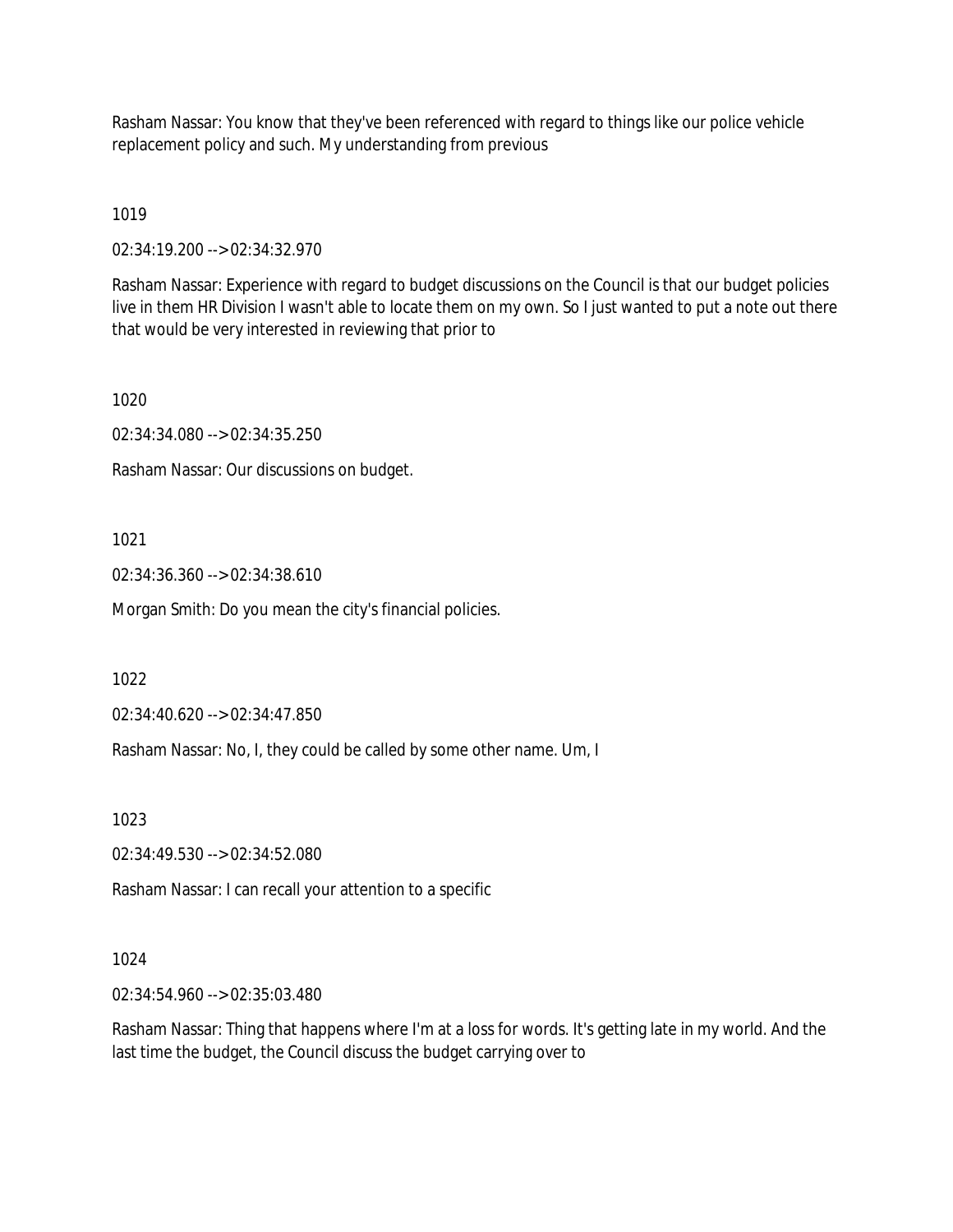02:35:05.100 --> 02:35:10.050

Rasham Nassar: The city council created an f t and the city council has the authority to create f t

1026

02:35:11.190 --> 02:35:22.080

Rasham Nassar: Positions and we may undertake those kinds of discussions soon when the city council created an f f t specifically for a natural resources specialist position.

1027

02:35:23.100 --> 02:35:33.840

Rasham Nassar: The city manager city manager Smith, you came back in May of 2019 to alert the Council that all of the city council created the f t for natural resources specialist you

1028

02:35:34.770 --> 02:35:45.060

Rasham Nassar: Thought it would serve the city's needs better to hire an arborist. And when you relate that it was an as an FYI, to the Council, with no motion attached you referenced.

1029

02:35:45.390 --> 02:36:02.400

Rasham Nassar: In our city's budget policies and you noted that they that you'd communicated with HR to determine whether or not that was within your scope of authority to do and you were able to confirm that with HR. So that's the specific budget policy that I'm referring to

1030

02:36:03.810 --> 02:36:17.520

Rasham Nassar: And I suppose I could make that request over email to you. I'm happy to do that. And I've been raising it here in this meeting tonight just to see if any of my colleagues would be interested in reviewing that material as well and that information could then be provided to the full Council.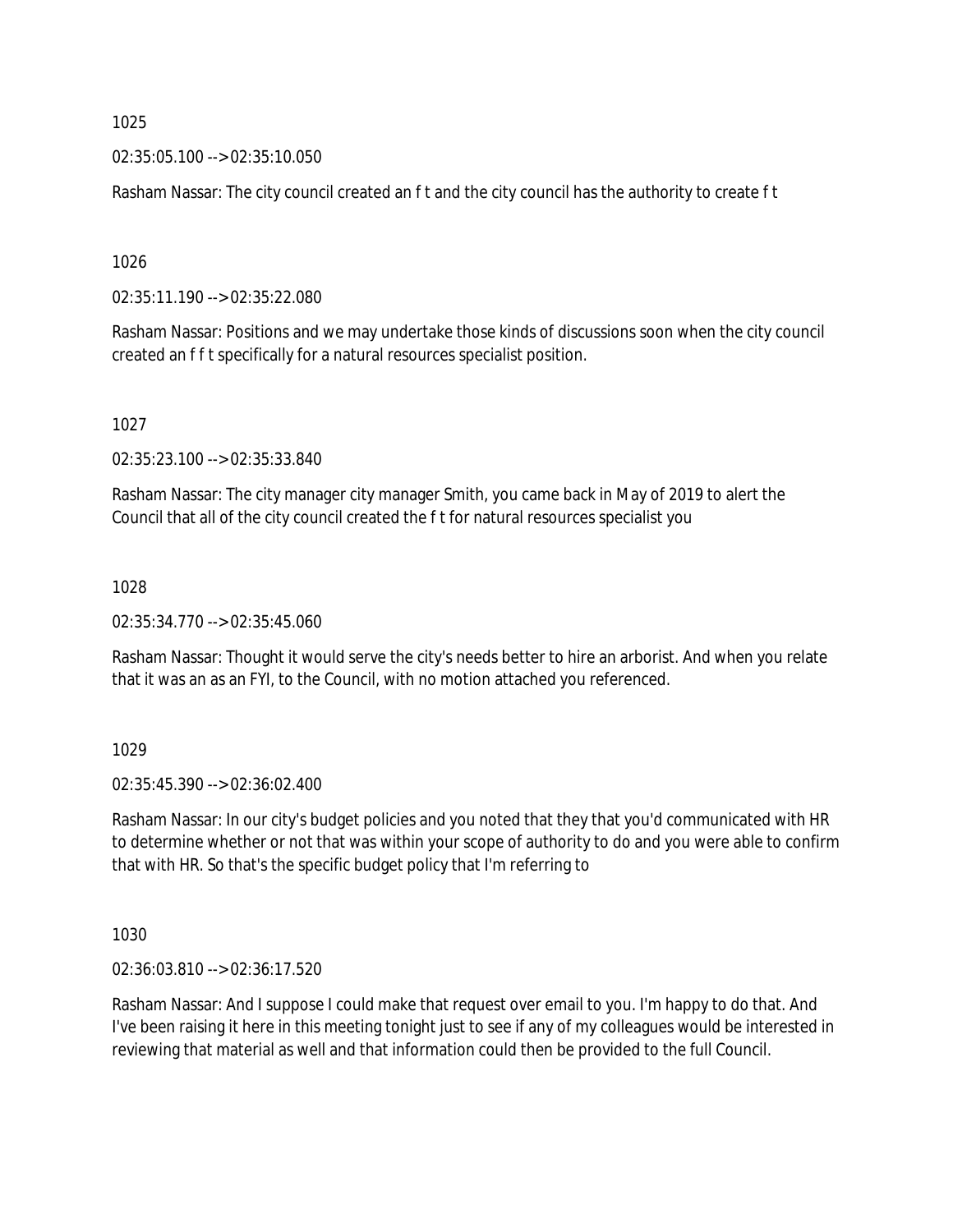02:36:18.000 --> 02:36:24.360

Morgan Smith: Okay, I'm, I'm happy to for us to revisit the mechanics of that may discussion.

1032

02:36:26.190 --> 02:36:32.100

Morgan Smith: Probably if I and I would have to watch it. It's been a, you know, nearly 18 months but probably

1033

02:36:32.610 --> 02:36:42.360

Morgan Smith: My use of the term budget policies wasn't specific to like budget development. This cycle that we're going into this time period. It was probably

1034

02:36:42.840 --> 02:36:55.710

Morgan Smith: Intended to reference the fact that authority for our f t lives within budget. And so the fact that the Council authorizes for example 125 f t that is

1035

02:36:56.400 --> 02:37:06.690

Morgan Smith: Ben, the city's practice for as long as I can remember that that is the Council's authority to authorize us a certain number of FT changes to that number, etc.

1036

02:37:07.800 --> 02:37:23.160

Morgan Smith: But that when we concluded on the staff side that it was preferable to have that position hired as a an arborist rather than a natural resources specialist. I assumed that that would be something that the Council would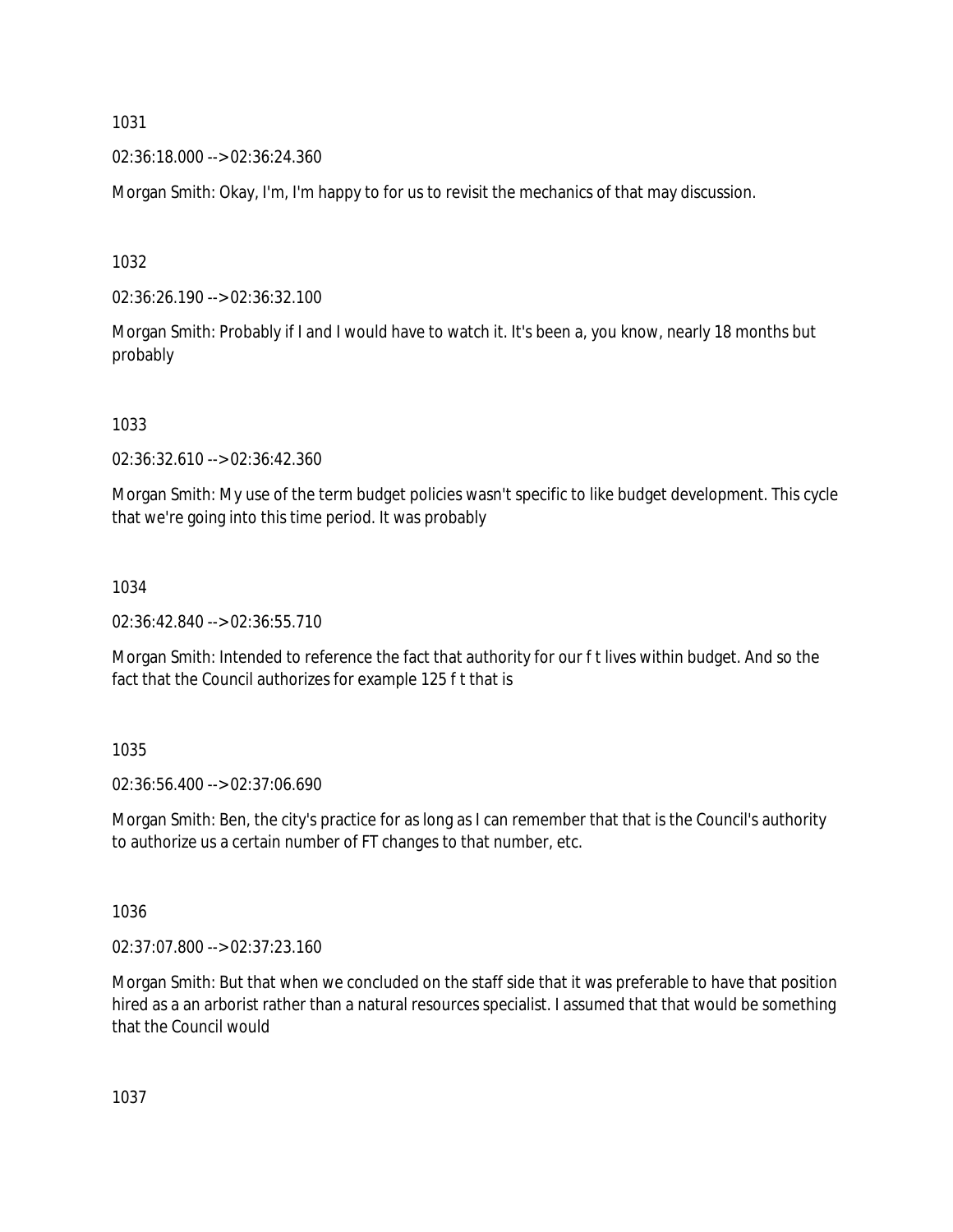02:37:24.540 --> 02:37:42.600

Morgan Smith: Approve in the same way that I think that same night and may I was bringing other items forward for Council approval and what I was told by HR was that that had never been the city's practice. And so where I to have asked for councils approval, I would have been setting.

1038

02:37:43.740 --> 02:37:56.370

Morgan Smith: A new precedent and I believe in that may conversation I explained that that that hadn't been our practice to date. And so I wasn't approaching it with a new practice in mind.

1039

02:37:57.300 --> 02:38:07.680

Morgan Smith: I'm guessing if we watch and again I'm just guessing, because it's been a while. I believe there was also some discussion among the Council that night as to whether Council wanted to, to have a different practice.

1040

02:38:08.460 --> 02:38:19.830

Morgan Smith: And we didn't conclude that we would if you'd like to have a different practice, we definitely can. But I don't want to leave the impression that there's something written down or that it lives in the financial policies because that's just

1041

02:38:20.850 --> 02:38:29.040

Morgan Smith: The approach that previous city managers had taken and the assumption was that we would continue to do what we had done as we had done it for 10 years

1042

02:38:32.340 --> 02:38:35.700

Morgan Smith: I actually don't care so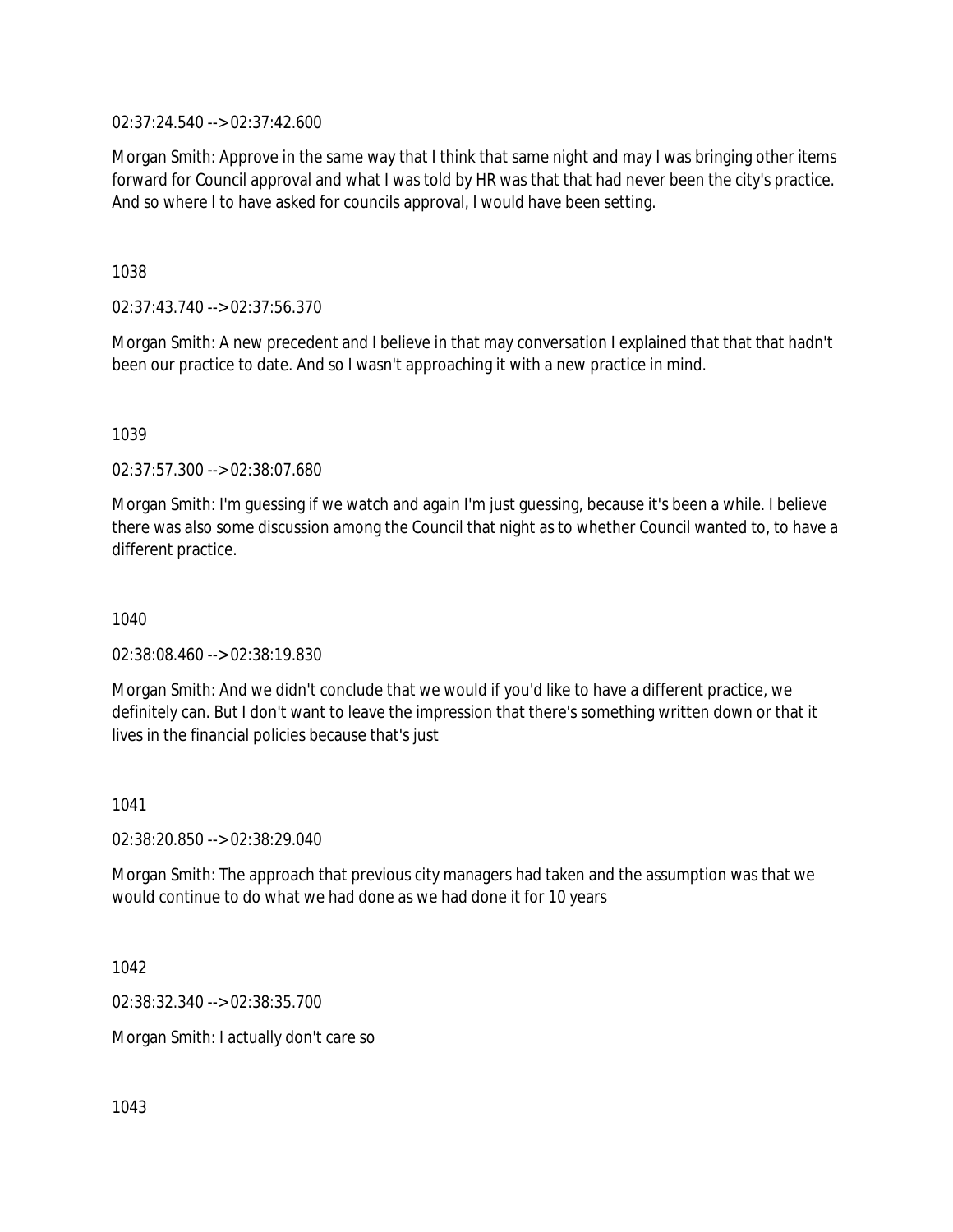02:38:37.530 --> 02:38:40.410

Rasham Nassar: Well, yeah. So, um, I mean we can

1044

02:38:41.940 --> 02:38:47.760

Rasham Nassar: I'd be happy for you to revisit that. May I forget what may 24 or something meeting to in 2019 and

#### 1045

02:38:48.870 --> 02:39:00.540

Rasham Nassar: And revisit how that item was brought to the Council and you're right that it was brought with two other requests for spending for two additional FTS outside of the budget.

1046

02:39:02.430 --> 02:39:19.260

Rasham Nassar: But I think it's, it's, it's just a, it's a, it's follow up for me because what it what I glean from re watching that council meeting was that the city council were, say, to create a new f t this biennium.

1047

02:39:20.790 --> 02:39:35.280

Rasham Nassar: That the city manager has the authority to fill that position with whatever city staff might determine the need to be even when it's the case that the Council creates that fit to serve a specific Council related to community related purpose.

1048

02:39:35.520 --> 02:39:45.090

Morgan Smith: And before we are tonight. I hope that, for the benefit of people viewing and for the benefit of people who weren't part of that conversation, I hope. Another thing people who take the time to view it will glean from it.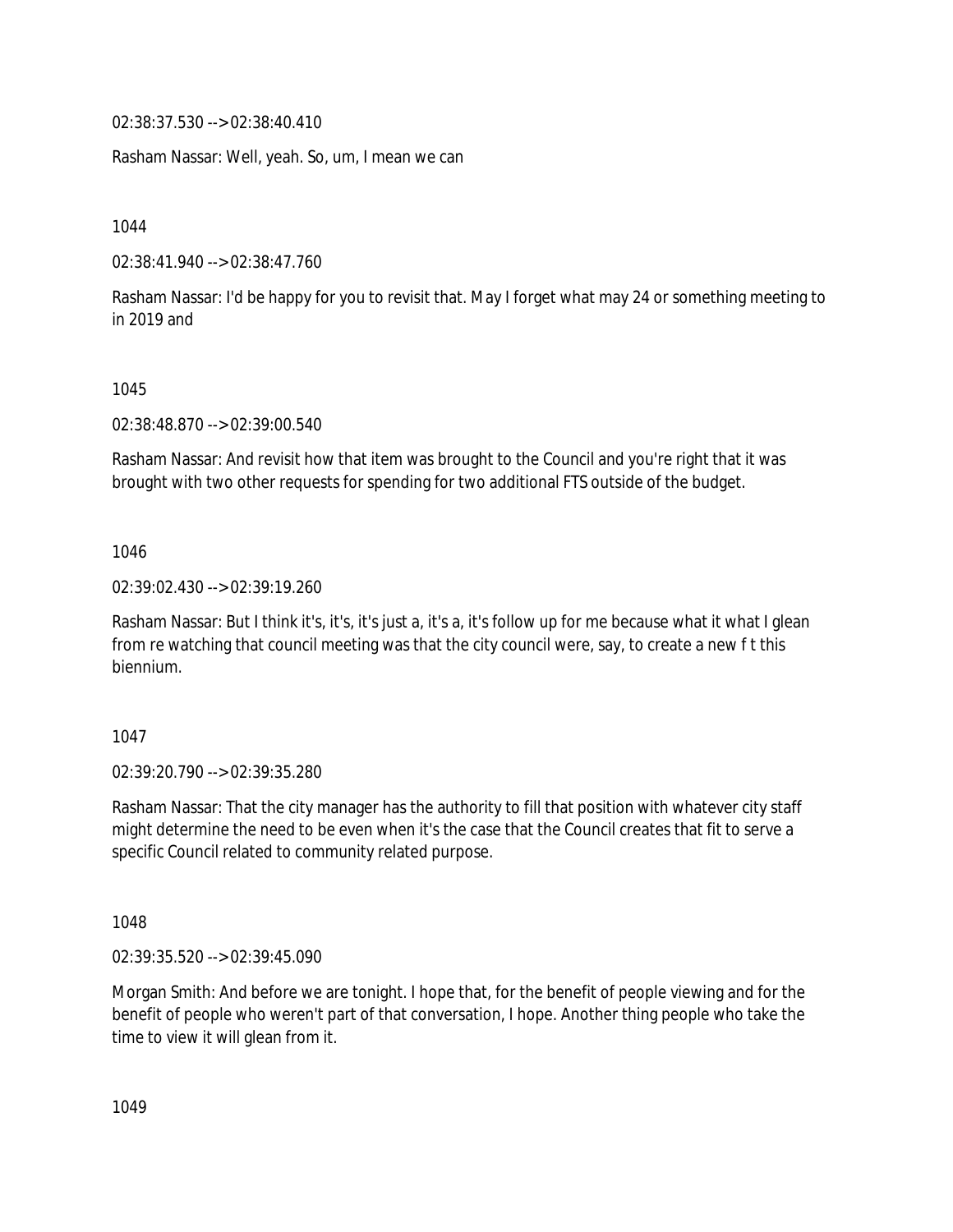02:39:45.480 --> 02:39:53.370

Morgan Smith: Is that I have always acted to try and provide the most transparency, whether I required council approval or not. And one of the things I was trying to accomplish that night.

1050

02:39:53.760 --> 02:40:04.350

Morgan Smith: Was to allow Council, the chance to know what had been concluded, and I have no interest in hiring somebody that the majority of Council.

1051

02:40:04.890 --> 02:40:13.020

Morgan Smith: Don't want that action to have taken. We had an opportunity together to have that discussion in May of 2019 and if the outcome of that discussion had been

1052

02:40:13.410 --> 02:40:16.020

Morgan Smith: We hate that idea. That's not at all what we want to do.

1053

02:40:16.770 --> 02:40:26.850

Morgan Smith: That I wouldn't have done that. So, and I won't. And the remaining three months I have here and you can work with your next city council city manager to decided what the preference is there so I

1054

02:40:27.240 --> 02:40:39.180

Morgan Smith: strongly believe I've done everything I can to make sure council and everyone, we're aware of the choices. I also strongly believe I followed exactly the way things have been done for the past 10 years based on the advice I was given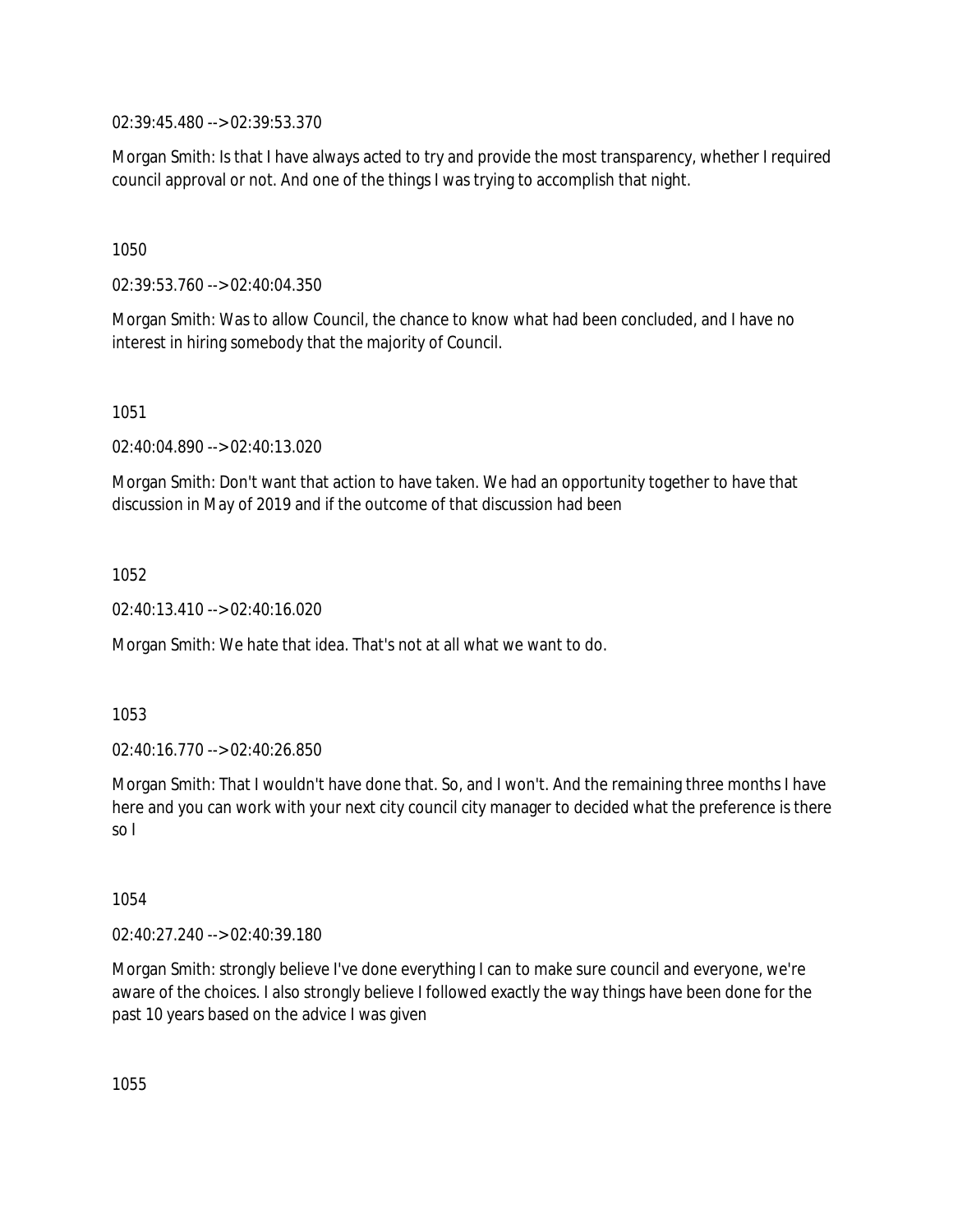02:40:40.620 --> 02:40:42.630

Morgan Smith: I don't know what more is useful at this point.

1056

02:40:43.770 --> 02:40:44.370

Leslie Schneider: So,

1057

02:40:45.540 --> 02:41:02.790

Leslie Schneider: COUNCILMEMBER nisar I think your, your points are out there. We've had a chance to hear them. And then we can have this discussion, you know, in further budget items. I'm we're just really conscientious of time right now and wanting to get back to finishing up on the on the tip.

1058

02:41:04.440 --> 02:41:10.410

Leslie Schneider: So I'd like to jump to COUNCILMEMBER car because she hasn't had a chance to speak yet on this issue.

1059

02:41:12.630 --> 02:41:19.260

Christy Carr: Thank you. I I nearly forgot what I wanted to say. But I did have a question about this tip.

1060

02:41:20.340 --> 02:41:31.770

Christy Carr: I was just curious actually why the finished project is on the transportation in the transportation bucket and not the non motorized bucket, because it seems to have a lot of non motorized

1061

02:41:32.400 --> 02:41:43.980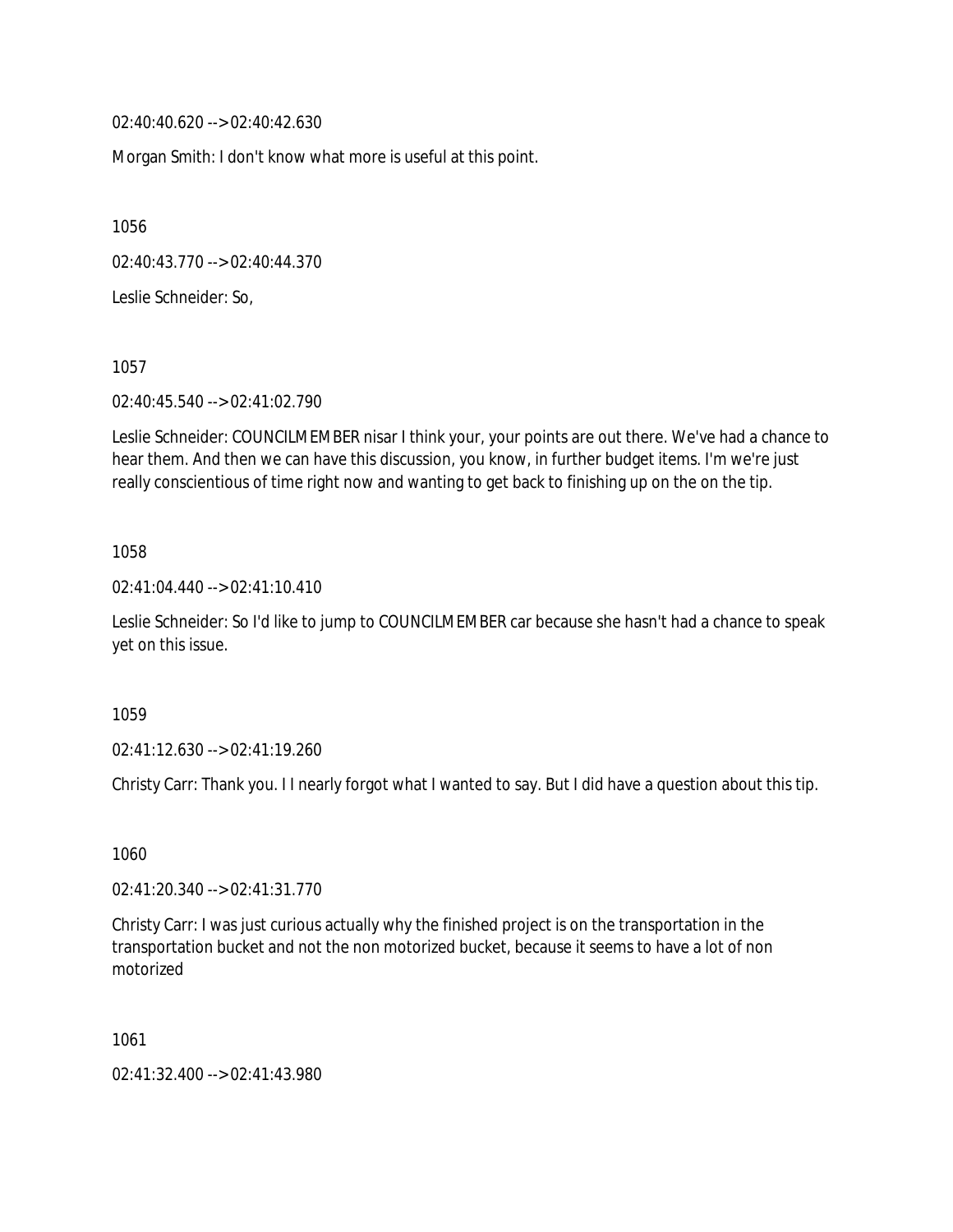Christy Carr: components to it. And I think it actually started speaks to. Why do we have a non motorized bucket in a and a transportation bucket. I hope we talk about that sometime and then just

1062

02:41:45.330 --> 02:41:55.260

Christy Carr: To kind of ask another question about the senior center, but also for that springbrook Creek project number two. I think what I heard.

1063

02:41:55.830 --> 02:42:06.150

Christy Carr: Other Council people saying is that that column that we may not want at the very end, but those are for projects that we don't have money for or money identified or known grant sources.

1064

02:42:06.510 --> 02:42:12.720

Christy Carr: But what we've heard potentially from the senior center. And I know we've heard from advocates of the springbrook Creek.

1065

02:42:13.290 --> 02:42:28.110

Christy Carr: Project is that the city needs to have it on its tip in order for them to go look for funding, it's a requirement for them to get funding so so we kind of preclude them from getting funding when we won't include it on our CI p. So,

1066

02:42:29.250 --> 02:42:39.630

Christy Carr: I don't see anything to precluding that in our comprehensive plan policies and the capital facilities element. And maybe that was just a miss, when we were doing our

1067

02:42:40.050 --> 02:42:57.840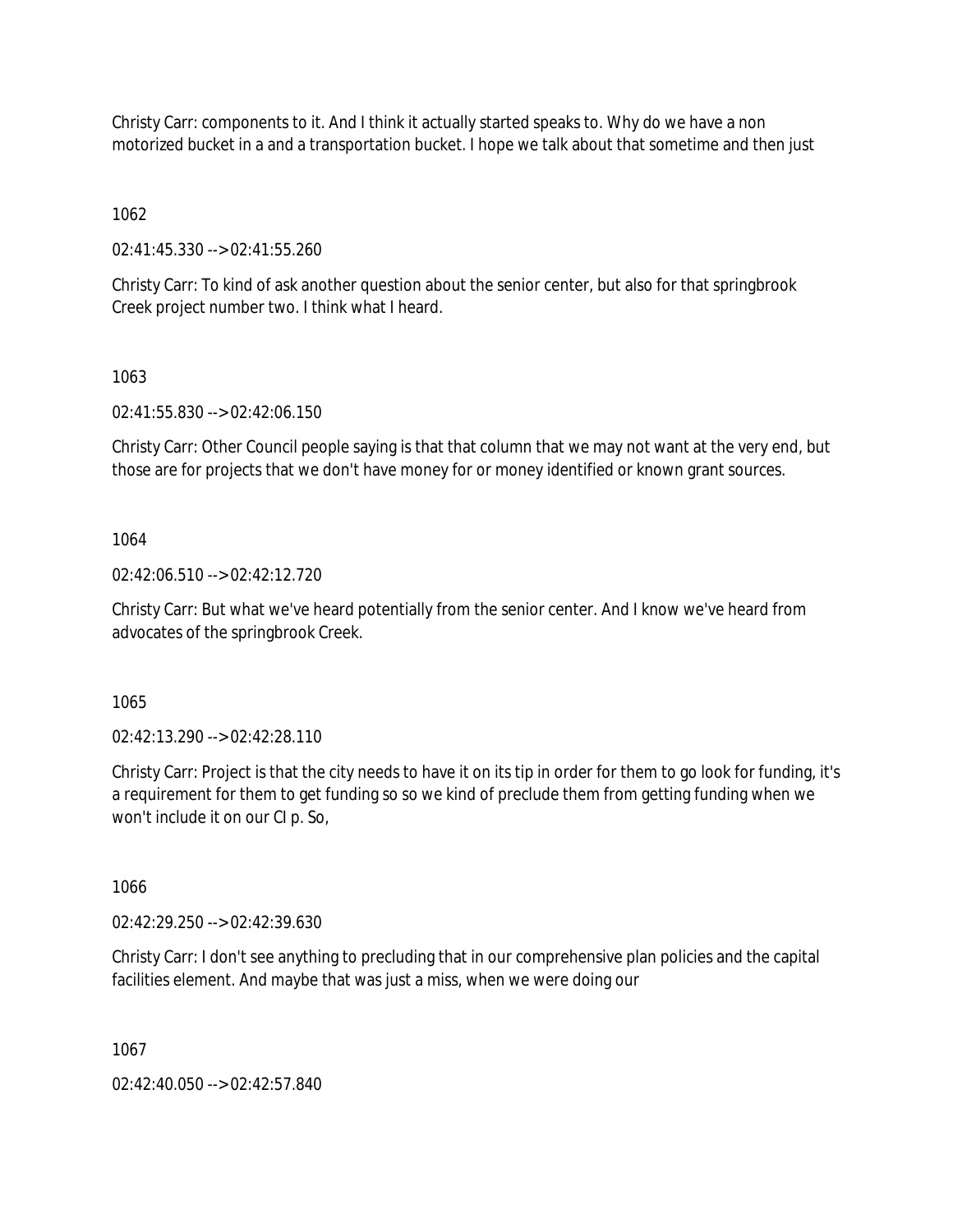Christy Carr: Our comp plan that we wouldn't want to preclude putting projects like that on our list, although I do understand the city manager and and the public works directors background information and rationale based on what isn't in the comp plan in terms of policies for tip so

1068

02:42:59.100 --> 02:42:59.670

Christy Carr: That's

1069

02:43:00.750 --> 02:43:11.130

Christy Carr: I just want to have a conversation about that. It doesn't have to be tonight, but I think that maybe the senior center and that springbrook Creek project are in the same sort of category for future unknown funding.

1070

02:43:12.810 --> 02:43:13.680

Christy Carr: And that's all

1071

02:43:15.480 --> 02:43:17.850

Leslie Schneider: Thank you. Councilmember car I'm

1072

02:43:18.030 --> 02:43:18.630

Leslie Schneider: Counting every

1073

02:43:19.170 --> 02:43:21.150

Christy Carr: I'm sorry if he could answer that question, though, about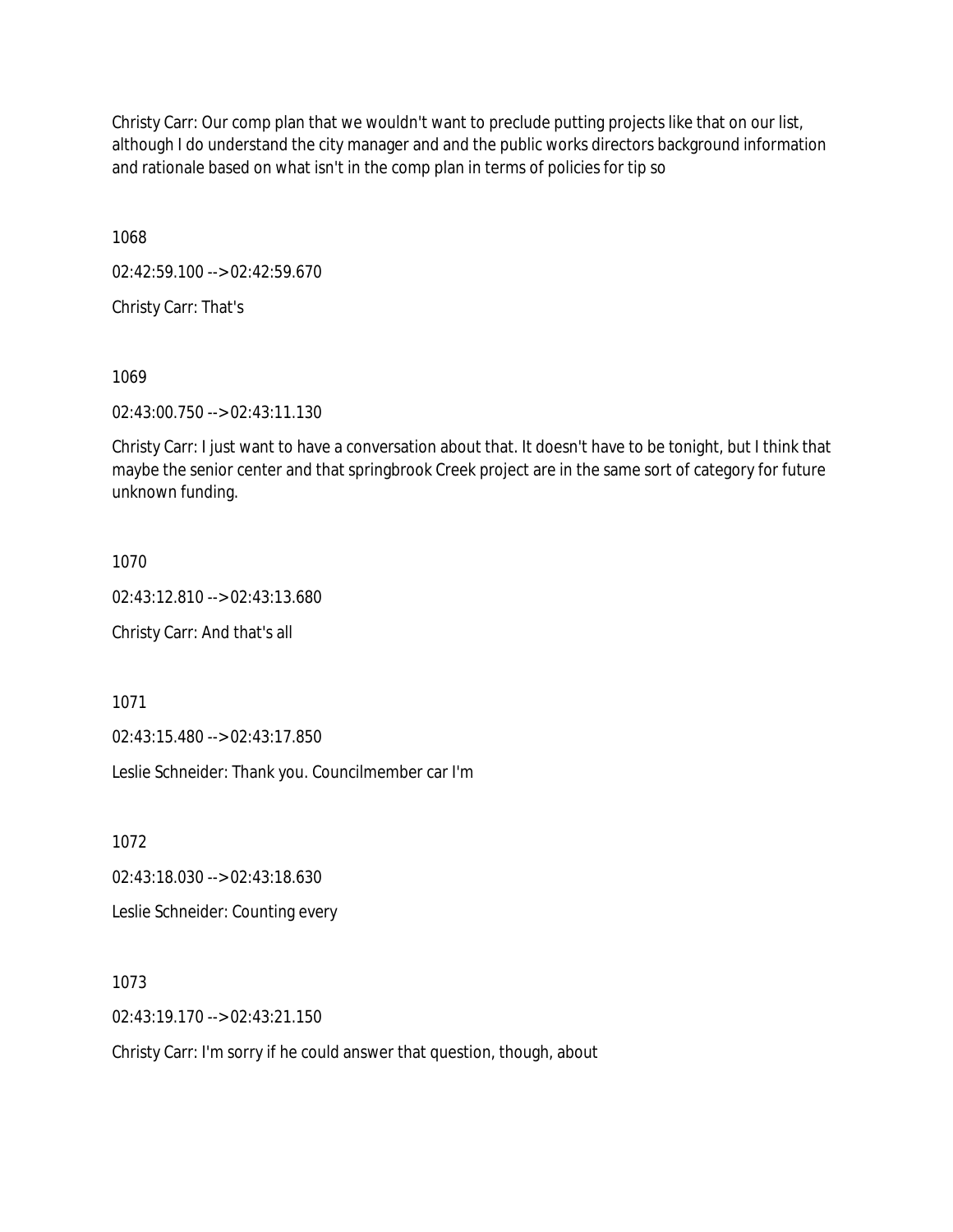02:43:21.150 --> 02:43:22.110

Leslie Schneider: By sorry jack

1075

02:43:22.290 --> 02:43:23.130

Chris Wierzbicki: Yeah, happy to do that.

1076

02:43:25.200 --> 02:43:30.150

Chris Wierzbicki: I think you're highlighting something that's spot on, and that we may address when we get to the

# 1077

02:43:31.260 --> 02:43:39.780

Chris Wierzbicki: sustainable transportation plan conversations. I mean, there is a, there's a lot of and I think we want even more overlap between our transportation projects that are non motorized projects.

1078

02:43:40.860 --> 02:43:53.280

Chris Wierzbicki: Because finches. A really good example of one that has some trend. It really could be on either one. It has vehicular safety kind of started as a vehicular safety project at the intersection of y.

1079

02:43:54.330 --> 02:44:00.630

Chris Wierzbicki: Y and Finch and kind of transformed from there into having some more non motorized elements as well.

1080

02:44:01.620 --> 02:44:14.730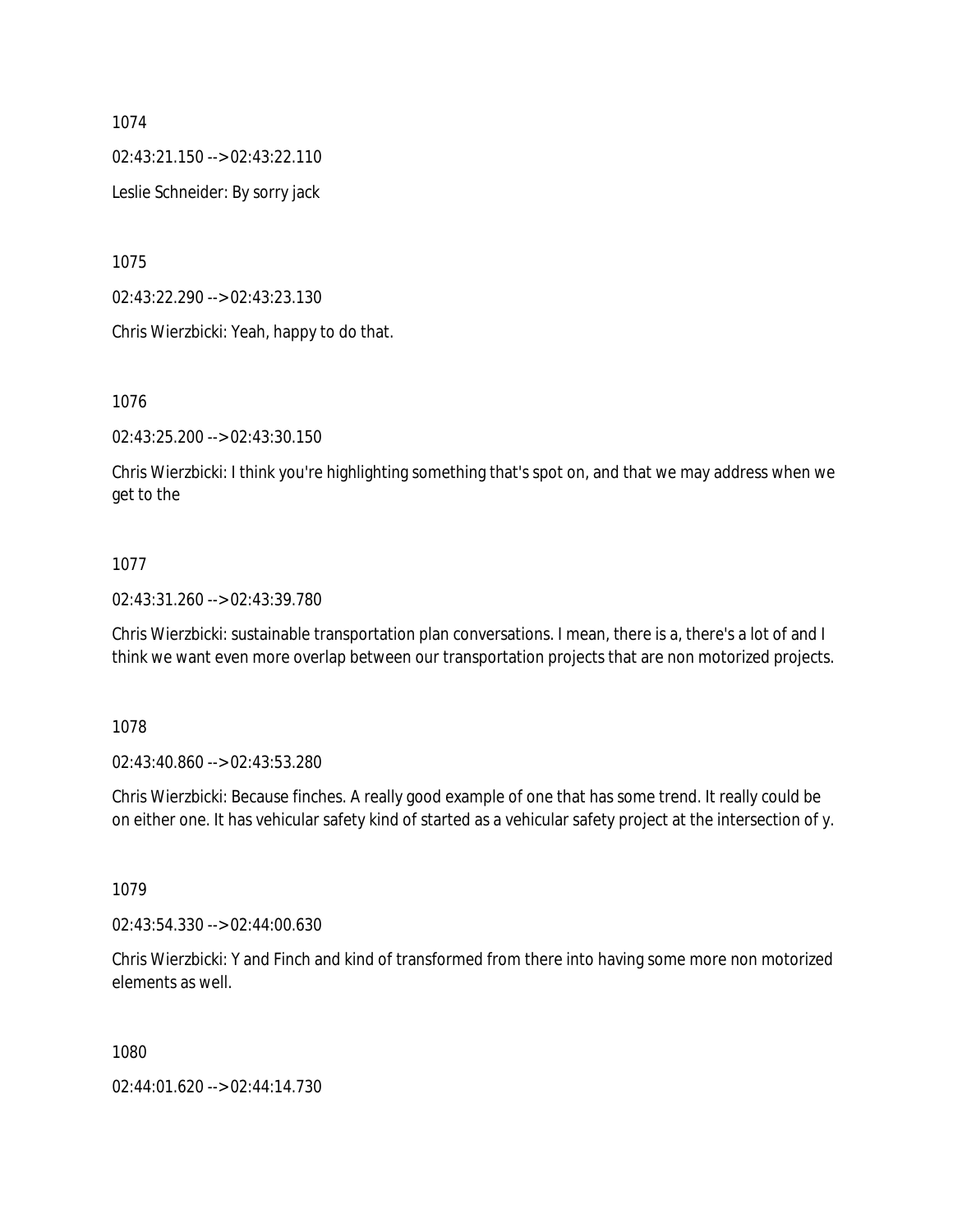Chris Wierzbicki: So it could easily fit on on either either the list, but it and landed on transportation, because if its origins, I think, and then just real quickly, just on the topic of having projects in the plan in order to receive grant funding.

1081

02:44:16.590 --> 02:44:32.520

Chris Wierzbicki: I think it certainly helps to have a project in the plan, but I don't think there's anything that precludes us from applying for grants. If the project isn't on the plan. We do a lot of applying for things and identifying opportunities and coming to the Council.

1082

02:44:34.320 --> 02:44:44.640

Chris Wierzbicki: In the midst of identifying those opportunities and saying, Hey, this, this is an important project, you can pass a resolution that says, you know, if we get this funding that we would include this on this tip.

1083

02:44:46.020 --> 02:44:55.800

Chris Wierzbicki: So I don't think that's a big deal. What really matters, though, we have a project in the plan when it comes to France is having some other money to support whatever money, it is you're asking for.

1084

02:44:56.280 --> 02:45:01.860

Chris Wierzbicki: So that's part of the reason why we didn't put projects on the list that don't have a clear identify and source of funding.

1085

02:45:02.340 --> 02:45:09.060

Chris Wierzbicki: Because when you go to granting agency, the first thing they want to know as well. How much money do you have to do this project that is going to match the money that we're giving you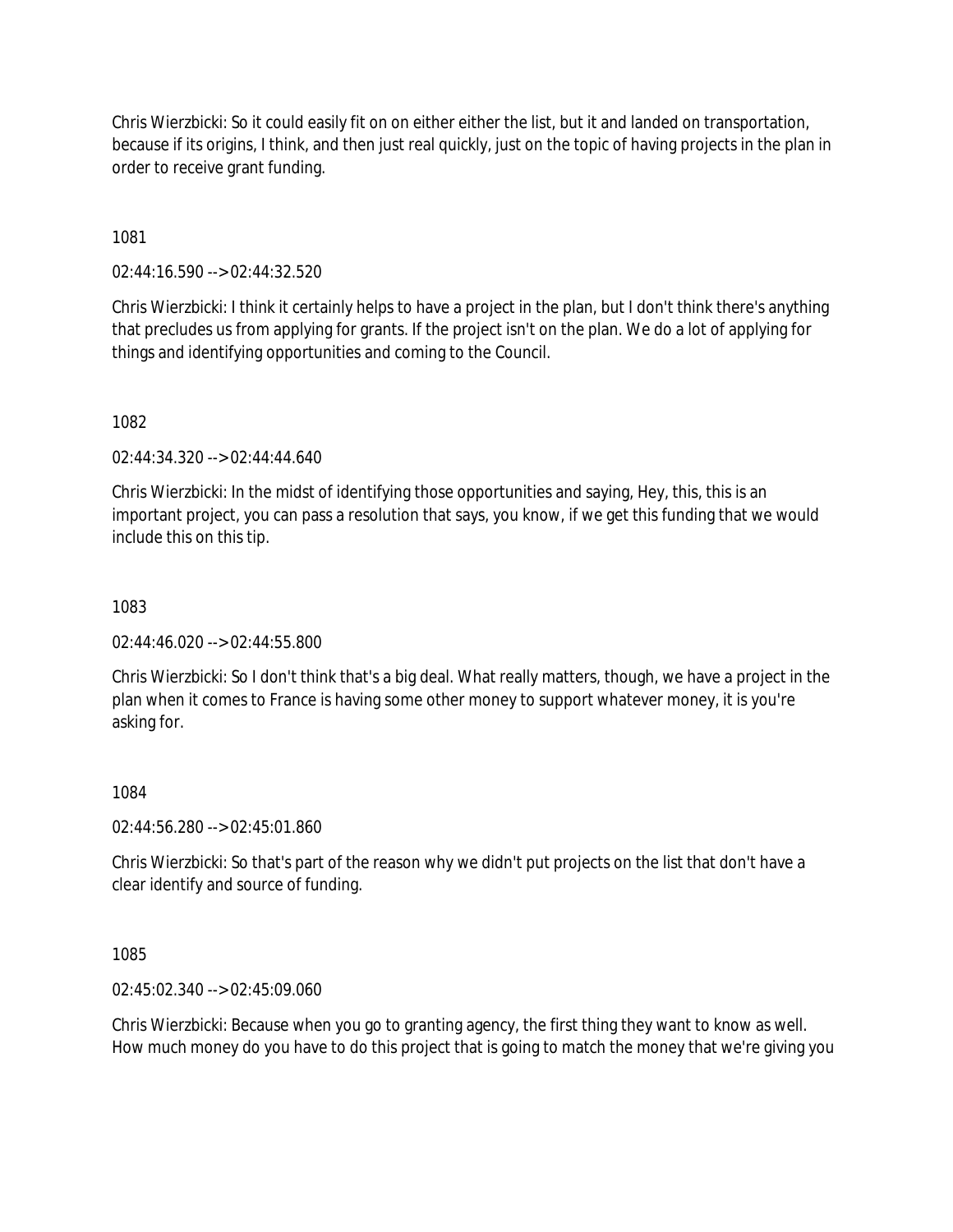$02:45:09.690 \rightarrow 02:45:17.460$ 

Chris Wierzbicki: And that to them, makes it a real project that makes it you know a good investment for them because it seems like it's a real thing and it's got real money behind it.

1087

02:45:18.600 --> 02:45:28.260

Chris Wierzbicki: So that's, that's the philosophy that we took in putting this plan together. Like I said, it's not philosophy that we can't change or do something different, but that's that's the first approach we took with it.

1088

02:45:32.040 --> 02:45:32.460

Christy Carr: Thank you.

1089

02:45:33.990 --> 02:45:41.430

Leslie Schneider: Great, thanks. I'm going to jump to council member pilot because I haven't heard him chime in. Yet I hope I'm not mistaken.

1090

02:45:43.470 --> 02:45:44.940

Michael Pollock: Yeah, no, you're not mistaken.

1091

02:45:46.410 --> 02:45:52.920

Michael Pollock: This is really kind of more to the to the colleagues, you know, we've talked about

1092

02:45:53.940 --> 02:46:03.390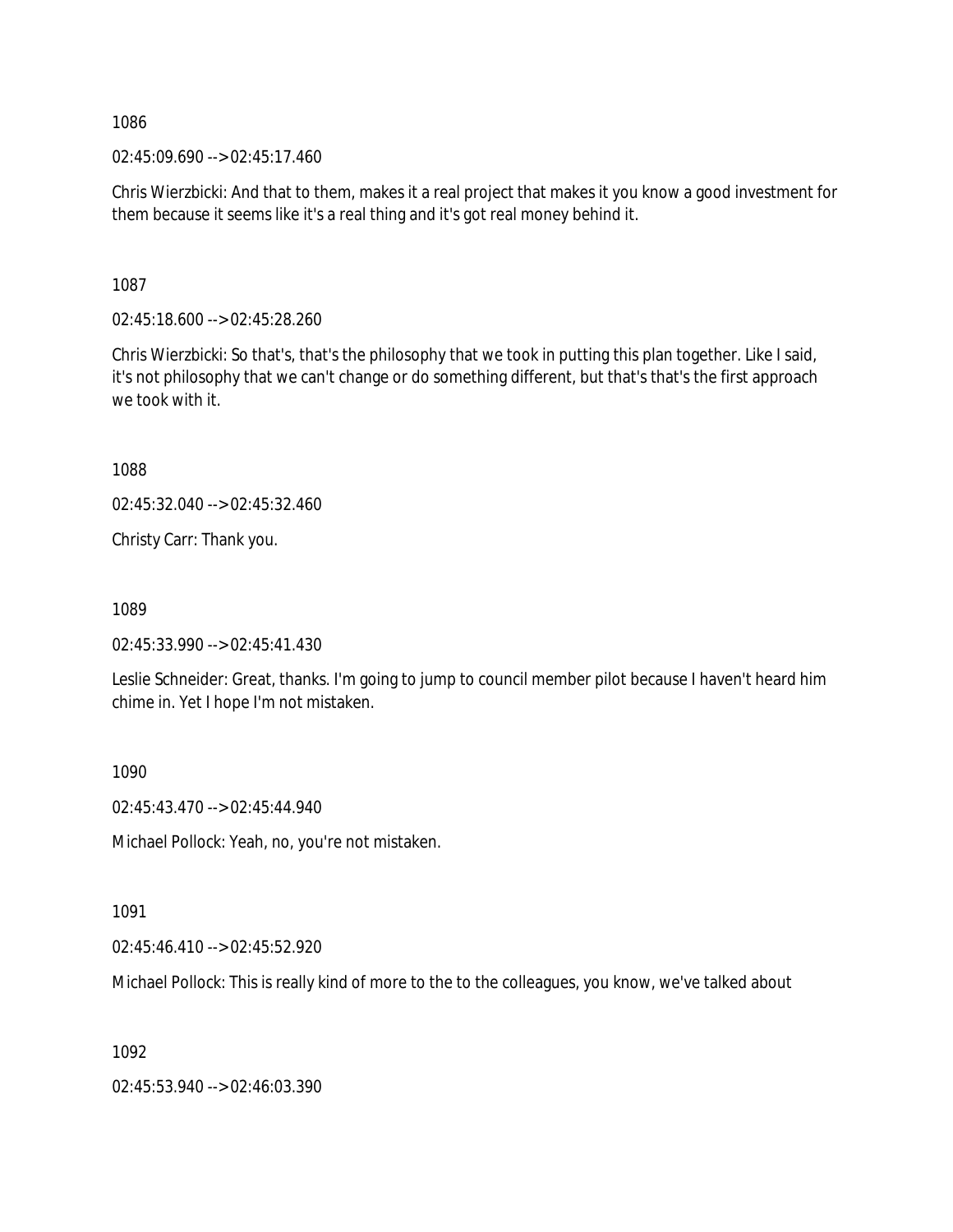Michael Pollock: A climate lens and we talked about race equity lens and capital improvement plan is really where we spend our money. And I guess I'm sort of wondering

1093

02:46:04.890 --> 02:46:23.850

Michael Pollock: When we're going to start providing an opportunity for those lens to be used and major budgetary decision making and this seems like a good opportunity to to do that. I mean we we could have prove a bunch of projects and then look at them through a climate lens, for example.

# 1094

02:46:24.900 --> 02:46:37.800

Michael Pollock: Or we can look at the projects and before we approve them and think about which ones at least are consistent with our goals of our climate goals. So, um,

# 1095

02:46:38.880 --> 02:46:43.470

Michael Pollock: I guess I would put it to the liaisons of those committees to think about

1096

02:46:44.970 --> 02:46:54.780

Michael Pollock: How we might do that or if it's a good idea. That's something to think about. I don't, I'm not looking for a decision tonight, but we're moving through this process. And so I would encourage

1097

02:46:56.070 --> 02:47:00.780

Michael Pollock: efforts in that direction. What we we talked about climate change in particular tonight.

# 1098

 $02.47.02.160 -5.02.47.09.630$ 

Michael Pollock: A bit and how we would do that. And if if there's a way to insert that lander start to construct that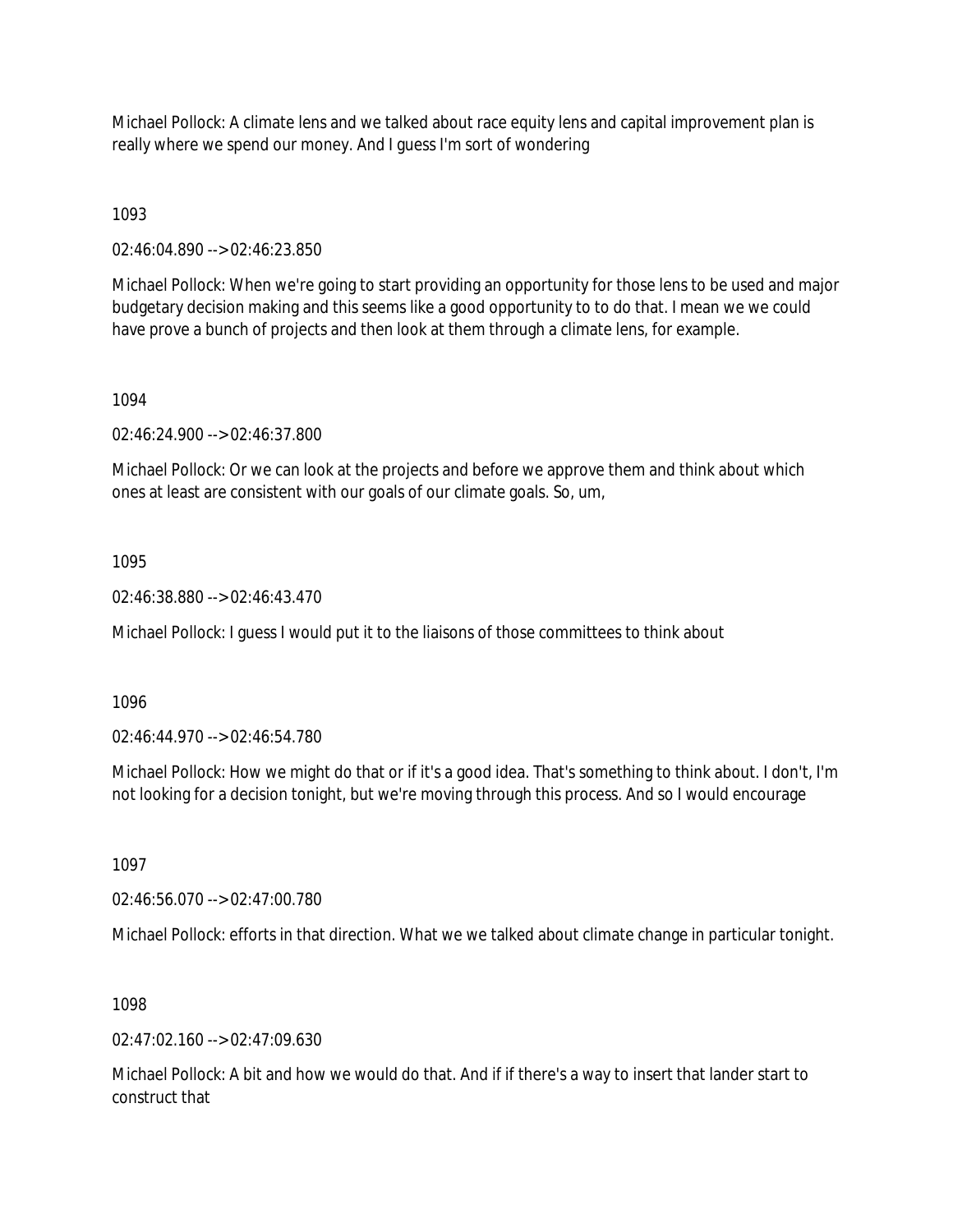02:47:12.540 --> 02:47:15.780

Michael Pollock: In the context of approving news for these major budgetary items.

1100

02:47:18.720 --> 02:47:26.940

Leslie Schneider: Thank you. I'm so COUNCILMEMBER head topless. If you could tie it up for us knowing that we do get another chance to talk about this.

1101

02:47:30.750 --> 02:47:37.920

Kirsten Hytopoulos: Yeah, I mean, maybe I'll take a little attempt to answer that, when I try to tie it up because I will say as a as a liaison to the

1102

02:47:38.730 --> 02:47:47.310

Kirsten Hytopoulos: Climate advisory committee. I mean, I'm guessing that what's going to help is this is that the climate action plan will come out. It's and we're going to have that the transportation plan.

1103

02:47:47.730 --> 02:47:54.000

Kirsten Hytopoulos: I'm hoping that we know that they'll there will be an equity lens that will come that will come into play as well. And we choose projects.

1104

02:47:54.630 --> 02:48:00.870

Kirsten Hytopoulos: Through through all of those both the climate and the equity lens will help us choose the right projects and those will help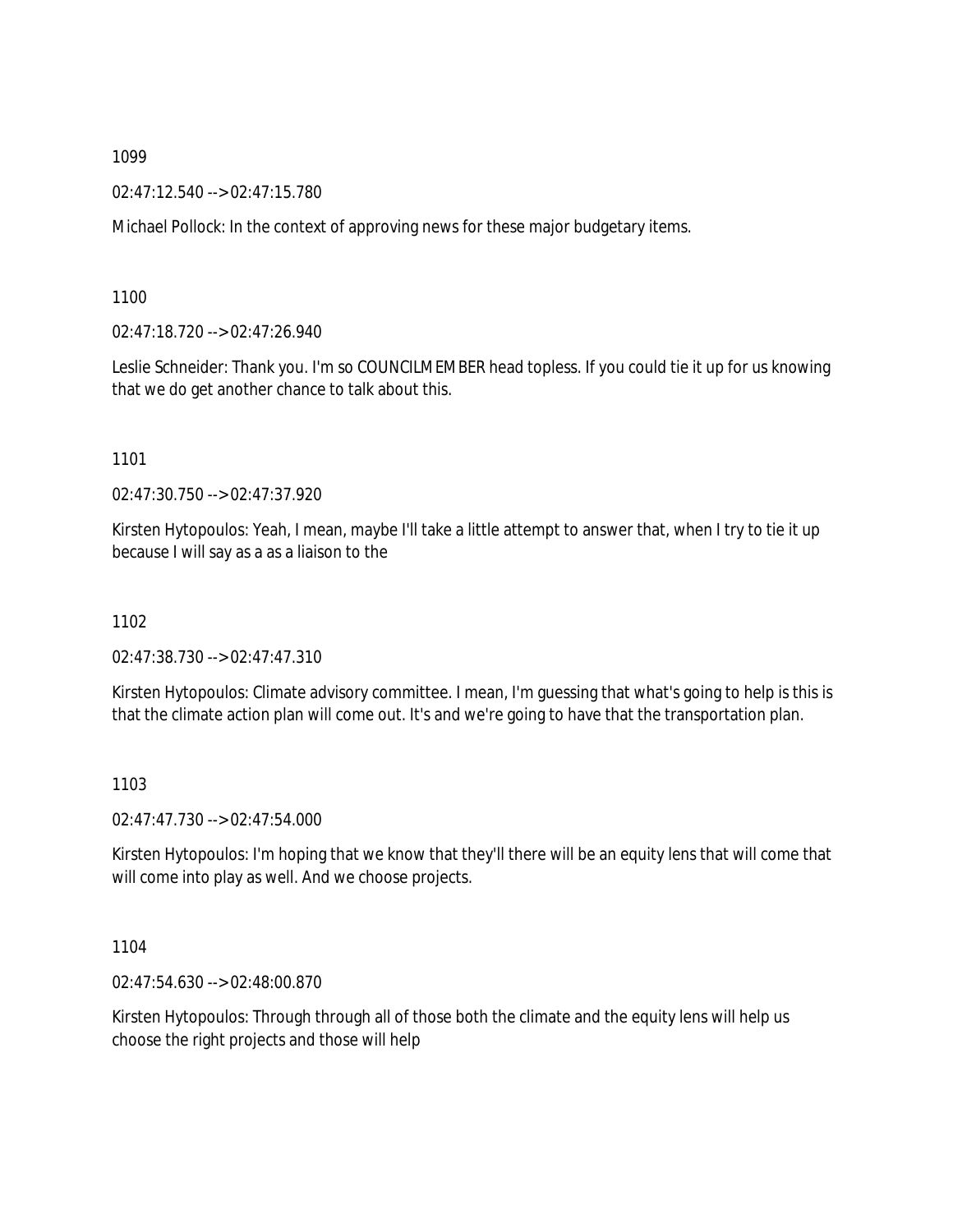02:48:01.530 --> 02:48:19.830

Kirsten Hytopoulos: Determine what projects become added to our CI P, that's my guess. But might what I was just going to say is that kind of coming following up what Cole was saying about adding to the end of this tip eventually say that say the senior center adding on renovations or

1106

02:48:21.720 --> 02:48:24.450

Kirsten Hytopoulos: Whatever want to call it on the farmland.

1107

02:48:25.140 --> 02:48:38.070

Kirsten Hytopoulos: Ah, I don't think these are just extras that we just can't afford some of these things. I'm also talking about the essential fixes that we have obligations as building owners. So I just want to be clear about that. I'm not just talking about the extras.

1108

02:48:38.460 --> 02:48:45.810

Kirsten Hytopoulos: I just when we talk about this further, I'd like to have set staff assistance with identifying the parts that are our responsibilities.

# 1109

02:48:46.050 --> 02:48:55.290

Kirsten Hytopoulos: So when we look at what the senior center brought forward if we're talking about missing insulation under buildings and that sorts of that sort of thing, or the picker sheds at the

1110

02:48:56.160 --> 02:49:01.230

Kirsten Hytopoulos: At the farmland that could truly fall down in the next storm. I hope we're going to get some assistance.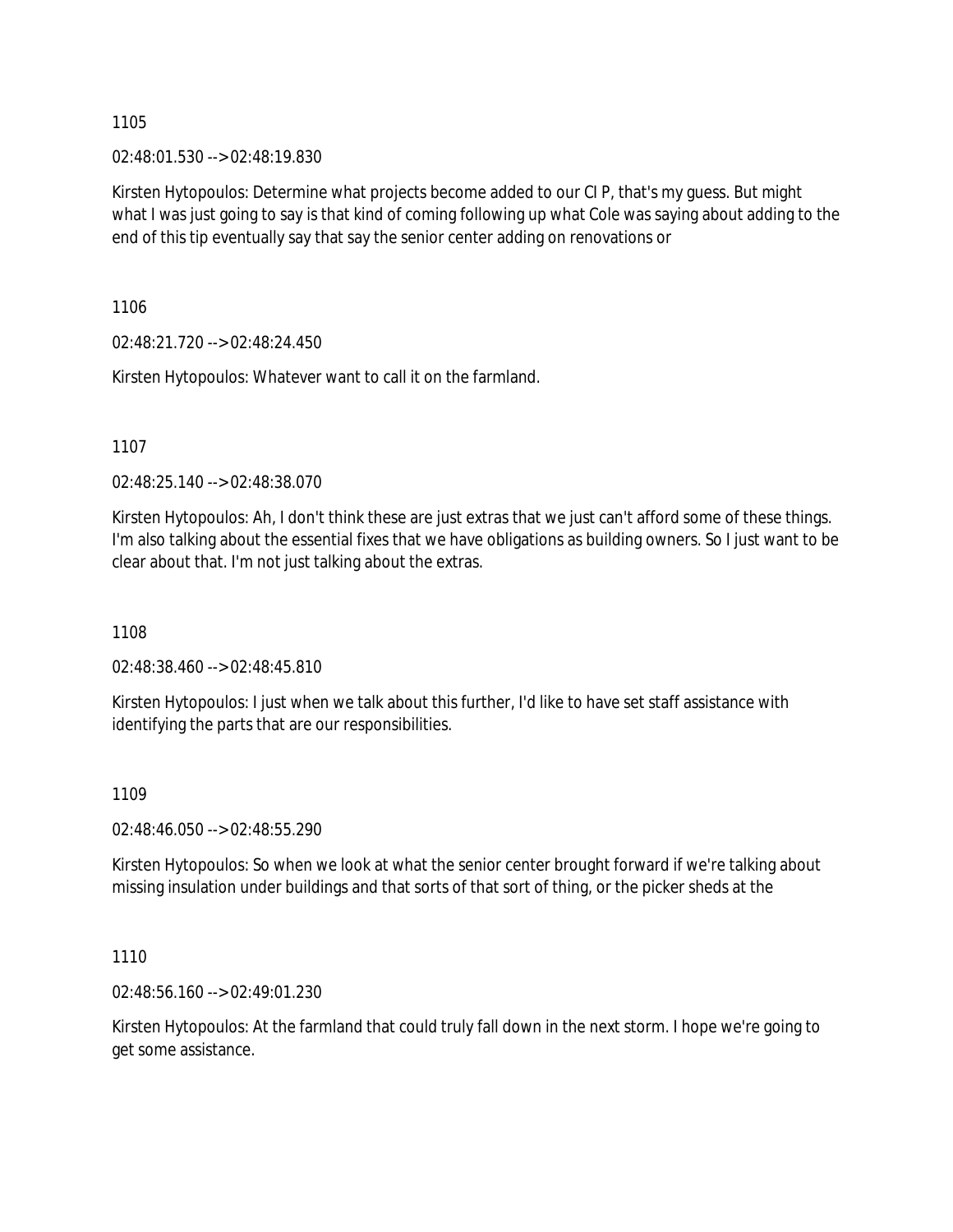02:49:01.800 --> 02:49:08.580

Kirsten Hytopoulos: You know, deciding what we might want to put into the actual nearer term maybe that biennium for dealing with

1112

02:49:09.120 --> 02:49:21.660

Kirsten Hytopoulos: With actual needs that are about building preservation and basic maintenance and not just the wish list kind of stuff. So I just want to be clear, I'm not just talking wish list. I'm also talking building preservation stuff. That's all. Thanks.

1113

02:49:23.640 --> 02:49:24.150

Leslie Schneider: Thank you.

1114

02:49:25.470 --> 02:49:28.080

Leslie Schneider: COUNCILMEMBER car. I know that you're always to the point

1115

02:49:29.550 --> 02:49:31.410

Christy Carr: Actually, I was just hoping to make a motion.

1116

02:49:31.680 --> 02:49:40.290

Christy Carr: Okay, I moved forward ordinance number 2020 dash 25 to unfinished business October 3 2020

1117

02:49:42.570 --> 02:49:49.020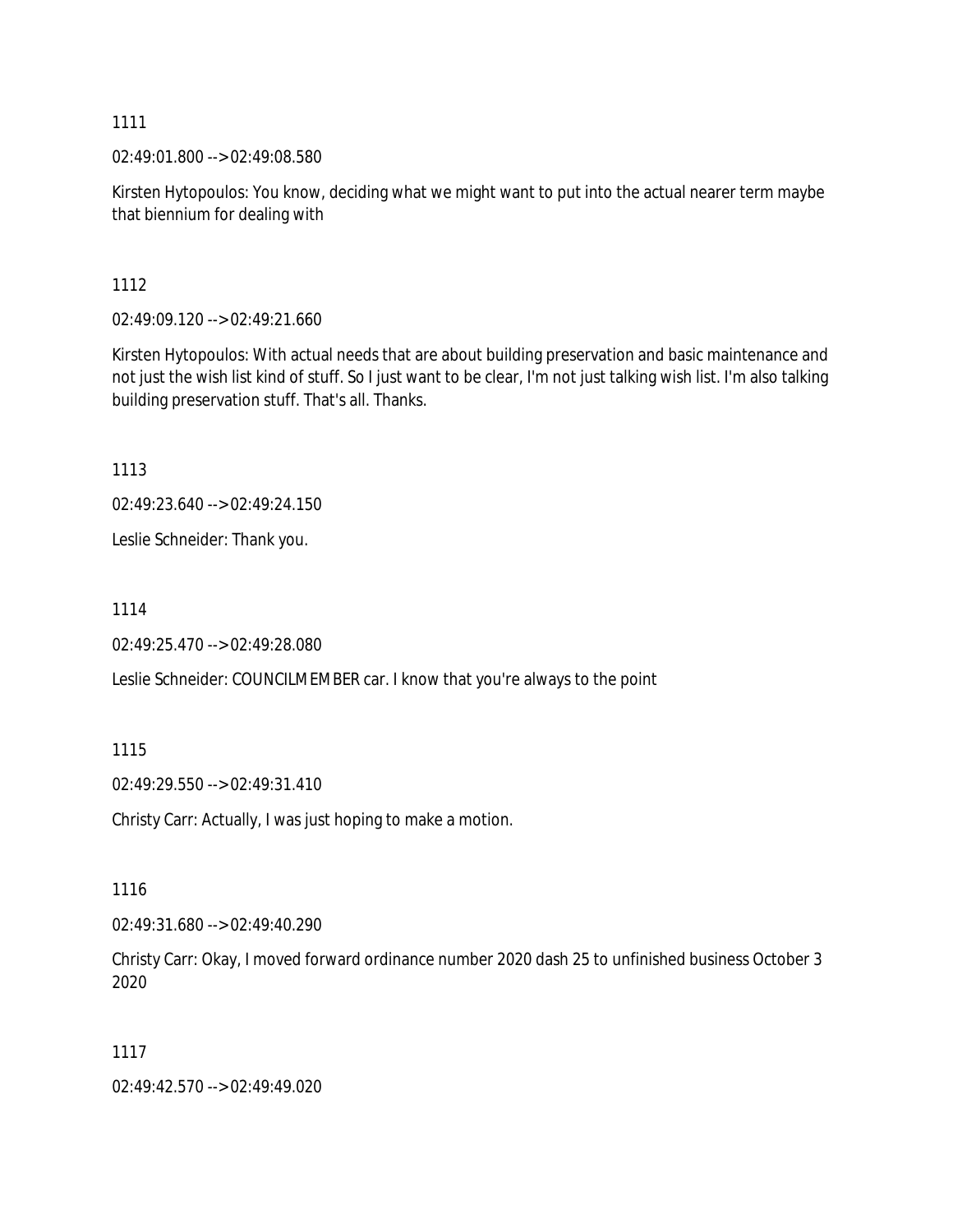Leslie Schneider: COUNCILMEMBER Pollock seconds that any further discussion. All those in favor please say aye.

1118

02:49:50.340 --> 02:49:51.450

Leslie Schneider: Any opposed.

1119

02:49:53.250 --> 02:49:55.530

Leslie Schneider: That passes unanimously. Thank you very much.

### 1120

02:49:56.820 --> 02:50:04.950

Leslie Schneider: Alright, we are officially an hour OVER SCHEDULE AND WE ARE 17 minutes past our typical break time of nine o'clock.

### 1121

02:50:06.630 --> 02:50:19.020

Leslie Schneider: We have like a five minute item for public works. And then we could probably let director Vicki go. Are we willing to take another five minutes to get this one off our list and okay

### 1122

02:50:19.650 --> 02:50:29.730

Leslie Schneider: So thank you for that. So we're on item 10 see the 20 annual drainage project reject did public works director was Vicki.

1123

02:50:30.690 --> 02:50:33.990

Chris Wierzbicki: Thank you. I do get to join you again at the end of the meeting, so I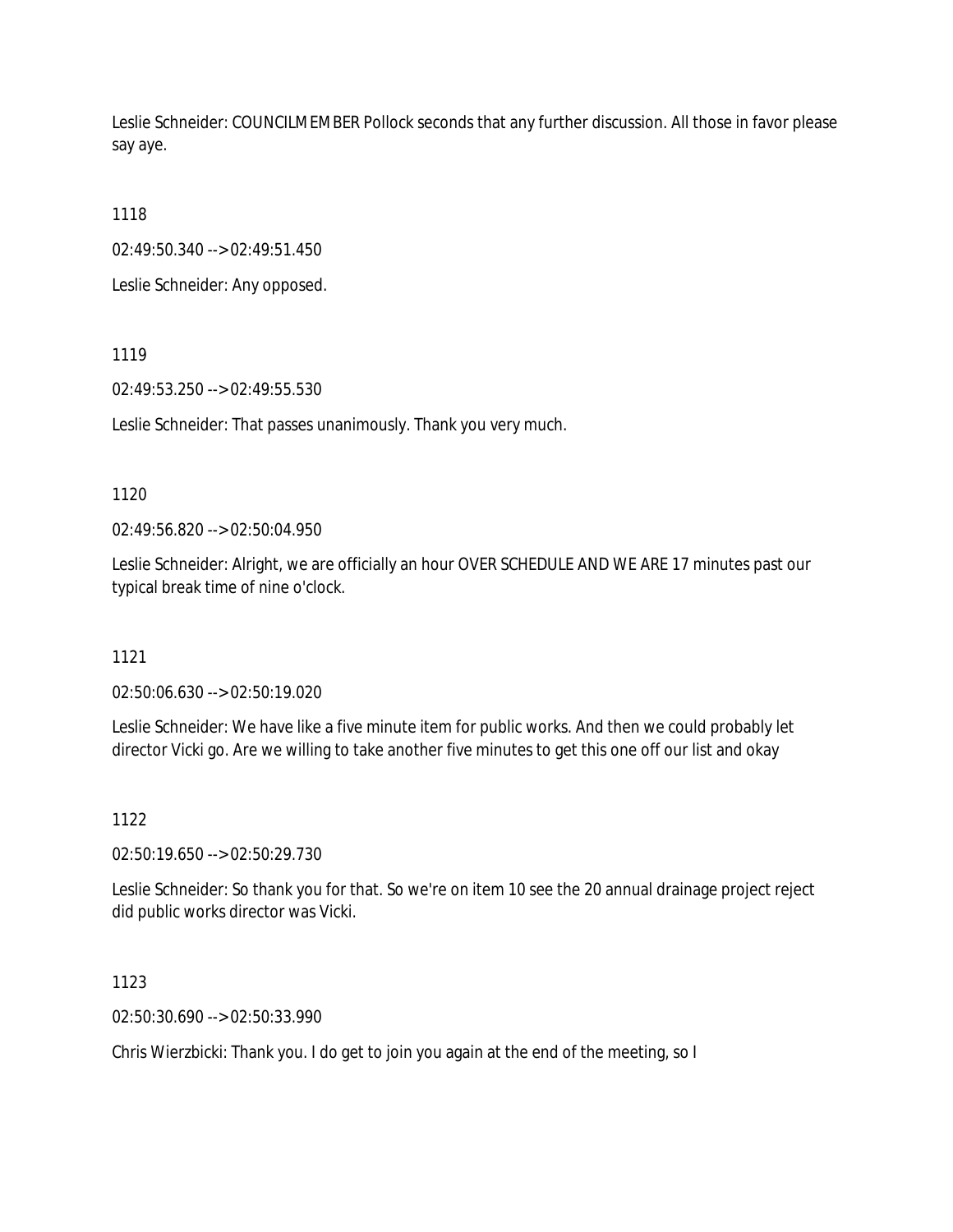1124 02:50:34.050 --> 02:50:34.890 Leslie Schneider: Oh, okay.

1125

02:50:37.290 --> 02:50:51.330

Chris Wierzbicki: But thank you yeah so we talked about this item, I believe it was two weeks ago, we only received one bid for the annual drainage projects this year and a bit of a significantly over the engineers estimate and we were recommending that you reject the bid.

1126

02:50:52.440 --> 02:51:07.350

Chris Wierzbicki: We are looking at taking the, kind of, I think, the largest and the probably the most critical project on that list and finding another way to solicit a contractor to build that project for us through the city small works roster process.

1127

02:51:09.060 --> 02:51:16.380

Chris Wierzbicki: And we are also in the next probably the beginning of next year also going to be looking at different ways of approaching

1128

02:51:16.770 --> 02:51:30.120

Chris Wierzbicki: Completing this work and getting it delivered for the community and probably having a conversation with you all about some alternative strategies for doing that. But tonight. Really the item is just to reject the bits that we received. So thank you.

1129

02:51:31.050 --> 02:51:31.770

City Manager.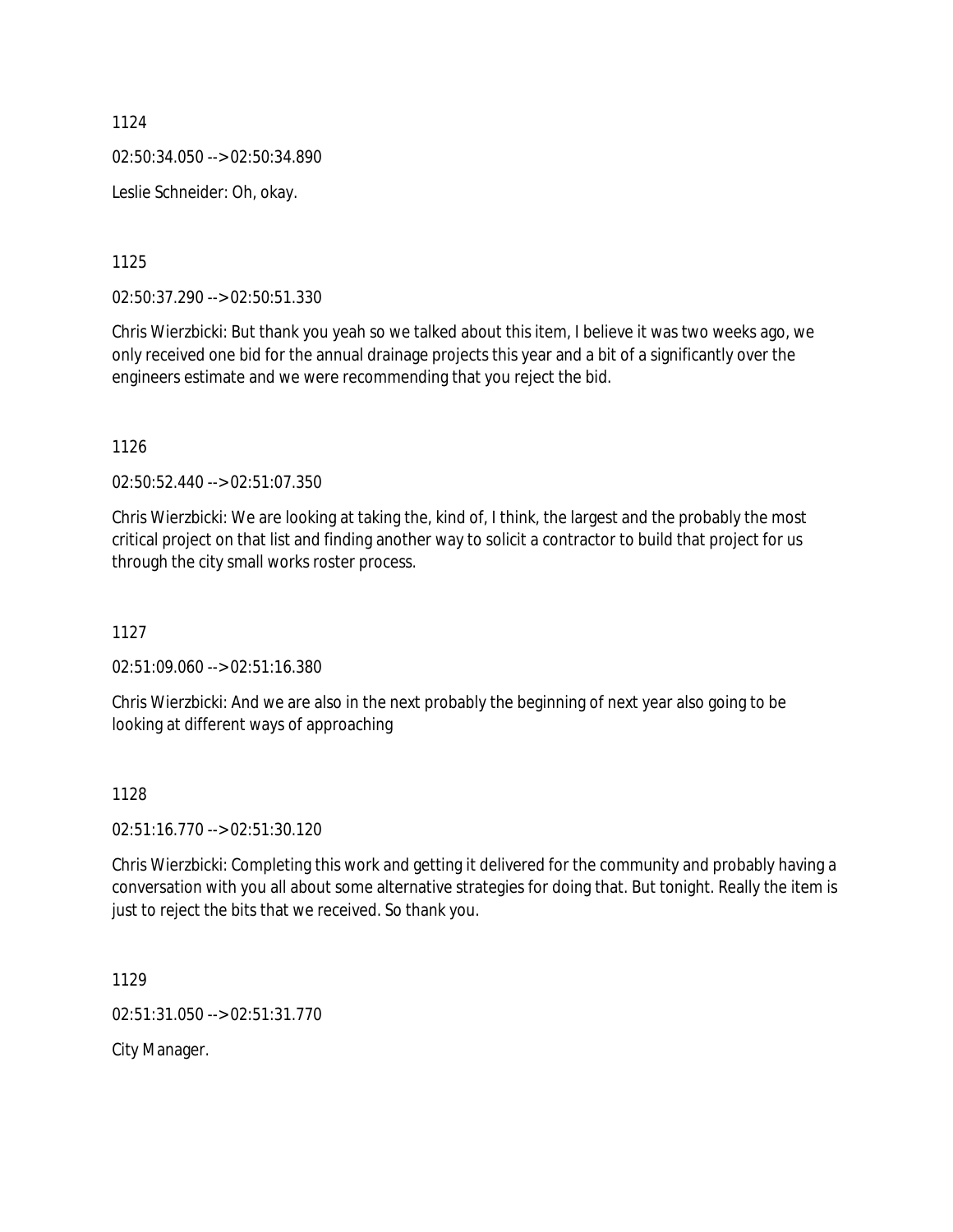02:51:34.230 --> 02:51:38.130

Morgan Smith: I wanted to check in on the remainder of the agenda. Once you finish this item.

1131

02:51:38.550 --> 02:51:43.470

Leslie Schneider: Okay, thank you. Alright, with someone like to make the recommended motion.

1132

02:51:49.140 --> 02:51:50.100

Leslie Schneider: Council member car.

### 1133

02:51:52.950 --> 02:52:02.970

Christy Carr: Thank you. I moved to reject the one bed received by paper and Sons, Inc. At the August 21 2020 bid opening and re advertise the work at a later date.

1134

02:52:06.990 --> 02:52:08.310

Leslie Schneider: I'll give that one to the deputy mayor.

1135

02:52:09.840 --> 02:52:17.580

Leslie Schneider: For this, the second and is there any further discussion. All those in favor please say, Aye. Any opposed.

1136

02:52:18.750 --> 02:52:23.010

Leslie Schneider: Passes with unanimous consent. All right. Um,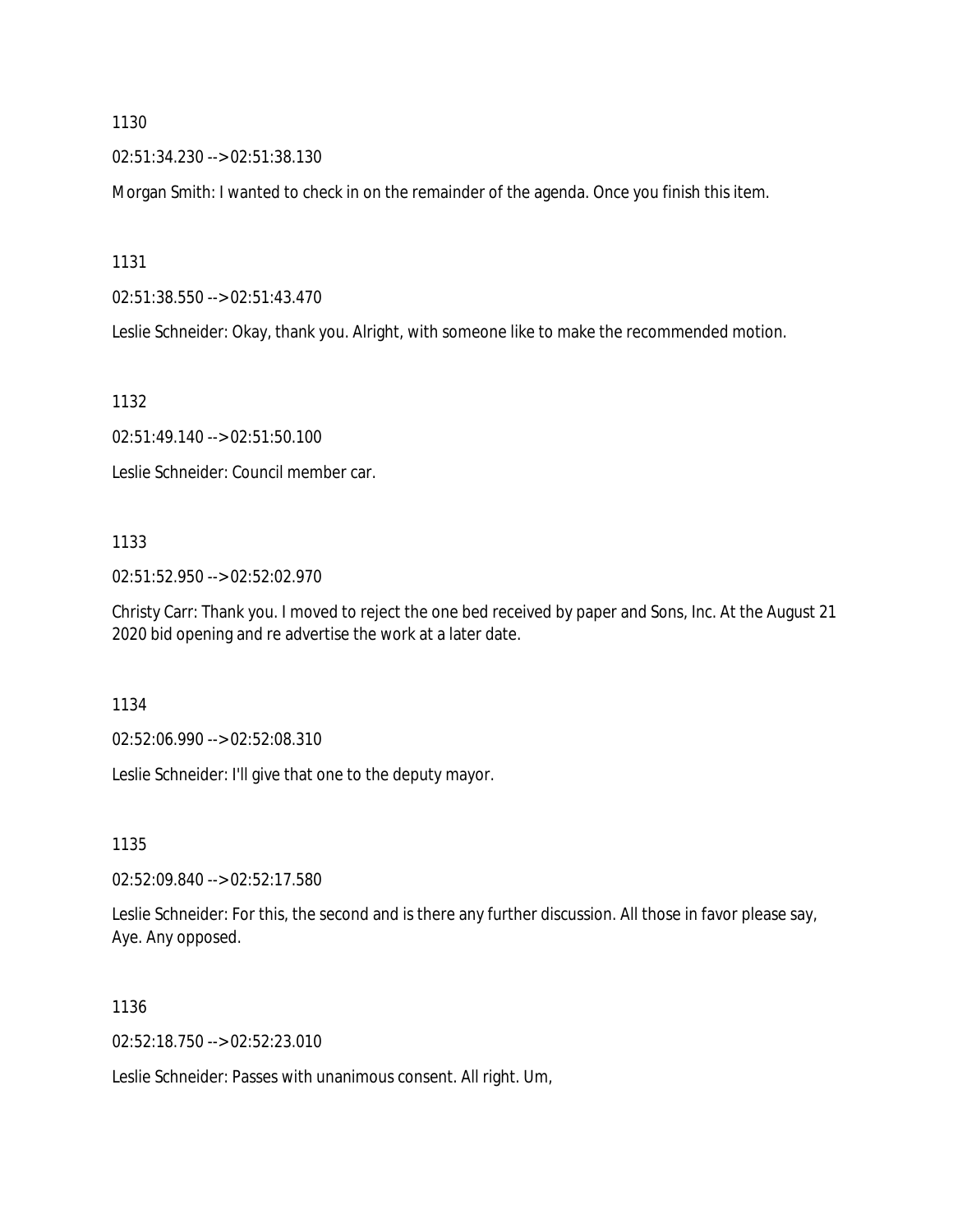02:52:24.420 --> 02:52:26.220

Leslie Schneider: So city manager.

1138

02:52:26.850 --> 02:52:32.490

Morgan Smith: Yeah, just perhaps before we take our break. I'd like to highlight, given that you are an hour over

1139

02:52:33.150 --> 02:52:46.320

Morgan Smith: That there are three items that we could have time to take up next week. If you prefer to cut tonight, a little short 1030 on self storage moratorium policy options and 11

1140

02:52:47.010 --> 02:52:57.810

Morgan Smith: And 11 be are all I think available to come back to you next week. I'll also point out that 11 be his plan to have fire chief Hank Tran join us.

1141

02:52:58.320 --> 02:53:09.120

Morgan Smith: So as we get as we get later. I wanted to keep that in mind as well. So I don't know what the Council's preferences on those three items, but I wanted to highlight the remaining items are really time sensitive and we need to complete them tonight.

1142

02:53:11.910 --> 02:53:14.670

Leslie Schneider: Okay, so we have the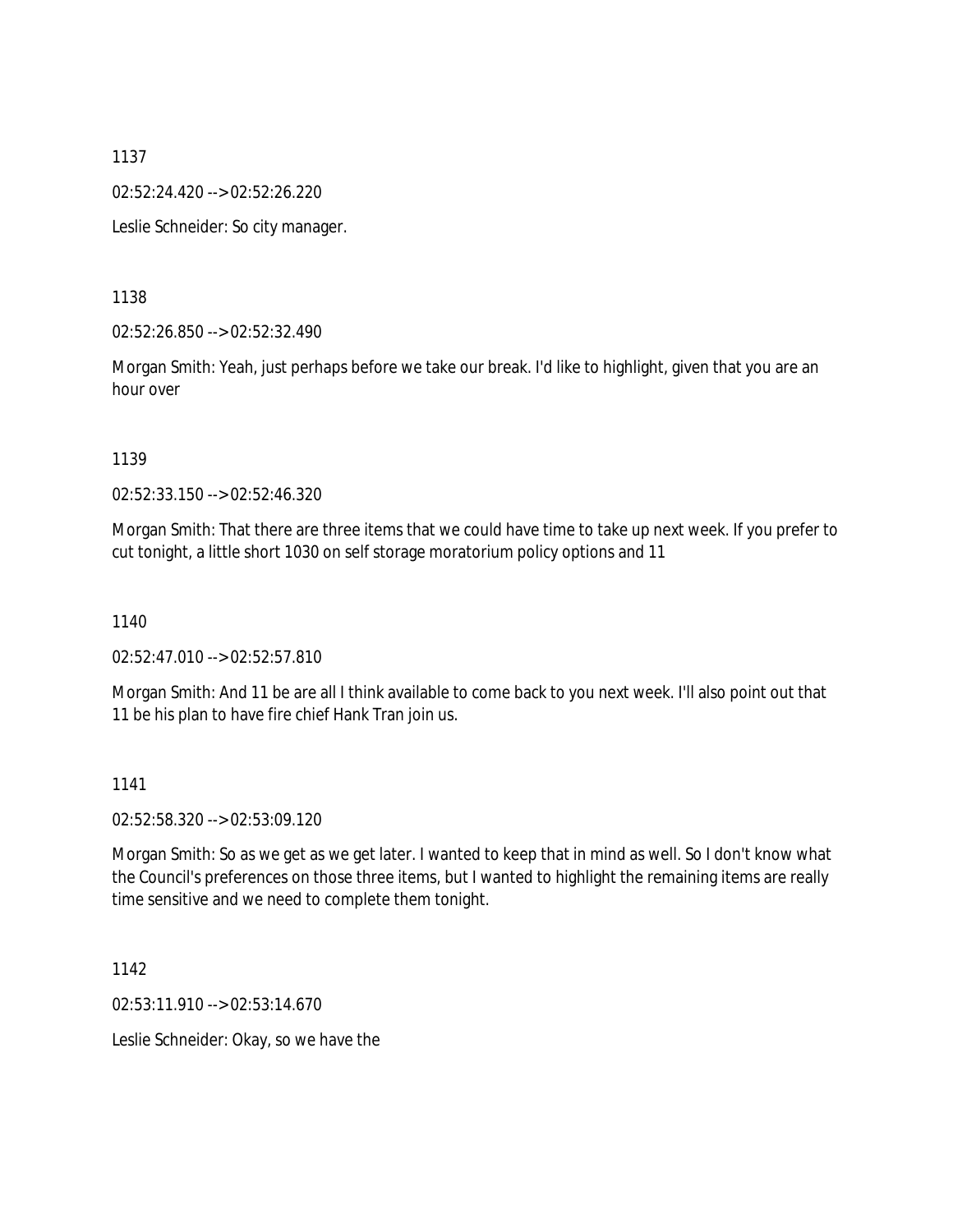1143 02:53:16.350 --> 02:53:17.250 Leslie Schneider: Way we go

1144

02:53:19.230 --> 02:53:25.260

Leslie Schneider: So there's 1111 a and 11 be that could be moved. And what was the previous

1145

02:53:25.260 --> 02:53:27.120 Morgan Smith: 110 deep

1146 02:53:28.440 --> 02:53:30.120

Morgan Smith: That we had next week as well.

1147

02:53:30.510 --> 02:53:30.960

Okay.

1148

02:53:32.880 --> 02:53:37.290

Leslie Schneider: Anybody want to make a quick motion if you feel that that would help us get through our night.

1149

02:53:39.960 --> 02:53:40.530

Joe Levan: Amir just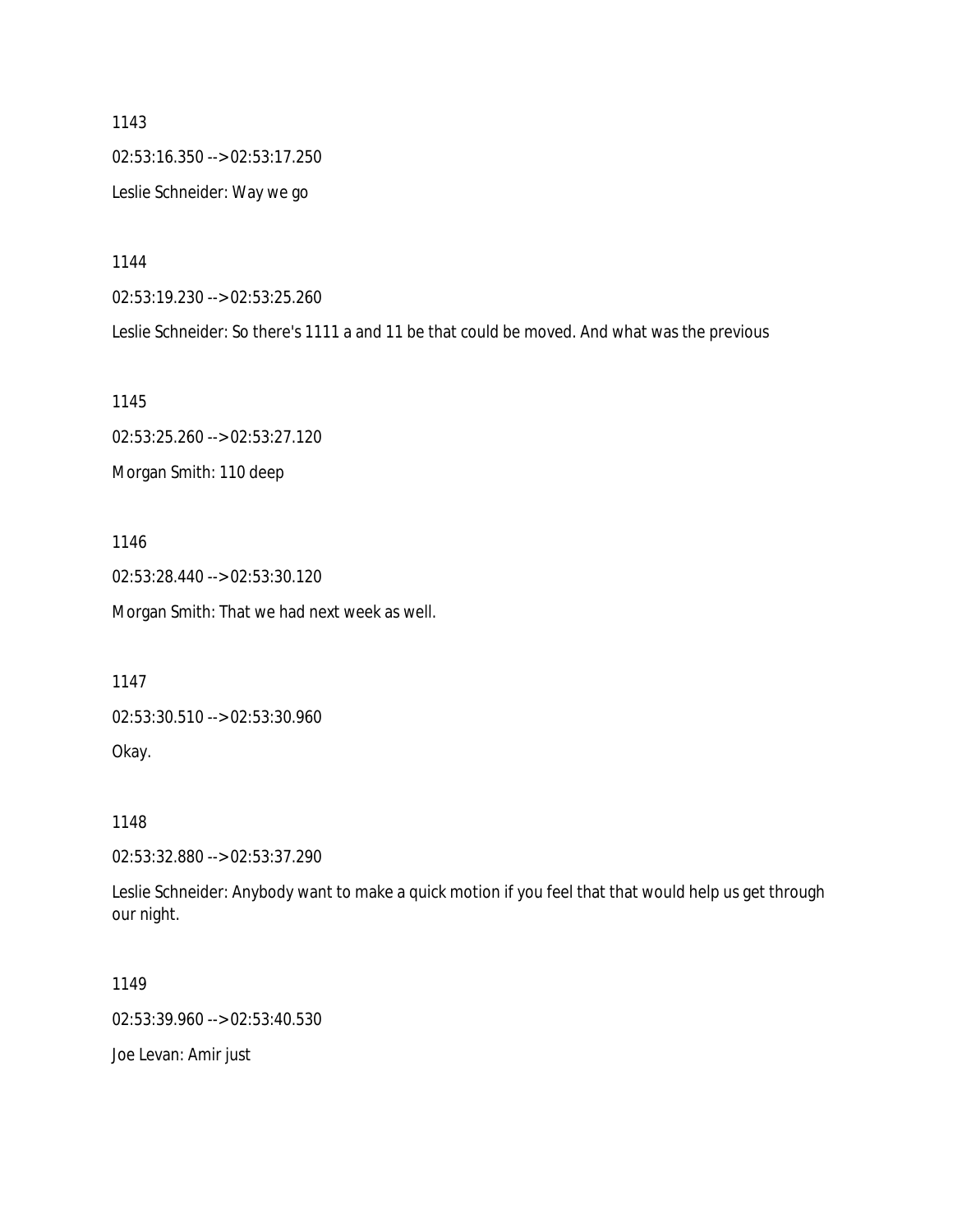02:53:40.620 --> 02:53:47.370

Joe Levan: Real quick. So we talked about item 11 see the appointments in the cellar commission and there's a

1151

02:53:48.570 --> 02:53:52.170

Joe Levan: Council received some public comment about that. So that's something potentially that could be

1152

02:53:52.740 --> 02:53:54.030

Leslie Schneider: Yeah, let's let's

1153

02:53:55.140 --> 02:54:01.950

Leslie Schneider: Add to that. Let's say that 11 A, B, and C could be moved to a future agenda plus

1154 02:54:04.320 --> 02:54:06.030 Leslie Schneider: 10 D.

1155 02:54:09.150 --> 02:54:10.200

Leslie Schneider: Council member to Sir

1156

02:54:12.240 --> 02:54:22.110

Rasham Nassar: Yeah, I would not support moving to end off of tonight's agenda it pertains to moratorium, I think it's unfair to continue to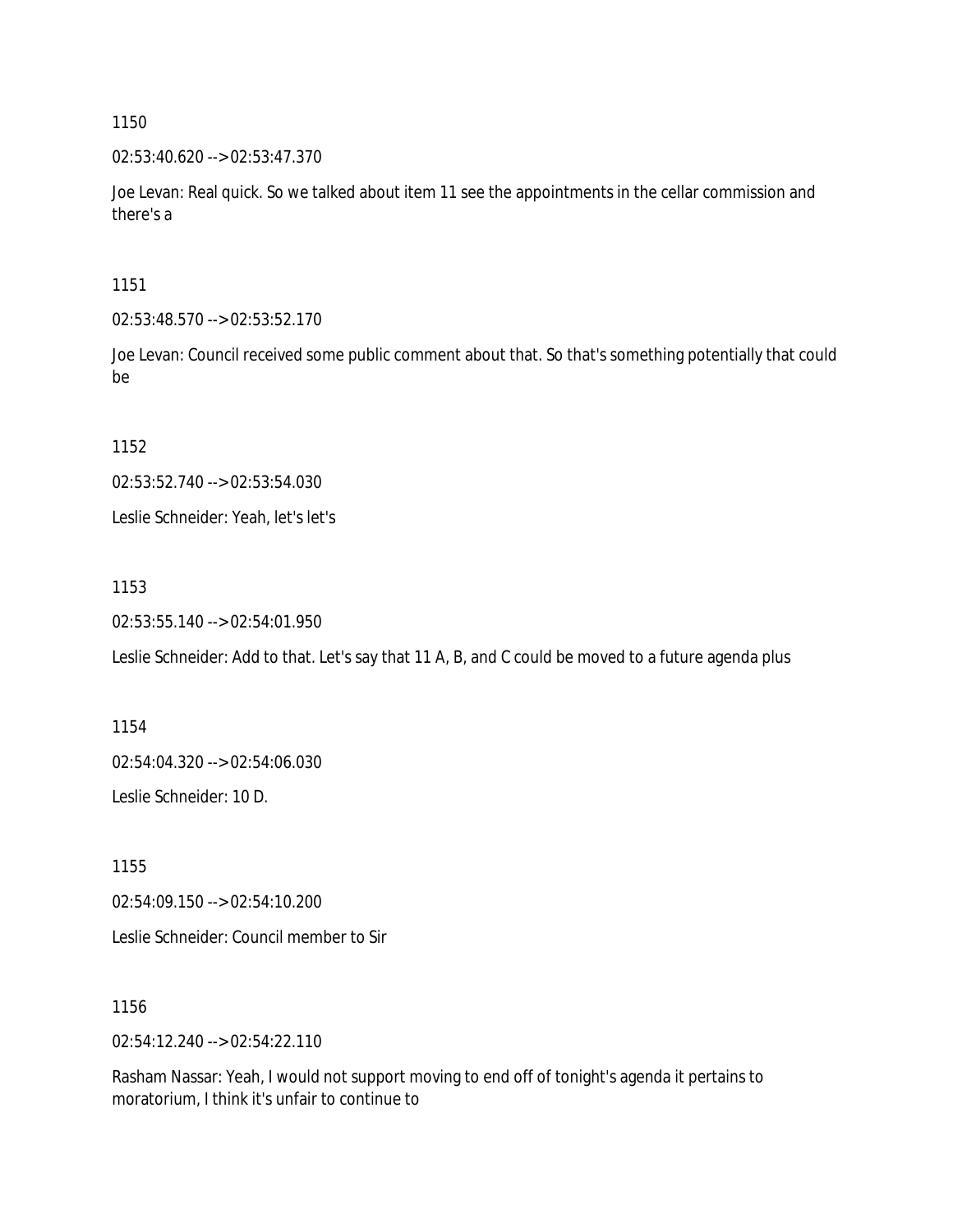02:54:23.310 --> 02:54:39.630

Rasham Nassar: To plan to plot this item into the future. I think it's time sensitive and it's on our agenda and we ought to discuss it. I would be happy to support moving the other items if there was Council support for that, but I would not support moving from tonight's agenda.

1158

02:54:41.970 --> 02:54:42.420

Leslie Schneider: Okay.

1159

02:54:43.530 --> 02:54:44.850

Leslie Schneider: Calcium I topless.

1160

02:54:45.840 --> 02:54:52.230

Kirsten Hytopoulos: I think there's merit to that argument. And I also think we should get a little of our work done, just to kind of, so we don't put everything over.

1161

02:54:52.680 --> 02:55:03.750

Kirsten Hytopoulos: I definitely support moving the rest of times, especially like you can achieve or around that late, so I don't have a problem. I noticed be painful, but let's read the pain. I'm okay with proceeding attendee

1162

02:55:06.150 --> 02:55:07.380

Leslie Schneider: Alright. Councilmember car.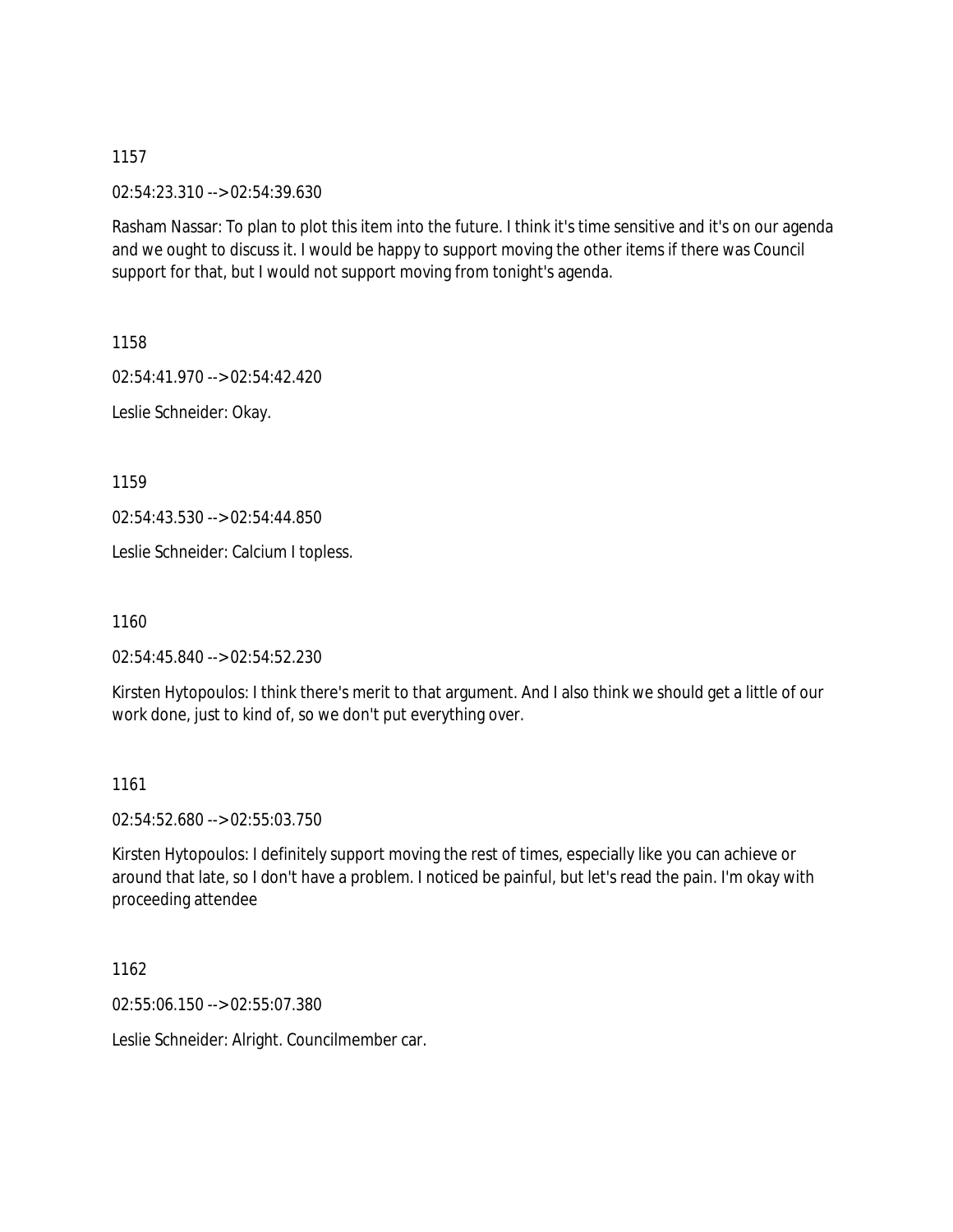02:55:09.120 --> 02:55:28.980

Christy Carr: Um, I would support moving to end. It's a pretty. I appreciate staffs level of detail in their memorandum, and all the information and it's it's kind of late and I think that we do a little bit of a disservice trying to get at it this late but if other people want to discuss it.

1164

02:55:30.420 --> 02:55:36.960

Christy Carr: That's fine. I think that we've already postponed it it's not urgent at this moment.

1165 02:55:38.730 --> 02:55:39.450 Christy Carr: I'm fine with

1166 02:55:40.470 --> 02:55:41.070 Christy Carr: Waiting

02:55:42.270 --> 02:55:44.220

Leslie Schneider: Counselor Republic, would you like to make a motion.

1168 02:55:45.720 --> 02:55:49.080 Michael Pollock: Yes, I would. I would move to

1169

1167

02:55:50.550 --> 02:55:55.560

Michael Pollock: Postpone the items mentioned by them. Mary and her original request. I'm sorry I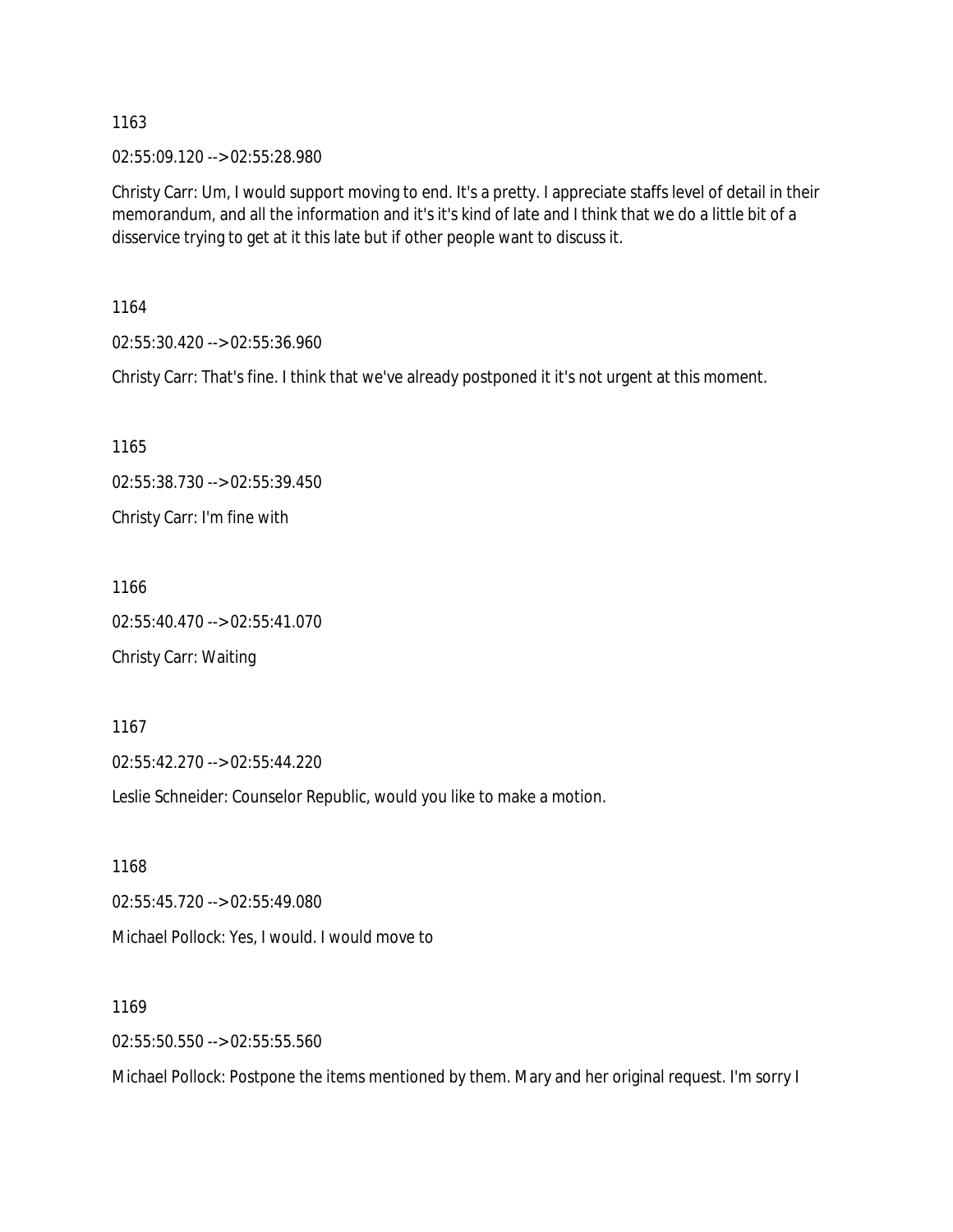1170 02:55:56.670 --> 02:55:58.020 Michael Pollock: Will not be more clear.

1171

02:55:59.790 --> 02:56:01.170

Michael Pollock: For for next week.

1172

02:56:03.000 --> 02:56:09.510

Michael Pollock: I can click and wait on on Vitamin D as well. So that's the notion that offer

1173

02:56:10.110 --> 02:56:22.020

Leslie Schneider: OK, so moving the three items in new Biz In a new business and one item 10 D in unfinished business. That's the arm and did I see a second. Sorry.

1174

02:56:22.410 --> 02:56:22.770

Christy Carr: Like a

1175

02:56:23.580 --> 02:56:26.430

Leslie Schneider: COUNCILMEMBER car. Second. Any further discussion.

1176

02:56:28.380 --> 02:56:32.430

Leslie Schneider: All right. All those in favor please say aye. Aye.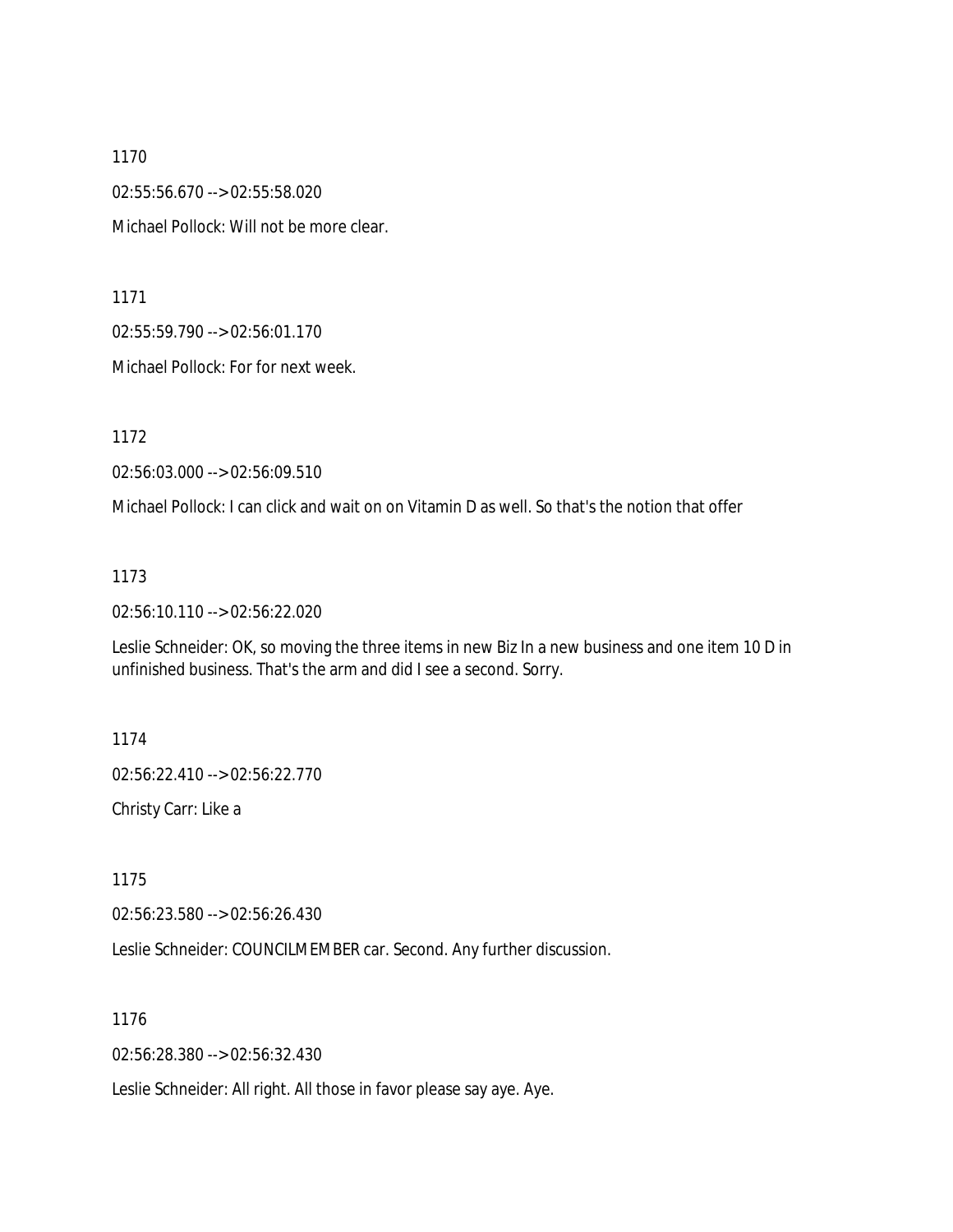1177 02:56:33.450 --> 02:56:34.980 Leslie Schneider: And all those opposed.

1178 02:56:35.670 --> 02:56:38.700 Leslie Schneider: Yay, okay. That motion fails.

1179 02:56:41.310 --> 02:56:42.390 Leslie Schneider: COUNCILMEMBER deets.

1180

02:56:42.780 --> 02:56:44.160

Leslie Schneider: Do you want me to another motion.

1181 02:56:45.420 --> 02:56:48.630 Joe Deets: All right, I moved to postpone item.

1182 02:56:51.030 --> 02:56:52.590 Joe Deets: See from the agenda.

1183

02:56:54.690 --> 02:56:59.880

Leslie Schneider: COUNCILMEMBER nisar seconds that any further discussion. All those in favor please say aye.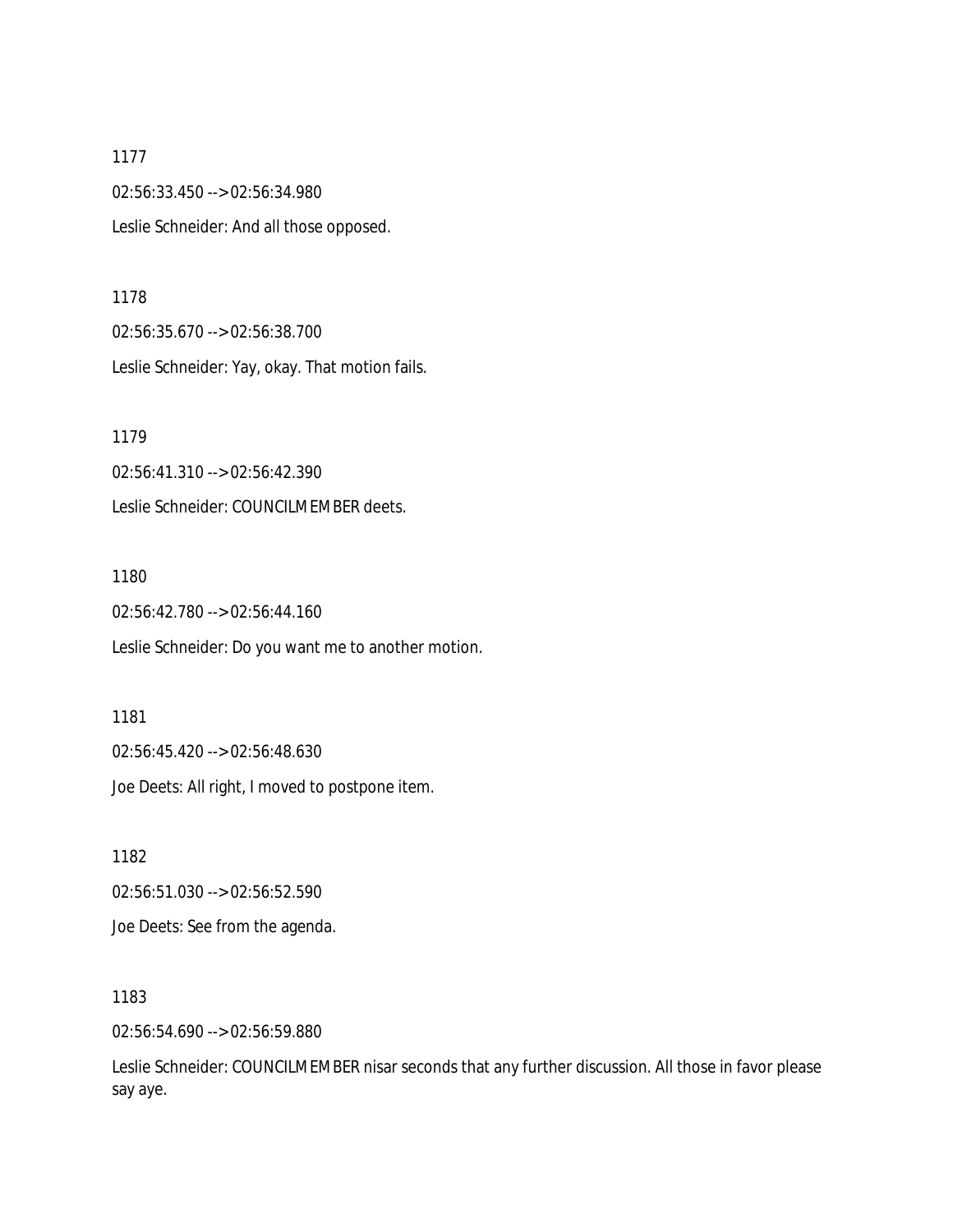1184 02:57:00.450 --> 02:57:02.460 Leslie Schneider: Aye. Any opposed.

1185

02:57:04.710 --> 02:57:08.880

Leslie Schneider: Okay that passes with COUNCILMEMBER car opposed.

1186

02:57:10.500 --> 02:57:13.650

Leslie Schneider: All right, let's take a break and we will come back.

1187

02:57:16.080 --> 02:57:16.800

Leslie Schneider: In

1188 02:57:17.850 --> 02:57:19.050

Leslie Schneider: At 930

1189 02:57:20.430 --> 02:57:21.270 Leslie Schneider: Thank you all.

1190 03:03:46.260 --> 03:03:48.240 Leslie Schneider: Well, welcome back. Those of you are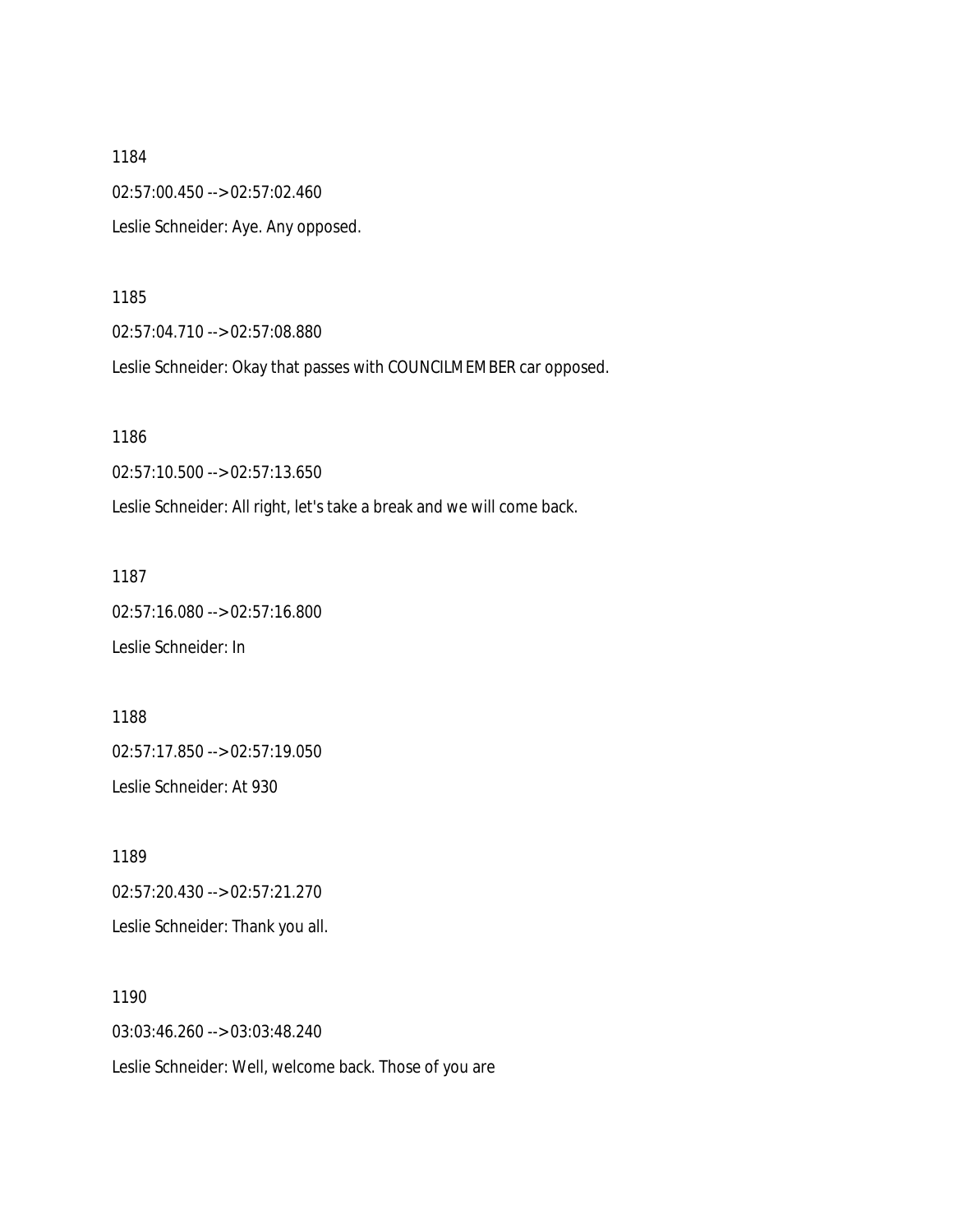03:03:49.530 --> 03:03:53.670

Leslie Schneider: Here we have a couple more council members.

1192

03:03:56.970 --> 03:03:58.230

Leslie Schneider: Three actually

1193 03:04:28.020 --> 03:04:30.330 Leslie Schneider: Well, I don't think we can get started without

#### 1194

03:04:31.980 --> 03:04:34.320

Leslie Schneider: Council members gone. So we will just be patient.

1195

03:05:04.080 --> 03:05:09.540

Leslie Schneider: Well, I am tempted to get going again. We're a couple minutes past the

1196

03:05:12.660 --> 03:05:14.370 Leslie Schneider: Targeted break time

1197

03:05:22.110 --> 03:05:24.600

Leslie Schneider: I'm going to give it one more minute up. There we go.

1198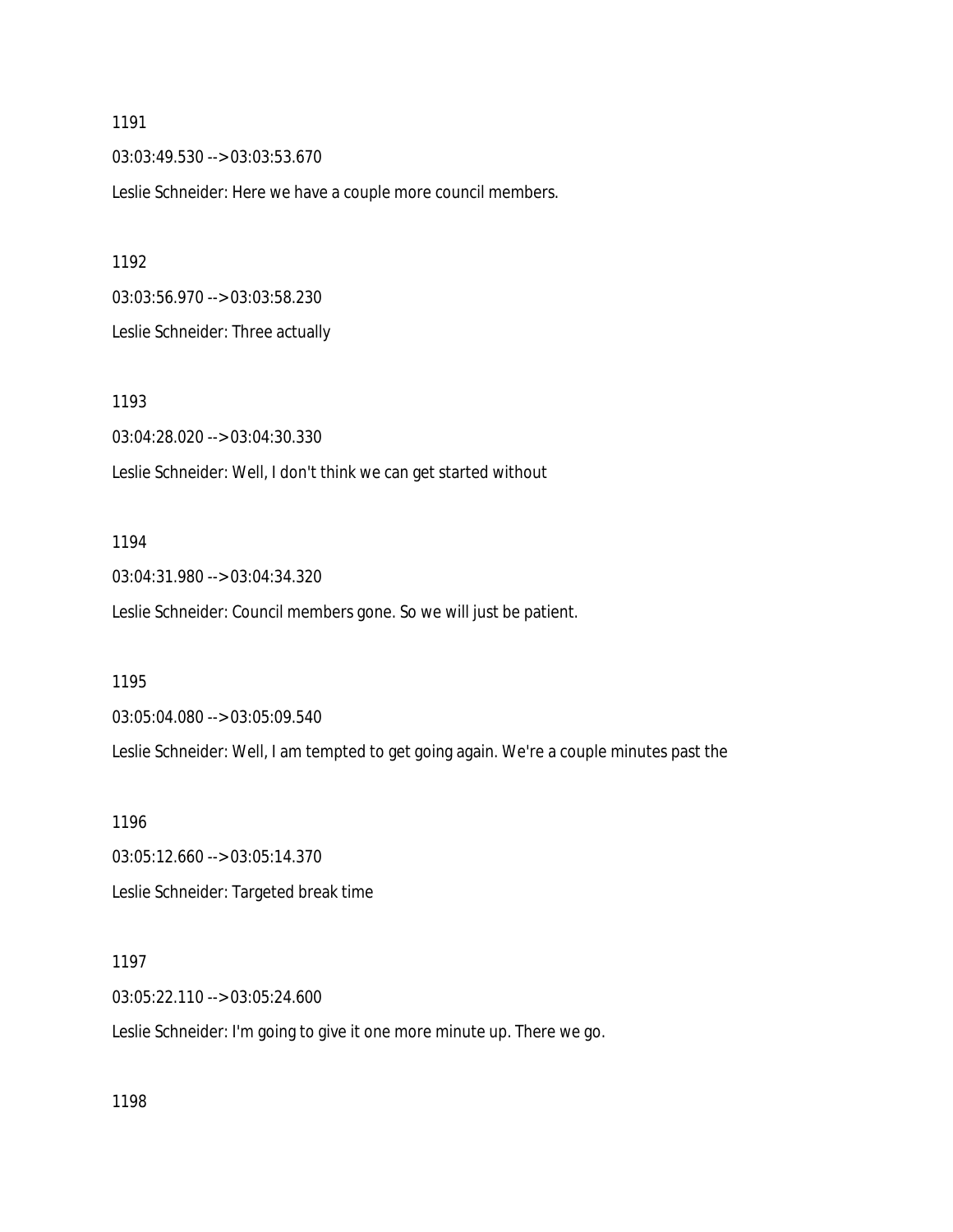03:05:39.630 --> 03:05:40.320

Leslie Schneider: No.

1199

03:05:41.670 --> 03:05:42.780

Leslie Schneider: Fallen just left.

1200

03:05:44.970 --> 03:06:00.930

Leslie Schneider: Okay, I know he's going to be back soon. So I'm going to go ahead and say we are now back from a break and we are on item 10 D, which is the self service storage moratorium research findings and counsel direction.

## 1201

03:06:01.470 --> 03:06:05.550

Leslie Schneider: And Jennifer Sutton. I'm assuming that you're going to lead us through this one.

### 1202

03:06:08.250 --> 03:06:14.340

Heather Wright: Actually, I'm going to start the presentation, but it's going to be a tag team effort between Jennifer and I tonight.

1203

03:06:14.970 --> 03:06:16.740

Heather Wright: And we will have a thank you very much.

1204 03:06:16.830 --> 03:06:27.990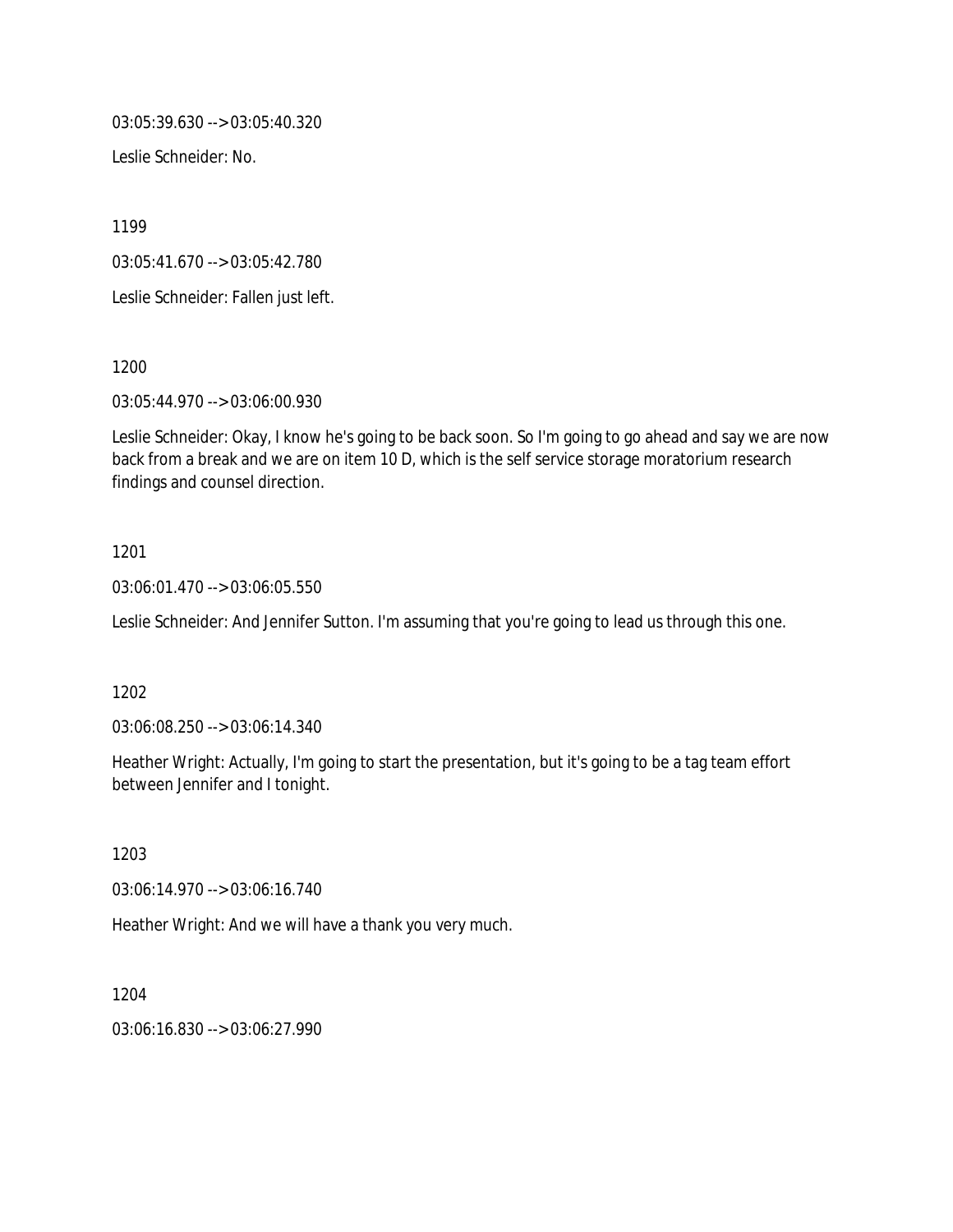Heather Wright: You're so welcome. We do have a presentation for you. We are aware of the hour and the consideration, you made to keep this on the agenda tonight. So we are going to try to move through the sides rather quickly.

1205

03:06:28.500 --> 03:06:33.510

Heather Wright: And what we're going to present to you tonight is an overview of the findings that were included in your packet

1206

03:06:35.130 --> 03:06:36.840

Heather Wright: I can you see the screen Council.

1207

03:06:38.220 --> 03:06:39.270

Leslie Schneider: Yes, thank you.

1208

03:06:39.630 --> 03:06:51.090

Heather Wright: Okay, excellent. As a recap on May 12 six month extension of the moratorium was passed, it was originally passed on November 26 2019

1209

03:06:51.540 --> 03:07:03.300

Heather Wright: And with an extension wasn't adopted work plan and that work plan staff was going to provide you all some analysis that we are sharing this evening, and our goal is to provide you the info that you all need to make

1210

03:07:03.960 --> 03:07:06.810

Heather Wright: regarding the future of self service storage on the island.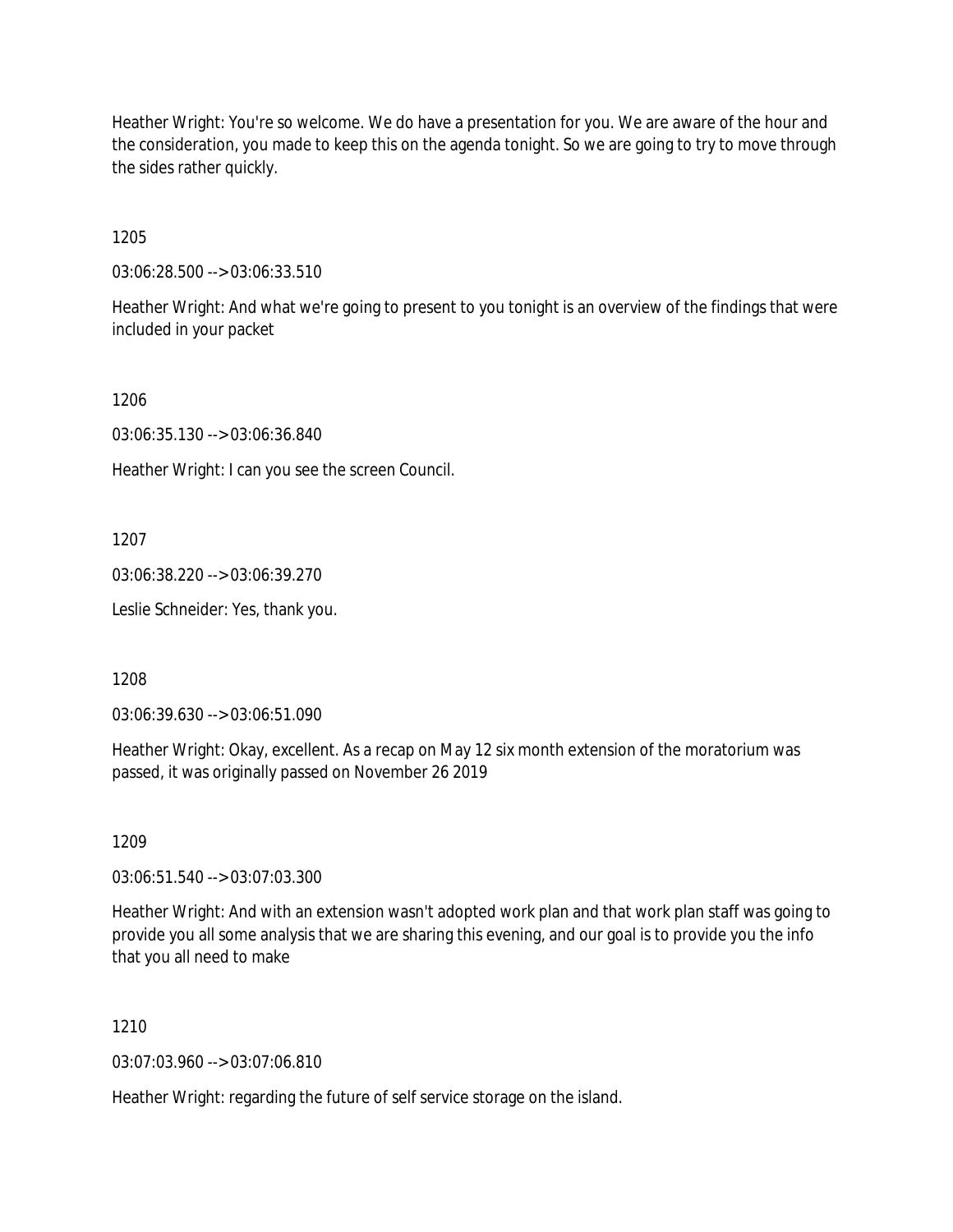### 03:07:07.470 --> 03:07:20.850

Heather Wright: We have provided for you tonight a survey and analysis of the existing self storage facilities we have researched the regulations for self storage facilities and the surrounding region and we, as also looked at some of the environmental impact.

1212

03:07:27.060 --> 03:07:30.180

Heather Wright: Scrolling down, one moment please. Here we go.

1213

03:07:32.040 --> 03:07:36.120

Heather Wright: We found that there are eight self service storage facilities on the island.

1214

03:07:36.330 --> 03:07:44.520

Heather Wright: Of those for are in the big District three are in the neighborhood center district and one is located in the archery zoning district.

1215

03:07:45.180 --> 03:07:56.100

Heather Wright: And as a reminder, they are permitted currently in both the BI and the NC district, the VIP allowed as permitted us and in the MC district requires a conditional use permit.

1216

03:07:56.970 --> 03:08:10.200

Heather Wright: Of the facilities that we receive responses from and looking at our sensors data, the total estimated square footage of self service storage on the island is 280 5729 square feet.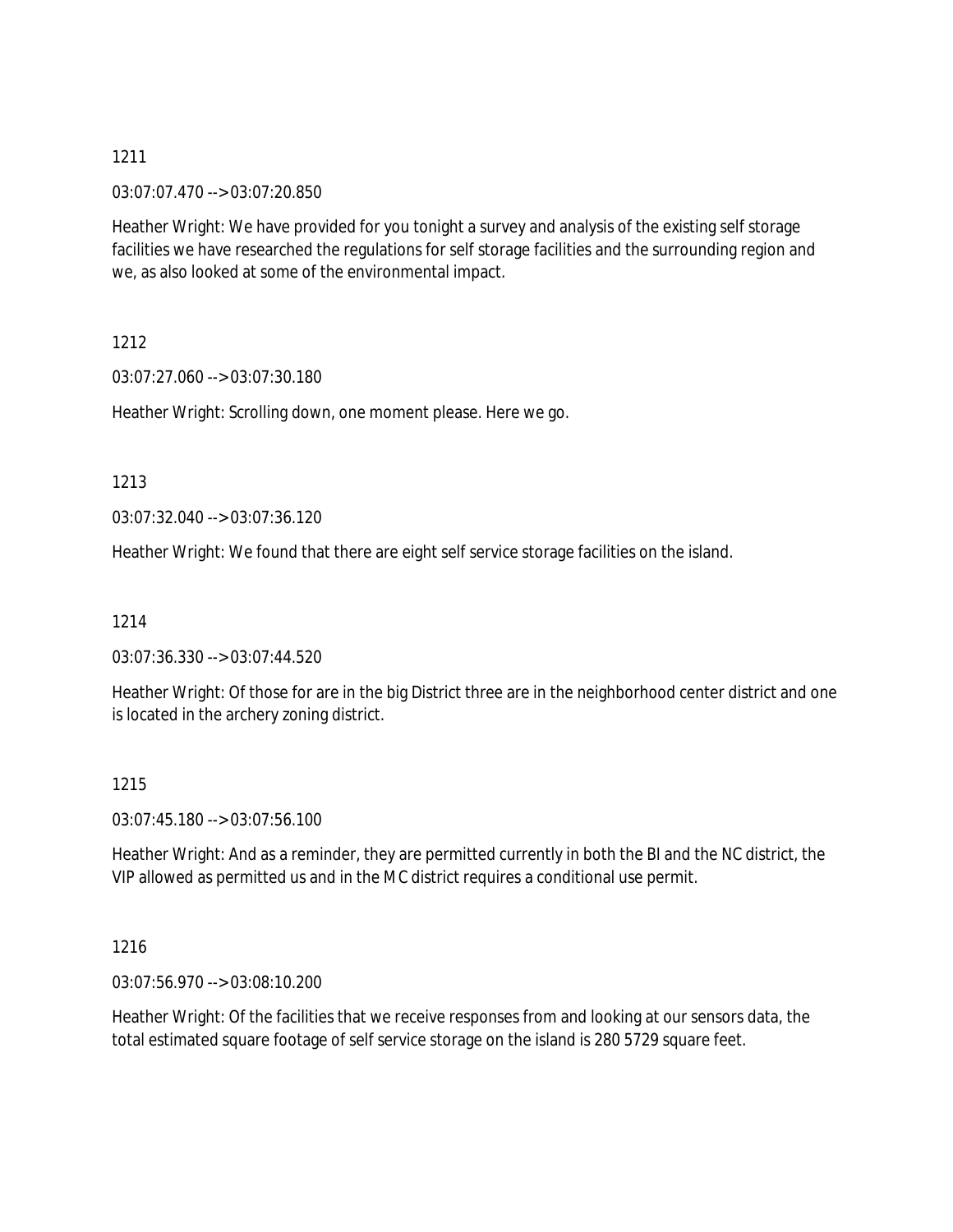03:08:10.710 --> 03:08:18.030

Heather Wright: Again, this is just a the existing facilities, not the proposed on the two that we know that are potentially in the pipeline.

1218

03:08:20.160 --> 03:08:26.040

Heather Wright: What we did was query each of our existing facilities we did receive responses from seven of the eight

1219

03:08:26.700 --> 03:08:38.160

Heather Wright: And we found from them that the vacancy rates are generally low ranging from zero to 15%. You can see this an attachment one and it fluctuates, as you can imagine, based on circumstances.

1220

03:08:38.910 --> 03:08:45.750

Heather Wright: Based on the information gathered and using an average for those properties that they can see rate is approximately 5%

1221

03:08:47.580 --> 03:08:53.820

Heather Wright: We also wanted to provide counsel information on the tenants who actually is using self service storage facilities.

1222

03:08:54.390 --> 03:09:09.000

Heather Wright: Again, this does fluctuate with over time. This information was provided from the local businesses, we found that commercial use is on the lower end at 22%, on average, and it does range from five to 45%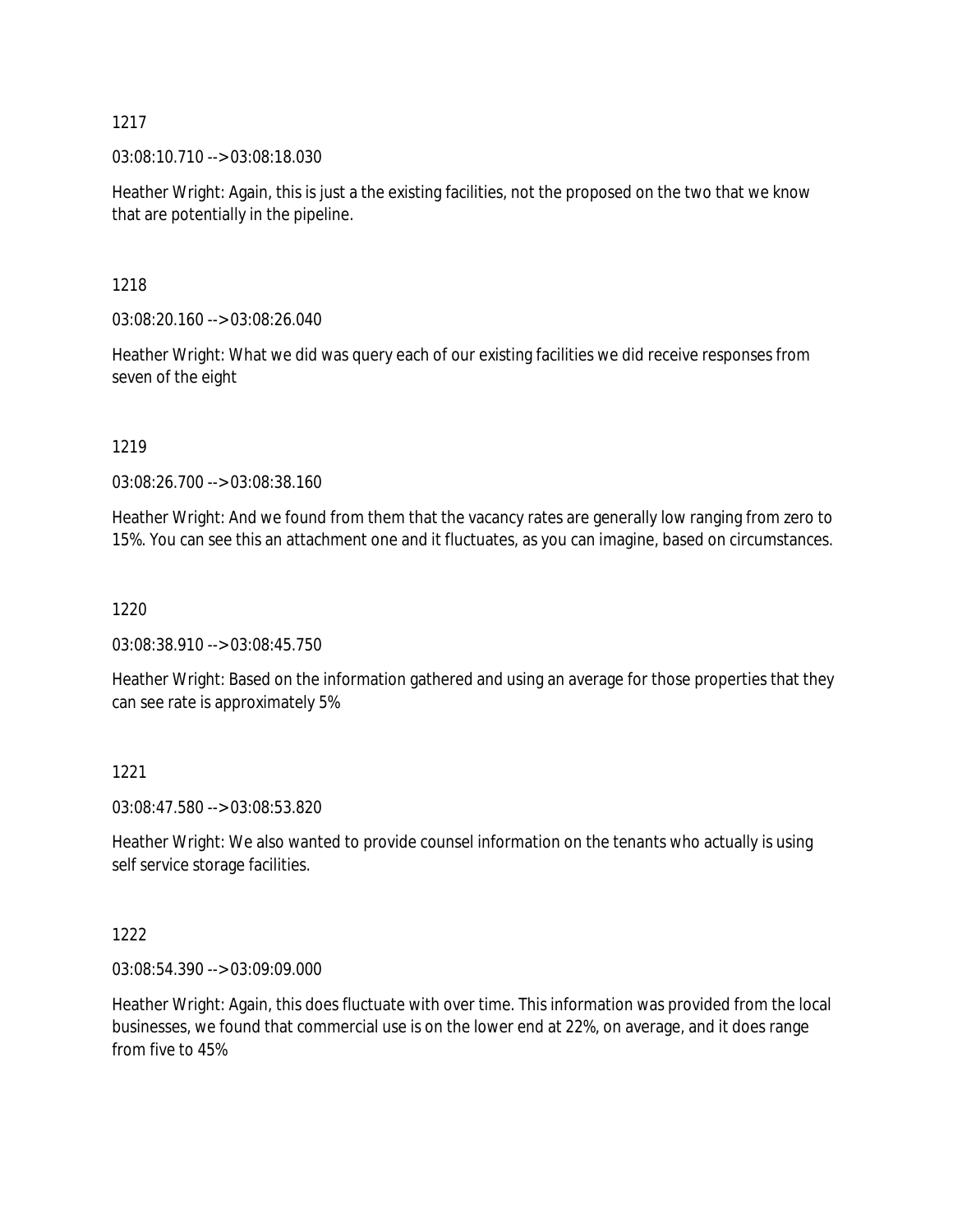03:09:09.600 --> 03:09:24.870

Heather Wright: And residential is the primary use of 78% on average. And they also range from 55 to 95% we looked at the existing self service storage per person based on some

1224

03:09:25.200 --> 03:09:29.310

Heather Wright: Example that we received from COUNCILMEMBER card. Our last discussion.

1225

03:09:29.910 --> 03:09:37.800

Heather Wright: We took the amount of square footage and the existing facilities we multiply two times the residential percentage

### 1226

03:09:38.130 --> 03:09:52.950

Heather Wright: To come up with an estimate of how much square footage facilities are available per resident on Island. And what we found was the average was nine square feet per person as a comparison us average is 5.4 square feet.

### 1227

03:09:53.970 --> 03:09:57.990

Heather Wright: But we also have included in this presentation, but was not in the memo.

### 1228

03:09:58.440 --> 03:10:09.330

Heather Wright: Was what that would look like with the to propose propose facilities that we know of on the island, one of which, in common, independent of moratorium and one that is currently subject of the moratorium.

1229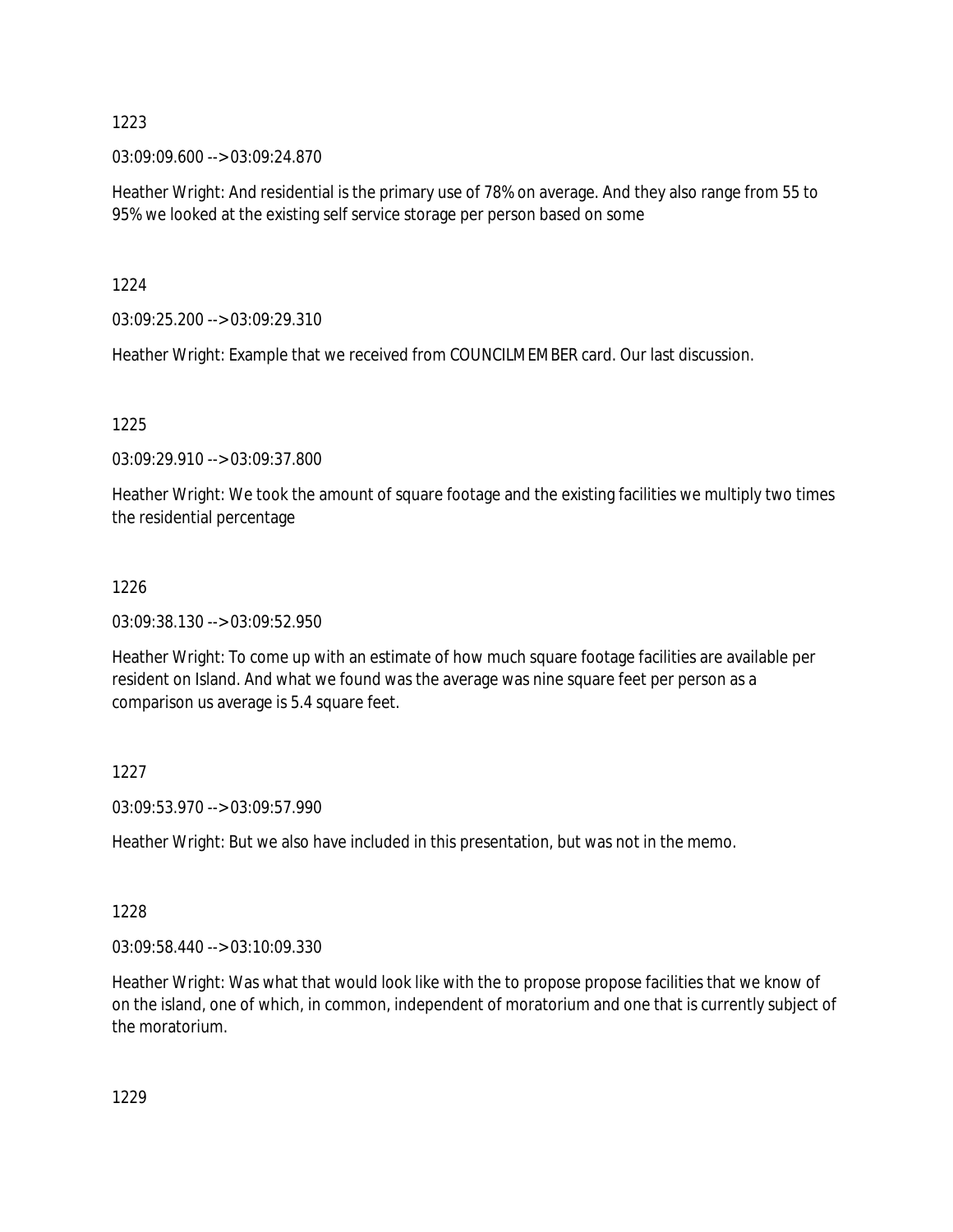03:10:09.870 --> 03:10:26.100

Heather Wright: When we added the total square footage of those two facilities which was 109,000 300 square feet that brought the average on the island. If these were constructed at the proposed 78% residential to 13 square feet for island was in it.

1230

03:10:27.420 --> 03:10:45.150

Heather Wright: As for the amount of jobs that these facilities provide like the response rate that we received also fluctuate some did respond that do to cope with. They have had some layoffs, but we found on average, each facility supports an average of one plus job.

1231

03:10:47.910 --> 03:10:55.770

Heather Wright: And now, Jennifer is going to provide some information on expansion potential for are currently in C and B is on property.

1232

03:10:58.650 --> 03:11:01.680

Heather Wright: Thanks, Heather. Good evening, Council Jennifer Sutton senior

1233

03:11:01.680 --> 03:11:10.380

Jennifer Sutton: Planner. So we worked with our GIS staff to evaluate the potential to build or expand self storage.

### 1234

03:11:11.010 --> 03:11:26.940

Jennifer Sutton: In the business industrial and neighborhood center zones by estimating the existing Lot Coverage for the properties in those zones. The maximum lock coverage in both the BI and the neighborhood center zone is 35% so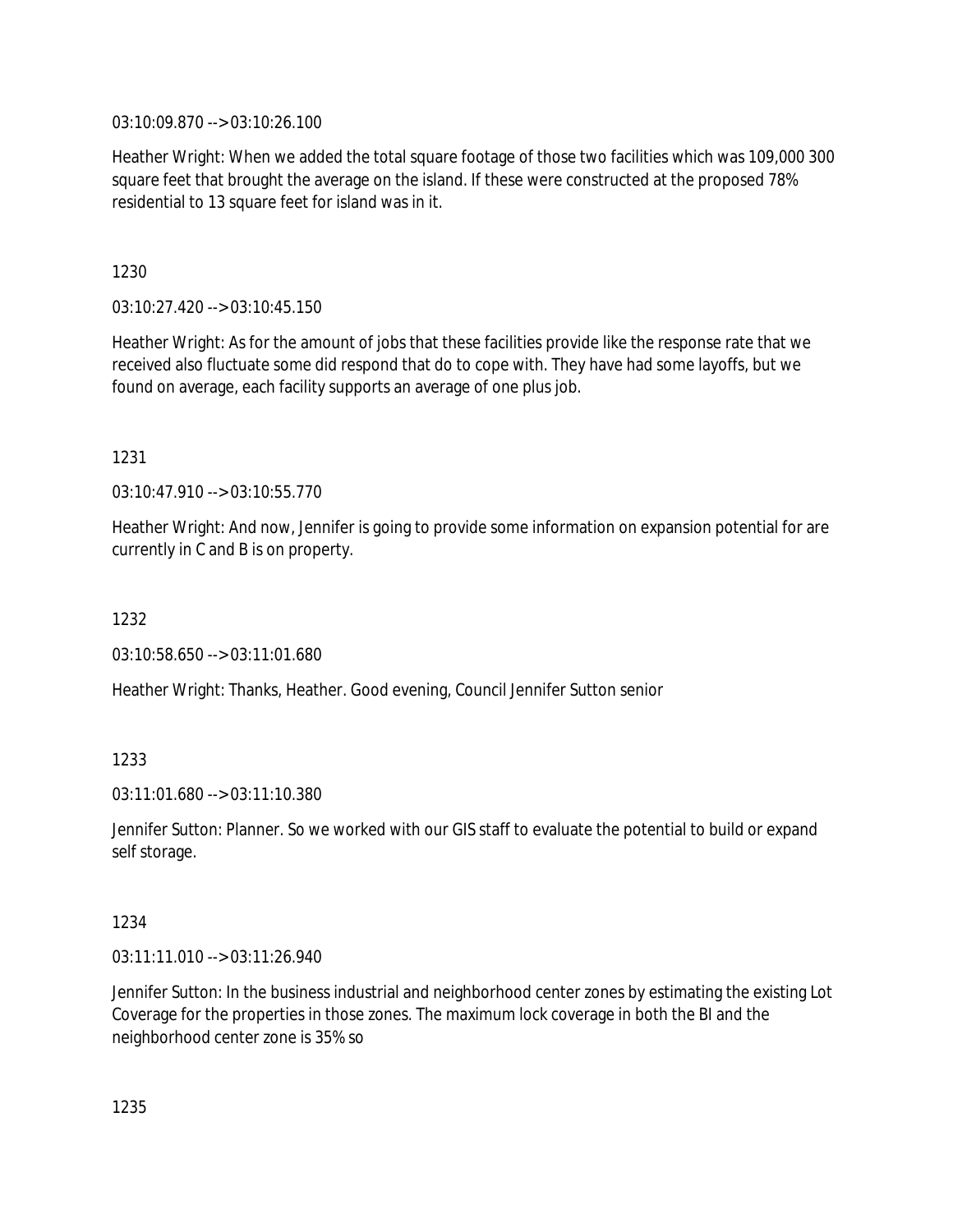03:11:28.080 --> 03:11:46.500

Jennifer Sutton: You can see on the incense the properties that show up in color on these maps are properties with development potential for future self storage or expansion and properties that have existing self storage, whether or not there is expansion potential

1236

03:11:48.450 --> 03:12:05.160

Jennifer Sutton: And I'll just point out that on the Buckland Hill property. There's one property that's owned BI and Buckland Hill, and that's the property that is currently undergoing permits to expand and is not subject to the moratorium.

1237

03:12:06.510 --> 03:12:08.070

Jennifer Sutton: On the day road inset

1238

03:12:09.540 --> 03:12:13.140

Jennifer Sutton: One of the blue properties on the south side of a road East

1239

03:12:14.160 --> 03:12:26.490

Jennifer Sutton: Is the property where a pre application conference was proposed for a new facility prior to the moratorium taking effect. So how the shading works is

1240

03:12:27.330 --> 03:12:35.310

Jennifer Sutton: The blue properties have the most potential to expand. They have the least current development on them and then purple.

1241 03:12:36.120 --> 03:12:53.850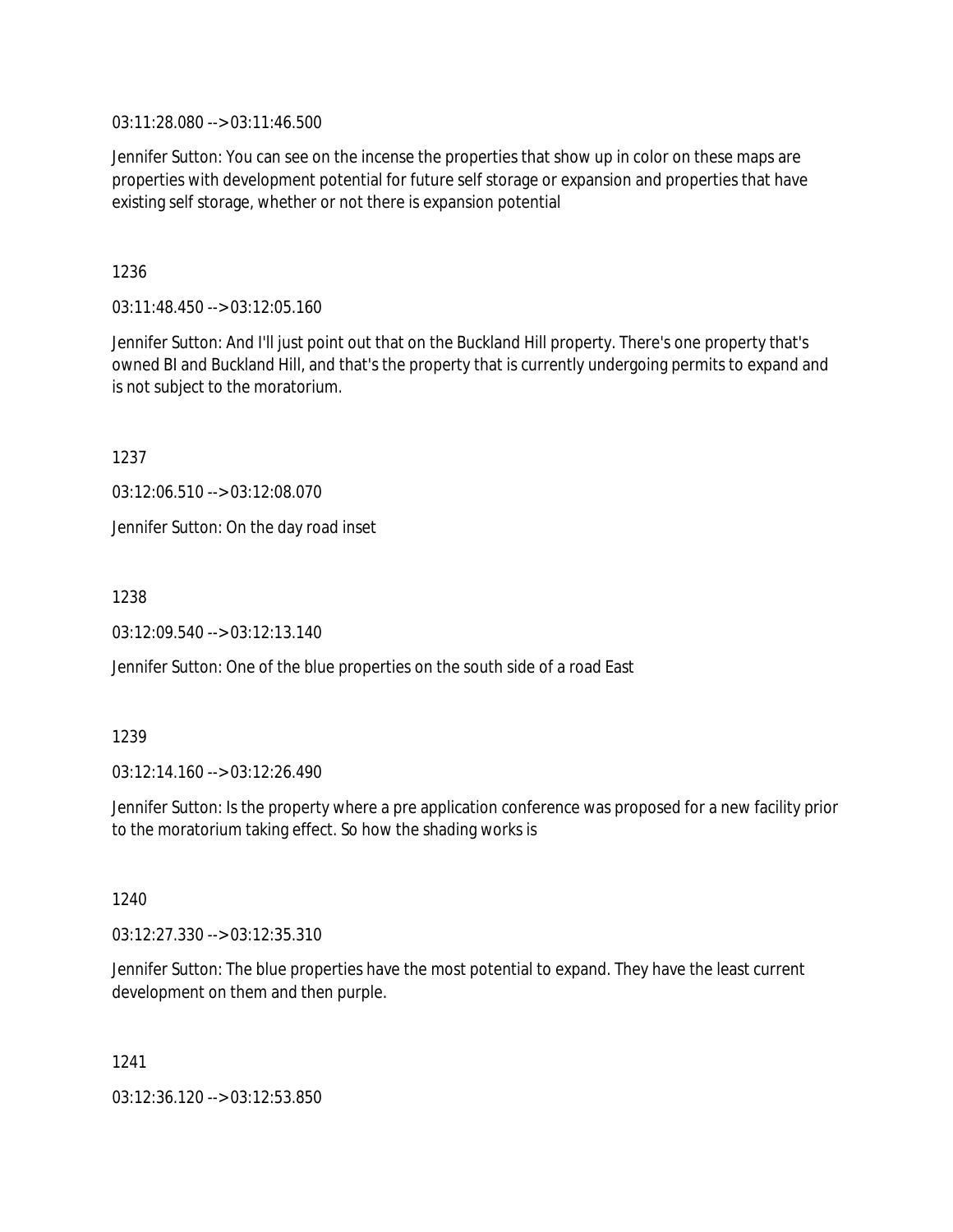Jennifer Sutton: Properties have up to 28% law coverage. So they have the next amount of development potential. So we did make some assumptions and creating these maps based on existing development in these areas and the age of that development and critical areas to try to

1242

03:12:54.930 --> 03:12:59.760

Jennifer Sutton: Show you potential Heather, could you switch it to the neighborhood center.

1243

03:13:01.680 --> 03:13:04.260

Jennifer Sutton: Thank you, in the neighborhood centers own

1244

03:13:05.490 --> 03:13:19.920

Jennifer Sutton: There's three existing storage facilities and the storage facility in the northern part of the island center area is the only one that has expansion potential under the 35% lock coverage standard

1245

03:13:20.400 --> 03:13:42.900

Jennifer Sutton: The other two storage facilities one an island center and rolling one enrolling Bay those properties are currently at their maximum development at this time and lemon center area. There are two three properties and two areas that have little to no development on them. So those are theoretical

1246

03:13:44.970 --> 03:13:54.750

Jennifer Sutton: Possible places to locate self storage as a conditional use in the lumen center area and then the, the small equal Dale neighborhood center.

1247

03:13:55.770 --> 03:14:02.130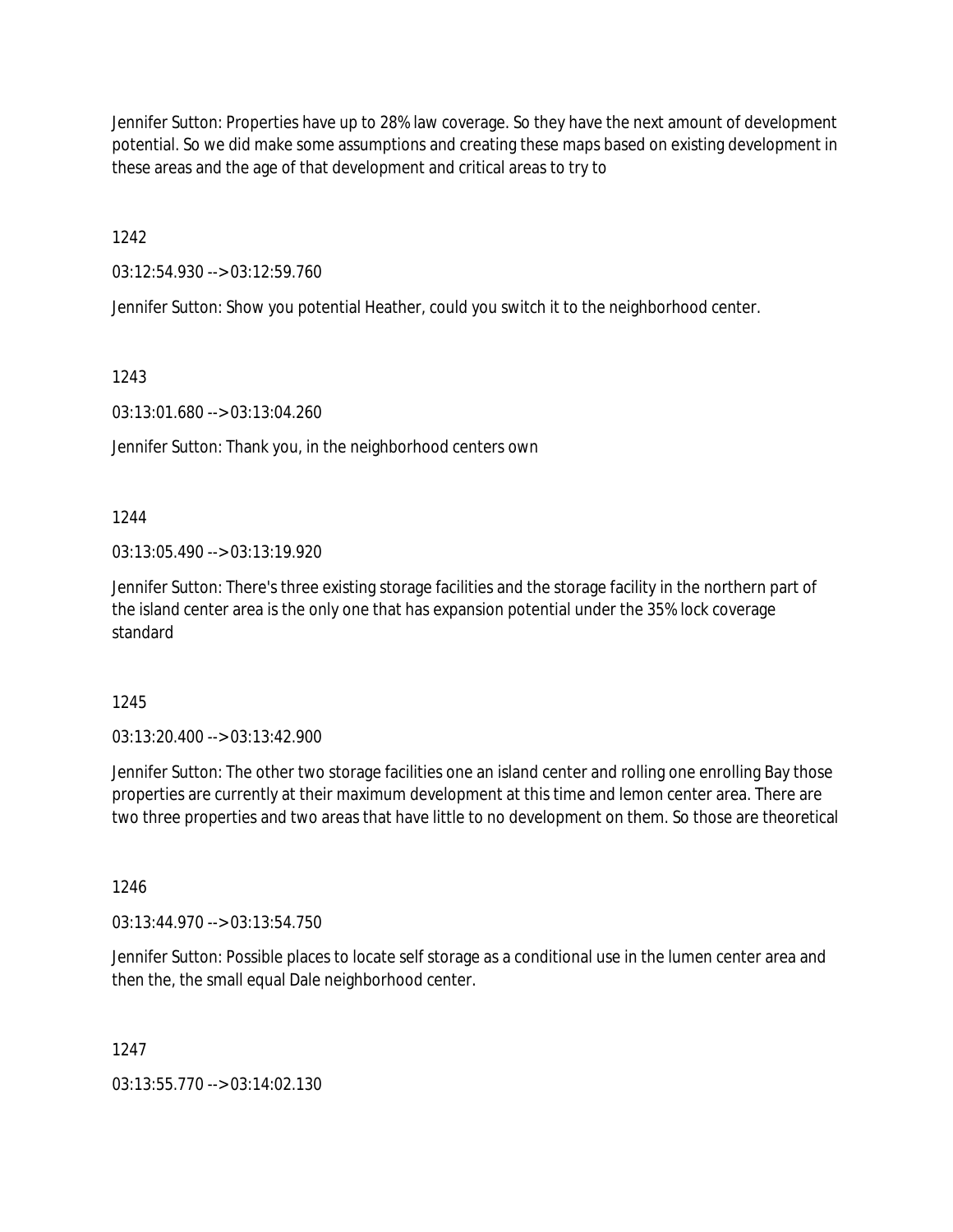Jennifer Sutton: The Mac and jacks properties does not have a high amount of block coverage at this time. So in theory,

1248

03:14:03.420 --> 03:14:06.570

Jennifer Sutton: One could develop or add on self storage there.

1249

03:14:09.240 --> 03:14:15.090

Jennifer Sutton: And I think that's all I wanted to say about the maps, but I'd be happy to take any questions now or later about them.

1250

03:14:23.850 --> 03:14:28.590

Heather Wright: We also looked into the environmental impacts and some mitigation considerations for counsel.

1251

03:14:29.370 --> 03:14:40.140

Heather Wright: I will admit that this wasn't what we were exactly looking for. We were looking for some more quantifiable information to provide you about the environmental impacts of the self service storage industry.

1252

03:14:40.650 --> 03:14:46.410

Heather Wright: But instead we found this information and this is more of a consideration for counsel if they were to

1253

03:14:46.860 --> 03:14:53.490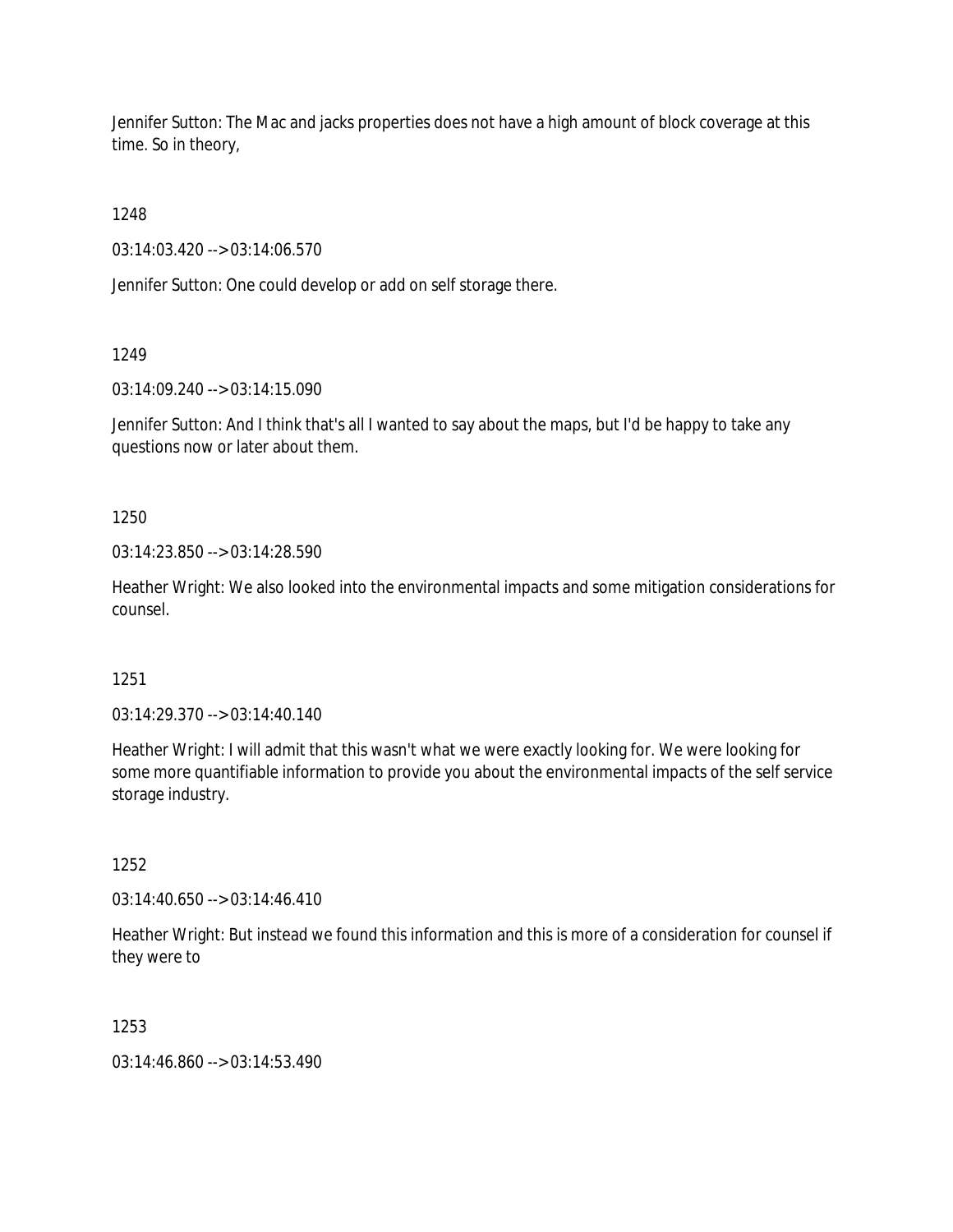Heather Wright: Allow the US to continue or if they wanted to add some more standards for the use these might be some options for counsel.

1254

03:14:54.150 --> 03:15:06.630

Heather Wright: And what was suggested in some of the articles, we read that it could be mandated, just like we have for fast food industries to no longer use their phone, and for local businesses not to use plastic bags.

1255

03:15:07.230 --> 03:15:18.990

Heather Wright: We could also mandate paperless operations for all transactions and there could be a requirement that these businesses so recycled boxes and materials to reduce their impact.

1256

03:15:19.380 --> 03:15:26.580

Heather Wright: And as we're looking with the green building Task Force recommendations and some of what we may anticipate in the pipeline absent of that.

1257

03:15:27.240 --> 03:15:36.120

Heather Wright: We could require solar panels and retrofitting of lighting when these properties come in to redevelop or potentially to remodel

1258

03:15:36.690 --> 03:15:41.490

Heather Wright: Another environment environmental consideration was that if this useless prohibited.

1259

03:15:42.090 --> 03:16:01.200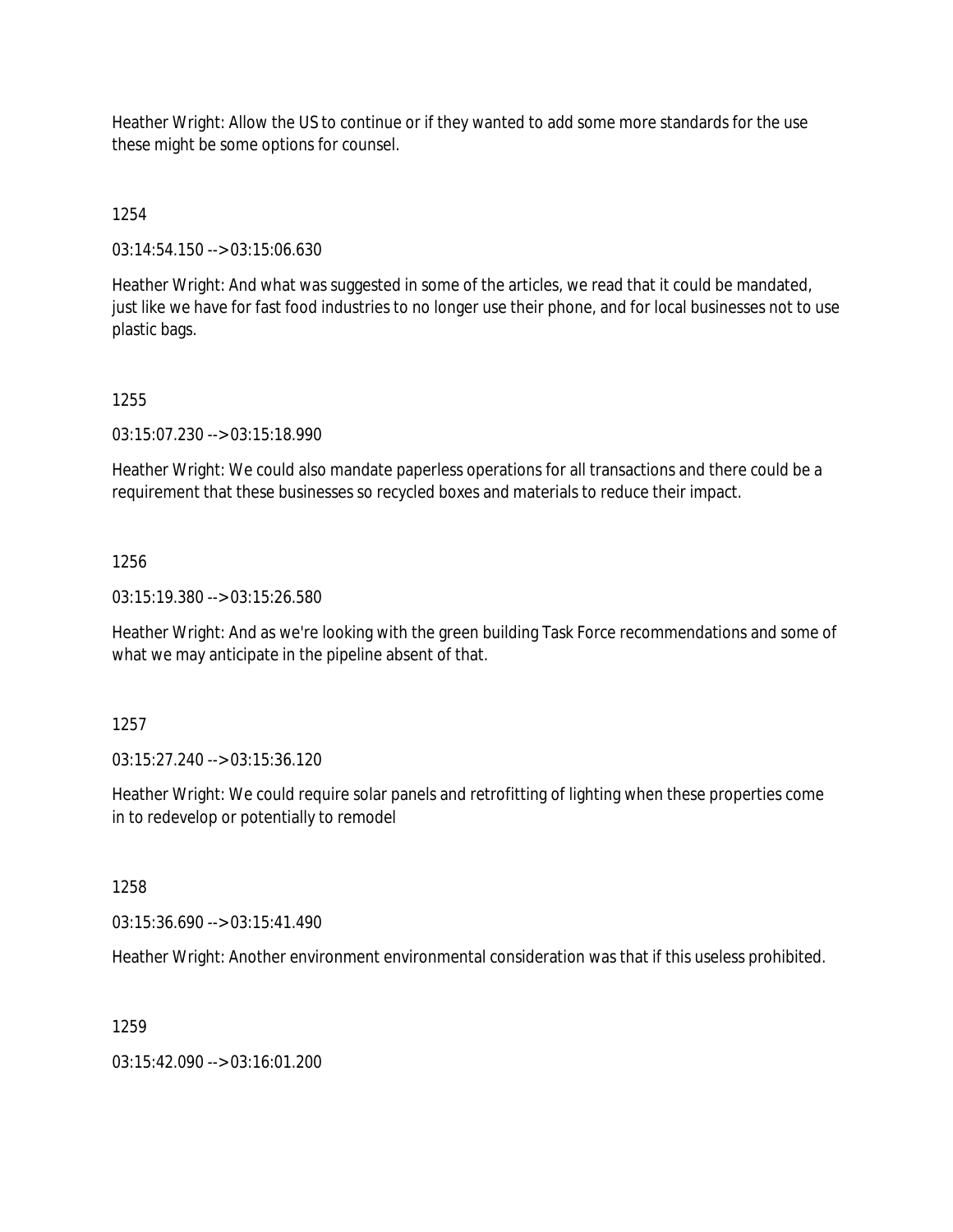Heather Wright: Could this increase off island trips to New Bern self service storage facilities. That's just an unknown consideration that we wanted to to pass them on to counsel for discussion tonight and now did it for 10% and result from what we found, looking at the surrounding jurisdictions.

1260

03:16:04.950 --> 03:16:14.280

Jennifer Sutton: Thank you. We wanted to find out how nearby West home communities regulated self storage or mini storage, as it's called in some of these places.

1261

03:16:14.730 --> 03:16:26.970

Jennifer Sutton: This table is attachment to in your packets. Most of the communities or similar to our regulations on Bainbridge Island where they have a few zones where the

### 1262

03:16:27.330 --> 03:16:30.450

Jennifer Sutton: Mini storage or self storage is conditional or permitted

### 1263

03:16:31.200 --> 03:16:43.380

Jennifer Sutton: And it's often regulated like the other uses in those zones. There were a few exceptions where there were specific provisions that were interesting

1264

03:16:45.120 --> 03:16:56.070

Jennifer Sutton: For additional regulations for self storage swim promotes promotes combining self storage use with other uses in a building like office or retail

1265

03:16:56.790 --> 03:17:14.220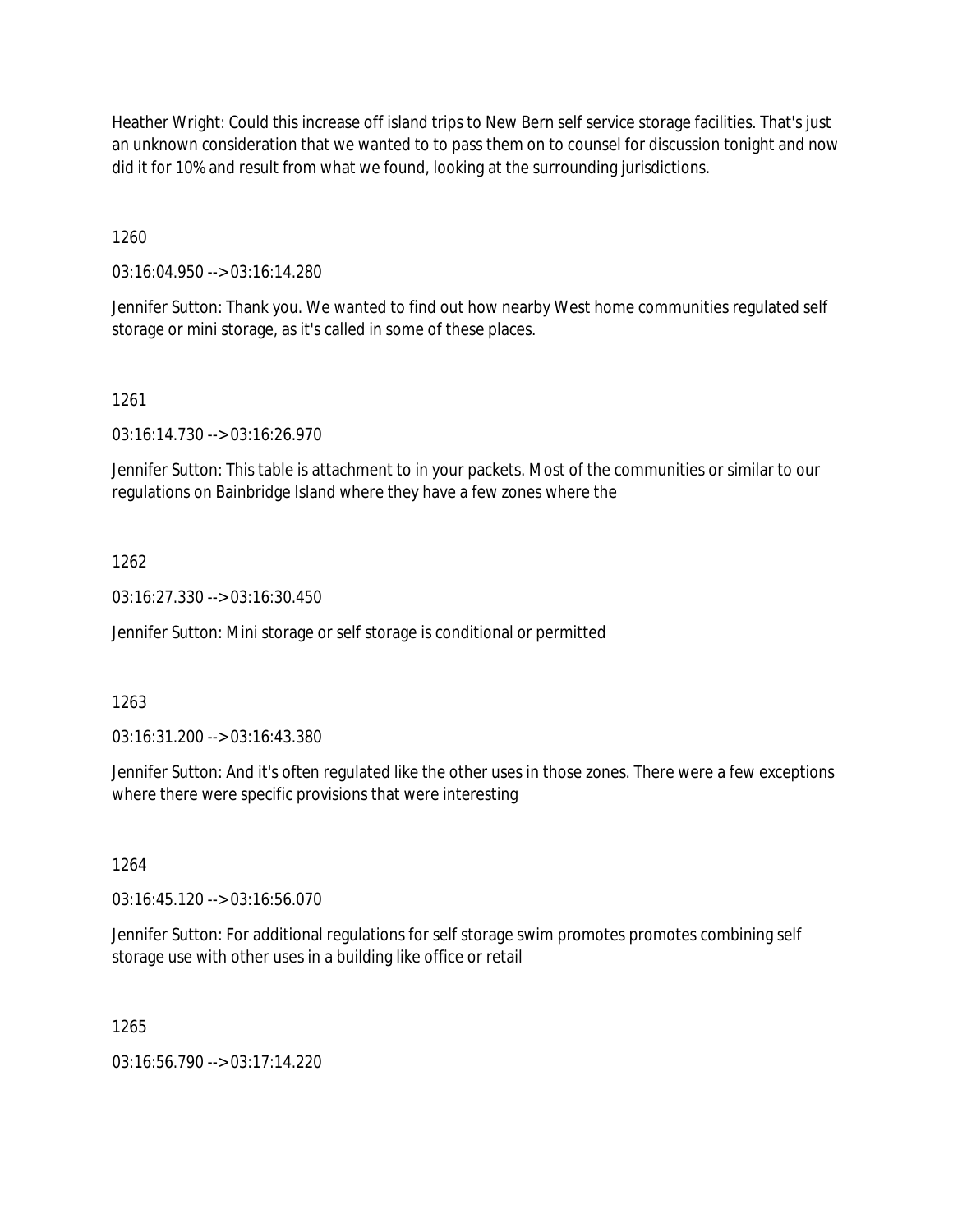Jennifer Sutton: And that's, I think, unique and not something that we have seen here on the island Jefferson County allows storage of personal items only and doesn't allow self storage to be used for storing commercial goods.

1266

03:17:15.120 --> 03:17:20.040

Jennifer Sutton: And port orchard has recently revised their self storage regulations.

1267

03:17:20.250 --> 03:17:39.150

Jennifer Sutton: And requires a market demand analysis and that buildings be two stories. So those were the interesting requirements that if we wanted to change our exists if we wanted to continue to allow self storage but add additional regulations.

### 1268

03:17:40.170 --> 03:17:55.320

Jennifer Sutton: Those would be interesting to discuss so on on Bainbridge self storage as we as Heather mentioned earlier it is a permitted use in the business industrial zone and a conditional use in the neighborhood centers own and right now.

# 1269

03:17:56.340 --> 03:18:03.660

Jennifer Sutton: It is just regulated by the underlying regulations for those zones. So lot coverage building height.

1270

03:18:05.340 --> 03:18:06.810

Jennifer Sutton: Perimeter buffers.

1271

03:18:07.920 --> 03:18:13.440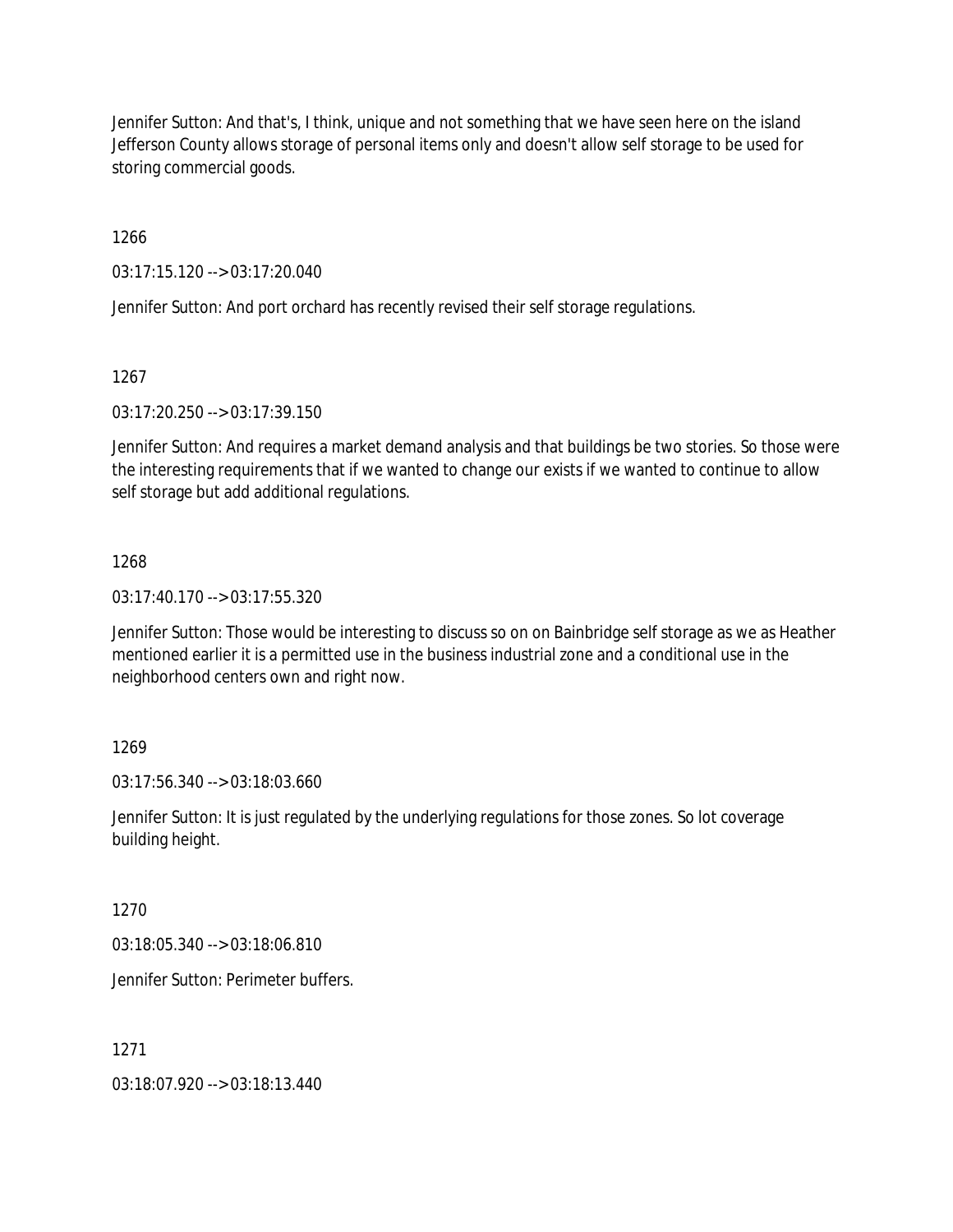Jennifer Sutton: Etc. It doesn't have any specialized regulations.

1272

03:18:14.730 --> 03:18:18.420

Jennifer Sutton: So I think if we wanted to move forward, you know, that is one

# 1273

03:18:21.000 --> 03:18:27.900

Jennifer Sutton: Way to consider how to mitigate or make self storage fit in better on Bainbridge Island.

# 1274

03:18:31.530 --> 03:18:40.410

Heather Wright: I can this recaps with Jennifer just relate to the Council is that we don't have those specific standards, but we do have some examples of standards that could be crafted

1275

03:18:40.980 --> 03:18:50.280

Heather Wright: For this use if that's the direction that Council wants to consider. And again, what we're looking for tonight from council is your direction so

# 1276

03:18:51.120 --> 03:18:58.950

Heather Wright: We hope this information has provided you some of the things that you would need to consider what you would like to have seen with self service on the island.

# 1277

03:18:59.370 --> 03:19:03.780

Heather Wright: And some of the options you can pursue or she can pursue other ones, but

1278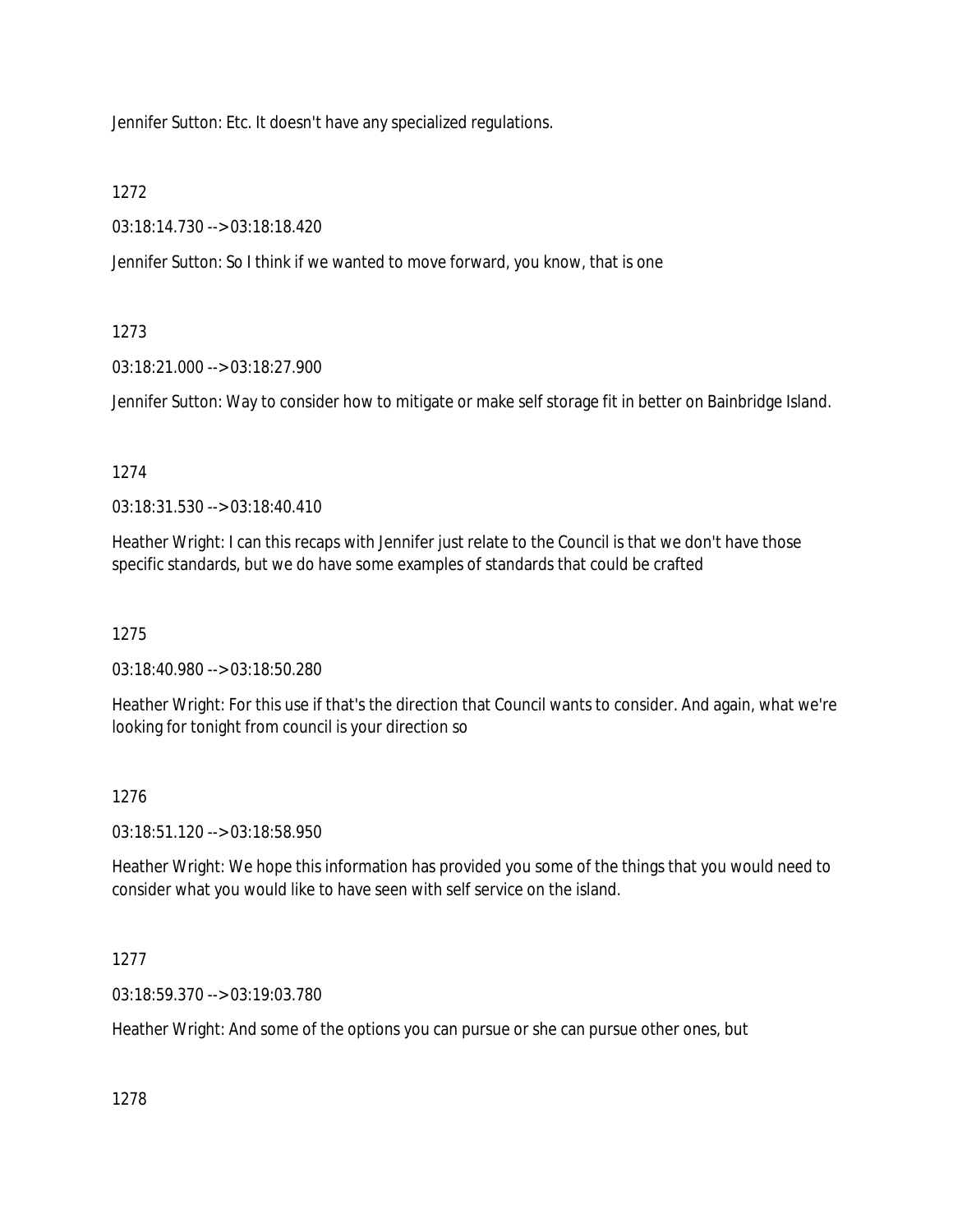03:19:04.350 --> 03:19:12.660

Heather Wright: These are the ones that seem like the most logical next steps is to either limit self service storage to existing different or fewer zoning designations.

1279

03:19:13.350 --> 03:19:21.780

Heather Wright: For example that we do know that potentially they could exist in our 0.4 district where we have more land if that's an option Council wanted to consider.

1280

03:19:22.650 --> 03:19:30.810

Heather Wright: We can develop those use specific standards that Jennifer provided some examples of including that market demand analysis requiring two stories.

1281

03:19:31.290 --> 03:19:40.050

Heather Wright: It could be eliminated as a, you know, allowed us and it could be required to achieve a conditional use and all zoning and any zoning district in which it's allowed

1282

03:19:41.130 --> 03:19:54.600

Heather Wright: And that includes concludes on the information that we have to provide you, we are available to answer any questions that you may have for us and we are hopefully can get a recommendation from you all this evening. Thank you very much.

1283

03:19:56.610 --> 03:19:59.490

Leslie Schneider: Thank you, Heather and Jennifer really appreciate it.

1284

03:20:00.810 --> 03:20:03.960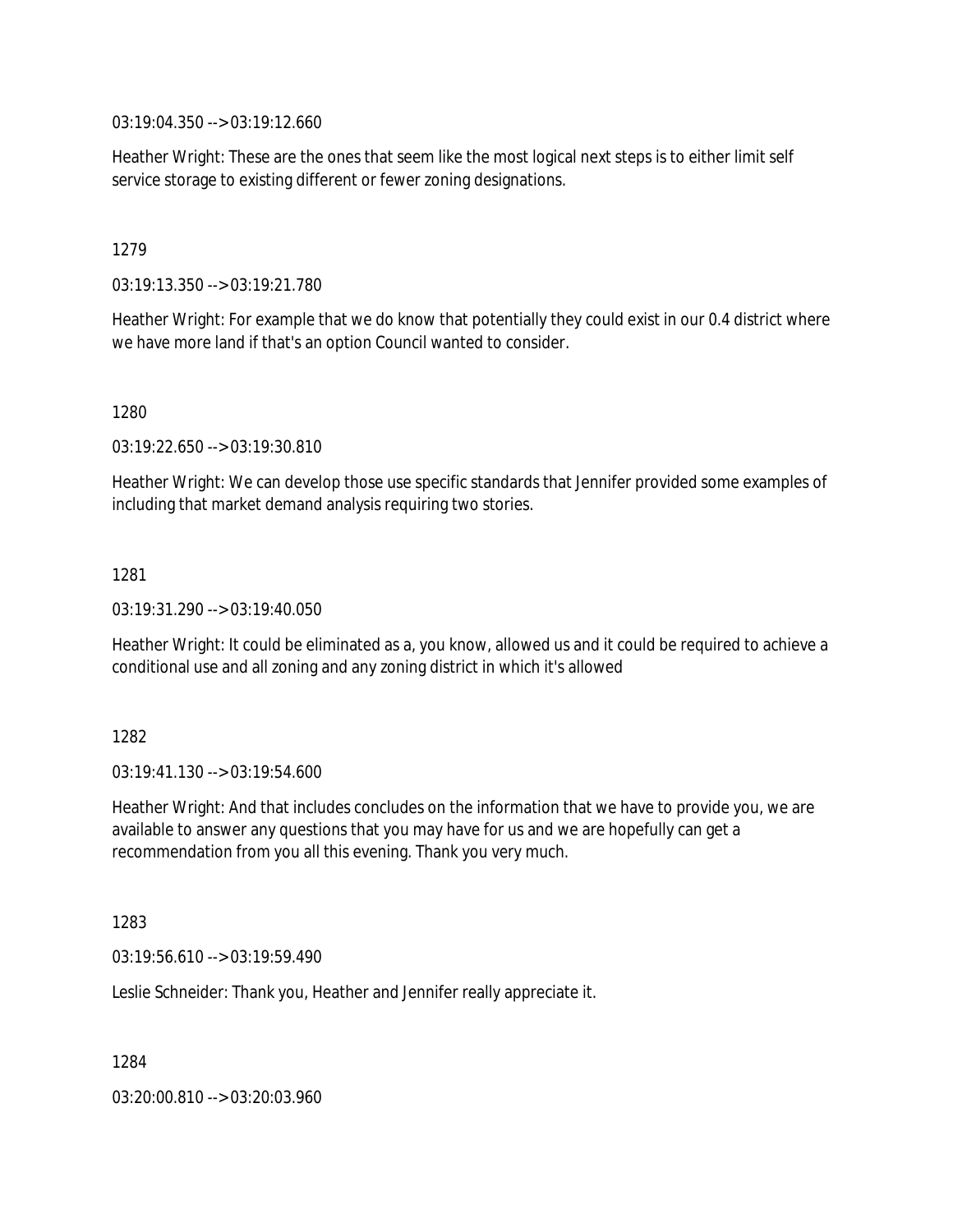Leslie Schneider: That's a lot of food for thought. Councilmember into sorry

# 1285

03:20:05.580 --> 03:20:13.230

Rasham Nassar: Yes, thank you so much for this information. Um, I really appreciate the way it was put together. It's very easy to read and

# 1286

03:20:14.370 --> 03:20:18.900

Rasham Nassar: Really interesting material actually to dive into this aspect of our community. I learned a lot.

# 1287

03:20:20.100 --> 03:20:32.880

Rasham Nassar: I want to call your attention to page two of your memo, and I think I heard you say this but you you note here that the total square footage of these facilities is estimated to be 257 to 33 square feet.

# 1288

03:20:34.710 --> 03:20:48.600

Rasham Nassar: So did you did you do the calculation per capita per resident of Bainbridge Island what that amounts to. I mean, I could do it on my calculator. I just was wondering if you had that at the top of your head, so I can check my numbers against yours.

# 1289

03:20:48.690 --> 03:21:05.790

Heather Wright: Oh, sure. So what I did was I took a total square footage and then that was a multiple multiplier times that percentage that was found to be for residential use and then just divided that by the estimated population that we have on the islands.

1290

03:21:07.320 --> 03:21:15.090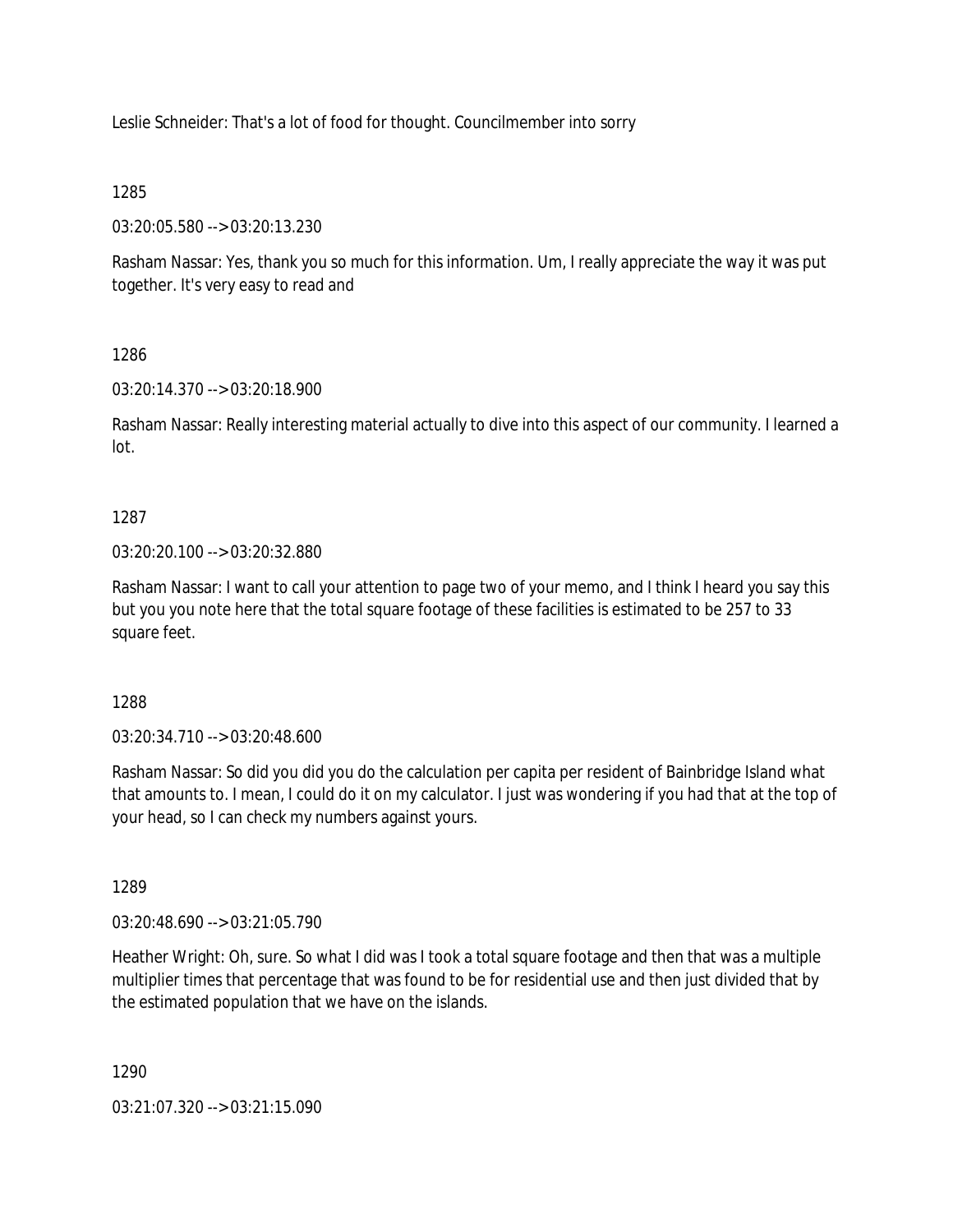Rasham Nassar: Oh, I see. So you have sorry I missed that. So you have that appear so we are nearly double the US average on the island.

1291

03:21:15.270 --> 03:21:28.980

Heather Wright: That's correct. And just to be clear with Council as well. That didn't include the proposed facilities that was provided to you. I'll just in the presentation this evening, and that was closer to 13 square feet when we added in the proposed facilities.

1292

03:21:29.730 --> 03:21:48.570

Rasham Nassar: So that would so if if the proposal is when the proposed facilities of the proposed facilities come online Bainbridge Island per capita per persons amount of square foot per self storage would be over double the national average. So, so that's that's pretty

1293

03:21:49.950 --> 03:22:00.150

Rasham Nassar: That confirms for me where I would like to go personally with this, and that figure is very telling. And when you also consider

1294

03:22:01.050 --> 03:22:08.160

Rasham Nassar: Kind of the cultural shift at that we are seeing trending towards which is the shift away from

1295

03:22:08.910 --> 03:22:20.610

Rasham Nassar: Ownership kind of an ownership culture to one of the more shared culture and Bainbridge Island is leading in that regard. And I've taken conversations with citizens who are pioneering share economy.

1296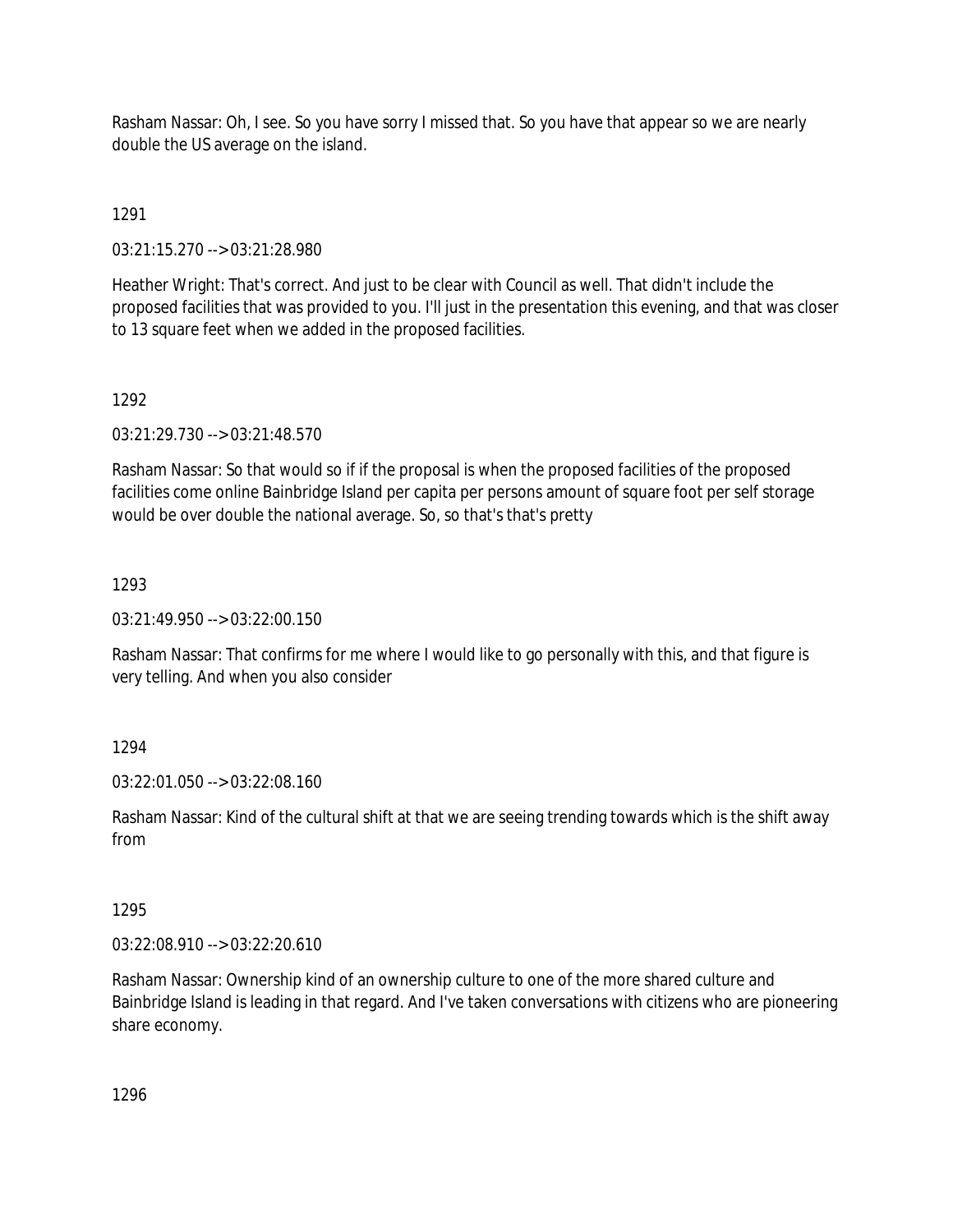03:22:21.780 --> 03:22:37.380

Rasham Nassar: I, I really feel that this is a use that will likely be diminished in need. Over the next decade or several decades and and the truth is these numbers tell me that we have enough

1297

03:22:38.100 --> 03:22:48.150

Rasham Nassar: I'm I'm pretty comfortable saying that I would like to see us just eliminate self storage as a use for all new development.

1298

03:22:48.570 --> 03:23:00.480

Rasham Nassar: I would be quite happy to support the continued permitting activity for proposed expansions of existing self storage and maybe even being a little bit more flexible with the regulations for those

1299

03:23:01.530 --> 03:23:04.980

Rasham Nassar: If need be, and maybe that's a discussion for a later date, but

1300

03:23:06.360 --> 03:23:08.280

Rasham Nassar: That's where I'm headed I

1301

03:23:09.570 --> 03:23:18.660

Rasham Nassar: I would like to see them eliminated as a use it from the US table for the neighborhood centers and as it can conditionally us in the bi zones from all areas of the island.

1302

03:23:21.540 --> 03:23:23.790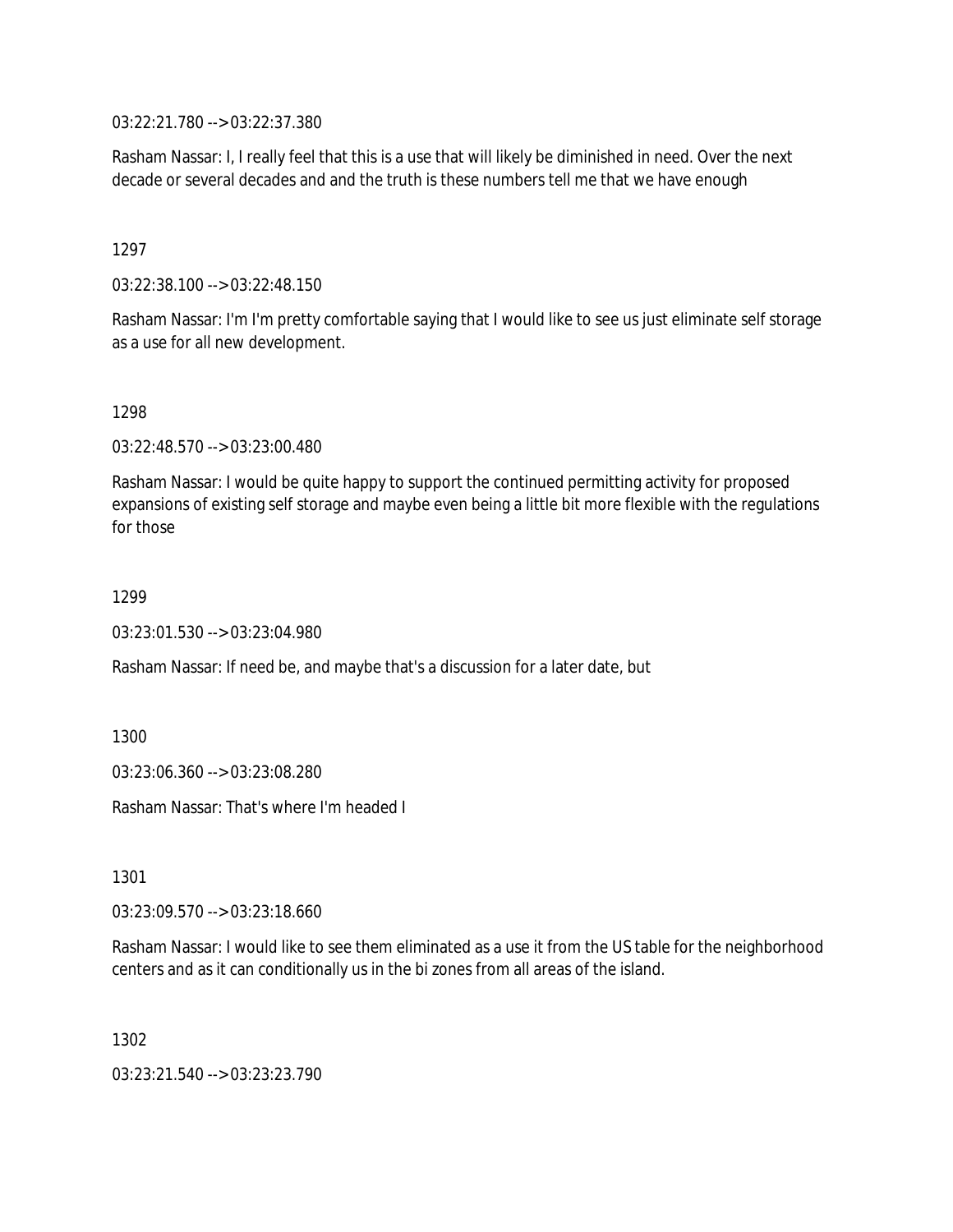Leslie Schneider: Thank you. I'm Deputy Mayor

1303

03:23:25.710 --> 03:23:28.560 Joe Deets: Sure, I see the city attorney has

### 1304

03:23:29.910 --> 03:23:32.520 Joe Deets: Oh yeah city attorney has his hand up. So if he

1305

03:23:32.610 --> 03:23:33.330

If he wants started

1306

03:23:36.870 --> 03:23:39.510

Leslie Schneider: City attorney if you'd like to jump in. Oh.

#### 1307

03:23:39.540 --> 03:23:42.420

Joe Levan: No, I'm sorry. I didn't because it didn't hurt and

### 1308

03:23:45.300 --> 03:23:54.000

Joe Deets: Alright, some expert. Okay, no problem. Well, I concur with my colleague COUNCILMEMBER Nasser i'd like to

### 1309

03:23:55.530 --> 03:24:02.310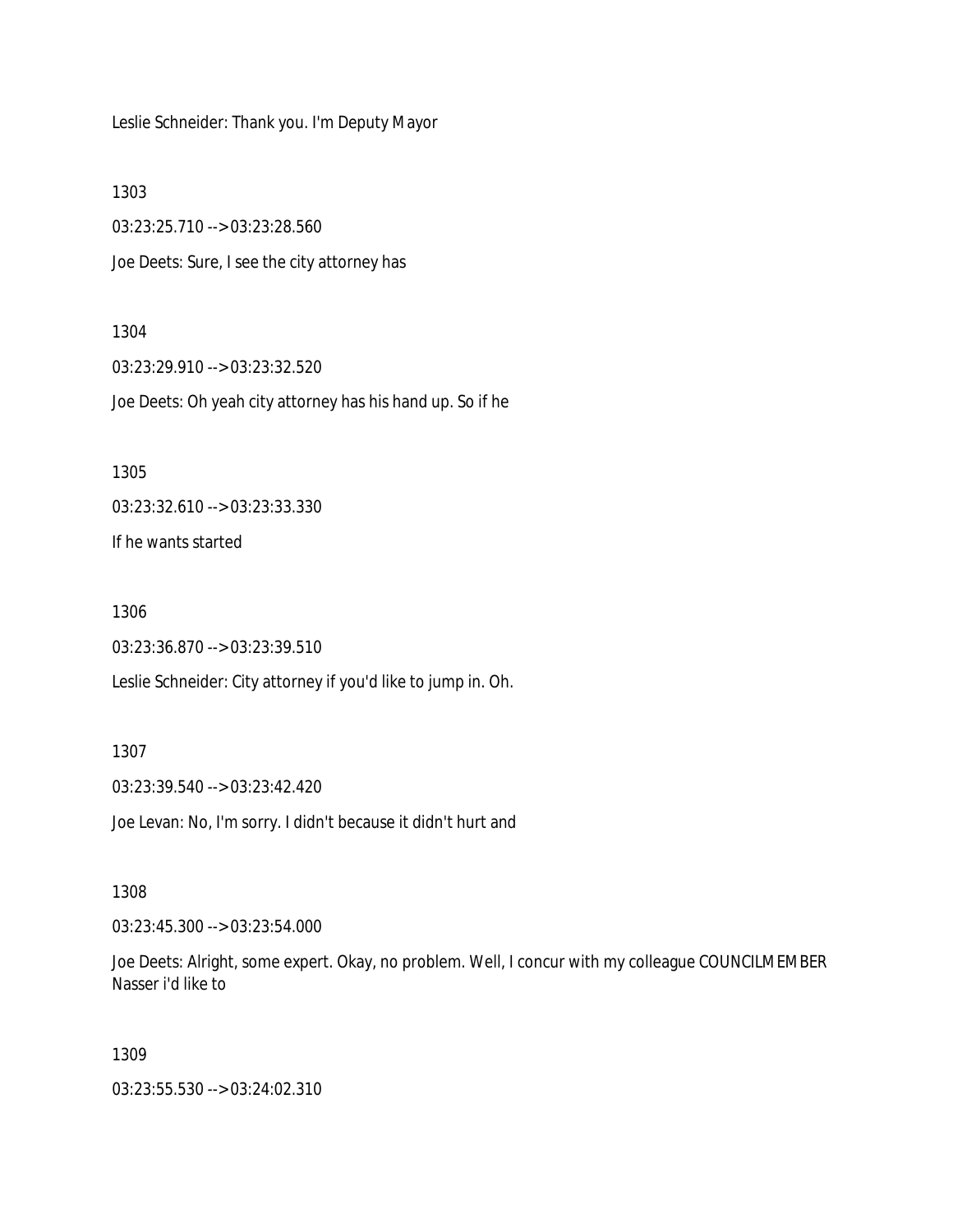Joe Deets: prohibit this eliminate self Stuart's self service verbs isn't allowed use just go out and say that

1310

03:24:04.260 --> 03:24:09.810

Joe Deets: I generally think this is a poor use of land for the limited land we have

1311

03:24:11.040 --> 03:24:12.570

Joe Deets: Obviously, we've seen the capacity

1312

03:24:13.590 --> 03:24:30.750

Joe Deets: The average US average square footage for the island is more than sufficient, but also the job creation is very poor. I mean, I think we need to start thinking about what does these businesses do for job creation and one job per facility is is it's, it's just not very good.

1313

03:24:32.370 --> 03:24:42.690

Joe Deets: And then really the environmental impact. Now, I appreciate Heather and Jennifer, what you guys did. But also, you know, just, you know, using up that land space for this so

1314

03:24:43.170 --> 03:24:52.080

Joe Deets: I'll keep my comments short that I would be in favor of eliminating it but allowing it for expansion for existing self service storage.

1315

03:24:56.310 --> 03:24:58.230

Leslie Schneider: Thank you. Councilmember I topless.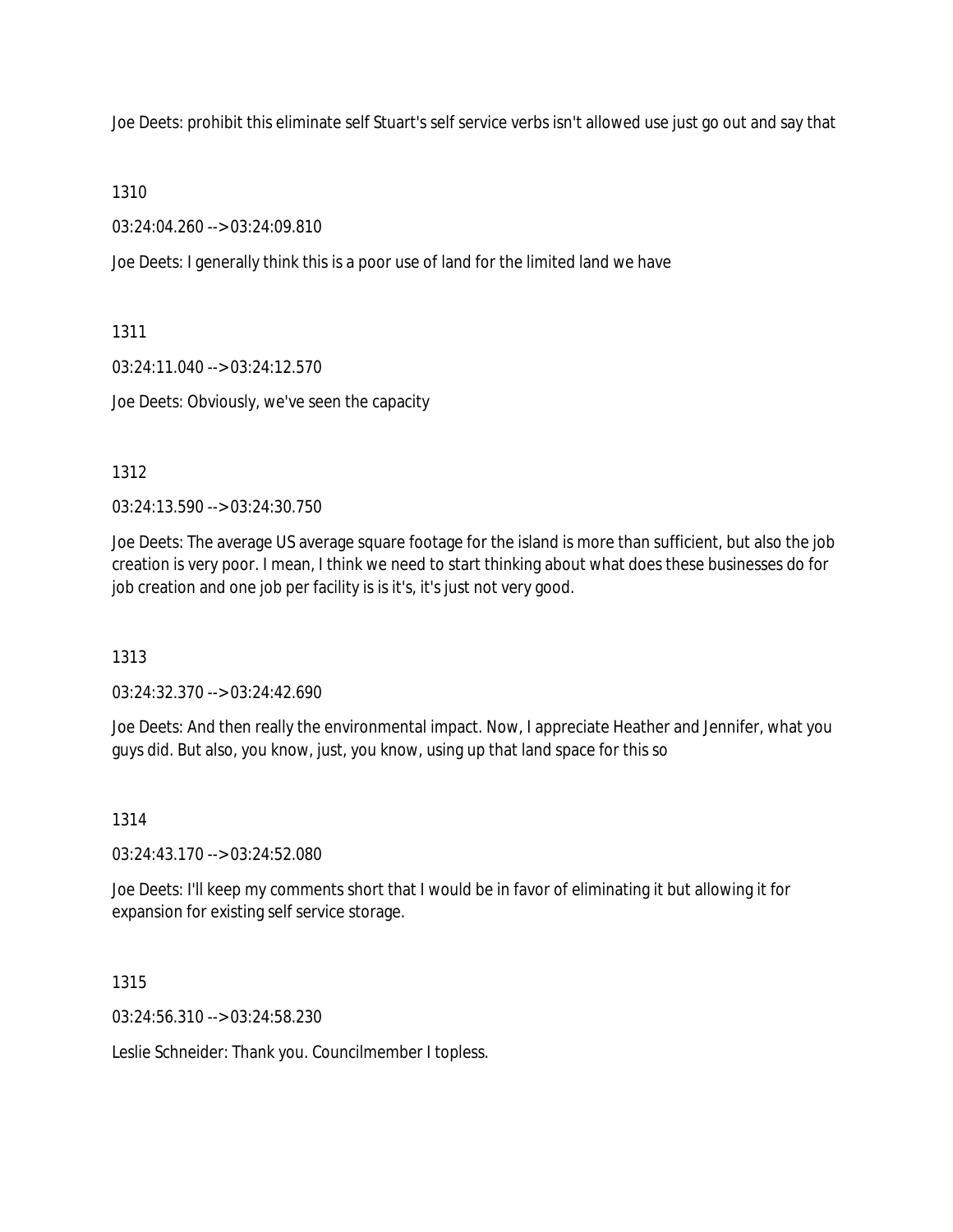03:25:01.710 --> 03:25:07.710

Kirsten Hytopoulos: Yeah, I'm feeling the same way. I think that this these numbers are helpful I it's interesting also did a search to see

1317

03:25:08.850 --> 03:25:17.730

Kirsten Hytopoulos: If how hard to be to find any other communities that had done this and the one that came up and the only one that's come up is actually woodland Washington

1318

03:25:18.780 --> 03:25:38.790

Kirsten Hytopoulos: A little community did this last year have very little community. And one of the main reasons they did that, aside from that they had so many units per capita was the was the jobs, how few jobs, they also had a target of jobs per acre. And I don't know if we have that in our

1319

03:25:39.960 --> 03:25:50.880

Kirsten Hytopoulos: In our in our comprehensive plan or billable lands or anything that would be good for us to be able to articulate that I think. But I think that without having that even that precise data point at my fingertips.

1320

03:25:51.210 --> 03:25:54.930

Kirsten Hytopoulos: I think we all know. And that's what we've been talking about is that in our limited

1321

03:25:56.040 --> 03:26:07.470

Kirsten Hytopoulos: Zone of this type of zoning. This just doesn't feel right. This level of job creation. It's not the type of jobs you were looking to create something number of jobs. We're looking to create. I don't think that we feel as a council that these are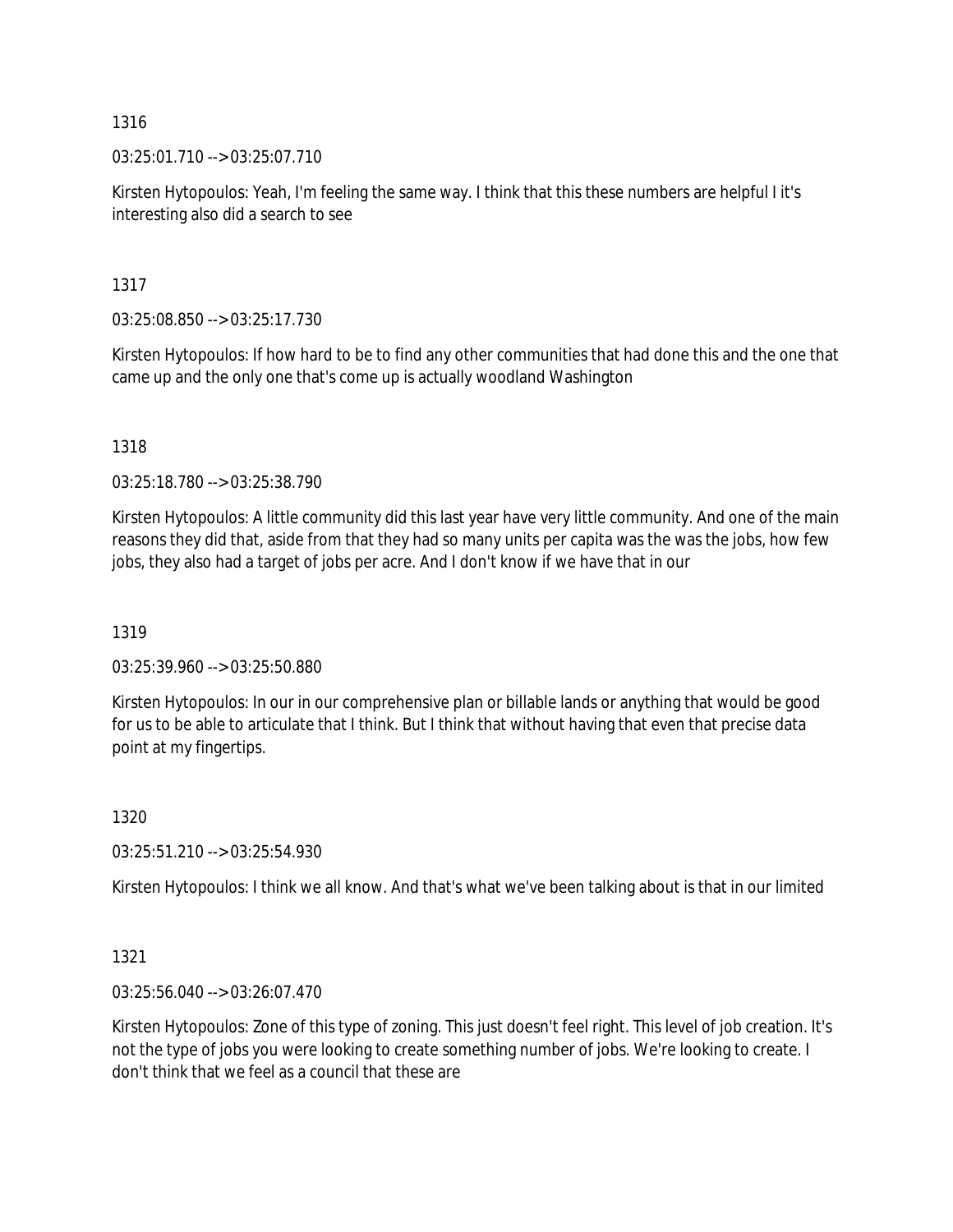03:26:08.250 --> 03:26:19.590

Kirsten Hytopoulos: This is the type of land use that we feel is is appropriate for the for the limited land, we have this type. So that's my leaning as well. At this point, I think the data is showing that this is the right decision.

1323

03:26:21.540 --> 03:26:23.310

Leslie Schneider: Great, thank you. Councilmember Pollock.

1324

03:26:26.820 --> 03:26:33.420

Michael Pollock: Thanks. Yeah. Well, I agree. I just echo, and I've really been looking to the

1325

03:26:35.160 --> 03:26:40.920

Michael Pollock: Council members that initiated this to hear several of them speak in favor of this

1326

03:26:41.970 --> 03:26:43.410

Michael Pollock: Is so important to me.

1327

03:26:44.520 --> 03:26:53.850

Michael Pollock: So I'm wondering where this goes. And do we need emotion on the floor, does it go to the planning commission or what's sort of the next steps.

1328

03:26:54.450 --> 03:27:07.680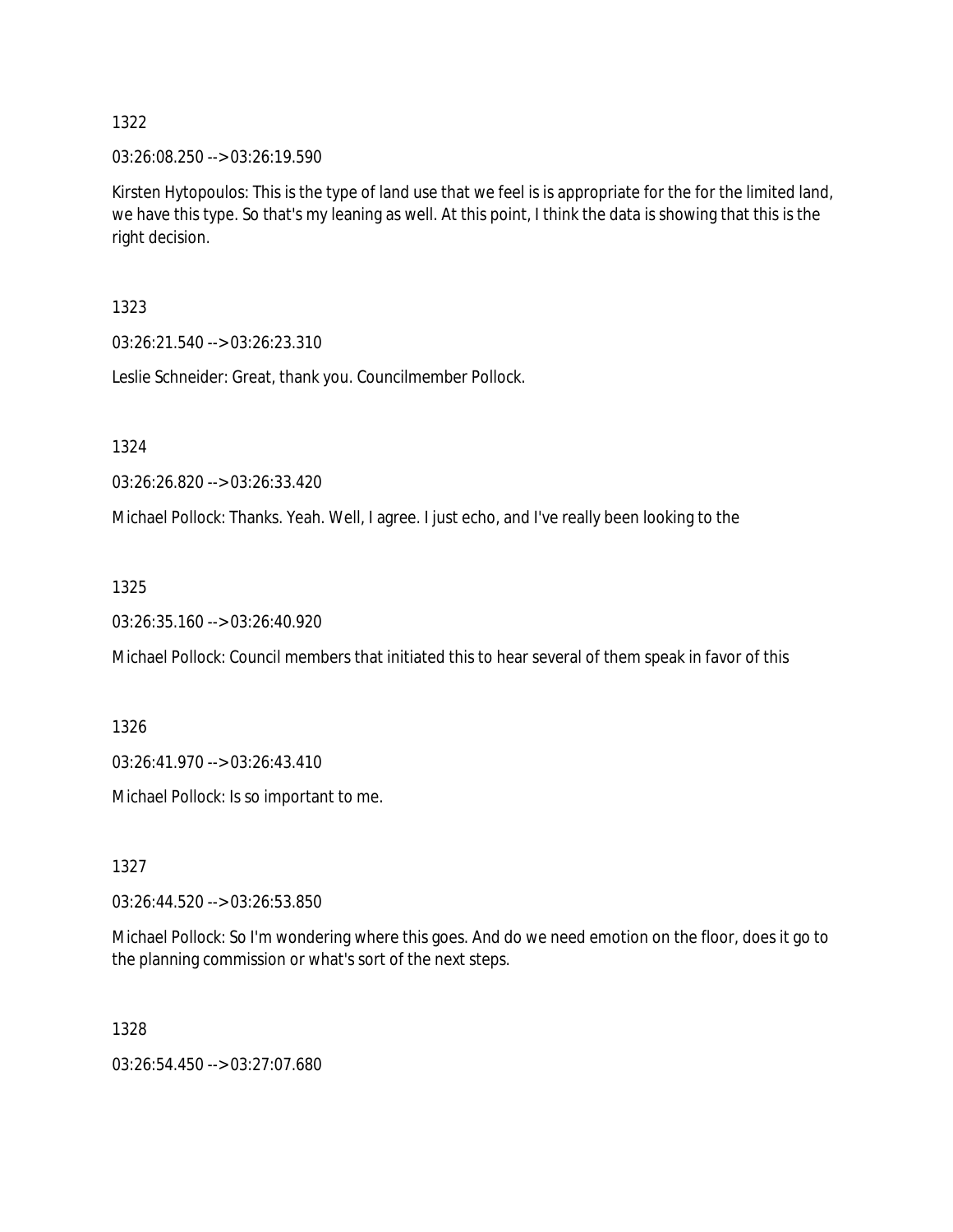Michael Pollock: I'm ready to move it along. So I guess I'd like to hear what what our next step would be assuming we want to go ahead and with what's been suggested by 3am on mounts are supported by now for council members.

1329

03:27:08.880 --> 03:27:10.800 Leslie Schneider: So if, if we could just

1330

03:27:12.330 --> 03:27:17.550

Leslie Schneider: Make a full round that everybody gets a chance to chime in and you can find out what what next steps are

## 1331

03:27:17.700 --> 03:27:21.000

Leslie Schneider: That work um council member card.

1332

03:27:22.770 --> 03:27:27.360

Christy Carr: Thank you. Thanks, Jennifer, and Heather for the information in the agenda packet

1333

03:27:28.590 --> 03:27:29.610

Christy Carr: It was great to have

1334

03:27:32.190 --> 03:27:46.560

Christy Carr: Yeah, I think I my comments are the same from the last time we touched this in terms of supporting not allowing additional stuff storage because of the amount we already have on the island. I think one of the reasons the Council considered this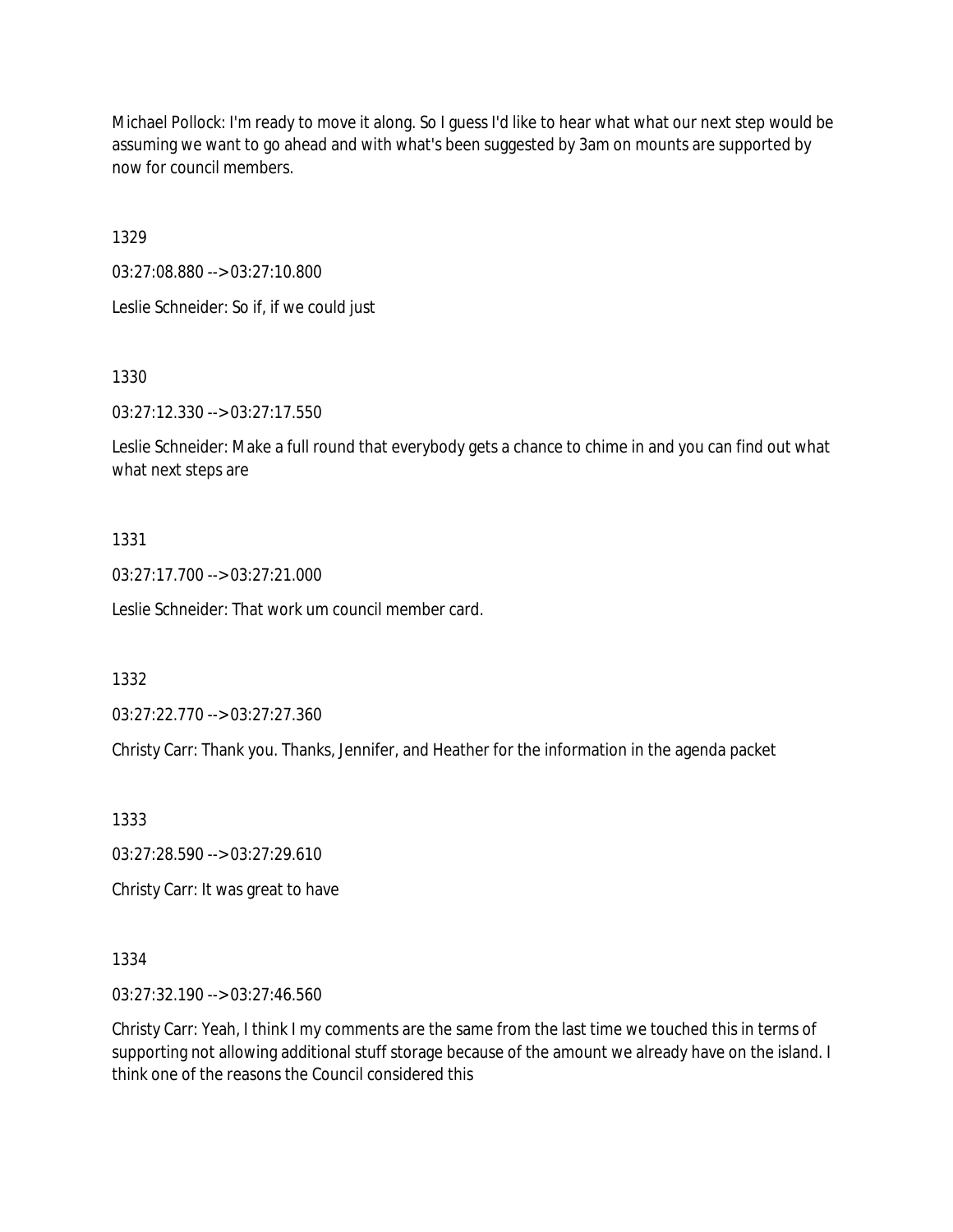03:27:47.880 --> 03:27:55.530

Christy Carr: Moratorium was because of the low job production for self storage. And one of the things I'm curious about though is that

1336

03:27:56.730 --> 03:28:06.780

Christy Carr: What's the job generation for self storage as compared to other permitted uses in the zones where there were self storage is currently allowed

1337

03:28:07.800 --> 03:28:08.970

Christy Carr: I think that would help.

1338

03:28:10.290 --> 03:28:16.770

Christy Carr: Really clarify that this it use does not meet our job creation or employment goals.

1339

03:28:18.120 --> 03:28:19.440

Christy Carr: For violent

1340

03:28:21.000 --> 03:28:25.170

Christy Carr: But otherwise he I'm happy to move it along I present, we need to give you more detailed direction.

1341

03:28:26.850 --> 03:28:28.050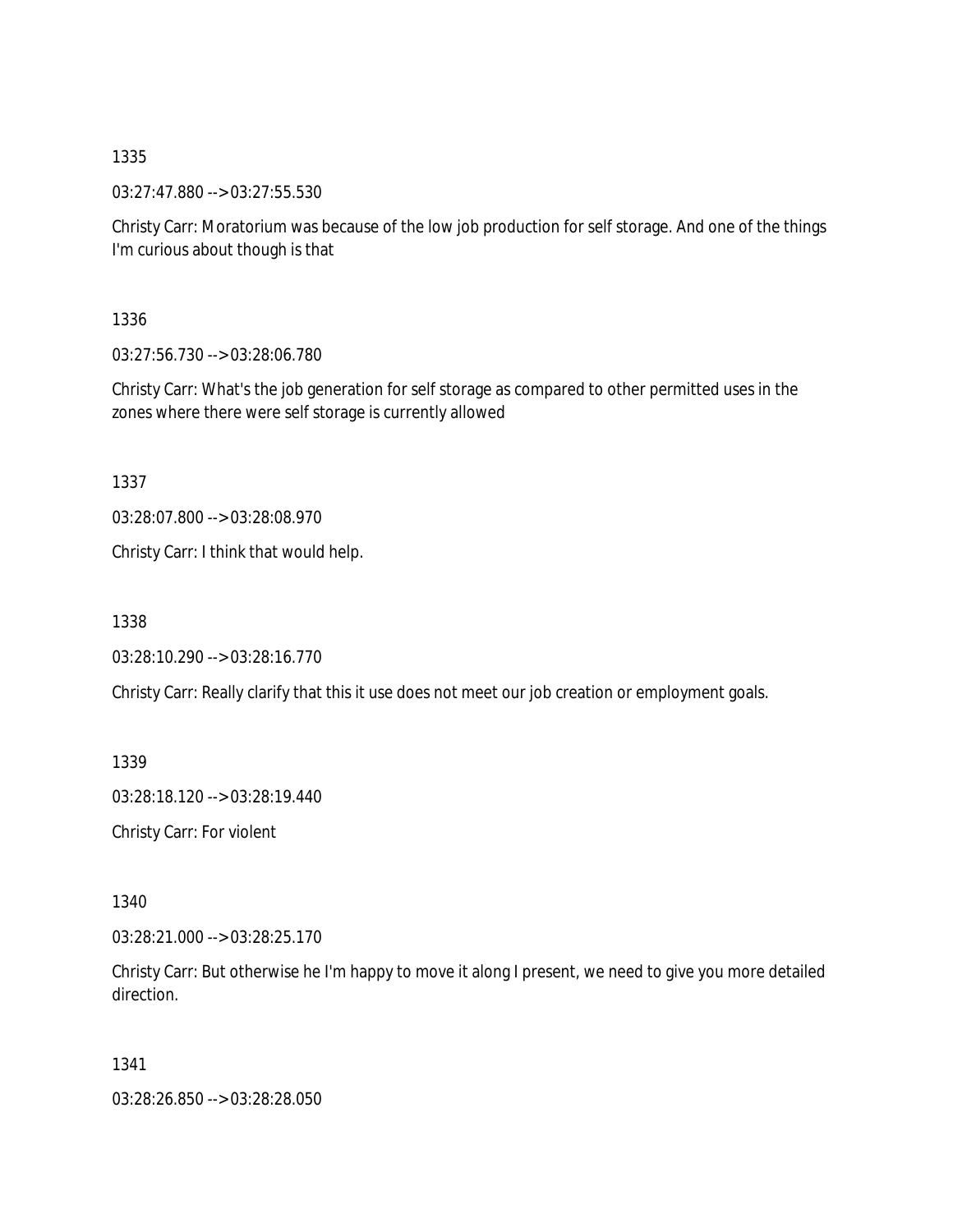Christy Carr: before that happens.

1342

03:28:29.700 --> 03:28:32.100

Leslie Schneider: Great, thank you. Councilmember Medina.

## 1343

03:28:34.140 --> 03:28:43.950

Kol Medina: Thanks. I just like the Minutes to note that I'm just like our last discussion of this topic. I'm not taking part in the discussion and and all the abstaining from voting. Thanks.

1344

03:28:45.870 --> 03:28:49.560

Leslie Schneider: Okay. Um, I just wanted to chime in quickly here.

1345

03:28:51.420 --> 03:29:02.580

Leslie Schneider: So I don't disagree with any of the comments that my colleagues have made. But I was really intrigued by one bit of information from the research that I thought we

# 1346

03:29:03.180 --> 03:29:22.770

Leslie Schneider: could consider. So I guess it was, was it port Townsend, or one of those that and I that allowed self storage as a use in conjunction with other uses. And the reason that that intrigued me is that that leaves open sort of a level of innovation.

1347

03:29:24.210 --> 03:29:41.370

Leslie Schneider: When the integration of some self storage might actually help some other uses. And so, for instance, one idea that I've thought about for a while and I haven't really talked about it to anyone yet is what if we had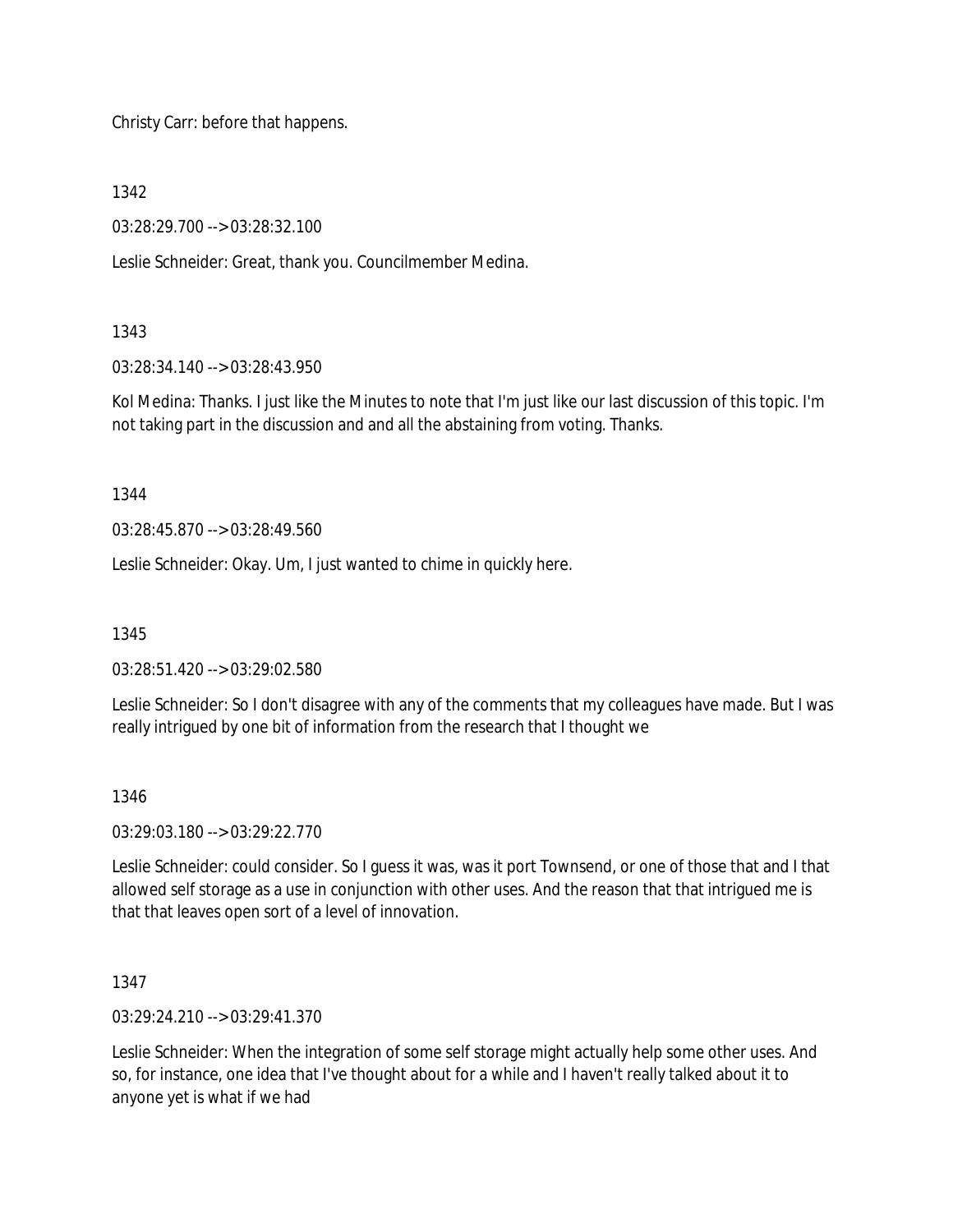03:29:44.100 --> 03:29:45.840

Leslie Schneider: COUNCILMEMBER nisar and then I'm

#### 1349

03:29:47.070 --> 03:29:54.900

Leslie Schneider: I'm forgetting the name of the woman who came to us who wanted to do the sort of the share everything model, you know, the

#### 1350

03:29:55.560 --> 03:30:15.030

Leslie Schneider: And so, it occurred to me that that model if that was built out as a as a facility could be kind of a nice complimentary use with some self storage, right. So you'd be trying to sort of eliminate the storage of things at the same time as you were sort of providing for

1351

03:30:16.710 --> 03:30:21.510

Leslie Schneider: Some self storage and then another thought I had was maybe

## 1352

03:30:23.100 --> 03:30:28.980

Leslie Schneider: Maybe Heather, you could chime in on whether this would be a restriction or not. But what if barn.

#### 1353

03:30:29.640 --> 03:30:47.970

Leslie Schneider: Wanted to rent storage to their members who had you know project needs that you know project storage needs. Would they need to, would they need to sort of get a permit for self storage or could they just do that, regardless of what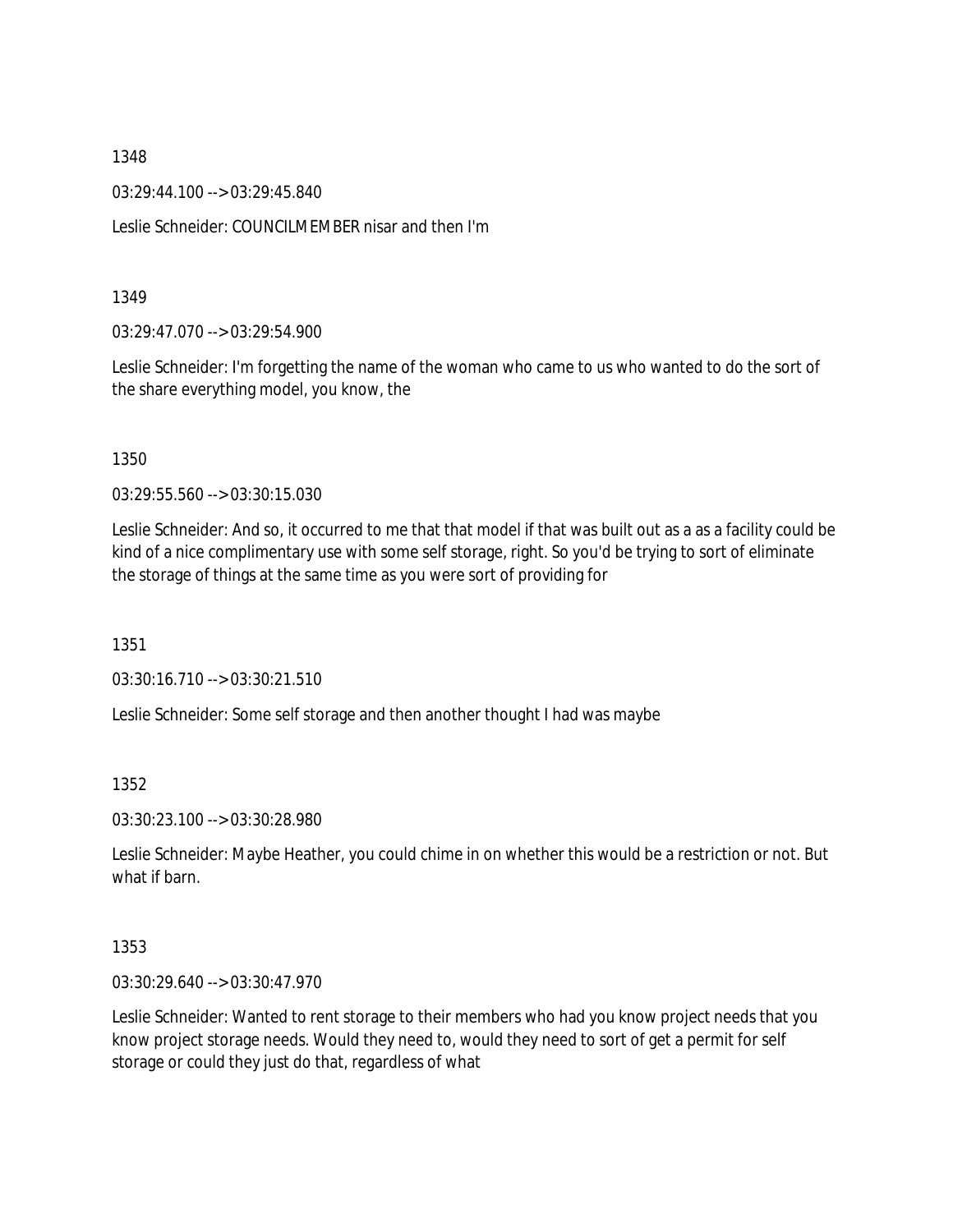03:30:50.220 --> 03:30:50.910

Leslie Schneider: Anyway,

1355

03:30:52.350 --> 03:31:02.340

Leslie Schneider: Would they would, would our band. If we band it now, would that mean that an organization like bar and could not offer self storage to in conjunction with their other uses.

1356

03:31:02.700 --> 03:31:12.450

Heather Wright: So that could be seen as an accessory use to the barn. So we were looking at self service storage purely as the primary use and again prohibited.

#### 1357

03:31:12.780 --> 03:31:27.720

Heather Wright: But I could potentially be seen accessory. I will get back to you on that. I'll need to look at how its defined in our code, but I believe it could be allowed as long as it stays with less square footage and the primary use, which is what the services that the barn is providing

1358

03:31:29.220 --> 03:31:31.260

Leslie Schneider: So I guess that would be my

1359

03:31:31.290 --> 03:31:34.800

Leslie Schneider: Hope that that my colleagues might consider

1360

03:31:36.870 --> 03:31:42.060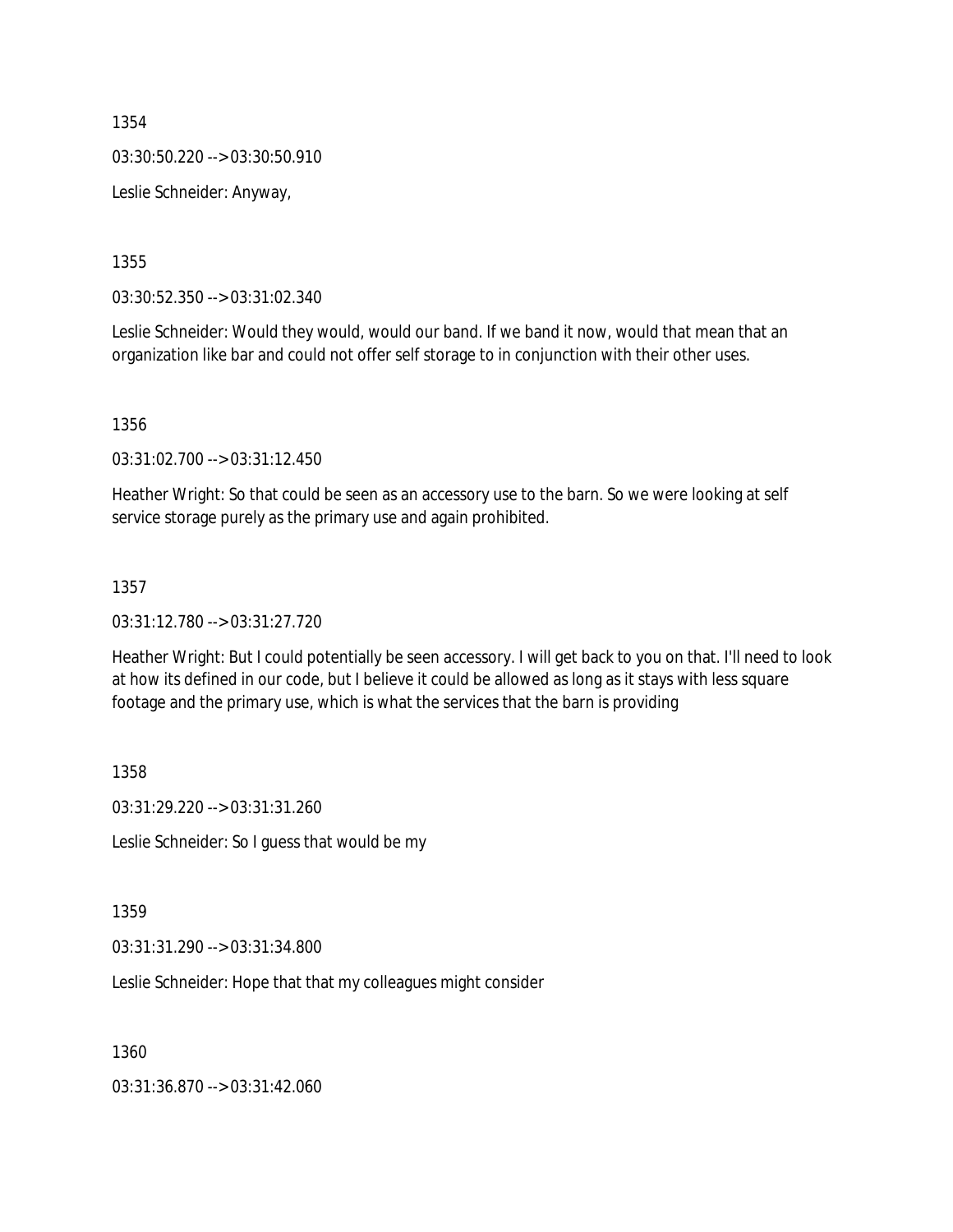Leslie Schneider: Just so that we're allowing that possibility of innovation in the cases where it would be needed.

1361

03:31:43.110 --> 03:31:44.220

Leslie Schneider: COUNCILMEMBER nisar

# 1362

03:31:47.070 --> 03:31:53.340

Rasham Nassar: Yes, getting back to the motion get what can. I'm happy to put one on the floor, if that's

1363

03:31:54.720 --> 03:31:58.200

Rasham Nassar: Okay, so I moved to

1364

03:31:59.220 --> 03:32:05.820

Rasham Nassar: Not supposed to direct staff so I moved to direct the city manager to work with staff to develop an ordinance.

# 1365

03:32:07.320 --> 03:32:13.470

Rasham Nassar: Eliminating self storage as an allow an allowed use

# 1366

03:32:16.020 --> 03:32:22.410

Rasham Nassar: And do any to specify as a conditional use as well or is allowed us capture been additional use just hasn't allowed us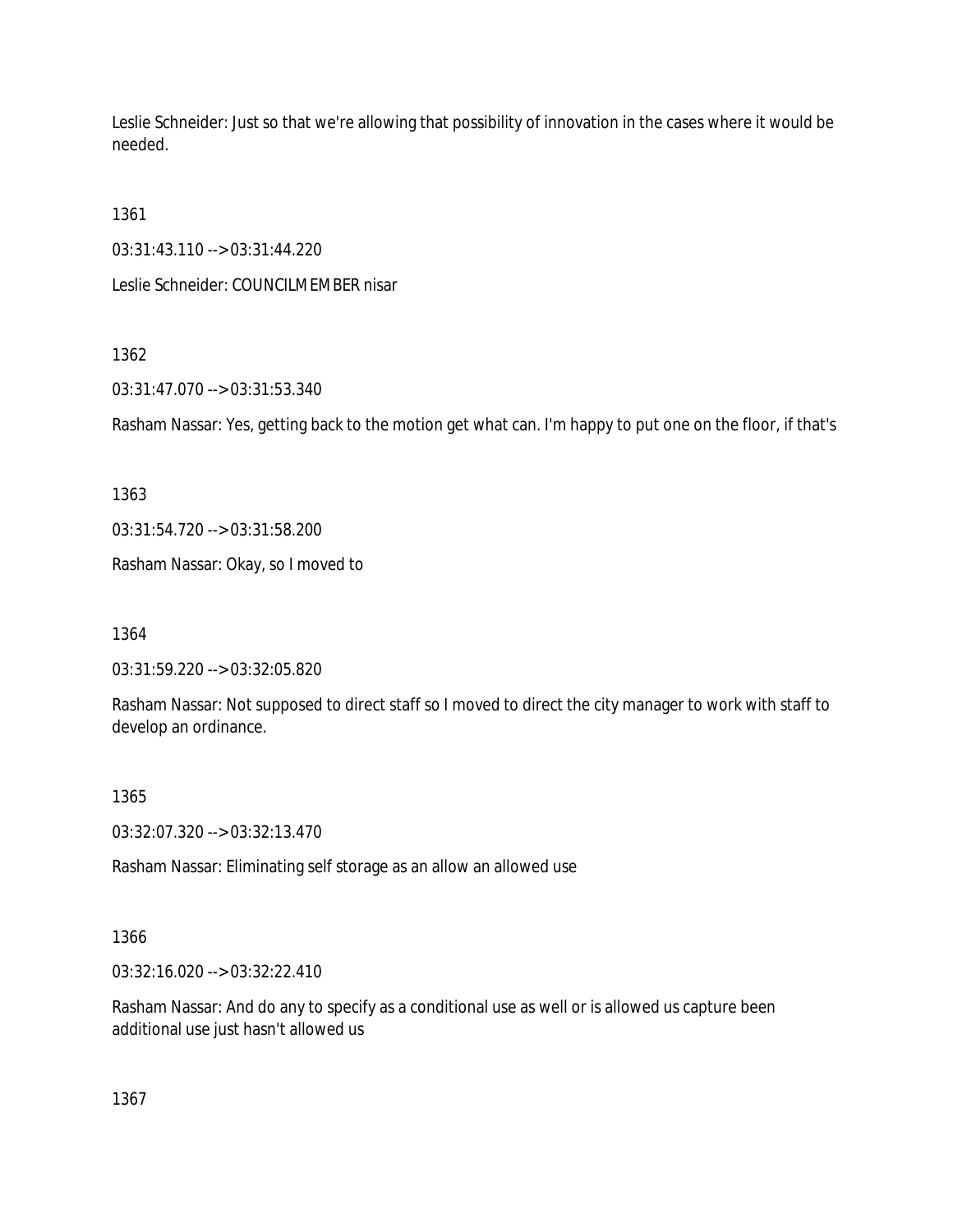03:32:22.980 --> 03:32:23.910

Heather Wright: It's capturing

1368 03:32:24.480 --> 03:32:24.750 Okay.

1369

03:32:27.570 --> 03:32:29.520

Rasham Nassar: So that would be the period at the end of the motion.

1370 03:32:30.840 --> 03:32:31.230

Rasham Nassar: And

1371

03:32:32.670 --> 03:32:35.970

Leslie Schneider: I think council member Deputy Mayor de Second to that.

1372

03:32:36.780 --> 03:32:41.430

Rasham Nassar: Now I'm picking up on the mayor's point, if I may, for a moment, this

1373

03:32:42.510 --> 03:32:52.170

Rasham Nassar: This concept of accessory use. I know that we have that around the island and it's it's actually concerning to me that it could eventually serve as a vehicle.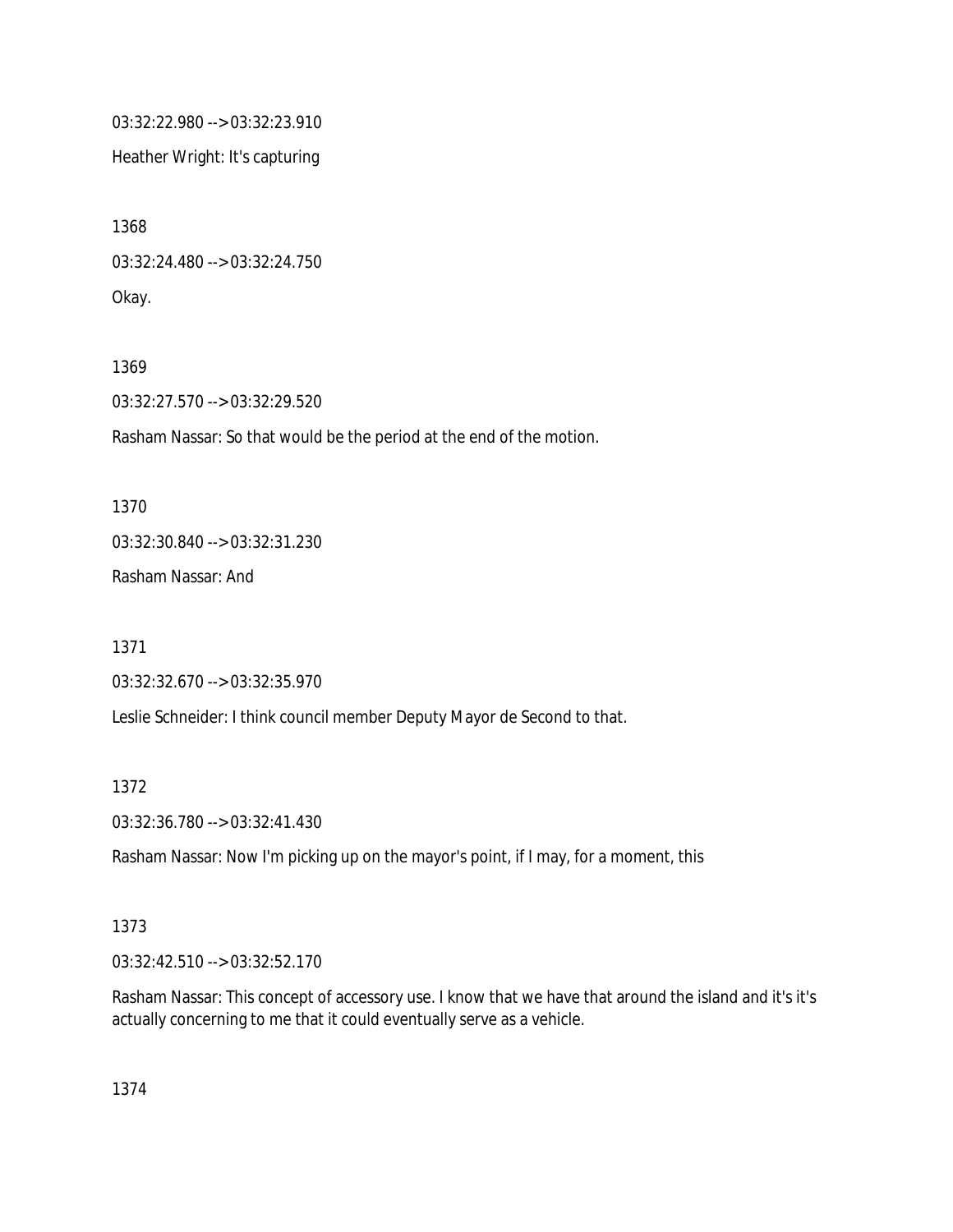03:32:53.430 --> 03:33:00.930

Rasham Nassar: A loophole to a developer building something and then attaching as an accessory self storage unit.

1375

03:33:02.910 --> 03:33:13.590

Rasham Nassar: So I don't know if that's in the memo. I don't recall reading it. But what would I have to read and additional motion into the record to capture allowed us and access three use

1376

03:33:14.760 --> 03:33:20.100

Heather Wright: That would be beneficial if you if you specify that you did not want to allow it as an accessory to use

## 1377

03:33:21.360 --> 03:33:38.970

Rasham Nassar: Okay, so I will move to amend the motion on the floor to read. I moved to direct the city manager to have staff develop an ordinance that eliminate self storage as an allowed and as an accessory use

1378

03:33:42.420 --> 03:33:44.250

Leslie Schneider: I don't see a second for that.

1379

03:33:48.120 --> 03:33:49.770

Leslie Schneider: Health remember Pollock seconds that

1380

03:33:51.150 --> 03:33:54.570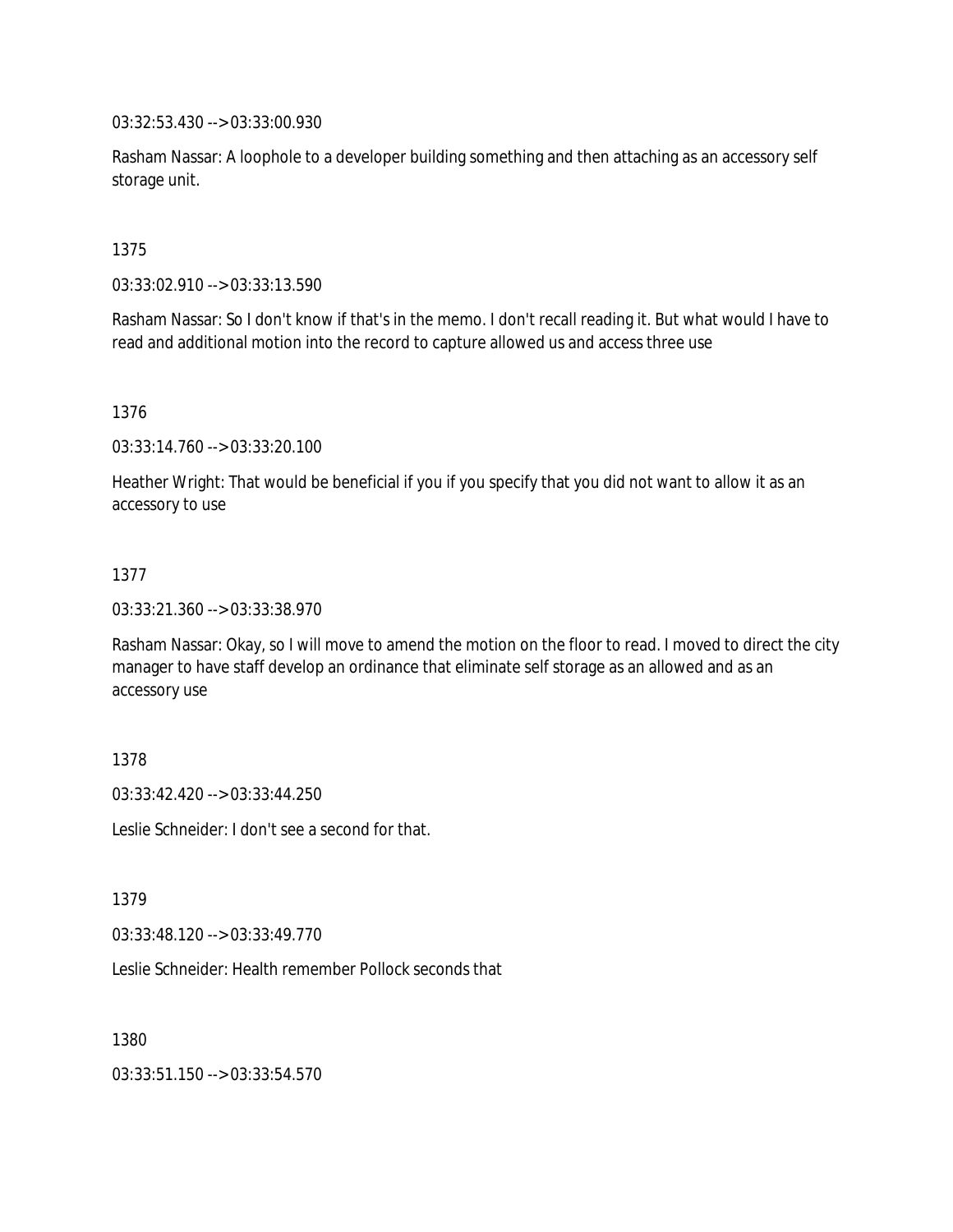Leslie Schneider: Is there any further discussion on this amendment.

1381

03:33:56.220 --> 03:34:06.270

Rasham Nassar: So just to be clear that that does not interfere with the redevelopment opportunities for existing self storage facilities prohibiting self storage units.

1382

03:34:07.350 --> 03:34:08.820

Rasham Nassar: As an accessory use correct

1383

03:34:09.990 --> 03:34:20.940

Heather Wright: It, it would prohibit it would prohibit them from expanding and it may have some implications for them if they were redeveloping because we have they wouldn't then become a non conforming use

1384

03:34:21.240 --> 03:34:32.520

Heather Wright: However, you can create some standards, specific to this non conforming use that would allow them if the Council desired to remodel and or expand without need to be specified

1385

03:34:34.620 --> 03:34:34.830

Rasham Nassar: Okay.

1386

03:34:36.150 --> 03:34:47.310

Rasham Nassar: So all you'll the floor, but it sounds like we that link that language that as to the effect that you just stated would be beneficial to have in terms of phrasing the motion to capture the Council's intent.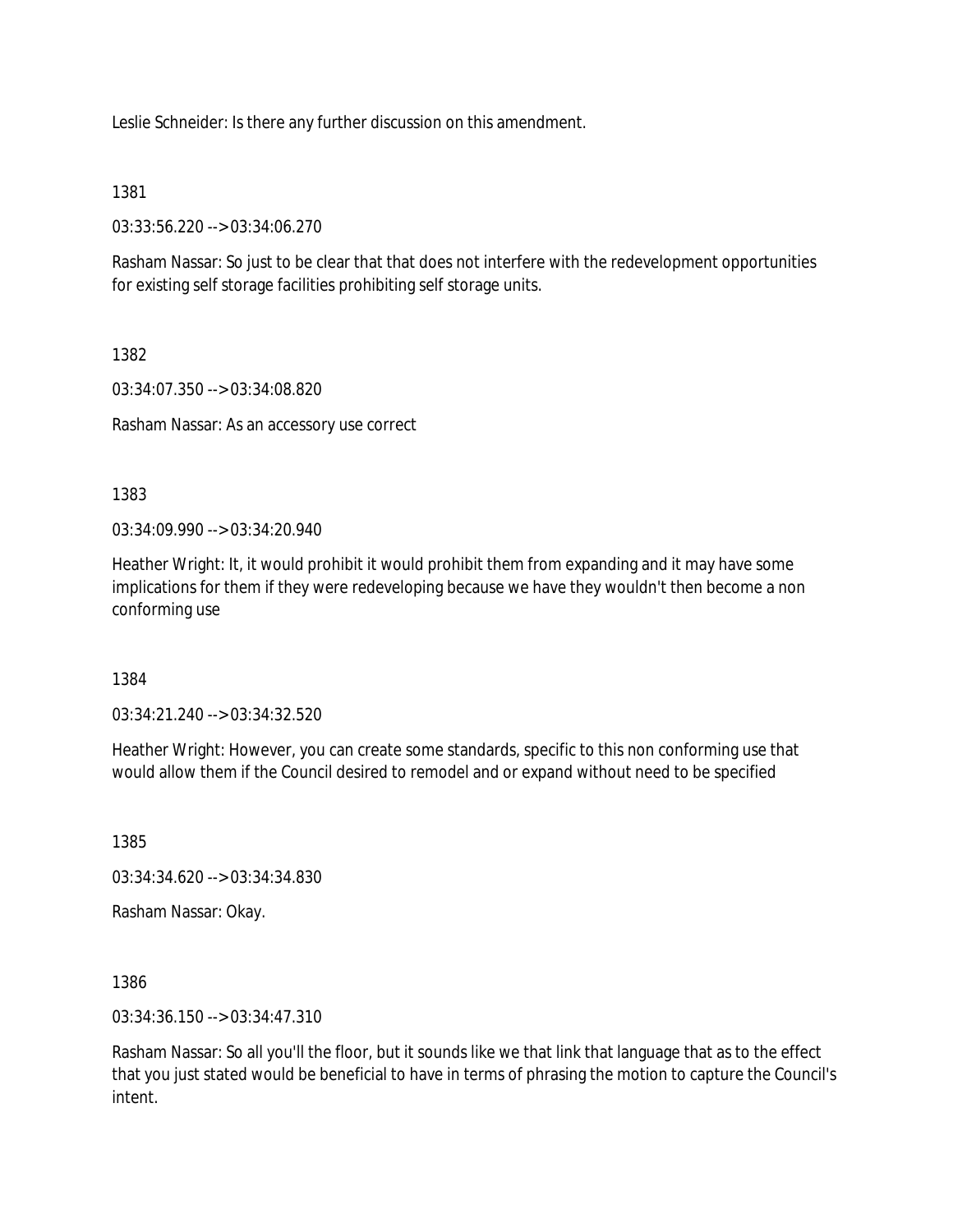03:34:48.030 --> 03:34:53.130

Leslie Schneider: Okay, so we're in the process of discussing the amendment COUNCILMEMBER high topless.

1388

03:34:55.290 --> 03:35:05.640

Kirsten Hytopoulos: So to be clear, that scenario that Leslie was trying to capture so not we're not talking right now about the, the idea of what port Townsend was talking about, for example, not we're not done with that so

1389

03:35:06.030 --> 03:35:13.860

Kirsten Hytopoulos: Were you talking about, I'm not familiar with barn having this business barn. How, for example, that you can store like power equipment or something on site.

1390

03:35:15.090 --> 03:35:16.530

Kirsten Hytopoulos: You were toying with some other type of

1391

03:35:16.920 --> 03:35:23.670

Leslie Schneider: So I just brought barn up as a totally hypothetical scenario. I don't really know what barn has I just

1392

03:35:23.700 --> 03:35:34.050

Leslie Schneider: In my mind, it just feels like we shouldn't we shouldn't eliminate something that might be really critical to up to a different primary use what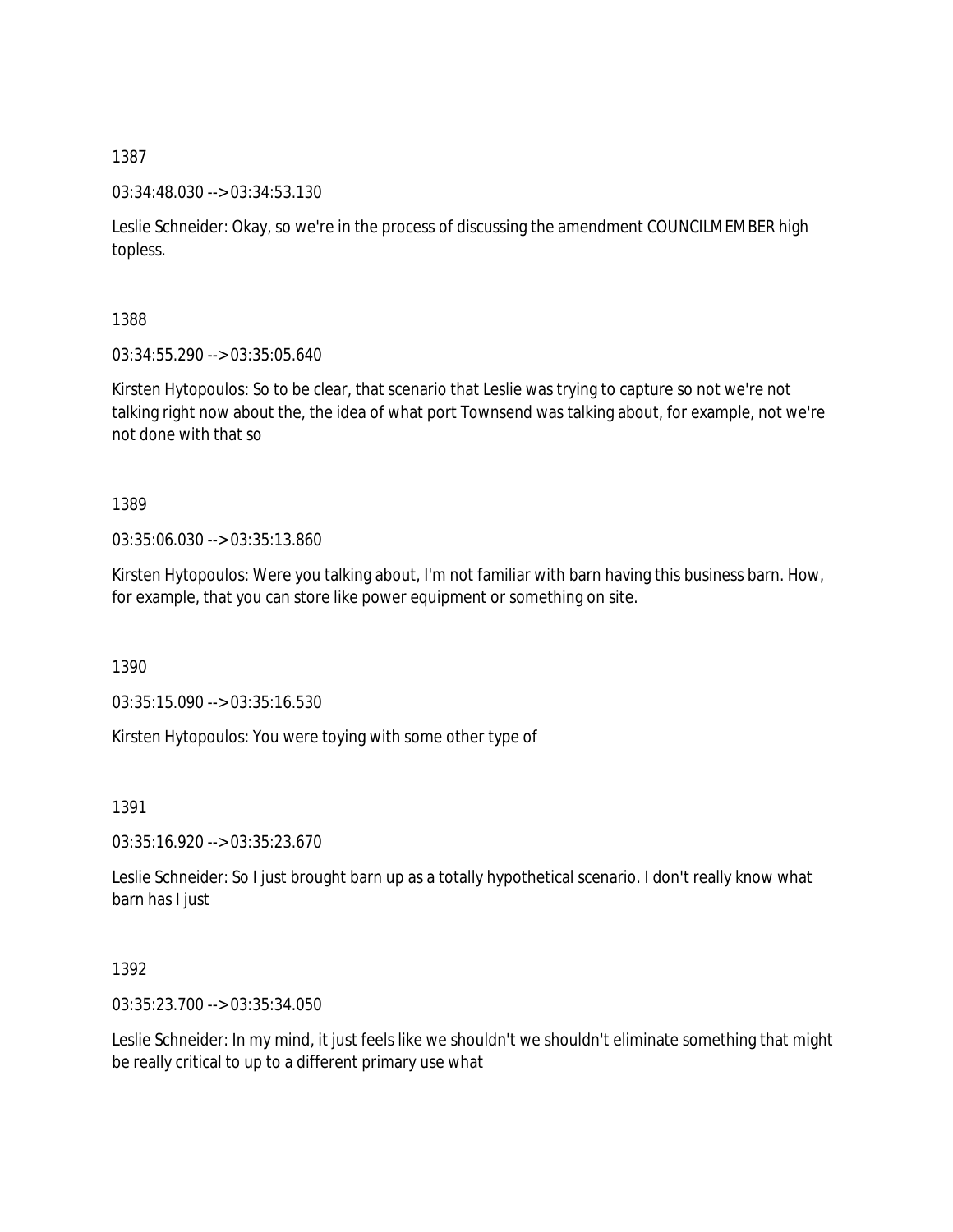03:35:34.230 --> 03:35:43.860

Kirsten Hytopoulos: Advice would understand what accessory uses because I'm very I too am wary of any. I don't want to see loopholes which is why would i would i wanted to speak to a moment ago to to address.

1394

03:35:44.280 --> 03:35:52.350

Kirsten Hytopoulos: Your what you want to create some room for creativity and what I wanted to speak to as to why I do want to do this prohibition outright

1395

03:35:52.830 --> 03:35:59.910

Kirsten Hytopoulos: Rather than allow for conditional use for example is is is because of what we're doing right now with the subcommittee.

1396

03:36:00.300 --> 03:36:06.150

Kirsten Hytopoulos: Trying to clean up where I think a lot of us feel like it hasn't worked to have so much room.

## 1397

03:36:06.690 --> 03:36:13.260

Kirsten Hytopoulos: For creativity that we really need to define what we want in this community and maybe at this point, we need to swing the pendulum.

1398

03:36:13.560 --> 03:36:16.770

Kirsten Hytopoulos: A little further, let me be, maybe we'll wind up staying a little too far.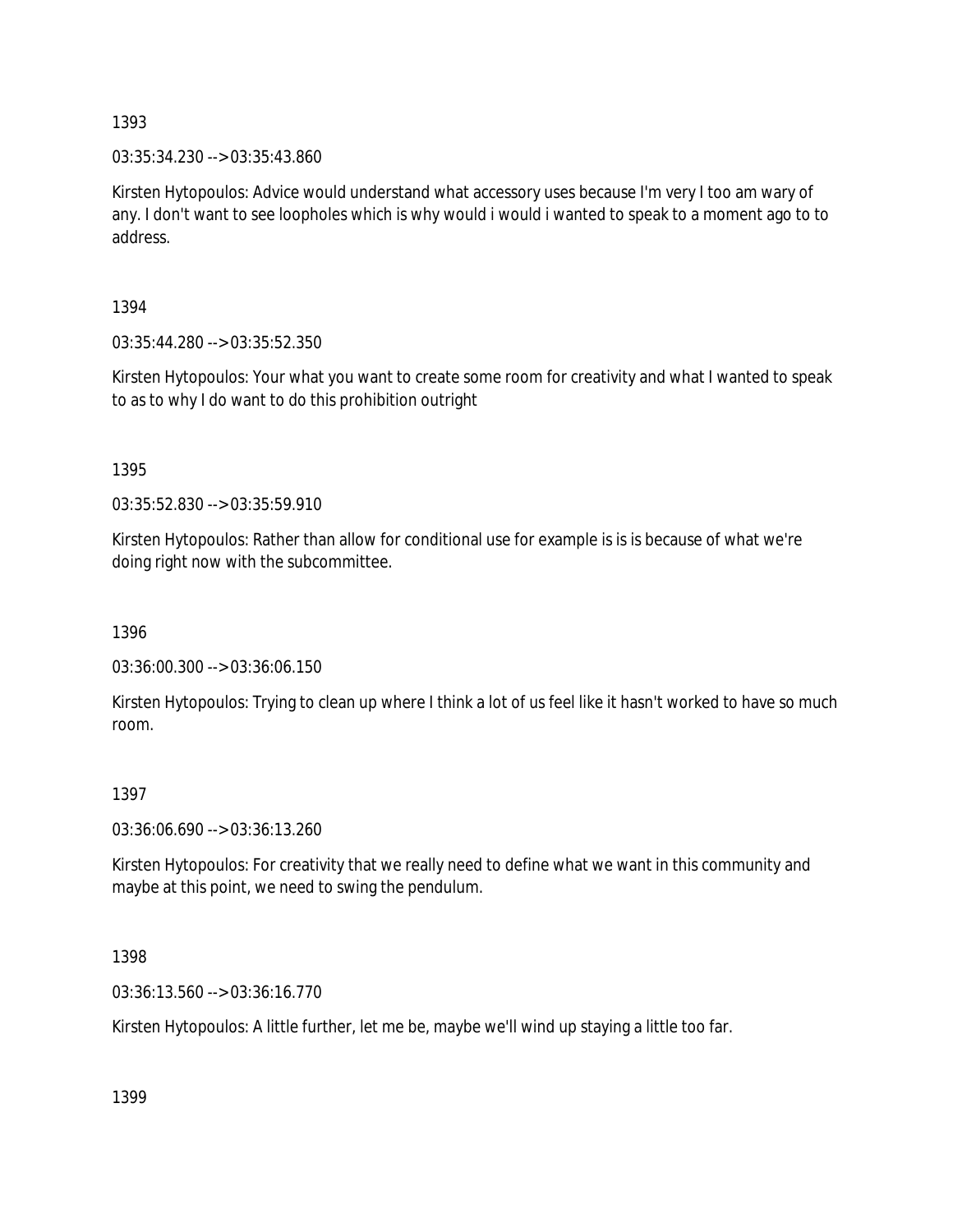03:36:17.160 --> 03:36:23.160

Kirsten Hytopoulos: In the direction of this is what we want. And maybe we'll decide. Eventually, we have to recreate with to go back and the creativity direction.

1400

03:36:23.490 --> 03:36:33.300

Kirsten Hytopoulos: But it hasn't worked for us to leave too much ambiguity. So that's why I want to do a prohibition right now and not leave that room you're talking about. However,

1401

03:36:33.630 --> 03:36:40.380

Kirsten Hytopoulos: If accessory use literally means that within like let's say the barn. We're literally talking about, you know,

1402

03:36:41.190 --> 03:36:48.840

Kirsten Hytopoulos: Areas that are closet sized for, you know, you know, for users of the barn to stores or smaller for them to store.

1403

03:36:49.170 --> 03:36:56.790

Kirsten Hytopoulos: Some equipment or something. I mean, I don't want to get down to that level of prohibiting that sort of accessory use so I'm hoping that Heather, can help us understand

1404

03:36:57.120 --> 03:37:05.340

Kirsten Hytopoulos: What we're talking about whereas if we're Shams worried about that. There's going to be a loophole to literally create a little mini storage, you know,

1405

03:37:06.390 --> 03:37:14.310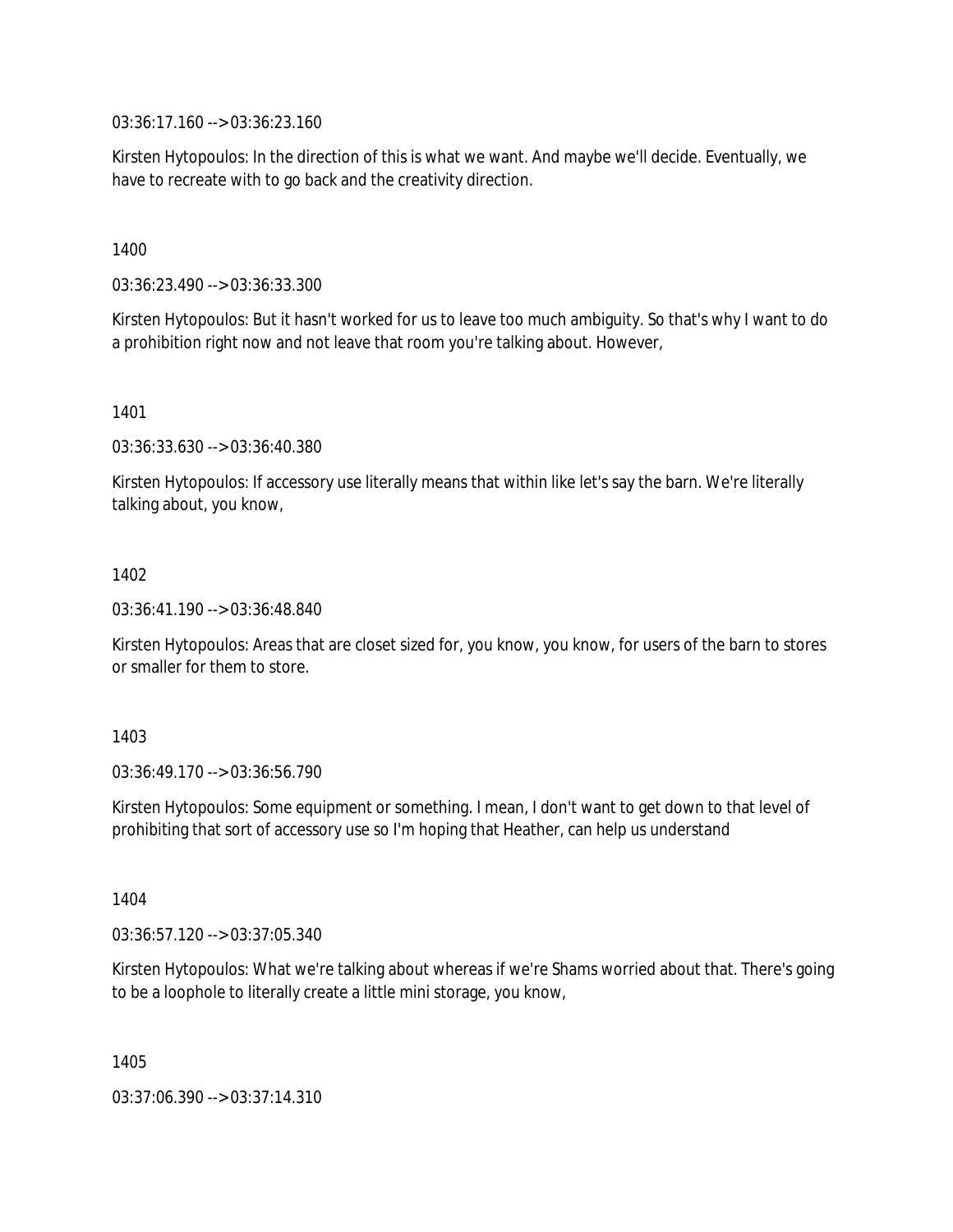Kirsten Hytopoulos: Facility. That's a problem. So Heather, can you help us understand what we're talking about with regards successor us

1406

03:37:15.690 --> 03:37:27.210

Heather Wright: Oh, and the use self service storage is a light industrial use. And I would need to look at the table to see if it could be allowed if we brought in the definition

1407

03:37:27.660 --> 03:37:35.850

Heather Wright: Of self service storage is a light industrial use on a to look to see if it could be allowed in at the barn site in particular and just any property.

1408

03:37:36.510 --> 03:37:46.020

Heather Wright: That has another primary use. And so I don't have an answer for you right now, and I apologize. I wish I did. But I need to look at the code for that clarity.

1409

03:37:47.070 --> 03:37:56.010

Heather Wright: But it is definitely something that we can address from council and just to kind of differentiate. How do we define what's primary versus accessory.

1410

03:37:56.310 --> 03:38:04.230

Heather Wright: It often comes down to a square footage right if a business has 10,000 square feet and a storage would be allowed as an accessory use

1411

03:38:04.620 --> 03:38:12.900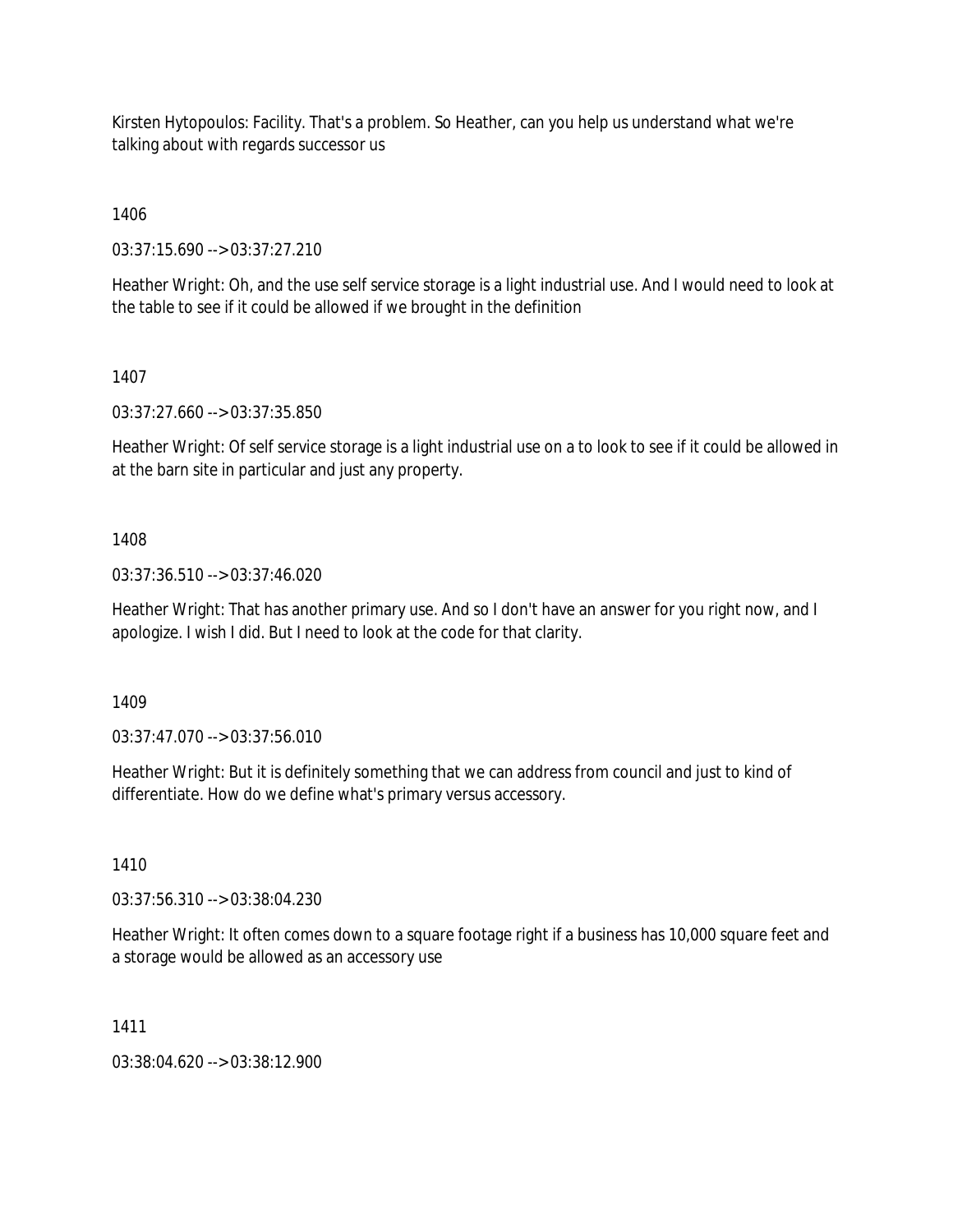Heather Wright: It couldn't exceed more than 5000 square feet of a 10,000 square foot business because once it tripped over that 5000 now becomes the primary use so

1412

03:38:13.140 --> 03:38:19.890

Heather Wright: That's just a rule of thumb of how we define if something is the primary or accessory use, but I can, I need to look at the code.

# 1413

03:38:20.490 --> 03:38:28.110

Heather Wright: In look for that against or for you. I'm not ready to provide that right now, but it is something we can address it. If something if it's direction councilman sister for sales.

# 1414

03:38:31.230 --> 03:38:39.570

Leslie Schneider: I'm, I'm going to i don't i'm missing out. I'm not remembering who's had a chance to speak already, but I think I'm going to jump to

1415

03:38:41.040 --> 03:38:42.120

Leslie Schneider: COUNCILMEMBER Pollock.

1416

03:38:44.670 --> 03:39:01.710

Michael Pollock: Thanks. Um, yeah, I guess again that the question I asked before about process, it would be helpful. That is, does this need to go to the planning commission, for example. And then secondly, you know, do you need a motion. Right now we have to approve something or can

1417

03:39:03.270 --> 03:39:22.800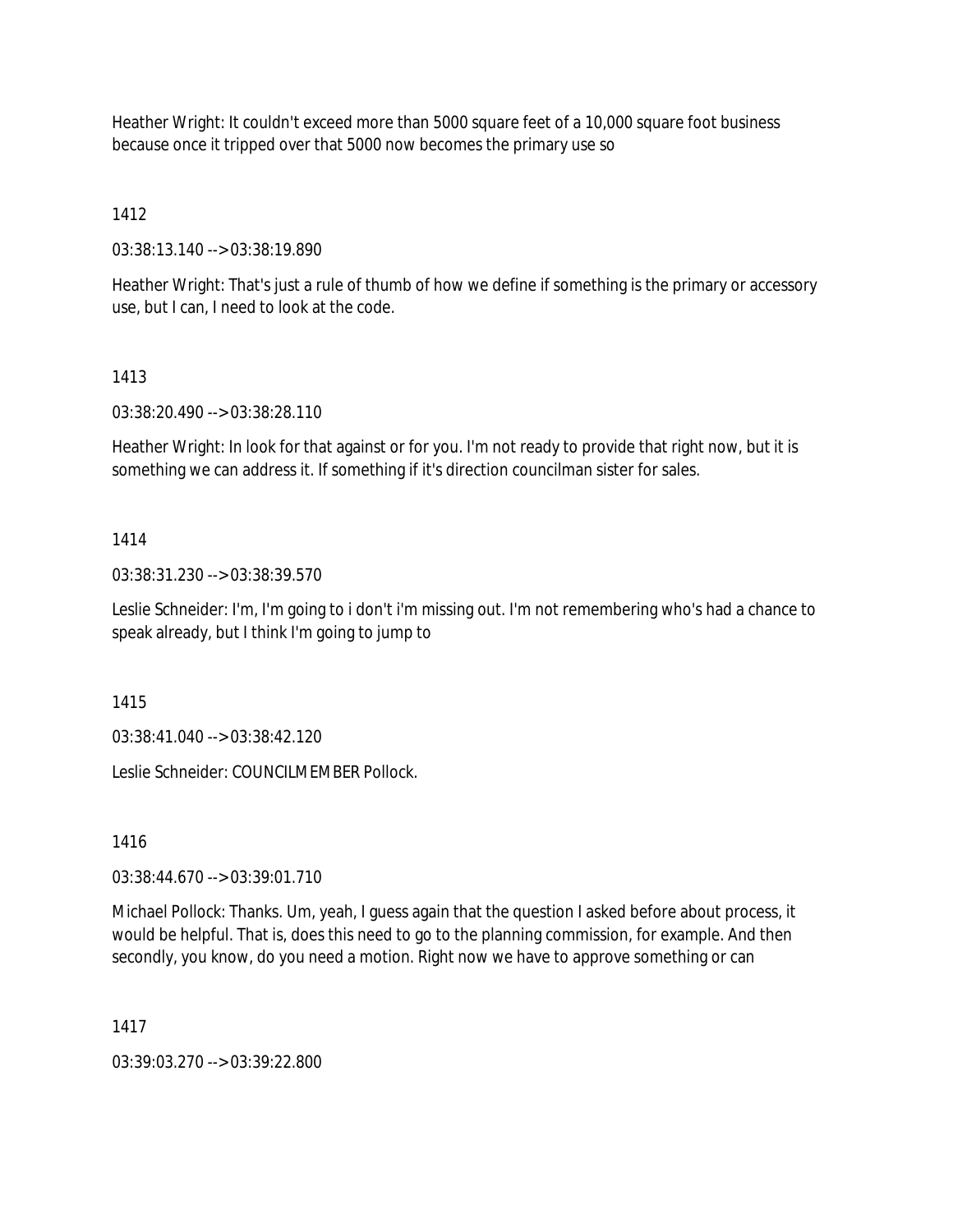Michael Pollock: I mean, we're kind of trying to write language by committee right now but it feels like. And I guess it would, it seems like we have a basic sense of the Council, with some details to work out. And I'm just wondering if you could work with the language and, and come back with the general

1418

03:39:24.390 --> 03:39:41.760

Michael Pollock: Ban, I guess, but with some sort of language that might address the issue that's been raised by COUNCILMEMBER nisar and you know Schneider and that would be kind of my preference. But, but, again, where do we, where do we go. What's the next, what do we need to move this forward.

1419

03:39:42.090 --> 03:39:57.900

Leslie Schneider: Well, right now we have a we have an amendment and a second. So we do need to vote on that amendment, are we ready to do that if folks could take their hands down. If they're if they're not

1420

03:39:57.990 --> 03:40:05.880

Michael Pollock: Yet, could we get the clarification on where we're going. Then after we vote, I guess I'm still waiting.

1421

03:40:06.960 --> 03:40:08.190

Michael Pollock: On this process.

1422

03:40:09.990 --> 03:40:10.500

Leslie Schneider: I'm

1423

 $03:40:11.010 \rightarrow 03:40:12.900$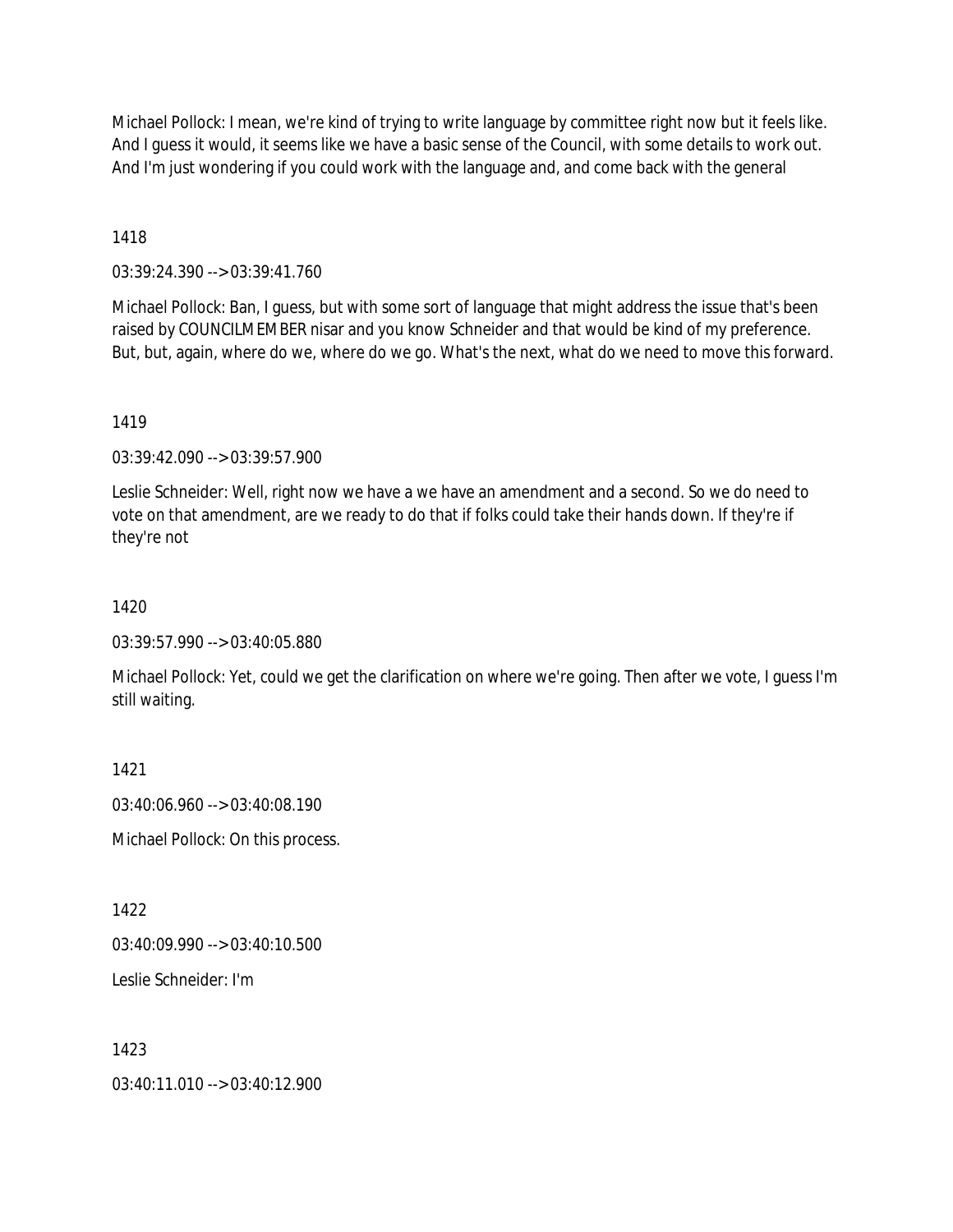Leslie Schneider: Heather would like to address.

1424

03:40:13.920 --> 03:40:14.130

Heather Wright: Your

1425

03:40:14.940 --> 03:40:22.950

Heather Wright: Question. Yes, I'm happy to respond. And so we are seeking direction from councils tonight if you're able to provide it on a draft ordinance.

## 1426

03:40:23.250 --> 03:40:28.980

Heather Wright: And the process will be that will take that ordinance to the planning commission, the planning commission will hold a public hearing

1427

03:40:29.220 --> 03:40:35.340

Heather Wright: And then that recommendation will be for to the Council, and then you have a choice to hold a public hearing or adopt the ordinance.

1428

03:40:35.970 --> 03:40:45.120

Heather Wright: And as a reminder for the group that we are working towards the November 26 date, which is when this ordinance is currently set to expire unless an extension is granted.

1429

03:40:46.350 --> 03:40:55.890

Michael Pollock: Well, there's gonna be plenty of opportunity to change the language and the modified and stuff so we don't have to nail precise language tonight is what I'm hearing pretty soon.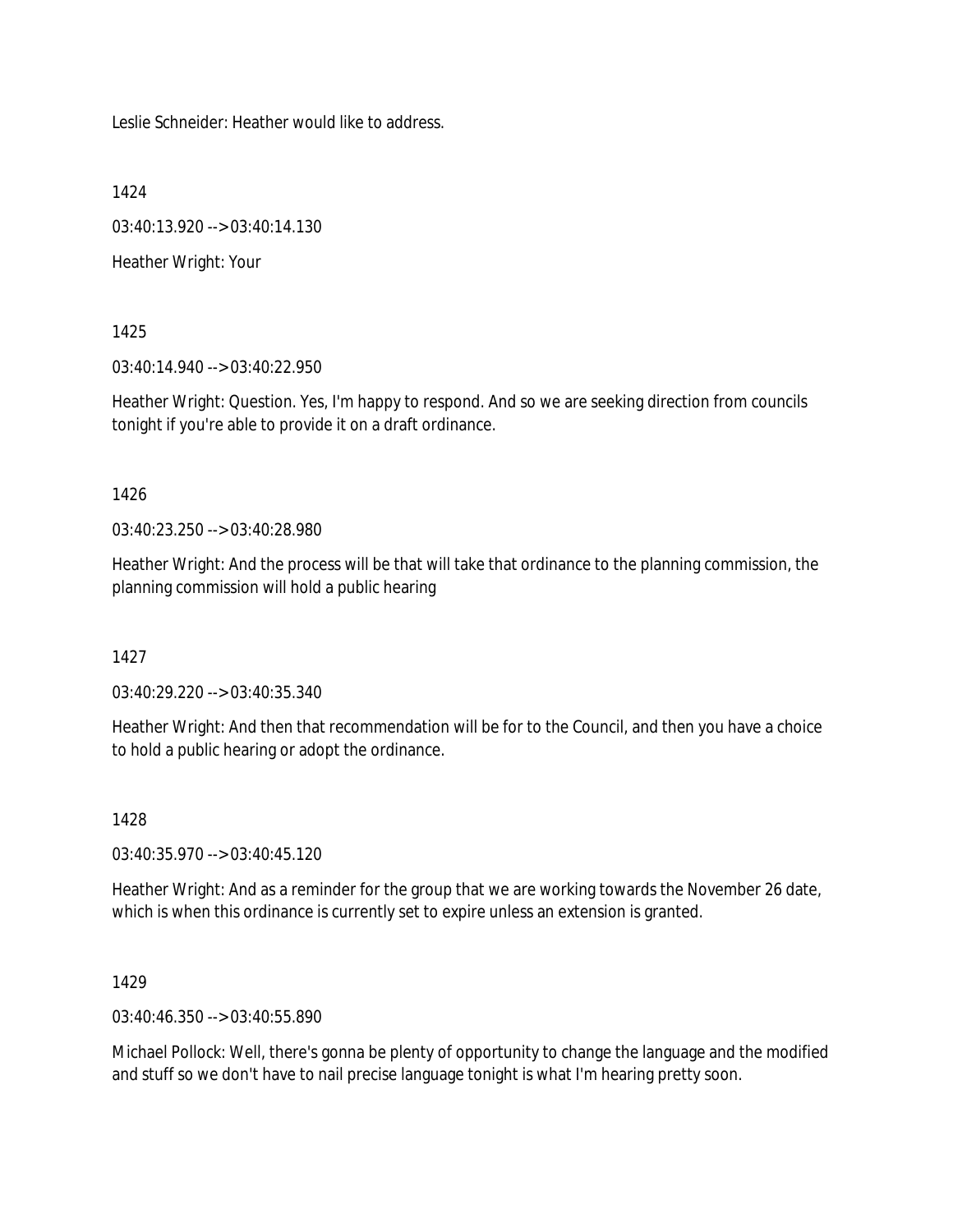03:40:58.830 --> 03:40:59.790

Leslie Schneider: Counselor in a sorry

1431

03:41:02.880 --> 03:41:10.320

Rasham Nassar: Well, I'm happy to withdraw the motion, but if this is going to planning commission. Can we just send it the planning commission now.

1432

03:41:10.950 --> 03:41:20.610

Rasham Nassar: Do you need a motion to send the planning commission i mean i think i think council. What I've heard is that there's majority of Council ready to strike self storage units as at least and

1433

03:41:22.050 --> 03:41:32.280

Rasham Nassar: Primary use in all zones over the island, but now there's this question about an accessory use, where is it, where is it even allowed as an accessory use and

1434

03:41:32.940 --> 03:41:42.300

Rasham Nassar: Is an official for us to strike that as well or not. That seems to be a question. I'm happy to leave that as a question with the planning commission and review their recommendation on that. But in the meanwhile,

1435

03:41:42.630 --> 03:41:56.610

Rasham Nassar: We've been talking about this for almost a year now. Those of us who have been on the Council, we have all the information in front of us that we need to make need to make an educated decision, and I would like us to just move forward with at least that primary component that first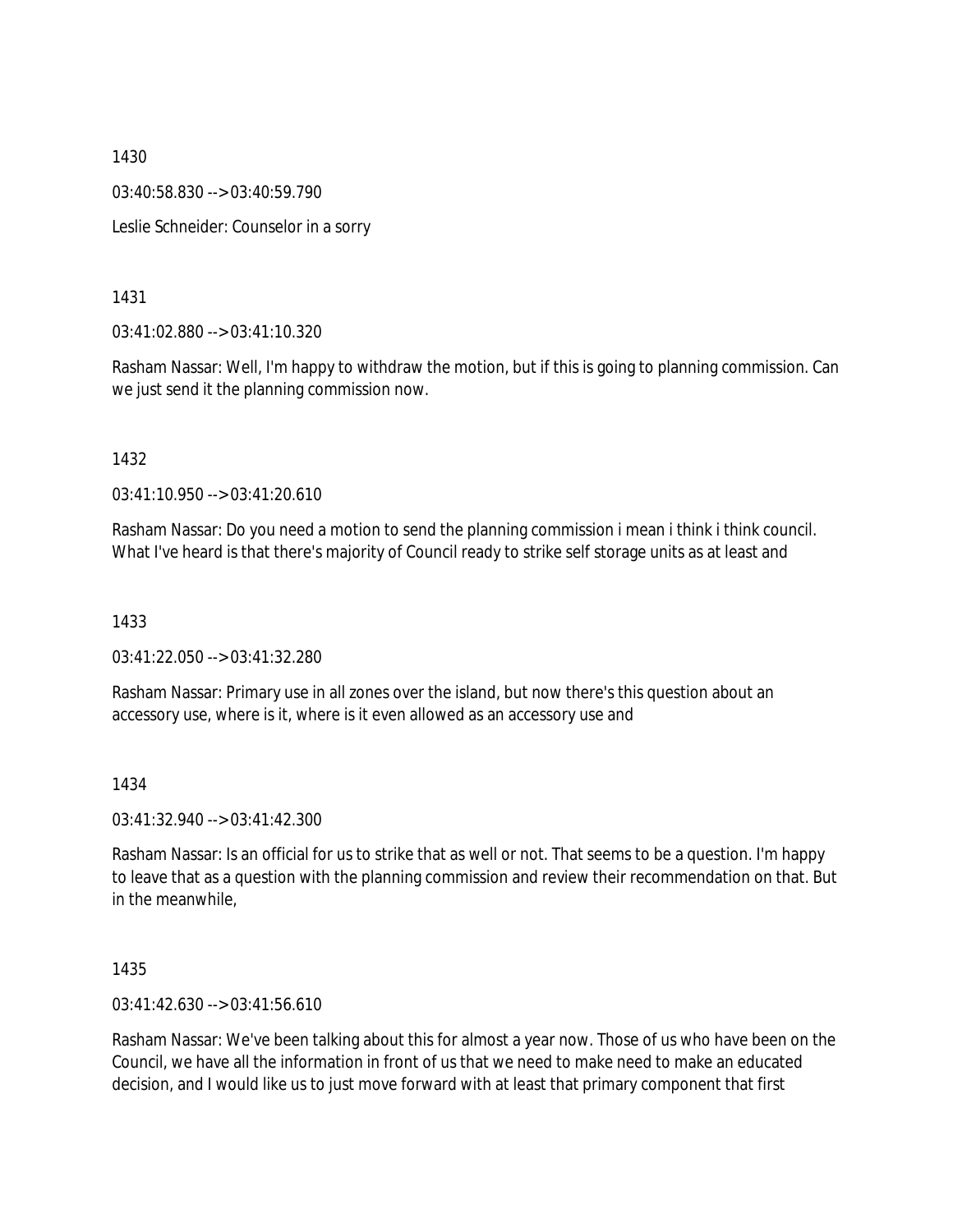03:41:57.810 --> 03:42:00.180

Rasham Nassar: Moving to strike as a allowed us

#### 1437

03:42:01.440 --> 03:42:08.880

Rasham Nassar: Eliminate self storage as an allowed us and then we can amend the code as we learn more about this accessory use component

1438

03:42:10.290 --> 03:42:13.830

Leslie Schneider: So are you officially withdrawing the amendment, then

1439

03:42:14.160 --> 03:42:17.280

Rasham Nassar: I will withdraw the amendment, but I will, if I may.

#### 1440

03:42:18.360 --> 03:42:30.720

Rasham Nassar: Hold the maintain the original motion on the floor, which is a move to direct the city manager to have staff draft an ordinance eliminating self storage as an allowed to use in all island zones.

1441

03:42:36.120 --> 03:42:37.320

Leslie Schneider: Deputy Mayor deets.

1442

03:42:38.340 --> 03:42:40.770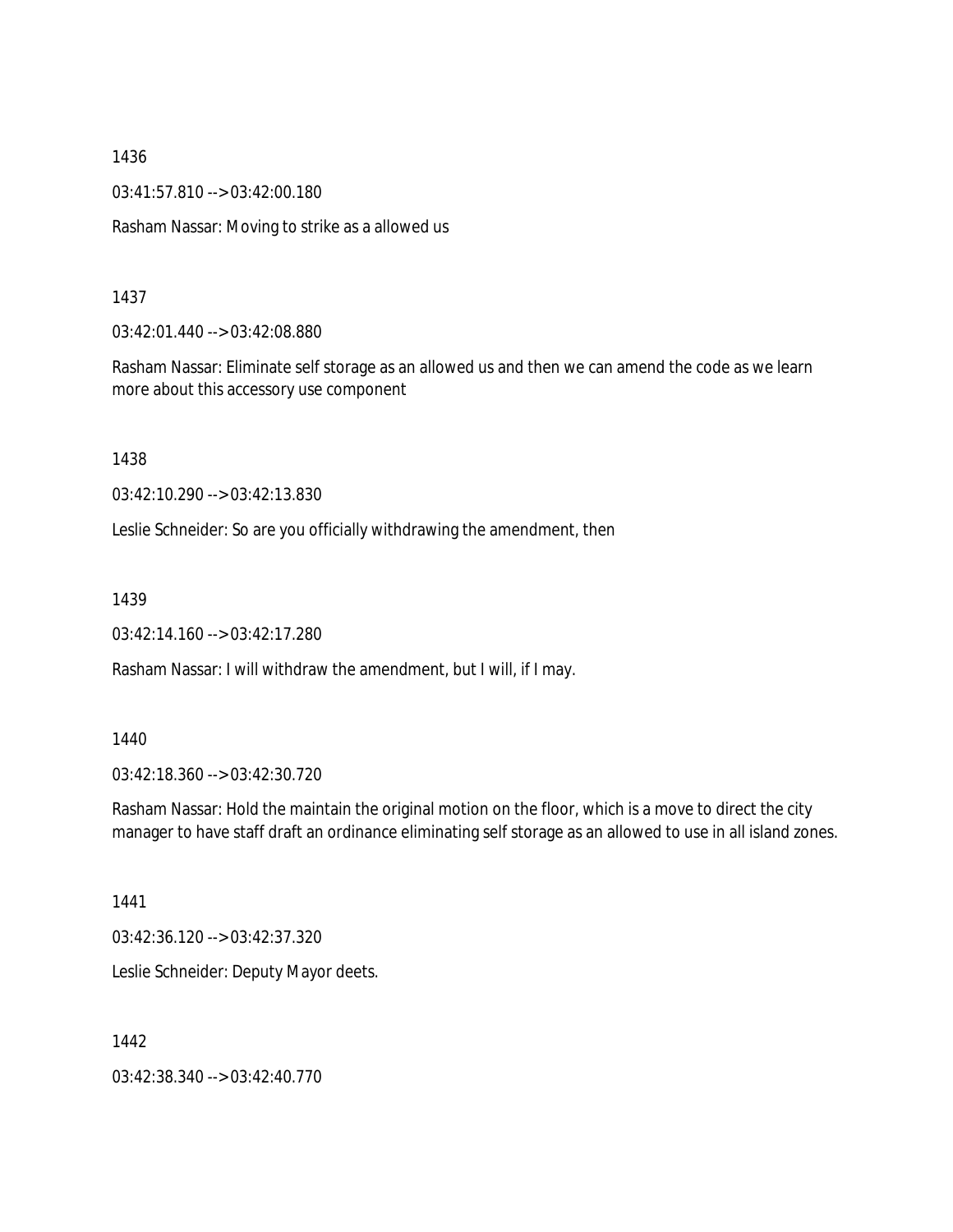Joe Deets: Um, yeah. And I say, we don't need a second Kim.

1443

03:42:41.970 --> 03:42:43.290

Joe Deets: Okay, can we call the question.

## 1444

03:42:48.210 --> 03:42:52.020

Leslie Schneider: So I think we've done a lot of talking about this.

1445

03:42:53.940 --> 03:42:58.260

Leslie Schneider: COUNCILMEMBER hey topless. Is this going to be critical for forwarding it to the planet, Michigan.

1446

03:42:58.320 --> 03:43:12.480

Kirsten Hytopoulos: Helpful. I think I'm just realizing why we're stuck. Okay, so. So Heather, helped me out here. It only exists on the island right now as a conditional use the neighborhood service centers and and allowed us in the industrial right Business Industrial whatever it's called right now. Right.

1447

03:43:12.750 --> 03:43:17.070

Kirsten Hytopoulos: It doesn't exist. It doesn't exist as accessory use right now anywhere right so

1448

03:43:18.120 --> 03:43:18.660

Kirsten Hytopoulos: Am I right.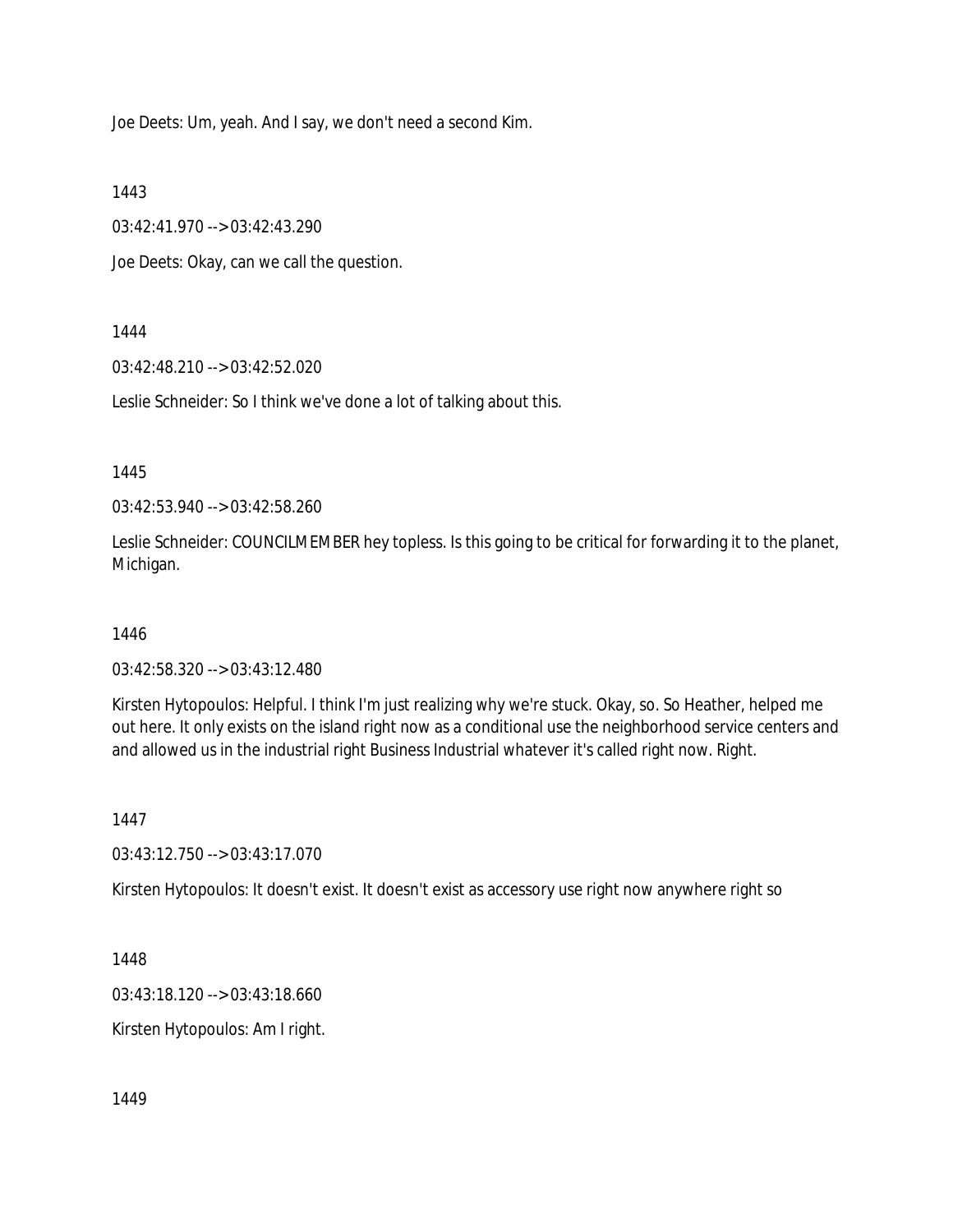03:43:19.470 --> 03:43:23.520

Heather Wright: It's not listed as an accessory use and the use table. That's correct.

1450

03:43:23.610 --> 03:43:35.670

Kirsten Hytopoulos: So, so our motion. So we're, we don't need to undo anything else other than all we if we want to remove it from the code. All we need to do is remove it. And those two places. So our emotion really just simply needs to be

1451

03:43:36.180 --> 03:43:40.200

Kirsten Hytopoulos: To remove it as a conditional use into neighborhoods service centers and remove it as an

#### 1452

03:43:40.620 --> 03:43:49.980

Kirsten Hytopoulos: Outright use in the business industrial and again I may be using the wrong term because I think it was light industrial when I was on Council, but right that's our motion and then it's out of the code.

#### 1453

03:43:50.550 --> 03:43:53.040

Heather Wright: That's correct. That uses eliminated from the code.

1454

03:43:53.940 --> 03:43:57.570

Leslie Schneider: There we go. Okay. But that's not what we have on the floor so

1455

03:43:58.260 --> 03:44:03.330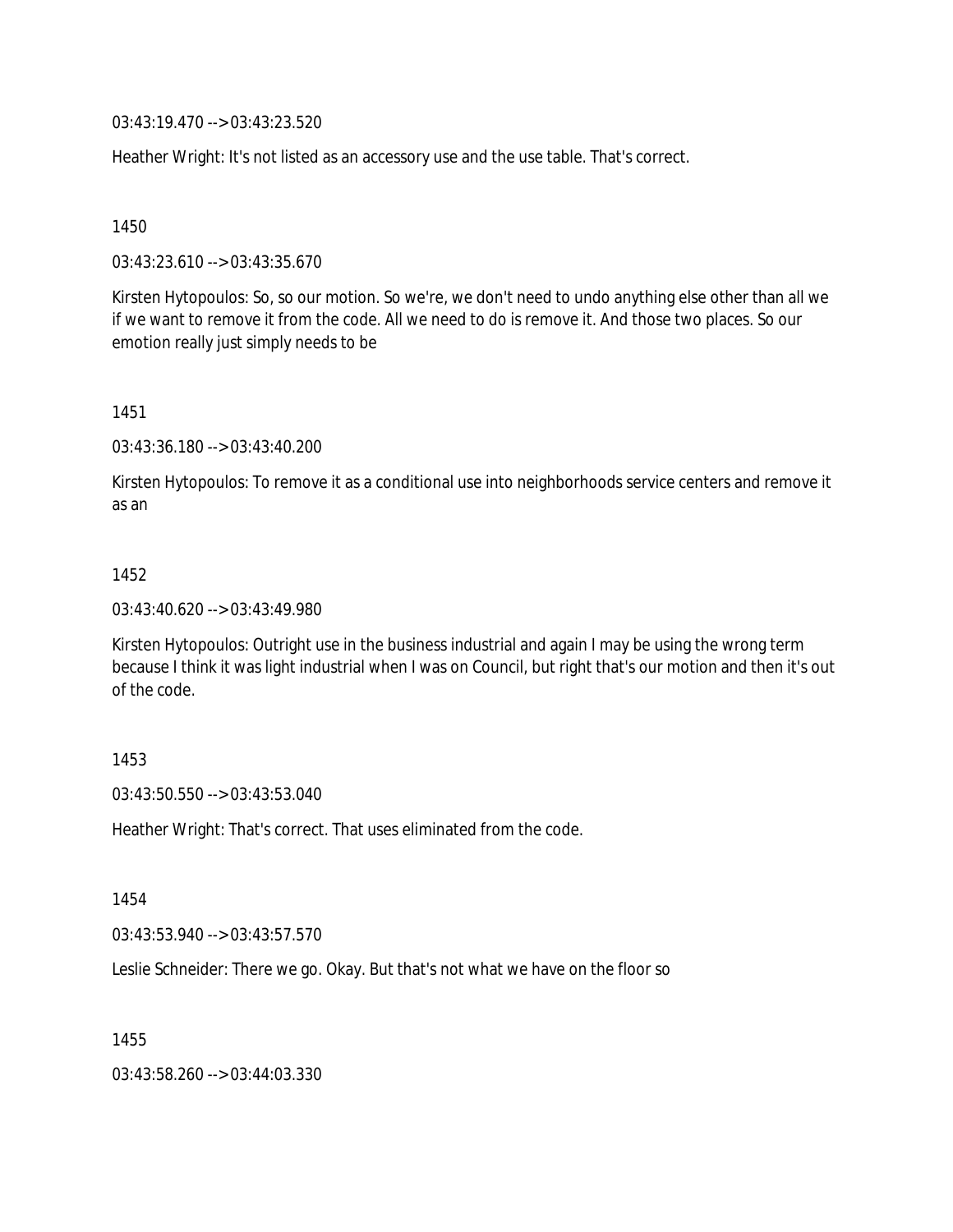Kirsten Hytopoulos: If the mask your sham to to modify the motion to that because that just simply, is it we don't have to

1456

03:44:03.780 --> 03:44:04.440

Kirsten Hytopoulos: Otherwise we're

1457 03:44:04.650 --> 03:44:05.160

Kirsten Hytopoulos: What that's

1458

03:44:05.220 --> 03:44:05.760

Kirsten Hytopoulos: What's in the

1459 03:44:05.850 --> 03:44:06.240 Code.

1460 03:44:09.450 --> 03:44:09.780

Michael Pollock: Well,

1461

03:44:10.230 --> 03:44:16.230

Rasham Nassar: City attorney. Do I need to amend my motion to include that level of specificity, as suggested by COUNCILMEMBER her topless.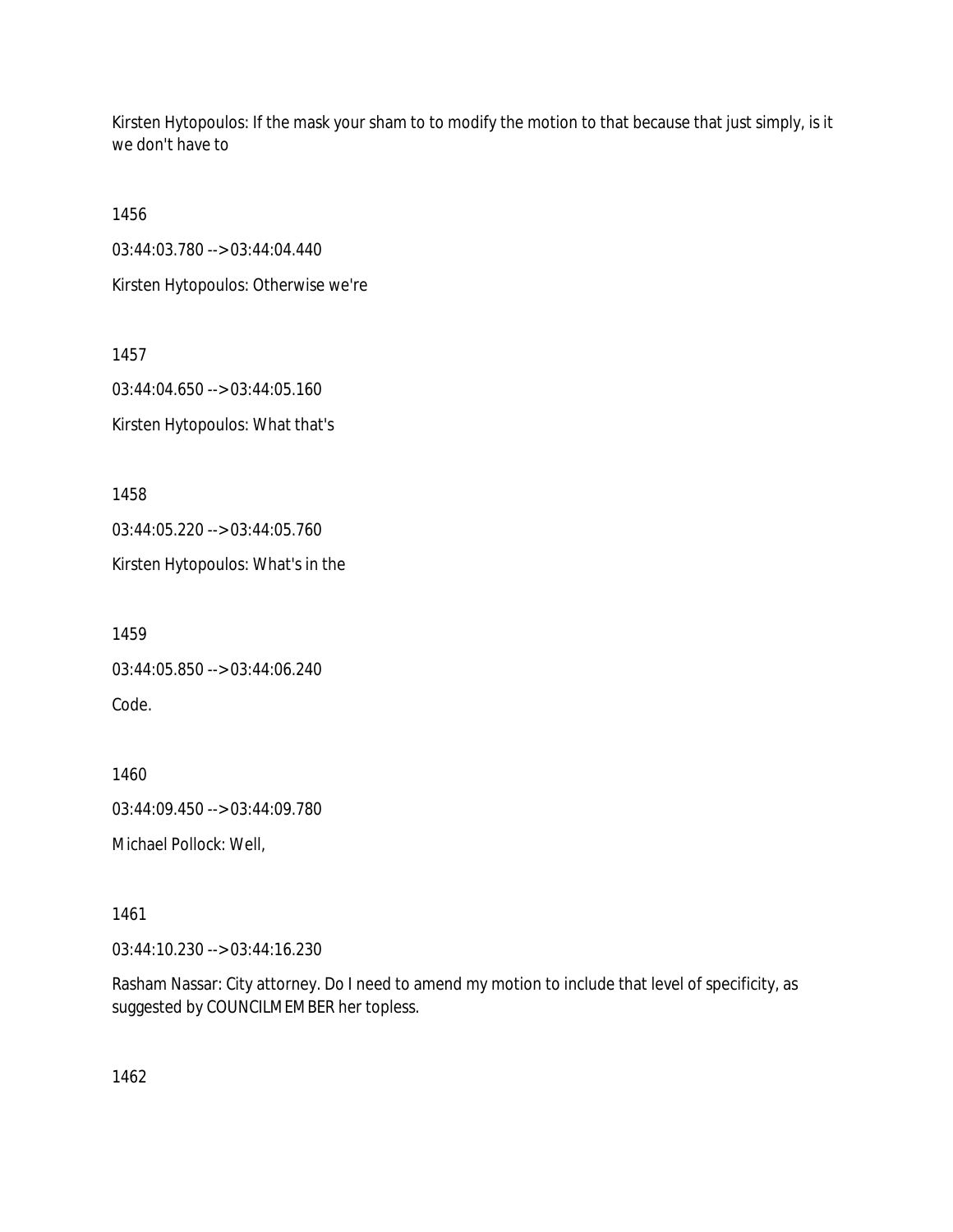03:44:18.240 --> 03:44:19.170

Rasham Nassar: Advice so

1463

03:44:19.560 --> 03:44:24.930

Joe Levan: If you want to go that direction that you would withdraw your motion and replace it with the other motion from cancer I topless.

1464

03:44:25.470 --> 03:44:30.480

Rasham Nassar: I withdraw my motion and I replace it with the motion presented by COUNCILMEMBER head topless.

1465

03:44:33.390 --> 03:44:33.960

Leslie Schneider: Okay.

1466

03:44:35.910 --> 03:44:39.270

Leslie Schneider: COUNCILMEMBER Pollock seconded that um

1467

03:44:40.530 --> 03:44:42.240

Leslie Schneider: Any more discussion.

1468

03:44:44.280 --> 03:44:46.200

Leslie Schneider: All those in favor please say aye.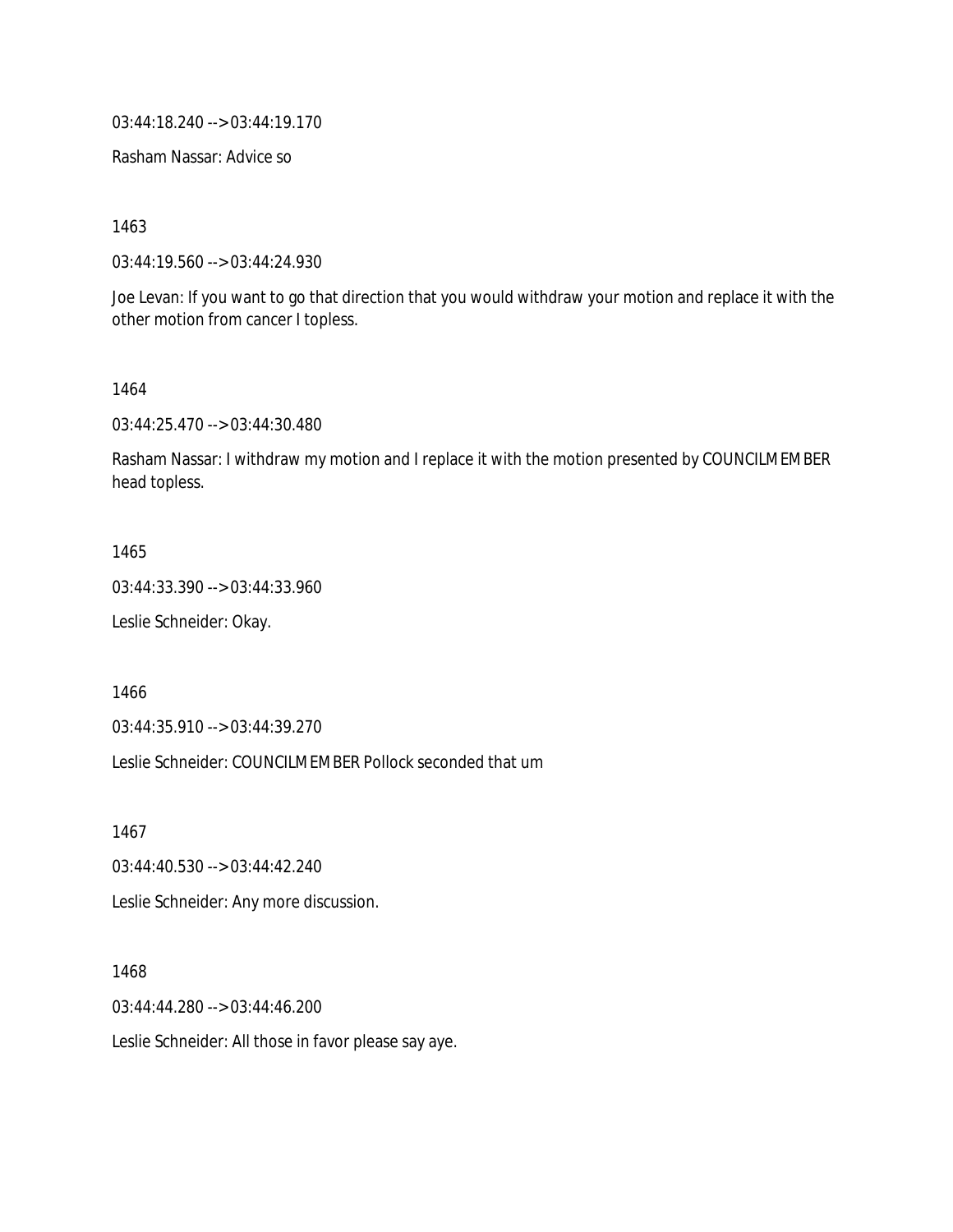03:44:48.780 --> 03:44:49.860 Leslie Schneider: Any opposed.

1470

03:44:51.870 --> 03:44:58.740

Leslie Schneider: That passes wet with one abstention from COUNCILMEMBER Medina.

1471

03:45:01.290 --> 03:45:03.450 Leslie Schneider: Alright, thank you all.

1472

03:45:05.070 --> 03:45:07.710 Leslie Schneider: Let's move on to item 10 e

1473

03:45:08.850 --> 03:45:18.780

Leslie Schneider: Resolution number 2020 dash 16 withdrawing from consideration the Washington State Department of Ecology the shoreline master program aquaculture limited amendment.

1474

03:45:20.430 --> 03:45:23.160

Leslie Schneider: So Heather, is this you

1475

03:45:23.520 --> 03:45:24.390

Heather Wright: Yes, it is.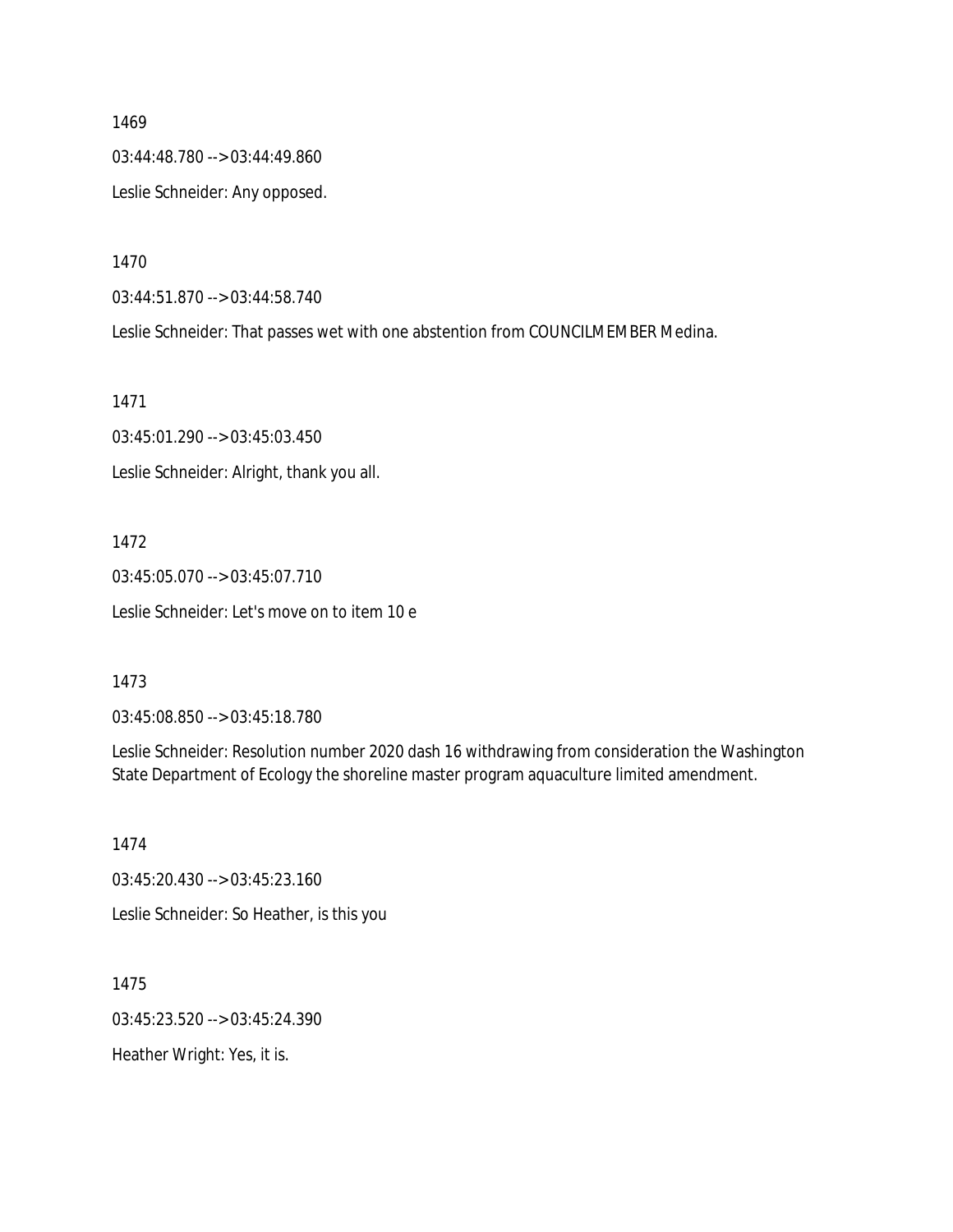03:45:24.510 --> 03:45:25.650

Leslie Schneider: All right. Thank you.

1477

03:45:25.710 --> 03:45:32.340

Heather Wright: Thank you. And the purpose of this item is to provide a formal communication to ecology of our intent to proceed to

1478

03:45:32.790 --> 03:45:46.980

Heather Wright: Pursue the revision and update to the s&p agriculture regulations via the periodic review that we would just brief to you on at the last meeting and the communication were just seeking tonight is the passage of resolution 20 2016

1479

03:45:47.730 --> 03:45:54.570

Heather Wright: And to acknowledge our tenants, as indicated in our revised 2020 work plan that was passed by Council in May of 20

1480

03:46:00.540 --> 03:46:01.320

Leslie Schneider: I lost my

1481

03:46:04.260 --> 03:46:10.590

Leslie Schneider: Okay. Um, are there any, is there any discussion or questions or Would someone like to make the recommend emotion.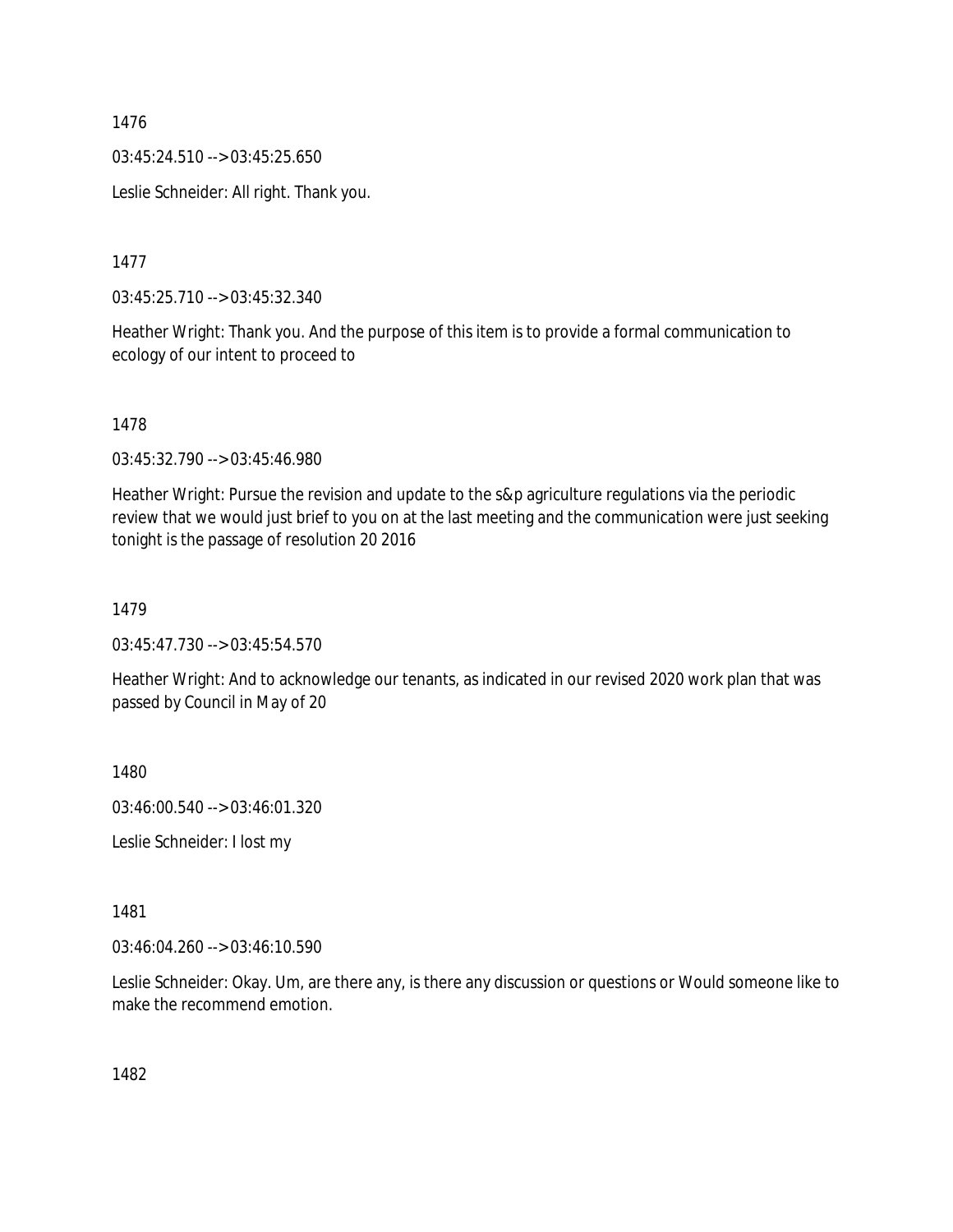03:46:12.450 --> 03:46:13.170

Leslie Schneider: Emotion.

1483

03:46:14.220 --> 03:46:15.150

Leslie Schneider: COUNCILMEMBER Medina.

1484

03:46:15.660 --> 03:46:23.280

Kol Medina: Yes, sorry I raised my real hand. Um, I do have a question. Just going back to public comment. It started the meeting.

1485

03:46:24.630 --> 03:46:27.540

Kol Medina: Do we have to use the word master in the title here.

1486

03:46:29.100 --> 03:46:32.070

Kol Medina: We're talking about this stuff is that, and that's question for the city attorney.

1487

03:46:33.660 --> 03:46:36.210

Joe Levan: That's that's the term that is in state law.

1488

03:46:37.320 --> 03:46:37.650

Joe Levan: And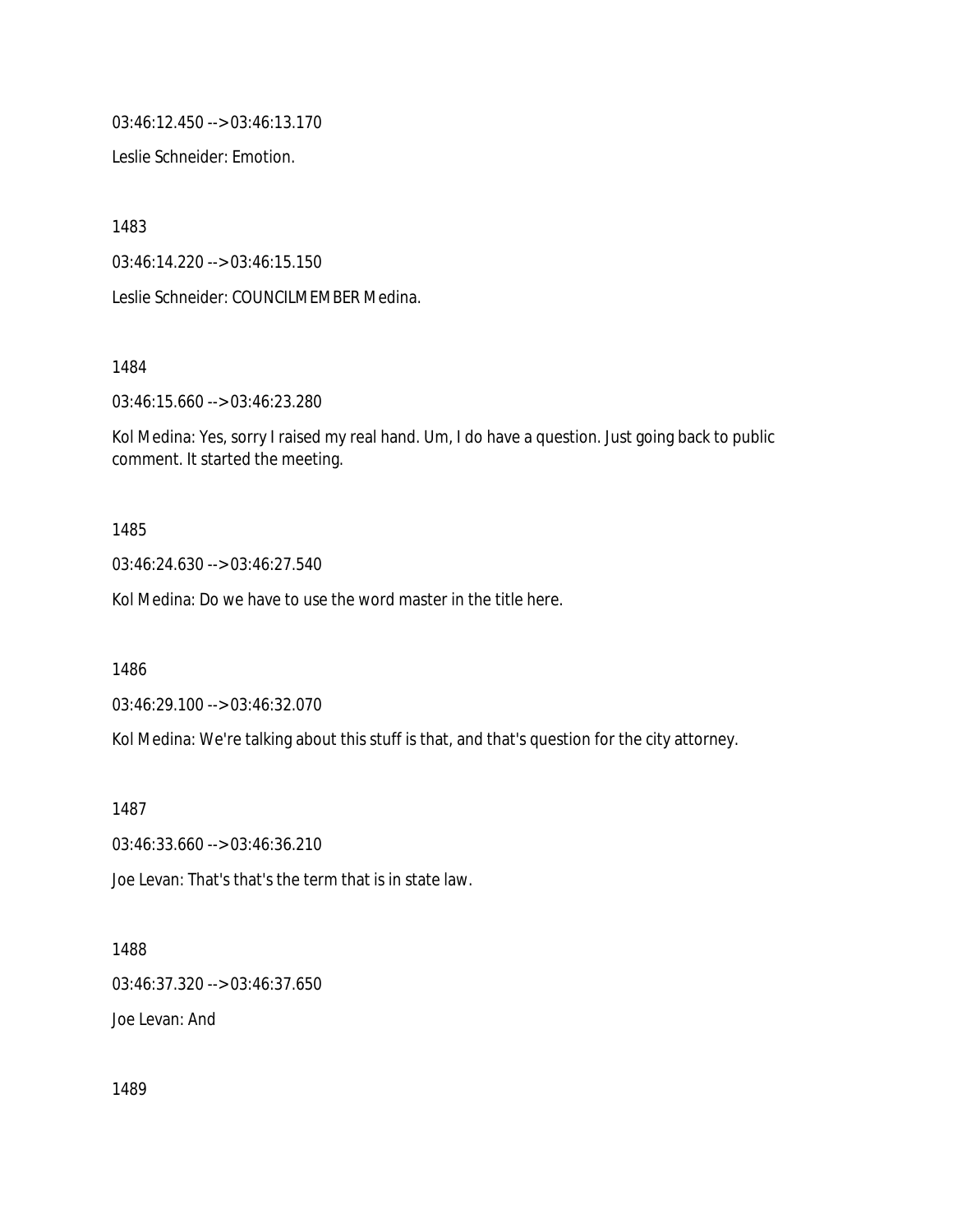03:46:37.980 --> 03:46:43.830

Joe Levan: This is needs to be approved by the Department of Ecology or the referral goes to them and the amendments and other

1490

03:46:45.750 --> 03:46:56.850

Joe Levan: You the amendments and the periodic review process goes through the Department of college and the regulations in what state law provides. So that's the term that is currently in state law. So that's the, that's the term that

1491

03:46:58.200 --> 03:47:04.350

Joe Levan: We will be using unless the college has some other way for us to pass it without referring to that term.

1492

03:47:05.490 --> 03:47:05.940

Kol Medina: Thanks.

1493

03:47:09.240 --> 03:47:14.790

Leslie Schneider: So I think that it is a conversation that we should figure out how to get started.

1494 03:47:15.810 --> 03:47:17.070 Leslie Schneider: So I'm

1495 03:47:18.240 --> 03:47:24.150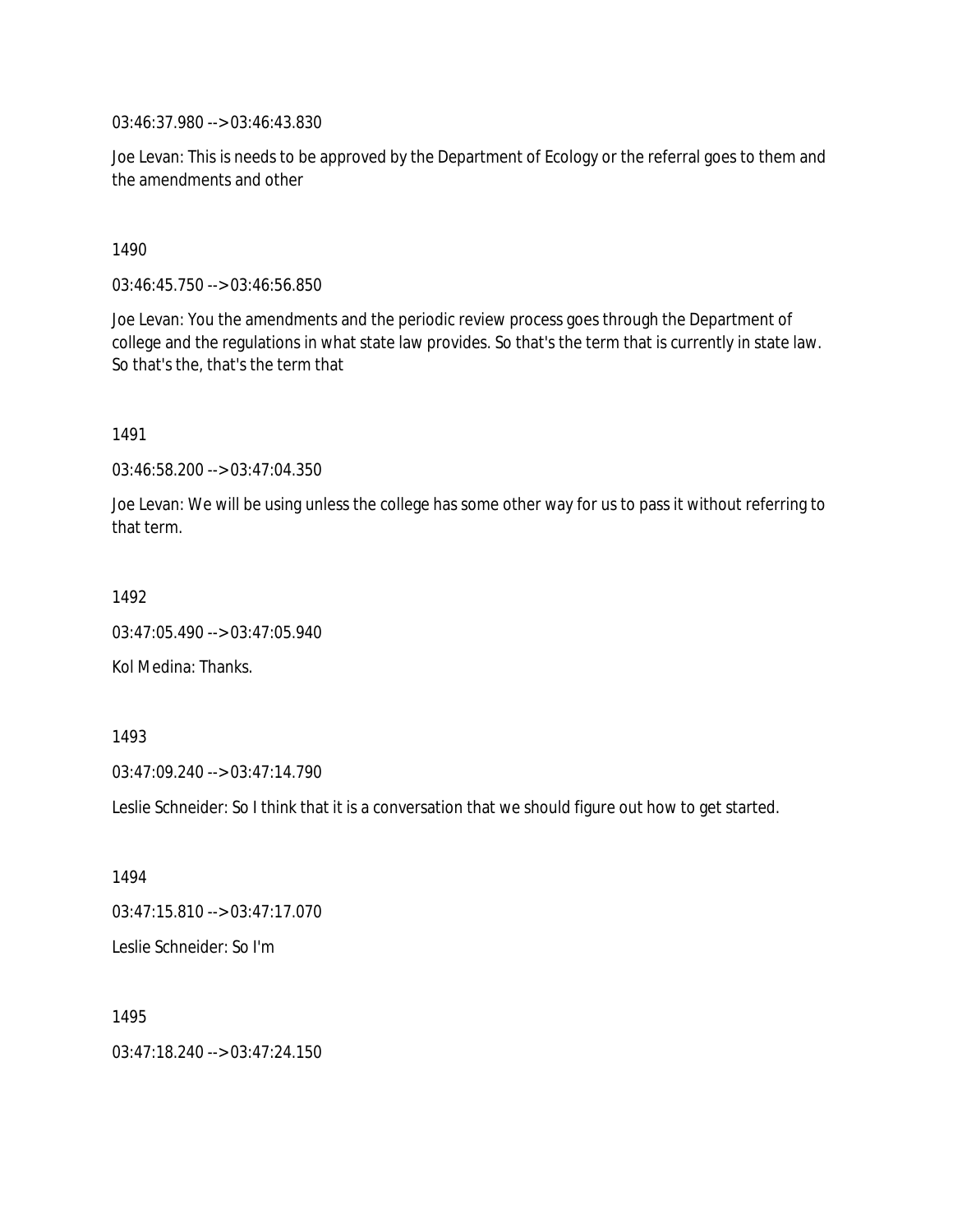Leslie Schneider: Heather. Maybe you could come back and propose to counsel at some point, what the communications path might be

1496

03:47:28.620 --> 03:47:33.750

Heather Wright: Okay, I can bring you all some information which I can coordinate with course with Morgan about that really

1497

03:47:35.880 --> 03:47:36.690

Leslie Schneider: Great, thank you.

1498

03:47:38.670 --> 03:47:42.690

Leslie Schneider: Alright, so are there any other questions about

1499

03:47:44.970 --> 03:47:49.050

Leslie Schneider: About this agenda item with somebody like to make a motion. Councilmember nisar

1500

03:47:49.740 --> 03:48:00.600

Rasham Nassar: I moved to approve resolution number 2020 16 to formally withdraw from consideration by the Washington State Department of Ecology. The city shoreline master program all culture limited amendment.

1501

03:48:02.880 --> 03:48:08.880

Leslie Schneider: COUNCILMEMBER Pollock. Second to that. Any further discussion. All those in favor please say aye.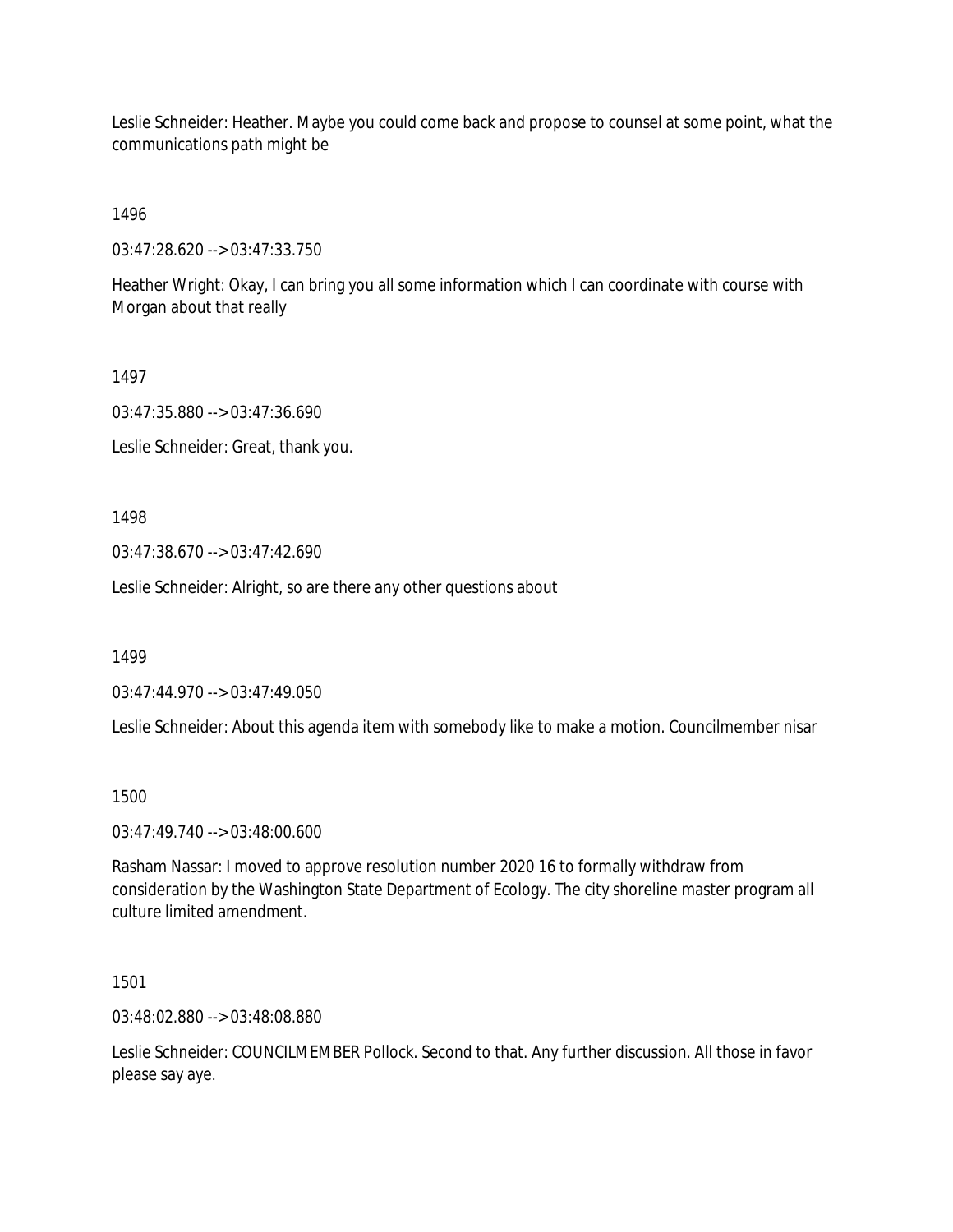03:48:09.420 --> 03:48:09.840 Aye.

1503

03:48:10.950 --> 03:48:11.970

Leslie Schneider: Any opposed.

1504

03:48:12.750 --> 03:48:13.080

Okay.

1505

03:48:14.670 --> 03:48:20.460

Leslie Schneider: COUNCILMEMBER car is an A, and that passes 621

1506 03:48:23.190 --> 03:48:24.480 Leslie Schneider: Okay, um,

1507 03:48:26.820 --> 03:48:28.080 Leslie Schneider: We are moving on.

1508 03:48:28.080 --> 03:48:28.830 Now,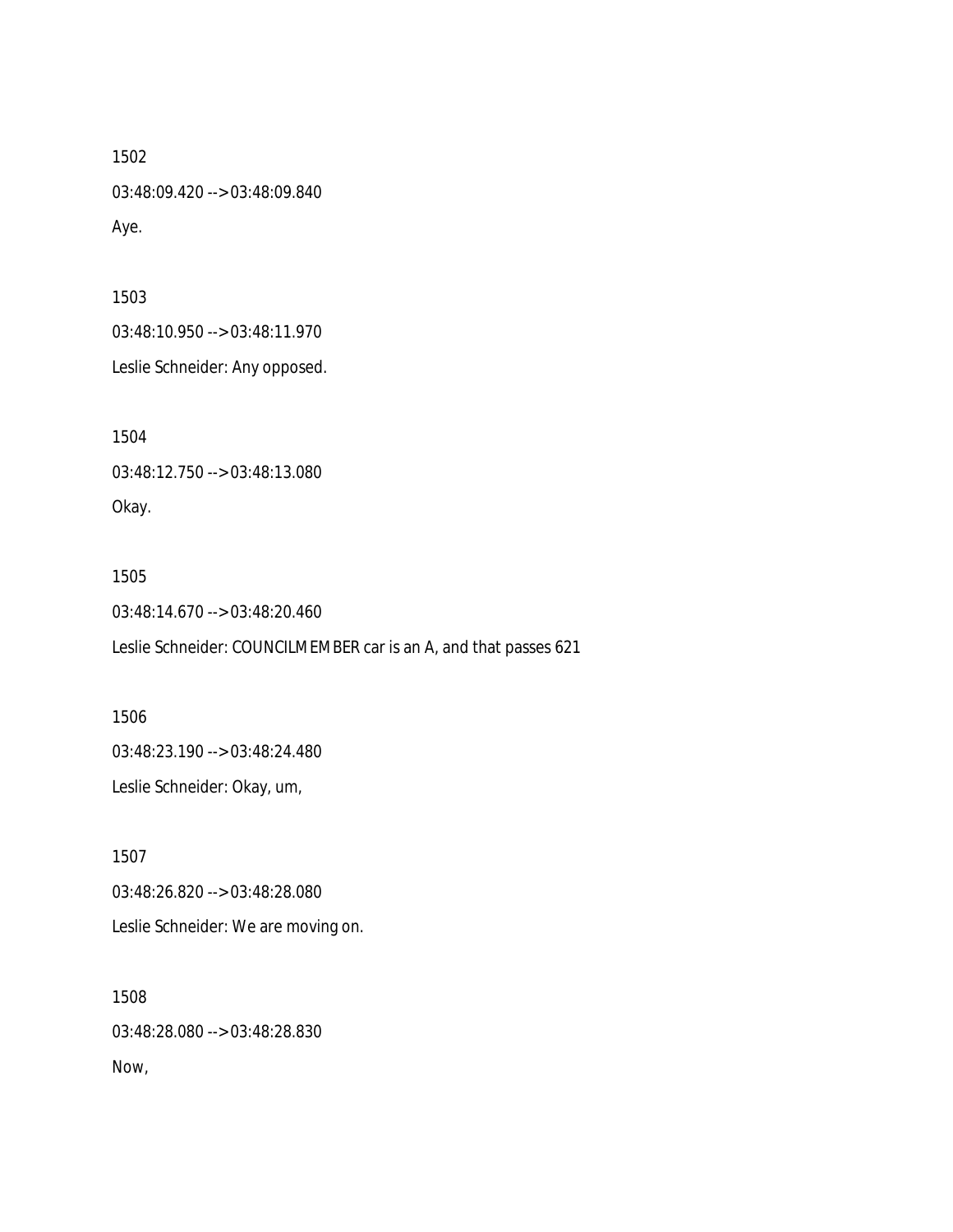03:48:31.050 --> 03:48:46.230

Leslie Schneider: To item 10 F SET THE PUBLIC HEARING FOR ordinance number 2020 dash 17 relating to the shoreline master program amendment for critical areas ordinance integration and amendments to non conforming uses structures and Lodz,

1510

03:48:48.480 --> 03:48:50.280

Leslie Schneider: Heather. I'm sure we're back to you. Right.

1511

03:48:51.180 --> 03:48:58.620

Heather Wright: Yeah, and so we last spoke about this in June. This is one of the two items that are remaining on a moratorium work plan.

# 1512

03:48:59.010 --> 03:49:10.680

Heather Wright: And we have taken the comments that were provided to us and integrated them into the draft ordinance TONIGHT AND WE ARE ASKING TO SET THE PUBLIC HEARING FOR TWO WEEKS FROM THIS EVENING. On September the 22nd.

1513

03:49:13.590 --> 03:49:15.510

Leslie Schneider: Okay. Councilmember disarm

1514

03:49:17.280 --> 03:49:22.980

Rasham Nassar: I move to schedule a public hearing on September 22 2020 related to ordinance number 2020 17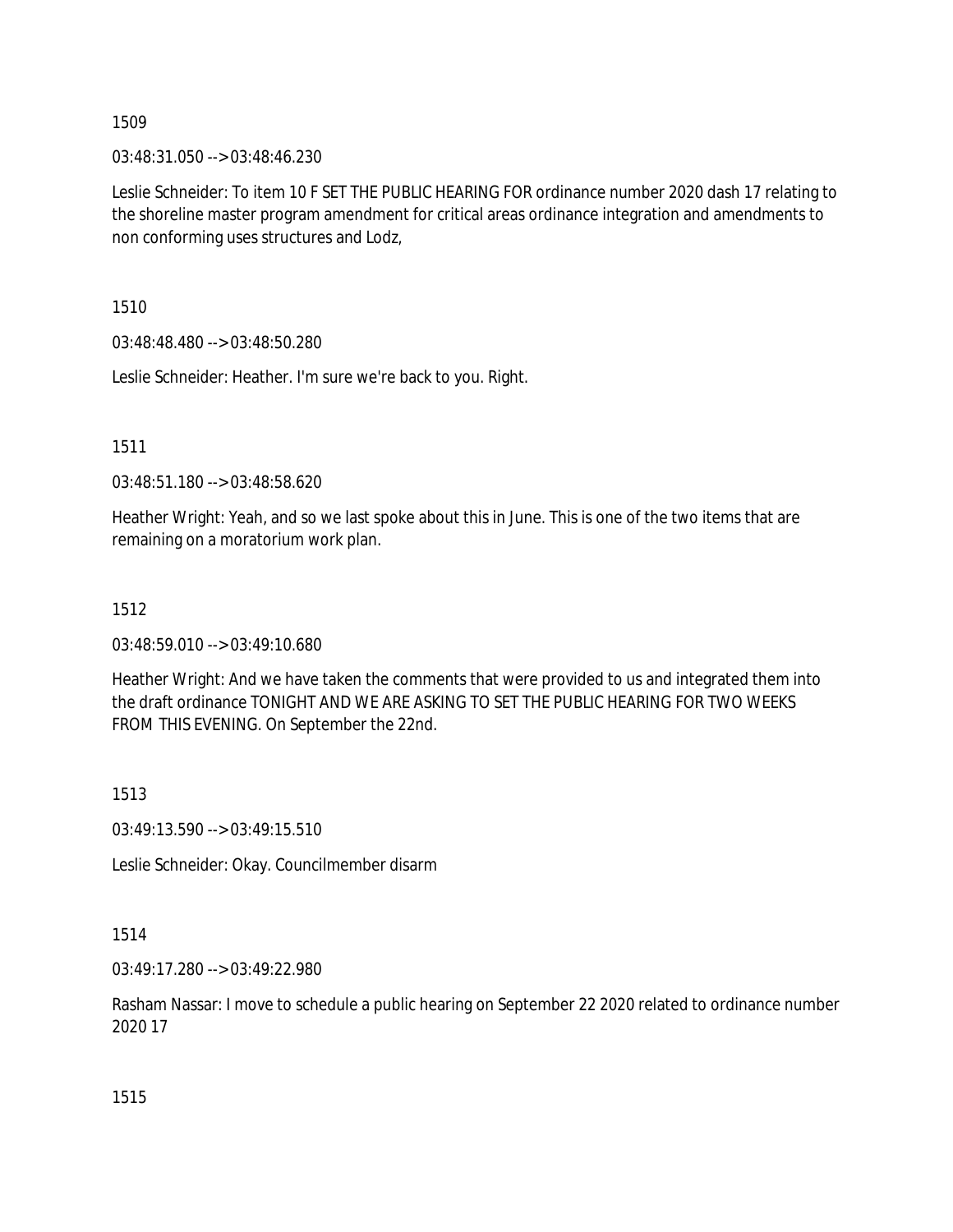03:49:24.840 --> 03:49:27.840

Leslie Schneider: COUNCILMEMBER Pollock. Second to that. Any further discussion.

1516

03:49:29.370 --> 03:49:31.560

Leslie Schneider: All in favor please say aye.

1517

03:49:33.930 --> 03:49:35.010 Leslie Schneider: Any opposed.

1518

03:49:37.260 --> 03:49:38.970

Leslie Schneider: Alright that passes unanimously.

1519

03:49:39.990 --> 03:49:40.890 Leslie Schneider: Thank you, Heather.

1520

03:49:42.390 --> 03:49:53.970

Leslie Schneider: We are moving on to item 10 G's schedule a public hearing on ordinance number 2020 dash 24 related to extending the moratorium on certain development activities.

1521

03:49:58.530 --> 03:50:08.610

Jennifer Sutton: Good evening Council this item is to discuss scheduling a public hearing on September 22 for ordinance 20 2024 to extend the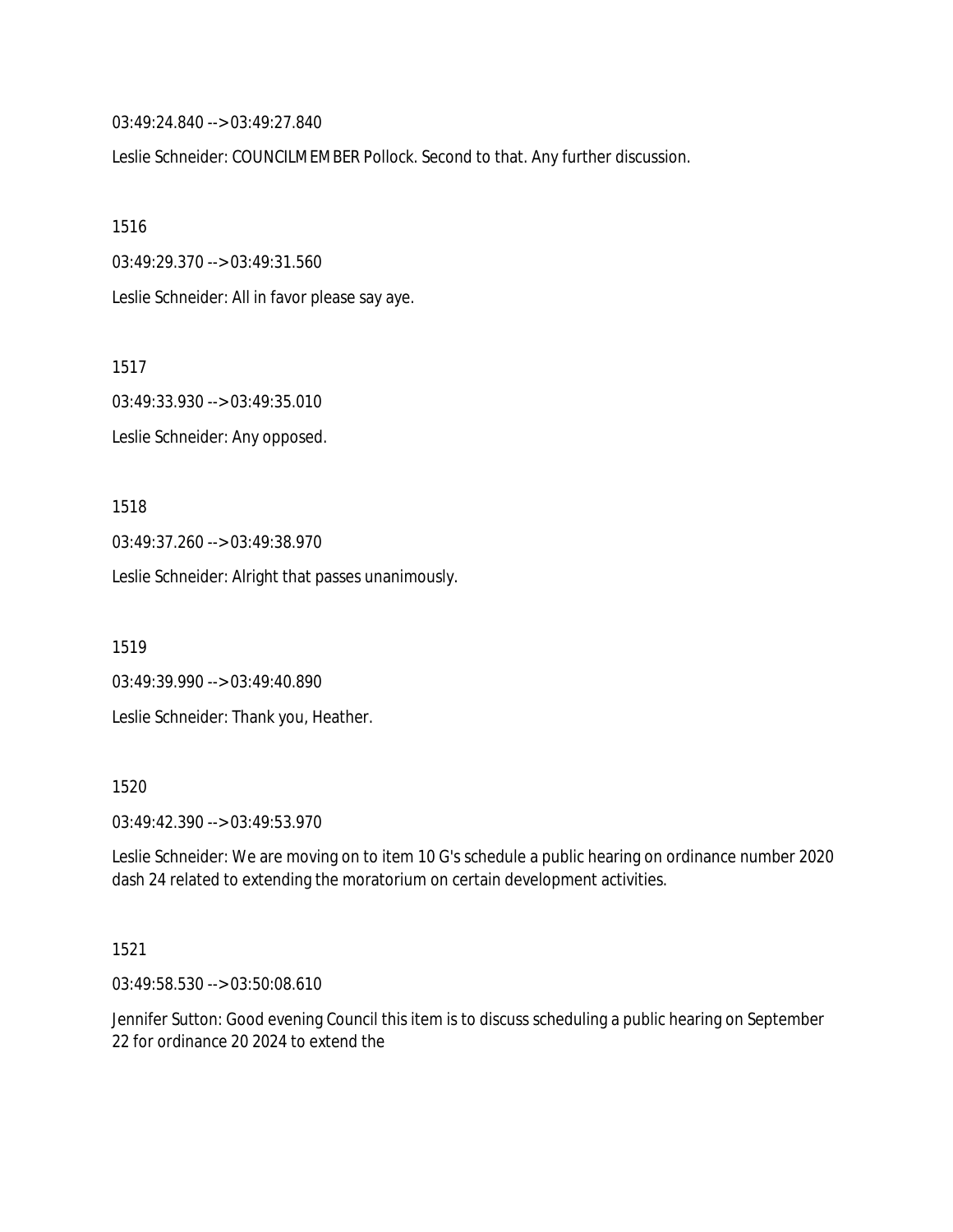03:50:09.450 --> 03:50:21.540

Jennifer Sutton: Development moratorium for six additional months the moratorium is currently set to expire on October 3 when the Council discuss this topic at your last meeting on September 1

1523

03:50:22.290 --> 03:50:31.530

Jennifer Sutton: You provided preliminary direction for the draft ordinance that's in your packet tonight, and that was to extend to consider extending the moratorium.

1524

03:50:32.430 --> 03:50:42.300

Jennifer Sutton: To relate to completing the integration of the critical area ordinance into the SMP only so the ordinance in your packet tonight and the

# 1525

03:50:42.750 --> 03:51:02.820

Jennifer Sutton: Amended work plan reflects that direction from last week we're seeking confirmation that a public hearing should be scheduled on September 22 or if it's not to be scheduled and if the City Council will decide to let this moratorium expired.

1526

03:51:05.190 --> 03:51:06.570

Leslie Schneider: Great. Thank you, Jennifer.

1527

03:51:10.650 --> 03:51:19.320

Leslie Schneider: So I don't see any hands up if there's any further discussion, I would just like to say that, or maybe Jennifer, I'm just going to ask the question.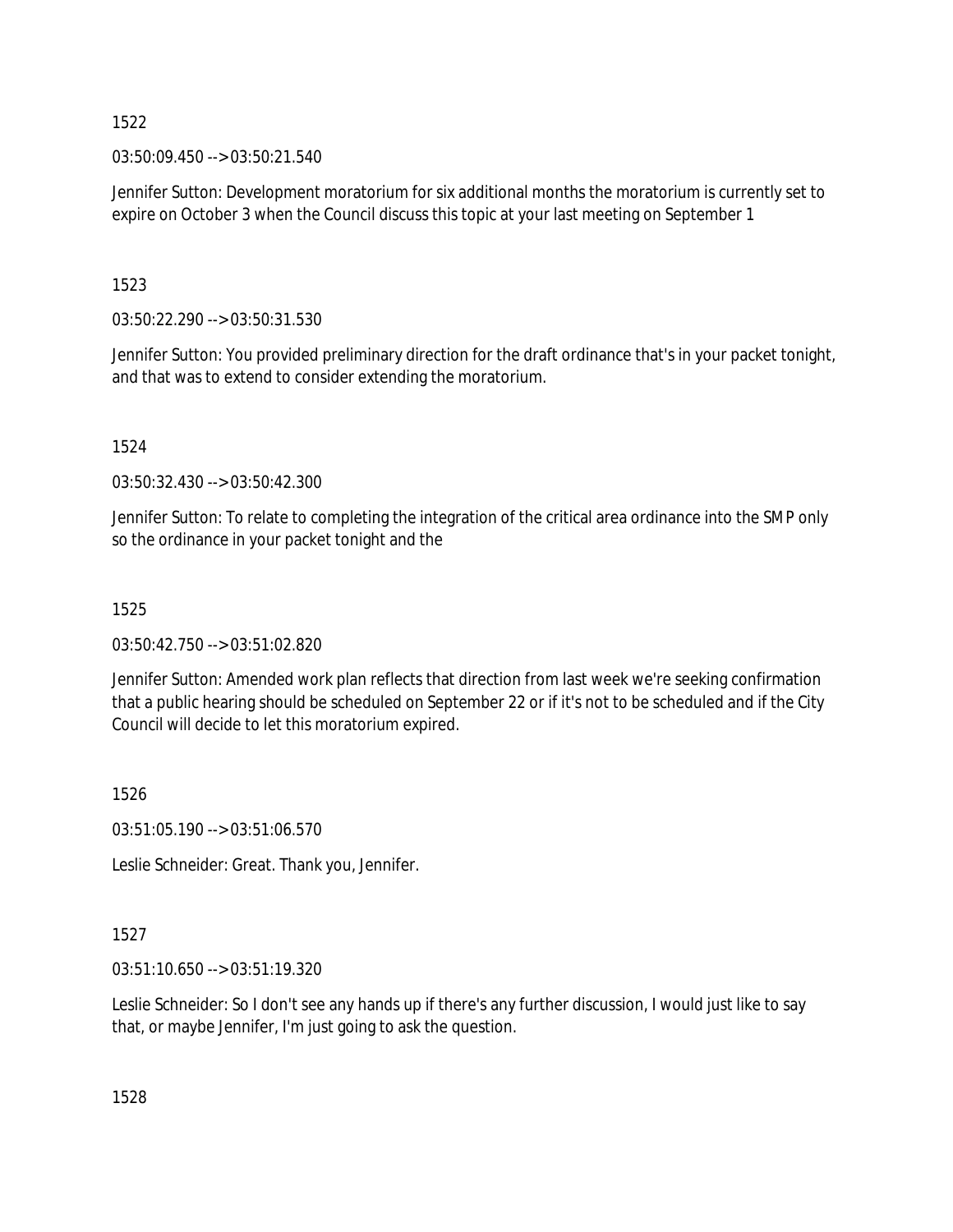03:51:20.580 --> 03:51:30.990

Leslie Schneider: What would, what would be the, quote unquote, the work plan for us to consider the multifamily tax exemption in that timeframe.

1529

03:51:32.520 --> 03:51:39.690

Leslie Schneider: Is, how is that something that is something that we could get done in that time frame.

1530

03:51:40.500 --> 03:51:42.270

Jennifer Sutton: Within within the six months.

1531

03:51:43.380 --> 03:51:44.460

Leslie Schneider: Or less

1532

03:51:47.580 --> 03:52:08.670

Jennifer Sutton: It's possible. It's, it's the multifamily tax exemption alone is a you know a tool that the state authorizes jurisdictions to that we can use. We would need to decide where we wanted to use it and and which program to sign up for and how much

1533 03:52:11.490 --> 03:52:13.170 Jennifer Sutton: So, so it

1534 03:52:14.220 --> 03:52:16.350

Jennifer Sutton: It could be done in that short of a time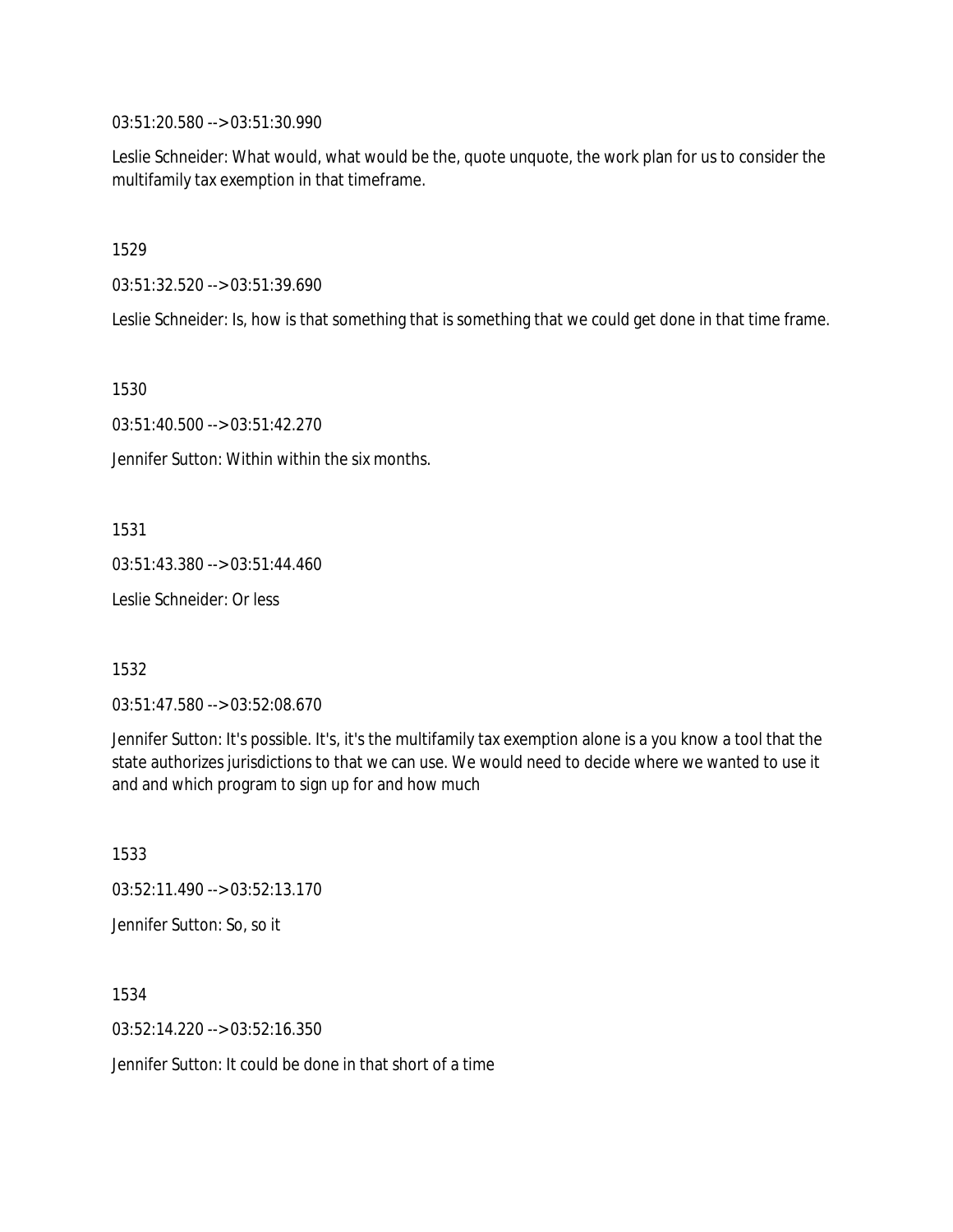03:52:18.330 --> 03:52:22.140

Leslie Schneider: And I say that it could be done naturally over time because sometimes

1536

03:52:22.650 --> 03:52:27.210

Jennifer Sutton: These things take longer than we anticipate or than we think they will take

1537

03:52:27.570 --> 03:52:30.060

Leslie Schneider: Right. And then, could this

#### 1538

03:52:31.440 --> 03:52:48.270

Leslie Schneider: Could this multifamily tax exemption be a tool for a developer that intends to do affordable housing. I mean, like, a nonprofit developer or something like that, it would it would change the penciling out in that case.

1539

03:52:51.690 --> 03:52:58.890

Jennifer Sutton: Yes, it's a tool that could be used by both profit for profit and nonprofit housing developers.

1540

03:53:00.180 --> 03:53:04.230

Jennifer Sutton: FOR PROFIT HOUSING DEVELOPERS, you know, may not have as many

1541

03:53:05.700 --> 03:53:18.570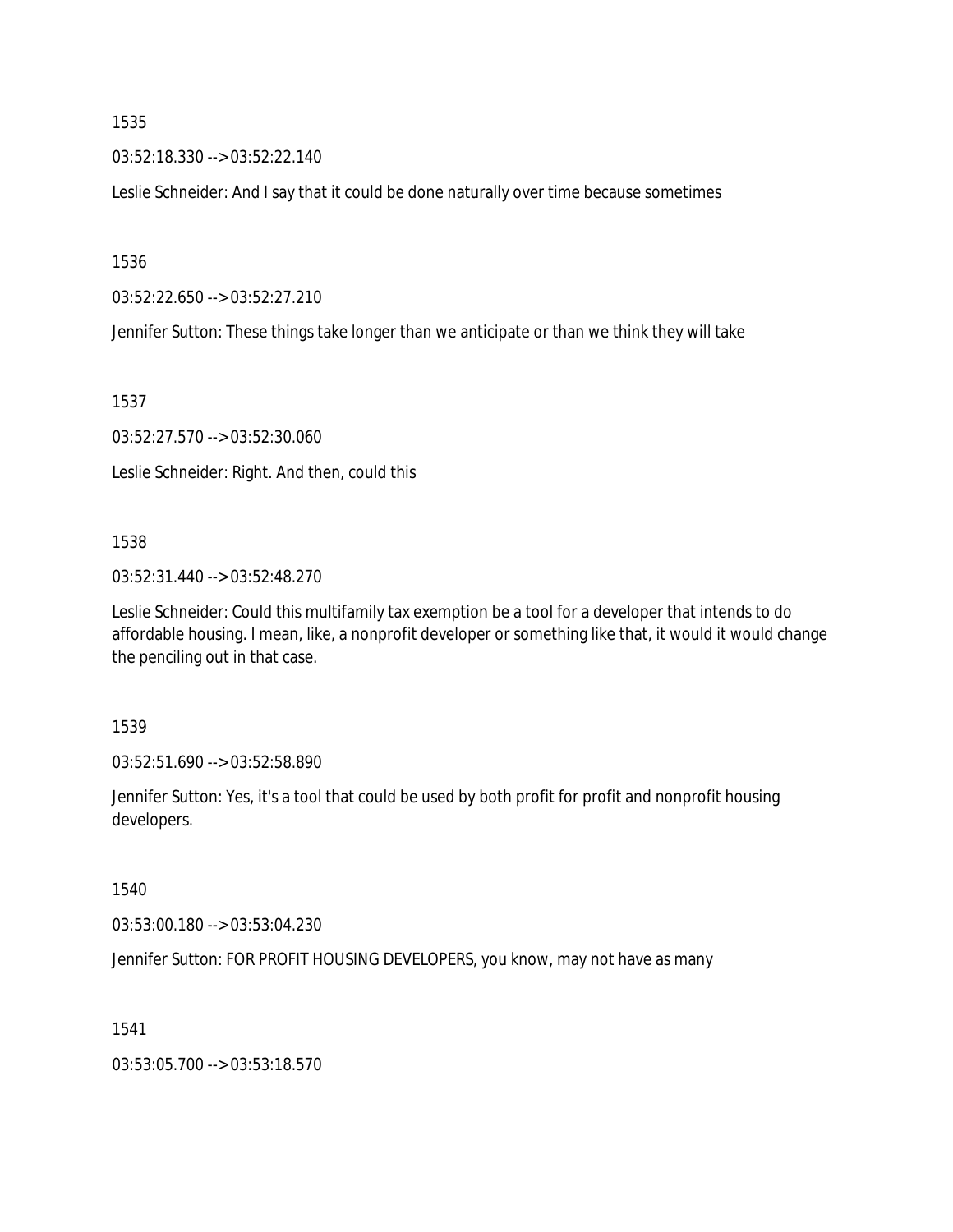Jennifer Sutton: Public grant grants that they are able to apply for. So it might be one might say that it's a more powerful tool for the for profit development community then for the nonprofit community, but it could be used

1542

03:53:20.190 --> 03:53:20.730

Jennifer Sutton: By both

1543

03:53:22.950 --> 03:53:28.230

Leslie Schneider: Great, thank you. Councilmember nisar are sitting there manager. Do you need to jump in quickly or

#### 1544

03:53:29.340 --> 03:53:36.660

Morgan Smith: Just wanted to ask a follow up. I'm Jennifer in our previous presentations from eco North West so

1545

03:53:37.920 --> 03:53:43.080

Morgan Smith: Did they give any guidance on empty is and its efficacy as a standalone tool.

1546

03:53:47.310 --> 03:53:50.130

Jennifer Sutton: Not per se, as a standalone tool now.

1547

03:53:53.610 --> 03:53:59.430

Leslie Schneider: Well, I know that they said that it would work much better to promote affordable housing. If it was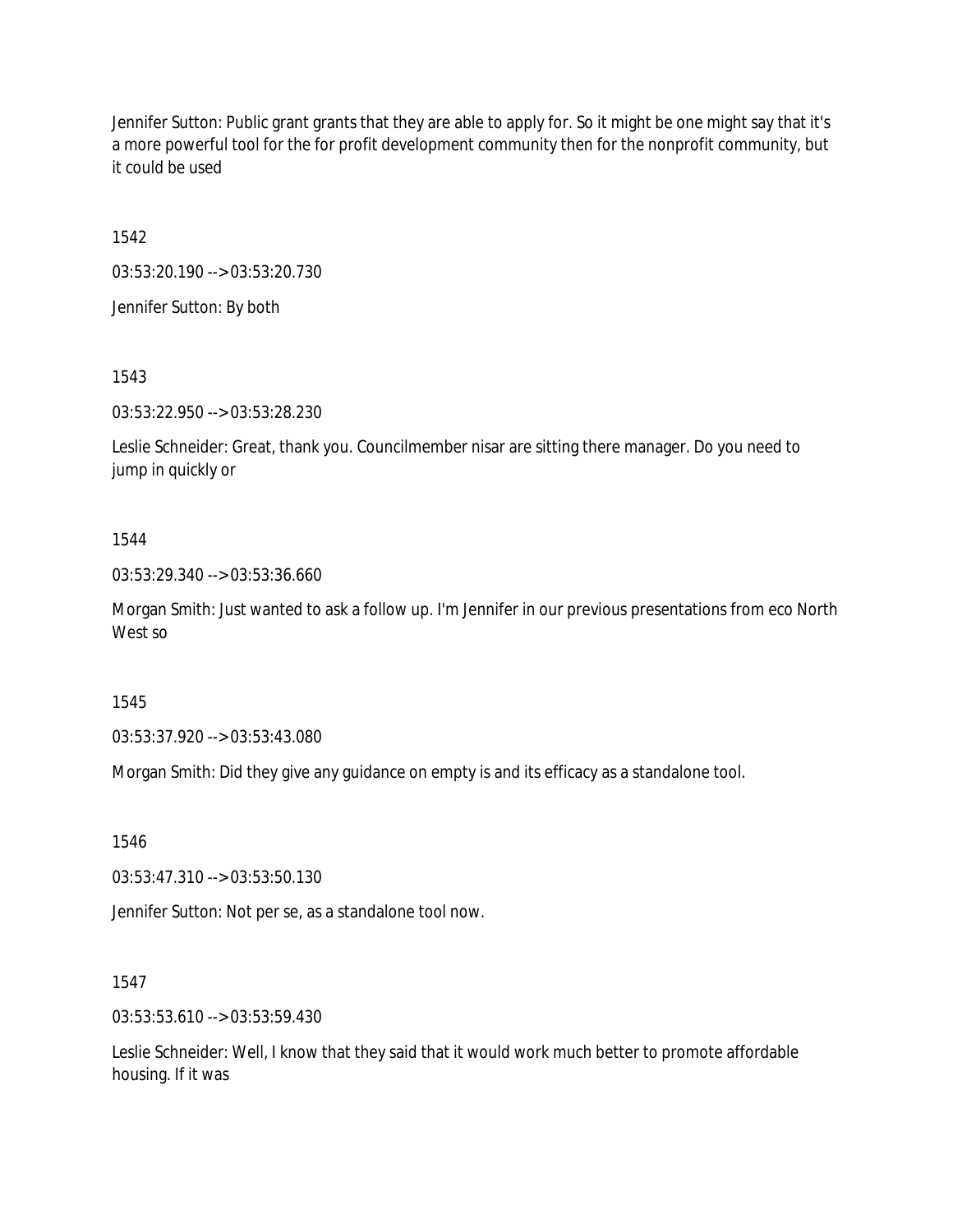03:54:00.600 --> 03:54:04.290

Leslie Schneider: Also, if there was also an exclusionary zoning.

## 1549

03:54:05.970 --> 03:54:14.190

Leslie Schneider: Provision but I know that we're not going to get that I just sort of feel like we should not be throwing out the possibility of empty.

1550

03:54:15.690 --> 03:54:16.680

Leslie Schneider: Count some arena. Sorry.

1551

03:54:18.150 --> 03:54:21.120

Rasham Nassar: Yeah, so I recall the last time we discussed this as a council.

1552

03:54:23.550 --> 03:54:29.610

Rasham Nassar: I'm recall, they're not being majority Council support for an extension for an additional six months.

1553

03:54:30.180 --> 03:54:42.600

Rasham Nassar: I have continued to support the extension in the auditorium for affordable housing, but at this point I am facing reality that our work on affordable housing is likely not going to be completed within a six month time period.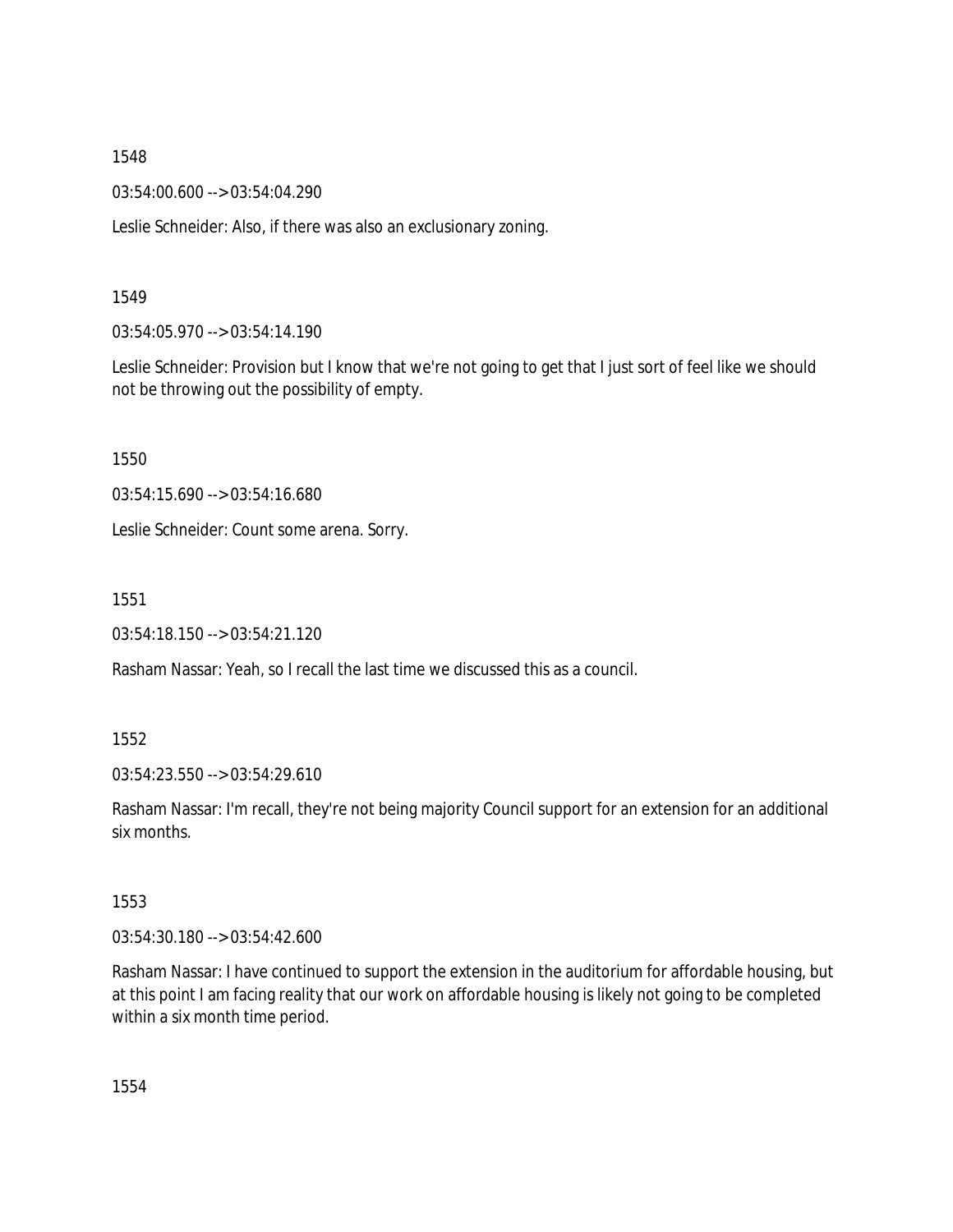03:54:42.960 --> 03:55:02.940

Rasham Nassar: And I have come to agree with my colleagues that I think it's unfair to continue extending the moratorium bolt beyond the last remaining work plan item that's listed in Exhibit A which is the CEO integration to the CMT so that leads me to my question.

1555

03:55:04.830 --> 03:55:14.460

Rasham Nassar: I think I heard you say this expires sometime in October, I'm looking at the work plan staff expects the Sal ca, ca O

1556

03:55:15.000 --> 03:55:27.540

Rasham Nassar: SNP integration completed early to mid November. So for the purposes of emotion city attorney do with the Council need to vote to extend the moratorium through November or could we frame freeze the more

1557

03:55:28.110 --> 03:55:35.310

Rasham Nassar: The emotion to extend the moratorium until such time as the work on the CEO SMP is complete.

1558

03:55:37.860 --> 03:55:42.120

Joe Levan: I would recommend we thought about that, based on the Council discussion last week.

1559

03:55:42.510 --> 03:55:57.450

Joe Levan: I'd recommend keeping it six months because then as soon as that that item. Who knows how long it's really going to take with Department of Ecology, it's just, it's hard to say. So, but, but once that happens, then staff can commit to you that will bring back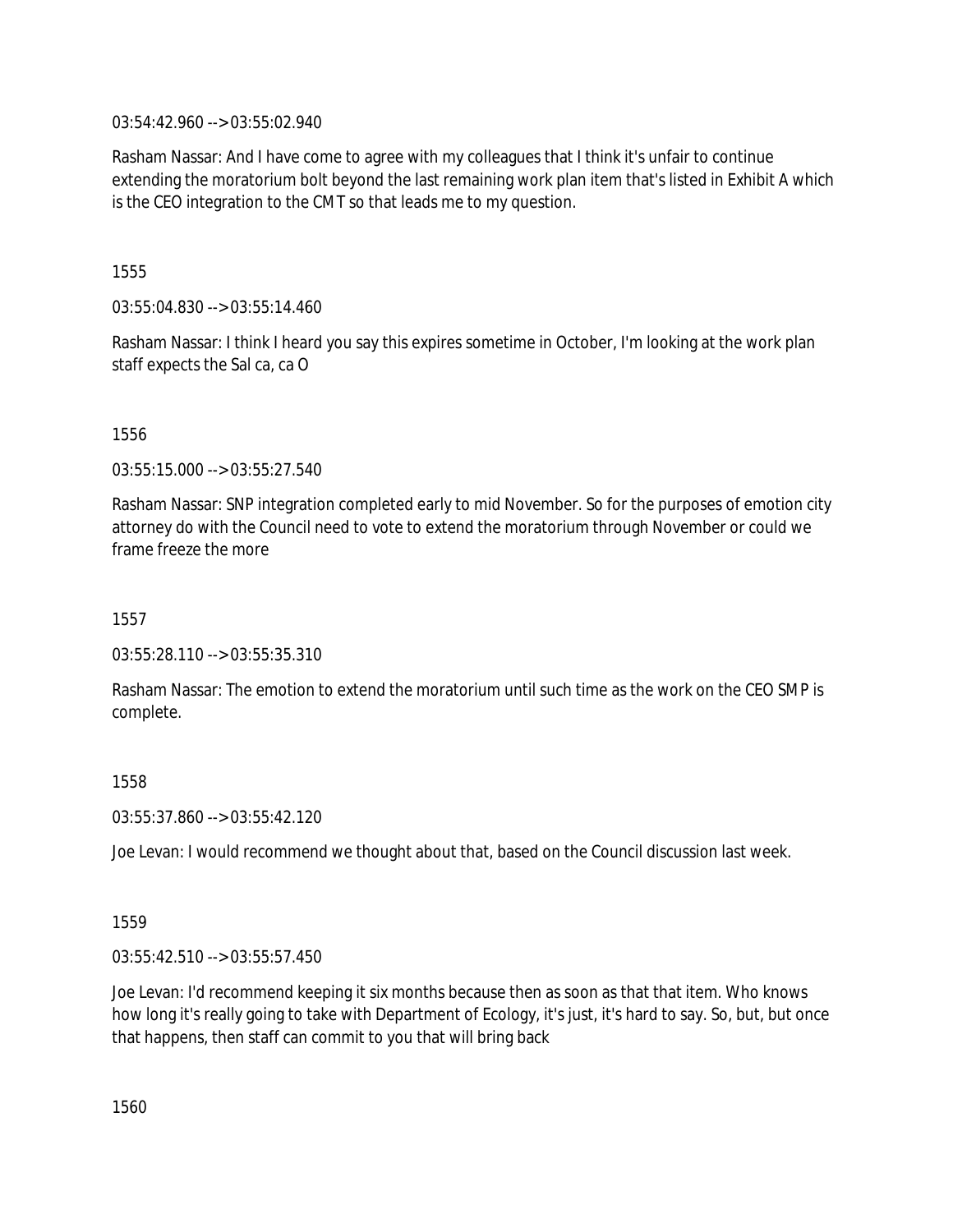03:55:58.650 --> 03:56:04.980

Joe Levan: Soon as possible. A more ordinance to terminate the moratorium what when other

1561

03:56:06.270 --> 03:56:13.320

Joe Levan: And I just think it's um it's hopeful that the college, you'll get it done by that point and hope and maybe they will, but they may not

1562

03:56:13.770 --> 03:56:20.760

Joe Levan: So she with coven and everything else going on. So I wouldn't want to have you limit yourself with language that would make it more complicated.

1563

03:56:21.330 --> 03:56:33.510

Joe Levan: But I think the message from the Council's far we've heard is that the idea is to get that last night. I'm done. And then, and then if it's done before six months, which it seems like it will be we will bring back to an ordinance to terminate the moratorium.

1564

03:56:35.700 --> 03:56:37.710

Leslie Schneider: Thank you. Councilmember a topless.

1565

03:56:38.550 --> 03:56:53.550

Kirsten Hytopoulos: It can we just try to message that as best we can to the community that it is that it is a more twin that is intended to expire with the completion of that work. I know it's hard to do that. But it's hope it's technically not a six month more toward him

1566

03:56:55.440 --> 03:56:55.710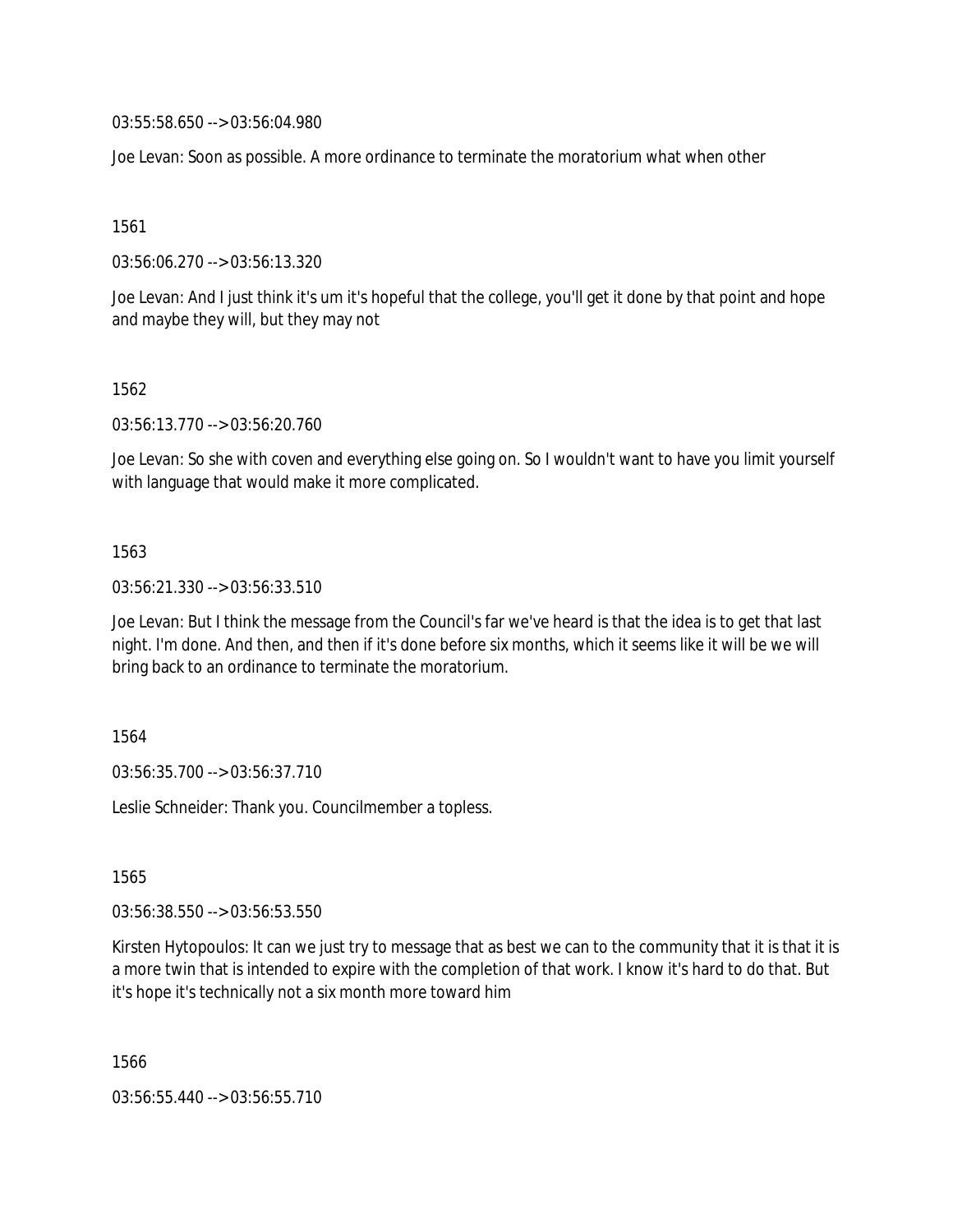Yeah.

1567

03:57:00.720 --> 03:57:04.860

Leslie Schneider: Alright, so if there's someone you'd like to make the motion. Councilmember new, sir.

1568

03:57:05.190 --> 03:57:14.040

Rasham Nassar: I moved to schedule a public hearing on September 20 2020 related to ordinance number 2020 desk 24 which would extend the moratorium on certain development activities for six months.

1569

03:57:18.780 --> 03:57:19.680

Leslie Schneider: Do we have a second

1570

03:57:21.030 --> 03:57:27.180

Leslie Schneider: Deputy Mayor deets second set any further discussion. All those in favor please say aye.

1571

03:57:28.740 --> 03:57:29.100

Christy Carr: Aye.

1572 03:57:29.850 --> 03:57:30.780 Leslie Schneider: Any opposed.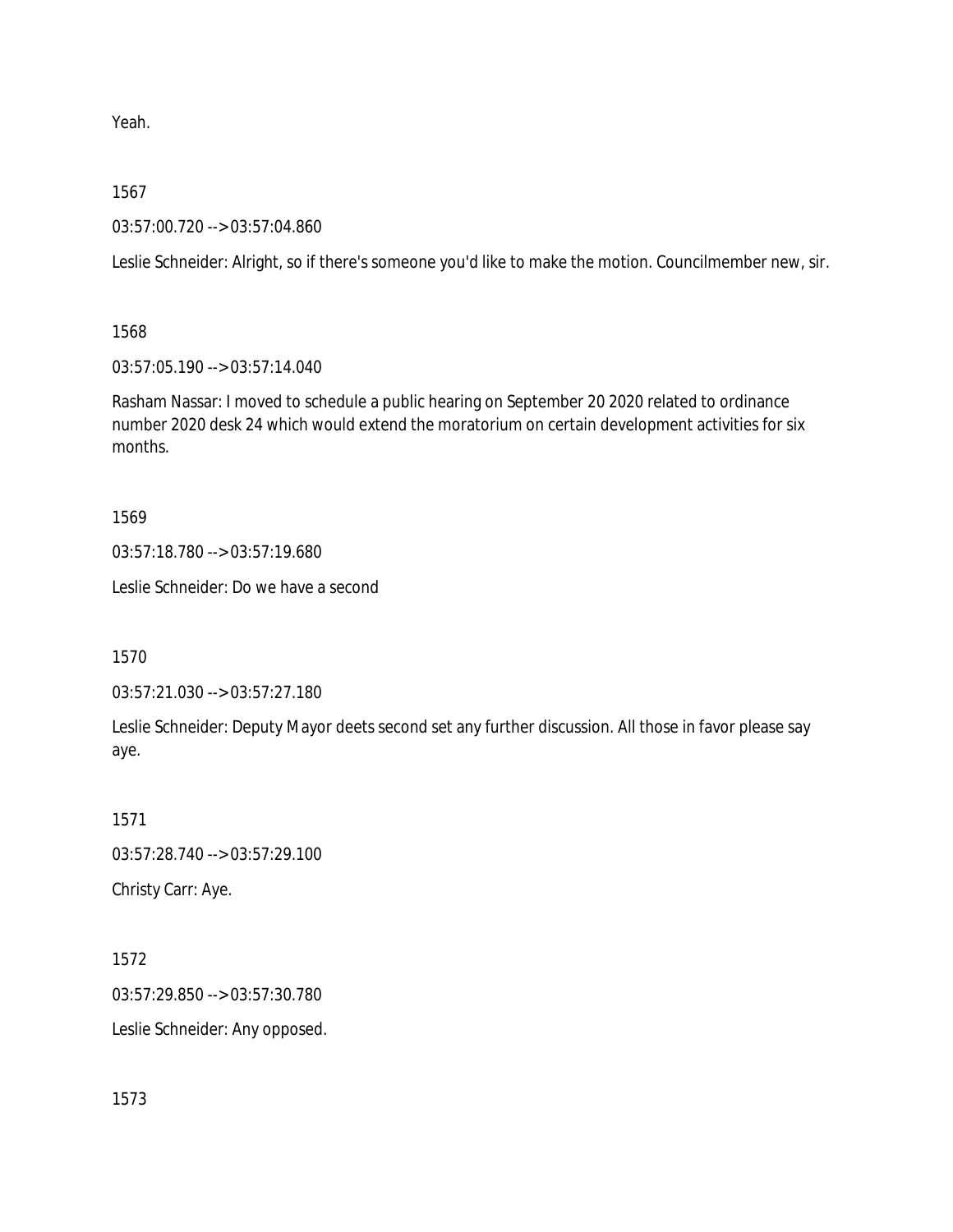03:57:32.370 --> 03:57:34.200

Leslie Schneider: That passes unanimously.

1574

03:57:35.340 --> 03:57:39.600

Leslie Schneider: Alright, so we have moved our new business items.

1575

03:57:40.860 --> 03:57:43.980

Leslie Schneider: To a future agenda, presumably next week.

1576

03:57:45.540 --> 03:57:48.870

Leslie Schneider: We are now on to the consent agenda.

1577

03:57:51.120 --> 03:57:53.520

Rasham Nassar: I moved to approve the Consent Agenda, as presented

1578

03:57:58.080 --> 03:58:04.410

Leslie Schneider: Deputy Mayor seconded that any discussion. All those in favor please say aye.

1579

03:58:05.220 --> 03:58:08.580

Leslie Schneider: Any host passes unanimously.

1580

03:58:09.780 --> 03:58:12.420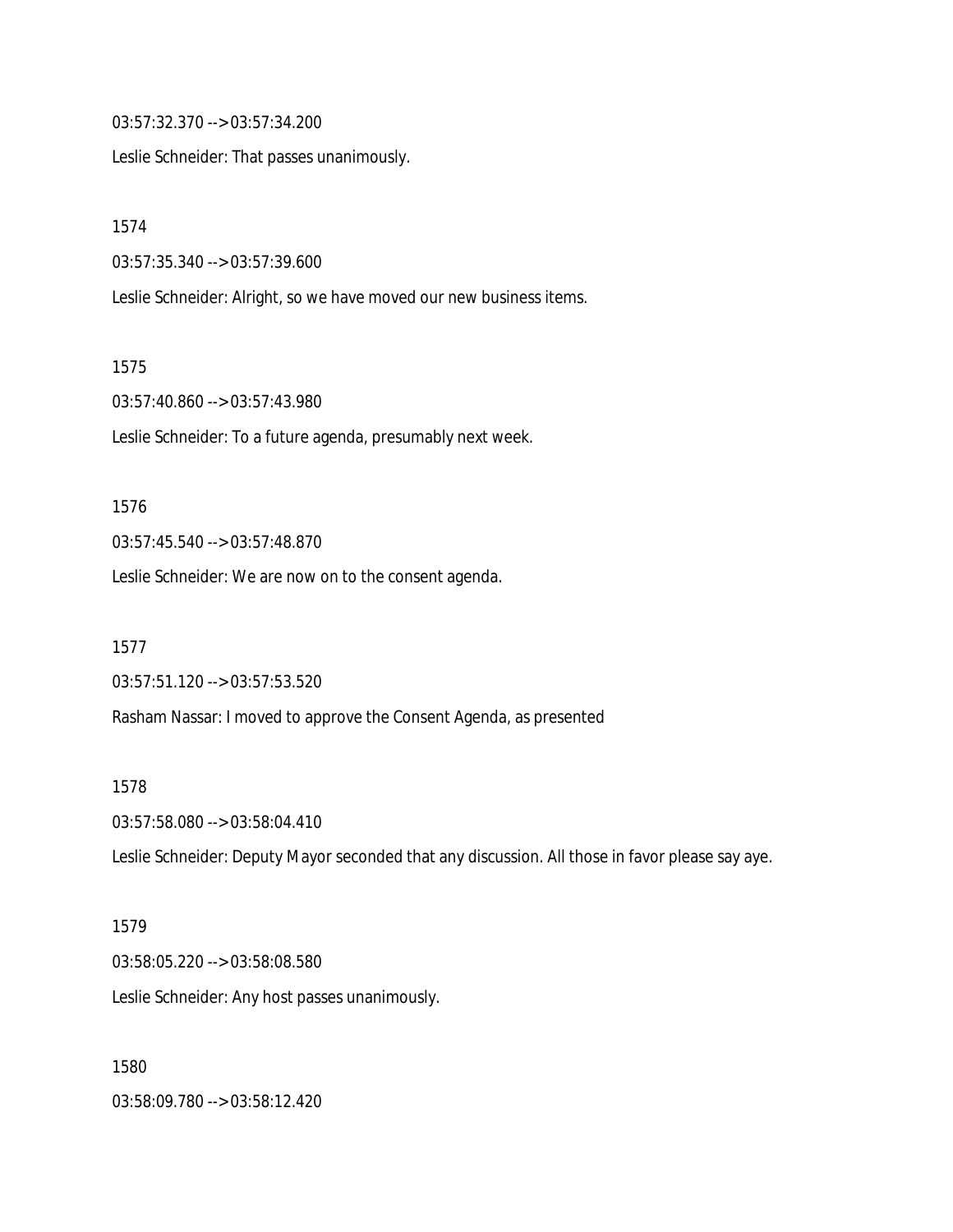Leslie Schneider: And are there any committee reports.

1581

03:58:16.500 --> 03:58:16.860

Leslie Schneider: America.

1582

03:58:17.790 --> 03:58:28.920

Joe Deets: Yeah, I just wanted to bring up a committee that I and see. I think the mayor and council member Medina are on the ASR 305 working group.

1583

03:58:31.020 --> 03:58:43.080

Joe Deets: hasn't met until today and code times and part of it was because the freeze and funding. That's a big issue. The governor freezed a lot of funding.

1584

03:58:43.650 --> 03:58:58.680

Joe Deets: On projects. And so it kind of ended our point of discussion. So today, we had a meeting today at three o'clock. And I just want to share with you. This is a working group of regional working group with Bainbridge, the tribe city Paul's Bo, the county

1585

03:59:00.090 --> 03:59:01.230

Joe Deets: Washington, of course.

1586

03:59:02.730 --> 03:59:14.370

Joe Deets: I might be missing some folks. But anyway, it was just sort of an update and just just very briefly want to share with you some projects. It looks like are moving forward. The West part, Wes.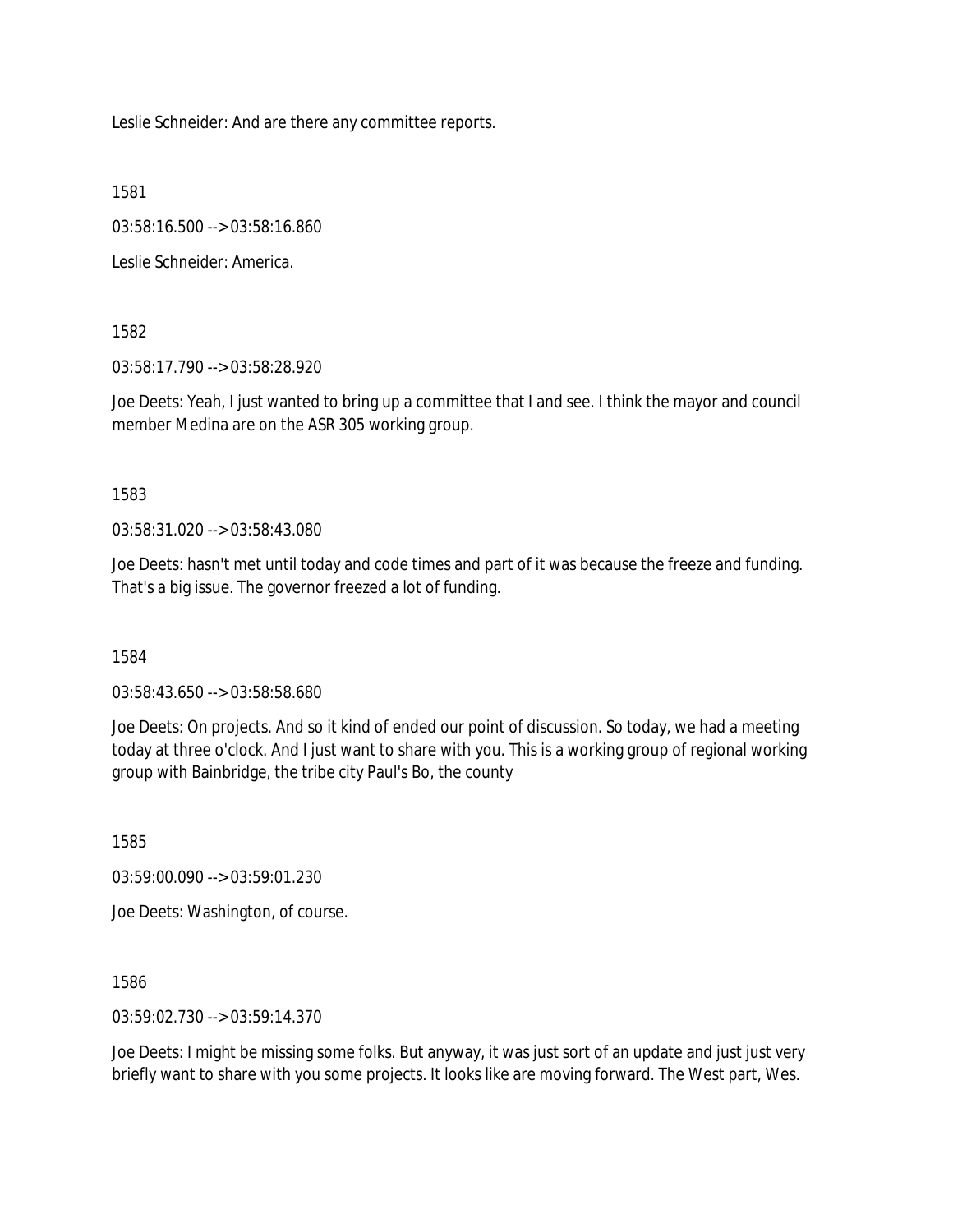03:59:16.260 --> 03:59:18.960

Joe Deets: Was part Madison and add a swell.

1588

03:59:20.760 --> 03:59:27.300

Joe Deets: Improvements look like the engineers do believe that that project. Those two projects will be moving forward.

1589

03:59:28.350 --> 03:59:35.220

Joe Deets: The day road had some issues we never could quite come up with a design that was cost effective and

1590

03:59:36.930 --> 03:59:42.030

Joe Deets: Dealt with the stormwater. So for all purposes. That's kind of a

1591

03:59:43.230 --> 03:59:45.540

Joe Deets: big paws that particular project.

1592

03:59:48.660 --> 03:59:58.020

Joe Deets: There's some covert work that's going on. So, so, mostly, I just want to let you know this committee this working group does still exist. And they actually had a meeting today and I just wanted to share that with you.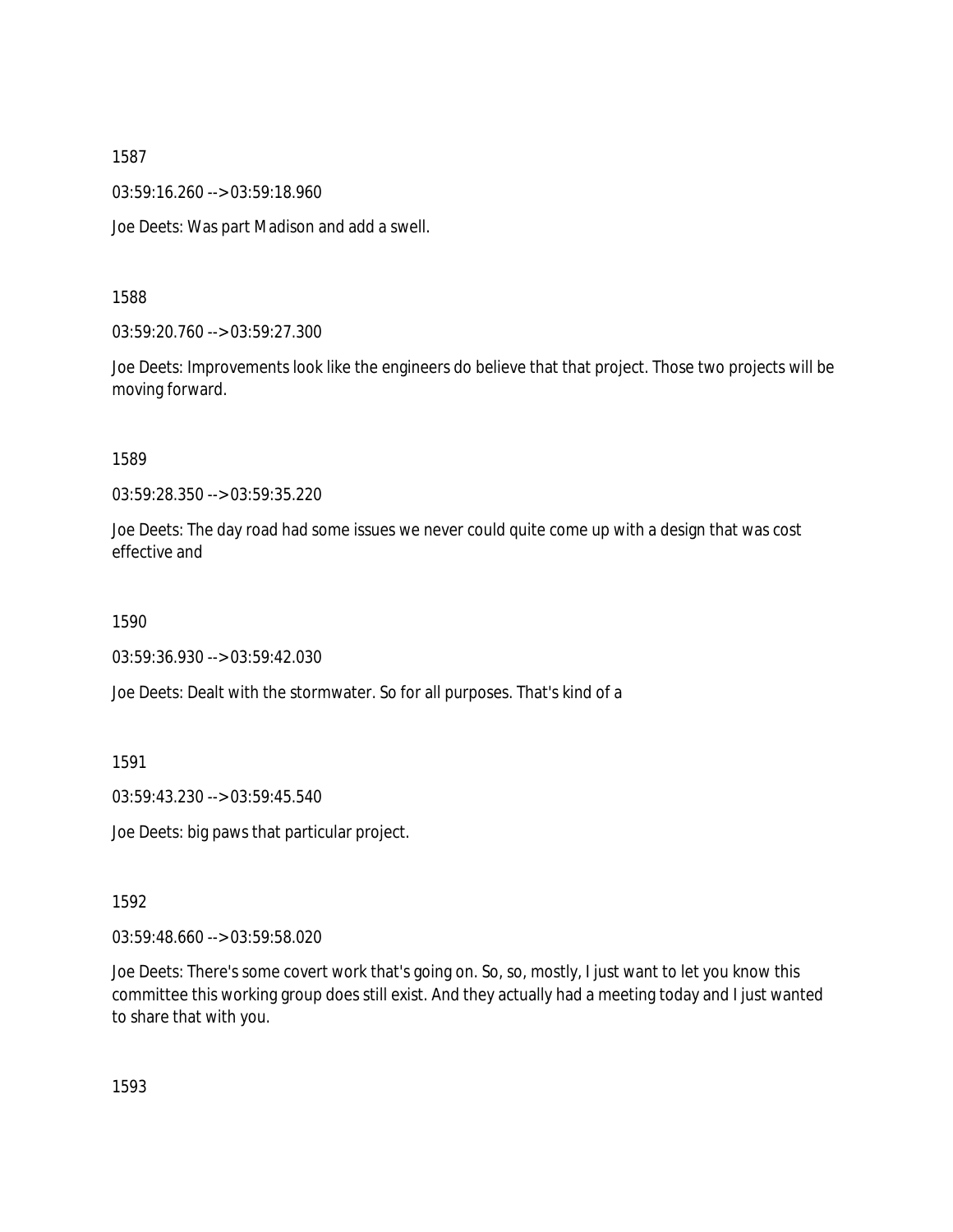03:59:59.220 --> 04:00:00.810

Joe Deets: And happy to answer any questions.

1594

04:00:03.570 --> 04:00:04.620

Leslie Schneider: Thank you, Deputy Mayor

1595

04:00:06.390 --> 04:00:15.630

Leslie Schneider: All right. If there are no other questions, her on that topic or any further committees, we can move on to for the good of the order

#### 1596

04:00:23.610 --> 04:00:24.960

Leslie Schneider: COUNCILMEMBER I topless.

1597

04:00:31.620 --> 04:00:33.150

Kirsten Hytopoulos: Well, I feel like

1598

04:00:34.530 --> 04:00:40.260

Kirsten Hytopoulos: I hate to have to do this, I'm tired and it's late, and etc but

#### 1599

04:00:41.730 --> 04:00:47.670

Kirsten Hytopoulos: I feel like I do need to mention my feelings about the race equity Task Force meeting last week, Michael.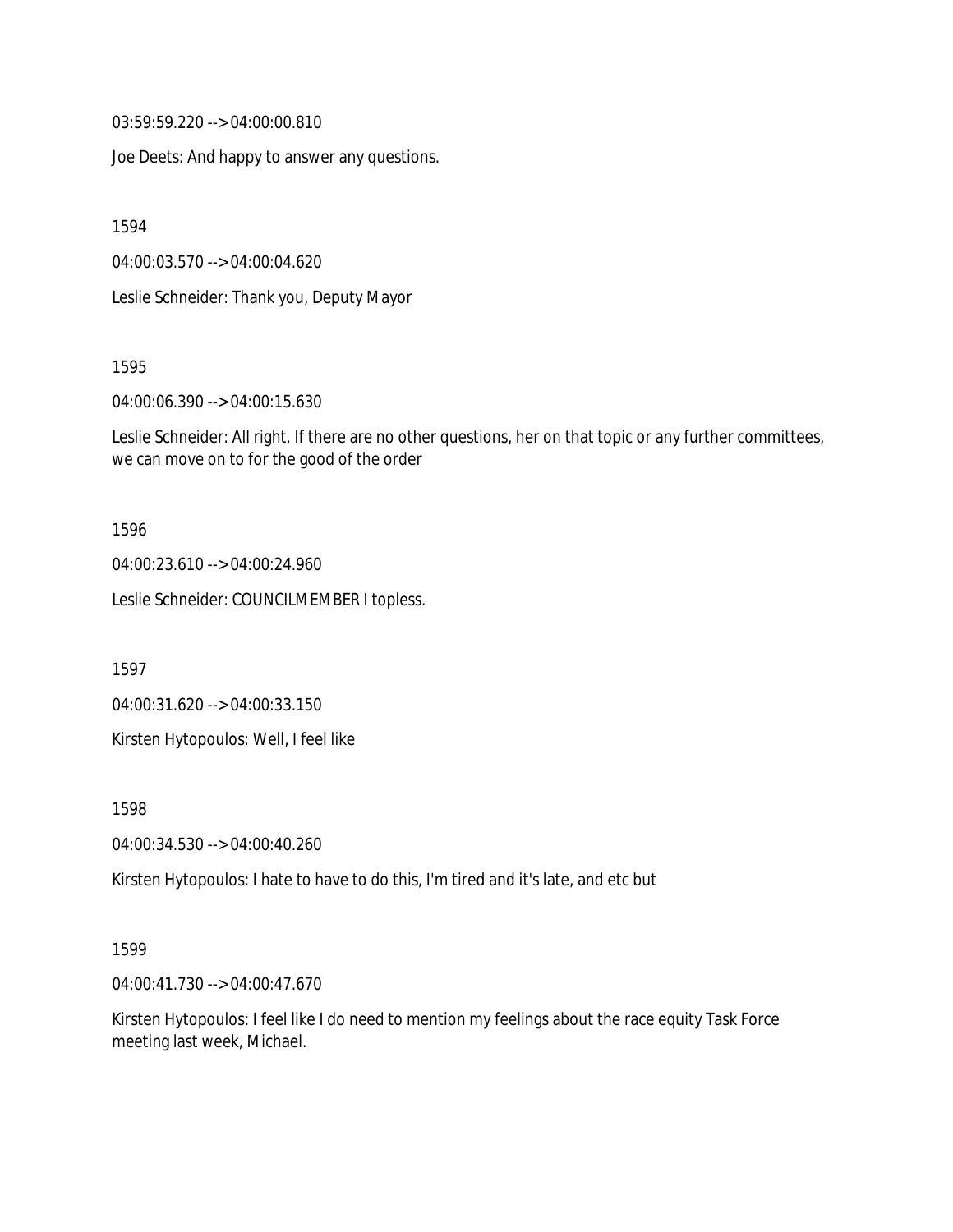04:00:48.810 --> 04:00:59.700

Kirsten Hytopoulos: It was alluded to by the mayor that she'd like to talk about it at the next meeting, but I was very frustrated watching that conversation regarding the

1601

04:01:01.560 --> 04:01:07.830

Kirsten Hytopoulos: appointment process, the committee appointment process. Having served on council for four years previously and having watched how things are going.

1602

04:01:08.490 --> 04:01:15.540

Kirsten Hytopoulos: With our relationship with the race likely Task Force and how incredibly strained. It's been in recent weeks, or the last couple of months.

#### 1603

04:01:16.050 --> 04:01:34.590

Kirsten Hytopoulos: I feel that honestly that it felt like a little bit of a review review of what happened for the planning commission with regards to misrepresentations of our policy and our process and undermining of our integrity and our credibility and I

### 1604

04:01:35.970 --> 04:01:48.570

Kirsten Hytopoulos: I'm very concerned about a relationship with the race equity Task Force and I feel very impotent as a as an individual council member where the guards that relationship. And I think we need to talk about that next week.

1605

04:01:52.500 --> 04:01:54.540

Leslie Schneider: Thank you, Deputy Mayor city.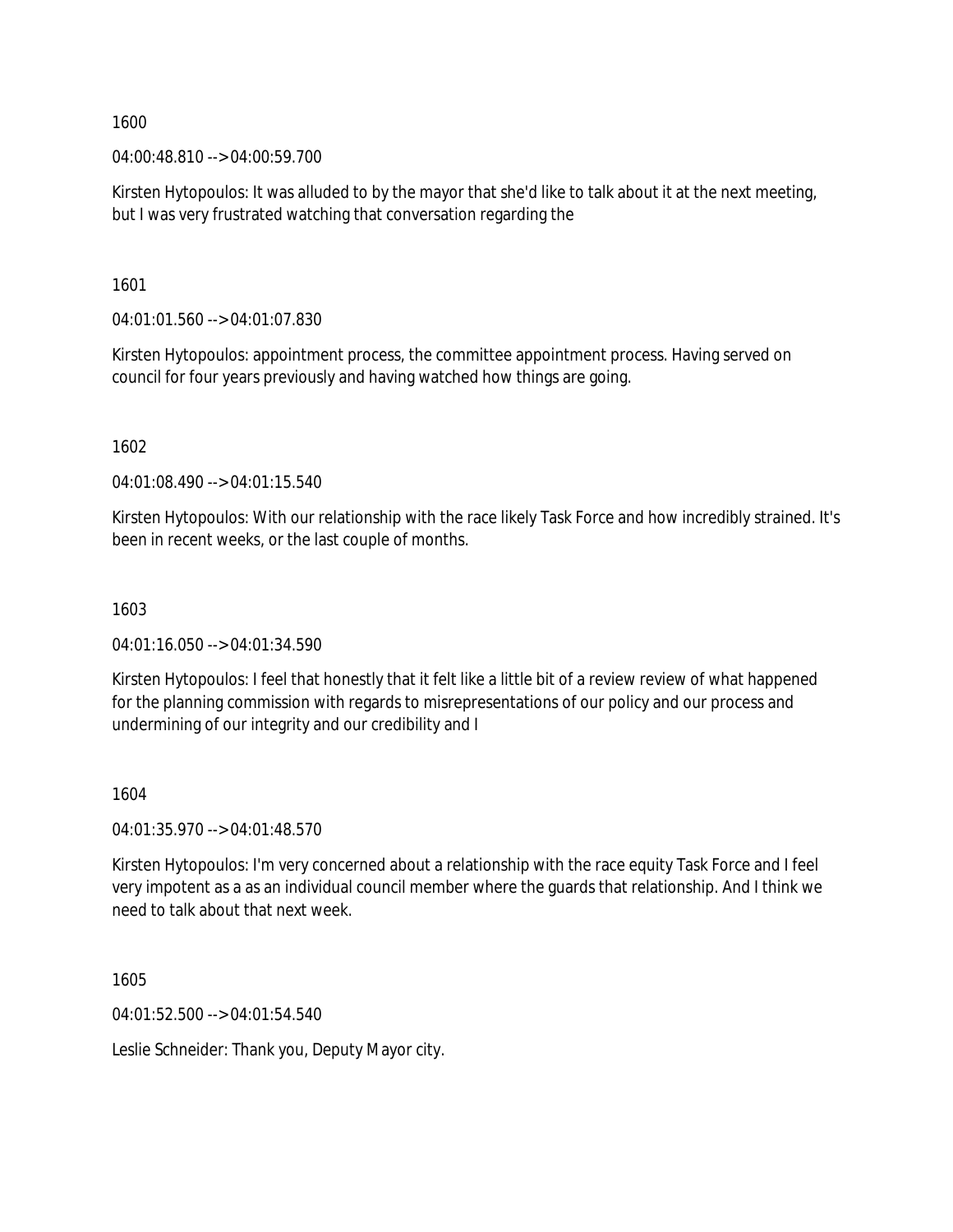04:01:55.560 --> 04:02:08.670

Joe Deets: Well, I wasn't going to talk about that. So let me just say if COUNCILMEMBER Pollock wants to it. He rate roses raises hand so if he wants to address that. Then, and then I have something else.

1607

04:02:10.650 --> 04:02:12.120

Leslie Schneider: Alright. Councilmember Pollock.

1608

04:02:13.320 --> 04:02:16.260

Michael Pollock: Um, yeah, I first of all, I mean,

1609

04:02:17.400 --> 04:02:20.520

Michael Pollock: Thank you. Councilmember topless for expressing your feelings.

1610

04:02:21.870 --> 04:02:28.590

Michael Pollock: You know i i was responding to questions from the, from the community.

1611 04:02:29.670 --> 04:02:30.300 Michael Pollock: And

1612 04:02:31.650 --> 04:02:33.180

Michael Pollock: You know, I checked in with them.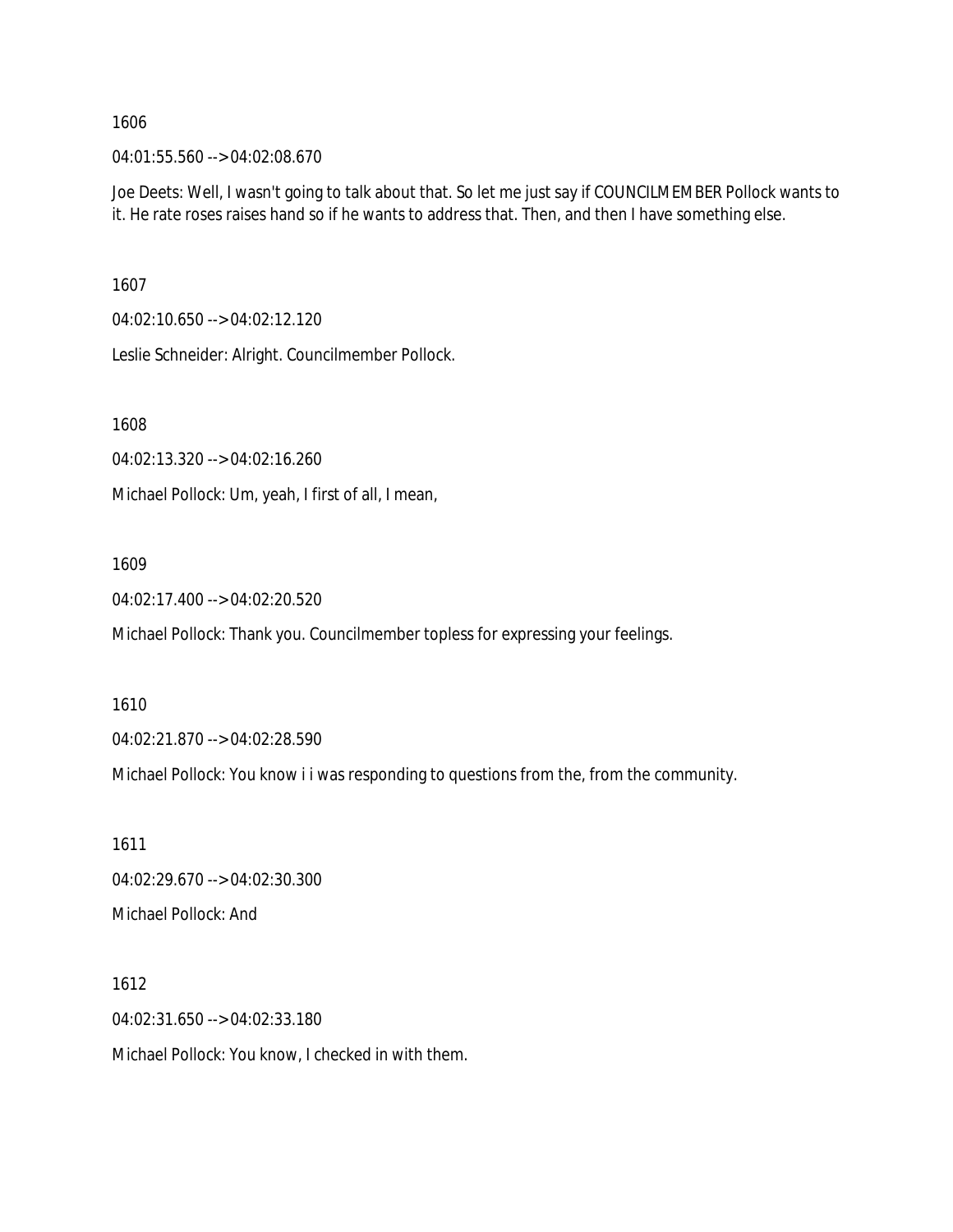04:02:35.040 --> 04:02:39.090

Michael Pollock: Afterwards, and and others did. And, you know, they

1614

04:02:41.400 --> 04:02:52.500

Michael Pollock: Were quite happy with, with my interactions. So, you know, I, I'm there to answer questions is liaison, it was, it was actually I was filling in. So

1615

04:02:52.830 --> 04:02:58.920

Michael Pollock: I actually thought it was very good meeting and everybody on the Task Force did. And I would just encourage you

### 1616

04:02:59.850 --> 04:03:11.010

Michael Pollock: If you have concerns consistent with I think our rules is go talk to the committee chair, go talk to the to Brenda, she chaired the meeting and and asked her about if you have concerns unless the way we do it.

### 1617

04:03:11.730 --> 04:03:18.060

Michael Pollock: You're welcome to bring them up here, but um it was a good and productive meeting and I enjoyed it and

## 1618

04:03:18.930 --> 04:03:24.960

Michael Pollock: You know, I realized there were some people that weren't on the committee that had a different opinion and those are people that have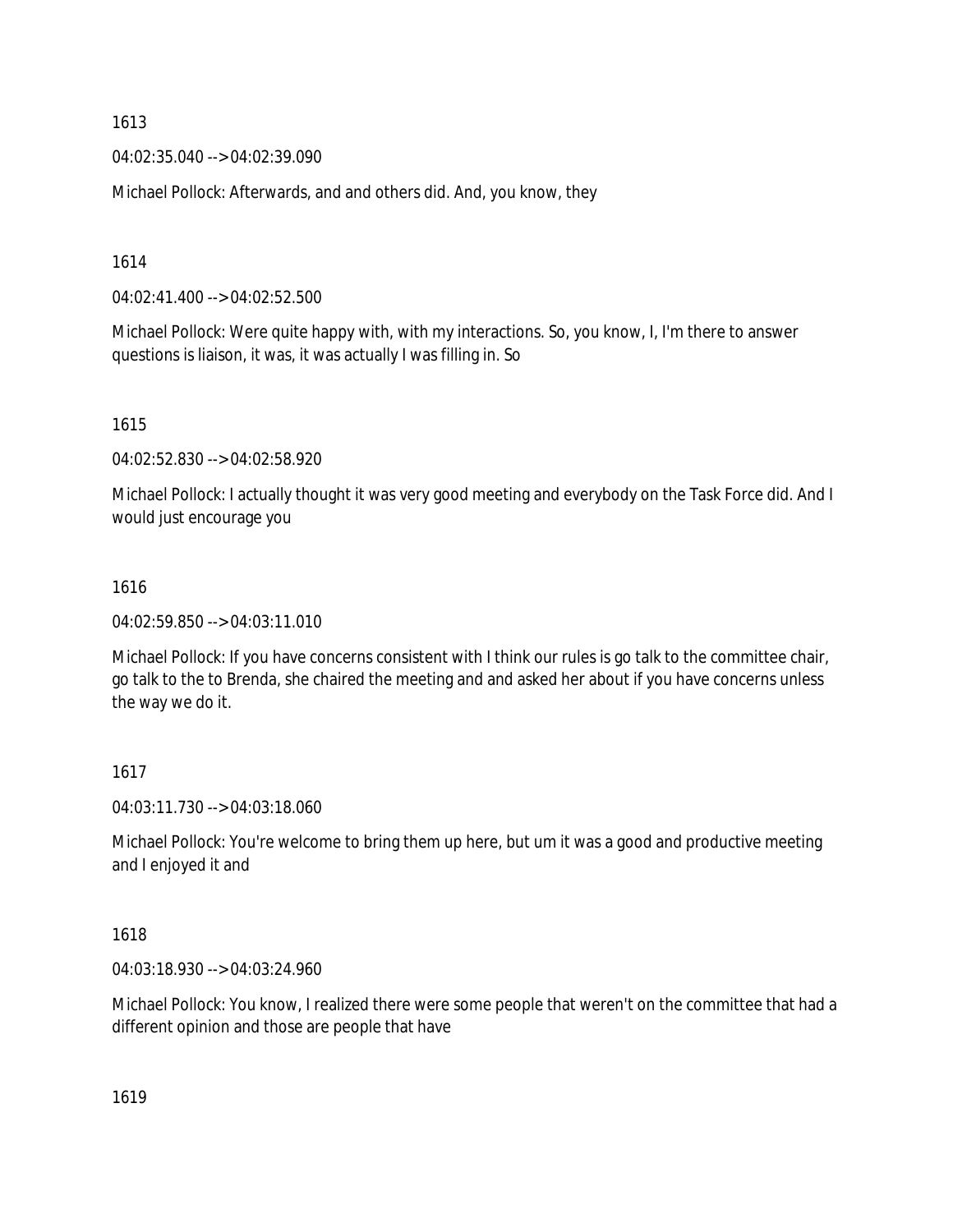04:03:25.560 --> 04:03:35.400

Michael Pollock: Consistently have issues with other other numbers, serving as liaisons so this community. So anyway, um,

1620

04:03:36.210 --> 04:03:51.720

Michael Pollock: I, I feel good about it. And I think that the task force members feel good about it. And it's unfortunate that the Council members doesn't another council member that was listening and doesn't. But you know, that's the nature of things, we're not always going to do a great so

1621

04:03:54.690 --> 04:03:56.640

Michael Pollock: I'm quite comfortable with conversation.

1622

04:04:02.490 --> 04:04:05.610

Leslie Schneider: Remember Medina, did you want to respond to this particular issue.

1623

04:04:08.010 --> 04:04:10.920

Kol Medina: Yeah but customer dates are you talking about something else.

1624 04:04:11.520 --> 04:04:12.480 Joe Deets: I'm talking about see

1625 04:04:12.720 --> 04:04:14.340 Joe Deets: You go ahead and I'll talk about something.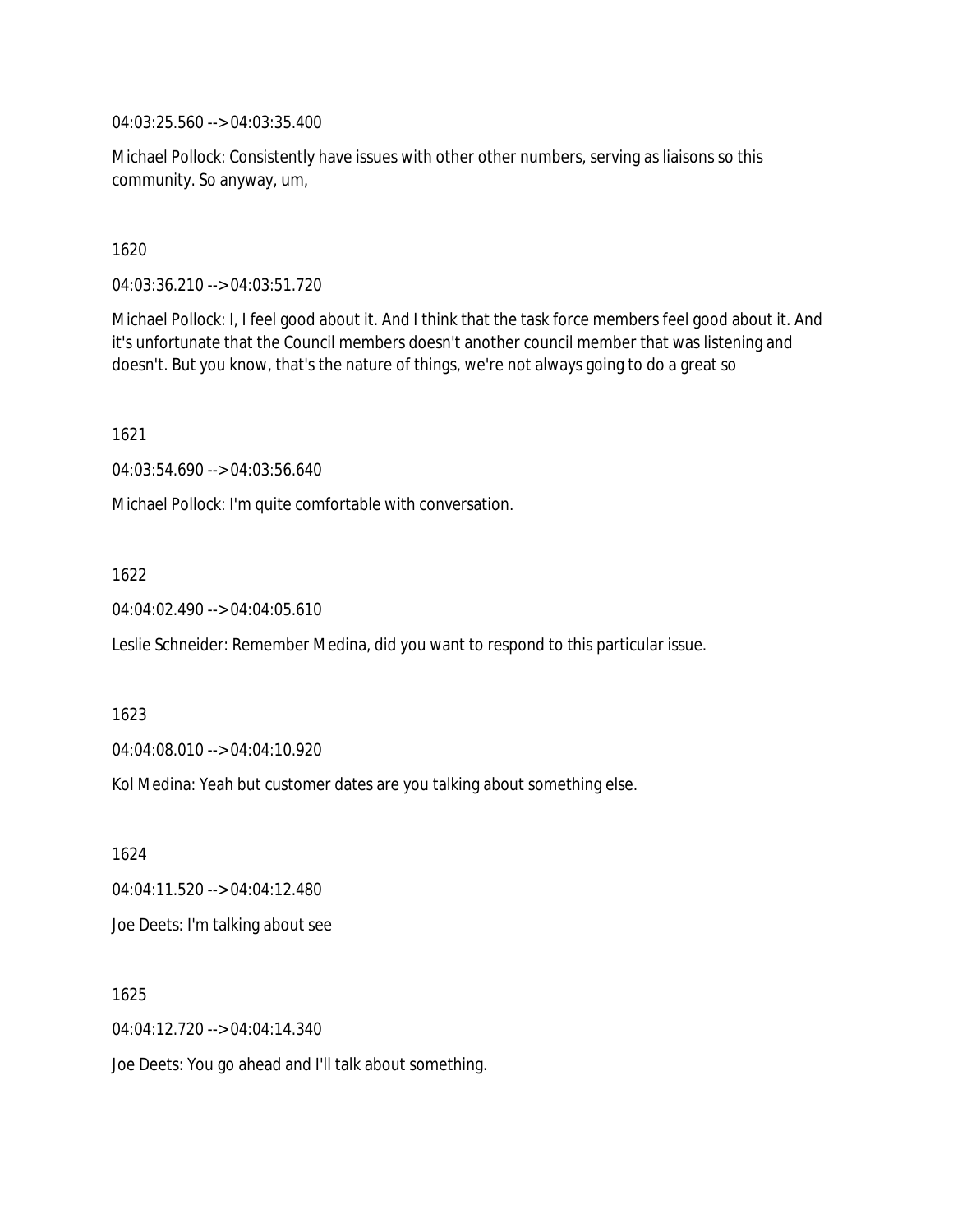04:04:16.230 --> 04:04:26.010

Kol Medina: I was really frustrated and disheartened by your comments. Also, not because of what I think you're implying counselor Pollock that

1627

04:04:27.510 --> 04:04:38.430

Kol Medina: You you exceeded the bounds of accounts more liaisons role, although I think, arguably, you might have know is more of the content of your answers.

1628

04:04:39.510 --> 04:04:45.990

Kol Medina: Of I wouldn't go talk to the committee chair about it. I would I would talk to you and the Council about it.

# 1629

04:04:46.950 --> 04:04:55.860

Kol Medina: You said some things to them that, in my opinion, and I think the opinion of most council members is just blatantly wrong. It's just false information.

1630

04:04:56.550 --> 04:05:03.990

Kol Medina: And they wouldn't know that so I don't need to go ask them how they felt about the false information because they didn't know it was false and

1631

04:05:04.980 --> 04:05:16.140

Kol Medina: I've now seen this more than once. I'm from you and I've really lost faith in your ability to represent us as a liaison.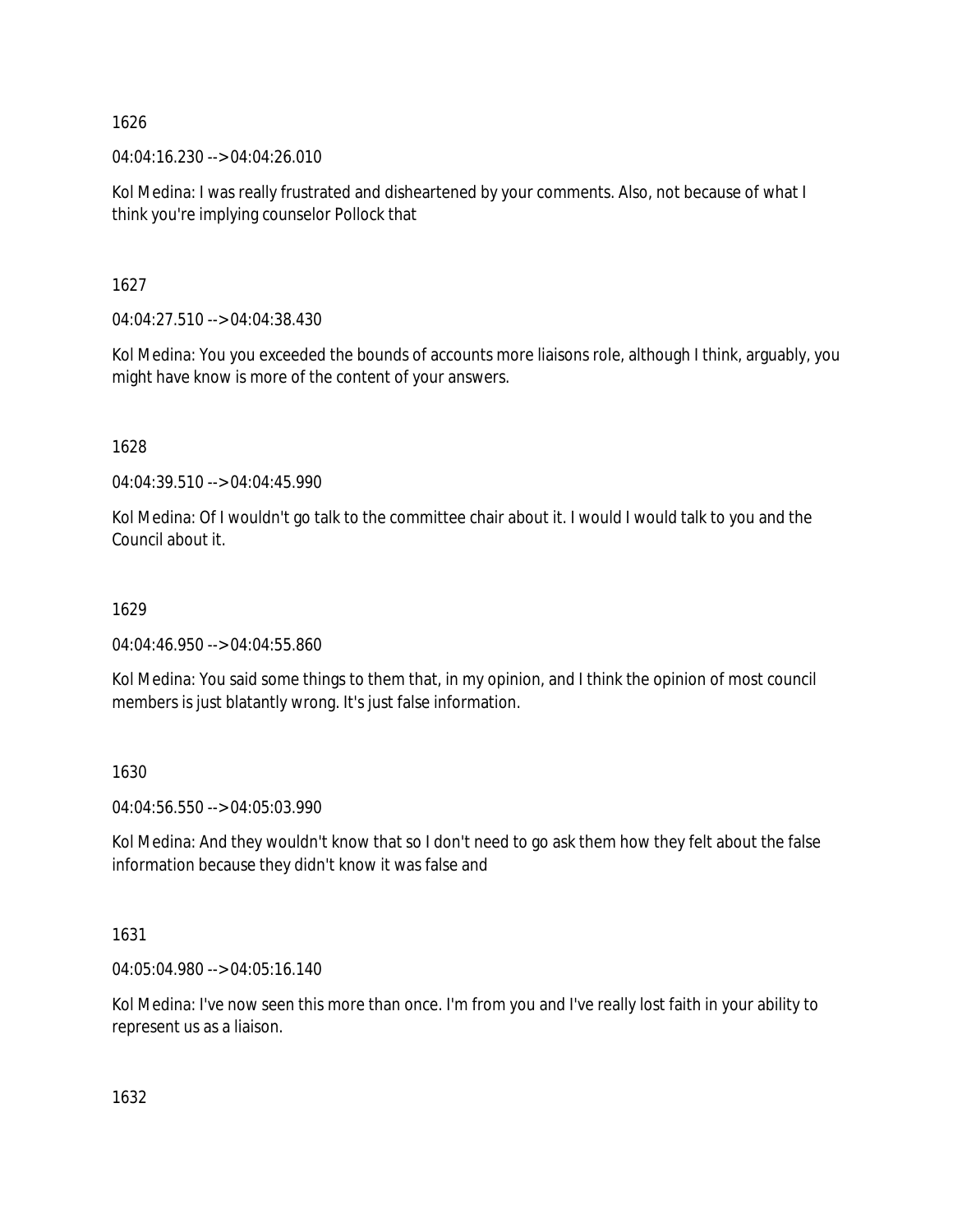04:05:16.680 --> 04:05:33.900

Kol Medina: And as a representative on regional bodies and I really don't like to say this, but my intention is to bring emotion to remove you move you from regional bodies and cancel liaison positions because I don't know if you can represent this Council.

1633

04:05:36.420 --> 04:05:44.910

Leslie Schneider: So I'm just going to say since I brought it up earlier that I'm personally more than frustrated that my own efforts to clarify the process of

1634

04:05:45.210 --> 04:05:56.820

Leslie Schneider: Choosing Task Force members in my mayor's report and then layered later coming back to, you know, be more specific about something else in that I've attempted for full transparency.

1635

04:05:57.840 --> 04:06:18.750

Leslie Schneider: And I just felt that you completely undermined any sort of trust that could happen between, you know, the task force. And so I anyway. I will say that I agree with COUNCILMEMBER Medina, that this just is an ongoing pattern.

1636

04:06:20.760 --> 04:06:25.020

Leslie Schneider: Alright, I'm council member deeds, our Deputy Mayor deeds.

1637

04:06:25.650 --> 04:06:28.410

Joe Deets: Your unless I keep getting bumped off but

1638

04:06:29.490 --> 04:06:43.470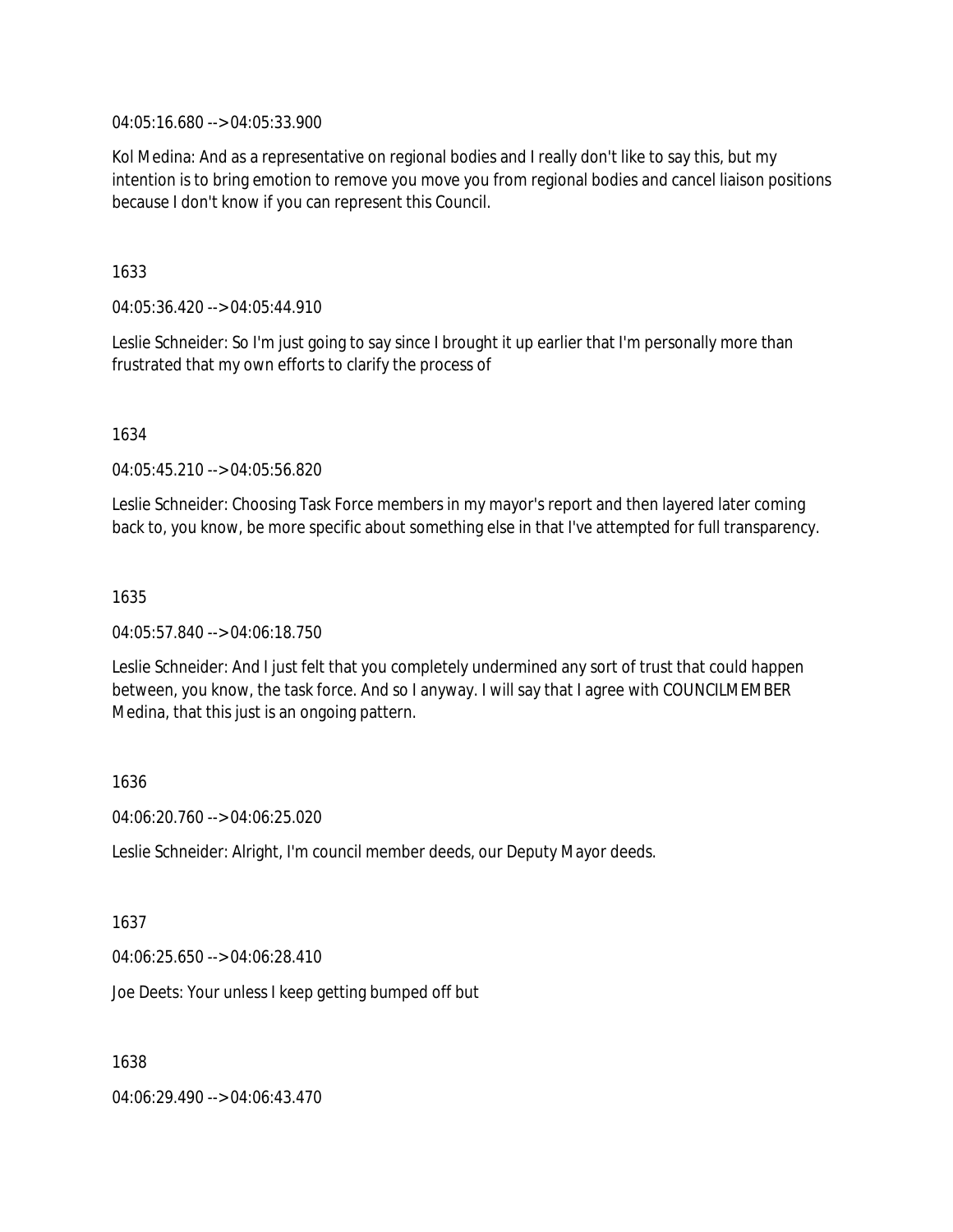Joe Deets: I didn't swatch that ru ru TF meeting, so I can't comment on that sounds like I better comes from over NASA. If you want to talk about this. And then at the end, I'll mention what I want to talk about

1639

04:06:43.590 --> 04:06:47.880

Rasham Nassar: Okay, if I may. Sorry, I don't mean to interrupt you, and you've been waiting patiently.

1640

04:06:48.780 --> 04:07:00.120

Rasham Nassar: This is not how I would like to have these kinds of conversations. I don't think it's an appropriate use it for good of the order. And in fact, it reminds me that we ought to talk about what for good to the order is designed for

1641

04:07:01.380 --> 04:07:03.540

Rasham Nassar: At our parlak drastic Parliament.

1642

04:07:04.650 --> 04:07:08.580

Rasham Nassar: Workshop that we have coming up. So I've definitely made a note note of that.

1643

04:07:09.120 --> 04:07:18.780

Rasham Nassar: And I appreciate the concerns raised by Council members. I personally have not watched the task force meeting, but I am in communication with Task Force members.

1644

 $04.07.19.320 -> 04.07.27.000$ 

Rasham Nassar: Over the phone and over email as I well work to help facilitate their work on the committee and city manager can attest to that I believe we have a meeting scheduled for Friday.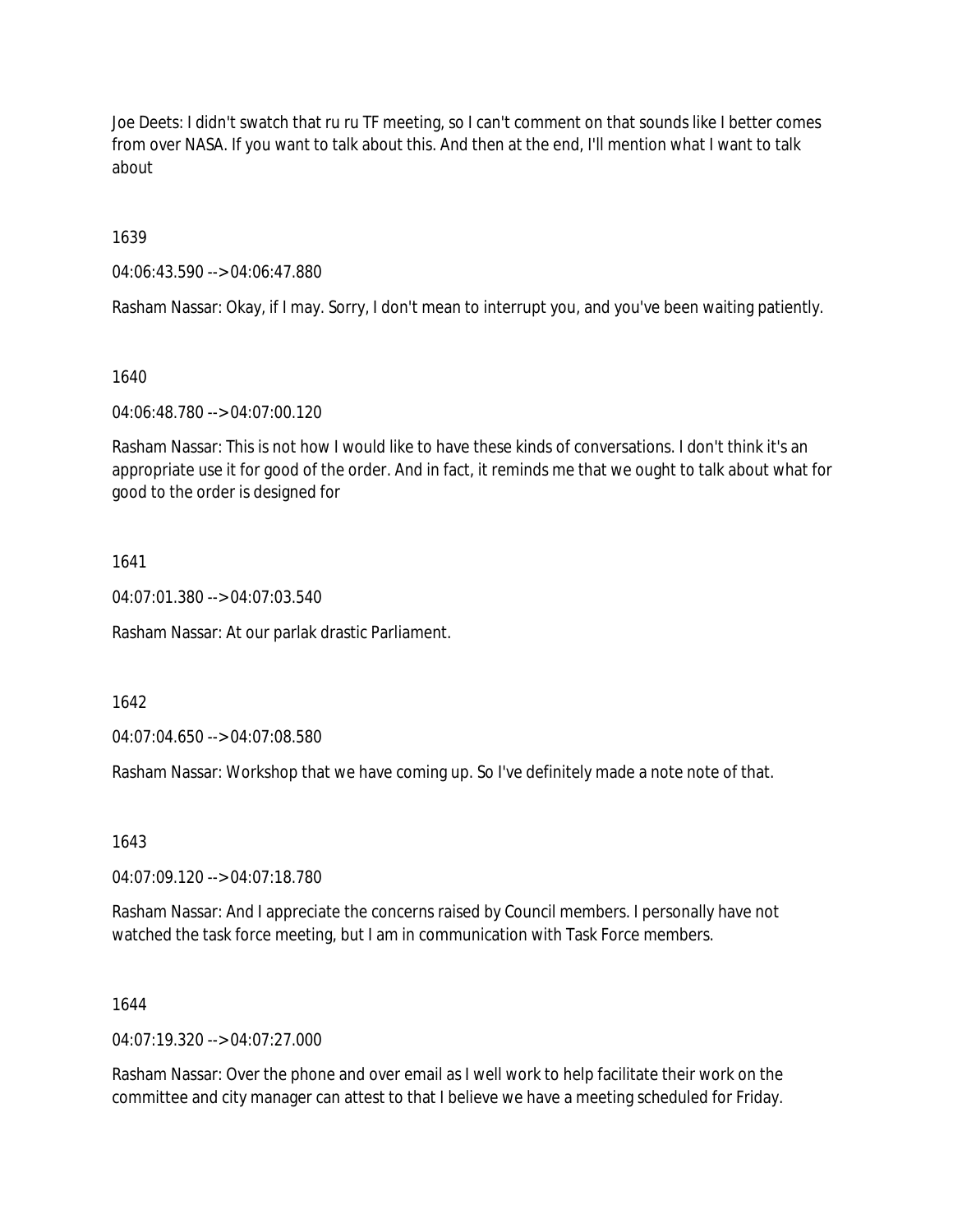04:07:27.600 --> 04:07:36.000

Rasham Nassar: And I have heard concerns not from Task Force members heard one during public comment tonight. And again, expressed by Council members.

1646

04:07:37.500 --> 04:07:43.350

Rasham Nassar: And I've said this before, that when we hear those kinds of concerns. We're only hearing one side of the story.

1647

04:07:44.730 --> 04:07:47.400

Rasham Nassar: And as an example of that. And one of the

1648

04:07:48.780 --> 04:07:50.670

Rasham Nassar: Raising the planning commission

1649

04:07:52.320 --> 04:07:57.930

Rasham Nassar: Conversation that happened, you know, weeks, or months ago, which, from which some of this tension has is derived

1650

04:07:59.100 --> 04:08:09.750

Rasham Nassar: As a point of fact, I don't think any individual bothered to reach out to the subject of that of those circumstances, Miss Ashley Matthews.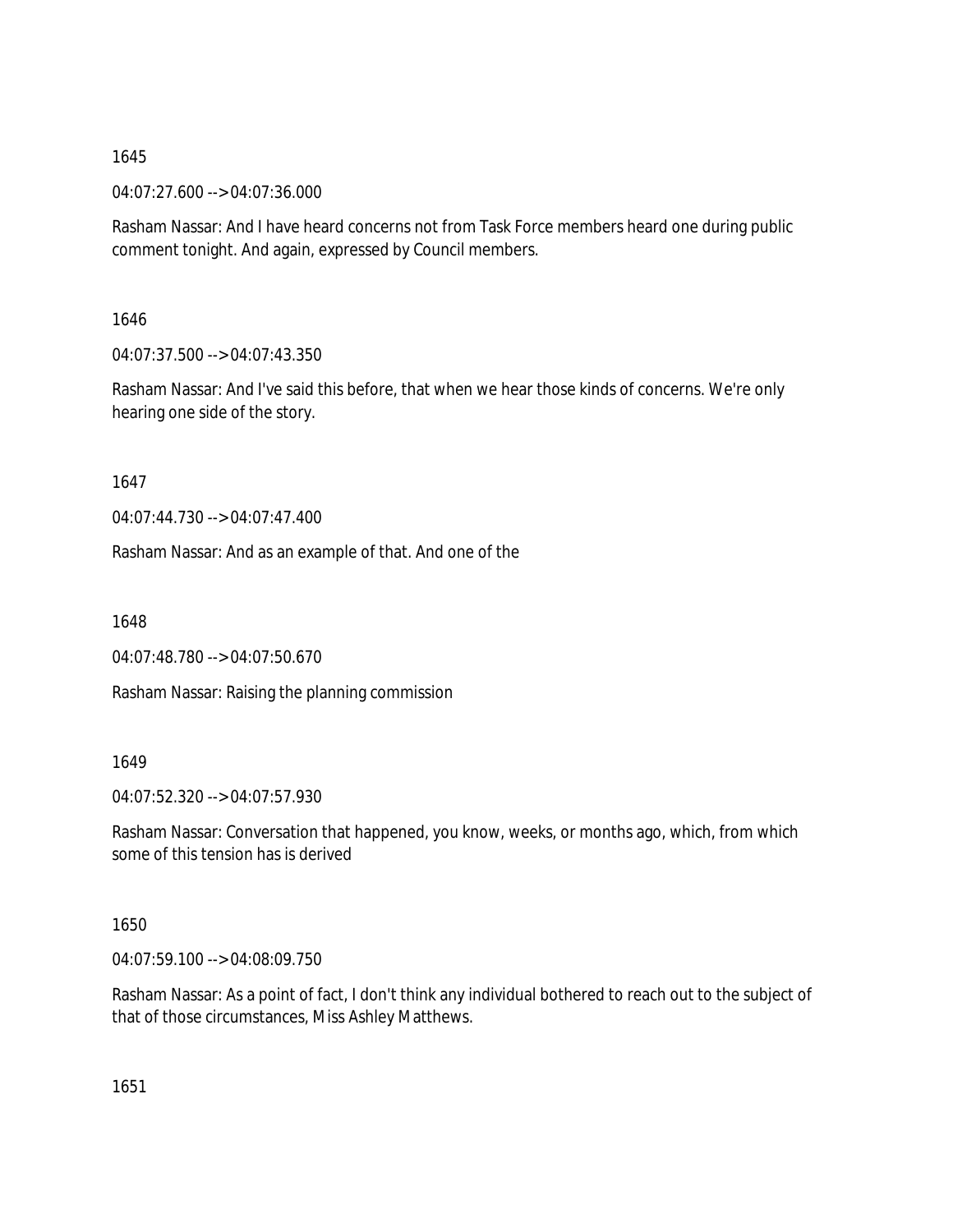04:08:10.380 --> 04:08:15.780

Rasham Nassar: And that's something that she told me that she was surprised at how much was said about the way that that unfolded.

1652

04:08:16.170 --> 04:08:23.490

Rasham Nassar: About how much process was violated and how much she was implicated in the violation of those processes and yet not one

1653

04:08:23.940 --> 04:08:39.660

Rasham Nassar: Person that one member of the City Council took the initiative to call her to hear her side of the story now understand that when people come to me with their concerns about what they witness as behavior from council members, they're not implicating COUNCILMEMBER Pollock.

1654

04:08:41.490 --> 04:08:49.920

Rasham Nassar: What they say is that these dialogues that we have every single time we have this conversation. It's an expression of systemic racism and what we need to do.

1655

04:08:50.310 --> 04:09:00.750

Rasham Nassar: Is get our butts in the seat and have a controlled facilitated dialogue about systemic racism. What it is why these conversations are so hard and why we keep having them.

1656

04:09:01.680 --> 04:09:06.720

Rasham Nassar: Because I guarantee you there are more sides of the story that we have not even invited to the table yet.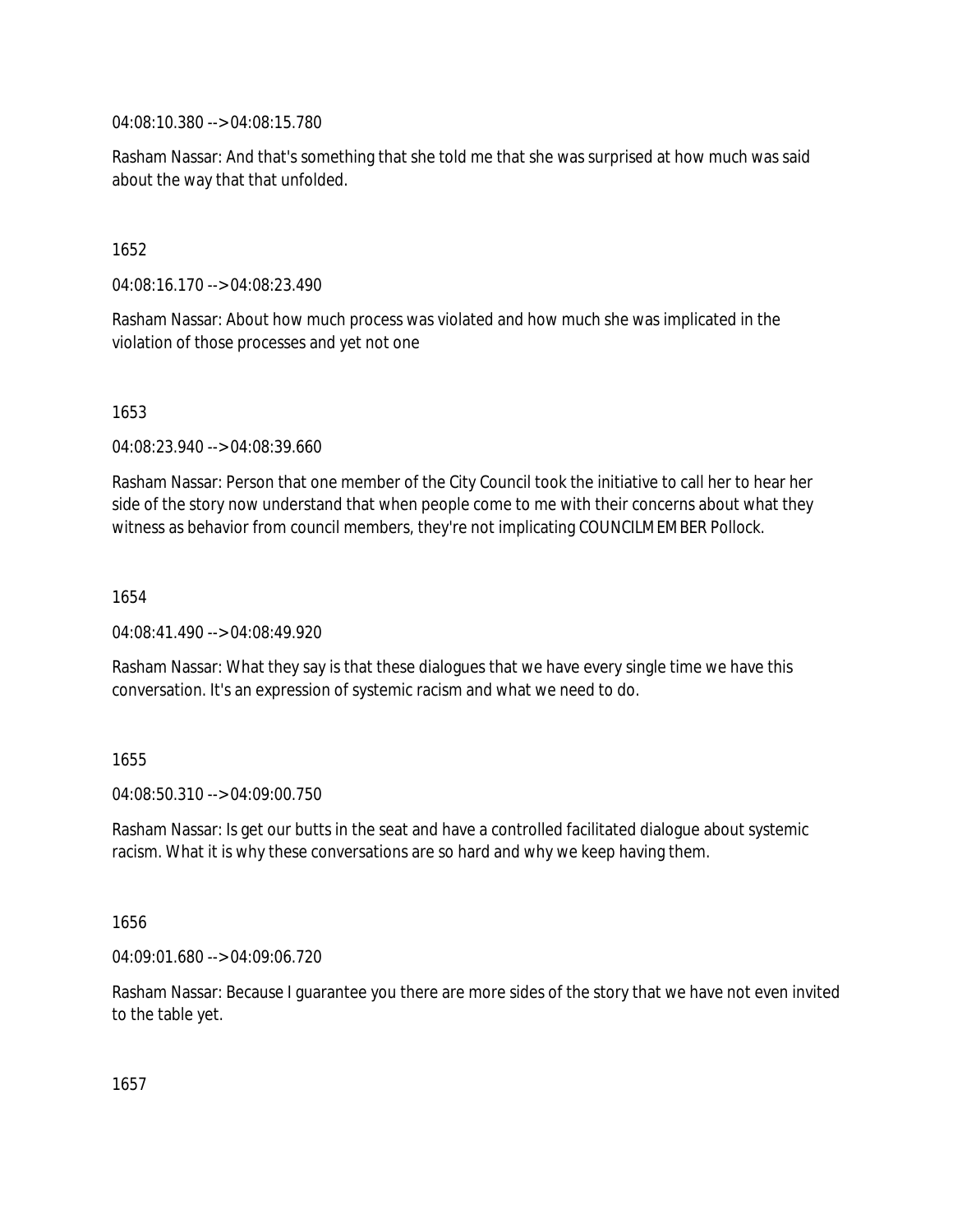04:09:07.710 --> 04:09:14.700

Rasham Nassar: Now if council member Medina is going to propose sanctions against a council member. As a consequence,

1658

04:09:15.180 --> 04:09:25.050

Rasham Nassar: Of Thursday nights Task Force meeting, then I think we ought to schedule that as an agenda item and every council member has to have the opportunity to go back and review what was said.

1659

04:09:25.530 --> 04:09:33.960

Rasham Nassar: Because I'm sure I don't agree that what everything council member politics said was wrong or in violation of the rules of the liaison.

1660

04:09:34.470 --> 04:09:43.110

Rasham Nassar: And I would like an opportunity to conduct research on my own to dialogue with Task Force members, whom I would actually like to invite to attend that discussion.

1661

04:09:43.560 --> 04:09:56.580

Rasham Nassar: Since they were witness to and invited COUNCILMEMBER Pollock opportunities to speak. And so that's that. And then I want to say that it's been inferred that COUNCILMEMBER Pollock I invited him to

1662

04:09:57.960 --> 04:10:09.690

Rasham Nassar: fill in for me as a as the new liaison to the task force. It's absolutely not true on Thursday night at around five o'clock six o'clock I was sitting in a dentist's chair, having an emergency dental procedure.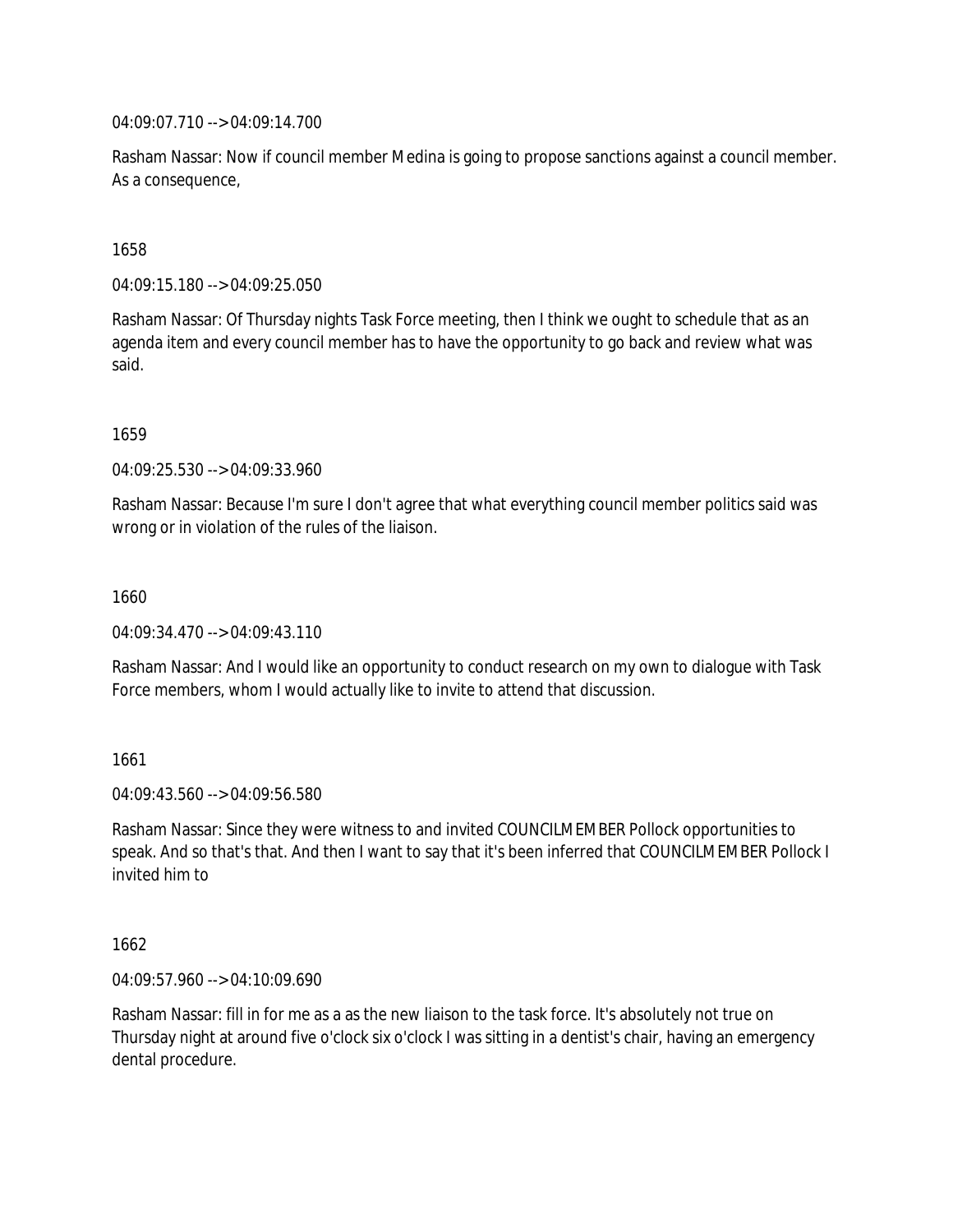04:10:10.200 --> 04:10:22.650

Rasham Nassar: And I called COUNCILMEMBER Pollack to ask him if he would grant the task force the courtesy of not leaving them without counsel support because they need it and they depend on it and I'm very grateful for it so

1664

04:10:23.010 --> 04:10:24.600

Rasham Nassar: I don't think anybody say they

1665

04:10:24.600 --> 04:10:33.420

Rasham Nassar: got different tone again really disappointed, we're having this discussion during for good of the order, but let's schedule it for a time when we're when we're all on the same page.

1666

04:10:35.670 --> 04:10:44.610

Leslie Schneider: I haven't heard anybody complain that there was a liaison assigned to that man. I think you did the right thing by asking someone to step in for you.

1667 04:10:45.210 --> 04:10:46.110

COUNCILMEMBER car.

1668

04:10:48.960 --> 04:10:50.100

Christy Carr: Thank you. I just

1669

04:10:51.450 --> 04:11:05.250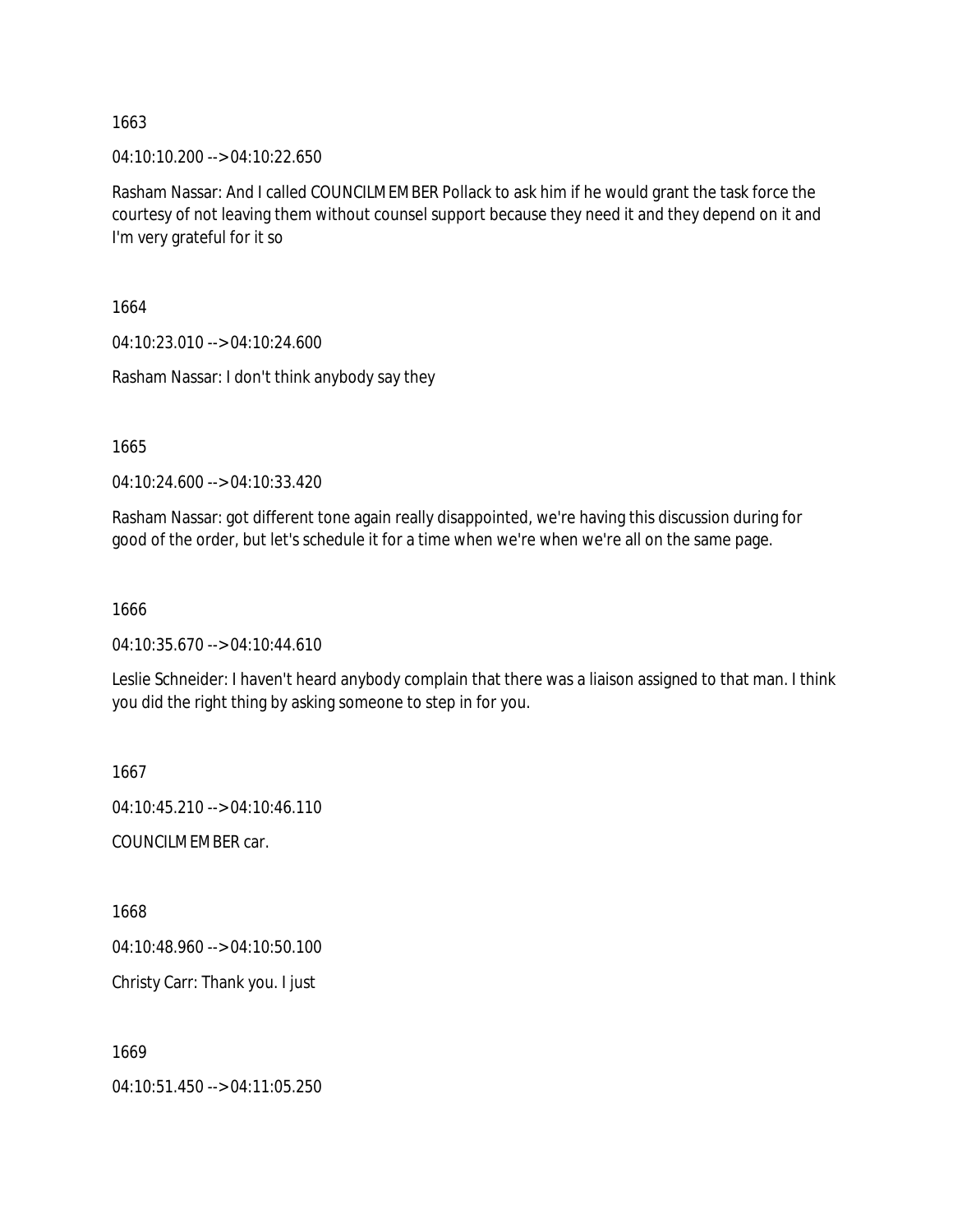Christy Carr: I think that we've talked about council member politics behavior. Way too many times. And so I think that we do need to have a conversation about it I reviewed the race equity Task Force meeting and I was uncomfortable with how he

1670

04:11:06.120 --> 04:11:11.940

Christy Carr: Represented the Council, I think that it's happened before. And frankly, it's a distraction and so

1671

04:11:12.330 --> 04:11:19.500

Christy Carr: I want to work with. Councilmember Pollock. I think he's a smart guy. I think he's got a great a lot of great ideas, but it's really hard for me to

## 1672

04:11:20.400 --> 04:11:32.610

Christy Carr: cultivate a trusting relationship with him as a fellow council member when I don't agree with his behavior as a liaison in front of the planning commission and at some council meetings.

1673

04:11:33.630 --> 04:11:44.010

Christy Carr: So I have called them. I've talked with them a couple times offline about this but, as others have said, I just see this as a pattern. And I'd like it to stop.

1674

04:11:45.000 --> 04:11:58.260

Christy Carr: And so I look forward to the conversation. Next week, so that we can find a path forward so that we can do the Council's and the communities business and and stop with what we're talking about now.

1675

04:12:00.240 --> 04:12:01.350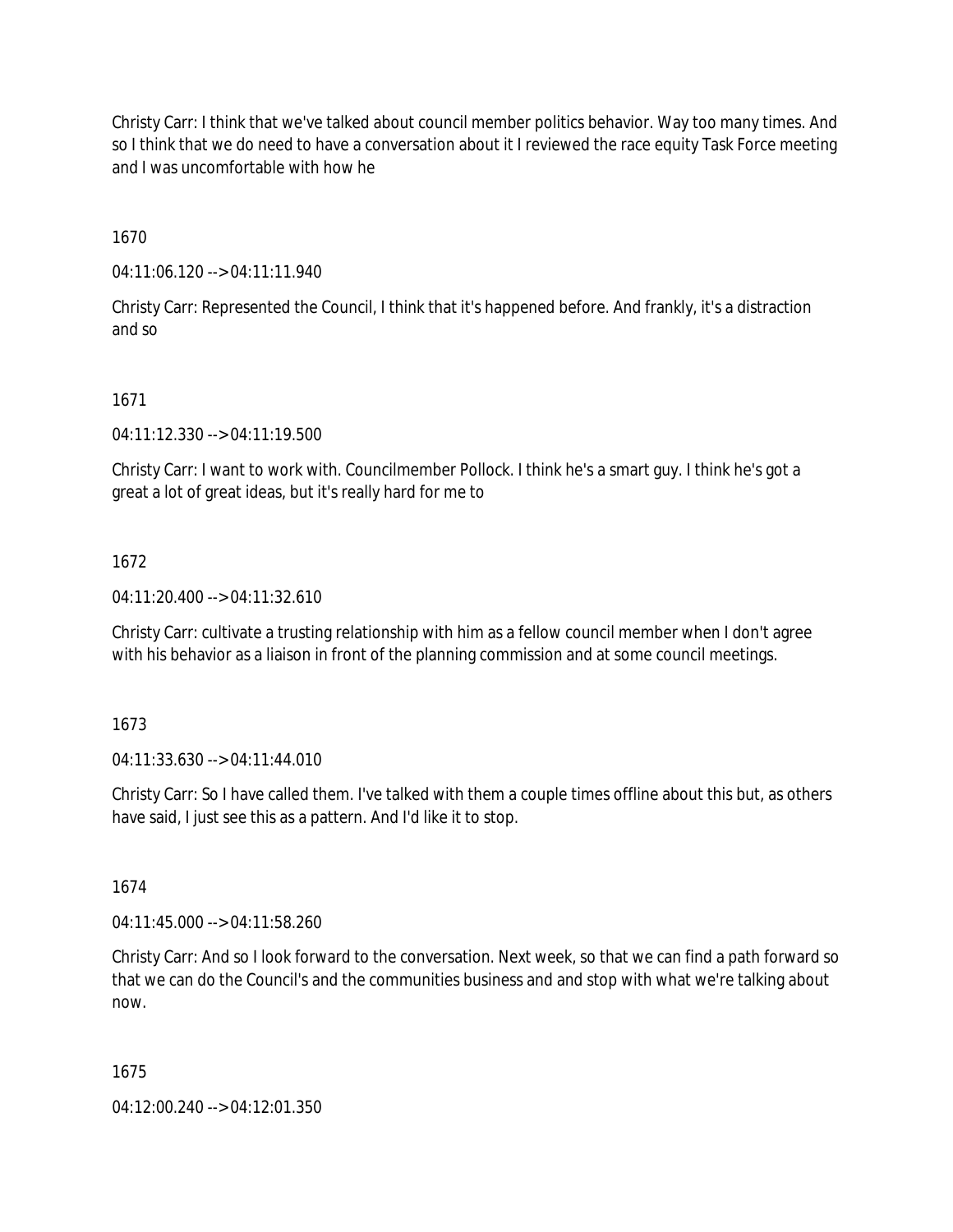Great, thank you.

1676

04:12:02.580 --> 04:12:05.250

Leslie Schneider: Deputy Mayor deep. So I think we're back to you and

1677

04:12:07.560 --> 04:12:16.440

Joe Deets: Yeah, okay. Well, just very briefly, I look forward to having this as a as an agenda item next week and then we can talk about it and I promise I'll, I'll watch that meeting.

1678

04:12:16.920 --> 04:12:26.730

Joe Deets: But I have seen a pattern of behavior. She's probably, to me, it is a matter of trust, Michael. It just is. And, and you've broken that

1679

04:12:27.690 --> 04:12:39.690

Joe Deets: But that's not why I want to talk tonight. It was actually a sir Dela Rosa. The other thing he brought up and he's brought this up twice so relating to the, the word master and the shoreline master program.

1680

04:12:40.350 --> 04:12:40.680

And

1681

04:12:41.880 --> 04:12:53.490

Joe Deets: I I don't have. I actually that issue of language and, and I just love to see, is this how should we, this is an open question because I don't know.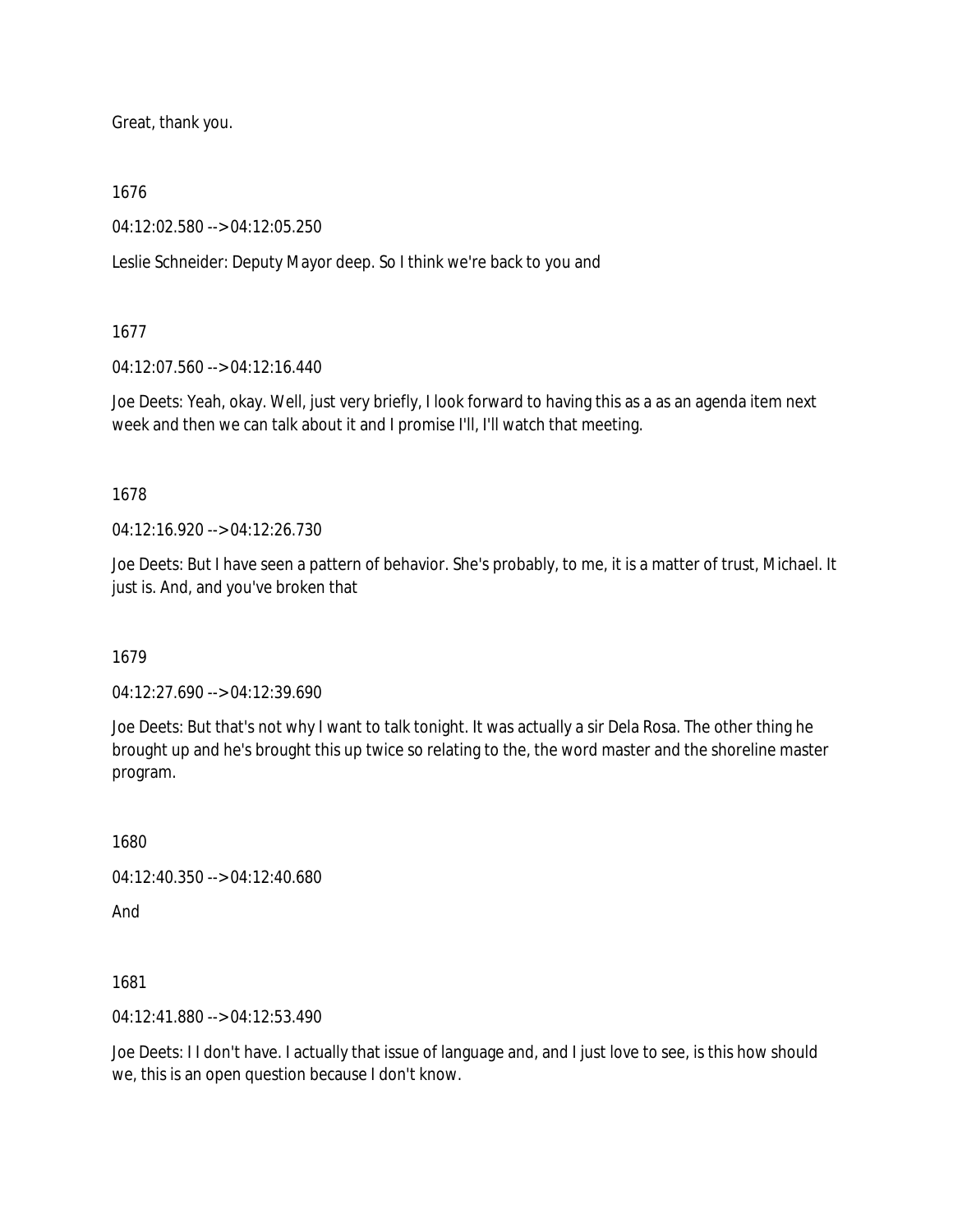04:12:55.050 --> 04:13:03.330

Joe Deets: Since he has raised in its maybe there's a glitch, let's have this as a legitimate question. How do we approach the issue of language.

1683

04:13:05.220 --> 04:13:16.800

Joe Deets: You know is, here's an example and and whether we agree that this particular use of the word master is that needs to be changed if so how do we go about that but

1684

04:13:17.550 --> 04:13:32.370

Joe Deets: Since he has brought it up a couple times i. It doesn't appear that he he's bringing up the Council, he hasn't brought it up to the task force, which is kind of interesting. So maybe this is something perhaps just roll this into another conversation.

1685

04:13:34.050 --> 04:13:47.760

Joe Deets: Relating to our race equity discussions his use of language in code. And so we don't have to just focus on just this particular point, but using this as an example of, of the need to look at language.

1686

04:13:49.470 --> 04:13:55.830

Joe Deets: So it's more of a sort of a general statement. I just maybe just flag this for our conversation at some point.

1687

04:13:57.210 --> 04:13:58.830

Leslie Schneider: Right. Great. Thank you.